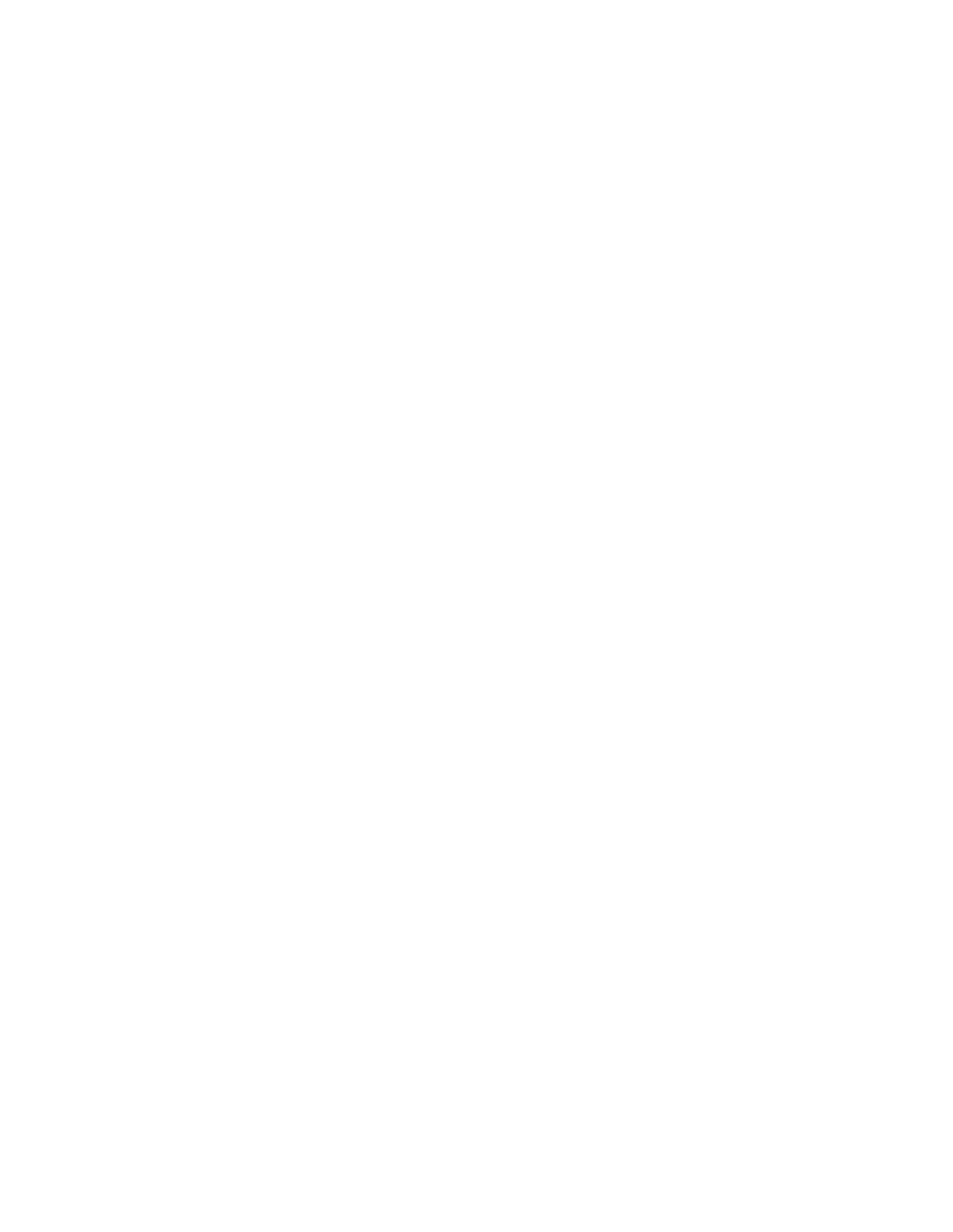## **NOTICE**

# **SUPERIOR COURT**

**NOTICE**<br>
SUPERIOR COURT<br>
On June 26, 2020, the judges of the Superior Court adopted the<br>
nendments to the Practice Book that are contained herein. SUPERIOR COURT<br>
On June 26, 2020, the judges of the Superior Court adopted the<br>
amendments to the Practice Book that are contained herein.<br>
These amendments become effective on January 1, 2021, exce

SUPERIOR COURT<br>
These amendments become effective on January 1, 2021, except<br>
the amendments become effective on January 1, 2021, except<br>
the amendments become effective on January 1, 2021, except<br>
the amendments to Sectio On June 26, 2020, the judges of the Superior Court adopted the<br>amendments to the Practice Book that are contained herein.<br>These amendments become effective on January 1, 2021, except<br>that the amendments to Sections 3-8 and on July 14, 2020, the Judges of the Superior Sourt duspled the<br>amendments to the Practice Book that are contained herein.<br>These amendments become effective on January 1, 2021, except<br>that the amendments to Sections 3-8 and These amendments become effective on January 1, 2021, except<br>that the amendments to Sections 3-8 and 35a-21 become effective<br>on July 14, 2020, upon promulgation, by being published in the Con-<br>necticut Law Journal, on an i that the amendments to<br>on July 14, 2020, upon p<br>necticut Law Journal, or<br>the Practice Book.<br>In addition to the ame In addition to the amendments contained herein, Section 1-9 of<br>In addition to the amendments contained herein, Section 1-9 of<br>In addition to the amendments contained herein, Sections 2-11A,<br>27A, 6-1 and 35a-21 were amended

2-27A, 6-1 and 35a-21 were amended or suspended pursuant to the emergency authority of the Rules Committee under Sec. 1-9B, and, the Practice Book.<br>In addition to the amendments contained herein, Sections 2-11A,<br>2-27A, 6-1 and 35a-21 were amended or suspended pursuant to the<br>emergency authority of the Rules Committee under Sec. 1-9B, and,<br>thereafter In addition to the amendments contained herein, Sections 2-11A,<br>2-27A, 6-1 and 35a-21 were amended or suspended pursuant to the<br>emergency authority of the Rules Committee under Sec. 1-9B, and,<br>thereafter, those changes wer 1. 2-27A, 6-1 and 35a-21 were amended or suspended pursuant to the emergency authority of the Rules Committee under Sec. 1-9B, and, thereafter, those changes were adopted or modified by the judges of the Superior Court. P E ETT, of the Connection of the Committee under Sec. 1-9B, and,<br>thereafter, those changes were adopted or modified by the judges of<br>the Superior Court. Please refer to the Notice contained in this edition<br>of the Connecticu thereafter, those changes were adopted or modified by the judges of<br>the Superior Court. Please refer to the Notice contained in this edition<br>of the Connecticut Law Journal on p. 75PB for further information on<br>the amendmen 35a-21. o Sections 2-11A, 2-27A, 6-1 and<br>Attest:<br>Joseph J. Del Ciampo<br>*Director of Legal Services* Broadway Linny Linny Single<br>Attest:<br>Joseph J. Del Ciampo<br>Director of Legal Services

Attest:

## **INTRODUCTION**

Director of Legal Services<br>
MTRODUCTION<br>
Contained herein are amendments to the Rules of Professional<br>
Direction<br>
Contained herein are amendments to the Rules of Professional<br>
Direction Court Rules. These amendments are in INTRODUCTION<br>Contained herein are amendments to the Rules of Professional<br>Conduct and the Superior Court Rules. These amendments are indi-<br>cated by brackets for deletions and underlines for added language. INTRODUCTION<br>Contained herein are amendments to the Rules of Professional<br>Conduct and the Superior Court Rules. These amendments are indi-<br>cated by brackets for deletions and underlines for added language.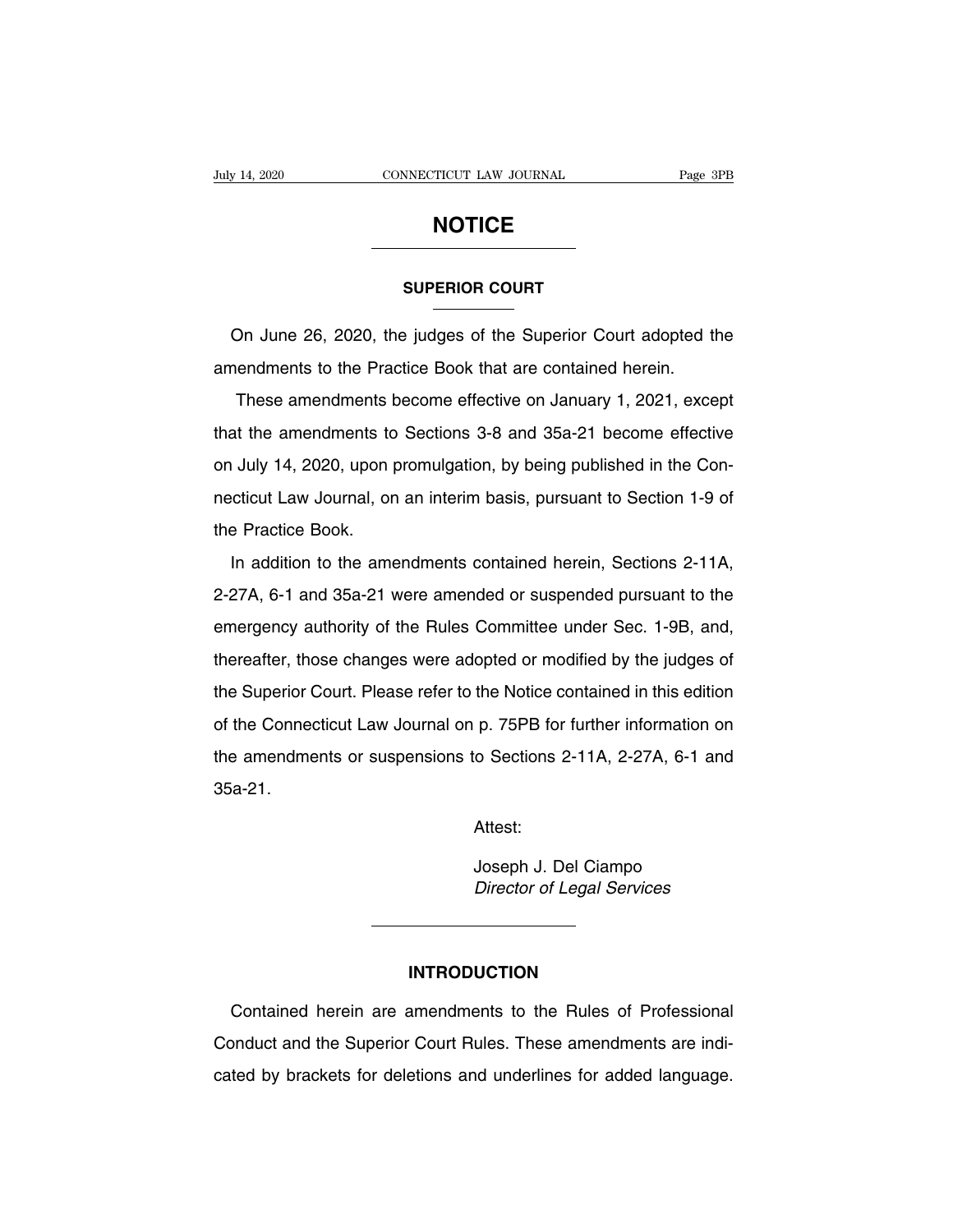Page 4PB<br>
CONNECTICUT LAW JOURNAL<br>
This material should be used as a supplement to the Practice Book<br>
until the next edition becomes available. Page 4PB<br>
CONNECTICUT LAW JOURNAL<br>
This material should be used as a supplemer<br>
until the next edition becomes available.<br>
The Amendment Notes to the Rules of Pro

is material should be used as a supplement to the Practice Book<br>til the next edition becomes available.<br>The Amendment Notes to the Rules of Professional Conduct and<br>e Commentaries to the Superior Court Rules are for inform This material should be used as a supplement to the Practice Book<br>until the next edition becomes available.<br>The Amendment Notes to the Rules of Professional Conduct and<br>the Commentaries to the Superior Court Rules are for Find matcher chods<br>until the next edition<br>The Amendment I<br>the Commentaries to<br>purposes only. ofessional Conduct and<br>les are for informational<br>Rules Committee of the<br>Superior Court di Conduct and<br>or informational<br>or Superior Court<br>Superior Court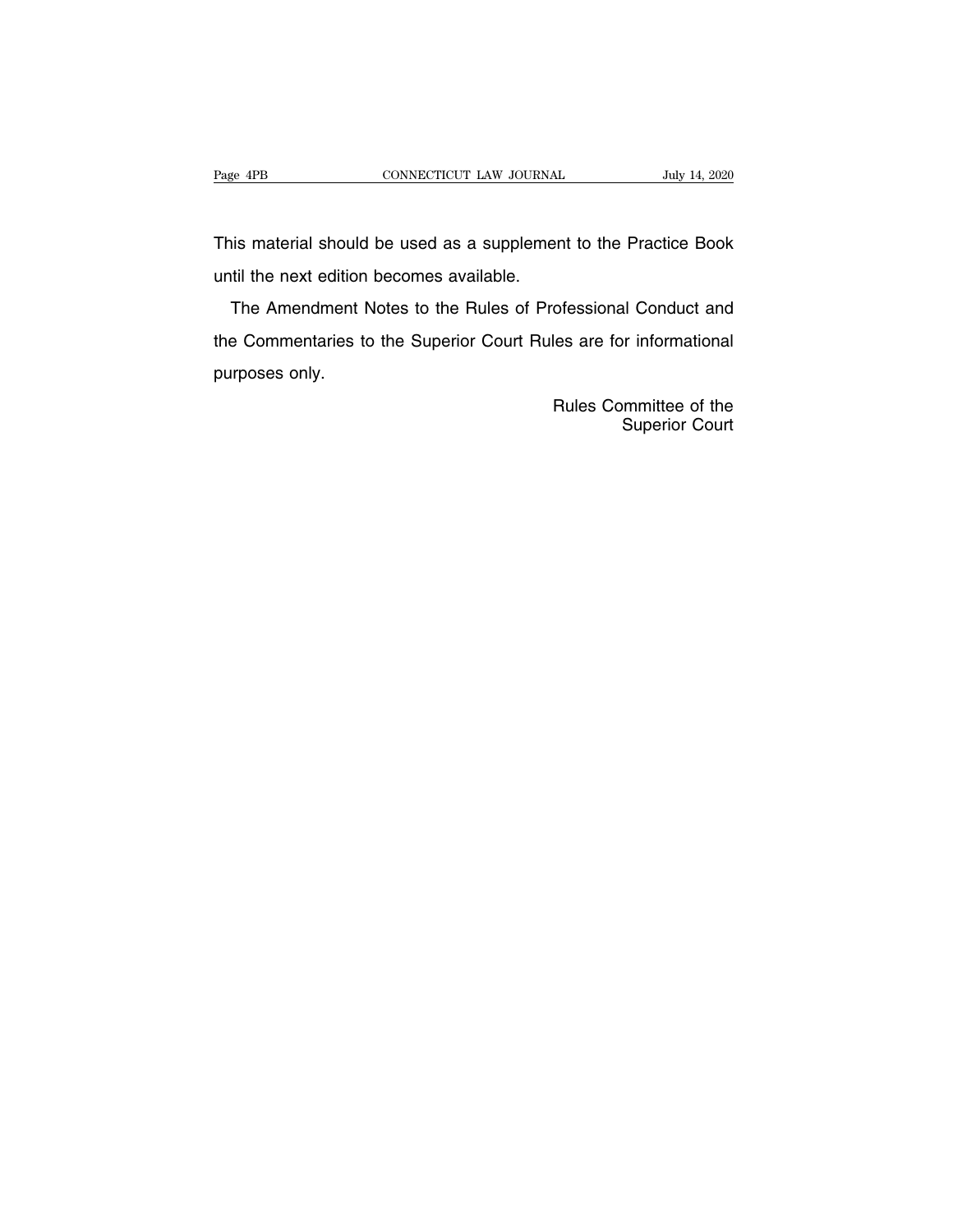## **CONNECTICUT LAW JOURNAL** Page 5PB<br> **CHAPTER AND SECTION HEADING OF THE RULES** CONNECTICUT LAW JOURNAL Page 5P.<br> **FER AND SECTION HEADING OF THE RULES**<br>
RULES OF PROFESSIONAL CONDUCT **IND SECTION HEADING OF THE RULES<br>
IS OF PROFESSIONAL CONDUCT<br>
Information about Legal Services<br>
Pications concerning a Lawyer's Services**

|              | <b>RULES OF PROFESSIONAL CONDUCT</b>                                     |  |
|--------------|--------------------------------------------------------------------------|--|
| Rule         | <b>Information about Legal Services</b>                                  |  |
| 7.1.<br>7.3. | Communications concerning a Lawyer's Services<br>Solicitation of Clients |  |
|              | SUPERIOR COURT—GENERAL PROVISIONS                                        |  |
|              |                                                                          |  |

# **CHAPTER 1 SACAL SCOPE OF RULES**<br>
SCOPE OF RULES<br>
SCOPE OF RULES

|          | <b>CHAPTER 1</b><br><b>SCOPE OF RULES</b>       |
|----------|-------------------------------------------------|
|          |                                                 |
| Sec.     |                                                 |
| 1-10B.   | Media Coverage of Court Proceedings; In General |
| $1-11C.$ | Media Coverage of Criminal Proceedings          |
|          |                                                 |

## Court Proceedings; In Court Proceedings<br>
Criminal Proceedings<br>
CHAPTER 2<br> **ATTORNEYS ATTORNEYS**

- 
- CHAPTER 2<br>
CHAPTER 2<br>
CHAPTER 2<br>
2-3. Bar Examining Committee<br>
2-4. Regulations by <u>Bar</u> Examining Committee<br>
2-4. Regulations by <u>Bar</u> Examining Committee CHAPTER 2<br>
Sec.<br>
2-3. Bar Examining Committee<br>
2-4. — Regulations by <u>Bar</u> Examining Committee<br>
2-4A. — Records of <u>Bar</u> Examining Committee<br>
2-5. — Examination of Candidates for Admission CHAPTER 2<br>
Sec.<br>
2-3. Bar Examining Committee<br>
2-4. — Regulations by <u>Bar</u> Examining Committee<br>
2-4A. — Records of <u>Bar</u> Examining Committee<br>
2-5. — Examination of Candidates for Admission<br>
2-6. — Personnel of Bar Examinin **ATTORNEYS**<br>
2-3. **Examining Committee**<br>
2-4. — Regulations by <u>Bar</u> Examining Committee<br>
2-4A. — Records of <u>Bar</u> Examining Committee<br>
2-5. — Examination of Candidates for Admission<br>
2-6. — Personnel of <u>Bar</u> Examining Co Sec.<br>
2-3. Dear Examining Committee<br>
2-4. — Regulations by <u>Bar</u> Examining Committee<br>
2-4A. — Records of <u>Bar</u> Examining Committee<br>
2-5. — Examination of Candidates for Admission<br>
2-6. — Personnel of <u>Bar</u> Examining Commit
- 
- 
- 
- 
- 2-3. Bar Examining Committee<br>
2-4. Regulations by <u>Bar</u> Examining Comm<br>
2-4A. Records of <u>Bar</u> Examining Committe<br>
2-5. Examination of Candidates for Admis<br>
2-6. Personnel of <u>Bar</u> Examining Commi<br>
2-8. Qualificati 2-3. **Examining Committee**<br>
2-4. — Regulations by <u>Bar</u> Examining Committee<br>
2-4A. — Records of <u>Bar</u> Examining Committee<br>
2-5. — Examination of Candidates for Admission<br>
2-6. — Personnel of <u>Bar</u> Examining Committee<br>
2-8. Regulations by <u>Bar</u> Examining Committe<br>Records of <u>Bar</u> Examining Committe<br>Examination of Candidates for Admi<br>Personnel of <u>Bar</u> Examining Comm<br>ualifications for Admission<br>ertification of Admission<br>Imission by Superior Co 2-4A. — Hecords of <u>Bar</u> Examining Comm<br>2-5. — Examination of Candidates for A<br>2-6. — Personnel of <u>Bar</u> Examining Co<br>2-8. Qualifications for Admission<br>2-9. Certification of Applicants Recom<br>2-10. Admission by Superior Cou -Personnel of <u>Bar</u> Examining Committee<br>ualifications for Admission<br>ertification of Applicants Recommended for Adn<br>Conditions of Admission<br>Imission by Superior Court<br>notions of Admission<br>ppeal from Decision of Bar Examinin 2-6. Cutaling Calculations for Admission<br>2-9. Certification of Applicants Recommended for Admission;<br>2-10. Admission by Superior Court<br>2-11. Monitoring Compliance with Conditions of Admission;<br>8-11A. Appeal from Decision o
- 
- 2-5. Examination of Candidates for Admission<br>2-6. Personnel of <u>Bar</u> Examining Committee<br>2-8. Qualifications for Admission<br>2-9. Certification of Applicants Recommended for Admission;<br>2-10. Admission by Superior Court<br>2 Francation of Applicarits Recommende<br>Conditions of Admission<br>Imission by Superior Court<br>Dinitioning Compliance with Conditions<br>Removal or Modification of Bar Examining Co<br>ing Conditions of Admission<br>Dunty Committees on Rec 2-10. Admission by Superior Court<br>2-11. Monitoring Compliance with Conditions of Admission;<br>2-11A. Appeal from Decision of Bar Examining Committee concern-<br>ing Conditions of Admission<br>2-12. County Committees on Recommendat 2-10. Attrinssion by Superior Court<br>2-11. Monitoring Compliance with Conditions of Admission;<br>Removal or Modification of Conditions<br>2-11A. Appeal from Decision of Bar Examining Committee concern-<br>ing Conditions of Admissio
- Removal or Modification of Conditions<br>Appeal from Decision of Bar Examining Committee concerning<br>Conditions of Admission<br>County Committees on Recommendations for Admission<br>Attorneys of Other Jurisdictions; Qualifications a
- 
-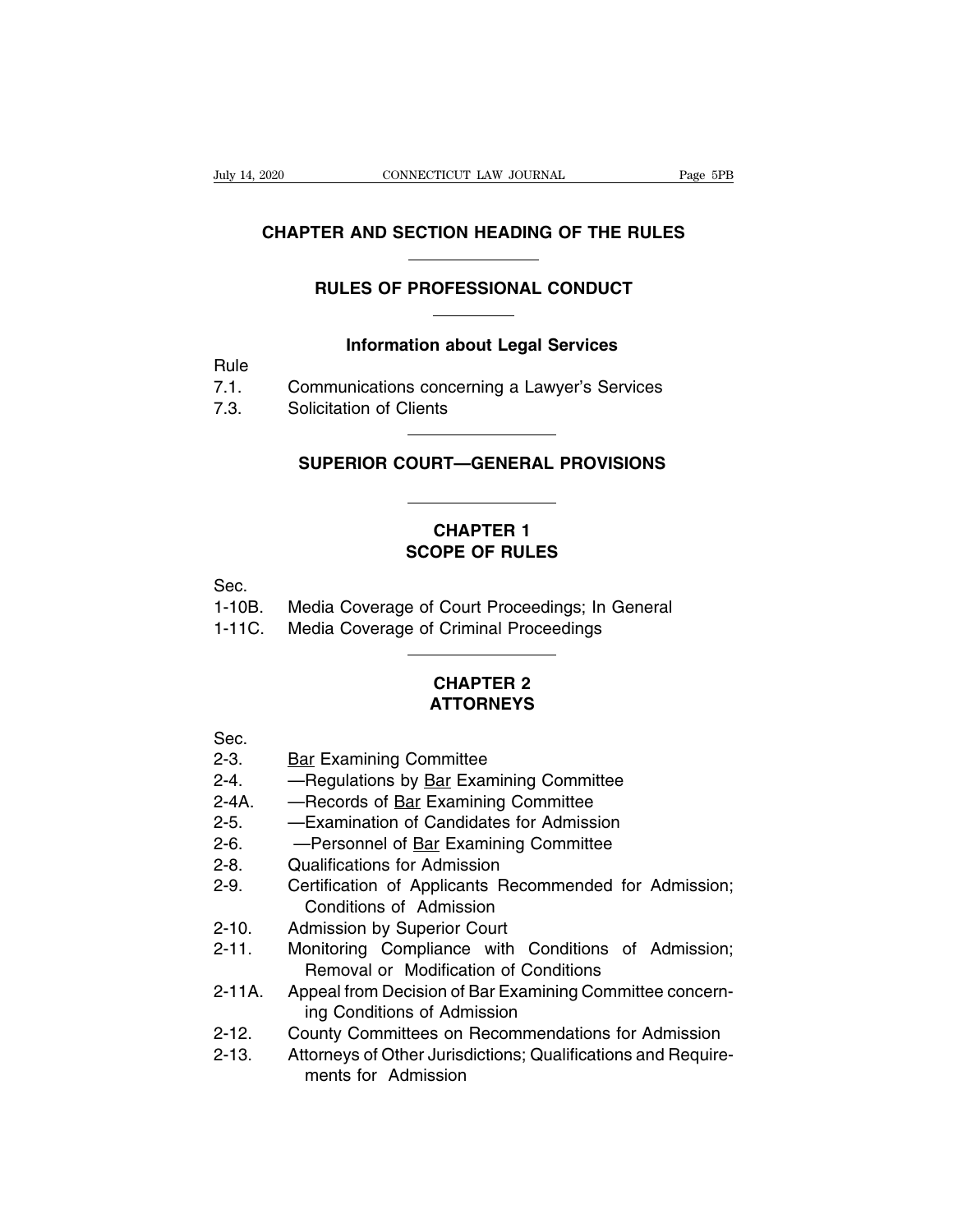| Page 6PB | CONNECTICUT LAW JOURNAL                     | July 14, 2020 |  |
|----------|---------------------------------------------|---------------|--|
|          |                                             |               |  |
| 2-13A.   | <b>Military Spouse Temporary Licensing</b>  |               |  |
| 2-15A.   | -Authorized House Counsel                   |               |  |
| 2-18.    | -Filings To Become Foreign Legal Consultant |               |  |
| 2-27A.   | Minimum Continuing Legal Education          |               |  |
| חמ מ     | Criovanoo Danolo                            |               |  |

- 
- 
- Page 6PB<br>
2-13A. Military Spouse Temporary Licensing<br>
2-15A. —Authorized House Counsel<br>
2-18. —Filings To Become Foreign Legal Consultant<br>
2-27A. Minimum Continuing Legal Education<br>
2-29. Grievance Panels **CHAPTER 3**
- 2-13A. Military Spouse Temporary<br>2-15A. —Authorized House Counse<br>2-18. —Filings To Become Foreig<br>2-27A. Minimum Continuing Legal I<br>2-29. Grievance Panels
- 

## **APPEARANCES**

Sec.

CHAPTER 3<br>
CHAPTER 3<br>
Sec.<br>
3-8. Appearance for Represented Party

## PPEARANCES<br>
presented Party<br>
CHAPTER 5<br>
TRIALS **TRIALS**

Sec.

CHAPTER<br>CHAPTER<br>Sec.<br>5-3. Administering Oath

## **CHAPTER 6<br>
CHAPTER 6<br>
JUDGMENTS JUDGMENTS**

Sec.

CHAPTER 6<br>
CHAPTER 6<br>
Sec.<br>
6-1. Statement of Decision; When Required

# **SUPERIOR COURT—PROCEDURE IN CIVIL MATTERS**

# **CHAPTER 16<br>
CHAPTER 16<br>
CHAPTER 16<br>
CHAPTER 16<br>
JURY TRIALS JURY TRIALS**

Sec.

CHAPTER 16<br>
JURY TRIALS<br>
Sec.<br>
16-12. View by Jury of Place or Thing Involved in Case

## **CHAPTER 16<br>
JURY TRIALS<br>
View by Jury of Place or Thing Involved in Case<br>
CHAPTER 23<br>
MISCELLANEOUS REMEDIES AND PROCEDURES** View by Jury of Place or Thing Involved in Case<br> **CHAPTER 23**<br>
MISCELLANEOUS REMEDIES AND PROCEDURES<br>
Hearing in East Einding 16-12. View by Jury of Place or Thing Involvent CHAPTER 23<br>
MISCELLANEOUS REMEDIES AND I<br>
Sec.<br>
23-55. —Hearing in Fact-Finding<br>
23-63. —Hearing in Arbitration CHA<br>
MISCELLANEOUS REM<br>
Sec.<br>
23-55. —Hearing in Fact-Findii<br>
23-63. —Hearing in Arbitration

Sec.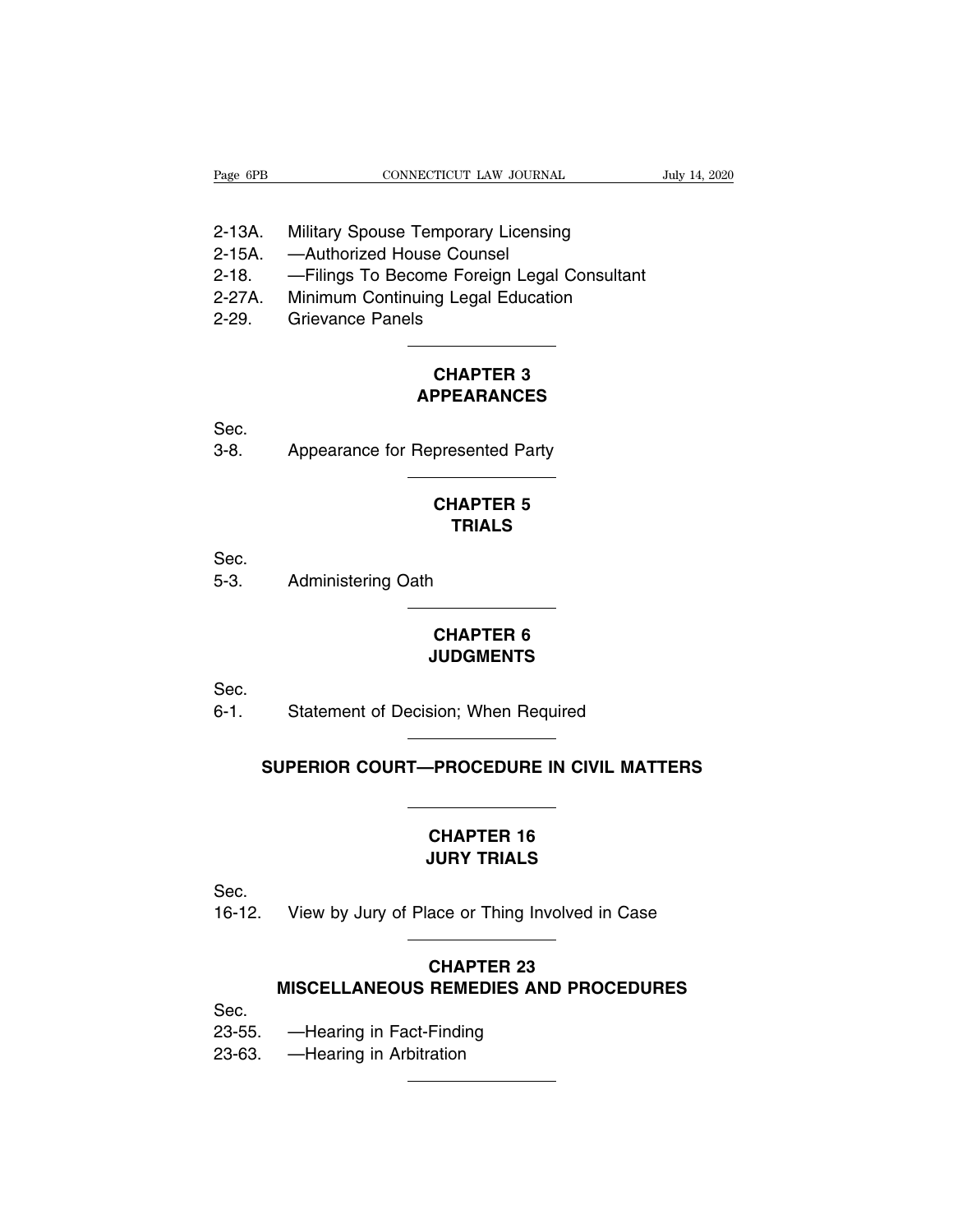# **SUPERIOR COURT—PROCEDURE IN JUVENILE MATTERS**

## **CHAPTER 338<br>
CHAPTER 338<br>
CHAPTER 338<br>
CHAPTER 338<br>
ECT, UNCARED FOR, DE<br>
FION OF PARENTAL RIG PARAGEMETRIC PROCEDURE IN JUVENILE MATTERS<br>
PETITIONS FOR NEGLECT, UNCARED FOR, DEPENDENCY<br>
AND TERMINATION OF PARENTAL RIGHTS:<br>
INITIATION OF PROCEFOINGS OPDERS OF AND TERMINATION COURT—PROCEDURE IN JUVENILE MATTERS<br>
CHAPTER 33a<br>
DNS FOR NEGLECT, UNCARED FOR, DEPENDENC<br>
AND TERMINATION OF PARENTAL RIGHTS:<br>
INITIATION OF PROCEEDINGS, ORDERS OF<br>
ORARY CUSTODY AND PRELIMINARY HEARINGS IOR COURT—PROCEDURE IN JUVENILE MATTERS<br>
CHAPTER 33a<br>
DNS FOR NEGLECT, UNCARED FOR, DEPENDENCY<br>
AND TERMINATION OF PARENTAL RIGHTS:<br>
INITIATION OF PROCEEDINGS, ORDERS OF<br>
ORARY CUSTODY AND PRELIMINARY HEARINGS TERMINATER 338**<br>
TERMINATION OF PARENTAL RIGHTS:<br>
INITIATION OF PROCEEDINGS, ORDERS OF<br>
TEMPORARY CUSTODY AND PRELIMINARY HEARINGS PETITIONS FOR NEGLECT, UNCARED FOR, DEPENDENCY<br>
AND TERMINATION OF PARENTAL RIGHTS:<br>
INITIATION OF PROCEEDINGS, ORDERS OF<br>
TEMPORARY CUSTODY AND PRELIMINARY HEARINGS<br>
Sec.<br>
33a-1. Initiation of Judicial Proceeding; Content **AND TERMINATION OF PAINITIATION OF PROCEEDIN<br>DRARY CUSTODY AND PR<br>THARY CUSTODY AND PR<br>THARY OF Judicial Proceeding<br>Summary of Facts<br>CHAPTER 3**

## Sec.

## PROCEEDINGS, ORDER:<br>DY AND PRELIMINARY I<br>al Proceeding; Contents of<br>cts<br>CHAPTER 35a<br>CONCERNING NEGLECTE<br>NCARED FOR CHILDBEN **HEARING CUSTODY AND PRELIMINARY HEARING**<br>Ation of Judicial Proceeding; Contents of Petition<br>ummary of Facts<br>**CHAPTER 35a<br>HEARINGS CONCERNING NEGLECTED,<br>JSED AND UNCARED FOR CHILDREN AND<br>TERMINATION OF PARENTAL RIGHTS** Initiation of Judicial Proceeding; Contents of Petitions and<br>
Summary of Facts<br> **CHAPTER 35a<br>
HEARINGS CONCERNING NEGLECTED,<br>
ABUSED AND UNCARED FOR CHILDREN AND<br>
TERMINATION OF PARENTAL RIGHTS THEAT IS SAMPLE ASSEMUTE AND MANUTERMINATION OF PARENTAL RIGHTS**<br> **TEARINGS CONCERNING NEGLECTED,<br>
SED AND UNCARED FOR CHILDREN AND<br>
TERMINATION OF PARENTAL RIGHTS** CHAPTER 35a<br>HEARINGS CONCERNING NEGLECTEI<br>ABUSED AND UNCARED FOR CHILDREN<br>TERMINATION OF PARENTAL RIGHTS<br>Sec.<br>35a-21. Appeals in Child Protection Matters ABUSED AND UNCARED FOR CHILDREN AND<br>
TERMINATION OF PARENTAL RIGHTS<br>
-21. Appeals in Child Protection Matters<br>
SUPERIOR COURT—PROCEDURE IN CRIMINAL MATTERS

Sec.

# 42-6. —View by Jury of Place or Thing Involved in Case

# Trotection Matters<br> **CHAPTER 42<br>
CHAPTER 42<br>
AL PROCEDURE TRIAL PROCEDURE**

Sec.

## **CHAPTER 43 TRIAL PROCEDURE**<br>
View by Jury of Place or Thing Involved in Case<br> **CHAPTER 43**<br> **SENTENCING, JUDGMENT, AND APPEAL**<br> **RENTENCING, JUDGMENT, AND APPEAL** 42-6. —View by Jury of Place or Thing Involved in Case<br> **CHAPTER 43**<br> **SENTENCING, JUDGMENT, AND APPEAL**<br>
Sec.<br>
43-10. Sentencing Hearing; Procedures To Be Followed<br>
43-24. —Time for Filing Application for Sentence Review CHAPTER 43<br>
SENTENCING, JUDGMENT, AND APPEAL<br>
Sec.<br>
43-10. Sentencing Hearing; Procedures To Be Followed<br>
43-24. —Time for Filing Application for Sentence Review

Sec.

- 
- 

# **JUDGMENT, AND APPI**<br>g; Procedures To Be Foll<br>pplication for Sentence F<br>**CHAPTER 44**<br>**ERAL PROVISIONS FROMERAL PROVISIONS**<br> **GENERAL PROVISIONS**<br> **GENERAL PROVISIONS**<br> **GENERAL PROVISIONS**

Sec.

- 43-24. —Time for Filing Application for Sentence Review<br>
CHAPTER 44<br>
GENERAL PROVISIONS<br>
44-27. —Hearing of Infractions, Violations to Which Not Guilty Plea<br>
Filed<br>
44-30. —Hearing by Magistrates of Infractions and Certain Filed
- CHAPTER 44<br>
Sec.<br>
44-27. —Hearing of Infractions, Violations to Which Not Guilty Plea<br>
Filed<br>
44-30. —Hearing by Magistrates of Infractions and Certain Motor<br>
Vehicle Violations **GENEF**<br>Hearing of Infraction<br>Filed<br>Hearing by Magis<br>Vehicle Violations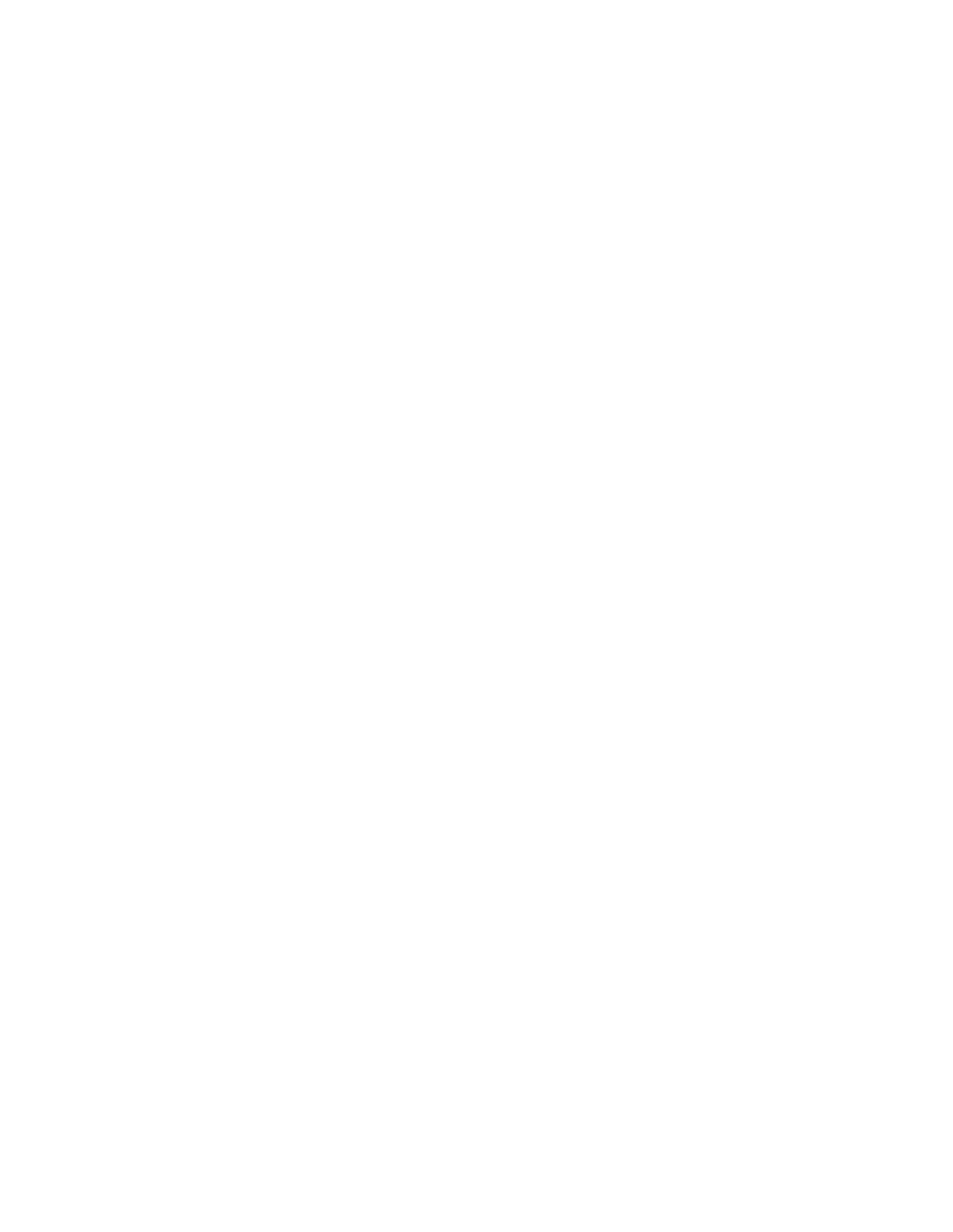# **AMENDMENTS TO THE RULES OF PROFESSIONAL CONDUCT**<br> **AMENDMENTS TO THE RULES OF PROFESSIONAL CONDUCT**<br>
Rule 7.1. Communications concerning a Lawver's Services

**Ruly 14, 2020** CONNECTICUT LAW JOURNAL Page 9PB<br> **AMENDMENTS TO THE RULES OF PROFESSIONAL CONDUCT**<br> **Rule 7.1. Communications concerning a Lawyer's Services**<br>
A lawyer shall not make a false or misleading communication ab MENDMENTS TO THE RULES OF PROFESSIONAL CONDUCT<br>The 7.1. Communications concerning a Lawyer's Services<br>A lawyer shall not make a false or misleading communication about<br>a lawyer or the lawyer's services. A communication is AMENDMENTS TO THE RULES OF PROFESSIONAL CONDUCT<br>Rule 7.1. Communications concerning a Lawyer's Services<br>A lawyer shall not make a false or misleading communication about<br>the lawyer or the lawyer's services. A communication Rule 7.1. Communications concerning a Lawyer's Services<br>A lawyer shall not make a false or misleading communication about<br>the lawyer or the lawyer's services. A communication is false or mis-<br>leading if it contains a mater A lawyer shall not make a false or misleading communication about<br>the lawyer or the lawyer's services. A communication is false or mis-<br>leading if it contains a material misrepresentation of fact or law, or<br>omits a fact ne A lawyer shall not make a laist<br>the lawyer or the lawyer's servi-<br>leading. if it contains a materia<br>omits a fact necessary to make<br>not materially misleading.<br>COMMENTARY: This Rule Elawyer of the lawyer's services. A communication is take of mis-<br>ading if it contains a material misrepresentation of fact or law, or<br>nits a fact necessary to make the statement considered as a whole<br>t materially misleadi

leading if it contains a material mistepresentation of fact of law, of<br>omits a fact necessary to make the statement considered as a whole<br>not materially misleading.<br>COMMENTARY: This Rule governs all communications about a<br> orints a fact necessary to make the statement considered as a whole<br>not materially misleading.<br>COMMENTARY: This Rule governs all communications about a<br>lawyer's services, including advertising. Whatever means are used to<br>m The materiary misleading.<br>
COMMENTARY: This Rule governs all communications about a<br>
lawyer's services, including advertising. Whatever means are used to<br>
make known a lawyer's services, statements about them must be<br>
trut Experiences, including advertising. Whatever means are used to make known a lawyer's services, statements about them must be truthful. Misleading truthful statements are prohibited by this Rule. A truthful statement is mis hawyer's services, including advertising. Whatever means are used to<br>make known a lawyer's services, statements about them must be<br>truthful. Misleading truthful statements are prohibited by this Rule. A<br>truthful statement Inake Khown a lawyer's services, statements about them must be<br>truthful. Misleading truthful statements are prohibited by this Rule. A<br>truthful statement is misleading if it omits a fact necessary to make<br>the lawyer's comm ruthful statement is misleading if it omits a fact necessary to make<br>the lawyer's communication considered as a whole not materially mis-<br>leading. A truthful statement is misleading if a substantial likelihood<br>exists that the lawyer's communication considered as a whole not materially mis-<br>leading. A truthful statement is misleading if a substantial likelihood<br>exists that it will lead a reasonable person to formulate a specific<br>conclusion a ine lawyer s communication considered as a whole not materially mis-<br>leading. A truthful statement is misleading if a substantial likelihood<br>exists that it will lead a reasonable person to formulate a specific<br>conclusion a eading. A truthful statement is inisteading it a substantial intermoder<br>exists that it will lead a reasonable person to formulate a specific<br>conclusion about the lawyer or the lawyer's services for which there<br>is no reason exists that it will lead a reasonable person to formulate a specific<br>conclusion about the lawyer or the lawyer's services for which there<br>is no reasonable factual foundation. A truthful statement also is mis-<br>leading if pr conclusion about the lawyer of the lawyer<br>is no reasonable factual foundation. A tru<br>leading if presented in a way that leads a rife lawyer's communication requires that<br>when, in fact, no action is required.<br>A communicatio A communication truthfully reports a lawyer's achievements on the lawyer's communication requires that person to take further action<br>nen, in fact, no action is required.<br>A communication that truthfully reports a lawyer's a

behalf of presented in a way that leads a reasonable person to believe<br>the lawyer's communication required.<br>A communication that truthfully reports a lawyer's achievements on<br>behalf of clients or former clients may be misl when, in fact, no action is required.<br>A communication that truthfully reports a lawyer's achievements on<br>behalf of clients or former clients may be misleading if presented<br>without a disclaimer indicating that the communica Mieri, in fact, no action is required.<br>A communication that truthfully reports a lawyer's achievements on<br>behalf of clients or former clients may be misleading if presented<br>without a disclaimer indicating that the communic A communication that truthday reports a lawyer s achievements on<br>behalf of clients or former clients may be misleading if presented<br>without a disclaimer indicating that the communicated result is based<br>upon the particular without a disclaimer indicating that the communicated result is based<br>upon the particular facts of that case so as to lead a reasonable<br>person to form an unjustified expectation that the same results could<br>be obtained for whild a disclaimer indicating that the communicated result is based<br>upon the particular facts of that case so as to lead a reasonable<br>person to form an unjustified expectation that the same results could<br>be obtained for ot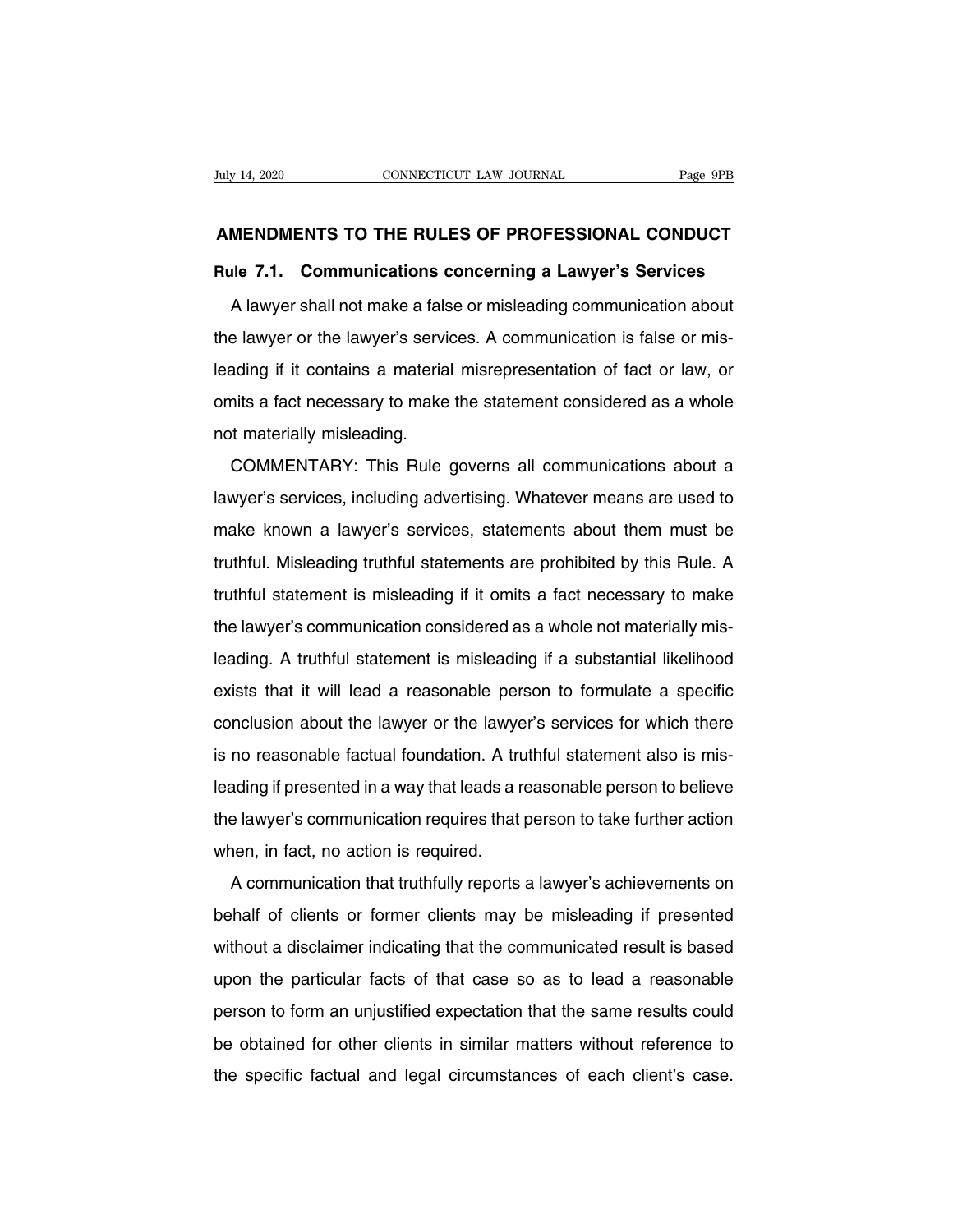Page 10PB<br>CONNECTICUT LAW JOURNAL July 14, 2020<br>Similarly, an unsubstantiated claim about a lawyer's or law firm's ser-<br>Vices or fees, or an unsubstantiated comparison of the lawyer's ser-Page 10PB CONNECTICUT LAW JOURNAL July 14, 2020<br>Similarly, an unsubstantiated claim about a lawyer's or law firm's ser-<br>vices or fees, or an unsubstantiated comparison of the lawyer's ser-<br>vices or fees with those of other Similarly, an unsubstantiated claim about a lawyer's or law firm's services or fees, or an unsubstantiated comparison of the lawyer's services or fees with those of other lawyers or law firms may be misleading if presented Similarly, an unsubstantiated claim about a lawyer's or law firm's services or fees, or an unsubstantiated comparison of the lawyer's services or fees with those of other lawyers or law firms may be misleading if presented binnariy, an disubstantiated claim about a lawyer's or law limits services or fees, or an unsubstantiated comparison of the lawyer's services or fees with those of other lawyers or law firms may be misleading if presented vices or rees, or an ansubstantiated comparison or the lawyer's services or fees with those of other lawyers or law firms may be misleading if presented with such specificity as would lead a reasonable person to conclude t if presented with such specificity as would lead a reasonable person<br>to conclude that the comparison or claim can be substantiated. The<br>inclusion of an appropriate disclaimer or qualifying language may pre-<br>clude a finding It presented with such specificity as would<br>to conclude that the comparison or claim c<br>inclusion of an appropriate disclaimer or qua<br>clude a finding that a statement is likely to c<br>tions or otherwise mislead the public.<br>[I Elusion of an appropriate disclaimer or qualifying language may pre-<br>
Ilusion of an appropriate disclaimer or qualifying language may pre-<br>
Ide a finding that a statement is likely to create unjustified expecta-<br>
In the se

inclusion of an appropriate disclaimer or qualitying language may pre-<br>clude a finding that a statement is likely to create unjustified expecta-<br>tions or otherwise mislead the public.<br>**[It is professional misconduct for a** Endions or otherwise mislead the public.<br>
It is professional misconduct for a lawyer to engage in conduct<br>
involving dishonesty, fraud, deceit or misrepresentation. Rule 8.4 (3).]<br>
In addition to the provisions of this Rul It is professional misconduct for a lawyer to engage in conduct<br>involving dishonesty, fraud, deceit or misrepresentation. Rule 8.4 (3).]<br>In addition to the provisions of this Rule, see Rule 8.4 (3) defining<br>professional mi [It is professional misconduct for a lawyer to engage in conduct<br>involving dishonesty, fraud, deceit or misrepresentation. Rule 8.4 (3).]<br>In addition to the provisions of this Rule, see Rule 8.4 (3) defining<br>professional m In addition to the provisions of this Rule, see Rule 8.4 (3) defining<br>professional misconduct to include conduct involving dishonesty,<br>fraud, deceit, or misrepresentation. See also Rule 8.4 (5) for the prohi-<br>bition agains are addition to the provisions of this Fidie, see Fidie 0.4 (5) defining<br>professional misconduct to include conduct involving dishonesty,<br>fraud, deceit, or misrepresentation. See also Rule 8.4 (5) for the prohi-<br>bition aga Fraud, deceit, or misrepresentation. See also Rule 8.4 (5) for the bition against stating or implying an ability to improperly influgovernment agency or official or to achieve results by mean violate the Rules of Professio Firm names, letterhead and professional designations are communi-<br>Firm names, letterhead and professional designations are communi-<br>Firm names, letterhead and professional designations are communi-<br>tions concerning a lawye

bluon against stating or implying an ability to implopeny inhuence a<br>government agency or official or to achieve results by means that<br>violate the Rules of Professional Conduct or other law.<br>Firm names, letterhead and prof yovernment agency or omclar or to achieve results by means that<br>violate the Rules of Professional Conduct or other law.<br>Firm names, letterhead and professional designations are communi-<br>cations concerning a lawyer's servic Firm names, letterhead and professional designations are communi-<br>cations concerning a lawyer's services. A firm may be designated by<br>the names of all or some of its current members, by the names of<br>deceased or retired mem The firm and statemead and professional designations are communi-<br>cations concerning a lawyer's services. A firm may be designated by<br>the names of all or some of its current members, by the names of<br>deceased or retired mem Exailors concerning a lawyer's services. A limit may be designated by<br>the names of all or some of its current members, by the names of<br>deceased or retired members where there has been a succession in<br>the firm's identity or deceased or retired members where there has been a succession in<br>the firm's identity or by a trade name if it is not false or misleading.<br>A lawyer or law firm also may be designated by a distinctive website<br>address, social the firm's identity or by a trade name if it is not false or misleading.<br>A lawyer or law firm also may be designated by a distinctive website<br>address, social media username or comparable professional designa-<br>tion that is In this identity of by a trade hanne in it is not take of misleading.<br>A lawyer or law firm also may be designated by a distinctive website<br>address, social media username or comparable professional designa-<br>tion that is not A lawyer of law limit also hay be designated by a distinctive website<br>address, social media username or comparable professional designa-<br>tion that is not misleading. A law firm name or designation is misleading<br>if it impli address, social media username or comparable professional designation that is not misleading. A law firm name or designation is misleading if it implies a connection with a government agency, with a deceased lawyer who was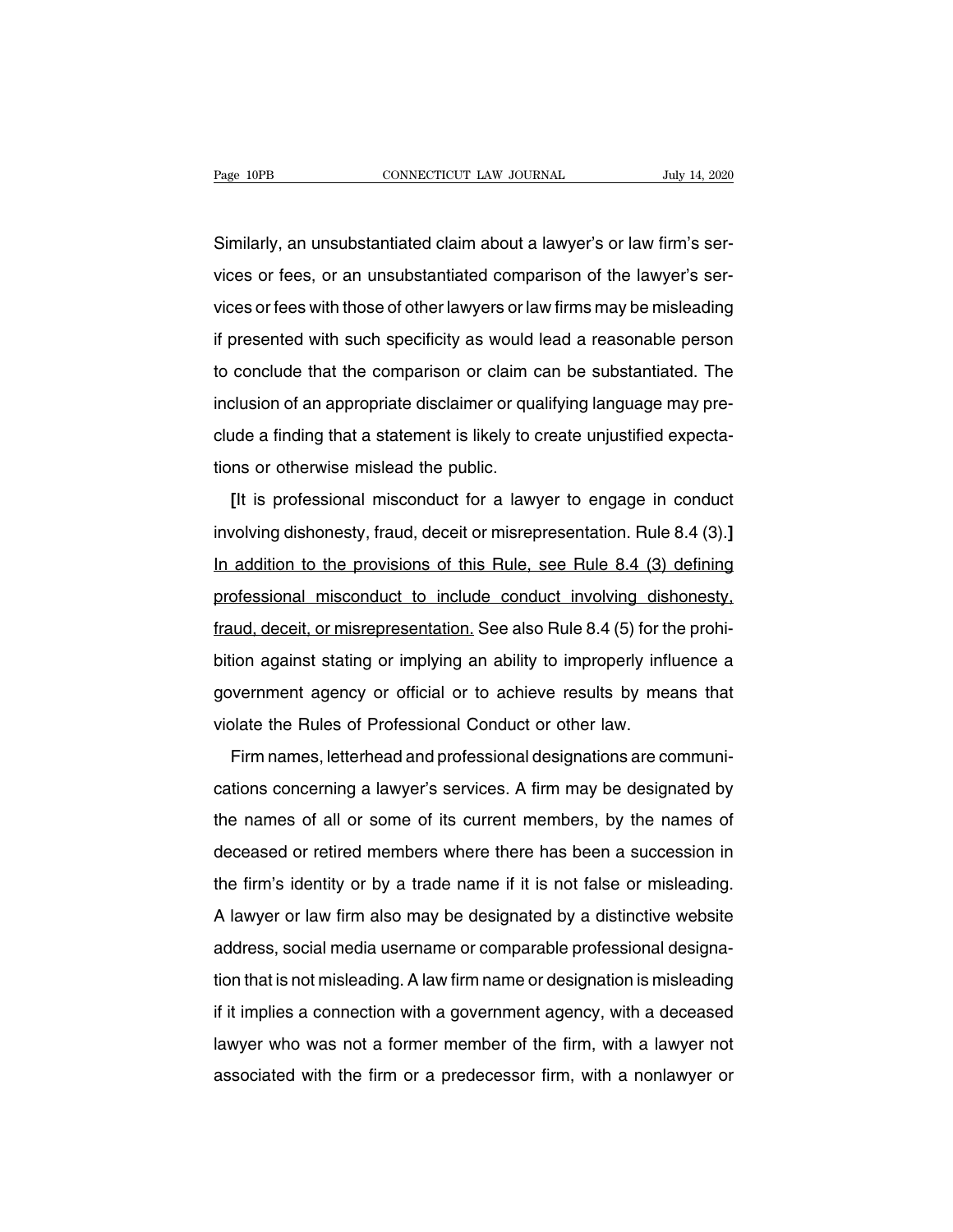Valy 14, 2020 CONNECTICUT LAW JOURNAL Page 11PB<br>with a public or charitable legal services organization. If a firm uses<br>a trade name that includes a geographical name such as "Springfield Fage 11PB<br>with a public or charitable legal services organization. If a firm uses<br>a trade name that includes a geographical name such as "Springfield<br>Legal Clinic," an express statement explaining that it is not a public with a public or charitable legal services organization. If a firm uses<br>a trade name that includes a geographical name such as "Springfield<br>Legal Clinic," an express statement explaining that it is not a public<br>legal aid o with a public or charitable legal services organization. If a firm uses<br>a trade name that includes a geographical name such as "Springfield<br>Legal Clinic," an express statement explaining that it is not a public<br>legal aid o cation. Trade harification of the lawyers in the office of the firm shall<br>gal clinic," an express statement explaining that it is not a public<br>gal aid organization may be required to avoid a misleading impli-<br>tion.<br>Letterhead iden

Legal Clinic, an express statement explaining that it is not a public<br>legal aid organization may be required to avoid a misleading impli-<br>cation.<br>Letterhead identification of the lawyers in the office of the firm shall<br>ind in the jurisdiction in the fiequired to avoid a<br>cation.<br>Letterhead identification of the lawyers in the officindicate the jurisdictional limitations on those not lis<br>in the jurisdiction where the office is located.<br>A law f Letterhead identification of the lawyers in the office of the firm shall<br>dicate the jurisdictional limitations on those not licensed to practice<br>the jurisdiction where the office is located.<br>A law firm with offices in more Letternead identification of the lawyers in the office of the firm shall<br>indicate the jurisdictional limitations on those not licensed to practice<br>in the jurisdiction where the office is located.<br>A law firm with offices in

The jurisdiction where the office is located.<br>A law firm with offices in more than one jurisdiction may use the<br>me name or other professional designation in each jurisdiction.<br>Lawyers may not imply or hold themselves out a In the jurisdiction where the onice is located.<br>A law firm with offices in more than one jurisdiction may use the<br>same name or other professional designation in each jurisdiction.<br>Lawyers may not imply or hold themselves o A law firm with offices in note than one ju<br>same name or other professional designation<br>Lawyers may not imply or hold themselves ou<br>in one firm when they are not a firm, as defined i<br>to do so would be false and misleading. It is misleading to use the name of a law firm, as defined in Rule 1.0 (d), because<br>do so would be false and misleading.<br>It is misleading to use the name of a lawyer holding a public office<br>the name of a law firm, or in co

Lawyers may not imply of nota themselves out as practicing together<br>in one firm when they are not a firm, as defined in Rule 1.0 (d), because<br>to do so would be false and misleading.<br>It is misleading to use the name of a la behalf, during any substantial period in which the lawyer holding a public office<br>in the name of a law firm, or in communications on the law firm's<br>behalf, during any substantial period in which the lawyer is not actively<br> to do so would be false and misleading.<br>It is misleading to use the name of a law<br>in the name of a law firm, or in communi<br>behalf, during any substantial period in whic<br>and regularly practicing with the firm.<br>AMENDMENT NOT It is misleading to use the name of a law yer holding a public office<br>the name of a law firm, or in communications on the law firm's<br>half, during any substantial period in which the lawyer is not actively<br>d regularly pract **Rule Matter of Client Matter of Client Controllers**<br> **Rule 7.3. Solicitation of Clients**<br>
(a) "Solicitation" or "solicit" denotes a com-

(a) regularly practicing with the firm.<br>
AMENDMENT NOTE: The revision to this rule was made for clarity.<br>
(a) "Solicitation" or "solicit" denotes a communication initiated by<br>
on behalf of a lawyer or law firm that is dire AMENDMENT NOTE: The revision to this rule was made for clarity.<br> **Rule 7.3. Solicitation of Clients**<br>
(a) "Solicitation" or "solicit" denotes a communication initiated by<br>
or on behalf of a lawyer or law firm that is direc Rule 7.3. Solicitation of Clients<br>
(a) "Solicitation" or "solicit" denotes a communication initiated by<br>
or on behalf of a lawyer or law firm that is directed to a specific person<br>
the lawyer knows or reasonably should kno (a) "Solicitation" or "solicit" denotes a communication initiated by<br>or on behalf of a lawyer or law firm that is directed to a specific person<br>the lawyer knows or reasonably should know needs legal services in<br>a particula (a) Solicitation or solicit deriotes a communication initiated by<br>or on behalf of a lawyer or law firm that is directed to a specific person<br>the lawyer knows or reasonably should know needs legal services in<br>a particular m on benall or a lawyer or law limit that is directed to a specific person<br>e lawyer knows or reasonably should know needs legal services in<br>particular matter and that offers to provide, or reasonably can be<br>derstood as offer

the lawyer knows or reasonably should know heeds legal services in<br>a particular matter and that offers to provide, or reasonably can be<br>understood as offering to provide, legal services for that matter.<br>(b) A lawyer shall a particular matter and that oners to provide, or reasonably can<br>understood as offering to provide, legal services for that matter.<br>(b) A lawyer shall not solicit professional employment by live pers<br>to-person contact when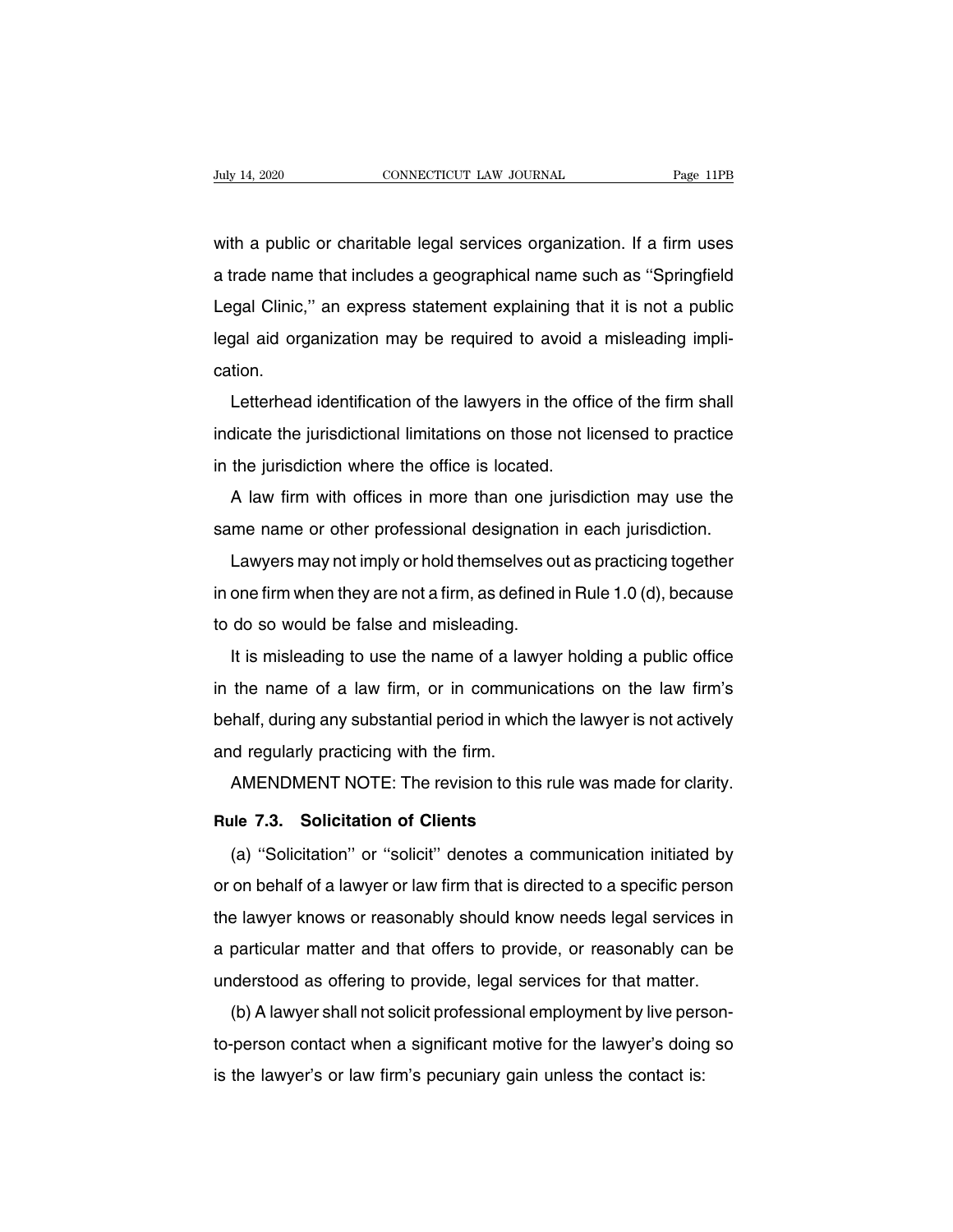(1) With a lawyer or a person who has a family, close personal or<br>
(1) With a lawyer or a person who has a family, close personal or<br>
ior business or professional relationship with the lawyer; Page 12PB CONNECTICUT LAW JOURNAL July 14<br>
(1) With a lawyer or a person who has a family, close person<br>
prior business or professional relationship with the lawyer;<br>
(2) Under the auspices of a public or charitable legal

(1) With a lawyer or a person who has a family, close personal or<br>ior business or professional relationship with the lawyer;<br>(2) Under the auspices of a public or charitable legal services organi-<br>tion; zation;

(1) With a lawyer of a person who has a family, close personal of<br>ior business or professional relationship with the lawyer;<br>(2) Under the auspices of a public or charitable legal services organi-<br>tion;<br>(3) Under the auspi prior business or professional relationship with the lawyer,<br>
(2) Under the auspices of a public or charitable legal services organi-<br>
zation;<br>
(3) Under the auspices of a bona fide political, social, civic, fraternal,<br>
em (2) Onder the auspices or a public of chandable legal services organization;<br>
(3) Under the auspices of a bona fide political, social, civic, fraternal,<br>
employee or trade organization whose purposes include but are not<br> (3) Under the auspices of a bona fide political, social, civic, fraternal<br>employee or trade organization whose purposes include but are no<br>limited to providing or recommending legal services, if the legal ser-<br>vices are re (5) Onder the adspices of a bona hde pointcar, sociar, civic, haternar,<br>nployee or trade organization whose purposes include but are not<br>ited to providing or recommending legal services, if the legal ser-<br>ces are related t

employee of trade organization whose purposes include but are not<br>limited to providing or recommending legal services, if the legal ser-<br>vices are related to the principal purposes of the organization;<br>(4) With a person wh mined to providing or recommentally regal services, if the regal services are related to the principal purposes of the organization;<br>(4) With a person who routinely uses for business purposes the type<br>of legal services off (4) With a person who routinely uses for business purpose<br>of legal services offered by the lawyer or with a business org<br>a not-for-profit organization or governmental body and th<br>seeks to provide services related to the or (4) With a person who fountiery uses for business purposes the type<br>legal services offered by the lawyer or with a business organization,<br>not-for-profit organization or governmental body and the lawyer<br>eks to provide servi of legal services offered by the lawyer of with a bust<br>a not-for-profit organization or governmental boc<br>seeks to provide services related to the organizati<br>(c) A lawyer shall not solicit professional emplo<br>not otherwise p

Frot-profit organization of governmentar body and the lawyer<br>eks to provide services related to the organization.<br>(c) A lawyer shall not solicit professional employment even when<br>it otherwise prohibited by subsection (b) i emotional or mental state of the personal employment even when<br>not otherwise prohibited by subsection (b) if:<br>(1) The lawyer knows or reasonably should know that the physical,<br>emotional or mental state of the person makes pot otherwise prohibited by subsection (b) if:<br>
(1) The lawyer knows or reasonably should know that the physical,<br>
emotional or mental state of the person makes it unlikely that the<br>
person would exercise reasonable judgm (1) The lawyer knows or reasonably should know that the physical,<br>notional or mental state of the person makes it unlikely that the<br>rson would exercise reasonable judgment in employing a lawyer;<br>(2) The target of the soli (1) The lawyer Kriows of reasonably should<br>emotional or mental state of the person ma<br>person would exercise reasonable judgment<br>(2) The target of the solicitation has made<br>desire not to be solicited by the lawyer;<br>(3) The

Frontonial of memal state of the person makes it unifiely that the<br>rison would exercise reasonable judgment in employing a lawyer;<br>(2) The target of the solicitation has made known to the lawyer a<br>sire not to be solicited (2) The target of the solicitation has made known the desire not to be solicited by the lawyer;<br>(3) The solicitation involves coercion, duress, fraud, harassment, intimidation or undue influence; or (4) The solicitation co

(2) The target of the solicitation rias made Khown to the lawyer a<br>sire not to be solicited by the lawyer;<br>(3) The solicitation involves coercion, duress, fraud, overreaching,<br>rrassment, intimidation or undue influence; o (3) The solicitation involves coercion, duress, fraud, overreaching,<br>harassment, intimidation or undue influence; or<br>(4) The solicitation concerns an action for personal injury or wrongful<br>death or otherwise relates to an (3) The solicitation involves coefcion, duress, fraud, overfeading,<br>harassment, intimidation or undue influence; or<br>(4) The solicitation concerns an action for personal injury or wrongful<br>death or otherwise relates to an a ranassiment, infinimation or undue inhuence, or<br>
(4) The solicitation concerns an action for personal injury or wrongful<br>
death or otherwise relates to an accident or disaster involving the<br>
person to whom the solicitation (4) The solicitation concerns an action for personal injury or wiongital<br>death or otherwise relates to an accident or disaster involving the<br>person, unless the accident or disaster occurred more than forty days<br>prior to th death of otherwise relates to an accident of disaste<br>person to whom the solicitation is addressed or a<br>person, unless the accident or disaster occurred more<br>prior to the mailing of the solicitation, or the recipien<br>entity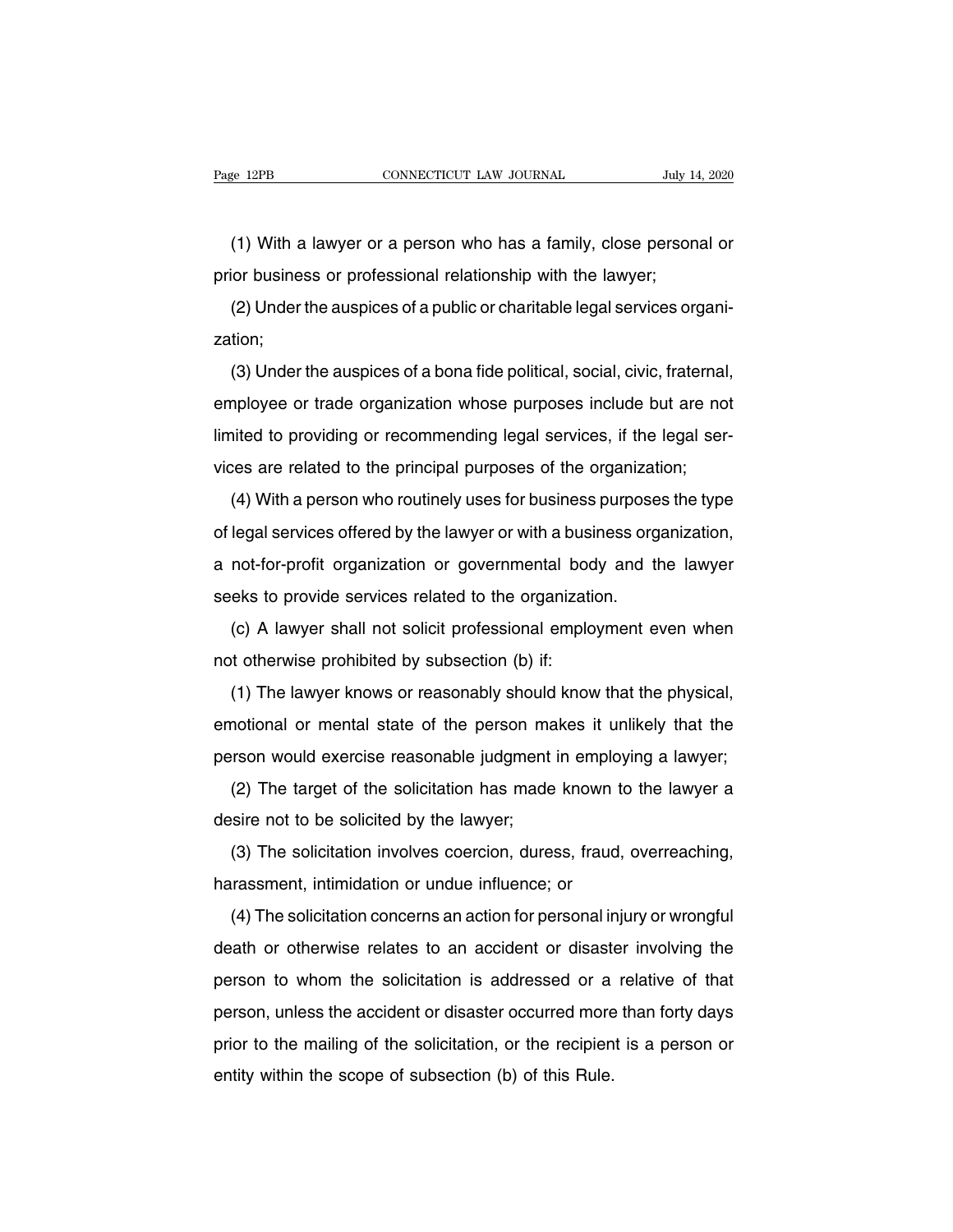Vert 14, 2020 CONNECTICUT LAW JOURNAL Page 13PB<br>(d) This Rule does not prohibit communications authorized by law<br>ordered by a court or other tribunal. July 14, 2020 CONNECTICUT LAW JOURN<br>
(d) This Rule does not prohibit communication<br>
or ordered by a court or other tribunal.

(d) This Rule does not prohibit communications authorized by law<br>ordered by a court or other tribunal.<br>(e) Every written solicitation, as well as any solicitation by audio or<br>deo recording, or other electronic means, used (d) This Rule does not prohibit communications authorized by law<br>or ordered by a court or other tribunal.<br>(e) Every written solicitation, as well as any solicitation by audio or<br>video recording, or other electronic means, or ordered by a court or other tribunal.<br>
(e) Every written solicitation, as well as any solicitation by audio or<br>
video recording, or other electronic means, used by a lawyer for the<br>
purpose of obtaining professional emp (e) Every written solicitation, as well as any solicitation by audio or<br>video recording, or other electronic means, used by a lawyer for the<br>purpose of obtaining professional employment from anyone known to<br>be in need of l video recording, or other electronic means, used by a lawyer for the purpose of obtaining professional employment from anyone known to be in need of legal services in a particular matter, must be clearly and prominently la purpose of obtaining professional employment from anyone known to<br>be in need of legal services in a particular matter, must be clearly and<br>prominently labeled "Advertising Material" in red ink on the first page<br>of any writ be in need of legal services in a particular matter, must be clearly and<br>prominently labeled "Advertising Material" in red ink on the first page<br>of any written solicitation and the lower left corner of the outside<br>envelope prominently labeled "Advertising Material" in red ink on the first page<br>of any written solicitation and the lower left corner of the outside<br>envelope or container, if any, and at the beginning and ending of any<br>solicitatio of any written solicitation and the lower left corner of the outside<br>envelope or container, if any, and at the beginning and ending of any<br>solicitation by audio or video recording or other electronic means. If<br>the written envelope or container, if any, and at the beginning and ending of any<br>solicitation by audio or video recording or other electronic means. If<br>the written solicitation is in the form of a self-mailing brochure or<br>pamphlet, t solicitation by audio or video recording or other electronic means. If<br>the written solicitation is in the form of a self-mailing brochure or<br>pamphlet, the label "Advertising Material" in red ink shall appear on<br>the address the written solicitation is in the form of a self-mailing brochure or<br>pamphlet, the label "Advertising Material" in red ink shall appear on<br>the address panel of the brochure or pamphlet. Communications solic-<br>ited by clien pamphlet, the label "Advertising Material" in red ink shall appear on<br>the address panel of the brochure or pamphlet. Communications solic-<br>ited by clients or any other person, or if the recipient is a person or<br>entity with the address panel of the brochure or pamphlet. Communications solicited by clients or any other person, or if the recipient is a person or entity within the scope of subsection (b) of this Rule, need not contain such marks ited by clients or any other person, or if the recipient is a person or<br>entity within the scope of subsection (b) of this Rule, need not contain<br>such marks. No reference shall be made in the solicitation to the<br>solicitatio entity within the scope of subsection (b) of this Rule, need not contain<br>such marks. No reference shall be made in the solicitation to the<br>solicitation having any kind of approval from the Connecticut bar. Such<br>written sol such marks. No reference shall be made in the solicitation to solicitation having any kind of approval from the Connecticut bar. S written solicitations shall be sent only by regular United States in not by registered mail licitation having any kind of approval from the Connecticut bar. Such<br>itten solicitations shall be sent only by regular United States mail,<br>it by registered mail or other forms of restricted delivery.<br>(f) Notwithstanding t

written solicitations shall be sent only by regular United States mail,<br>not by registered mail or other forms of restricted delivery.<br>(f) Notwithstanding the prohibitions in this Rule, a lawyer may partici-<br>pate with a pre the not by registered mail or other forms of restricted delivery.<br>
(f) Notwithstanding the prohibitions in this Rule, a lawyer may partici-<br>
pate with a prepaid or group legal service plan operated by an organiza-<br>
tion no (f) Notwithstanding the prohibitions in this Rule, a lawyer may partici-<br>pate with a prepaid or group legal service plan operated by an organiza-<br>tion not owned or directed by the lawyer which uses live person-to-<br>person c pate with a prepaid or group legal service plan operated by an organization not owned or directed by the lawyer which uses live person-to-<br>person contact to enroll members or sell subscriptions for the plan<br>from persons wh matter covered or directed by the plan.<br>
from persons who are not know the plan.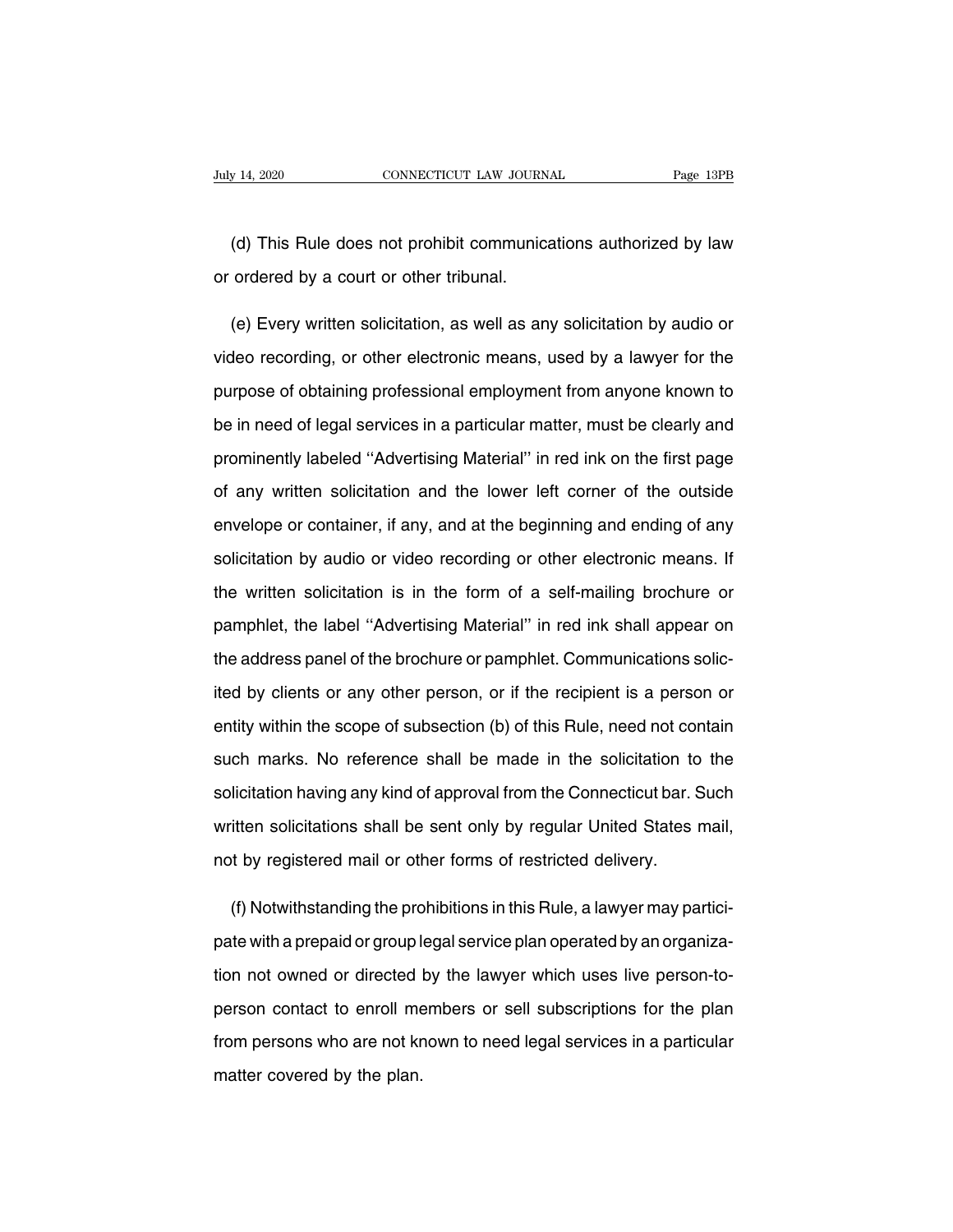COMMENTARY: Subsection (b) prohibits a lawyer from soliciting<br>COMMENTARY: Subsection (b) prohibits a lawyer from soliciting<br>ofessional employment by live person-to-person contact when a Page 14PB CONNECTICUT LAW JOURNAL July 14, 2020<br>
COMMENTARY: Subsection (b) prohibits a lawyer from soliciting<br>
professional employment by live person-to-person contact when a<br>
significant motive for the lawyer's doing so COMMENTARY: Subsection (b) prohibits a lawyer from soliciting<br>professional employment by live person-to-person contact when a<br>significant motive for the lawyer's doing so is the lawyer's or the law<br>firm's pecuniary gain. A COMMENTARY: Subsection (b) prohibits a lawyer from soliciting<br>professional employment by live person-to-person contact when a<br>significant motive for the lawyer's doing so is the lawyer's or the law<br>firm's pecuniary gain. A professional employment by live person-to-person contact when a<br>significant motive for the lawyer's doing so is the lawyer's or the law<br>firm's pecuniary gain. A lawyer's communication is not a solicitation<br>if it is directe Brotessional employment by tive person-to-person contact when a<br>significant motive for the lawyer's doing so is the lawyer's or the law<br>firm's pecuniary gain. A lawyer's communication is not a solicitation<br>if it is directe signmeant motive for the lawyer's doing so is the lawyer's of the law<br>firm's pecuniary gain. A lawyer's communication is not a solicitation<br>if it is directed to the general public, such as through a billboard, an<br>Internet if it is directed to the general public, such as throughternet banner advertisement, a website or a televior if it is in response to a request for information of generated in response to electronic searches.<br>"Live person-t The state of the general public, such as throught a biliboard, and<br>
liernet banner advertisement, a website or a television commercial,<br>
if it is in response to a request for information or is automatically<br>
inerated in re

the the transfer advertisement, a website of a television commercial,<br>or if it is in response to a request for information or is automatically<br>generated in response to electronic searches.<br>"Live person-to-person contact" m generated in response to a request for information of is automatically<br>generated in response to electronic searches.<br>"Live person-to-person contact" means in-person, face-to-face, live<br>telephone and other real-time visual "Live person-to-person contact" means in-person, face-to-face, live<br>telephone and other real-time visual or auditory person-to-person com-<br>munications where the person is subject to a direct personal encounter<br>without time Live person-to-person contact "means in-person, race-to-race, live<br>telephone and other real-time visual or auditory person-to-person com-<br>munications where the person is subject to a direct personal encounter<br>without time telephone and other real-time visual or additiory person-to-person com-<br>munications where the person is subject to a direct personal encounter<br>without time for reflection. Such person-to-person contact does not<br>include cha manications where the person is stupect to a direct personal encounter<br>without time for reflection. Such person-to-person contact does not<br>include chat rooms, text messages or other written communications<br>that recipients m include chat rooms, text messages or other written communications<br>that recipients may easily disregard. A potential for overreaching exists<br>when a lawyer, seeking pecuniary gain, solicits a person known to be<br>in need of le that recipients may easily disregard. A potential for overreaching exists<br>when a lawyer, seeking pecuniary gain, solicits a person known to be<br>in need of legal services. This form of contact subjects a person to<br>the privat mat recipients may easily distegatd. A potential for overreacting exists<br>when a lawyer, seeking pecuniary gain, solicits a person known to be<br>in need of legal services. This form of contact subjects a person to<br>the private when a lawyer, seeking pecuritary gain, solicits a person known to be<br>in need of legal services. This form of contact subjects a person to<br>the private importuning of the trained advocate in a direct interpersonal<br>encounter In heed of legal services. This form of contact subjects a person to<br>the private importuning of the trained advocate in a direct interpersonal<br>encounter. The person, who may already feel overwhelmed by the<br>circumstances gi ment and appropriate self-interest in a direct interpersonal<br>encounter. The person, who may already feel overwhelmed by the<br>circumstances giving rise to the need for legal services, may find it<br>difficult to fully evaluate encounter. The person, who may already feer overwhenhed by the<br>circumstances giving rise to the need for legal services, may find it<br>difficult to fully evaluate all available alternatives with reasoned judg-<br>ment and appro difficult to fully evaluate all available alternatives with reasoned judgment and appropriate self-interest in the face of the lawyer's presence and insistence upon an immediate response. The situation is fraught with the The potential for overreaching inherent in the face of the lawyer's presence<br>d insistence upon an immediate response. The situation is fraught<br>th the possibility of undue influence, intimidation, and overreaching.<br>The pote

thent and appropriate sen-interest in the face of the lawyer's presence<br>and insistence upon an immediate response. The situation is fraught<br>with the possibility of undue influence, intimidation, and overreaching.<br>The poten and insistence upon an immediate response. The situation is haught<br>with the possibility of undue influence, intimidation, and overreaching.<br>The potential for overreaching inherent in live person-to-person con-<br>tact justifi Which the possibility of unique inhuence, intimidation, and overleaching.<br>The potential for overreaching inherent in live person-to-person con-<br>tact justifies its prohibition, since lawyers have alternative means of<br>convey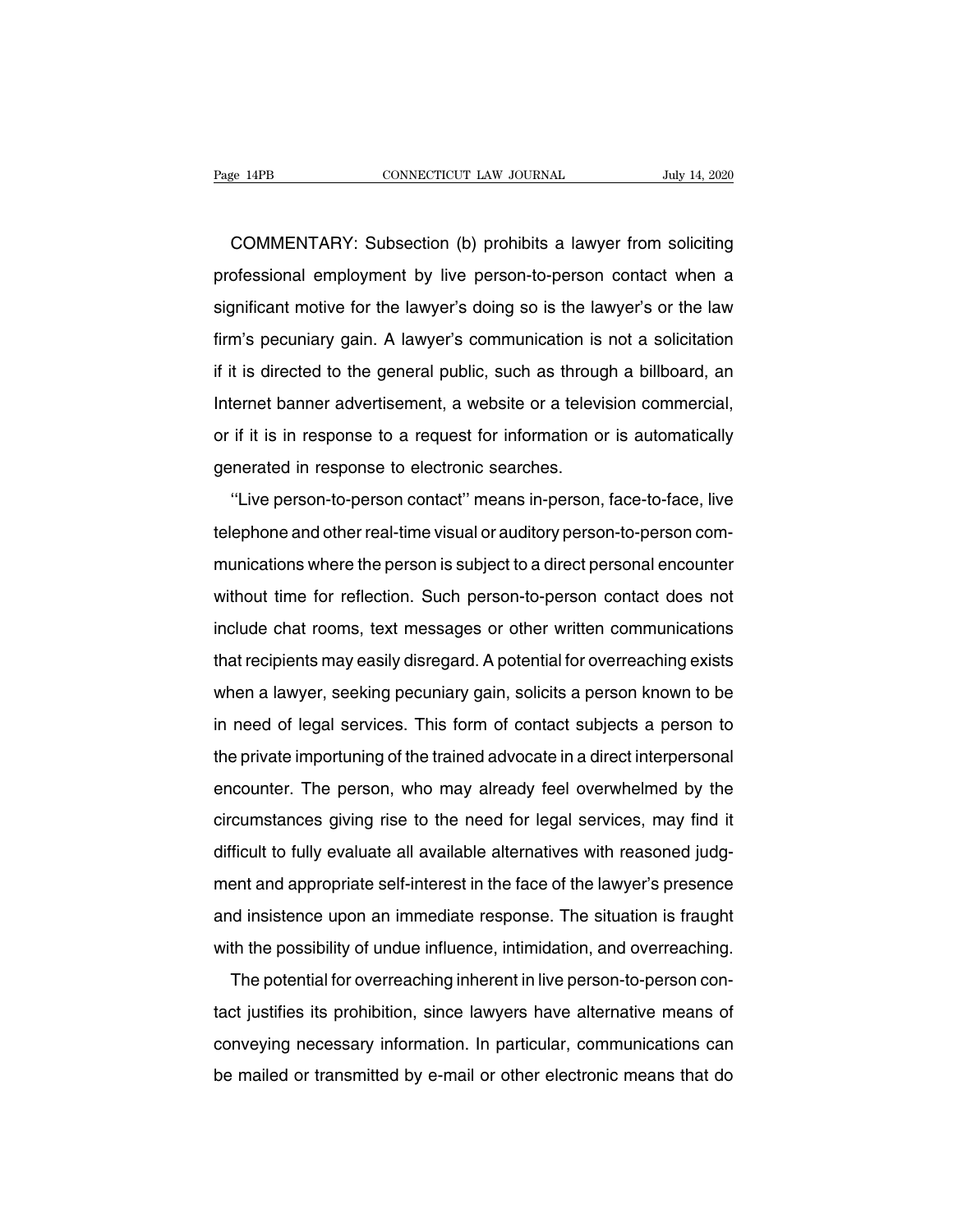Nuly 14, 2020 CONNECTICUT LAW JOURNAL Page 15PB<br>not violate other laws. These forms of communications make it possible<br>for the public to be informed about the need for legal services, and Fage 15PB<br>not violate other laws. These forms of communications make it possible<br>for the public to be informed about the need for legal services, and<br>about the qualifications of available lawyers and law firms, without about the public to be informed about the need for legal services, and<br>about the qualifications of available lawyers and law firms, without<br>subjecting the public to live person-to-person persuasion that may not violate other laws. These forms of communications make it possible<br>for the public to be informed about the need for legal services, and<br>about the qualifications of available lawyers and law firms, without<br>subjecting th For the public to be informed about the<br>about the qualifications of available la<br>subjecting the public to live person-to<br>overwhelm a person's judgment.<br>The contents of live person-to-perso The public to be informed about the need for legal services, and<br>out the qualifications of available lawyers and law firms, without<br>bjecting the public to live person-to-person persuasion that may<br>erwhelm a person's judgme

about the qualifications of available lawyers and law firms, whilout<br>subjecting the public to live person-to-person persuasion that may<br>overwhelm a person's judgment.<br>The contents of live person-to-person contact can be di subjecting the public to the person-to-person persuasion that may<br>overwhelm a person's judgment.<br>The contents of live person-to-person contact can be disputed and<br>may not be subject to a third-party scrutiny. Consequently, The contents of live person-to-person contact can be disputed and<br>may not be subject to a third-party scrutiny. Consequently, they are<br>much more likely to approach (and occasionally cross) the dividing<br>line between accurat misleading. may not be subject to a third-party scrutiny. Consequently, they are<br>much more likely to approach (and occasionally cross) the dividing<br>line between accurate representations and those that are false and<br>misleading.<br>There i

ing between accurate representations and those that are false and<br>misleading.<br>There is far less likelihood that a lawyer would engage in overreach-<br>ing against a former client, or a person with whom the lawyer has a<br>close misleading.<br>There is far less likelihood that a lawyer would engage in overreach-<br>ing against a former client, or a person with whom the lawyer has a<br>close personal, family, business or professional relationship, or in<br>sit There is far less likelihood that a lawyer would engage in overreach-<br>ing against a former client, or a person with whom the lawyer has a<br>close personal, family, business or professional relationship, or in<br>situations in w There is iar less likelihood that a lawyer would engage in overleach-<br>ing against a former client, or a person with whom the lawyer has a<br>close personal, family, business or professional relationship, or in<br>situations in w rig against a former chent, or a person with whom the lawyer has a<br>close personal, family, business or professional relationship, or in<br>situations in which the lawyer is motivated by considerations other<br>than the lawyer's close personal, family, business or professional relationship, or in<br>situations in which the lawyer is motivated by considerations other<br>than the lawyer's pecuniary gain. Nor is there a serious potential for<br>overreaching w Shuations in which the lawyer is motivated by considerations other<br>than the lawyer's pecuniary gain. Nor is there a serious potential for<br>overreaching when the person contacted is a lawyer or is known to<br>routinely use the shows botential for overreaching when the person contacted is a lawyer or is known to routinely use the type of legal services involved for business purposes.<br>Examples include persons who routinely hire outside counsel to routinely use the type of legal services involved for business purposes.<br>Examples include persons who routinely hire outside counsel to repre-<br>sent the entity; entrepreneurs who regularly engage business, employ-<br>ment law Framples include persons who routinely hire outside counsel to represent the entity; entrepreneurs who regularly engage business, employment law or intellectual property lawyers; small business proprietors who routinely hi Examples include persons who routinely rife outside counser to represent the entity; entrepreneurs who regularly engage business, employment law or intellectual property lawyers; small business proprietors who routinely hi Sent the entity, entrepreneurs who regularly engage business, employ-<br>ment law or intellectual property lawyers; small business proprietors<br>who routinely hire lawyers for lease or contract issues; and other people<br>who rout ment law of intellectual property lawyers, sinan business prophetors<br>who routinely hire lawyers for lease or contract issues; and other people<br>who routinely retain lawyers for business transactions or formations.<br>Subsectio who routinely rife lawyers for lease of conflact issues, and other people<br>who routinely retain lawyers for business transactions or formations.<br>Subsection (b) is not intended to prohibit a lawyer from participating in<br>cons who fournery fetam lawyers for business transactions of formations.<br>Subsection (b) is not intended to prohibit a lawyer from participating in<br>constitutionally protected activities of public or charitable legal service<br>orga Subsection (b) is not interided to prombit a lawyer from particonstitutionally protected activities of public or charitable le<br>organizations or bona fide political, social, civic, fraternal<br>or trade organizations whose pur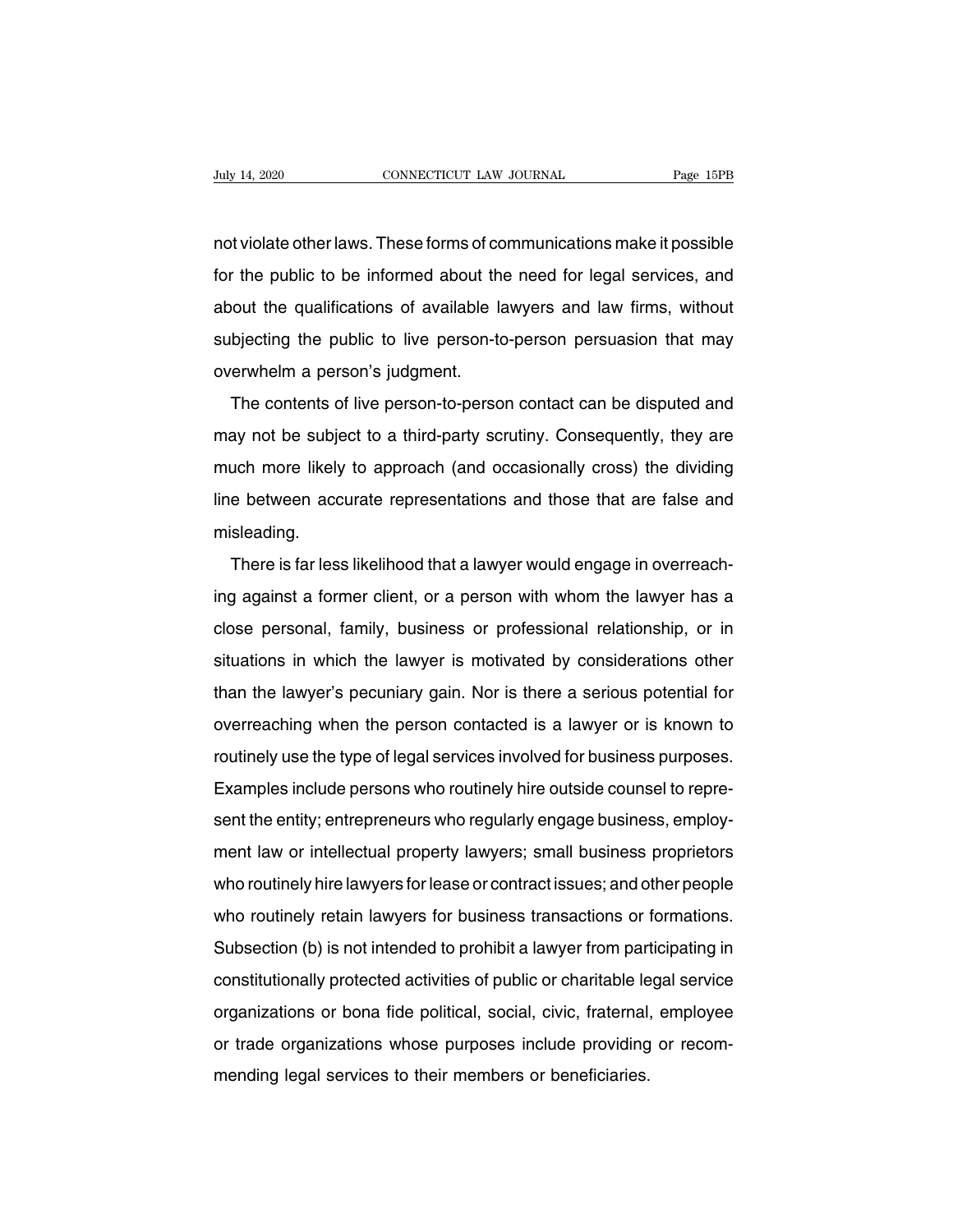EXEMBERTHE CONNECTICUT LAW JOURNAL THAT THE SAME THAT A SOLICITATION that contains false or misleading information within the saning of Rule 7.1, that involves coercion, duress or harassment Page 16PB CONNECTICUT LAW JOURNAL July 14, 2020<br>A solicitation that contains false or misleading information within the<br>meaning of Rule 7.1, that involves coercion, duress or harassment<br>within the meaning of Rule 7.3 (c) ( A solicitation that contains false or misleading information within the<br>meaning of Rule 7.1, that involves coercion, duress or harassment<br>within the meaning of Rule 7.3 (c) (3), or that involves contact with<br>someone who ha A solicitation that contains false or misleading information within the meaning of Rule 7.1, that involves coercion, duress or harassment within the meaning of Rule 7.3 (c) (3), or that involves contact with someone who ha A solicitation that contains talse or misleading information within the<br>meaning of Rule 7.1, that involves coercion, duress or harassment<br>within the meaning of Rule 7.3 (c) (3), or that involves contact with<br>someone who ha meaning of Hule 7.1, that involves coercion, duress or harassment<br>within the meaning of Rule 7.3 (c) (3), or that involves contact with<br>someone who has made known to the lawyer a desire not to be solicited<br>by the lawyer wi within the meaning of Rule 7.3 (c) (3), or that involves contact with<br>someone who has made known to the lawyer a desire not to be solicited<br>by the lawyer within the meaning of Rule 7.3 (c) (2) is prohibited.<br>Live person-to someone who has made known to the lawyer a desire not to be solicited<br>by the lawyer within the meaning of Rule 7.3 (c) (2) is prohibited.<br>Live person-to-person [contact] <u>solicitation</u> of individuals who may be<br>especially by the lawyer within the meaning of Hule 7.3 (c) (2) is prohibited.<br>Live person-to-person [contact] solicitation of individuals who may be<br>especially vulnerable to coercion or duress [is ordinarily not appro-<br>priate], for Live person-to-person [contact] solicitation of individuals who respecially vulnerable to coercion or duress [is ordinarily not priate], for example, the elderly, those whose first language English, or persons with disabil pecially vulnerable to coercion or duress [is ordinarily not appro-<br>iate], for example, the elderly, those whose first language is not<br>ignificant motive for the solicitation is pecuniary gain.<br>This Rule does not prohibit a

priate], for example, the elderly, those whose first language is not<br>English, or persons with disabilities<u>, is ordinarily not appropriate when</u><br>a significant motive for the solicitation is pecuniary gain.<br>This Rule does n English, or persons with disabilities<u>, is ordinarily not appropriate when</u><br>a significant motive for the solicitation is pecuniary gain.<br>This Rule does not prohibit a lawyer from contacting representatives<br>of organizations a significant motive for the solicitation is pecuniary gain.<br>This Rule does not prohibit a lawyer from contacting representatives<br>of organizations or groups that may be interested in establishing a<br>group or prepaid legal p I his Rule does not prohibit a lawyer from contacting representatives<br>of organizations or groups that may be interested in establishing a<br>group or prepaid legal plan for their members, insureds, beneficiaries<br>or other thir of organizations or groups that may be interested in establishing a<br>group or prepaid legal plan for their members, insureds, beneficiaries<br>or other third parties for the purpose of informing such entities of the<br>availabili group or prepaid legal plan for their members, insureds, beneficiaries<br>or other third parties for the purpose of informing such entities of the<br>availability of and details concerning the plan or arrangement which<br>the lawye or other third parties for the purpose of informing such entities of the<br>availability of and details concerning the plan or arrangement which<br>the lawyer or lawyer's firm is willing to offer. This form of communication<br>is n availability of and details concerning the plan or arrangement which<br>the lawyer or lawyer's firm is willing to offer. This form of communication<br>is not directed to people who are seeking legal services for themselves.<br>Rath the lawyer or lawyer's firm is willing to offer. I his form of communication<br>is not directed to people who are seeking legal services for themselves.<br>Rather, it is usually addressed to an individual acting in a fiduciary<br>c is not directed to people who are seeking legal services for themselves.<br>Rather, it is usually addressed to an individual acting in a fiduciary<br>capacity seeking a supplier of legal services for others who may, if<br>they choo Hather, it is usually addressed to an individual acting in a fiduciary<br>capacity seeking a supplier of legal services for others who may, if<br>they choose, become prospective clients of the lawyer. Under these<br>circumstances, capacity seeking a supplier of legal services for others who may, if<br>they choose, become prospective clients of the lawyer. Under these<br>circumstances, the activity which the lawyer undertakes in communi-<br>cating with such r they choose, become prospective clients of the<br>circumstances, the activity which the lawyer un<br>cating with such representatives and the type of<br>to the individual are functionally similar to and s<br>as advertising permitted u cumstances, the activity which the lawyer undertakes in communiting with such representatives and the type of information transmitted<br>the individual are functionally similar to and serve the same purpose<br>advertising permit cating with such representatives and the type of information transmitted<br>to the individual are functionally similar to and serve the same purpose<br>as advertising permitted under Rule 7.2.<br>Communications authorized by law or

as advertising permitted under Rule 7.2.<br>Communications authorized by law or ordered by a court or tribunal<br>include a notice to potential members of a class in class action litigation.<br>Subsection (f) of this Rule permits a

the individual are tunctionally similar to and serve the same purpose<br>advertising permitted under Rule 7.2.<br>Communications authorized by law or ordered by a court or tribunal<br>clude a notice to potential members of a class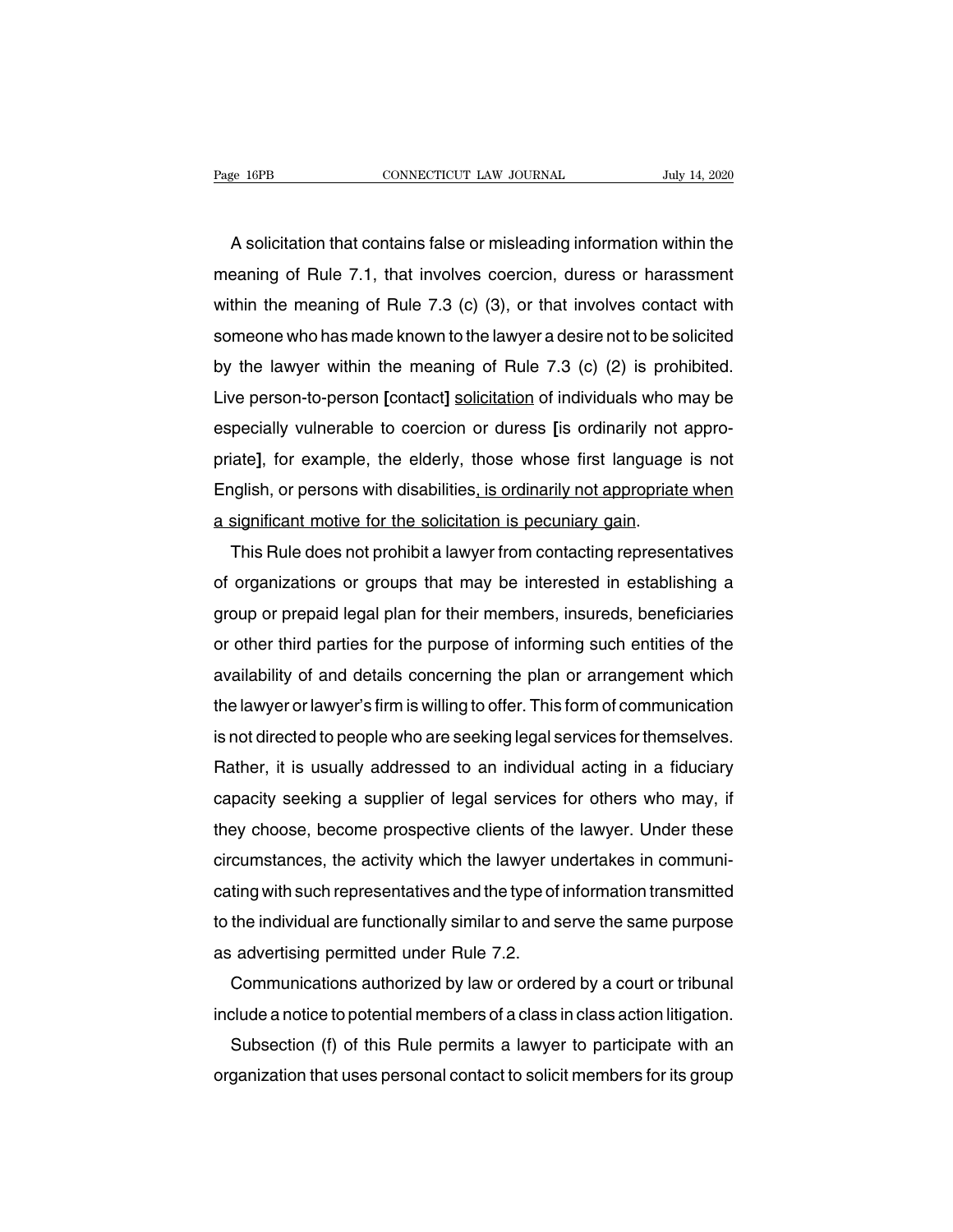Vuly 14, 2020<br>
or prepaid legal service plan, provided that the personal contact is not<br>
undertaken by any lawyer who would be a provider of legal services Undertaken by any lawyer who would be a provider of legal service plane provided that the personal contact is not<br>undertaken by any lawyer who would be a provider of legal services<br>through the plan. The organization must n or prepaid legal service plan, provided that the personal contact is not<br>undertaken by any lawyer who would be a provider of legal services<br>through the plan. The organization must not be owned by or directed<br>(whether as ma or prepaid legal service plan, provided that the personal contact is not<br>undertaken by any lawyer who would be a provider of legal services<br>through the plan. The organization must not be owned by or directed<br>(whether as ma or prepaid legal service plan, provided that the personal contact is not<br>undertaken by any lawyer who would be a provider of legal services<br>through the plan. The organization must not be owned by or directed<br>(whether as ma undertaken by any lawyer who would be a provider of legal services<br>through the plan. The organization must not be owned by or directed<br>(whether as manager or otherwise) by any lawyer or law firm that<br>participates in the pl through the plan. The organization must not be owned by or directed<br>(whether as manager or otherwise) by any lawyer or law firm that<br>participates in the plan. For example, subsection (f) would not permit<br>a lawyer to create (whether as manager or otherwise) by any lawyer or law tirm that<br>participates in the plan. For example, subsection (f) would not permit<br>a lawyer to create an organization controlled directly or indirectly by<br>the lawyer and participates in the plan. For example, subsection (f) would not permit<br>a lawyer to create an organization controlled directly or indirectly by<br>the lawyer and use the organization for the in-person or telephone<br>solicitation a lawyer to create an organization controlled directly or indirectly by<br>the lawyer and use the organization for the in-person or telephone<br>solicitation of legal employment of the lawyer through memberships<br>in the plan or o the lawyer and use the organization for the in-person or telephone<br>solicitation of legal employment of the lawyer through memberships<br>in the plan or otherwise. The communication permitted by these organi-<br>zations also must solicitation of legal employment of the lawyer through memberships<br>in the plan or otherwise. The communication permitted by these organi-<br>zations also must not be directed to a person known to need legal<br>services in a part in the plan or otherwise. The communication permitted by these organizations also must not be directed to a person known to need legal services in a particular matter, but is to be designed to inform potential plan members zations also must not be directed to a person known to need legal<br>services in a particular matter, but is to be designed to inform potential<br>plan members generally of another means of affordable legal services.<br>Lawyers who rvices in a particular matter, but is to be designed to inform potential<br>an members generally of another means of affordable legal services.<br>wyers who participate in a legal service plan must reasonably ensure<br>at the plan

plan members generally of another means of attordable legal services.<br>Lawyers who participate in a legal service plan must reasonably ensure<br>that the plan sponsors are in compliance with Rules 7.1, 7.2 and 7.3 (c).<br>AMENDME Lawyers who participate in a legal service plan must reasonably ensure<br>that the plan sponsors are in compliance with Rules 7.1, 7.2 and 7.3 (c).<br>AMENDMENT NOTE: The revisions to the Commentary to this rule<br>are made to clar that the plan sponsors are in compliance with Hules 7.1, 7.2 and 7.3 (c).<br>AMENDMENT NOTE: The revisions to the Commentary to this rule<br>are made to clarify that live, person-to-person solicitation of individuals<br>who may be AMENDMEN<br>are made to cla<br>who may be e<br>not appropriate<br>ary gain. live, person-to-person solicitation of indi<br>
vulnerable to coercion or duress is or<br>
significant motive for the solicitation is<br> **AMENDMENTS TO THE<br>
ONS OF THE SUPERIOR COURT RL Example 10 may be especially vulnerable to coercion or duress is ordinarily<br>
depropriate when a significant motive for the solicitation is pecuni-<br>
<b>GENERAL PROVISIONS OF THE SUPERIOR COURT RULES**<br> **GENERAL PROVISIONS OF** not appropriate when a significant motive for the solicitation is pecuni-<br>ary gain.<br>**AMENDMENTS TO THE<br>GENERAL PROVISIONS OF THE SUPERIOR COURT RULES<br>Sec. 1-10B. Media Coverage of Court Proceedings; In General<br>(a) The broa** 

MENDMENTS TO THE<br>
GENERAL PROVISIONS OF THE SUPERIOR COURT RULES<br>
c. 1-10B. Media Coverage of Court Proceedings; In General<br>
(a) The broadcasting, televising, recording or photographing by the<br>
edia of court proceedings an GENERAL PROVISIONS OF THE SUPERIOR COURT RULES<br>Sec. 1-10B. Media Coverage of Court Proceedings; In General<br>(a) The broadcasting, televising, recording or photographing by the<br>media of court proceedings and trials in the Su Sec. 1-10B. Media Coverage of Court Proceedings; In General<br>(a) The broadcasting, televising, recording or photographing by the<br>media of court proceedings and trials in the Superior Court should be<br>allowed subject to the l Sec. 1-10B. Media Coverage of Co.<br>
(a) The broadcasting, televising, rec<br>
media of court proceedings and trials<br>
allowed subject to the limitations set or<br>
1-11A through 1-11C, inclusive.<br>
(b) No broadcasting, televising, (a) The broadcasting, televising, recording or photographing by the<br>edia of court proceedings and trials in the Superior Court should be<br>owed subject to the limitations set out in this section and in Sections<br>11A through 1 media of court proceedings and trials in the Sup<br>allowed subject to the limitations set out in this se<br>1-11A through 1-11C, inclusive.<br>(b) No broadcasting, televising, recording or pof the following proceedings shall be pe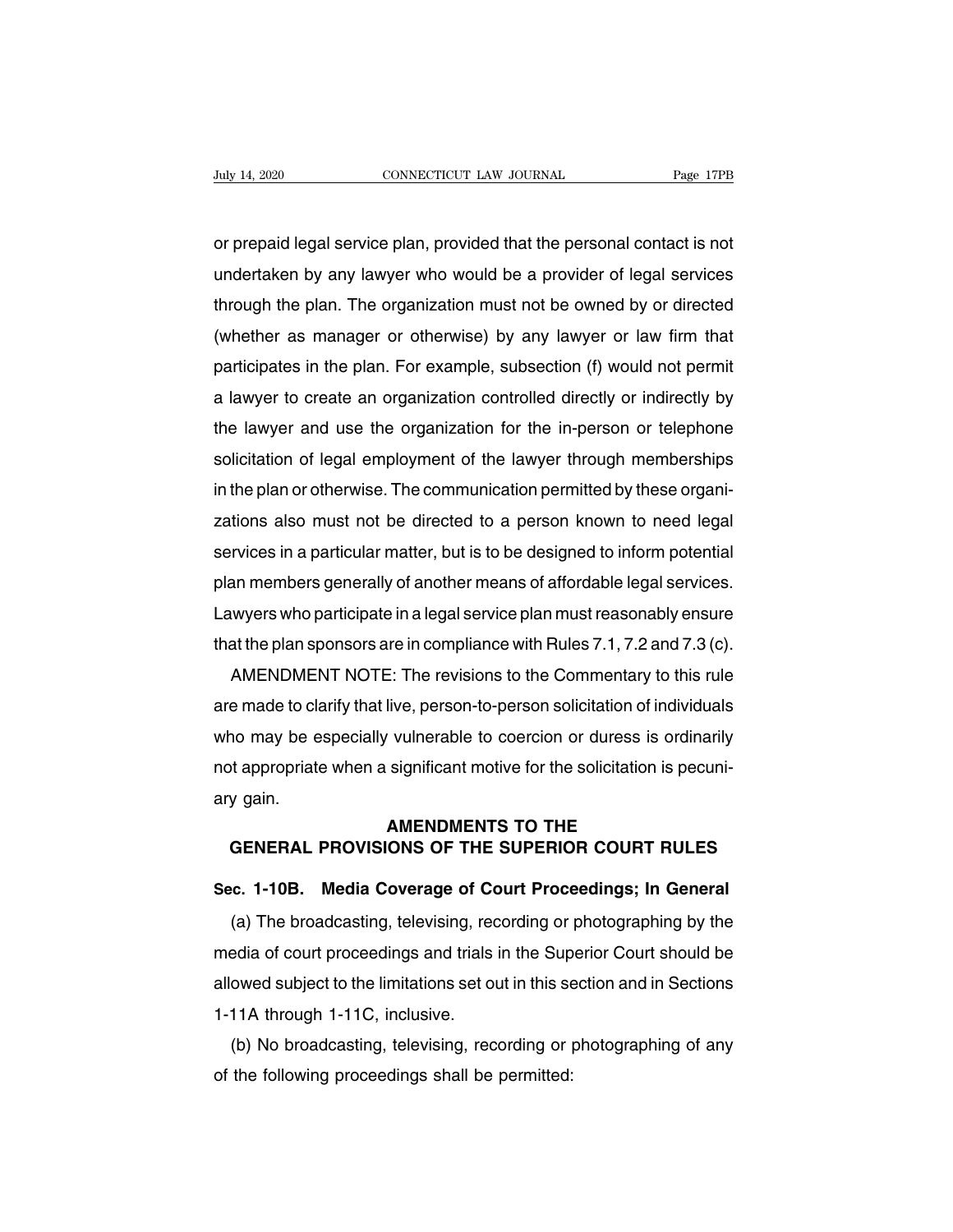(1) Family relations matters as defined in General Statutes § 46b-1;<br>(2) Juvenile matters as defined in General Statutes § 46b-1;<br>(2) Juvenile matters as defined in General Statutes § 46b-121;

e 18PB<br>
(1) Family relations matters as defined in General Statutes § 46b-1;<br>
(2) Juvenile matters as defined in General Statutes § 46b-121;<br>
(3) Except as provided in subsection (q) of Section 1-11C, [P]pro-(1) Family relations matters as defined in General Statutes § 46b-1;<br>(2) Juvenile matters as defined in General Statutes § 46b-121;<br>(3) Except as provided in subsection (q) of Section 1-11C, [P]pro-<br>edings involving sexual (1) Family relations matters as defined<br>(2) Juvenile matters as defined in Ge<br>(3) <u>Except as provided in subsection</u><br>ceedings involving sexual assault;<br>(4) Proceedings involving trade secre (1) Family relations matters as defined in General St.<br>(2) Juvenile matters as defined in General St.<br>(3) Except as provided in subsection (q) of Secretings involving sexual assault;<br>(4) Proceedings involving trade secrets

(2) Juvenile matters as defined in General Statutes  $\S$  46b-121;<br>
(3) Except as provided in subsection (q) of Section 1-11C, [P]pro-<br>
edings involving sexual assault;<br>
(4) Proceedings involving trade secrets;<br>
(5) In jury (3) Except as provided in subsection (q) of Section 1-11C, [P]pro-<br>ceedings involving sexual assault;<br>(4) Proceedings involving trade secrets;<br>(5) In jury trials, all proceedings held in the absence of the jury<br>unless the ceedings involving sexual assault;<br>
(4) Proceedings involving trade secrets;<br>
(5) In jury trials, all proceedings held in the absence of the jury<br>
unless the trial court determines that such coverage does not create a<br>
ris (4) Proceedings involving trade secrets;<br>(5) In jury trials, all proceedings held in the absence of the jury<br>less the trial court determines that such coverage does not create a<br>k to any party's rights or other fair trial (5) In jury trials, all proceedin<br>unless the trial court determines t<br>risk to any party's rights or other fa<br>(6) Proceedings which must be<br>the provisions of state law;<br>(7) Any proceeding that is not

lless the trial court determines that such coverage does not create a<br>k to any party's rights or other fair trial risks under the circumstances;<br>(6) Proceedings which must be closed to the public to comply with<br>e provision

k to any party's rights or other fair trial risks under the circumstances;<br>(6) Proceedings which must be closed to the public to comply with<br>e provisions of state law;<br>(7) Any proceeding that is not held in open court on t (6) Proceedings which must be closed to the public to comply with<br>the provisions of state law;<br>(7) Any proceeding that is not held in open court on the record.<br>(c) No broadcasting, televising, recording or photographic equ the provisions of<br>(7) Any proce<br>(c) No broadc<br>ment permitted<br>in the trial.<br>(d) No broadc (7) Any proceeding that is not held in open court on the record.<br>
(c) No broadcasting, televising, recording or photographic equip-<br>
ent permitted under these rules shall be operated during a recess<br>
the trial.<br>
(d) No bro

(c) No broadcasting, televising, recording or photographic equip-<br>ment permitted under these rules shall be operated during a recess<br>in the trial.<br>(d) No broadcasting, televising, recording or photographing of con-<br>ference ment permitted under these rules shall be operat<br>in the trial.<br>(d) No broadcasting, televising, recording or phe<br>ferences involving counsel and the trial judge at the<br>counsel and their clients shall be permitted.<br>(e) There the trial.<br>(d) No broadcasting, televising, recording or photographing of con-<br>rences involving counsel and the trial judge at the bench or involving<br>unsel and their clients shall be permitted.<br>(e) There shall be no broadc (d) No broadcasting, televising, recording or photographing of the prences involving counsel and the trial judge at the bench or invicounsel and their clients shall be permitted.<br>
(e) There shall be no broadcasting, televi

rences involving counsel and the trial judge at the bench or involving<br>unsel and their clients shall be permitted.<br>(e) There shall be no broadcasting, televising, recording or photo-<br>aphing of the process of jury selection counsel and their clients shall be permitted.<br>
(e) There shall be no broadcasting, televising, recording or photo-<br>
graphing of the process of jury selection nor of any juror.<br>
COMMENTARY—2014: The Judicial Branch may prov (e) There shall be no broadcasting, televising, recording or photo-<br>graphing of the process of jury selection nor of any juror.<br>COMMENTARY—2014: The Judicial Branch may provide, at its<br>discretion, within a court facility, graphing of the process of jury selection nor of any juror.<br>
COMMENTARY—2014: The Judicial Branch may provide, at its<br>
discretion, within a court facility, a contemporaneous closed-circuit<br>
video transmission of any court COMMENTARY—2014: The Judicial Branch may provide<br>discretion, within a court facility, a contemporaneous closed<br>video transmission of any court proceeding for the benefit of<br>or other spectators, and such a transmission shal scretion, within a court facility, a contemporaneous closed-circuit<br>deo transmission of any court proceeding for the benefit of media<br>other spectators, and such a transmission shall not be considered<br>oadcasting or televisi

video transmission of any court proceeding for the benefit of media<br>or other spectators, and such a transmission shall not be considered<br>broadcasting or televising by the media under this rule.<br>COMMENTARY—2020: The changes or other spectators, and such a transmission shall not be considered<br>broadcasting or televising by the media under this rule.<br>COMMENTARY—2020: The changes to this section and to Section<br>1-11C permit the judicial authority broadcasting or televising by the media under this rule.<br>COMMENTARY—2020: The changes to this section and to Section<br>1-11C permit the judicial authority to allow media coverage of a homi-<br>cide case involving sexual assault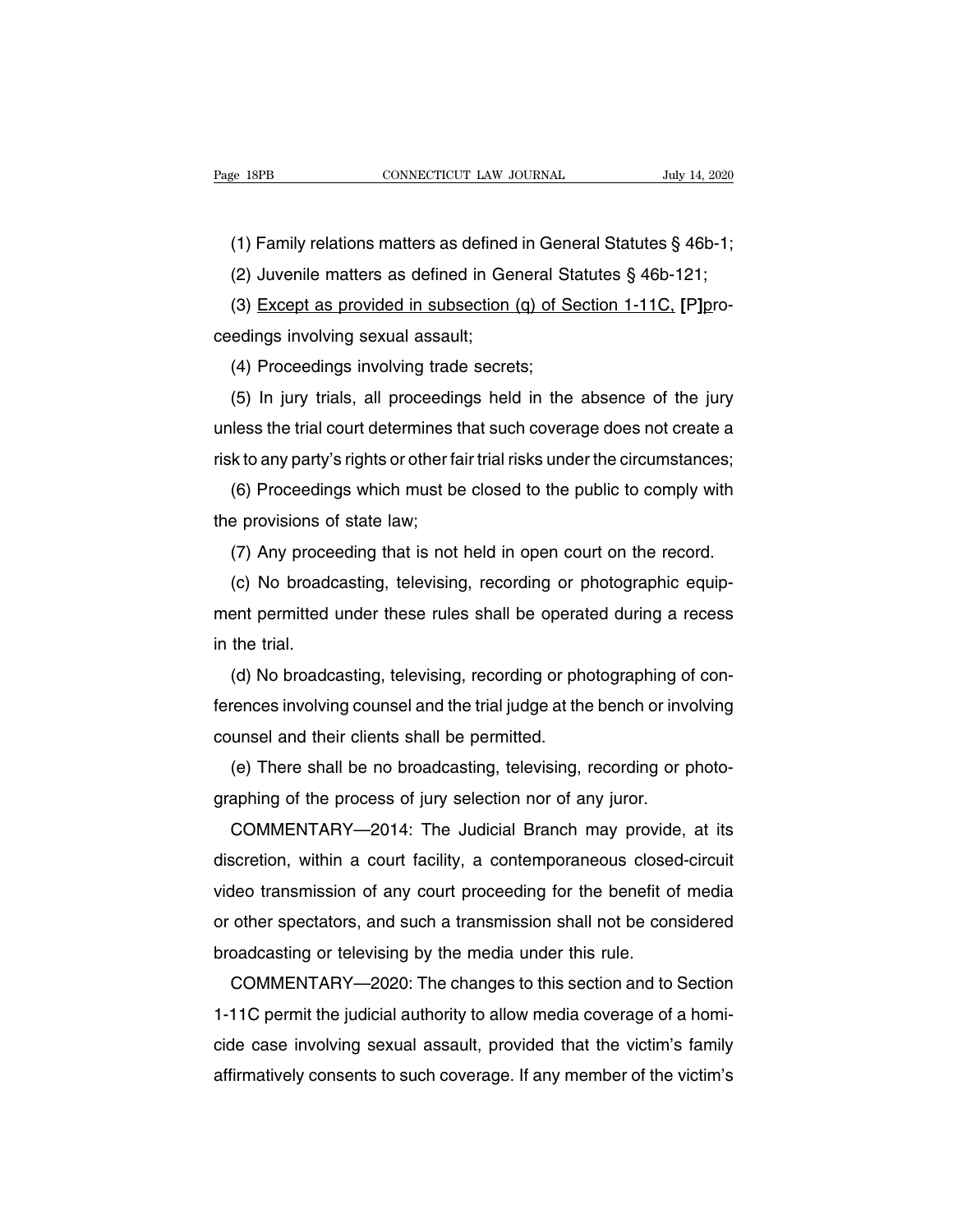Family 14, 2020 CONNECTICUT LAW JOURNAL Page 19PB<br>family objects to such coverage or if the victim's family cannot be<br>identified or located, the judicial authority should not allow such Indy 14, 2020 CONNECTICUT LAW JOURNAL Page 19PB<br>family objects to such coverage or if the victim's family cannot be<br>identified or located, the judicial authority should not allow such<br>coverage. coverage. Family objects to such coverage or if the victim's family cannot be<br>identified or located, the judicial authority should not allow such<br>coverage.<br>Sec. 1-11C. Media Coverage of Criminal Proceedings<br>(a) Except as authorized entified or located, the judicial authority should not allow such<br>verage.<br>c. 1-11C. Media Coverage of Criminal Proceedings<br>(a) Except as authorized by Section 1-11A regarding media cover-<br>e of arraignments, the broadcastin

coverage.<br>
Sec. 1-11C. Media Coverage of Criminal Proceedings<br>
(a) Except as authorized by Section 1-11A regarding media cover-<br>
age of arraignments, the broadcasting, televising, recording or photo-<br>
graphing by media of Sec. 1-11C. Media Coverage of Criminal Proceedings<br>(a) Except as authorized by Section 1-11A regarding media cover-<br>age of arraignments, the broadcasting, televising, recording or photo-<br>graphing by media of criminal proce (a) Except as authorized by Section 1-11A regarding media cover-<br>age of arraignments, the broadcasting, televising, recording or photo-<br>graphing by media of criminal proceedings and trials in the Superior<br>Court shall be al (a) Except as authorized by Section 1-11A regarding m<br>age of arraignments, the broadcasting, televising, recording<br>raphing by media of criminal proceedings and trials in the<br>Court shall be allowed except as hereinafter pr (b) except as provided in subsection (q) of this section, **[N]**<br>
(b) Except as provided in subsection (q) of this section, **[N]**no broad-<br>
(b) Except as provided in subsection (q) of this section, **[N]**no broad-<br>
sting, te

graphing by media or chiminal proceedings and thats in the superior<br>Court shall be allowed except as hereinafter precluded or limited and<br>subject to the limitations set forth in Section 1-10B.<br>(b) Except as provided in sub Count shall be allowed except as herelihater precided of<br>subject to the limitations set forth in Section 1-10B.<br>(b) Except as provided in subsection (q) of this section. [N<br>casting, televising, recording or photographing o (b) Except as provided in subsection (q) of this section. [N]no broad-<br>sting, televising, recording or photographing of trials or proceedings<br>volving sexual offense charges shall be permitted.<br>(c) As used in this rule, the

proceedings taking place after the jury has been sworn and in nonjury proceedings commencing with the swearing in of the first witness. Let the proceedings are proceedings involving sexual offense charges shall be permitted.<br>
(c) As used in this rule, the word "trial" in jury cases shall mean<br>
proceedings taking place after the jury has been sworn and in n Throuving sexual offerise charges shall be permitted.<br>
(c) As used in this rule, the word "trial" in jury cases shall mean<br>
proceedings taking place after the jury has been sworn and in nonjury<br>
proceedings commencing with (c) As used in this rule, the word that in jury cases shall mean<br>proceedings taking place after the jury has been sworn and in nonjury<br>proceedings commencing with the swearing in of the first witness.<br>"Criminal proceeding" proceedings taking place after to<br>proceedings commencing with<br>"Criminal proceeding" shall me<br>portion thereof, in open court an<br>subject to Section 1-11A.<br>(d) Unless good cause is sho Coceedings commencing with the swearing in of the first withess.<br>Criminal proceeding" shall mean any hearing or testimony, or any<br>ortion thereof, in open court and on the record except an arraignment<br>bject to Section 1-11A

Chininal proceeding Shall mean any healting or testimony, or any<br>portion thereof, in open court and on the record except an arraignment<br>subject to Section 1-11A.<br>(d) Unless good cause is shown, any media or pool representa portion thereor, in open court and on the record except an analymment<br>subject to Section 1-11A.<br>(d) Unless good cause is shown, any media or pool representative<br>seeking to broadcast, televise, record or photograph a crimin subject to section 1-11A.<br>
(d) Unless good cause is shown, any media or pool representative<br>
seeking to broadcast, televise, record or photograph a criminal pro-<br>
ceeding or trial shall, at least three days prior to the co (a) Onless good cause is shown, any media or pool representative<br>seeking to broadcast, televise, record or photograph a criminal pro-<br>ceeding or trial shall, at least three days prior to the commencement<br>of the proceeding seeking to broadcast, televise, record or photograph a chiminal pro-<br>ceeding or trial shall, at least three days prior to the commencement<br>of the proceeding or trial, submit a written notice of media coverage<br>to the admini deeding of that shall, at least three days phor to the commendement<br>of the proceeding or trial, submit a written notice of media coverage<br>to the administrative judge of the judicial district where the proceeding<br>is to be h or the proceeding or that, submit a whiten notice or media coverage<br>to the administrative judge of the judicial district where the proceeding<br>is to be heard or the case is to be tried. A notice of media coverage<br>submitted is to be heard or the case is to be tried. A notice of media coverage<br>submitted on behalf of a pool shall contain the name of each news<br>organization seeking to participate in that pool. The administrative<br>judge shall infor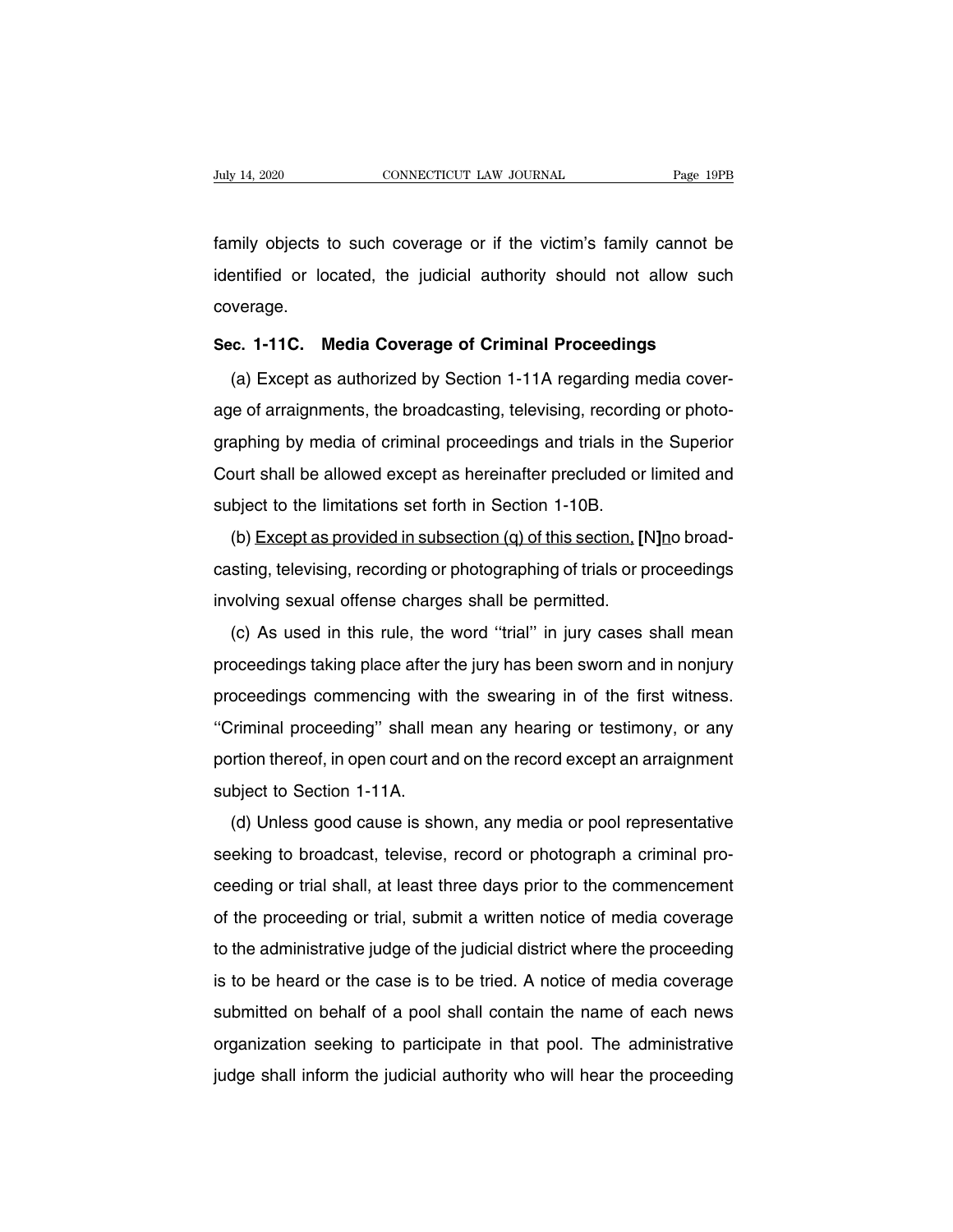Page 20PB<br>
cONNECTICUT LAW JOURNAL<br>
or who will preside over the trial of the notice, and the judicial authority<br>
shall allow such coverage except as otherwise provided. Page 20PB CONNECTICUT LAW JOURNAL July<br>or who will preside over the trial of the notice, and the judicial au<br>shall allow such coverage except as otherwise provided.<br>(e) Any party, attorney, witness or other interested pers

(who will preside over the trial of the notice, and the judicial authority<br>all allow such coverage except as otherwise provided.<br>(e) Any party, attorney, witness or other interested person may<br>ject in advance of electronic or who will preside over the trial of the notice, and the judicial authority<br>shall allow such coverage except as otherwise provided.<br>(e) Any party, attorney, witness or other interested person may<br>object in advance of elec trial if there exists a substantial reason to believe that such coverage except as otherwise provided.<br>
(e) Any party, attorney, witness or other interested person may<br>
object in advance of electronic coverage of a crimina (e) Any party, attorney, witness or other interested person may<br>object in advance of electronic coverage of a criminal proceeding or<br>trial if there exists a substantial reason to believe that such coverage<br>will undermine t (e) Any pany, attorney, whiless or other interested person may<br>object in advance of electronic coverage of a criminal proceeding or<br>trial if there exists a substantial reason to believe that such coverage<br>will undermine th concerns. In the exists a substantial reason to believe that such coverage will undermine the legal rights of a party or will significantly compromise the safety of a witness or other person or impact significant privacy c that it there exists a substantial reason to believe that such coverage<br>will undermine the legal rights of a party or will significantly compromise<br>the safety of a witness or other person or impact significant privacy<br>conc will different the regaringt is of a party of will significantly compromise<br>the safety of a witness or other person or impact significant privacy<br>concerns. In the event that the media request camera coverage and,<br>to the ex oncerns. In the event that the media request camera coverage and,<br>to the extent practicable, notice that an objection to the electronic<br>coverage has been filed, the date, time and location of the hearing<br>on such objection boncentis. In the event that the media request cannela coverage and,<br>to the extent practicable, notice that an objection to the electronic<br>coverage has been filed, the date, time and location of the hearing<br>on such objecti to the extent placticable, holde that all objection to the electronic<br>coverage has been filed, the date, time and location of the hearing<br>on such objection shall be posted on the Judicial Branch website. Any<br>person, includ participate in the hearing to determine whether to allow electronic coverage of the proceeding or trial, may<br>person, including the media, whose rights are at issue in considering<br>whether to allow electronic coverage of the on such objection shall be posted on the sudicial branch website. Any<br>person, including the media, whose rights are at issue in considering<br>whether to allow electronic coverage of the proceeding or trial, may<br>participate i person, including the media, whose rights are at issue in considering<br>whether to allow electronic coverage of the proceeding or trial, may<br>participate in the hearing to determine whether to limit or preclude<br>such coverage. participate in the hearing to determine whether to limit or preclude<br>such coverage. When such objection is filed by any party, attorney,<br>witness or other interested person, the burden of proving that electronic<br>coverage of participate in the healting to determine whener to limit of<br>such coverage. When such objection is filed by any party,<br>witness or other interested person, the burden of proving that  $\epsilon$ <br>coverage of the criminal proceeding (f) The judicial authority, in deciding or trial should be limited or pre-<br>ded shall be on the person who filed the objection.<br>(f) The judicial authority, in deciding whether to limit or preclude<br>ectronic coverage of a cri

electronic coverage of the criminal proceeding or trial should be limited or pre-<br>cluded shall be on the person who filed the objection.<br>(f) The judicial authority, in deciding whether to limit or preclude<br>electronic cover cluded shall be on the person who filed the objection.<br>
(f) The judicial authority, in deciding whether to limit or preclude<br>
electronic coverage of a criminal proceeding or trial, shall consider all<br>
rights at issue and s exided shall be on the person who hied the objection.<br>
(f) The judicial authority, in deciding whether to limit or preclude<br>
electronic coverage of a criminal proceeding or trial, shall consider all<br>
rights at issue and sh (i) The judicial admonty, in declaing whether to finit or preclude<br>electronic coverage of a criminal proceeding or trial, shall consider all<br>rights at issue and shall limit or preclude such coverage only if there<br>exists a rights at issue and shall limit or preclude such coverage only if there<br>exists a compelling reason to do so, there are no reasonable alterna-<br>tives to such limitation or preclusion, and such limitation or preclusion<br>is no This at issue and shall limit of precidue such coverage only if there<br>ists a compelling reason to do so, there are no reasonable alterna-<br>es to such limitation or preclusion, and such limitation or preclusion<br>no broader th

Exists a compening reason to do so, there are no reasonable alterna-<br>tives to such limitation or preclusion, and such limitation or preclusion<br>is no broader than necessary to protect the compelling interest at issue.<br>(g) I tives to such limitation or preclusion, and such limitation or preclusion<br>is no broader than necessary to protect the compelling interest at issue.<br>(g) If the judicial authority has a substantial reason to believe that<br>the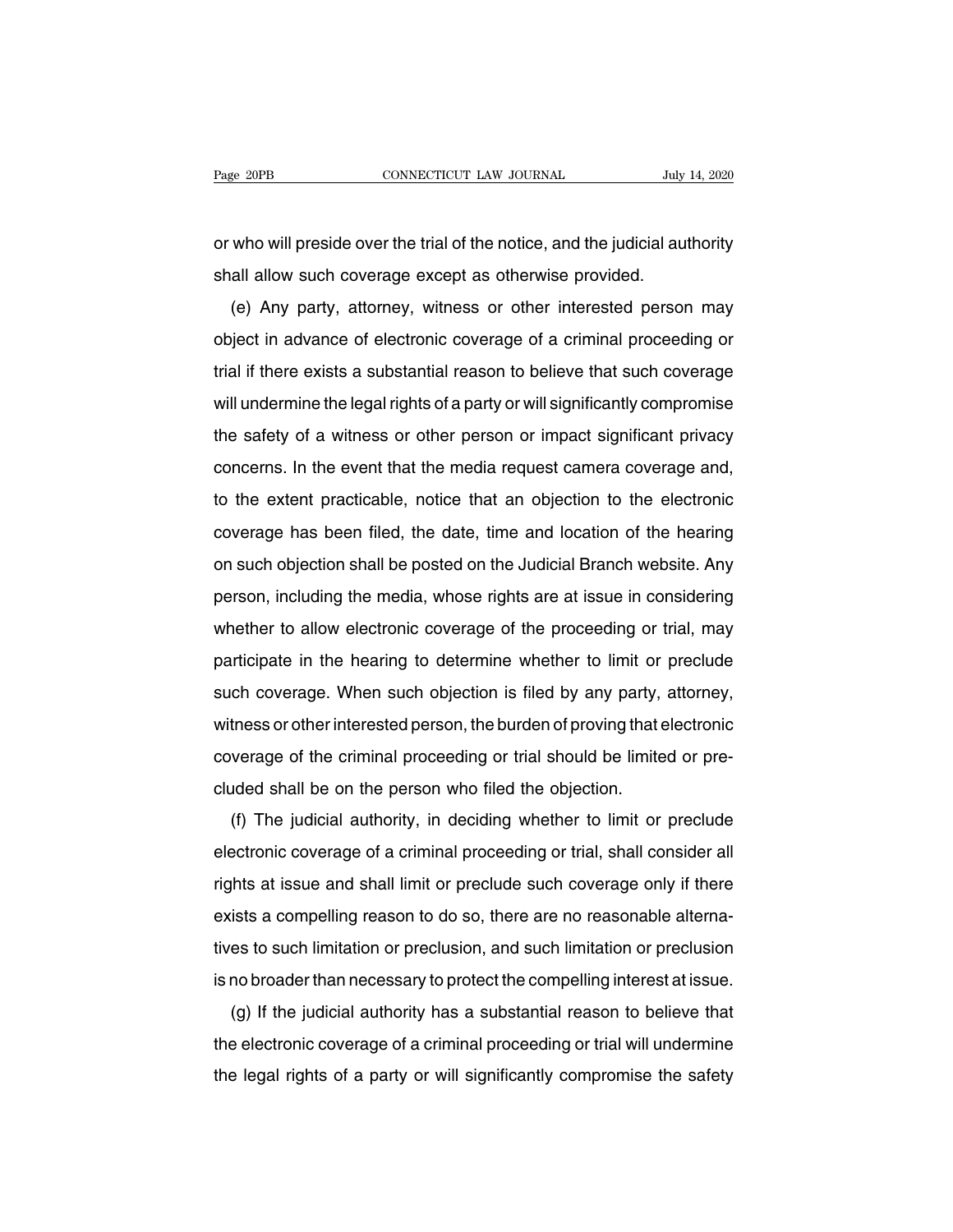or privacy concerns of a party, witness or other interested person, and<br>ho party, attorney, witness or other interested person has objected to Day 14, 2020 CONNECTICUT LAW JOURNAL Page 21PB<br>or privacy concerns of a party, witness or other interested person, and<br>no party, attorney, witness or other interested person has objected to<br>such coverage, the judicial auth of the southeast convection that southeast the rage zins<br>or privacy concerns of a party, witness or other interested person, and<br>no party, attorney, witness or other interested person has objected to<br>such coverage, the jud or privacy concerns of a party, witness or other interested person, and<br>no party, attorney, witness or other interested person has objected to<br>such coverage, the judicial authority shall schedule a hearing to con-<br>sider li or privacy concerns of a party, witness or other interested person, and<br>no party, attorney, witness or other interested person has objected to<br>such coverage, the judicial authority shall schedule a hearing to con-<br>sider li no party, attorney, witness or other interested person has objected to<br>such coverage, the judicial authority shall schedule a hearing to con-<br>sider limiting or precluding such coverage. To the extent practicable,<br>notice th such coverage, the judicial authority shall schedule a hearing to consider limiting or precluding such coverage. To the extent practicable, notice that the judicial authority is considering limiting or precluding electroni sider limiting or precluding such coverage. To the extent practicable,<br>notice that the judicial authority is considering limiting or precluding<br>electronic coverage of a criminal proceeding or trial, and the date,<br>time and notice that the judicial authority is considering limiting or precluding<br>electronic coverage of a criminal proceeding or trial, and the date,<br>time and location of the hearing thereon shall be given to the parties<br>and other electronic coverage of a crim<br>time and location of the hearir<br>and others whose interests ma<br>that they may participate in th<br>Judicial Branch website.<br>(h) Objection raised during The and location of the hearing thereon shall be given to the parties<br>id others whose interests may be directly affected by a decision so<br>at they may participate in the hearing and shall be posted on the<br>dicial Branch webs

and others whose interests may be directly affected by a decision so<br>that they may participate in the hearing and shall be posted on the<br>Judicial Branch website.<br>(h) Objection raised during the course of a criminal proceed that they may participate in the hearing and shall be posted on the<br>Judicial Branch website.<br>(h) Objection raised during the course of a criminal proceeding or<br>trial to the photographing, videotaping or audio recording of Judicial Branch website.<br>
(h) Objection raised during the course of a criminal proceeding or<br>
trial to the photographing, videotaping or audio recording of specific<br>
aspects of the proceeding or trial, or specific individu (h) Objection raised during the course of a criminal proceeding or<br>trial to the photographing, videotaping or audio recording of specific<br>aspects of the proceeding or trial, or specific individuals or exhibits<br>will be hear trial to the photographing, videotaping or audio recording of specific<br>aspects of the proceeding or trial, or specific individuals or exhibits<br>will be heard and decided by the judicial authority, based on the same<br>standard aspects of the proceeding or trial, or specific individum<br>will be heard and decided by the judicial authority, base<br>standards as set out in subsection (f) of this section use<br>whether to limit or preclude coverage based on II be heard and decided by the judicial authority, based on the same<br>andards as set out in subsection (f) of this section used to determine<br>nether to limit or preclude coverage based on objections raised<br>fore the start of

standards as set out in subsection (f) of this section used to determine<br>whether to limit or preclude coverage based on objections raised<br>before the start of a criminal proceeding or trial.<br>(i) The judge presiding over the before the start of a criminal proceeding or trial.<br>
(i) The judge presiding over the proceeding or trial in his or her<br>
discretion, upon the judge's own motion or at the request of a partici-<br>
pant, may prohibit the broad before the start of a criminal proceeding or trial.<br>
(i) The judge presiding over the proceeding or trial in his or her<br>
discretion, upon the judge's own motion or at the request of a partici-<br>
pant, may prohibit the broad (i) The judge presiding over the proceeding or trial in his or her discretion, upon the judge's own motion or at the request of a participant, may prohibit the broadcasting, televising, recording or photographing of any pa discretion, upon the judge's own motion or at the request of a partici-<br>pant, may prohibit the broadcasting, televising, recording or photo-<br>graphing of any participant at the trial. The judge shall give great<br>weight to re pant, may prohibit the broadcasting, televising, recording or photo-<br>graphing of any participant at the trial. The judge shall give great<br>weight to requests where the protection of the identity of a person is<br>desirable in graphing of any participant at the trial. The judge shall give great<br>weight to requests where the protection of the identity of a person is<br>desirable in the interests of justice, such as for the victims of crime,<br>police in weight to requests where the protection of the identity of a police in the interests of justice, such as for the victims of police informants, undercover agents, relocated witnesses, ju and individuals in comparable situat isirable in the interests of justice, such as for the victims of crime,<br>lice informants, undercover agents, relocated witnesses, juveniles<br>id individuals in comparable situations. "Participant" for the purpose<br>this section police informants, undercover agents, relocated witnesses, juveniles<br>and individuals in comparable situations. "Participant" for the purpose<br>of this section shall mean any party, lawyer or witness.<br>(j) The judicial authori

and individuals in comparable situations. "Participant<br>of this section shall mean any party, lawyer or witne<br>(j) The judicial authority shall articulate the reason<br>on whether or not to limit or preclude electronic cover<br>pr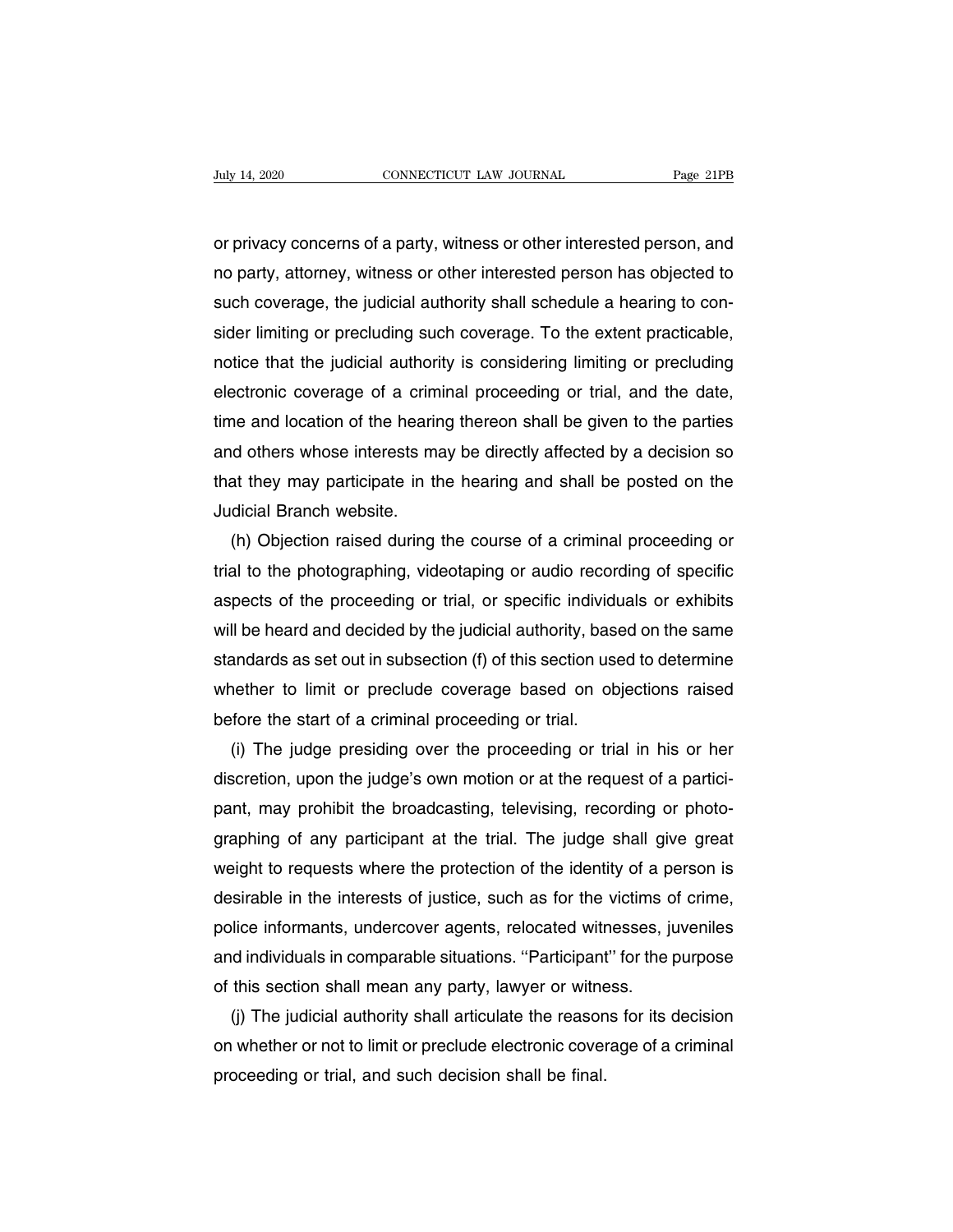(k) (1) Only one television camera operator, utilizing one portable<br>
(k) (1) Only one television camera operator, utilizing one portable<br>
bunted television camera, shall be permitted in the courtroom. The mounted television camera, shall be permitted in the courtroom. The delevision camera, shall be permitted in the courtroom. The television camera and operator shall be positioned in such location in (k) (1) Only one television camera operator, utilizing one portable<br>mounted television camera, shall be permitted in the courtroom. The<br>television camera and operator shall be positioned in such location in<br>the courtroom (k) (1) Only one television camera operator, utilizing one portable<br>mounted television camera, shall be permitted in the courtroom. The<br>television camera and operator shall be positioned in such location in<br>the courtroom a (K) (1) Only one television camera operator, utilizing one portable<br>mounted television camera, shall be permitted in the courtroom. The<br>television camera and operator shall be positioned in such location in<br>the courtroom a mounted television camera, shall be permitted in the courtroom. The<br>television camera and operator shall be positioned in such location in<br>the courtroom as shall be designated by the trial judge. Microphones,<br>related wirin television camera and operator shall be positioned in such location in<br>the courtroom as shall be designated by the trial judge. Microphones,<br>related wiring and equipment essential for the broadcasting, televising<br>or record the courtroom as shall be designated by the trial judge. Microphones,<br>related wiring and equipment essential for the broadcasting, televising<br>or recording shall be unobtrusive and shall be located in places desig-<br>nated in related wiring and equipment es<br>or recording shall be unobtrusiv<br>nated in advance by the trial ju<br>television camera operator sha<br>designated location only.<br>(2) Only one still camera pl recording shall be unobtrusive and shall be located in places desig-<br>ted in advance by the trial judge. While the trial is in progress, the<br>evision camera operator shall operate the television camera in this<br>signated locat

nated in advance by the trial judge. While the trial is in progress, the<br>television camera operator shall operate the television camera in this<br>designated location only.<br>(2) Only one still camera photographer shall be perm television camera operator shall operate the television camera in this<br>designated location only.<br>(2) Only one still camera photographer shall be permitted in the<br>courtroom. The still camera photographer shall be positioned designated location only.<br>
(2) Only one still camera photographer shall be permitted in the<br>
courtroom. The still camera photographer shall be positioned in such<br>
location in the courtroom as shall be designated by the tri (2) Only one still camera photographer shall be permitted in<br>courtroom. The still camera photographer shall be positioned in si<br>location in the courtroom as shall be designated by the trial jud<br>While the trial is in progre urtroom. The still camera photographer shall be positioned in such<br>cation in the courtroom as shall be designated by the trial judge.<br>hile the trial is in progress, the still camera photographer shall photo-<br>aph court proc

location in the courtroom as shall be designated by the trial judge.<br>While the trial is in progress, the still camera photographer shall photo-<br>graph court proceedings from this designated location only.<br>(3) Only one audio While the trial is in progress, the still camera photographer shall photo-<br>graph court proceedings from this designated location only.<br>(3) Only one audio recorder shall be permitted in the courtroom for<br>purposes of recordi graph court proceedings from this designated location only.<br>
(3) Only one audio recorder shall be permitted in the courtroom for<br>
purposes of recording the proceeding or trial. Microphones, related<br>
wiring and equipment es (3) Only one audio recorder shall be permitted in the courtroom for<br>rposes of recording the proceeding or trial. Microphones, related<br>ring and equipment essential for the recording shall be unobtrusive<br>id shall be located

purposes of recording the proceeding or trial. Microphones, related<br>wiring and equipment essential for the recording shall be unobtrusive<br>and shall be located in places designated in advance by the trial judge.<br>(*l*) Only wiring and equipment essential for the recording shall be unobtrusive<br>and shall be located in places designated in advance by the trial judge.<br>() Only still camera, television and audio equipment which does not<br>produce dis and shall be located in places designated in advance by the trial judge.<br>
(*l*) Only still camera, television and audio equipment which does not<br>
produce distracting sound or light shall be employed to cover the<br>
proceedin (*I*) Only still camera, television and audio equipment which does not<br>produce distracting sound or light shall be employed to cover the<br>proceeding or trial. The operator of such equipment shall not employ<br>any artificial l produce distracting sound or light shall be em<br>proceeding or trial. The operator of such equipm<br>any artificial lighting device to supplement the<br>courtroom without the approval of the judge presid<br>ing or trial and other app oceeding or trial. The operator of such equipment shall not employ<br>y artificial lighting device to supplement the existing light in the<br>urtroom without the approval of the judge presiding over the proceed-<br>y or trial and o

any artificial lighting device to supplement the existing light in the<br>courtroom without the approval of the judge presiding over the proceed-<br>ing or trial and other appropriate authority.<br>(m) Except as provided by these r courtroom without the approval of the judge presiding over the proceed-<br>ing or trial and other appropriate authority.<br>(m) Except as provided by these rules, broadcasting, televising,<br>recording and photographing in areas im ing or trial and other<br>
(m) Except as p<br>
recording and photo<br>
courtroom during s<br>
shall be prohibited.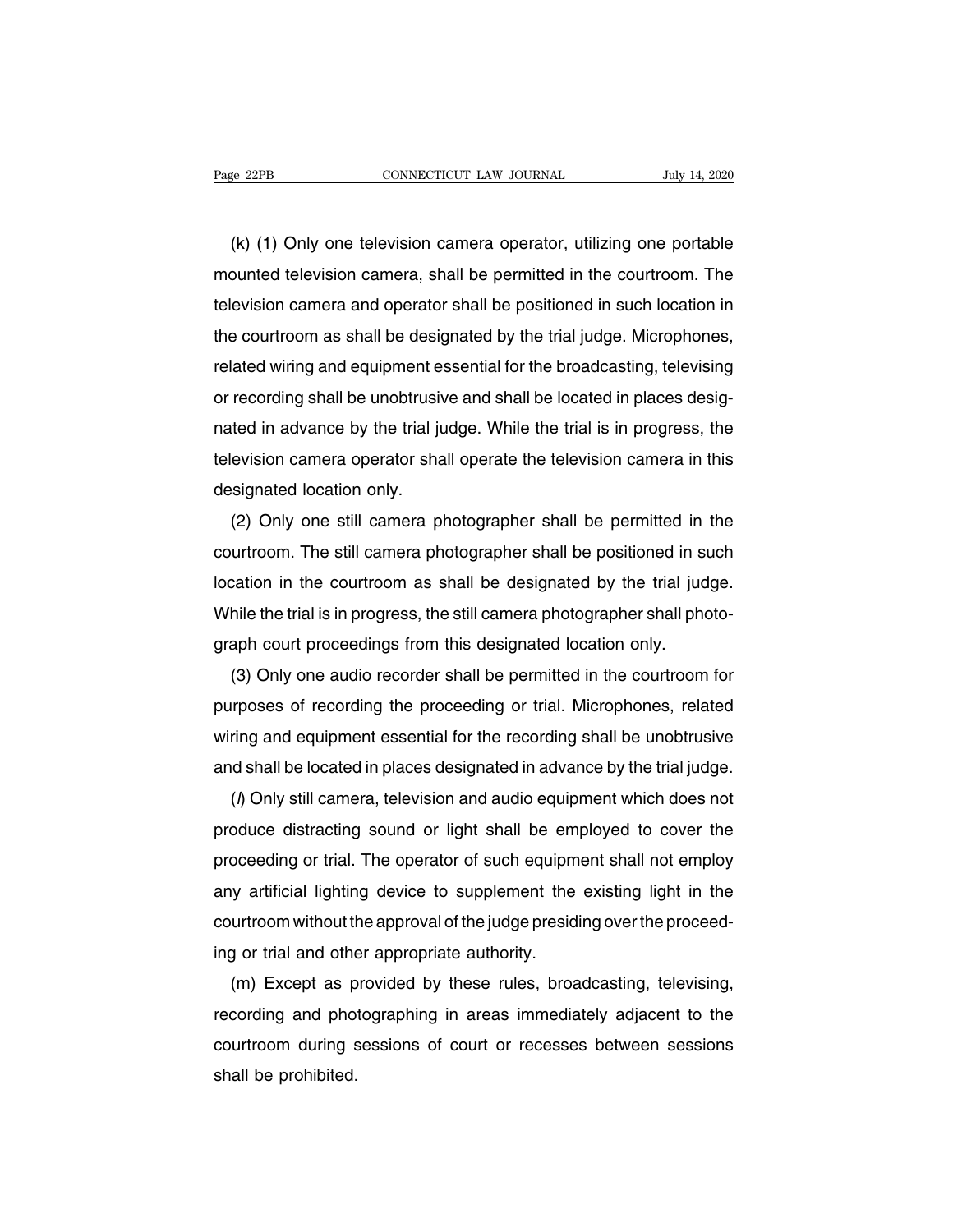(n) The conduct of all attorneys with respect to trial publicity shall<br>(n) The conduct of all attorneys with respect to trial publicity shall<br>governed by Rule 3.6 of the Rules of Professional Conduct. be governed by Rule 3.6 of the Rules of Professional Conduct.<br>
(a) The conduct of all attorneys with respect to trial publicity shall<br>
be governed by Rule 3.6 of the Rules of Professional Conduct.<br>
(b) The judicial authori

(n) The conduct of all attorneys with respect to trial publicity shall<br>governed by Rule 3.6 of the Rules of Professional Conduct.<br>(o) The judicial authority in its discretion may require pooling arrange-<br>ents by the media. (n) The conduct of all attorneys with respect to trial publicity shall<br>be governed by Rule 3.6 of the Rules of Professional Conduct.<br>(o) The judicial authority in its discretion may require pooling arrange-<br>ments by the me for video, still cameras and radio, with respect to that publicity shall<br>be governed by Rule 3.6 of the Rules of Professional Conduct.<br>(o) The judicial authority in its discretion may require pooling arrange-<br>ments by the decided by Time 3.0 of the rimes of Trotessional Conduct.<br>(o) The judicial authority in its discretion may require pooling arrange-<br>ments by the media. Pool representatives should ordinarily be used<br>for video, still camera (b) The judicial admonty in its discletion may require pooling analygements by the media. Pool representatives should ordinarily be used<br>for video, still cameras and radio, with each pool representative to be<br>decided by th the its by the media. Toor representatives should ordinarily be used<br>for video, still cameras and radio, with each pool representative to be<br>decided by the relevant media group. Participating members of the<br>broadcasting, t not video, still callieras and radio, with each pool representative to be<br>decided by the relevant media group. Participating members of the<br>broadcasting, televising, recording and photographic media shall make<br>their respec broadcasting, televising, recording and photographic media shall make<br>their respective pooling arrangements, including the establishment of<br>necessary procedures and selection of pool representatives, without<br>calling upon t broadcasting, televising, recording and priotographic media shall make<br>their respective pooling arrangements, including the establishment of<br>necessary procedures and selection of pool representatives, without<br>calling upon If any such mediate any dispute as to the appropriate media representative or equipment for a particular trial.<br>If any such median representative or equipment for a particular trial.<br>If any such medium shall not agree on e recessary procedures and selection of poor representatives, without calling upon the judicial authority to mediate any dispute as to the appropriate media representative or equipment for a particular trial. If any such med calling upon the judicial additionty to met<br>appropriate media representative or equ<br>if any such medium shall not agree on<br>personnel, the judicial authority shall not<br>coverage at the proceeding or trial.<br>(p) To evaluate and prophate media representative or equipment for a particulational.<br>any such medium shall not agree on equipment, procedures and<br>rsonnel, the judicial authority shall not permit that medium to have<br>verage at the proceeding o

in any such medium shall not agree on equipment, procedures and<br>personnel, the judicial authority shall not permit that medium to have<br>coverage at the proceeding or trial.<br>(p) To evaluate and resolve prospective problems w personner, the judicial authority shall not permit that medium to have<br>coverage at the proceeding or trial.<br>(p) To evaluate and resolve prospective problems where broadcast-<br>ing, televising, recording or photographing by m coverage at the proceeding or that.<br>
(p) To evaluate and resolve prospective problems where broadcast-<br>
ing, televising, recording or photographing by media of a criminal<br>
proceeding or trial will take place, and to ensure (p) To evaluate and resolve prospective problems where broadcast-<br>ing, televising, recording or photographing by media of a criminal<br>proceeding or trial will take place, and to ensure compliance with these<br>rules during the proceeding or trial will take place, and to ensure compliance with the proceeding or trial will take place, and to ensure compliance with the proceeding the proceeding or trial, the judicial authority who will the proceedi beloweding of that will take place, and to ensure compilantle with these<br>les during the proceeding or trial, the judicial authority who will hear<br>a proceeding or preside over the trial may require the attendance<br>attorneys

the proceeding or preside over the trial may require the attendance<br>of attorneys and media personnel at a pretrial conference.<br>(q) In a homicide case involving sexual assault, the broadcasting,<br>televising, recording or pho be proceeding of preside over the that hay require the attendance<br>of attorneys and media personnel at a pretrial conference.<br>(q) In a homicide case involving sexual assault, the broadcasting,<br>televising, recording or photo affirmatively consents to such coverage, and that the broadcasting,<br>televising, recording or photographing by the media of the trial may<br>be permitted by the judicial authority, provided that the victim's family<br>affirmative (q) in a nonnetic case involving sexual assault, the broadcasting,<br>televising, recording or photographing by the media of the trial may<br>be permitted by the judicial authority, provided that the victim's family<br>affirmativel notified. As used in this section, 'the media of the that hay<br>be permitted by the judicial authority, provided that the victim's family<br>affirmatively consents to such coverage, that no member of the victim's<br>family objects be permitted by the judicial admonty, provided that the victim's laminy<br>affirmatively consents to such coverage, that no member of the victim's<br>family objects to such coverage, and that the victim's family have been<br>notifi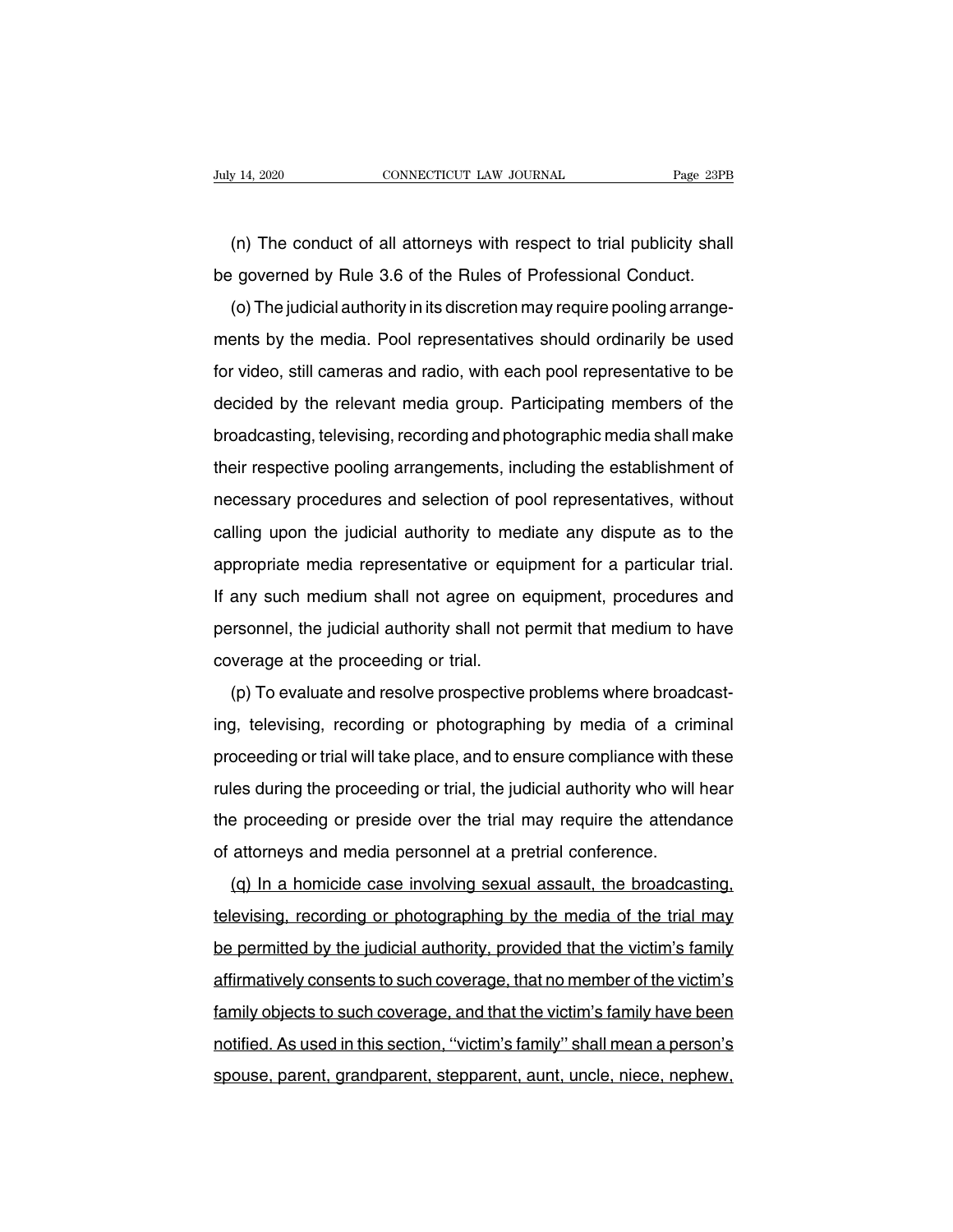Page 24PB<br>CONNECTICUT LAW JOURNAL July 14, 2020<br>Child, including a natural born child, stepchild and adopted child, grand-<br>Child, brother, sister, half brother or half sister or parent of a perchild, brother, sister, half brother or half sister or parent of a perchild, including a nat<br>child, brother, siste<br>son's spouse.<br>COMMENTARY: ild, including a natural born child, stepchild and adopted child, grand-<br>ild, brother, sister, half brother or half sister or parent of a per-<br>n's spouse.<br>COMMENTARY: The changes to this section and to Section 1-10B<br>rmit t

child, brother, sister, half brother or half sister or parent of a person's spouse.<br>COMMENTARY: The changes to this section and to Section 1-10B<br>permit the judicial authority to allow media coverage of a homicide case<br>invo cring, brother, sister, riall brother of riall sister or parent of a per-<br>son's spouse.<br>COMMENTARY: The changes to this section and to Section 1-10B<br>permit the judicial authority to allow media coverage of a homicide case<br> comment comments of this section and to Section 1-10B<br>permit the judicial authority to allow media coverage of a homicide case<br>involving sexual assault, provided that the victim's family affirmatively<br>consents to such cove COMMENTANT. The changes to this section and to Section 1-10B<br>permit the judicial authority to allow media coverage of a homicide case<br>involving sexual assault, provided that the victim's family affirmatively<br>consents to su permit the judicial authority to allow hiedia coverage or a homicle case<br>involving sexual assault, provided that the victim's family affirmatively<br>consents to such coverage, that no member of the victim's family<br>objects to involving sexual assault, provided that the victim's family animiatively<br>consents to such coverage, that no member of the victim's family<br>objects to such coverage, and that the victim's family has been notified.<br>If any mem consents to such coverage, that no member of the victim's family<br>objects to such coverage, and that the victim's family has been notified.<br>If any member of the victim's family objects to such coverage or if the<br>victim's fa bojects to such coverage, and that the victim's family has been notined.<br>If any member of the victim's family objects to such coverage or if the<br>victim's family cannot be identified or located, the judicial authority<br>shoul in any member<br>victim's family<br>should not al<br>family'' has th<br>201 (4).<br>Sec. 2-3. Ba should not allow such coverage. As used in this<br>family" has the same meaning as "relative" in Gene<br>201 (4).<br>**Sec. 2-3.** Bar Examining Committee<br>There shall be a[n] bar examining committee mily" has the same meaning as "relative" in General Statutes § 54-<br>11 (4).<br>c. 2-3. Bar Examining Committee<br>There shall be a[n] <u>bar</u> examining committee appointed by the<br>dges of the Superior Court consisting of twenty-four

201 (4).<br>Sec. 2-3. Bar Examining Committee<br>There shall be a[n] bar examining committee appointed by the<br>judges of the Superior Court consisting of twenty-four members, of<br>whom at least one shall be a judge of said court, a Sec. 2-3. Bar Examining Committee<br>There shall be a[n] bar examining committee appointed by the<br>judges of the Superior Court consisting of twenty-four members, of<br>whom at least one shall be a judge of said court, and the re There shall be a[n] bar examining committee<br>judges of the Superior Court consisting of twenty-four members, of<br>whom at least one shall be a judge of said court, and the rest attorneys<br>residing in this state. The term of of There shall be a[n] <u>bar</u> examining committee appointed by the<br>judges of the Superior Court consisting of twenty-four members, of<br>whom at least one shall be a judge of said court, and the rest attorneys<br>residing in this st pludges of the superior Court consisting of twenty-four members, of<br>whom at least one shall be a judge of said court, and the rest attorneys<br>residing in this state. The term of office of each member shall be three<br>years fr whom at least one shall be a judge of said court, and the rest attorneys<br>residing in this state. The term of office of each member shall be three<br>years from the first day of September succeeding appointment, and<br>the terms residing in this state. The term of onice of each member shall be three<br>years from the first day of September succeeding appointment, and<br>the terms shall continue to be arranged so that those of eight members<br>shall expire years from the first day or September succeeding appointment, and<br>the terms shall continue to be arranged so that those of eight members<br>shall expire annually. The appointment of any member may be revoked<br>or suspended by t the terms shall continue to be arranged so that those of eight members<br>shall expire annually. The appointment of any member may be revoked<br>or suspended by the judges or by the executive committee of the<br>Superior Court. In shall explie annually. The appointment of any member may be revoked<br>or suspended by the judges or by the executive committee of the<br>Superior Court. In connection with such revocation or suspension, the<br>judges or the execut or susperioed by the judges or by the executive committee of the<br>Superior Court. In connection with such revocation or suspension, the<br>judges or the executive committee shall appoint a qualified individual<br>to fill the vaca Superior Court. In connection with such revocation or suspension, the judges or the executive committee shall appoint a qualified individual to fill the vacancy for the balance of the term or for any other appropriate peri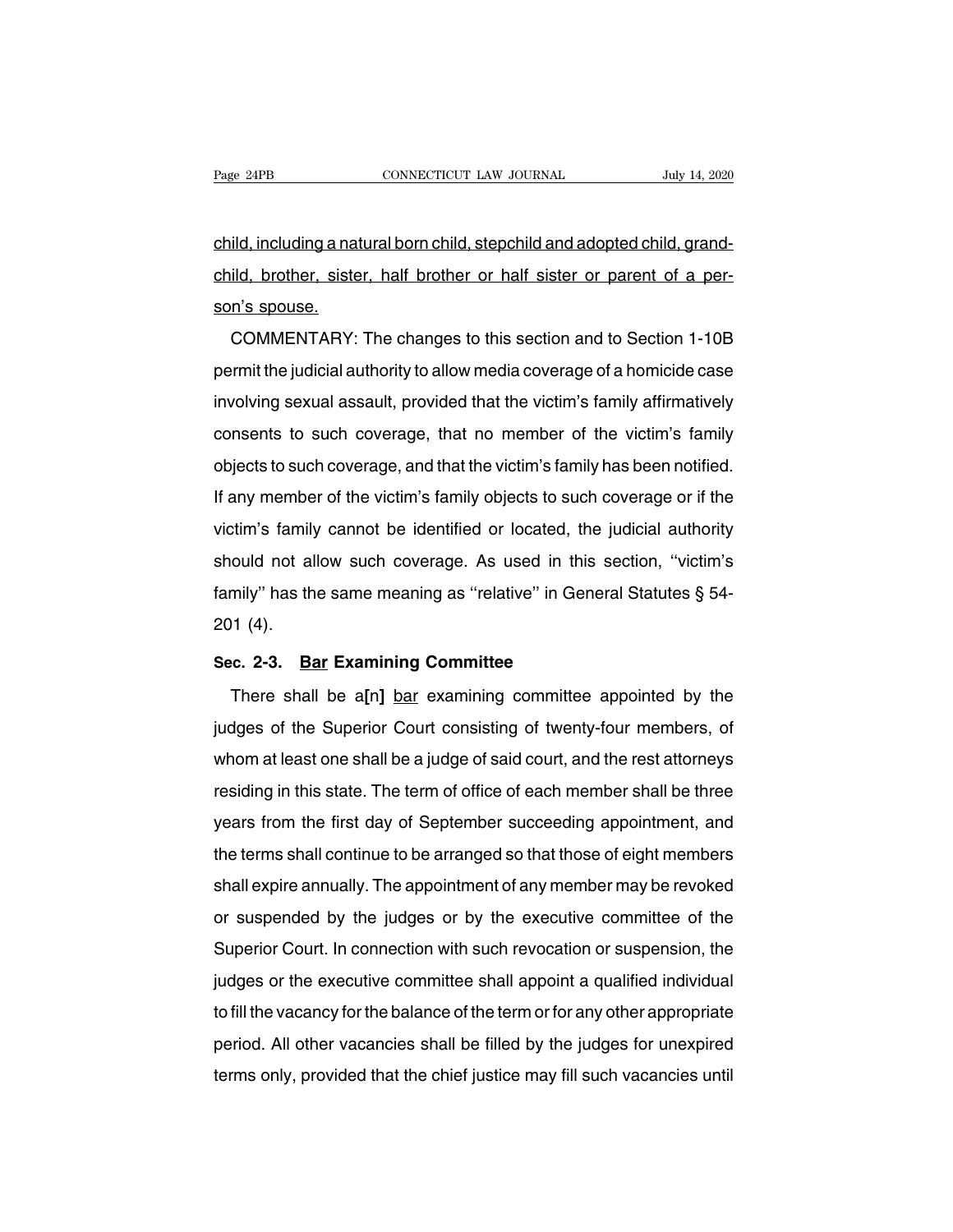The next annual meeting of the judges, and in the event of the foreseen<br>absence or the illness or the disqualification of a member of the commit-Fuly 14, 2020 CONNECTICUT LAW JOURNAL Page 25PB<br>the next annual meeting of the judges, and in the event of the foreseen<br>absence or the illness or the disqualification of a member of the commit-<br>tee the chief justice may ma the next annual meeting of the judges, and in the event of the foreseen<br>absence or the illness or the disqualification of a member of the commit-<br>tee the chief justice may make a pro tempore appointment to the<br>committee to the next annual meeting of the judges, and in the event of the foreseen<br>absence or the illness or the disqualification of a member of the commit-<br>tee the chief justice may make a pro tempore appointment to the<br>committee to the next annual meeting of the judges, and in the event of the foreseen<br>absence or the illness or the disqualification of a member of the commit-<br>tee the chief justice may make a pro tempore appointment to the<br>committee to absence or the life<br>tee the chief ju<br>committee to se<br>At any meeting da quorum.<br>COMMENTAF First the chief justice may make a pro-tempore appointment to the<br>mmittee to serve during such absence, illness or disqualification.<br>any meeting of the committee the members present shall constitute<br>quorum.<br>COMMENTARY: The committee to serve during such absence, illness or disqualification.<br>At any meeting of the committee the members present shall constitute<br>a quorum.<br>COMMENTARY: The changes to this section are made for purposes<br>of consisten

Examples a quorum.<br> **SECOMMENTARY:** The changes to this section are made for purposes<br>
of consistency when referring to the Bar Examining Committee.<br> **Sec. 2-4. —Regulations by <u>Bar</u> Examining Committee**<br>
The <u>bar examinin</u>

COMMENTARY: The changes to this section are made for purposes<br>consistency when referring to the Bar Examining Committee.<br>c. 2-4. — Regulations by Bar Examining Committee<br>The bar examining committee shall have the power and of consistency when referring to the Bar Examining Committee.<br>Sec. 2-4. — Regulations by Bar Examining Committee<br>The <u>bar examining</u> committee shall have the power and authority<br>to implement these rules by regulations rele Sec. 2-4. —Regulations by <u>Bar</u> Examining Committee<br>The <u>bar examining</u> committee shall have the power and authority<br>to implement these rules by regulations relevant thereto and not incon-<br>sistent therewith. Such regulatio The <u>bar examining</u> committee shall have the power and authority<br>to implement these rules by regulations relevant thereto and not incon-<br>sistent therewith. Such regulations may be adopted at any regular<br>meeting of the comm The <u>bar examining</u> committee shall have the power and authority<br>to implement these rules by regulations relevant thereto and not incon-<br>sistent therewith. Such regulations may be adopted at any regular<br>meeting of the comm io implement these rules by regulations relevant thereto and not inconsistent therewith. Such regulations may be adopted at any regular meeting of the committee or at any special meeting called for that purpose. They shall sistent therewith. Such regulations may be adopted at any regular<br>meeting of the committee or at any special meeting called for that<br>purpose. They shall be effective ninety days after publication in one<br>issue of the Connec meeting of the committee or at any spectal meeting called for the<br>purpose. They shall be effective ninety days after publication in or<br>issue of the Connecticut Law Journal and shall at all times be subje<br>to amendment or re rpose. They shall be ellective hinety days after publication in one<br>sue of the Connecticut Law Journal and shall at all times be subject<br>amendment or revision by the committee or by the judges of the<br>perior Court. A copy s Issue of the Confrecticut Law Journal and shall at all times be subject<br>to amendment or revision by the committee or by the judges of the<br>Superior Court. A copy shall be provided to the chief justice.<br>COMMENTARY: The chang

**Example 12 Constants of Constant Constrainer of Constant Constrainer Superior Court. A copy shall be provided to the chief justice.**<br> **2-0 COMMENTARY:** The changes to this section are made for purpose of consistency when

COMMENTARY: The changes to this section are made for purposes<br>consistency when referring to the Bar Examining Committee.<br>**c. 2-4A.** — Records of <u>Bar</u> Examining Committee<br>(a) All [The] records of the bar examining committe of consistency when referring to the Bar Examining Committee.<br>Sec. 2-4A. —Records of <u>Bar</u> Examining Committee<br>(a) All [The] records <u>of the bar examining committee, including</u> [and]<br>transcripts, if any, of hearings conduc Sec. 2-4A. — Records of <u>Bar</u> Examining Committee<br>
(a) All [The] records of the bar examining committee, including [and]<br>
transcripts, if any, of hearings conducted by the [state] bar examining<br>
committee or the several st for a All [The] records of the bar examining committee. including [and]<br>transcripts, if any, of hearings conducted by the [state] bar examining<br>committee or the several standing committees on recommendations<br>for admission (a) All [The] records <u>of the bar examining committee, including</u> [and]<br>transcripts, if any, of hearings conducted by the [state] bar examining<br>committee or the several standing committees on recommendations<br>for admission transcripts, ir any, or nearings conducted by the [state] bar examining<br>committee or the several standing committees on recommendations<br>for admission to the bar shall <u>not be public</u> [be available only to such<br>committee, t committee or the several standing committees on recommer<br>for admission to the bar shall <u>not be public</u> [be available only<br>committee, to a judge of the Superior Court, to the Statewide Gr<br>Committee, to disciplinary counsel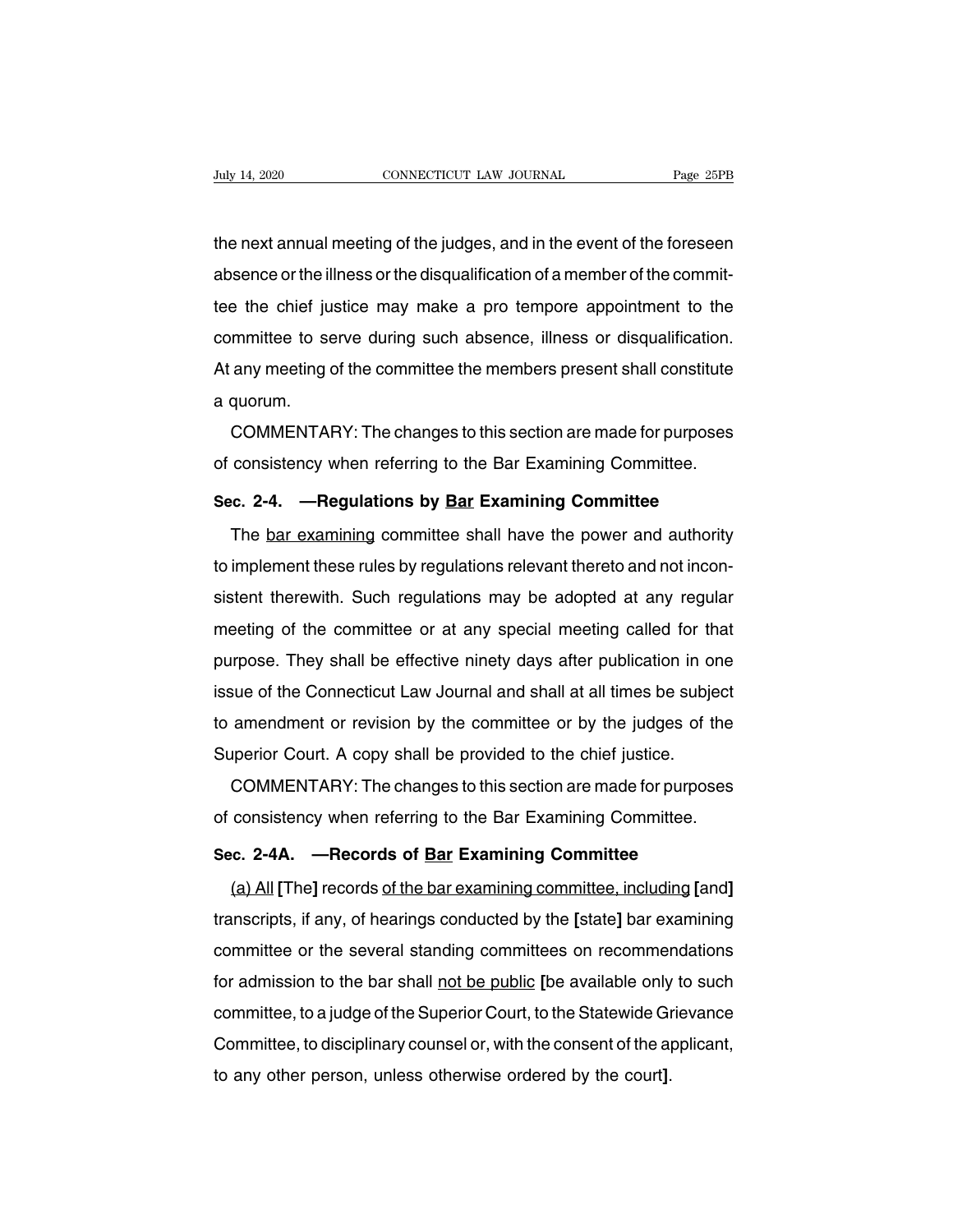Page 26PB CONNECTICUT LAW JOURNAL July 14, 2020<br>(b) Unless otherwise ordered by the court, all records that are not<br>public shall be available only to the bar examining committee and its public shall be available only to the bar examining committee and its<br>
public shall be available only to the bar examining committee and its<br>
counsel, disciplinary counsel, the client security fund committee and (b) Unless otherwise ordered by the court, all records that are not<br>public shall be available only to the bar examining committee and its<br>counsel, disciplinary counsel, the client security fund committee and<br>its counsel, a (b) Unless otherwise ordered by the court, all records that are not public shall be available only to the bar examining committee and its counsel, disciplinary counsel, the client security fund committee and its counsel, a counsel, disciplinary counsel, the client security fund committee and<br>its counsel, a judge of the Superior Court or, with the consent of the<br>applicant, to any other person.<br>COMMENTARY: The changes to this section are made blic shall be available only to the bar examining committee and its<br>unsel, disciplinary counsel, the client security fund committee and<br>counsel, a judge of the Superior Court or, with the consent of the<br>plicant, to any oth counsel, disciplinary counsel, the client security fund committee and<br>its counsel, a judge of the Superior Court or, with the consent of the<br>applicant, to any other person.<br>COMMENTARY: The changes to this section are made

its counsel, a ju<br>applicant, to an<br>COMMENTA<br>of consistency<br>for clarity.<br>**Sec. 2-5.** —**E**: applicant, to any other person.<br>
COMMENTARY: The changes to this section are made for purposes<br>
of consistency when referring to the Bar Examining Committee and<br>
for clarity.<br> **Sec. 2-5.** —**Examination of Candidates for Ad** COMMENTANT. The changes to this section are made for purposes<br>consistency when referring to the Bar Examining Committee and<br>clarity.<br>c. 2-5. —Examination of Candidates for Admission<br>The <u>bar examining</u> committee shall furt

for clarity.<br>**Sec. 2-5.** —**Examination of Candidates for Admission**<br>The <u>bar examining</u> committee shall further have the duty, power<br>and authority to provide for the examination of candidates for admission<br>to the bar; to d Sec. 2-5. — Examination of Candidates for Admission<br>The <u>bar examining</u> committee shall further have the duty, power<br>and authority to provide for the examination of candidates for admission<br>to the bar; to determine whether Sec. 2-5. — Examination of Candidates for Admission<br>The <u>bar examining</u> committee shall further have the duty, power<br>and authority to provide for the examination of candidates for admission<br>to the bar; to determine whether The <u>bar examining</u> committee shall further have the duty, power<br>and authority to provide for the examination of candidates for admission<br>to the bar; to determine whether such candidates are qualified as to<br>prelaw educatio and authority to provide for the e<br>to the bar; to determine wheth<br>prelaw education, legal educa<br>to practice law; and to recomr<br>bar qualified candidates.<br>COMMENTARY: The chang the bar; to determine whether such candidates are qualified as to<br>elaw education, legal education, good moral character and fitness<br>practice law; and to recommend to the court for admission to the<br>r qualified candidates.<br>C prelaw education, legal education, good moral character and fitness<br>to practice law; and to recommend to the court for admission to the<br>bar qualified candidates.<br>COMMENTARY: The changes to this section are made for purpose

to practice law; and to recommend to the court for admission to the<br>bar qualified candidates.<br>COMMENTARY: The changes to this section are made for purpose<br>of consistency when referring to the Bar Examining Committee.<br>Sec.

In qualitied candidates.<br>COMMENTARY: The changes to this section are made for purposes<br>consistency when referring to the Bar Examining Committee.<br>c. 2-6. —Personnel of <u>Bar</u> Examining Committee<br>Such personnel within the le of consistency when referring to the Bar Examining Committee.<br>Sec. 2-6. —Personnel of Bar Examining Committee<br>Such personnel within the legal services division of the Office of<br>the Chief Court Administrator as may be assig Sec. 2-6. — Personnel of <u>Bar</u> Examining Committee.<br>Sec. 2-6. — Personnel of <u>Bar</u> Examining Committee<br>fuck court administrator as may be assigned from time to time by<br>the chief court administrator shall assist the <u>bar</u> e Sec. 2-6. —Personnel of <u>Bandiscusta Such personnel within the I</u><br>the Chief Court Administrator a<br>the chief court administrator sh<br>in carrying out its duties.<br>COMMENTARY: The change Such personnel within the legal services division of the Office of<br>e Chief Court Administrator as may be assigned from time to time by<br>e chief court administrator shall assist the <u>bar</u> examining committee<br>carrying out its the Chief Court Administrator as may be assigned from time to time by<br>the chief court administrator shall assist the <u>bar</u> examining committee<br>in carrying out its duties.<br>COMMENTARY: The changes to this section are made fo

In echief court administrator shall assist the <u>bar</u> examin<br>in carrying out its duties.<br>**COMMENTARY:** The changes to this section are mad<br>of consistency when referring to the Bar Examining Co<br>**Sec. 2-8. Qualifications for** 

COMMENTARY: The changes to this section are made for purposes<br>consistency when referring to the Bar Examining Committee.<br>c. 2-8. Qualifications for Admission<br>To entitle an applicant to admission to the bar, except under Se COMMENTANT. The changes to this section are made tof purposes<br>of consistency when referring to the Bar Examining Committee.<br>Sec. 2-8. Qualifications for Admission<br>To entitle an applicant to admission to the bar, except und Sec. 2-8. Qualifications for Adr<br>To entitle an applicant to admiss<br>tion[s] 2-13 [through 2-15] of thes<br>the <u>bar examining</u> committee that: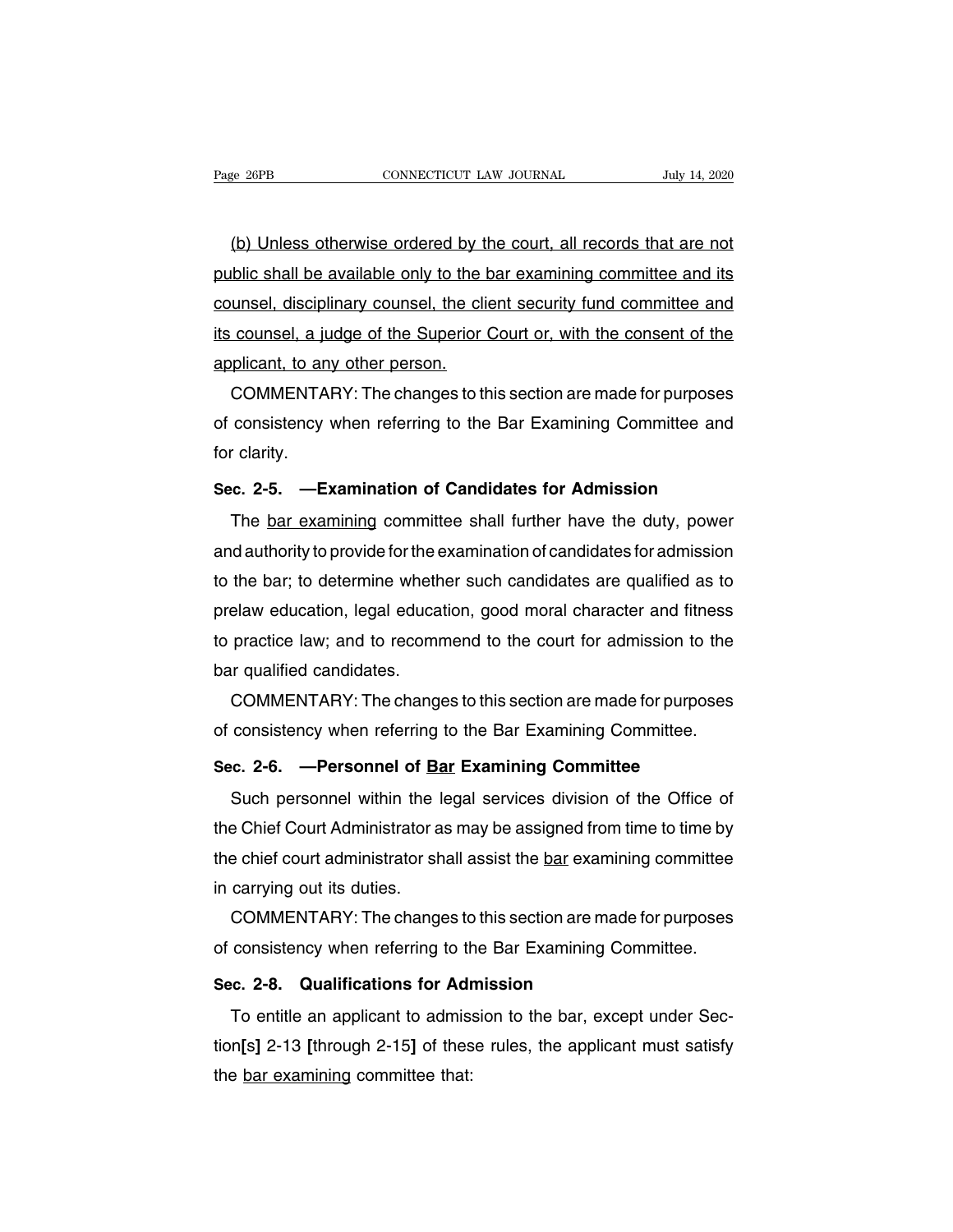(1) The applicant is a citizen of the United States or an alien lawfully<br>iding in the United States, which shall include an individual author-Fully 14, 2020 CONNECTICUT LAW JOURNAL Page 27PB<br>
(1) The applicant is a citizen of the United States or an alien lawfully<br>
residing in the United States, which shall include an individual author-<br>
ized to work lawfully in (1) The applicant is a citizen of the United State<br>residing in the United States, which shall include<br>ized to work lawfully in the United States.<br>(2) The applicant is not less than eighteen ye (1) The applicant is a citizen of the United States or an alien law<br>siding in the United States, which shall include an individual aut<br>ed to work lawfully in the United States.<br>(2) The applicant is not less than eighteen y (1) The applicant is a citizen of the United States or an allen lawfully<br>siding in the United States, which shall include an individual author-<br>ad to work lawfully in the United States.<br>(2) The applicant is not less than e

residing in the United States, which shall include an individual author-<br>ized to work lawfully in the United States.<br>(2) The applicant is not less than eighteen years of age.<br>(3) The applicant is a person of good moral cha ized to work lawfully in the United States.<br>
(2) The applicant is not less than eighteen years of age.<br>
(3) The applicant is a person of good moral character, is fit to<br>
practice law, and has either passed an examination i (2) The applicant is not less than eighteen years of age.<br>
(3) The applicant is a person of good moral character, is fit to<br>
practice law, and has either passed an examination in professional<br>
responsibility [administered (3) The applicant is a person of good moral character, is fit to<br>practice law, and has either passed an examination in professional<br>responsibility [administered under the auspices of the bar examining<br>committee] which has practice law, and has either passed an examination in protessional<br>responsibility [administered under the auspices of the bar examining<br>committee] which has been approved or required by the committee<br>or has completed a cou responsibility [administered under the auspices of the bar examining<br>committee] which has been approved or required by the committee<br>or has completed a course in professional responsibility in accordance<br>with the regulatio committee] which has been approved or required by the committee<br>or has completed a course in professional responsibility in accordance<br>with the regulations of the [bar examining] committee. Any inquiries<br>or procedures used or has completed a course in protessional responsibility in accordance<br>with the regulations of the [bar examining] committee. Any inquiries<br>or procedures used by the bar examining committee that relate to<br>physical or menta with the regulations of the [bar examining] committee. Any inquiries<br>or procedures used by the bar examining committee that relate to<br>physical or mental disability must be narrowly tailored and necessary<br>to a determination or procedures used by the bar examining committee that relate to<br>physical or mental disability must be narrowly tailored and necessary<br>to a determination of the applicant's current fitness to practice law, in<br>accordance wi physical or mental disability must be narrowly tailored and necessary<br>to a determination of the applicant's current fitness to practice law, in<br>accordance with the Americans with Disabilities Act and amendment<br>twenty-one o to a determination of the applicant's curren<br>accordance with the Americans with Disab<br>twenty-one of the Connecticut constitution, a<br>consistent with privacy rights afforded un<br>constitutions or other applicable law.<br>(4) The cordance with the Americans with Disabilities Act and amendment<br>enty-one of the Connecticut constitution, and conducted in a manner<br>nsistent with privacy rights afforded under the federal and state<br>nstitutions or other app twenty-one of the Connecticut constitution, and conducted in a r<br>consistent with privacy rights afforded under the federal an<br>constitutions or other applicable law.<br>(4) The applicant has met the educational requirements as

msistent with privacy rights attorded under the federal and state<br>nstitutions or other applicable law.<br>(4) The applicant has met the educational requirements as may be<br>t, from time to time, by the bar examining committee.<br> constitutions or other applicable law.<br>
(4) The applicant has met the educational requirements as may be<br>
set, from time to time, by the bar examining committee.<br>
(5) The applicant has filed with the administrative directo (4) The applicant has met the educational requirements as may be<br>set, from time to time, by the bar examining committee.<br>(5) The applicant has filed with the administrative director of the bar<br>examining committee an applic set, from time to time, by the bar examining committee.<br>
(5) The applicant has filed with the administrative director of the bar<br>
examining committee an application to take the examination and for<br>
admission to the bar, al (5) The applicant has filed with the administrative<br>examining committee an application to take the ex<br>admission to the bar, all in accordance with these rul<br>tions of the committee, and has paid such appli<br>committee shall f amining committee an application to take the examination and for<br>Imission to the bar, all in accordance with these rules and the regula-<br>ns of the committee, and has paid such application fee as the<br>mmittee shall from time admission to the bar, all in accordance with these rules and t<br>tions of the committee, and has paid such application f<br>committee shall from time to time determine.<br>(6) The applicant has passed an examination in law in a<br>wi

ms of the committee, and has paid such application tee as the<br>mmittee shall from time to time determine.<br>(6) The applicant has passed an examination in law in accordance<br>th the regulations of the <u>bar examining</u> committee. committee shall from time to time determine<br>(6) The applicant has passed an examinat<br>with the regulations of the <u>bar examining</u> co<br>(7) The applicant has complied with all of<br>regulations of the <u>bar examining</u> committee.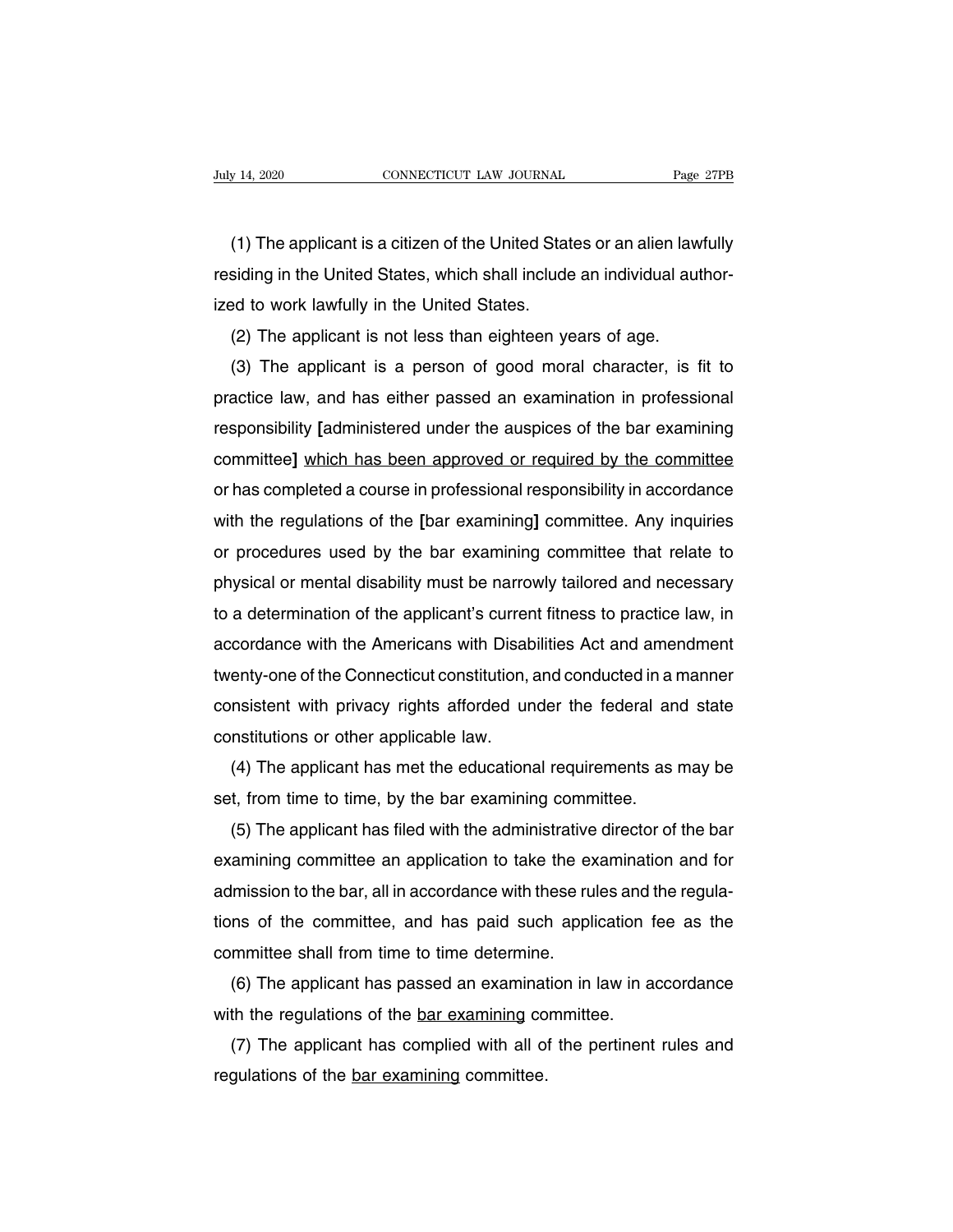(8) As an alternative to satisfying the <u>bar examining</u> committee that<br>
(8) As an alternative to satisfying the <u>bar examining</u> committee that<br>
e applicant has met the committee's educational requirements, the The applicant has met the committee's educational requirements, the applicant who meets all the remaining requirements of this section (8) As an alternative to satisfying the <u>bar examining</u> committee that<br>the applicant has met the committee's educational requirements, the<br>applicant who meets all the remaining requirements of this section<br>may, upon paymen (8) As an alternative to satisfying the <u>bar examining</u> committee that<br>the applicant has met the committee's educational requirements, the<br>applicant who meets all the remaining requirements of this section<br>may, upon paymen (b) As an alternative to satisfying the <u>bar examining</u> committee that<br>the applicant has met the committee's educational requirements, the<br>applicant who meets all the remaining requirements of this section<br>may, upon paymen the applicant has thet the committee's educational requirements, the<br>applicant who meets all the remaining requirements of this section<br>may, upon payment of such investigation fee as the committee shall<br>from time to time d applicant who meets all the femalling requirements of this section<br>may, upon payment of such investigation fee as the committee shall<br>from time to time determine, substitute proof satisfactory to the commit-<br>tee that: (A) riary, upon payment or such investigation lee as the committee shall<br>from time to time determine, substitute proof satisfactory to the commit-<br>tee that: (A) the applicant has been admitted to practice before the<br>highest co district court of original jurisdiction in one or more states, the District<br>district court of original jurisdiction in one or more states, the District<br>of Columbia or the Commonwealth of Puerto Rico or in one or more<br>distr the time of filing the applicant rias been admitted to practice before the<br>highest court of original jurisdiction in one or more states, the District<br>of Columbia or the Commonwealth of Puerto Rico or in one or more<br>distric bar; (B) the applicant has actually practiced law in such a jurisdiction of Columbia or the Commonwealth of Puerto Rico or in one or more district courts of the United States for ten or more years and at the time of filing or Columbia or the Commonwealth or Puerto Rico or in one or more<br>district courts of the United States for ten or more years and at the<br>time of filing the application is a member in good standing of such a<br>bar; (B) the appl district courts of the offilied states for terf of filote years and at the<br>time of filing the applicant has actually practiced law in such a jurisdiction<br>for not less than five years during the seven year period immediatel time of illing the application is a member in good standing of such a<br>bar; (B) the applicant has actually practiced law in such a jurisdiction<br>for not less than five years during the seven year period immediately<br>preceding bar, (B) the applicant has actually practiced law in such a jurisdiction<br>for not less than five years during the seven year period immediately<br>preceding the filing date of the application; and (C) the applicant<br>intends, up preceding the filing date of the ap<br>intends, upon a continuing basis, acti<br>and to devote the major portion of the<br>practice of law in Connecticut.<br>COMMENTARY: Reference to Se eceaning the hinrig date of the application, and (C) the applicant<br>ends, upon a continuing basis, actively to practice law in Connecticut<br>d to devote the major portion of the applicant's working time to the<br>actice of law i

rifierius, upon a continuing basis, actively to practice faw in Connecticut<br>and to devote the major portion of the applicant's working time to the<br>practice of law in Connecticut.<br>COMMENTARY: Reference to Sections 2-14 and and to devote the major portion of the applicant s working time to the<br>practice of law in Connecticut.<br>COMMENTARY: Reference to Sections 2-14 and 2-15 has been<br>removed as these sections have been repealed. The change in su practice of faw in Confiecticut.<br>
COMMENTARY: Reference to Sections 2-14 and 2-15 has been<br>
removed as these sections have been repealed. The change in sub-<br>
division (3) clarifies that while there is an ethics requirement COMMENTANT. Heleffice to Sections 2-14 and 2-15 has been<br>removed as these sections have been repealed. The change in sub-<br>division (3) clarifies that while there is an ethics requirement for<br>bar admission, the Bar Examinin removed as these sections have been repeated. The change in sub-<br>division (3) clarifies that while there is an ethics requirement for<br>bar admission, the Bar Examining Committee does not administer<br>the Multistate Profession division (3) clarifies that while there is an ethics requirer<br>bar admission, the Bar Examining Committee does not ad<br>the Multistate Professional Responsibility Examination (MPF<br>remaining changes to this section are made fo **Examineded Multistate Professional Responsibility Examination (MPRE). The remaining changes to this section are made for purposes of consistency when referring to the Bar Examining Committee.<br>
<b>Sec. 2-9. Certification of** the Multistate Professional Responsibility Examination (MPRE). The<br>remaining changes to this section are made for purposes of consis-<br>tency when referring to the Bar Examining Committee.<br>Sec. 2-9. Certification of Applican

(a) The bar examining Committee shall certification of Applicants Recommended for Admission; Conditions of Admission<br>
(a) The <u>bar examining</u> committee shall certify to the clerk of the uperior Court for the <u>Judicial Dist</u> Sec. 2-9. Certification of Applicants Recommended for Admission; Conditions of Admission<br>(a) The <u>bar examining</u> committee shall certify to the clerk of the<br>Superior Court for the <u>Judicial District where the applicant has</u>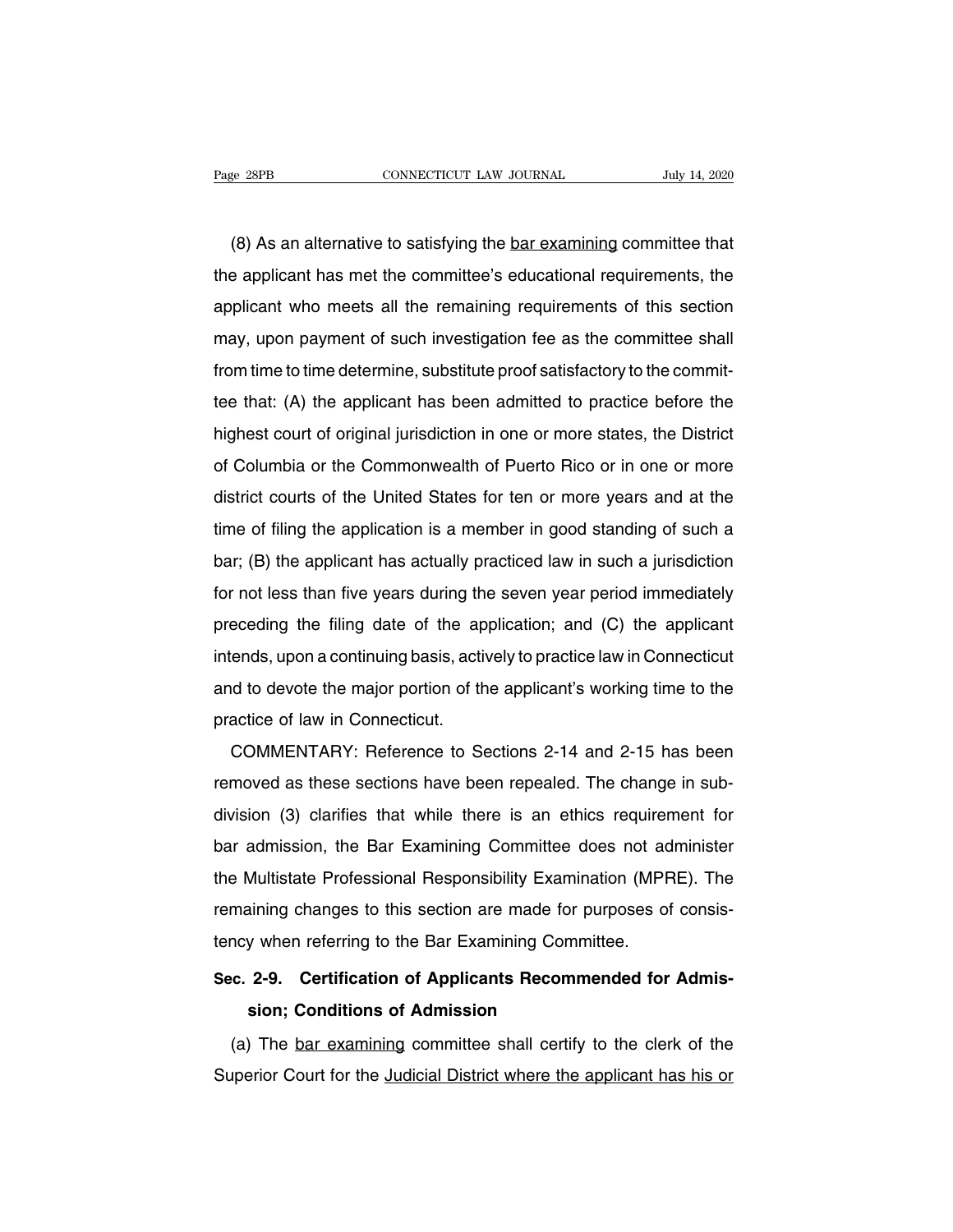her correspondence address **[**county in which the applicant seeks admission and to the clerk of the Superior Court in New Haven] the the correspondence address [county in which the applicant seeks admission and to the clerk of the Superior Court in New Haven] the name of any such applica name of any such and to the clerk of the Superior Court in New Haven] the name of any such applicant recommended by it for admission to the bar and shall notify the applicant of its decision. her correspondence address [county in which the a<br>admission and to the clerk of the Superior Court in N<br>name of any such applicant recommended by it for ad<br>bar and shall notify the applicant of its decision.<br>(b) The <u>bar e</u> Imission and to the clerk of the Superior Court in New Haven] the<br>Imission and to the clerk of the Superior Court in New Haven] the<br>Ime of any such applicant recommended by it for admission to the<br>Ir and shall notify the a

manne of any such applicant recommended by it for admission to the<br>bar and shall notify the applicant of its decision.<br>(b) The <u>bar examining</u> committee may, in light of the [physical or<br>mental disability of a candidate] h bar and shall notify the applicant of its decision.<br>
(b) The <u>bar examining</u> committee may, in light of the [physical or<br>
mental disability of a candidate] <u>health diagnosis, treatment, or drug</u><br>
or alcohol dependence of a behavior that would otherwise have rendered the **[**physical or mental disability of a candidate] health diagnosis, treatment, or drug or alcohol dependence of an applicant that has caused conduct or behavior that would oth (b) The <u>bar examining</u> committee may, in light of the priysical of<br>mental disability of a candidate] <u>health diagnosis, treatment, or drug</u><br>or alcohol dependence of an applicant that has caused conduct or<br>behavior that wo and an applicant that has caused conduct or<br>behavior that would otherwise have rendered the [candidate] applicant<br>currently unfit to practice law, determine that it will only recommend<br>an applicant for admission to the bar behavior that would otherwise have rendered the [candidate] applicant<br>currently unfit to practice law, determine that it will only recommend<br>an applicant for admission to the bar conditional upon the applicant's<br>compliance the paramonial would offerwise have rendered the **[**daildidate] applicant<br>currently unfit to practice law, determine that it will only recommend<br>an applicant for admission to the bar conditional upon the applicant's<br>compli an applicant for admission to the bar conditional upon the applicant's<br>compliance with conditions prescribed by the committee relevant to<br>the [disability and the] health diagnosis, treatment, or drug or alcohol<br>dependence an applicant for admission to the bar conditional upon the applicant's<br>compliance with conditions prescribed by the committee relevant to<br>the [disability and the] <u>health diagnosis, treatment, or drug or alcohol</u><br>dependenc dependence or fitness of the applicant. Such determination shall be made after a hearing on the record is conducted by the committee or a panel thereof consisting of at least three members appointed by the chair, unless su dependence or fitness of the applicant. Such determination shall be<br>made after a hearing on the record is conducted by the committee or<br>a panel thereof consisting of at least three members appointed by the<br>chair, unless su shall be tailored to detect recurrence of the committee or<br>a panel thereof consisting of at least three members appointed by the<br>chair, unless such hearing is waived by the applicant. Such conditions<br>shall be tailored to d riade after a flearing on the fecould is conducted by the committee of<br>a panel thereof consisting of at least three members appointed by the<br>chair, unless such hearing is waived by the applicant. Such conditions<br>shall be t a parier thereor consisting or at least three members appointed by the<br>chair, unless such hearing is waived by the applicant. Such conditions<br>shall be tailored to detect recurrence of the conduct or behavior which<br>could re orial be tailored to detect recurrence of the conduct or behavior which<br>could render an applicant unfit to practice law or pose a risk to clients<br>or the public and to encourage continued treatment, abstinence, or<br>other sup shall be tallored to detect recurrence of the conduct of behavior which<br>could render an applicant unfit to practice law or pose a risk to clients<br>or the public and to encourage continued treatment, abstinence, or<br>other sup found ferider an applicant unit to practice faw of pose a risk to clients<br>or the public and to encourage continued treatment, abstinence, or<br>other support. The conditional admission period shall not exceed five<br>years, unle of the public and to encourage commuted treatment, abstribute, of<br>other support. The conditionally admitted attorney fails to comply with<br>the conditions of admission, and the [bar examining] committee or<br>the court determin buter support. The conditional admission period shall not exceed live<br>years, unless the conditionally admitted attorney fails to comply with<br>the conditions of admission, and the [bar examining] committee or<br>the court deter years, unless the conditionally admitted attorney fails to comply with<br>the conditions of admission, and the [bar examining] committee or<br>the court determines, in accordance with the procedures set forth in<br>Section 2-11, th the conditions of admission, and the part examining] committee of<br>the court determines, in accordance with the procedures set forth in<br>Section 2-11, that a further period of conditional admission is neces-<br>sary. The commit the court determines, in accordance with the procedures set forth in<br>Section 2-11, that a further period of conditional admission is neces-<br>sary. The committee shall notify the applicant by mail of its decision<br>and that th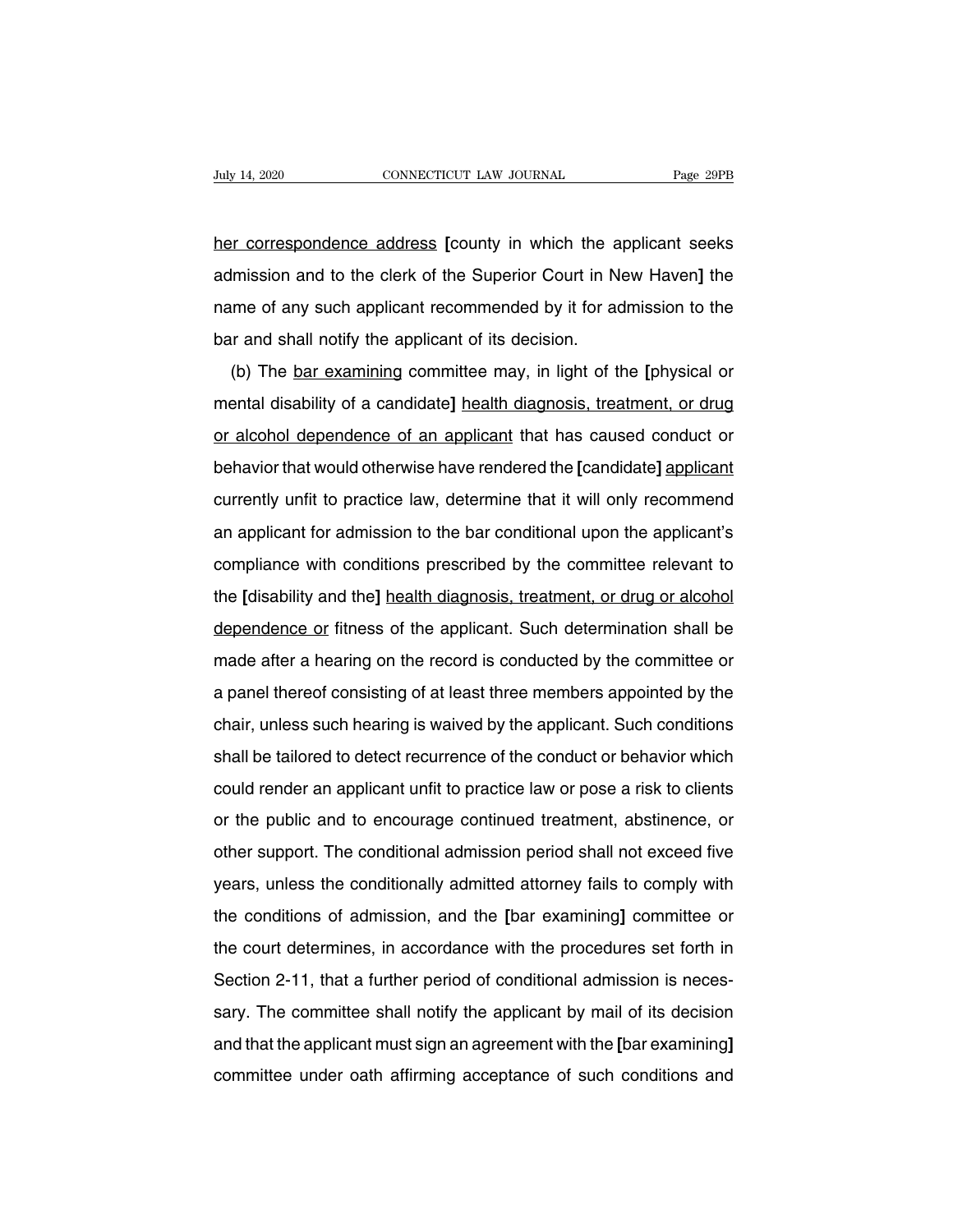The <sup>that</sup> the applicant will comply with them. Upon receipt of this agreement<br>that the applicant will comply with them. Upon receipt of this agreement<br>from the applicant, duly executed, the committee shall recommend Fage 30PB CONNECTICUT LAW JOURNAL July 14, 2020<br>that the applicant will comply with them. Upon receipt of this agreement<br>from the applicant, duly executed, the committee shall recommend<br>the applicant for admission to the b that the applicant will comply with them. Upon receipt of this agreement<br>from the applicant, duly executed, the committee shall recommend<br>the applicant for admission to the bar as provided herein. The commit-<br>tee shall for that the applicant will comply with them. Upon receipt of this agreement<br>from the applicant, duly executed, the committee shall recommend<br>the applicant for admission to the bar as provided herein. The commit-<br>tee shall for that the applicant will comply with them. Upon receipt of this agreement<br>from the applicant, duly executed, the committee shall recommend<br>the applicant for admission to the bar as provided herein. The commit-<br>tee shall for from the applicant, duly explicant for admission<br>tee shall forward a copy of the<br>who shall be considered a<br>under Section 2-11A.<br>COMMENTARY: The cha the applicant for admission to the bar as provided herein. The commit-<br>tee shall forward a copy of the agreement to the statewide bar counsel,<br>who shall be considered a party for purposes of defending an appeal<br>under Secti

tee shall forward a copy of the agreement to the statewide bar counsel,<br>who shall be considered a party for purposes of defending an appeal<br>under Section 2-11A.<br>COMMENTARY: The changes to this section replace language refwho shall be considered a party for purposes of defending an appeal<br>under Section 2-11A.<br>COMMENTARY: The changes to this section replace language ref-<br>erencing the disability of an applicant with language that is more neut under Section 2-11A.<br>COMMENTARY: The changes to this section replace language<br>erencing the disability of an applicant with language that is more ne<br>and inclusive, for consistency when referring to the Bar Exami<br>Committee, **SECRIPT ATTLE CHANGES TO THIS SECTION PERFORMATION**<br> **Example 2** and inclusive, for consistency when referring to the<br> **Sec. 2-10.** Admission by Superior Court<br>
(a) Each applicant who shall be recommended for (a) Each applicant who shall be recommended for admission to the Barnov and inclusive, for consistency when referring to the Barnov Examining by ministee, and to conform the section to current practice.<br>
(a) Each applicant

Committee, and to conform the section to current practice.<br>Sec. 2-10. Admission by Superior Court<br>(a) Each applicant who shall be recommended for admission to the<br>bar shall present himself or herself to the Superior Court, Superior Court<br>Sec. 2-10. Admission by Superior Court<br>(a) Each applicant who shall be recommended for admission to the<br>bar shall present himself or herself to the Superior Court, or to either<br>the Supreme Court or the Appel sec. 2-10. Admission by Superior Court<br>
(a) Each applicant who shall be recommended for admission to the<br>
bar shall present himself or herself to the Superior Court, or to either<br>
the Supreme Court or the Appellate Court s (a) Each applicant who shall be recommended tor admission to the<br>bar shall present himself or herself to the Superior Court, or to either<br>the Supreme Court or the Appellate Court sitting as the Superior Court,<br>at such plac bar shall present himself or herself to the Superior Court, or to either<br>the Supreme Court or the Appellate Court sitting as the Superior Court,<br>at such place and at such time as shall be prescribed by the <u>bar</u><br>examining the Supreme Court or the Appellate Court sitting as the Superior Court,<br>at such place and at such time as shall be prescribed by the <u>bar</u><br>examining committee, or shall be prescribed by the Supreme Court<br>or the Appellate C at such place and at such time as shall be prescribed by the <u>bare</u><br>examining committee, or shall be prescribed by the Supreme Court<br>or the Appellate Court, and such court may then, upon motion, admit<br>such person as an att examining committee, or shall be prescribed by the Supreme Court<br>or the Appellate Court, and such court may then, upon motion, admit<br>such person as an attorney. The administrative director shall give<br>notice to each clerk o or the Appellate Court, and such court may then, upon mo<br>such person as an attorney. The administrative director<br>notice to each clerk of the names of the newly admitted at<br>the time such applicant is admitted as an attorney ch person as an attorney. The administrative director shall give<br>tice to each clerk of the names of the newly admitted attorneys. At<br>e time such applicant is admitted as an attorney, the applicant shall<br>e sworn as a Commis

notice to each clerk of the names of the newly admitted attorneys. At<br>the time such applicant is admitted as an attorney, the applicant shall<br>be sworn as a Commissioner of the Superior Court.<br>(b) The administrative judge o the time such applicant is admitted as an attorney, the applicant shall<br>be sworn as a Commissioner of the Superior Court.<br>(b) The administrative judge of said judicial district or a designee<br>or the chief justice of the Sup be sworn as a Commissioner of the Superior Court.<br>
(b) The administrative judge of said judicial district or a designee<br>
or the chief justice of the Supreme Court or a designee or the chief<br>
judge of the Appellate Court or (b) The administ<br>or the chief justice<br>judge of the Appell<br>the applicants so a<br>as attorneys.<br>COMMENTARY the chief justice of the Supreme Court or a designee or the chief<br>dge of the Appellate Court or a designee may deliver an address to<br>e applicants so admitted respecting their duties and responsibilities<br>attorneys.<br>COMMENTA judge of the Appellate Court or a designee may deliver an addre<br>the applicants so admitted respecting their duties and responsibi<br>as attorneys.<br>COMMENTARY: The changes to this section are made for purp<br>of consistency when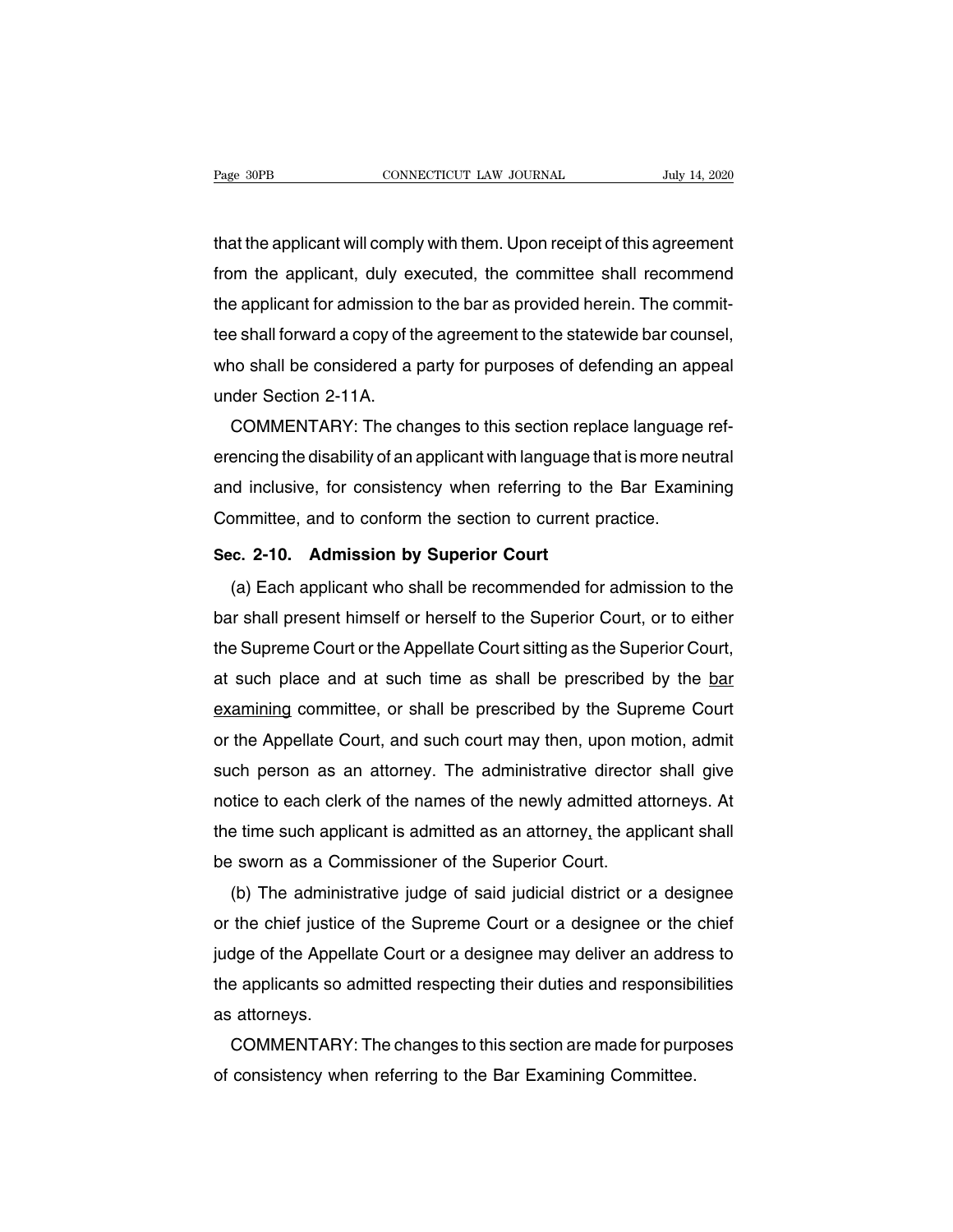# **Suly 14, 2020** CONNECTICUT LAW JOURNAL Page 31PB<br> **Sec. 2-11. Monitoring Compliance with Conditions of Admission; Removal or Modification of Conditions solution:** The CONNECTICUT LAW JOURNAL Trags Page<br> **2-11.** Monitoring Compliance with Conditions of Adsion; Removal or Modification of Conditions<br>
If an applicant is admitted to the bar after signing an agree

(a) If an applicant is admitted to the bar after signing an agreement<br>(a) If an applicant is admitted to the bar after signing an agreement<br>th the bar examining committee under oath affirming acceptance of Sec. 2-11. Monitoring Compliance with Conditions of Admission; Removal or Modification of Conditions<br>(a) If an applicant is admitted to the bar after signing an agreement<br>with the bar examining committee under oath affirmi sion; Removal or Modification of Conditions<br>
(a) If an applicant is admitted to the bar after signing an agreement<br>
with the bar examining committee under oath affirming acceptance of<br>
the conditions prescribed by the comm (a) If an applicant is admitted to the bar after signing an agreement<br>with the bar examining committee under oath affirming acceptance of<br>the conditions prescribed by the committee pursuant to Section 2-9<br>(b) and that he o (a) if an applicant is admitted to the bar arter signing an agreement<br>with the bar examining committee under oath affirming acceptance of<br>the conditions prescribed by the committee pursuant to Section 2-9<br>(b) and that he o with the bar examining committee under bath animing acceptance of<br>the conditions prescribed by the committee pursuant to Section 2-9<br>(b) and that he or she will comply with them, the statewide bar counsel<br>shall monitor the Ine conditions prescribed by the committee pursuant to dection 2-9<br>(b) and that he or she will comply with them, the statewide bar counsel<br>shall monitor the attorney's compliance with those conditions pursuant<br>to regulatio (b) and that he of site will comply with them, the statewide bar counser<br>shall monitor the attorney's compliance with those conditions pursuant<br>to regulations adopted by the Statewide Grievance Committee govern-<br>ing such m sharmonitor the attorney's compliance with those conditions pursuant<br>to regulations adopted by the Statewide Grievance Committee govern-<br>ing such monitoring. The attorney so admitted or the statewide bar<br>counsel may make a ing such monitoring. The attorney so admitted or the statewide bar<br>counsel may make application to the bar examining committee to<br>remove or modify the conditions previously agreed to by such attorney<br>as circumstances warra thereof may make application to the bar examining committee to remove or modify the conditions previously agreed to by such attorney as circumstances warrant. The [bar examining] committee, or a panel thereof consisting of couriser rilay make application to the bar examining committee to<br>remove or modify the conditions previously agreed to by such attorney<br>as circumstances warrant. The [bar examining] committee, or a panel<br>thereof consisting refinove of modify the conditions previously agreed to by such attorney<br>as circumstances warrant. The [bar examining] committee, or a panel<br>thereof consisting of at least three members appointed by its chair,<br>shall conduct as cheanstances warrant. The parexamining committee, or a parter<br>thereof consisting of at least three members appointed by its chair,<br>shall conduct a hearing on the application, which shall be on the<br>record, and shall also canterior consisting or at least times members appointed by its chair,<br>shall conduct a hearing on the application, which shall be on the<br>record, and shall also receive and consider a report from the statewide<br>bar counsel o shall conduct a healing on the application, which shall be on the<br>record, and shall also receive and consider a report from the statewide<br>bar counsel on the matter. Such hearing may be waived by the appli-<br>cant and the sta recold, and shall also receive and consider a report from the statewide<br>bar counsel on the matter. Such hearing may be waived by the appli-<br>cant and the statewide bar counsel. If, upon such application, the [bar<br>examining] bar counser on the matter. Such healing may be waived by the appli-<br>cant and the statewide bar counsel. If, upon such application, the [bar<br>examining] committee modifies such conditions, the attorney shall sign<br>an agreemen examining] committee modifies such conditions, the attorney shall sign<br>an agreement with the bar examining committee under oath affirming<br>acceptance of the modified conditions and that he or she will comply<br>with them, and examining committee modifies such conditions, the attorney shall sign<br>an agreement with the bar examining committee under oath affirming<br>acceptance of the modified conditions and that he or she will comply<br>with them, and t an agreement with the bar examining committee under bath animing<br>acceptance of the modified conditions and that he or she will comply<br>with them, and the statewide bar counsel shall monitor the attorney's<br>compliance with th acceptance of the modified conditions and that he of site will comply<br>with them, and the statewide bar counsel shall monitor the attorney's<br>compliance with them. The statewide bar counsel shall be considered<br>a party for pu shall remain and the statewide bar counser shall monitor the attorney's<br>compliance with them. The statewide bar counsel shall be considered<br>a party for purposes of defending an appeal under Section 2-11A. All<br>information r tompliance with them. The statewide bar counser shall be considered<br>a party for purposes of defending an appeal under Section 2-11A. All<br>information relating to conditional admission of an applicant or attorney<br>shall remai a party for purposes of deferroing an appear under Section 2-11A. All<br>information relating to conditional admission of an applicant or attorney<br>shall remain confidential unless otherwise ordered by the court, except<br>that a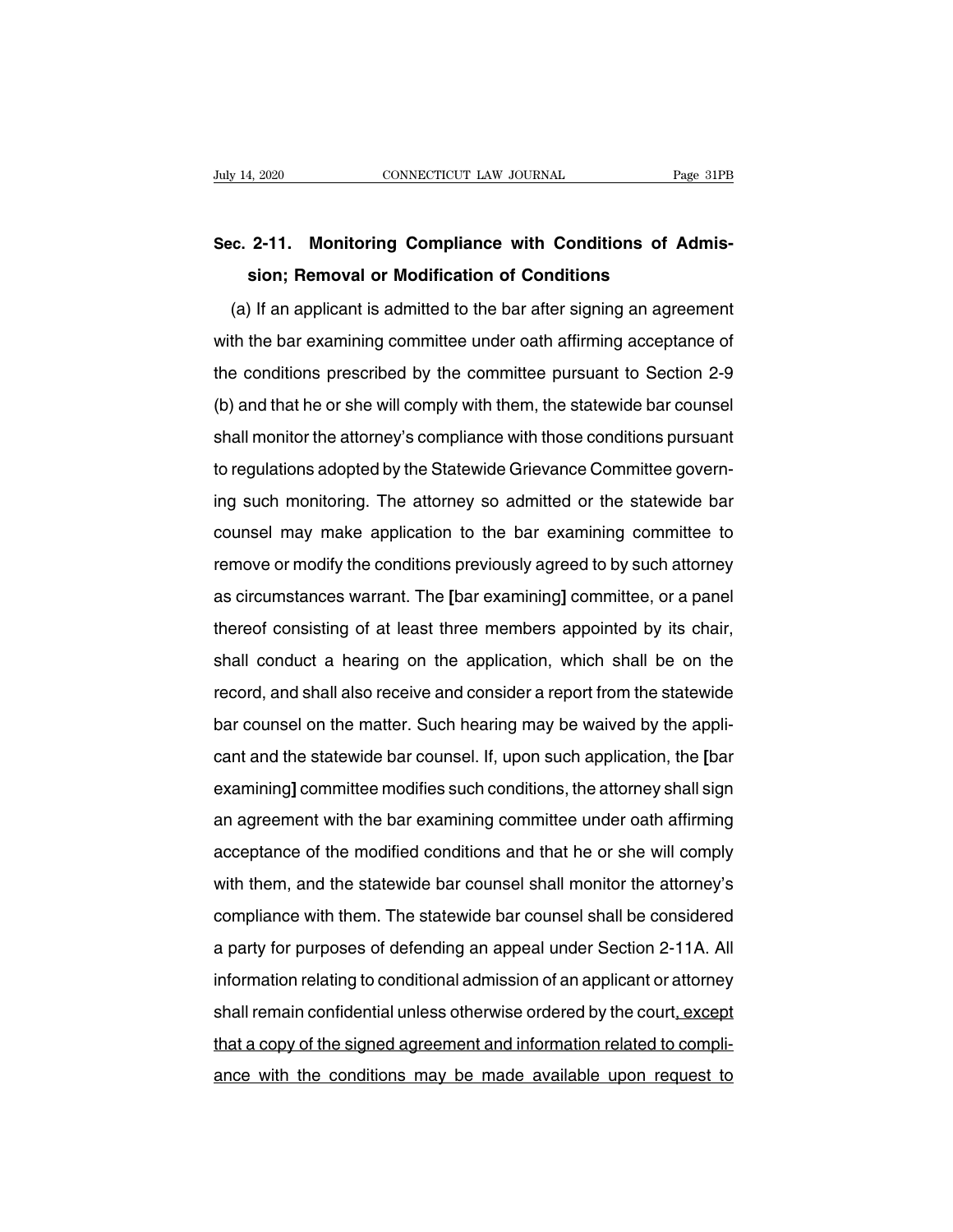disciplinary counsel or, with the consent of the applicant or attorney, Page 32PB<br>
<u>disciplinary counsel or, with the cons</u><br>
to any other agency or person.<br>
(b) Upon the failure of the attorney

Scriptinary counsel or, with the consent of the applicant or attorney,<br>any other agency or person.<br>(b) Upon the failure of the attorney to comply with the conditions of<br>mission or the monitoring requirements adopted by the disciplinary counsel or, with the consent of the applicant or attorney,<br>to any other agency or person.<br>(b) Upon the failure of the attorney to comply with the conditions of<br>admission or the monitoring requirements adopted disciplinary counsel or, with the consent of the applicant or attorney,<br>to any other agency or person.<br>(b) Upon the failure of the attorney to comply with the conditions of<br>admission or the monitoring requirements adopted to any other agency or person.<br>
(b) Upon the failure of the attorney to comply with the conditions of<br>
admission or the monitoring requirements adopted by the Statewide<br>
Grievance Committee, the statewide bar counsel shall (b) Upon the failure of the attorney to comply with the conditions of admission or the monitoring requirements adopted by the Statewide Grievance Committee, the statewide bar counsel shall apply to the court in the judicia admission or the monitoring requirements adopted by the Statewide<br>Grievance Committee, the statewide bar counsel shall apply to the<br>court in the judicial district of Hartford for an appropriate order. The<br>court, after hear Grievance Committee, the statewide bar counsel shall apply to the<br>court in the judicial district of Hartford for an appropriate order. The<br>court, after hearing upon such application, may take such action as<br>it deems approp court in the judicial district of Hartford for an appropriate order. The<br>court, after hearing upon such application, may take such action at<br>it deems appropriate. Thereafter, upon application of the attorney<br>of the statewi urt, after hearing upon such application, may take such action as<br>deems appropriate. Thereafter, upon application of the attorney or<br>the statewide bar counsel and upon good cause shown, the court<br>ay set aside or modify the

it deems appropriate. Thereafter, upon application of the attorney or<br>of the statewide bar counsel and upon good cause shown, the court<br>may set aside or modify the order rendered pursuant hereto.<br>COMMENTARY: The change to of the statewide bar counsel and upon good cause shown, the court<br>may set aside or modify the order rendered pursuant hereto.<br>COMMENTARY: The change to this section allows Disciplinary<br>Counsel to have access to the fact th may set aside or modify the order rendered pursuant hereto.<br>COMMENTARY: The change to this section allows Disciplinary<br>Counsel to have access to the fact that a person has been conditionally<br>admitted in order to properly p COMMENTARY: The change to this section allows Disciplinary<br>Counsel to have access to the fact that a person has been conditionally<br>admitted in order to properly perform his or her duties. Such access is<br>especially relevant Counsel to have access to the fact that a person has been conditionally<br>admitted in order to properly perform his or her duties. Such access is<br>especially relevant when the attorney remains bound by the conditions,<br>and wil admitted in order to properly perform his or her duties. Such access is<br>especially relevant when the attorney remains bound by the conditions,<br>and will alert disciplinary counsel that inactive status may be appro-<br>priate i especially relevant when the attorney remains bound by the conditions,<br>and will alert disciplinary counsel that inactive status may be appro-<br>priate if the attorney has ongoing disciplinary matters. Information on<br>complian and will alert disciplinary counsel that inactive status may be appropriate if the attorney has ongoing disciplinary matters. Information on compliance from the Statewide Bar Counsel is likewise necessary so that Disciplin formance. mpliance from the Statewide Bar Counsel is likewise necessary so<br>at Disciplinary Counsel can determine whether the issue that gave<br>e to the conditions may be having an impact on the attorney's per-<br>mance.<br>Additionally, the

that Disciplinary Counsel can determine whether the issue that gave<br>rise to the conditions may be having an impact on the attorney's per-<br>formance.<br>Additionally, the attorney should be able to consent to the disclosure<br>of rise to the conditions may be having an impact on the attorney's per-<br>formance.<br>Additionally, the attorney should be able to consent to the disclosure<br>of the fact that he or she has been conditionally admitted, and has<br>com formance.<br>Additionally, the attorney should be able to consent to the disclosure<br>of the fact that he or she has been conditionally admitted, and has<br>complied with the conditions. This is typically necessary when the<br>person Additionally, the attorney should be able to consent to the disclosure<br>of the fact that he or she has been conditionally admitted, and has<br>complied with the conditions. This is typically necessary when the<br>person is applyi of the fact that he or she has been conditionally admitted, and has<br>complied with the conditions. This is typically necessary when the<br>person is applying for admission in another jurisdiction and wants<br>the Bar Examining Co complied with the conditions. This is typically necessary when the<br>person is applying for admission in another jurisdiction and wants<br>the Bar Examining Committee and/or the Statewide Bar Counsel to<br>disclose information rel person is applying for admission in another jurisdiction and wants<br>the Bar Examining Committee and/or the Statewide Bar Counsel to<br>disclose information relative to the conditional admission to the other<br>jurisdiction. Absen the Bar Examining Committee and/or the Statewide Bar<br>disclose information relative to the conditional admission i<br>jurisdiction. Absent this change, the attorney would need<br>court order authorizing the disclosure. That may r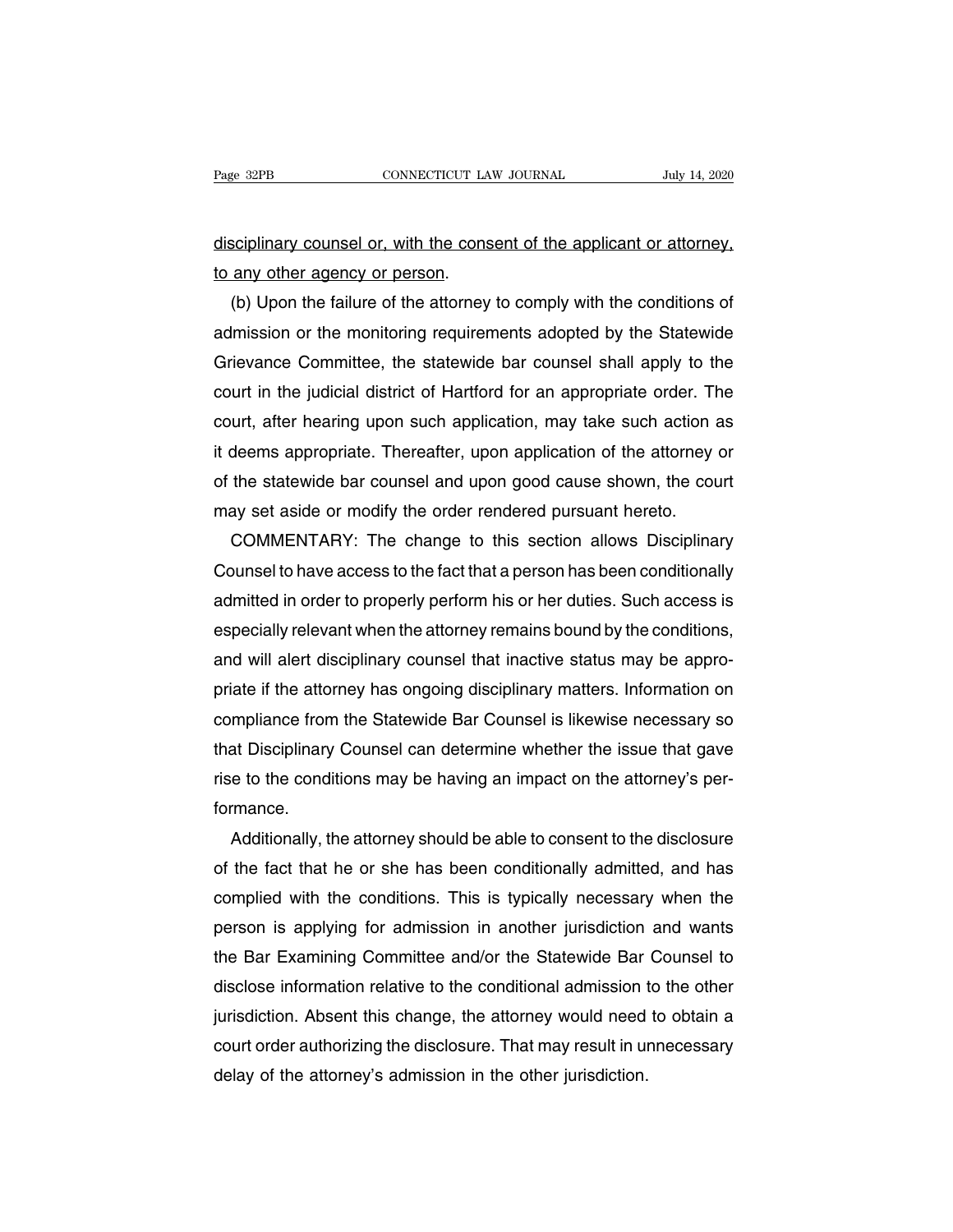The remaining changes to this section are made for purposes of<br>The remaining changes to this section are made for purposes of<br>nsistency when referring to the Bar Examining Committee. CONNECTICUT LAW JOURNAL Page 331<br>The remaining changes to this section are made for purposes<br>consistency when referring to the Bar Examining Committee.<br>Sec. 2-11A. Appeal from Decision of Bar Examining Committe

# The remaining changes to this section are made for purposes of consistency when referring to the Bar Examining Committee.<br>Sec. 2-11A. Appeal from Decision of Bar Examining Committee concerning Conditions of Admission re remaining changes to this section are made for<br>
istency when referring to the Bar Examining Commi<br> **2-11A. Appeal from Decision of Bar Examining**<br> **concerning Conditions of Admission**<br>
A decision by the bar examining co

msistency when referring to the Bar Examining Committee.<br> **C. 2-11A.** Appeal from Decision of Bar Examining Committee<br>
concerning Conditions of Admission<br>
(a) A decision by the bar examining committee prescribing condition Sec. 2-11A. Appeal from Decision of Bar Examining Committee<br>concerning Conditions of Admission<br>(a) A decision by the bar examining committee prescribing conditions<br>for admission to the bar under Section 2-9 (b) or on an ap concerning Conditions of Admission<br>
(a) A decision by the bar examining committee prescribing conditions<br>
for admission to the bar under Section 2-9 (b) or on an application to<br>
remove or modify conditions of admission und (a) A decision by the bar examining committee prescribing conditions<br>for admission to the bar under Section 2-9 (b) or on an application to<br>remove or modify conditions of admission under Section 2-11 (a) may<br>be appealed to (a) A decision by the bar examining committee prescribing conditions<br>for admission to the bar under Section 2-9 (b) or on an application to<br>remove or modify conditions of admission under Section 2-11 (a) may<br>be appealed t France or modify conditions of admission under Section 2-11 (a) may<br>be appealed to the Superior Court by the bar applicant or attorney<br>who is the subject of the decision. Within thirty days from the issuance<br>of the decisio The appealed to the Superior Court by the bar applicant or attorney<br>who is the subject of the decision. Within thirty days from the issuance<br>of the decision of the [bar examining] committee, the appellant shall:<br>(1) file t district of Hartford and (2) mail a copy of the appeal by certified mail,<br>reduced the decision of the [bar examining] committee, the appellant shall:<br>(1) file the appeal with the clerk of the Superior Court for the judicia of the decision of the [bar examining] committee, the appellant shall:<br>(1) file the appeal with the clerk of the Superior Court for the judicial<br>district of Hartford and (2) mail a copy of the appeal by certified mail,<br>ret Of the decision of the part examining committee, the appenant shall.<br>
(1) file the appeal with the clerk of the Superior Court for the judicial<br>
district of Hartford and (2) mail a copy of the appeal by certified mail,<br>
re (1) the the appear with the clerk of the superior Court for the judicial<br>district of Hartford and (2) mail a copy of the appeal by certified mail,<br>return receipt requested or with electronic delivery confirmation, to the<br>O return receipt requested or with electronic delivery confirmation, to the Office of the Statewide Bar Counsel and to the Office of the Director of the Bar Examining Committee as agent for the [bar examining] committee. Th Purposes of the Statewide Bar Counsel and to the Office of the Statewide Bar Counsel and to the Office of the Bar Examining Committee as agent for the [bar examinitie. The statewide bar counsel shall be considered purposes The Bar Examining Committee as agent for the [bar examining]<br>the Bar Examining Committee as agent for the [bar examining]<br>mmittee. The statewide bar counsel shall be considered a party for<br>rposes of defending an appeal und

or the bar examining Committee as agent for the part examining<br>committee. The statewide bar counsel shall be considered a party for<br>purposes of defending an appeal under this section.<br>(b) The filing of an appeal shall not, be purposes of defending an appeal under this section.<br>
(b) The filing of an appeal shall not, of itself, stay enforcement of<br>
the bar examining committee's decision. An application for a stay may<br>
be made to the [bar exam Filing of an appeal shall not, of itself, stay enforcement of the bar examining committee's decision. An application for a stay may be made to the [bar examining] committee, to the court or to both. Filing of an applicatio (b) The filling of an appear shall flot, or itself, stay emoldement of<br>the bar examining committee's decision. An application for a stay may<br>be made to the [bar examining] committee, to the court or to both.<br>Filing of an a the bar examining<br>be made to the [b]<br>Filing of an applica<br>preclude action by<br>priate terms.<br>(c) Within thirty (c) Within thirty days after the service of the appeal, or within such the court of the count.<br>
A stay, if granted, shall be on appro-<br>
iate terms.<br>
(c) Within thirty days after the service of the appeal, or within such<br>
t

Fining of an application with the [bar examining] committee shall hot<br>preclude action by the court. A stay, if granted, shall be on appro-<br>priate terms.<br>(c) Within thirty days after the service of the appeal, or within suc precide action by the court. A stay, if granted, shall be on appro-<br>priate terms.<br>(c) Within thirty days after the service of the appeal, or within such<br>further time as may be allowed by the court, the director of the bar<br> priate terms.<br>
(c) Within thirty days after the service of the appeal, or within such<br>
further time as may be allowed by the court, the director of the bar<br>
examining committee shall transmit to the reviewing court a certi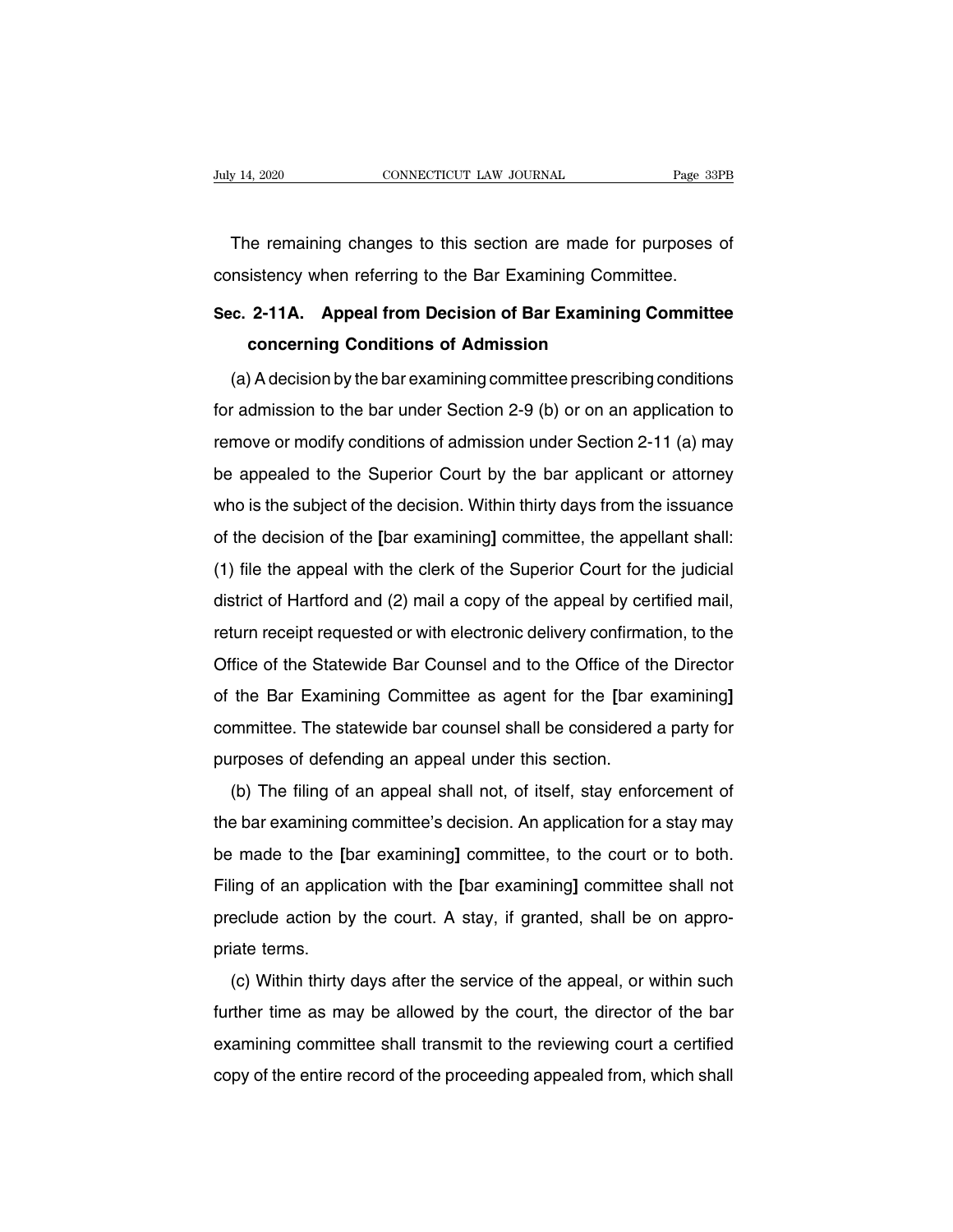Fage 34PB **CONNECTICUT LAW JOURNAL** July 14, 2020<br>
include a transcript of any testimony heard by the **[**bar examining]<br>
committee and the decision of the **[**bar examining] committee. By Fage 34PB **connection** connection connection of the state of any testimony heard by the **[**bar examining**]**<br>
committee and the decision of the **[**bar examining**]** committee. By stipulation of all parties to such appeal pro include a transcript of any testimony heard by the [bar examining]<br>committee and the decision of the [bar examining] committee. By<br>stipulation of all parties to such appeal proceedings, the record may<br>be shortened. The cou include a transcript of any testimony heard by the [bar examining]<br>committee and the decision of the [bar examining] committee. By<br>stipulation of all parties to such appeal proceedings, the record may<br>be shortened. The cou committee and the decision of<br>stipulation of all parties to such<br>be shortened. The court may rec<br>or additions to the record.<br>(d) The appellant shall file a minimities and the decision of the particial examining committee. By<br>pulation of all parties to such appeal proceedings, the record may<br>shortened. The court may require or permit subsequent corrections<br>additions to the rec

supulation of air parties to such appear proceedings, the record may<br>be shortened. The court may require or permit subsequent corrections<br>or additions to the record.<br>(d) The appellant shall file a brief within thirty days its brief within thirty days after the filing<br>in additions to the record.<br>(d) The appellant shall file a brief within thirty days after the filing<br>of the record by the bar examining committee. The appellee shall file<br>its b (d) The appellant shall file a brief within thirty days after the filing<br>of the record by the bar examining committee. The appellee shall file<br>its brief within thirty days of the filing of the appellant's brief. Unless<br>per (d) The appellant shall file a brief within thirty days after the filing<br>of the record by the bar examining committee. The appellee shall file<br>its brief within thirty days of the filing of the appellant's brief. Unless<br>per the record by the bar examining committee. The appelles shall here brief within thirty days of the filing of the appellant's brief. Unless<br>rmission is given by the court for good cause shown, briefs shall<br>t exceed thirty-f

shall be confined to the record. If alleged irregularities in procedure<br>before the bar examining confined to the record. If alleged irregularities in procedure<br>before the bar examining committee are not shown in the record befinisation is given by the coult for good cause shown, bield shall<br>not exceed thirty-five pages.<br>(e) The appeal shall be conducted by the court without a jury and<br>shall be confined to the record. If alleged irregularitie limited the appeal shall be conducted by the court without a jury and shall be confined to the record. If alleged irregularities in procedure before the bar examining committee are not shown in the record, proof limited th (e) The appear shall be contined to the record<br>shall be confined to the record<br>limited thereto may be taken is<br>shall hear oral argument.<br>(f) Upon appeal, the court sh (f) Upon appeal, the court shall not substitute its judgment for that<br>(f) Upon appeal, the court shall not substitute its judgment for that<br>the bar examining committee as to the weight of the evidence on

before the bar examining committee are not shown in the record, proof<br>limited thereto may be taken in the court. The court, upon request,<br>shall hear oral argument.<br>(f) Upon appeal, the court shall not substitute its judgme shall hear oral argument.<br>
(f) Upon appeal, the court shall not substitute its judgment for that<br>
of the bar examining committee as to the weight of the evidence on<br>
questions of fact. The court shall affirm the decision o In the court shall not substitute its judgment for that<br>of the bar examining committee as to the weight of the evidence on<br>questions of fact. The court shall affirm the decision of the committee<br>unless the court finds that (i) Opon appeal, the court shall not substitute its judgment for that<br>of the bar examining committee as to the weight of the evidence on<br>questions of fact. The court shall affirm the decision of the committee<br>unless the co or the bar examining committee as to the weight of the evidence on<br>questions of fact. The court shall affirm the decision of the committee<br>unless the court finds that substantial rights of the appellant have been<br>prejudice questions of fact. The court shall allmin the decision of the committee<br>unless the court finds that substantial rights of the appellant have been<br>prejudiced because the committee's findings, inferences, conclusions,<br>or dec prejudiced because the committee's findings, inferences, conclusions,<br>or decisions are: (1) in violation of constitutional provisions, rules of<br>practice or statutory provisions; (2) in excess of the authority of the<br>commit prejudiced because the committee's imaings, interences, conclusions,<br>or decisions are: (1) in violation of constitutional provisions, rules of<br>practice or statutory provisions; (2) in excess of the authority of the<br>committ be decisions are. (1) in violation of constitutional provisions, rules of practice or statutory provisions; (2) in excess of the authority of the committee; (3) made upon unlawful procedure; (4) affected by other error of practice or statutory provisions, ( $z$ ) in excess or the authority or the<br>committee; (3) made upon unlawful procedure; (4) affected by other<br>error of law; (5) clearly erroneous in view of the reliable, probative,<br>and subs exercise of discretion. If the court finds such prejudice, it shall sustain<br>exercise of discretion. If the court finds such prejudice, it shall sustain<br>exercise of discretion. If the court finds such prejudice, it shall s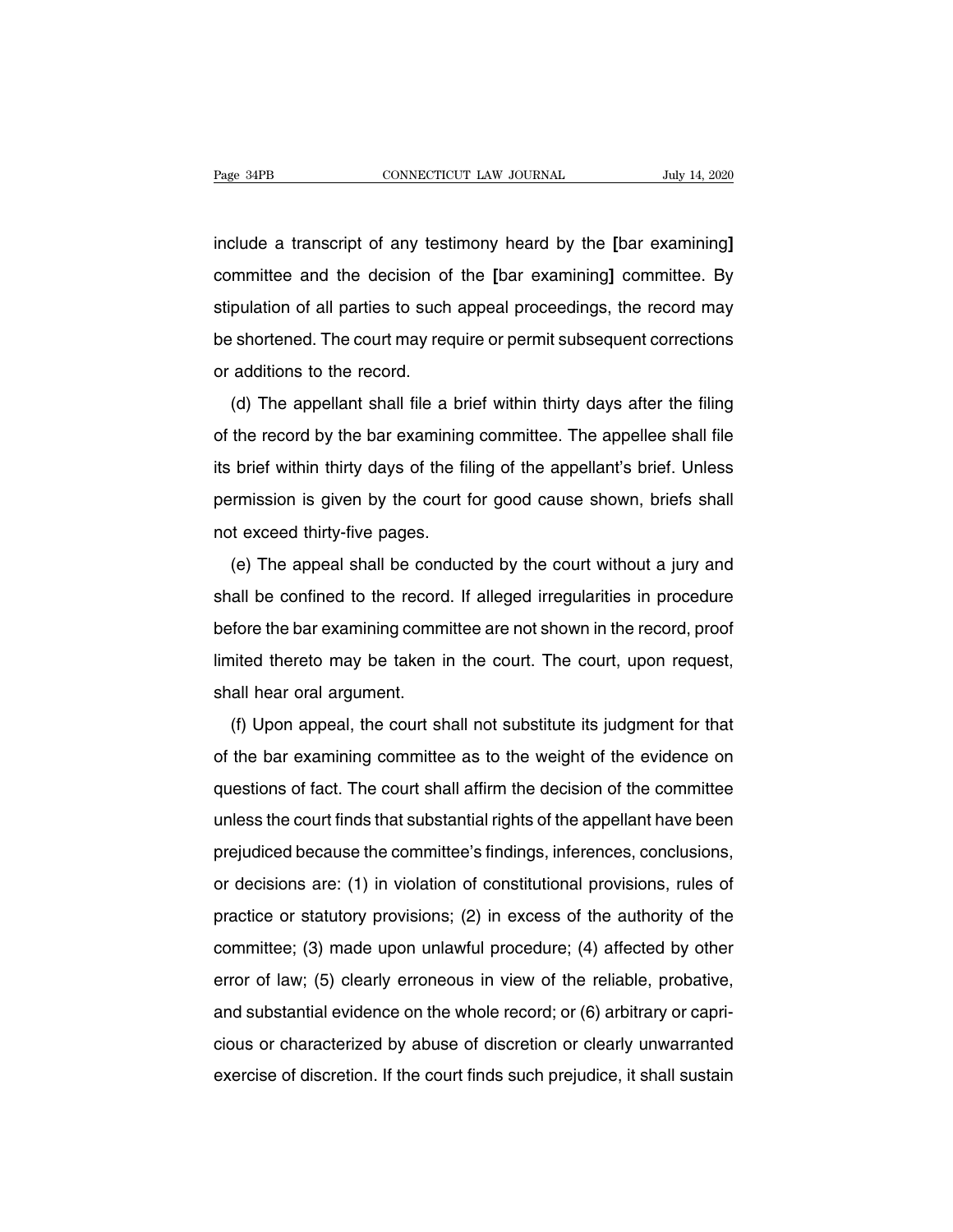the appeal and, if appropriate, rescind the action of the **[**bar examining]<br>
committee or take such other action as may be necessary. For pur-CONNECTICUT LAW JOURNAL Page 35PB<br>the appeal and, if appropriate, rescind the action of the [bar examining]<br>committee or take such other action as may be necessary. For pur-<br>poses of further appeal, the action taken by the the appeal and, if appropriate, rescind the action of the [bar examining]<br>committee or take such other action as may be necessary. For pur-<br>poses of further appeal, the action taken by the Superior Court hereun-<br>der is a f the appeal and, if appropriate<br>committee or take such othe<br>poses of further appeal, the ad<br>der is a final judgment.<br>(g) In all appeals taken ur e appearand, in appropriate, rescind the action of the pare examining<br>mmittee or take such other action as may be necessary. For pur-<br>ses of further appeal, the action taken by the Superior Court hereun-<br>r is a final judgm

favor of further appeal, the action as may be necessary. For pur-<br>poses of further appeal, the action taken by the Superior Court hereun-<br>der is a final judgment.<br>(g) In all appeals taken under this section, costs may be t poses of further appear, the action taken by the Superior Court Herean-<br>der is a final judgment.<br>favor of the statewide bar counsel in the same manner, and to the<br>same extent, that costs are allowed in judgments rendered b (g) In all appeals taken under this section, costs may be taxed in favor of the statewide bar counsel in the same manner, and to the same extent, that costs are allowed in judgments rendered by the Superior Court. No costs (g) in an appears taken under this section, costs may be taked in<br>favor of the statewide bar counsel in the same manner, and to the<br>same extent, that costs are allowed in judgments rendered by the<br>Superior Court. No costs abor of the statewide bar courtset in the same manner, and to the<br>same extent, that costs are allowed in judgments rendered by the<br>Superior Court. No costs shall be taxed against the bar examining<br>committee, except that th Superior Court. No costs shall be taxed against the bar examining<br>committee, except that the court may, in its discretion, award to the<br>appellant reasonable fees and expenses if the court determines that<br>the action of the substantial justification. The costs shall be taxed against the bar examining<br>committee, except that the court may, in its discretion, award to the<br>appellant reasonable fees and expenses if the court determines that<br>the ac committee, except that the court may, in its discretion, award to the<br>appellant reasonable fees and expenses if the court determines that<br>the action of the [bar examining] committee was undertaken without<br>any substantial j appenant reasonable rees and expenses if the court determines that<br>the action of the [bar examining] committee was undertaken without<br>any substantial justification. "Reasonable fees and expenses" means<br>any expenses not in any substantial justification. "Reasonable fees and expenses" means<br>any expenses not in excess of \$7500 which the court finds were<br>reasonably incurred in opposing the committee's action, including court<br>costs, expenses inc any substantial justification. Theasonable fees and expenses infears<br>any expenses not in excess of \$7500 which the court finds were<br>reasonably incurred in opposing the committee's action, including court<br>costs, expenses in reasonably incurred in opposing the<br>reasonably incurred in opposing the<br>costs, expenses incurred in admi<br>fees, witness fees of all necessary w<br>as were reasonably incurred.<br>(h) All information relating to the All information relating the committee's action, including court<br>sts, expenses incurred in administrative proceedings, attorney's<br>es, witness fees of all necessary witnesses, and such other expenses<br>were reasonably incurre

costs, experises incurred in administrative proceedings, attorney's<br>fees, witness fees of all necessary witnesses, and such other expenses<br>as were reasonably incurred.<br>(h) All information relating to the conditional admiss submitted in connectional admission of an applicant or etasonably incurred.<br>
(h) All information relating to the conditional admission of an appli-<br>
cant or attorney who is subject to the decision, including information<br>
s as were reasonably incurred.<br>
(h) All information relating to the conditional admission of an appli-<br>
cant or attorney who is subject to the decision, including information<br>
submitted in connection with the appeal under th (ii) All information relating to the conditional admission of an appli-<br>cant or attorney who is subject to the decision, including information<br>submitted in connection with the appeal under this section, shall be<br>confidenti cant of attorney <u>who is subject to the decision</u>, including information<br>submitted in connection with the appeal under this section, shall be<br>confidential unless otherwise ordered by the court, except that informa-<br>tion su submitted in connection with the appear under this section, shall be<br>confidential unless otherwise ordered by the court, except that informa-<br>tion submitted in connection with an appeal and the court's decision<br>on the appe tion submitted in connection with an appe<br>on the appeal may be made available up<br>counsel or, with the consent of the applican<br>to the decision, to any other person.<br>COMMENTARY: Inclusion of "applicant" tion submitted in connection with an appeal and the court's decision<br>on the appeal may be made available upon request to disciplinary<br>counsel or, with the consent of the applicant or attorney who is subject<br>to the decision on the appear may be made available upon request to disciplinary<br>counsel or, with the consent of the applicant or attorney who is subject<br>to the decision, to any other person.<br>COMMENTARY: Inclusion of "applicant or" in sub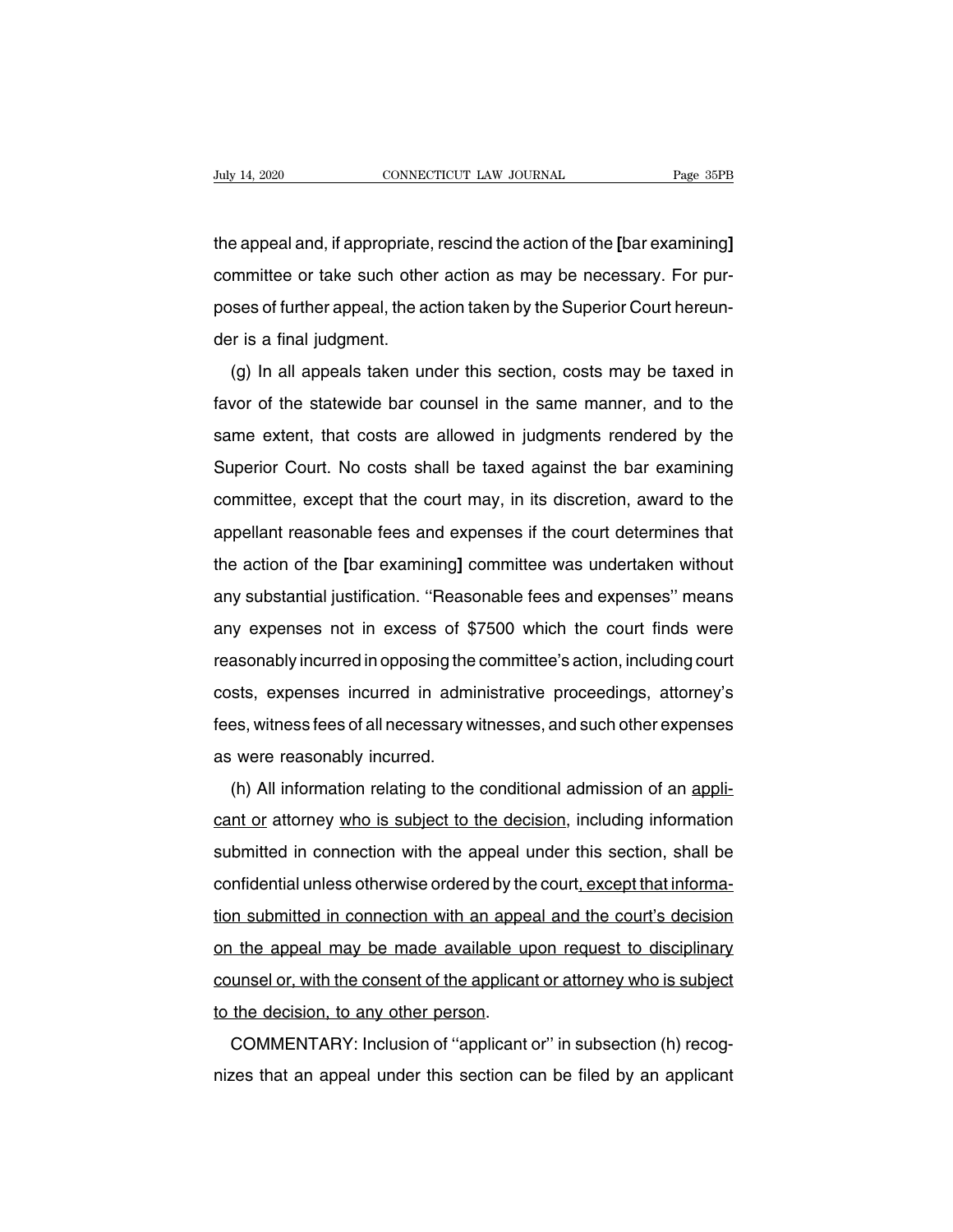(not yet admitted) or an attorney (the applicant after being admitted). The remaining changes to this section are made for purposes of consistency when referring to the Bar Examining Committee. The tench of the applicant after being at<br>(not yet admitted) or an attorney (the applicant after being at<br>The remaining changes to this section are made for purposes of<br>tency when referring to the Bar Examining Committee.<br> (not yet admitted) or an attorney (the applicant after being admitted).<br>The remaining changes to this section are made for purposes of consistency when referring to the Bar Examining Committee.<br>Sec. 2-12. County Committees

## **Admission**

**[**(a)**]** There shall be in each county a standing committee on recom-Sec. 2-12. County Committees on Recommendations for<br>Admission<br>[(a)] There shall be in each county a standing committee on recom-<br>mendations for admission, consisting of not less than three nor more<br>than seven members of th Sec. 2-12. County Committees on Recommendations for<br>Admission<br>[(a)] There shall be in each county a standing committee on recom-<br>mendations for admission, consisting of not less than three nor more<br>than seven members of th Admission<br>
[(a)] There shall be in each county a standing committee on recom-<br>
mendations for admission, consisting of not less than three nor more<br>
than seven members of the bar of that county, who shall be appointed<br>
by [(a)] There shall be in each county a standing committee on recom-<br>mendations for admission, consisting of not less than three nor more<br>than seven members of the bar of that county, who shall be appointed<br>by the judges of mendations for admission, consisting of not less than three nor more<br>than seven members of the bar of that county, who shall be appointed<br>by the judges of the Superior Court to hold office for three years from<br>the date of than seven members of the bar of that county, who shall be appointed<br>by the judges of the Superior Court to hold office for three years from<br>the date of their appointment and until their successors are appointed.<br>The appoi by the judges of the Superior Court to hold office for three years from<br>the date of their appointment and until their successors are appointed.<br>The appointment of any member may be revoked or suspended by<br>the judges or by the date of their appointment and until their successors are appointed.<br>The appointment of any member may be revoked or suspended by<br>the judges or by the executive committee of the Superior Court. In<br>connection with such r The appointment of any member may be revoked or suspended by<br>the judges or by the executive committee of the Superior Court. In<br>connection with such revocation or suspension, the judges or the<br>executive committee shall app the judges or by the executive committee of the Superior Court. In connection with such revocation or suspension, the judges or the executive committee shall appoint a qualified individual to fill the vacancy for the balan connection with such revocation or suspension, the judges or the<br>executive committee shall appoint a qualified individual to fill the<br>vacancy for the balance of the term or for any other appropriate period.<br>Appointments to executive committee shall appoint a qualified individual to fill the<br>vacancy for the balance of the term or for any other appropriate period.<br>Appointments to fill vacancies which have arisen by reasons other<br>than revocatio vacancy for the balance of the term or for any other appropriate period.<br>Appointments to fill vacancies which have arisen by reasons other<br>than revocation or suspension may be made by the chief justice until<br>the next annua Appointments to till vacancies which have arisen by reasons other<br>than revocation or suspension may be made by the chief justice until<br>the next annual meeting of the judges of the Superior Court, and, in<br>the event of the f than revocation or suspension may be made by the chief justice until<br>the next annual meeting of the judges of the Superior Court, and, in<br>the event of the foreseen absence or the illness or the disqualification<br>of a member the next annual meeting of the<br>the event of the foreseen abser<br>of a member of the committe<br>tempore appointment to the cor<br>illness or disqualification.<br>[(b) Any application for admis Equal the toreseen absence or the illness or the disqualification<br>
a member of the committee, the chief justice may make a pro<br>
mpore appointment to the committee to serve during such absence,<br>
I(b) Any application for adm

of a member of the committee, the chief justice may make a pro<br>tempore appointment to the committee to serve during such absence,<br>illness or disqualification.<br>[(b) Any application for admission to the bar may be referred t tempore appointment to the committee to serve during such absence,<br>illness or disqualification.<br>[(b) Any application for admission to the bar may be referred to the<br>committee for the county through which the applicant seek illness or disqualification.<br>
[(b) Any application for admission to the bar may be referred to the<br>
committee for the county through which the applicant seeks admission,<br>
which shall investigate the applicant's moral chara [(b) Any application for admission to the bar may be referred to the<br>committee for the county through which the applicant seeks admission,<br>which shall investigate the applicant's moral character and fitness to<br>practice law committee for the county through which the applicant seeks admission,<br>which shall investigate the applicant's moral character and fitness to<br>practice law and report to the bar of the county whether the applicant<br>has compli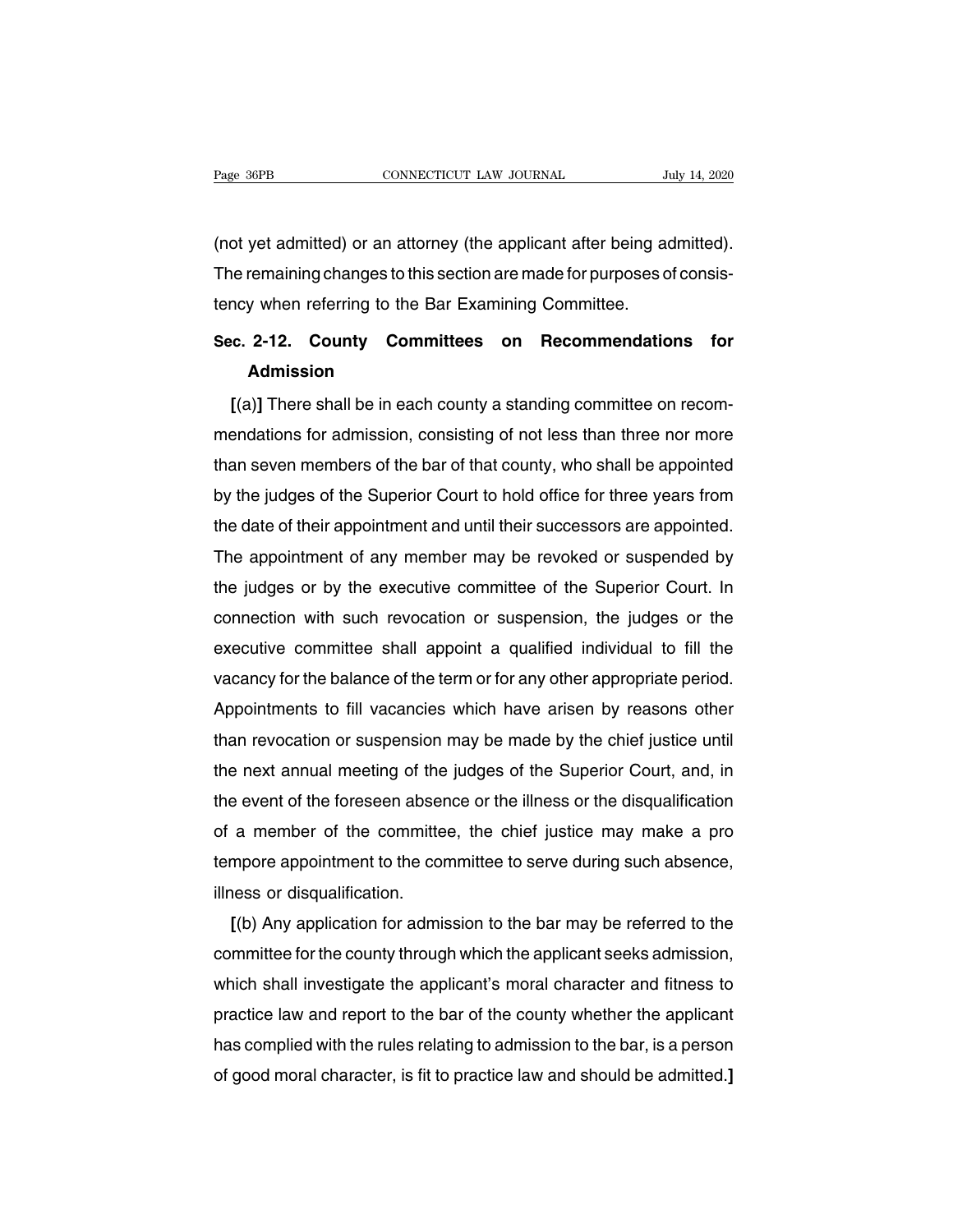EXECUTE THE SUITE OF THE SERVICE OF THE SERVICE OF SUBSECTION COMMENTARY: The deletion of subsection (b) of this section con-<br>COMMENTARY: The deletion of subsection (b) of this section con-<br>Franchice of the section con-July 14, 2020<br>
COMMENTARY: The deletion of subs<br>
forms the rule to current practice.<br>
Sec. 2-13. Attorneys of Other Jurison

# **COMMENTARY:** The deletion of subsection (b) of this section conforms the rule to current practice.<br>Sec. 2-13. Attorneys of Other Jurisdictions; Qualifications and<br>Requirements for Admission **REMIARY:** The deletion of subsection (to sthe rule to current practice.<br> **Requirements for Admission**<br>
Any member of the bar of another state or  $\frac{1}{2}$

(c. 2-13. Attorneys of Other Jurisdictions; Qualifications and<br>Requirements for Admission<br>(a) Any member of the bar of another state or territory of the United<br>ates or the District of Columbia, who, after satisfying the [s Sec. 2-13. Attorneys of Other Jurisdictions; Qualifications and<br>Requirements for Admission<br>(a) Any member of the bar of another state or territory of the United<br>States or the District of Columbia, who, after satisfying the Requirements for Admission<br>
(a) Any member of the bar of another state or territory of the United<br>
States or the District of Columbia, who, after satisfying the [state] bar<br>
examining committee that his or her educational (a) Any member of the bar of another state or territory of the United<br>States or the District of Columbia, who, after satisfying the [state] bar<br>examining committee that his or her educational qualifications are<br>such as wou (a) Any member of the bat of another state of termoty of the onleaf<br>States or the District of Columbia, who, after satisfying the [state] bar<br>examining committee that his or her educational qualifications are<br>such as would states of the bistrict of Columbia, who, after satisfying the [state] bar<br>examining committee that his or her educational qualifications are<br>such as would entitle him or her to take the examination in Connecticut,<br>and that examining committee that his of the educational qualifications are<br>such as would entitle him or her to take the examination in Connecticut,<br>and that (i) at least one jurisdiction in which he or she is a member<br>of the bar i such as would entitle film of her to take the examination in Connecticut,<br>and that (i) at least one jurisdiction in which he or she is a member<br>of the bar is reciprocal to Connecticut in that it would admit a member<br>of the and that (i) at least one jurisdiction in which he of site is a member<br>of the bar is reciprocal to Connecticut in that it would admit a member<br>of the bar of Connecticut to its bar without examination under provisions<br>simil of the bar of Connecticut to its bar without examination under provisions<br>similar to those set out in this section or (ii) he or she is a full-time<br>faculty member or full-time clinical fellow at an accredited Connecticut<br>l similar to those set out in this section or (ii) he or she is a full-time faculty member or full-time clinical fellow at an accredited Connecticut law school and admitted in a reciprocal or nonreciprocal jurisdiction, shal Final to those set out in this section of (ii) he or she is a fun-time<br>culty member or full-time clinical fellow at an accredited Connecticut<br>w school and admitted in a reciprocal or nonreciprocal jurisdiction,<br>all satisfy

racting member of fun-time clinical reliow at an accredited confiection<br>law school and admitted in a reciprocal or nonreciprocal jurisdiction,<br>shall satisfy the [state bar examining] committee that he or she:<br>(1) is of goo a scribbi and admitted in a reciprocal of nonreciprocal jurisdiction,<br>shall satisfy the [state bar examining] committee that he or she:<br>(1) is of good moral character, is fit to practice law, and has either<br>passed an exami shall salisly the state bar examining] committee that he or she.<br>
(1) is of good moral character, is fit to practice law, and has either<br>
passed an examination in professional responsibility [administered<br>
under the auspic The Bar examination in professional resp<br>passed an examination in professional resp<br>under the auspices of the bar examining comm<br>a course in professional responsibility in acco<br>tions of the [bar examining] committee;<br>(2) h Ssed an examination in professional responsibility [administered]<br>der the auspices of the bar examining committee] or has completed<br>course in professional responsibility in accordance with the regula-<br>ns of the [bar examin

a course in professional responsibility in accordance with the regulations of the [bar examining] committee;<br>(2) has been duly licensed to practice law before the highest court<br>of a reciprocal state or territory of the Uni a course in professional responsibility in accordance with the regula-<br>tions of the [bar examining] committee;<br>(2) has been duly licensed to practice law before the highest court<br>of a reciprocal state or territory of the U tions of the partical fellom multiple.<br>
(2) has been duly licensed to practice law before the highest court<br>
of a reciprocal state or territory of the United States or in the District<br>
of Columbia if reciprocal to Connecti ( $\geq$ ) has been duly licensed to practice law before the highest court<br>of a reciprocal state or territory of the United States or in the District<br>of Columbia if reciprocal to Connecticut, or that he or she is a full-<br>tim of Columbia if reciprocal to Connecticut, or that he or she is a full-<br>time faculty member or full-time clinical fellow at an accredited Con-<br>necticut law school and admitted in a reciprocal or nonreciprocal juris-<br>diction applicant's principal means of livelihood for at least five of the ten<br>applicant's principal means of livelihood for at least five of the ten<br>applicant's principal means of livelihood for at least five of the ten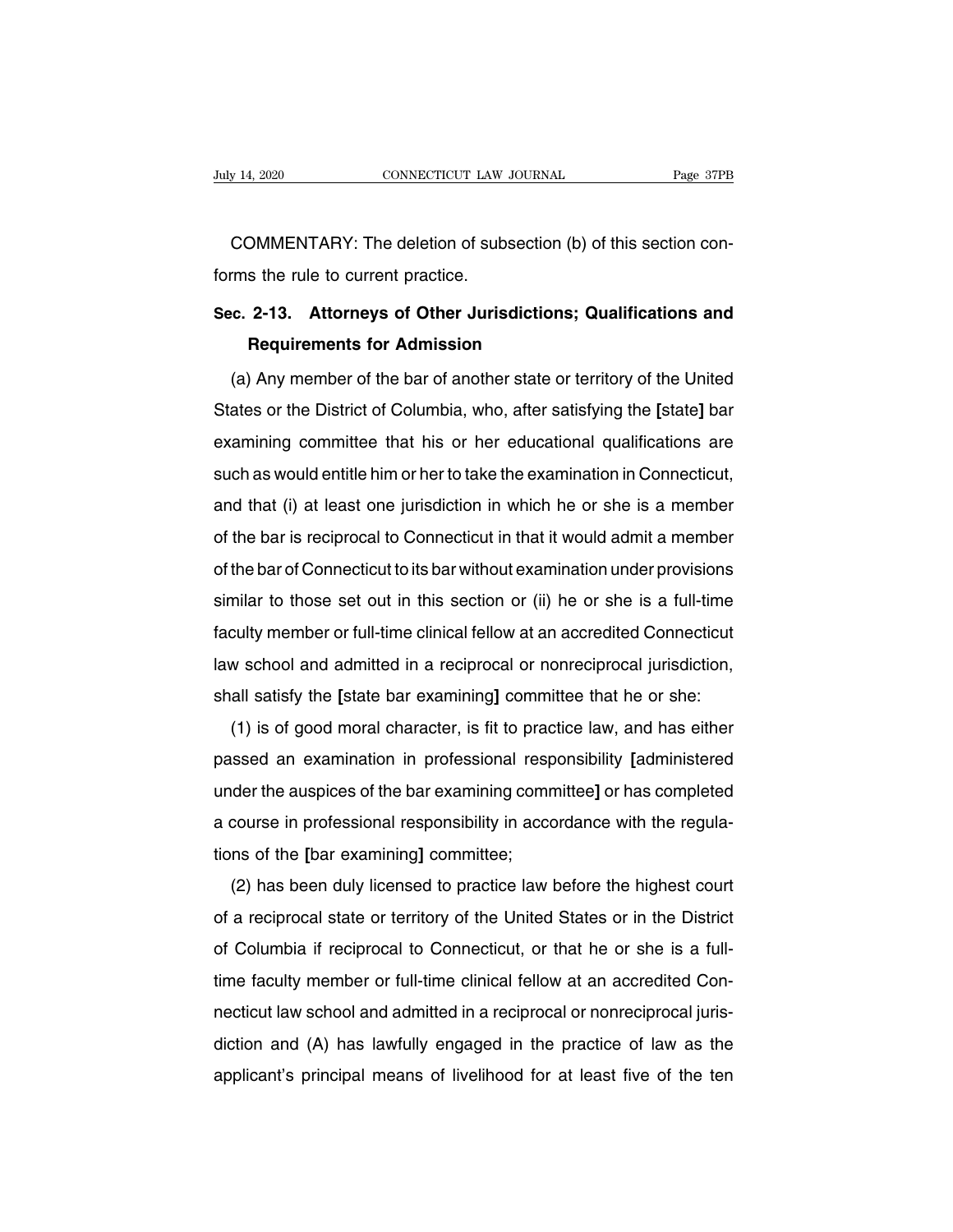Page 38PB<br>
years immediately preceding the date of the application and is in good<br>
standing, or (B) if the applicant has taken the bar examinations of Fage 38PB CONNECTICUT LAW JOURNAL July 14, 2020<br>
years immediately preceding the date of the application and is in good<br>
standing, or (B) if the applicant has taken the bar examinations of<br>
Connecticut and failed to pass t EXECT LAW JOOKNAL TO JULY 14, 2020<br>years immediately preceding the date of the application and is in good<br>standing, or (B) if the applicant has taken the bar examinations of<br>Connecticut and failed to pass them, the applic years immediately preceding the date of the application and is in good<br>standing, or (B) if the applicant has taken the bar examinations of<br>Connecticut and failed to pass them, the applicant has lawfully engaged<br>in the prac years immediately preceding the date of the application and is in good<br>standing, or (B) if the applicant has taken the bar examinations of<br>Connecticut and failed to pass them, the applicant has lawfully engaged<br>in the prac standing, or (B) if the applicant has taken the bar examinations of<br>Connecticut and failed to pass them, the applicant has lawfully engaged<br>in the practice of law as his or her principal means of livelihood for<br>at least fi Connecticut and failed to pass them, the applicant has lawfully engaged<br>in the practice of law as his or her principal means of livelihood for<br>at least five of the ten years immediately preceding the date of the<br>applicatio in the practice of law as his or her princ<br>at least five of the ten years immediately<br>application and is in good standing, prov<br>practice shall have occurred subsequent<br>Connecticut examination; <u>and</u><br>(3) is a citizen of the least five of the ten years immediately preceding the date of the<br>plication and is in good standing, provided that such five years of<br>actice shall have occurred subsequent to the applicant's last failed<br>pnnecticut examinat

application and is in good standing, provided that such five years of<br>practice shall have occurred subsequent to the applicant's last failed<br>Connecticut examination; <u>and</u><br>(3) is a citizen of the United States or an alien practice shall have occurred subsequent to th<br>Connecticut examination; <u>and</u><br>(3) is a citizen of the United States or an a<br>the United States, which shall include an indivi<br>lawfully in the United States[; and<br>(4) intends, u onnecticut examination; <u>and</u><br>(3) is a citizen of the United States or an alien lawfully residing in<br>e United States, which shall include an individual authorized to work<br>wfully in the United States[; and<br>(4) intends, upon

(3) is a citizen of the United States or an alien lawfully residing in<br>the United States, which shall include an individual authorized to work<br>lawfully in the United States[; and<br>(4) intends, upon a continuing basis, to pr the United States, which shall include an individual authorized to work<br>lawfully in the United States[; and<br>(4) intends, upon a continuing basis, to practice law actively in<br>Connecticut], may be admitted by the court as an lawfully in the United States[; and<br>
(4) intends, upon a continuing basis, to practice law actively in<br>
Connecticut], may be admitted by the court as an attorney without<br>
examination upon written application and the paymen (4) intends, upon a continuing basis, to practice law actively in<br>Connecticut], may be admitted by the court as an attorney without<br>examination upon written application and the payment of such fee as<br>the [examining] commit Connecticut], may be admitted by the court as an attorney without<br>examination upon written application and the payment of such fee as<br>the [examining] committee shall from time to time determine, upon<br>compliance with the fo examination upon written application and the payment of such fee as<br>the [examining] committee shall from time to time determine, upon<br>compliance with the following requirements. Such application, duly<br>verified, shall be fi the [examining] committee shall from time to time determine, upon<br>compliance with the following requirements. Such application, duly<br>verified, shall be filed with the administrative director of the [bar examin-<br>ing] commit compliance with the following requirements. Such application, duly<br>verified, shall be filed with the administrative director of the [bar examin-<br>ing] committee and shall set forth the applicant's qualifications as<br>hereinbe verified, shall be filed with the a<br>ing] committee and shall set<br>hereinbefore provided. [There<br>following affidavits:] <u>The follow</u><br>completing the affidavit:<br>(A) affidavits from two attorn (A) affidavits from the applicant's qualifications as<br>treinbefore provided. [There shall be filed with such application the<br>lowing affidavits:] The following affidavits shall be filed by the person<br>mpleting the affidavit:<br>

hereinbefore provided. [There shall be filed with such application the<br>following affidavits:] The following affidavits shall be filed by the person<br>completing the affidavit:<br>(A) affidavits from two attorneys who personally following affidavits:] The following affidavits shall be filed by the person<br>completing the affidavit:<br>(A) affidavits from two attorneys who personally know the applicant<br>certifying to his or her good moral character and f completing the affidavit:<br>
(A) affidavits from two attorneys who personally know the applicant<br>
certifying to his or her good moral character and fitness to practice<br>
law and supporting, to the satisfaction of the [state b (A) affidavits from two<br>certifying to his or her (<br>law and supporting, to<br>committee, his or her pra<br>of this subsection;<br>(B) affidavits from two rtifying to his or her good moral character and fitness to practice<br>w and supporting, to the satisfaction of the [state bar examining]<br>mmittee, his or her practice of law as defined under subdivision (2)<br>this subsection;<br>( law and supporting, to the satisfaction of the [state bar examining]<br>
committee, his or her practice of law as defined under subdivision (2)<br>
of this subsection;<br>
(B) affidavits from two members of the bar of Connecticut o

committee, his or her practice of law as<br>of this subsection;<br>(B) affidavits from two members of the<br>five years' standing, certifying that the<br>character and is fit to practice law; and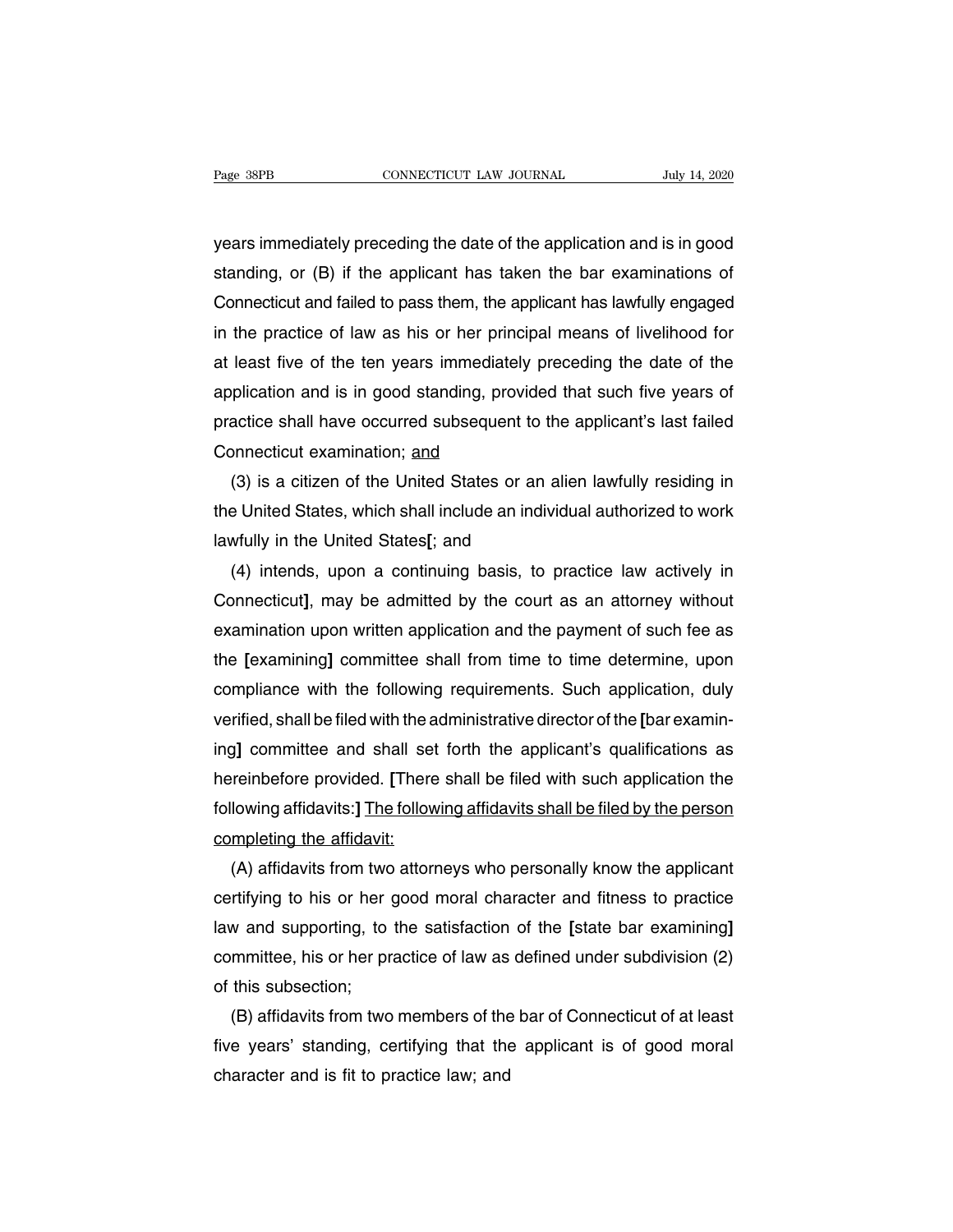(C) an affidavit from the applicant, certifying whether such applicant<br>
(C) an affidavit from the applicant, certifying whether such applicant<br>
is a grievance pending against him or her, has ever been repri-July 14, 2020 CONNECTICUT LAW JOURNAL Page 39PB<br>
(C) an affidavit from the applicant, certifying whether such applicant<br>
has a grievance pending against him or her, has ever been repri-<br>
manded, suspended, placed on inacti (C) an affidavit from the applicant, certifying whether such applicant<br>has a grievance pending against him or her, has ever been repri-<br>manded, suspended, placed on inactive status, disbarred, or has ever<br>resigned from the (C) an affidavit from the applicant, certifying whether such applicant<br>has a grievance pending against him or her, has ever been repri-<br>manded, suspended, placed on inactive status, disbarred, or has ever<br>resigned from the (C) an amdavit nont the applicant, certifying when er such applicant<br>has a grievance pending against him or her, has ever been repri-<br>manded, suspended, placed on inactive status, disbarred, or has ever<br>resigned from the p has a grievance penang against him of the as ever been rephanded, suspended, placed on inactive status, disbarred, or has ever resigned from the practice of law, and, if so, setting forth the circum-<br>stances concerning suc resigned from the practice of law, and,<br>resigned from the practice of law, and,<br>stances concerning such action. Such<br>has been furnished as part of the appl<br>[state bar examining] committee.<br>(b) For the purpose of this rule, sighted from the plactice of law, and, if so, setting forth the chedin-<br>ances concerning such action. Such an affidavit is not required if it<br>is been furnished as part of the application form prescribed by the<br>tate bar exa

stances concerning such action. Such an amudavit is not required in it<br>has been furnished as part of the application form prescribed by the<br>[state bar examining] committee.<br>(b) For the purpose of this rule, the "practice o ras been runnshed as part of the application form prescribed by the<br>
[state bar examining] committee.<br>
(b) For the purpose of this rule, the "practice of law" shall include<br>
the following activities, if performed after the (b) For the purpose of this rule, the "practice of law" shall include<br>the following activities, if performed after the date of the applicant's<br>admission to the jurisdiction in which the activities were performed,<br>or if per (b) For the purpose of this rule, the "practice of law" shall include<br>the following activities, if performed after the date of the applicant's<br>admission to the jurisdiction in which the activities were performed,<br>or if pe Imission to the jurisdiction in which the activities were performed,<br>if performed in a jurisdiction that permits such activity by a lawyer<br>of admitted to practice:<br>(1) representation of one or more clients in the practice In the garaction in which the activities were performed,<br>if performed in a jurisdiction that permits such activity by a lawyer<br>t admitted to practice:<br>(1) representation of one or more clients in the practice of law;<br>(2) s

including military services;<br>(1) representation of one or m<br>(2) service as a lawyer with a<br>including military services;<br>(3) teaching law at an accredi (1) representation of one of more clients in (2) service as a lawyer with a state, federal<br>including military services;<br>(3) teaching law at an accredited law school,<br>of law students within a clinical program;<br>(4) service a

(1) representation of one or more clients in the practice of law;<br>(2) service as a lawyer with a state, federal, or territorial agency,<br>cluding military services;<br>(3) teaching law at an accredited law school, including sup call service as a jawyer wint a state, federal, or territorial agency,<br>cluding military services;<br>(3) teaching law at an accredited law school, including supervision<br>law students within a clinical program;<br>(4) service as (3) teaching law at an accredited law so<br>law students within a clinical program;<br>(4) service as a judge in a state, federal,<br>(5) service as a judicial law clerk;<br>(6) service as a uthorized house counse (3) deaching law at an accredited law school, if<br>law students within a clinical program;<br>(4) service as a judge in a state, federal, or territ<br>(5) service as a judicial law clerk;<br>(6) service as authorized house counsel;<br>(

(4) service as a judge in a state, federal, or territorial court of record;<br>(5) service as a judicial law clerk;<br>(6) service as authorized house counsel;<br>(7) service as authorized house counsel in Connecticut before July<br>2 (4) service as a judge in a state, lederal, or termonal court of R<br>
(5) service as a judicial law clerk;<br>
(6) service as authorized house counsel;<br>
(7) service as authorized house counsel in Connecticut befor<br>
1, 2008, or

(3) service as a judicial law clerk,<br>(6) service as authorized house counse<br>(7) service as authorized house counsel<br>2008, or while certified pursuant to Sec<br>(8) any combination of the above.<br>COMMENTARY: The changes to this (b) service as authorized house counsel;<br>
(7) service as authorized house counsel in Connecticut before July<br>
2008, or while certified pursuant to Section 2-15A; or<br>
(8) any combination of the above.<br>
COMMENTARY: The chang (*r*) service as admonzed notise counser in Connecticut before Jury<br>1, 2008, or while certified pursuant to Section 2-15A; or<br>(8) any combination of the above.<br>COMMENTARY: The changes to this section are made for purposes<br> (8) any combination of the above.<br>COMMENTARY: The changes to this section are made for purposes<br>of consistency when referring to the Bar Examining Committee; to<br>clarify that while there exists an ethics requirement for adm COMMENTARY: The changes to this section are made for purposes<br>of consistency when referring to the Bar Examining Committee; to<br>clarify that while there exists an ethics requirement for admission, the<br>Bar Examining Committe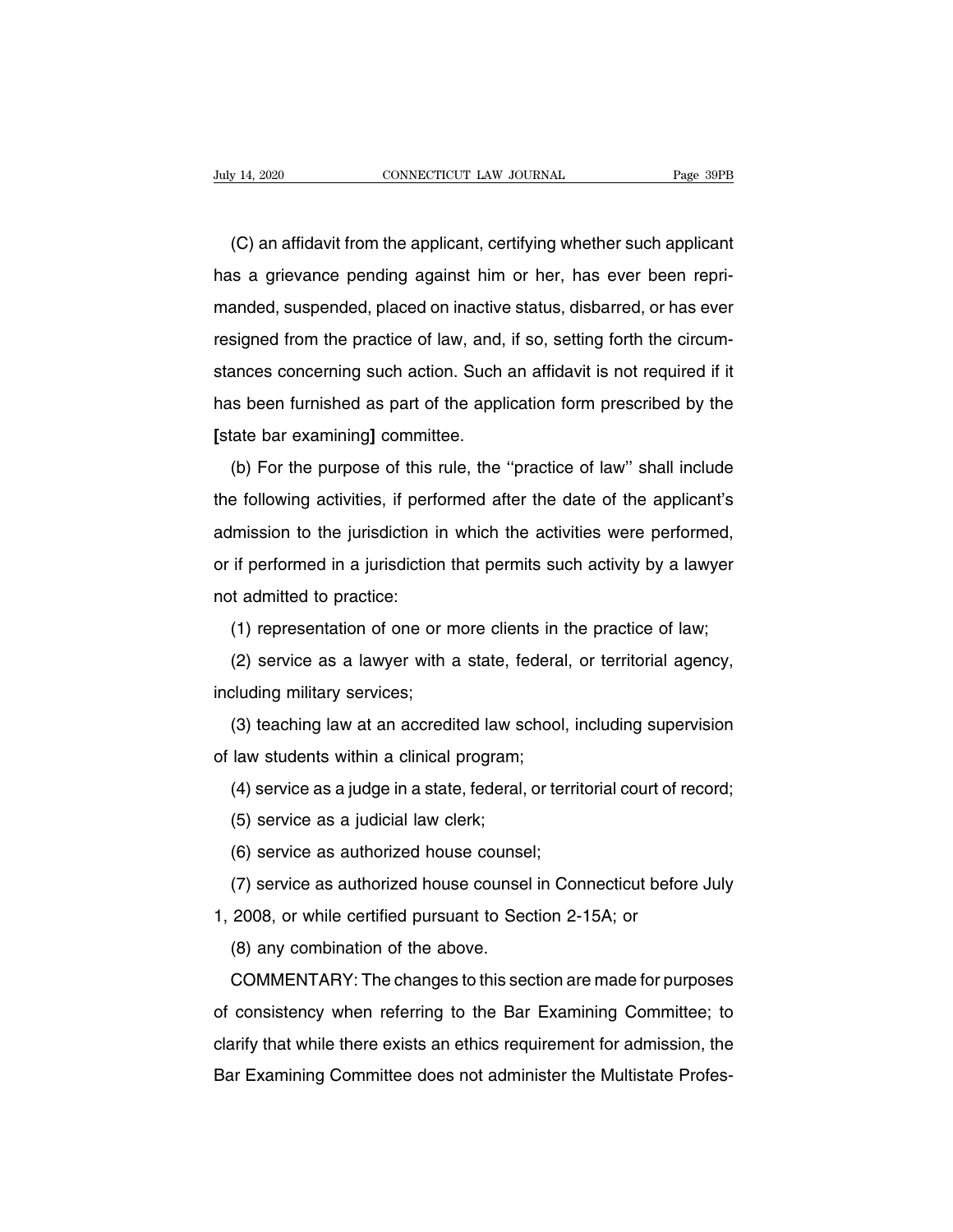Page 40PB<br>CONNECTICUT LAW JOURNAL July 14, 2020<br>Sional Responsibility Examination (MPRE) or any other ethics exami-<br>nation; to remove the requirement that the applicant intends to practice Page 40PB CONNECTICUT LAW JOURNAL July 14, 2020<br>
Sional Responsibility Examination (MPRE) or any other ethics exami-<br>
nation; to remove the requirement that the applicant intends to practice<br>
law in Connecticut on a contin In the connection and socialized barry in the same is<br>sional Responsibility Examination (MPRE) or any other ethics exami-<br>nation; to remove the requirement that the applicant intends to practice<br>law in Connecticut on a con sional Responsibility Examination (MPRE) or any other ethics examination; to remove the requirement that the applicant intends to practice law in Connecticut on a continuing basis, so as not to be an impediment to attorney sional Responsibility Examination (MPRE) or any other ethics examination; to remove the requirement that the applicant intends to practice law in Connecticut on a continuing basis, so as not to be an impediment to attorney nation; to remove the requirement that the applicant intends to practice<br>law in Connecticut on a continuing basis, so as not to be an impediment<br>to attorneys who wish to apply for admission in certain jurisdictions;<br>and to law in Connecticut on a<br>to attorneys who wish<br>and to reflect the polid<br>affidavits required to be<br>not the applicant.<br>Sec. 2-13A. Military In the difficult of the policy of the Bar Examining Committee that the affidavits required to be filed, must be received directly from the affian not the applicant.<br>Sec. 2-13A. Military Spouse Temporary Licensing<br>(a) Quali (a) **Qualifications.** An applicant who meets all of the following<br>(a) **Qualifications.** An applicant who meets all of the following<br>quirements listed in subdivisions (1) through (11) of this subsection

requirements listed in subdivisions (1) through (11) of this subsection<br>may be temporary and admitted in subdivisions (1) through (11) of this subsection<br>may be temporarily licensed and admitted to the practice of law in Sec. 2-13A. Military Spouse Temporary Licensing<br>
(a) Qualifications. An applicant who meets all of the following<br>
requirements listed in subdivisions (1) through (11) of this subsection<br>
may be temporarily licensed and adm Sec. 2-13A. Military Spouse Temporary Licensing<br>
(a) Qualifications. An applicant who meets all of the following<br>
requirements listed in subdivisions (1) through (11) of this subsection<br>
may be temporarily licensed and adm applicant: quirements listed in subdivisions (1) through (11) of this subsection<br>ay be temporarily licensed and admitted to the practice of law in<br>pnnecticut, upon approval of the bar examining committee. The<br>plicant:<br>(1) is the spou

may be temporarily licensed and admitted to the practice of law in<br>Connecticut, upon approval of the bar examining committee. The<br>applicant:<br>(1) is the spouse of an active duty service member of the United<br>States Army, Nav Connecticut, upon approval of the bar examining committee. The<br>applicant:<br>(1) is the spouse of an active duty service member of the United<br>States Army, Navy, Air Force, Marine Corps or Coast Guard and<br>that service member i (1) is the spouse of an active duty service member of the United<br>States Army, Navy, Air Force, Marine Corps or Coast Guard and<br>that service member is or will be stationed in Connecticut due to<br>military orders;<br>(2) is licen (1) is the spouse of an active duty service member of the United<br>ates Army, Navy, Air Force, Marine Corps or Coast Guard and<br>at service member is or will be stationed in Connecticut due to<br>litary orders;<br>(2) is licensed to States Army, Navy, Air Force, Marine Corps or Coast Guard and<br>that service member is or will be stationed in Connecticut due to<br>military orders;<br>(2) is licensed to practice law before the highest court in at least<br>one stat

at service member is or will be stationed in Connecticut due to<br>litary orders;<br>(2) is licensed to practice law before the highest court in at least<br>le state or territory of the United States or in the District of Columbia; military orders;<br>
(2) is licensed to practice law before the highest court in at least<br>
one state or territory of the United States or in the District of Columbia;<br>
(3) is currently an active member in good standing in eve (2) is licensed to practice law before the highest court in at least<br>one state or territory of the United States or in the District of Columbia;<br>(3) is currently an active member in good standing in every jurisdic-<br>tion to one state or territory of the United States or in the District of Columbia;<br>(3) is currently an active member in good standing in every jurisdic-<br>tion to which the applicant has been admitted to practice, or has<br>resigned o (3) is currently an active member in good<br>tion to which the applicant has been ad<br>resigned or become inactive or had a lic<br>pended or revoked while in good standing f<br>out any pending disciplinary actions;<br>(4) is not current In to which the applicant has been admitted to practice, or has<br>signed or become inactive or had a license administratively sus-<br>inded or revoked while in good standing from every jurisdiction with-<br>it any pending discipli resigned or become inactive or had a license administral<br>pended or revoked while in good standing from every jurisd<br>out any pending disciplinary actions;<br>(4) is not currently subject to lawyer discipline or the s<br>pending d

mded or revoked while in good standing from every jurisdiction with-<br>t any pending disciplinary actions;<br>(4) is not currently subject to lawyer discipline or the subject of a<br>inding disciplinary matter in any other jurisdi out any pending discip<br>(4) is not currently<br>pending disciplinary m<br>(5) meets the educa<br>nation in Connecticut;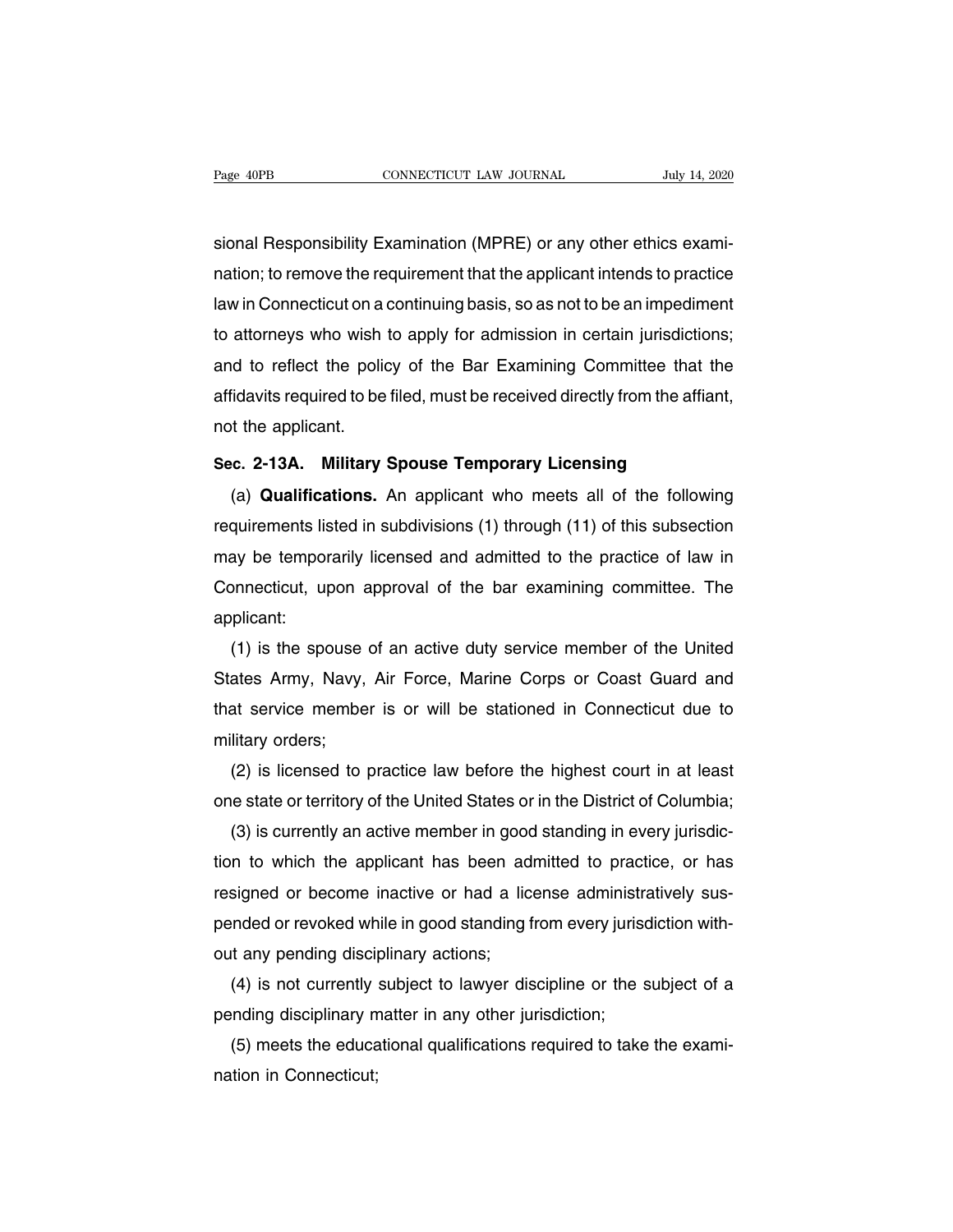external postesses the good moral character and fitness to practice law<br>
quired of all applicants for admission in Connecticut; Figure 14, 2020<br>
CONNECTICUT LAW JOURNAL<br>
(6) possesses the good moral character and fitness to prace<br>
required of all applicants for admission in Connecticut;<br>
(7) has passed an examination in professional responsibility

(6) possesses the good moral character and fitness to practice law<br>quired of all applicants for admission in Connecticut;<br>(7) has passed an examination in professional responsibility admin-<br>ered under the auspices of the b (6) possesses the good moral character and fitness to practice law<br>required of all applicants for admission in Connecticut;<br>(7) has passed an examination in professional responsibility admin-<br>istered under the auspices of (o) possesses the good motal character and miless to plactice law<br>required of all applicants for admission in Connecticut;<br>(7) has passed an examination in professional responsibility admin-<br>istered under the auspices of t (7) has passed an examination in professional resp<br>istered under the auspices of the bar examining co<br>completed a course in professional responsibility in a<br>the regulation of the bar examining committee;<br>(8) is or will be (7) has passed an examination in professional responsibility admini-<br>ered under the auspices of the bar examining committee or has<br>mpleted a course in professional responsibility in accordance with<br>e regulation of the bar completed a course in professic<br>the regulation of the bar exami<br>(8) is or will be physically resident<br>member's military orders;<br>(9) has not failed the Connet

regulation of the bar examining committee;<br>(8) is or will be physically residing in Connecticut due to the service<br>ember's military orders;<br>(9) has not failed the Connecticut bar examination within the past<br>e years; (8) is or will be<br>member's milita<br>(9) has not fa<br>five years;<br>(10) has not l

(c) is or will be priysically residing in connecticut due to the service<br>ember's military orders;<br>(9) has not failed the Connecticut bar examination within the past<br>e years;<br>(10) has not had an application for admission to (9) has not failed the Connecticut bar examination within the past<br>five years;<br>(10) has not had an application for admission to the Connecticut<br>bar or the bar of any state, the District of Columbia or United States<br>territo (3) has not failed the Connecticut bar examination within the p<br>five years;<br>(10) has not had an application for admission to the Connecti<br>bar or the bar of any state, the District of Columbia or United Sta<br>territory denied (10) has not had an application for admission to the Connecticut<br>ir or the bar of any state, the District of Columbia or United States<br>rritory denied on character and fitness grounds; and<br>(11) has not failed to achieve the

(10) has not had an application for admission to the connecticut<br>bar or the bar of any state, the District of Columbia or United States<br>territory denied on character and fitness grounds; and<br>(11) has not failed to achieve bar or the bar or any<br>territory denied on ch<br>(11) has not failed<br>uniform bar examinat<br>past five years.<br>(b) **Application Re** (11) has not failed to achieve the Connecticut scaled score on the<br>iform bar examination administered within any jurisdiction within the<br>st five years.<br>(b) **Application Requirements.** Any applicant seeking a temporary<br>ense

(11) has not falled to achieve the Connecticut scaled score on the<br>uniform bar examination administered within any jurisdiction within the<br>past five years.<br>(b) **Application Requirements.** Any applicant seeking a temporary<br> morm bar examination administered within any jurisdiction within the<br>past five years.<br>(b) **Application Requirements.** Any applicant seeking a temporary<br>license to practice law in Connecticut under this section shall file a past live years.<br>
(b) **Application Requirements.** Any applicant seeking a temporary<br>
license to practice law in Connecticut under this section shall file a<br>
written application and payment of such fee as the bar examining<br> (b) **Application Requirements.** Any applicant seeking a temporary<br>license to practice law in Connecticut under this section shall file a<br>written application and payment of such fee as the bar examining<br>committee shall from incerise to practice law in Connecticut under this section shall life a<br>written application and payment of such fee as the bar examining<br>committee shall from time to time determine. Such application, duly<br>verified, shall b whiteh application and payment of such lee as the bar examining<br>committee shall from time to time determine. Such application, duly<br>verified, shall be filed with the administrative director of the [bar examin-<br>ing] committ committee shall be filed with the administrative<br>ing] committee and shall set forth the a<br>hereinbefore provided. In addition, the app<br>examining] committee the following:<br>(1) a copy of the applicant's military spot The applicant's qualifications as<br>
interesting and shall set forth the applicant's qualifications as<br>
reinbefore provided. In addition, the applicant shall file with the [bar<br>
amining] committee the following:<br>
(1) a copy

and shall set form the applicant's qualifications as<br>hereinbefore provided. In addition, the applicant shall file with the [bar<br>examining] committee the following:<br>(1) a copy of the applicant's military spouse dependent id rieremberore<br>examining] co<br>(1) a copy o<br>and documer<br>vice member;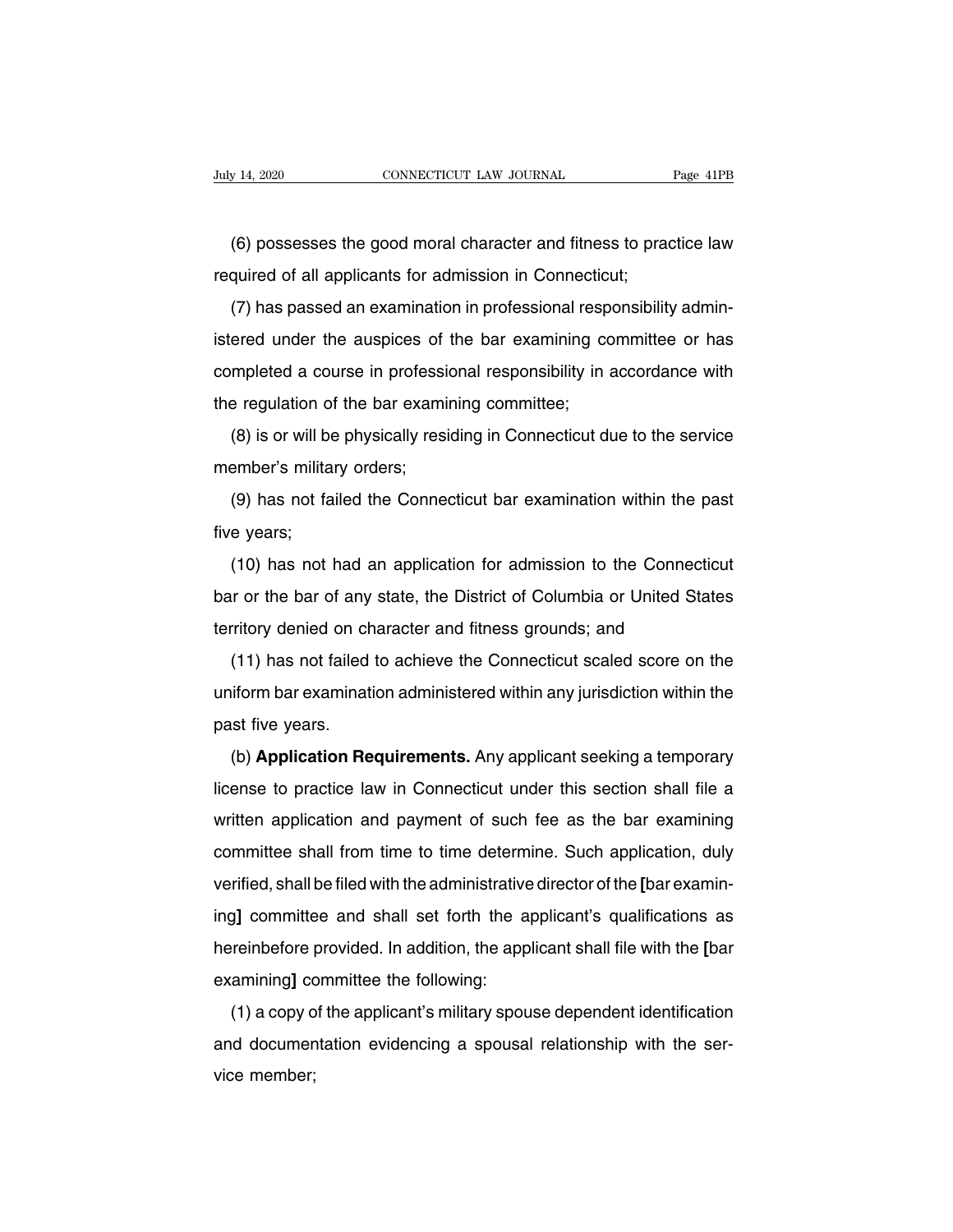ERE ERE ERECTIVE CONNECTICUT LAW JOURNAL THAT THE SERVICE THE SERVICE MEMORIAL CONNECTICUT LAW JOURNAL THAT THAT SUBSETS (2) a copy of the service member's military orders to a military stallation in Connecticut or a lette Fage 42PB CONNECTICUT LAW JOURNAL July 14, 2020<br>
(2) a copy of the service member's military orders to a military<br>
installation in Connecticut or a letter from the service member's com-<br>
mand verifying that the requirement (2) a copy of the service member's military orders to a military installation in Connecticut or a letter from the service member's com-<br>mand verifying that the requirement in subsection (a) (8) of this section is met; (2) a copy<br>installation in<br>mand verifyin<br>is met;<br>(3) certific ( $2$ ) a copy of the service member's military ofders to a military<br>stallation in Connecticut or a letter from the service member's com-<br>and verifying that the requirement in subsection (a) (8) of this section<br>met;<br>(3) cer

Installation in Connecticut of a letter from the service member's com-<br>mand verifying that the requirement in subsection (a) (8) of this section<br>is met;<br>(3) certificate(s) of good standing from the highest court of each<br>st and verifying that the requirement in subsection (a) (b) or this section<br>is met;<br>(3) certificate(s) of good standing from the highest court of each<br>state, the District of Columbia or United States territory to which the<br>a (3) certificate(s) of good standing from the highest court of each<br>state, the District of Columbia or United States territory to which the<br>applicant has been admitted, or proof that the applicant has resigned,<br>or become in (3) certificate(s) of good standing from the highest court of each<br>state, the District of Columbia or United States territory to which the<br>applicant has been admitted, or proof that the applicant has resigned,<br>or become in The plicant has been admitted, or proof that the applicant has resigned,<br>become inactive or had a license administratively suspended or<br>voked while in good standing;<br>(4) an affidavit from the applicant, certifying whether

applicant has been admitted, or proof that the applicant has resigned,<br>or become inactive or had a license administratively suspended or<br>revoked while in good standing;<br>(4) an affidavit from the applicant, certifying wheth manded, suspended on inactive of that a litense administratively suspended of<br>revoked while in good standing;<br>(4) an affidavit from the applicant, certifying whether such applicant<br>has a grievance pending against him or he revoked while in good standing,<br>
(4) an affidavit from the applicant, certifying whether such applicant<br>
has a grievance pending against him or her, has ever been repri-<br>
manded, suspended, placed on inactive status, disba (4) an amdavit nont the applicant, certifying with<br>has a grievance pending against him or her, h<br>manded, suspended, placed on inactive status, d<br>resigned from the practice of law, and, if so sett<br>stances concerning such ac anded, suspended, placed on inactive status, disbarred, or has ever<br>signed from the practice of law, and, if so setting forth the circum-<br>ances concerning such action; and<br>(5) affidavits from two attorneys who personally k rianced, suspended, placed of final live status, displained, of has ever<br>resigned from the practice of law, and, if so setting forth the circum-<br>stances concerning such action; and<br>(5) affidavits from two attorneys who per

signed nom the practice of law, a<br>ances concerning such action; an<br>(5) affidavits from two attorneys w<br>rtifying to his or her good moral cha<br>(c) **Duration and Renewal.**<br>(1) A temporary license to practic

(5) affidavits from two attorneys who personally know the applicant<br>rtifying to his or her good moral character and fitness to practice law.<br>(c) **Duration and Renewal.**<br>(1) A temporary license to practice law issued under be valid for three years provided that the temporarily licensed attorney<br>
(b) Duration and Renewal.<br>
(d) A temporary license to practice law issued under this rule will<br>
be valid for three years provided that the temporari refinying to fils of the good motal character and intess to practice law.<br>
(c) Duration and Renewal.<br>
(1) A temporary license to practice law issued under this rule will<br>
be valid for three years provided that the temporar (c) Duration and Herlewal.<br>
(1) A temporary license to practice law issued under this rule will<br>
be valid for three years provided that the temporarily licensed attorney<br>
remains a spouse of the service member and resides (1) A temporary license to practice law issued under this fulle will<br>be valid for three years provided that the temporarily licensed attorney<br>remains a spouse of the service member and resides in Connecticut<br>due to militar dependents are not authorized to accompany inceresed attorney<br>due to military orders or continues to reside in Connecticut due to the<br>service member's immediately subsequent assignment specifying that<br>dependents are not au temants a spouse of the service member and restates in Connecticut<br>due to military orders or continues to reside in Connecticut due to the<br>service member's immediately subsequent assignment specifying that<br>dependents are n rvice member's immediately subsequent assignment specifying that<br>pendents are not authorized to accompany the service member. The<br>mporary license may be renewed for one additional two year period.<br>(2) A renewal application

service member summediately subsequent assignment specifying that<br>dependents are not authorized to accompany the service member. The<br>temporary license may be renewed for one additional two year period.<br>(2) A renewal applic dependents are not additionzed to accompany the service member. The<br>temporary license may be renewed for one additional two year period.<br>(2) A renewal application must be submitted with the appropriate<br>fee as established b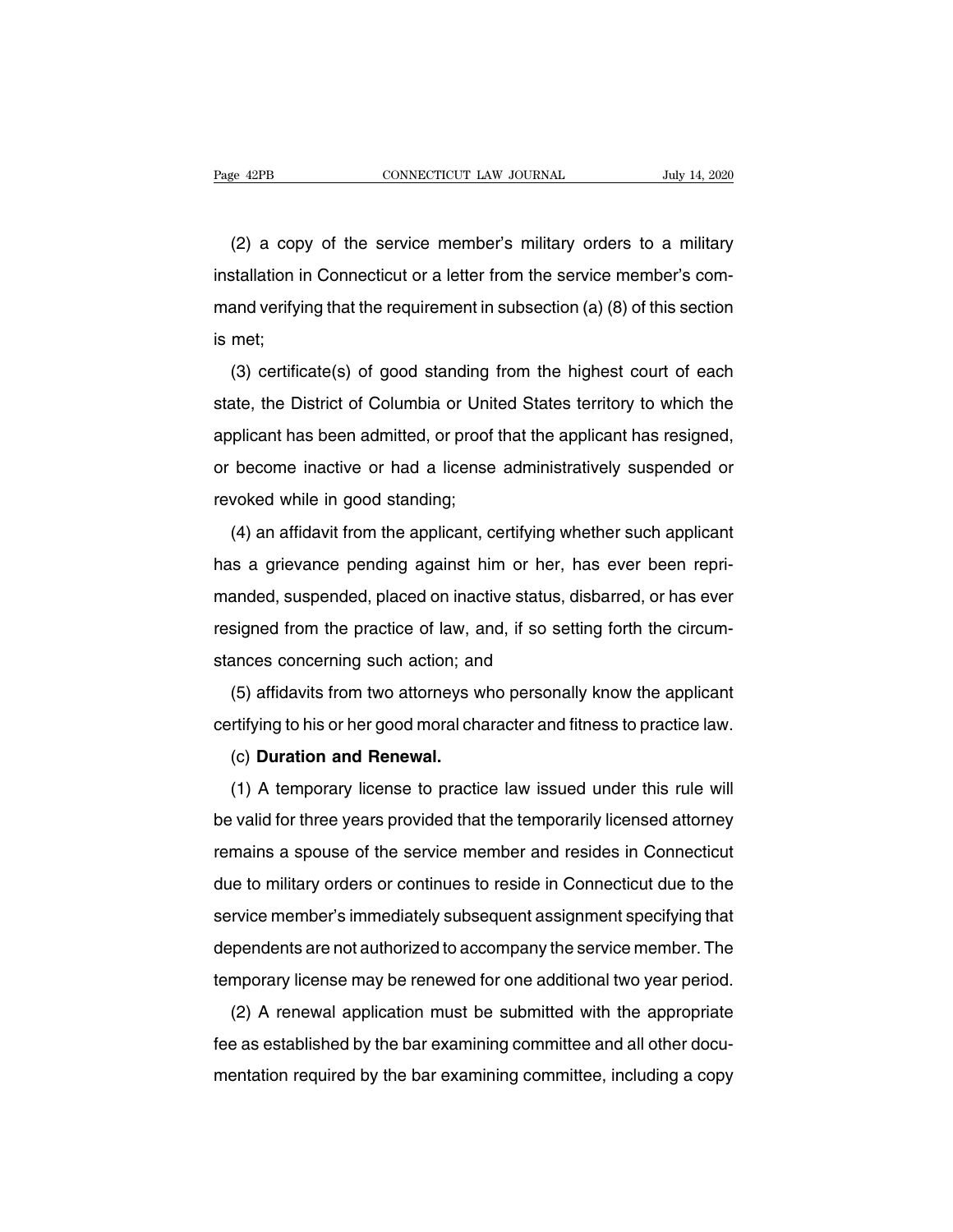Daly 14, 2020<br>
CONNECTICUT LAW JOURNAL<br>
Of the service member's military orders. Such renewal application shall<br>
De filed not less than thirty days before the expiration of the original be filed not less than thirty days before the expiration of the original<br>three year period.<br>Three year period. ody 11, 2020<br>of the service member's<br>be filed not less than the<br>three year period.<br>(3) A temporarily licer the service member's military orders. Such renewal application shall<br>Filed not less than thirty days before the expiration of the original<br>ree year period.<br>(3) A temporarily licensed attorney who wishes to become a perma-<br>

or the service member's military orders. Such renewal application shall<br>be filed not less than thirty days before the expiration of the original<br>three year period.<br>(3) A temporarily licensed attorney who wishes to become a be filed not less than thirty days before the expiration of the original<br>three year period.<br>(3) A temporarily licensed attorney who wishes to become a perma-<br>nent member of the bar of Connecticut may apply for admission by three year period.<br>
(3) A temporarily licensed attorney who wishes to become a perma-<br>
nent member of the bar of Connecticut may apply for admission by<br>
examination or for admission without examination for the standard<br>
ap (3) A temporarily licensed attorney who wishes to become a perma-<br>nent member of the bar of Connecticut may apply for admission by<br>examination or for admission without examination for the standard<br>application fee minus the amination or for admission without examination for the standard<br>plication fee minus the application fee paid to the committee for the<br>plication for temporary license, not including any fees for renewal.<br>(d) **Termination.**<br>

(d) **Termination.**

application tee minus the application tee paid to the committee for the<br>application for temporary license, not including any fees for renewal.<br>(d) **Termination.**<br>(1) Termination of Temporary License. A temporary license sh application for temporary license, not including any fees for renewal.<br>
(d) **Termination.**<br>
(1) Termination of Temporary License. A temporary license shall<br>
terminate, and a temporarily licensed attorney shall cease the pr (d) Termination.<br>
(1) Termination of Temporary License. A temporary license shall<br>
terminate, and a temporarily licensed attorney shall cease the practice<br>
of law in Connecticut pursuant to that admission, unless otherwise (1) Termination of Temporary License. A temporary license shall<br>minate, and a temporarily licensed attorney shall cease the practice<br>law in Connecticut pursuant to that admission, unless otherwise<br>thorized by these rules,

service;

(B) Iaw in Connecticut pursuant to that admission, unless otherwise<br>thorized by these rules, thirty days after any of the following events:<br>(A) the service member's separation or retirement from military<br>rvice;<br>(B) the ser authorized by these rules, thirty days after any of the following events:<br>
(A) the service member's separation or retirement from military<br>
service;<br>
(B) the service member's permanent relocation to another jurisdic-<br>
tion (A) the service member's separation or retirement from military<br>service;<br>(B) the service member's permanent relocation to another jurisdic-<br>tion, unless the service member's immediately subsequent assignment<br>specifies that service;<br>
(B) the service member's permanent relocation to another jurisdic-<br>
tion, unless the service member's immediately subsequent assignment<br>
specifies that the dependents are not authorized to accompany the<br>
service (B) the service member's permanent relocation to another jurisdic-<br>tion, unless the service member's immediately subsequent assignment<br>specifies that the dependents are not authorized to accompany the<br>service member, in wh tion, unless the service member's immediately subsequent assignment<br>specifies that the dependents are not authorized to accompany the<br>service member, in which case the attorney may continue to practice<br>law in Connecticut a specifies that the dependents are not authorservice member, in which case the attorney<br>law in Connecticut as provided in this rule u<br>departs Connecticut for a permanent chang<br>presence of dependents is authorized;<br>(C) the a rvice member, in which case the attorney may continue to practice<br>w in Connecticut as provided in this rule until the service member<br>parts Connecticut for a permanent change of station where the<br>esence of dependents is aut necticut as provided in this rule until the service member<br>departs Connecticut for a permanent change of station where the<br>presence of dependents is authorized;<br>(C) the attorney's permanent relocation outside of the state

parts Connecticut for a permanent change of station where the<br>esence of dependents is authorized;<br>(C) the attorney's permanent relocation outside of the state of Con-<br>cticut for reasons other than the service member's relo presence of dependents is<br>
(C) the attorney's perma<br>
necticut for reasons other<br>
(D) upon the terminatio<br>
the service member;<br>
(E) the attorney's failure

(C) the attorney's permanent relocation outside of the state of Concidicut for reasons other than the service member's relocation;<br>(D) upon the termination of the attorney's spousal relationship to<br>e service member;<br>(E) th mecticut for reasons other than the service mem<br>
(D) upon the termination of the attorney's sp<br>
the service member;<br>
(E) the attorney's failure to meet the annual lic<br>
for an active member of the bar of Connecticut;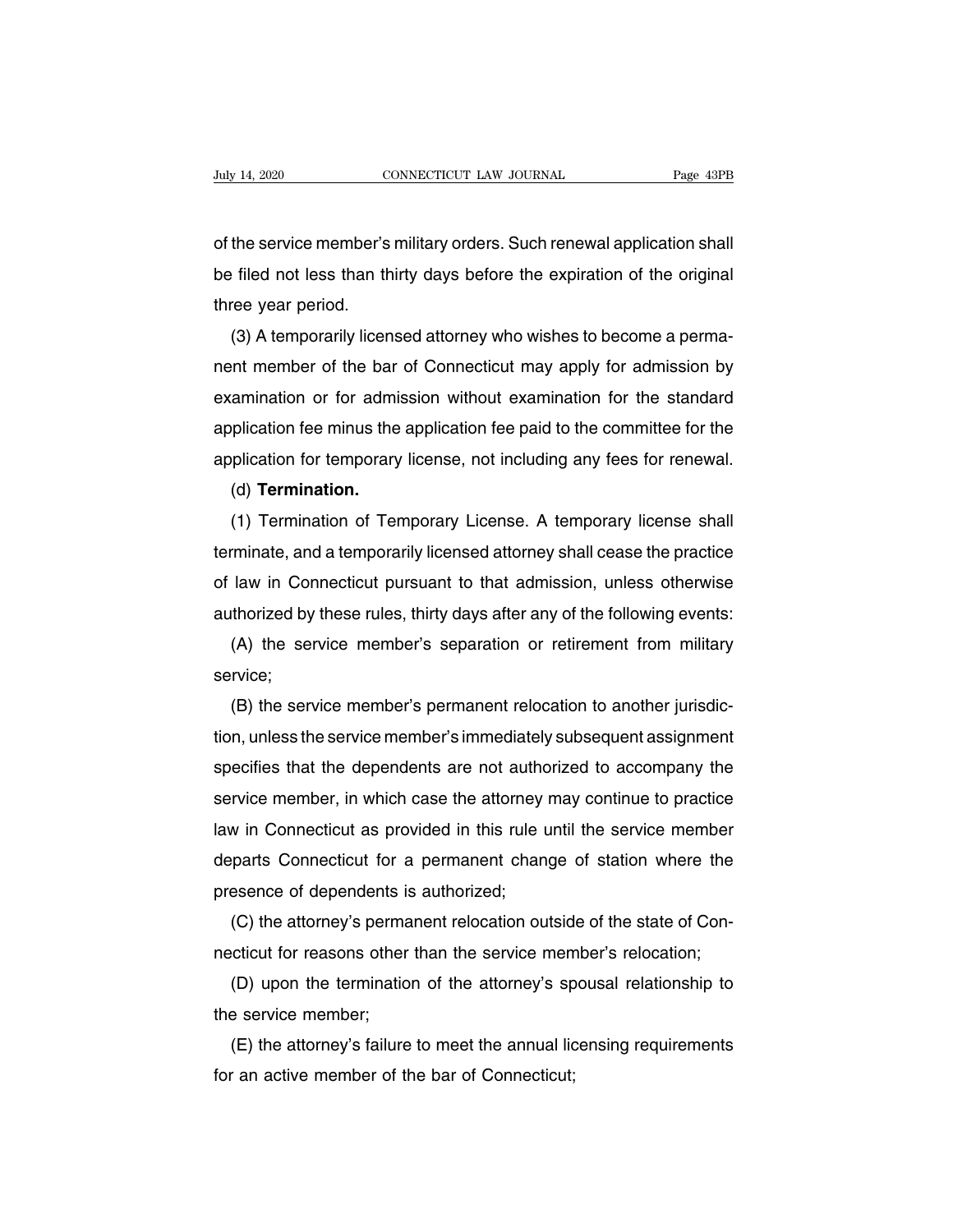e 44PB<br>
CONNECTICUT<br>
(F) the attorney's request;<br>
(G) the attorney's admission to p EXEMBERT AND CONNECTICUT LAW JOURNAL THAT THAT AND JULY 14, 2020<br>
(A) the attorney's request;<br>
(G) the attorney's admission to practice law in Connecticut by examition or without examination; (F) the attorney's request;<br>(G) the attorney's admission to pranation or without examination;<br>(H) the attorney's denial of admiss (F) the attorney's request;<br>(G) the attorney's admission to practice law in Connecticut by examition or without examination;<br>(H) the attorney's denial of admission to the practice of law in Con-<br>cticut; or (F) the attorney<br>(G) the attorney<br>nation or without<br>(H) the attorney<br>necticut; or<br>(I) the death of

(G) the attorney's admission to practice law<br>tion or without examination;<br>(H) the attorney's denial of admission to the<br>cticut; or<br>(I) the death of the service member.<br>Notice of one of the events set forth in su

(H) the attorney's denial of admission to the practice of law in Concidicut; or<br>
(I) the death of the service member.<br>
Notice of one of the events set forth in subsection (d) (1) must be<br>
ded with the bar examining committ (H) the attorney's denial of admission to the practice of law in Con-<br>necticut; or<br>(I) the death of the service member.<br>Notice of one of the events set forth in subsection (d) (1) must be<br>filed with the bar examining commi necticut; or<br>
(I) the death of the service member.<br>
Notice of one of the events set forth in subsection (d) (1) must be<br>
filed with the bar examining committee by the temporarily licensed<br>
attorney within thirty days of su (I) the death of the service member.<br>
Notice of one of the events set forth in subsection (d) (1) must be<br>
filed with the bar examining committee by the temporarily licensed<br>
attorney within thirty days of such event. Not Notice of one of the events set forth in subsection (d) (1) must be filed with the bar examining committee by the temporarily licensed attorney within thirty days of such event. Notice of the event set forth in subsection filed with the bar examining committee by the temporarily licensed<br>attorney within thirty days of such event. Notice of the event set forth<br>in subsection (d) (1) (l) must be filed with the [bar examining] committee<br>by the attorney within thirty days of such event. Notice of the event set forth<br>in subsection (d) (1) (l) must be filed with the [bar examining] committee<br>by the temporarily licensed attorney within thirty days of the event,<br>and in subsection (d) (1) (l) must be filed with the [bar examining] committee<br>by the temporarily licensed attorney within thirty days of the event,<br>and the attorney shall cease the practice of law within one year of<br>the event by the temporarily licensed attorne<br>and the attorney shall cease the p<br>the event. Failure to provide such<br>attorney shall be a basis for disciplii<br>sional Conduct for attorneys.<br>(2) Notice of Termination of Ter (d the attorney shall cease the practice of law within one year of<br>
e event. Failure to provide such notice by the temporarily licensed<br>
corney shall be a basis for discipline pursuant to the Rules of Profes-<br>
pon Conduct

the event. Failure to provide such notice by the temporarily licensed<br>attorney shall be a basis for discipline pursuant to the Rules of Profes-<br>sional Conduct for attorneys.<br>(2) Notice of Termination of Temporary License. attorney shall be a basis for discipline pursuant to the Rules of Professional Conduct for attorneys.<br>
(2) Notice of Termination of Temporary License. Upon receipt of<br>
the notice required by subsection (d) (1), the bar exa sional Conduct for attorneys.<br>
(2) Notice of Termination of Temporary License. Upon receipt of<br>
the notice required by subsection (d) (1), the bar examining committee<br>
shall forward a request to the statewide bar counsel t (2) Notice of Termination of Temporary License. Upon receipt of<br>the notice required by subsection (d) (1), the bar examining committee<br>shall forward a request to the statewide bar counsel that the license<br>under this chapt e notice required by subsection (d) (1), the bar examining committee<br>all forward a request to the statewide bar counsel that the license<br>der this chapter be revoked. Notice of the revocation shall be mailed<br>the statewide b

shall forward a request to the statewide bar counsel that the license<br>under this chapter be revoked. Notice of the revocation shall be mailed<br>by the statewide bar counsel to the temporarily licensed attorney.<br>(3) Notices R under this chapter be rev<br>by the statewide bar co<br>(3) Notices Required.<br>temporary admission, or<br>the attorney shall:<br>(A) file in each matte The statewide bar counsel to the temporarily licensed attorney.<br>
(3) Notices Required. At least sixty days before termination of the<br>
mporary admission, or as soon as possible under the circumstances,<br>
e attorney shall:<br>
(

(3) Notices Hequired. At least sixty days before termination of the<br>temporary admission, or as soon as possible under the circumstances,<br>the attorney shall:<br>(A) file in each matter pending before any court, tribunal, agenc temporary admission, or a<br>the attorney shall:<br>(A) file in each matter<br>or commission a notice th<br>the case; and<br>(B) provide written notic e attorney shall:<br>
(A) file in each matter pending before any court, tribunal, agency<br>
commission a notice that the attorney will no longer be involved in<br>
e case; and<br>
(B) provide written notice to all clients receiving r (A) file in each matter pending before any court, tribunal<br>or commission a notice that the attorney will no longer be inv<br>the case; and<br>(B) provide written notice to all clients receiving representa<br>the attorney that the a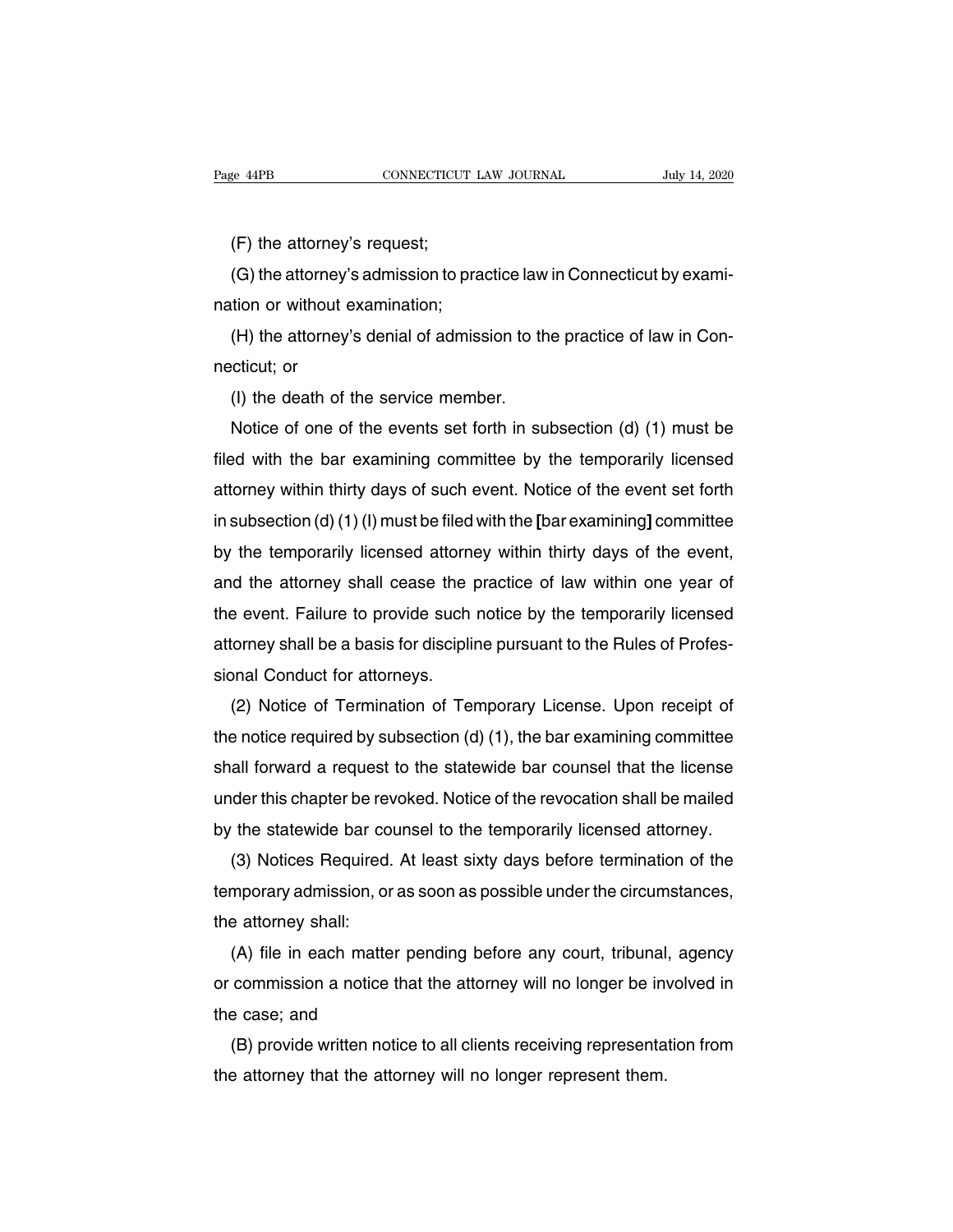(e) **Responsibilities and Obligations.** An attorney temporarily licensed under this section shall be subject<br>an attorney temporarily licensed under this section shall be subject<br>all responsibilities and obligations of active members of the Connect-(e) **Responsibilities and Obligations.**<br>An attorney temporarily licensed under this section shall be subject<br>to all responsibilities and obligations of active members of the Connect-<br>icut bar, and shall be subject to the j (e) **Responsibilities and Obligations.**<br>An attorney temporarily licensed under this section shall be subject<br>to all responsibilities and obligations of active members of the Connect-<br>icut bar, and shall be subject to the j (e) **Responsibilities and Obilgations.**<br>An attorney temporarily licensed under this section shall be subject<br>to all responsibilities and obligations of active members of the Connect-<br>icut bar, and shall be subject to the j Art attorney temporarity licensed under this section shall be subject<br>to all responsibilities and obligations of active members of the Connect-<br>icut bar, and shall be subject to the jurisdiction of the courts and<br>agencies to an responsibilities and obligations of active members of the Connect-<br>icut bar, and shall be subject to the jurisdiction of the courts and<br>agencies of Connecticut, and shall be subject to the laws and rules<br>of Connectic atta bar, and shall be subject to the jurisdiction of the courts and<br>agencies of Connecticut, and shall be subject to the laws and rules<br>of Connecticut governing the conduct and discipline of attorneys to<br>the same extent a agencies or Connecticut, and shall be subject to the laws and rule<br>of Connecticut governing the conduct and discipline of attorneys to<br>the same extent as an active member of the Connecticut bar. The<br>attorney shall maintain Example of all discipline of all discipline of all discipliness to<br>a same extent as an active member of the Connecticut bar. The<br>corney shall maintain participation in a mentoring program provided<br>a state or local bar asso Inter same extent as an active member of the Connecticut bar. The<br>attorney shall maintain participation in a mentoring program provided<br>by a state or local bar association in the state of Connecticut.<br>COMMENTARY: The chang

by a state or local bar association in the state of C<br>COMMENTARY: The changes to this section are r<br>of consistency when referring to the Bar Examining<br>**Sec. 2-15A.** —**Authorized House Counsel**<br>(a) **Purpose** 

# (a) **Purpose**

consistency when referring to the Bar Examining Committee.<br>
c. 2-15A. —Authorized House Counsel<br>
(a) Purpose<br>
The purpose of this section is to clarify the status of house counsel<br>
authorized house counsel as defined herei Sec. 2-15A. —Authorized House Counsel<br>
(a) Purpose<br>
The purpose of this section is to clarify the status of house counsel<br>
as authorized house counsel as defined herein, and to confirm that<br>
such counsel are subject to reg (a) **Purpose**<br>The purpose of this section is to clarify the status of house counsel<br>as authorized house counsel as defined herein, and to confirm that<br>such counsel are subject to regulation by the judges of the Superior<br>Co (a) **Purpose**<br>The purpose of this section is to clarify the status of house counsel<br>as authorized house counsel as defined herein, and to confirm that<br>such counsel are subject to regulation by the judges of the Superior<br>Co The purpose of this section is to clarify the status of house counser<br>as authorized house counsel as defined herein, and to confirm that<br>such counsel are subject to regulation by the judges of the Superior<br>Court. Notwithst as authorized house counser as defined herein, and to commit that<br>such counsel are subject to regulation by the judges of the Superior<br>Court. Notwithstanding any other section of this chapter relating to<br>admission to the b Such counser are subject to regulation by the judges of the superior<br>Court. Notwithstanding any other section of this chapter relating to<br>admission to the bar, this section shall authorize attorneys licensed<br>to practice in Court. Notwithstanding any other section of this chapter relating to<br>admission to the bar, this section shall authorize attorneys licensed<br>to practice in jurisdictions other than Connecticut to be permitted to<br>undertake th diamission to the bar, this section shall durion<br>to practice in jurisdictions other than Connection<br>undertake these activities, as defined herein, if<br>the requirement of taking the bar examination<br>exclusively employed by an deriake these activities, as defined fierem, in Connecticut without<br>e requirement of taking the bar examination so long as they are<br>clusively employed by an organization.<br>(b) **Definitions**<br>(1) **Authorized House Counsel**. A

# (b) **Definitions**

any person who:<br>
(b) **Definitions**<br>
(d) **Authorized Hou**<br>
(d) is a member in go (b) **Definitions**<br>(b) **Definitions**<br>(1) **Authorized House Counsel**. An "authorized house counsel" is<br>y person who:<br>(A) is a member in good standing of the entity governing the practice<br>law of each state (other than Connect (b) **Definitions**<br>
(1) **Authorized House Counsel**. An "authorized house counsel" is<br>
any person who:<br>
(A) is a member in good standing of the entity governing the practice<br>
of law of each state (other than Connecticut) or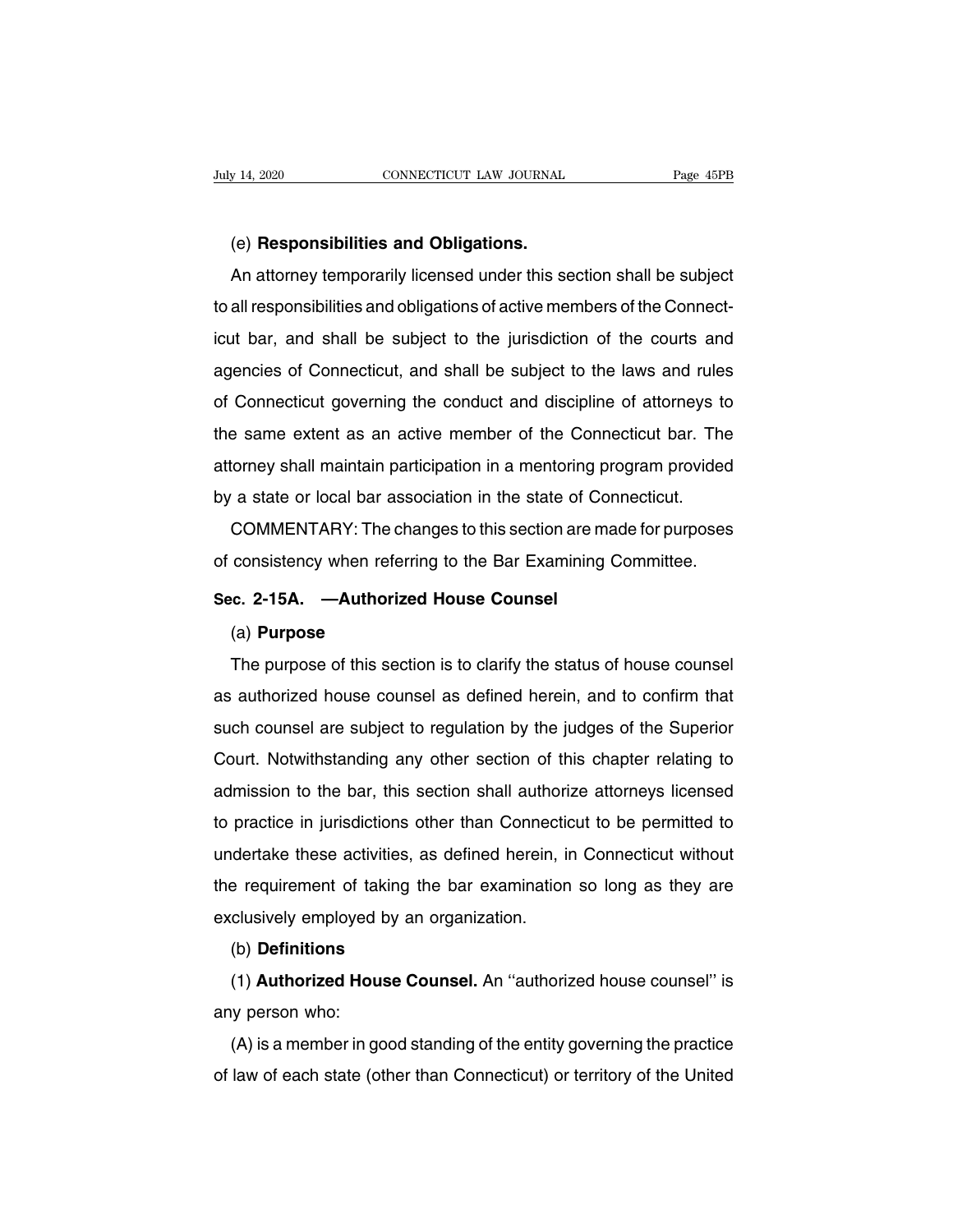Page 46PB CONNECTICUT LAW JOURNAL July 14, 2020<br>States, or the District of Columbia or any foreign jurisdiction in which<br>the member is licensed; Page 46PB<br>
States, or the District of Colur<br>
the member is licensed;<br>
(B) has been certified on i

(B) has been certified on recommendation of the bar examining<br>(B) has been certified on recommendation of the bar examining<br>mmittee in accordance with this section; States, or the District of Columbia or any foreign<br>the member is licensed;<br>(B) has been certified on recommendation o<br>committee in accordance with this section;<br>(C) agrees to abide by the rules regulating mem

ates, or the District of Columbia or any foreign jurisdiction in which<br>e member is licensed;<br>(B) has been certified on recommendation of the bar examining<br>mmittee in accordance with this section;<br>(C) agrees to abide by the the member is licensed;<br>
(B) has been certified on recommendation of the bar examining<br>
committee in accordance with this section;<br>
(C) agrees to abide by the rules regulating members of the Connecti-<br>
cut bar and submit t (B) has been certified on recommendation<br>committee in accordance with this section;<br>(C) agrees to abide by the rules regulating me<br>cut bar and submit to the jurisdiction of the State<br>mittee and the Superior Court; and<br>(D) mmittee in accordance with this section;<br>(C) agrees to abide by the rules regulating members of the Connecti-<br>t bar and submit to the jurisdiction of the Statewide Grievance Com-<br>ttee and the Superior Court; and<br>(D) is, at

(C) agrees to abide by the rules regulating members of the Connecticut bar and submit to the jurisdiction of the Statewide Grievance Committee and the Superior Court; and<br>(D) is, at the date of application for registration cut bar and submit to the jurisdiction of the Statewide Grievance Com-<br>mittee and the Superior Court; and<br>(D) is, at the date of application for registration under this rule,<br>employed in the state of Connecticut by an orga mittee and the Superior Court; and<br>
(D) is, at the date of application for registration under this rule,<br>
employed in the state of Connecticut by an organization or relocating<br>
to the state of Connecticut in furtherance of (D) is, at the date of application for registration under this rule,<br>employed in the state of Connecticut by an organization or relocating<br>to the state of Connecticut in furtherance of such employment within<br>three months p employed in the state of Connecticut by an organization or relocating<br>to the state of Connecticut in furtherance of such employment within<br>three months prior to starting work in the state of Connecticut or three<br>months aft to the state of Connecticut in furtherance of such employment within<br>three months prior to starting work in the state of Connecticut or three<br>months after the applicant begins work in the state of Connecticut<br>of such appli ree months prior to starting work in the state of Connecticut or three<br>
onths after the applicant begins work in the state of Connecticut<br>
such application under this section and receives or shall receive<br>
mpensation for a

months after the applicant begins work in the state of Connecticut<br>of such application under this section and receives or shall receive<br>compensation for activities performed for that business organization.<br>(2) **Organizatio** or such application under this section and receives or shall receive<br>compensation for activities performed for that business organization.<br>(2) **Organization**. An "organization" for the purpose of this rule is<br>a corporation compensation for activities performed for that business organization.<br>
(2) **Organization.** An "organization" for the purpose of this rule is<br>
a corporation, partnership, association, or employer sponsored benefit<br>
plan or (2) **Organization.** An "organization" for the purpose of this rule is<br>a corporation, partnership, association, or employer sponsored benefit<br>plan or other legal entity (taken together with its respective parents,<br>subsidiar a corporation, partnership, association, or employer sponsored benefit<br>plan or other legal entity (taken together with its respective parents,<br>subsidiaries, and affiliates) that is not itself engaged in the practice of<br>law plan or other legal entity (taken together with its respective parents,<br>subsidiaries, and affiliates) that is not itself engaged in the practice of<br>law or the rendering of legal services outside such organization,<br>whether subsidiaries, and attiliates) that is not itself engaged in the practice of<br>law or the rendering of legal services outside such organization,<br>whether for a fee or otherwise, and does not charge or collect a fee<br>for the rep nether for a fee or otherwise, and does not charge or collect a fee<br>
r the representation or advice other than to entities comprising such<br>
ganization for the activities of the authorized house counsel.<br>
(c) **Activities**<br>

## (c) **Activities**

for the representation or advice other than to entities comprising such<br>organization for the activities of the authorized house counsel.<br>(c) **Activities**<br>(1) **Authorized Activities.** An authorized house counsel, as an<br>empl organization for the activities of the authorized house counsel.<br>
(c) **Activities**<br>
(1) **Authorized Activities**. An authorized house counsel, as an<br>
employee of an organization, may provide legal services in the state<br>
of (c) **Activities**<br>(1) **Authorized Activities.** An authorized house counsel, as an<br>employee of an organization, may provide legal services in the state<br>of Connecticut to the organization for which a registration pursuant to<br> (1) **Author**<br>employee of<br>of Connecticu<br>subsection (d<br>be limited to: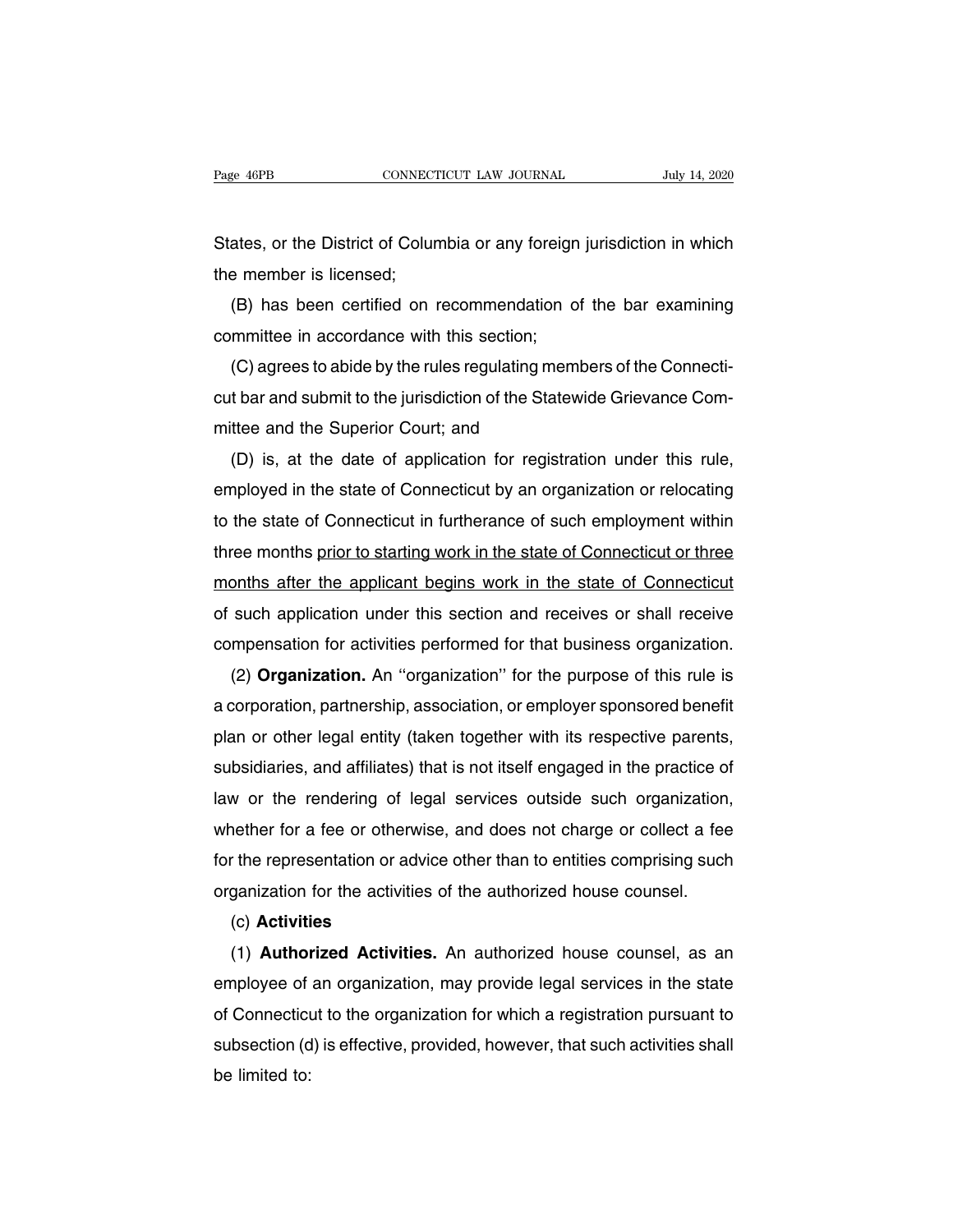(A) the giving of legal advice to the directors, officers, employees,<br>
stees, and agents of the organization with respect to its business The Usubset of the organization with respect to its business<br>and affairs;<br>different and agents of the organization with respect to its business<br>and affairs; (A) the giving<br>trustees, and age<br>and affairs;<br>(B) negotiating (A) the giving of legal advice to the directors, officers, employees,<br>istees, and agents of the organization with respect to its business<br>id affairs;<br>(B) negotiating and documenting all matters for the organization; and<br>(C (A) the giving of legal advice to the directors, officers, employees,<br>istees, and agents of the organization with respect to its business<br>id affairs;<br>(B) negotiating and documenting all matters for the organization; and<br>(C

individual affairs;<br>and affairs;<br>(B) negotiating and documenting all matters for the organization; and<br>(C) representation of the organization in its dealings with any admin-<br>istrative agency, tribunal or commission having (B) negotiating and documenting all matters for the organization; and<br>(C) representation of the organization in its dealings with any admin-<br>istrative agency, tribunal or commission having jurisdiction; provided,<br>however, (D) regonating and documenting an inatters for the organization, and<br>(C) representation of the organization in its dealings with any admin-<br>istrative agency, tribunal or commission having jurisdiction; provided,<br>however, a (C) representation of the organization in its dealings with any admini-<br>istrative agency, tribunal or commission having jurisdiction; provided,<br>however, authorized house counsel shall not be permitted to make<br>appearances a abutance agency, inburial of commission having jurisdiction, provided,<br>however, authorized house counsel shall not be permitted to make<br>appearances as counsel before any state or municipal administrative<br>tribunal, agency, appearances as counsel before any state or municipal administrative<br>tribunal, agency, or commission, and shall not be permitted to make<br>appearances in any court of this state, unless the attorney is specially<br>admitted to a appearances<br>tribunal, agene<br>appearances i<br>admitted to ap<br>or court.<br>(2) **Disclosu** burial, agency, or commission, and shall not be permitted to make<br>pearances in any court of this state, unless the attorney is specially<br>lmitted to appear in a case before such tribunal, agency, commission<br>court.<br>(2) **Disc** 

appearances in any court of this state, thress the attorney is specially<br>admitted to appear in a case before such tribunal, agency, commission<br>or court.<br>(2) **Disclosure.** Authorized house counsel shall not represent them-<br> Figure 10 appear in a case before such mbunal, agency, commission<br>or court.<br>(2) **Disclosure.** Authorized house counsel shall not represent them-<br>selves to be members of the Connecticut bar or commissioners of the<br>Superior (2) **Disclosure.** Authorized house counsel shall not represent themselves to be members of the Connecticut bar or commissioners of the Superior Court licensed to practice law in this state. Such counsel may represent thems ( $\angle$ ) **Listicsule:** Addition louse counser shall not represent them-<br>lves to be members of the Connecticut bar or commissioners of the<br>uperior Court licensed to practice law in this state. Such counsel<br>ay represent thems

Superior Court licensed to practice law in this state. Such counsel<br>may represent themselves as Connecticut authorized house counsel.<br>(3) Limitation on Representation. In no event shall the activities<br>permitted hereunder i Superior Court licensed to plactice law in this state. Such courser<br>may represent themselves as Connecticut authorized house counsel.<br>(3) **Limitation on Representation**. In no event shall the activities<br>permitted hereunder inay represent themselves as Connecticut authorized house course.<br>
(3) **Limitation on Representation**. In no event shall the activities<br>
permitted hereunder include the individual or personal representation<br>
of any shareho (3) **Limitation on Representation.** In no event shall the activities<br>permitted hereunder include the individual or personal representation<br>of any shareholder, owner, partner, officer, employee, servant, or agent<br>in any mat permitted refearider include the individual of personal representation<br>of any shareholder, owner, partner, officer, employee, servant, or agent<br>in any matter or transaction or the giving of advice therefor unless<br>otherwise be any shareholder, owner, partner, onicer, employee, servant, or agent<br>in any matter or transaction or the giving of advice therefor unless<br>otherwise permitted or authorized by law, code, or rule or as may be<br>permitted by any matter of transaction of the giving of advice therefor differs<br>otherwise permitted or authorized by law, code, or rule or as may be<br>permitted by subsection (c) (1). Authorized house counsel shall not<br>be permitted to pr counsel. Final Properties by subsection (c) (1). Authorized house counser shall not<br>permitted to prepare legal instruments or documents on behalf of<br>yone other than the organization employing the authorized house<br>unsel.<br>(4) **Limita** counsel shall not express or render a legal judgment or opinion to be<br>counsel. (4) **Limitation on Opinions to Third Parties.** An authorized house<br>counsel shall not express or render a legal judgment or opinion to be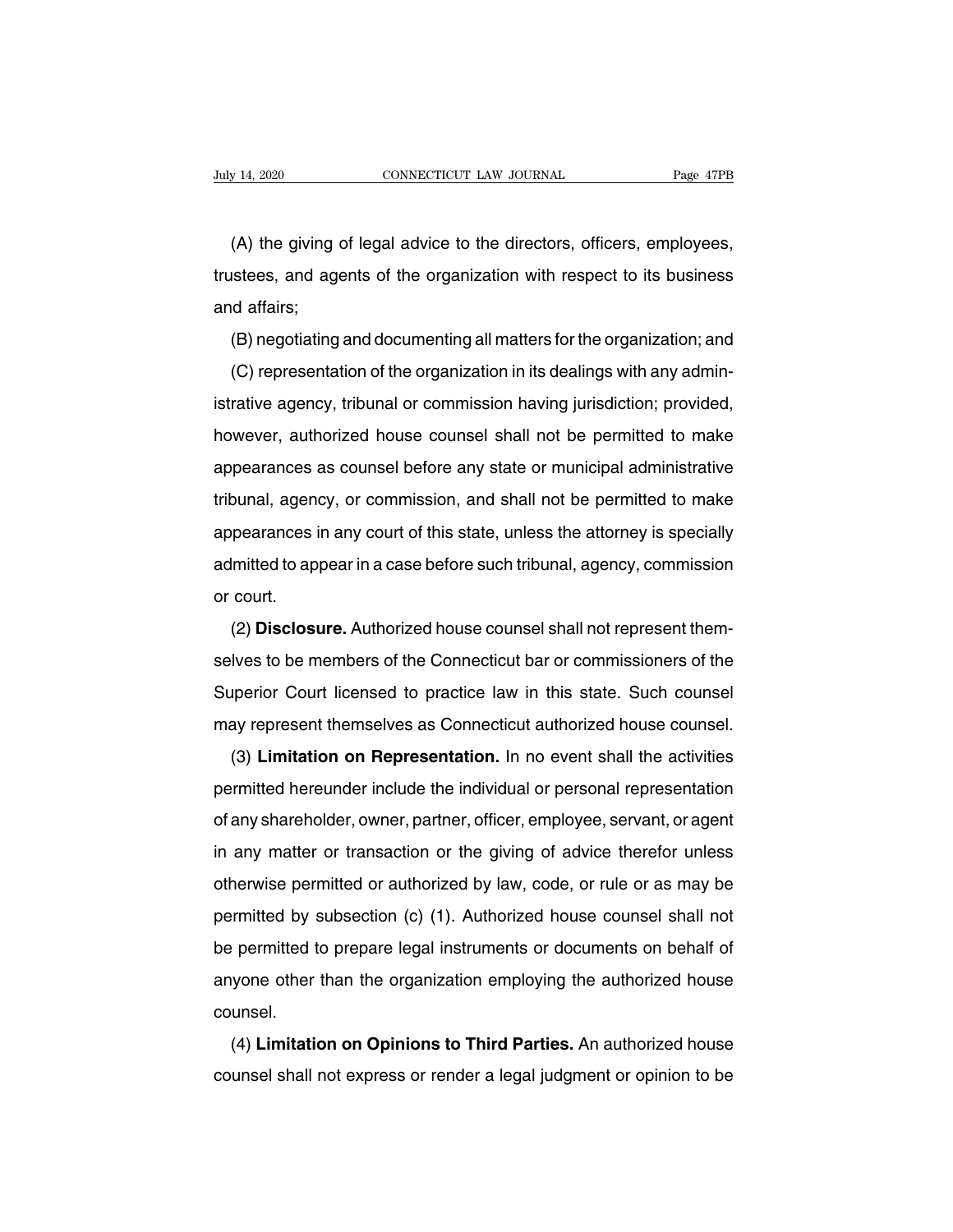Page 48PB<br>
cONNECTICUT LAW JOURNAL<br>
relied upon by any third person or party other than legal opinions<br>
rendered in connection with commercial, financial or other business Page 48PB CONNECTICUT LAW JOURNAL July 14, 2020<br>relied upon by any third person or party other than legal opinions<br>rendered in connection with commercial, financial or other business<br>transactions to which the authorized ho the constructions to which the authorized house counsel's employer organization is a party and in which the legal opinions have been requested ration is a party and in which the legal opinions have been requested relied upon by any third person or party other than legal opinions<br>rendered in connection with commercial, financial or other business<br>transactions to which the authorized house counsel's employer organi-<br>zation is a party relied upon by any third person or party other than legal opinions<br>rendered in connection with commercial, financial or other business<br>transactions to which the authorized house counsel's employer organi-<br>zation is a party rendered in connection with commercial, financial or other business<br>transactions to which the authorized house counsel's employer organi-<br>zation is a party and in which the legal opinions have been requested<br>from the autho transactions to which the authorized house counsel's employer organization is a party and in which the legal opinions have been requested<br>from the authorized house counsel by another party to the transaction.<br>Nothing in th zation is a party and in which the legal opinions have been requested<br>from the authorized house counsel by another party to the transaction.<br>Nothing in this subsection (c) (4) shall permit authorized house counsel<br>to rende m the authorized house counsel by another party to the transaction.<br>
Sthing in this subsection (c) (4) shall permit authorized house counsel<br>
render legal opinions or advice in consumer transactions to custom-<br>
s of the or

Nothing in this subsection (c) (4) shall permit authorized house counsel<br>to render legal opinions or advice in consumer transactions to custom-<br>ers of the organization employing the authorized house counsel.<br>(5) **Pro Bono** to render legal opinions or advice in consumer transactions to customers of the organization employing the authorized house counsel.<br>
(5) **Pro Bono Legal Services.** Notwithstanding anything to the contrary in this section, ers of the organization employing the authorized nouse counsel.<br>
(5) **Pro Bono Legal Services.** Notwithstanding anything to the<br>
contrary in this section, an authorized house counsel may participate<br>
in the provision of an (5) Pro Bono Legal Services. Notwithstanding anything to the<br>contrary in this section, an authorized house counsel may participate<br>in the provision of any and all legal services pro bono public in Connecti-<br>cut offered und contrary in this section, an authorized nouse counsel may part<br>in the provision of any and all legal services pro bono public in Coi<br>cut offered under the supervision of an organized legal aid soc<br>state/local bar associati t offered under the supervision of an organized legal aid society or<br>ate/local bar association project, or of a member of the Connecticut<br>ir who is also working on the pro bono representation.<br>(d) **Registration**<br>(1) **Filin** 

# (d) **Registration**

state/local bar association project, or of a member of the Connecticut<br>bar who is also working on the pro bono representation.<br>(d) **Registration**<br>(1) **Filing with the Bar Examining Committee**. The bar examining<br>committee s bar who is also working on the pro bono representation.<br>
(d) **Registration**<br>
(1) **Filing with the Bar Examining Committee**. The bar examining<br>
committee shall investigate whether the applicant is at least eighteen<br>
years o (d) **Hegistration**<br>
(1) **Filing with the Bar Examining Committee.** The bar examining<br>
committee shall investigate whether the applicant is at least eighteen<br>
years of age and is of good moral character, consistent with th (1) **Filing with the Bar Examining Committee.** The bar examining<br>committee shall investigate whether the applicant is at least eighteen<br>years of age and is of good moral character, consistent with the require-<br>ment of Sect committee shall investigate whether the applicant is at<br>years of age and is of good moral character, consistent w<br>ment of Section 2-8 (3) regarding applicants for admis<br>In addition, the applicant shall file with the [bar e ars of age and is of good moral character, consistent with the require-<br>ent of Section 2-8 (3) regarding applicants for admission to the bar.<br>addition, the applicant shall file with the [bar examining] committee,<br>d the com

ment of Section 2-8 (3) regarding applicants for admission to the bar.<br>In addition, the applicant shall file with the [bar examining] committee,<br>and the committee shall consider, the following:<br>(A) a certificate from each In addition, the applicant shall file with the [bar examining] committee,<br>and the committee shall consider, the following:<br>(A) a certificate from each entity governing the practice of law of a<br>state or territory of the Uni and the committee shall consider, the following:<br>
(A) a certificate from each entity governing the practice of law of a<br>
state or territory of the United States, or the District of Columbia or<br>
any foreign jurisdiction in (A) a certificate from each entity governing thate or territory of the United States, or the D<br>y foreign jurisdiction in which the applicant is<br>w certifying that the applicant is a member in<br>(B) a sworn statement by the ap ate or territory of the United States, or the District of Columbia or<br>y foreign jurisdiction in which the applicant is licensed to practice<br>w certifying that the applicant is a member in good standing;<br>(B) a sworn statemen

any foreign jurisdiction in which the applicant is licensed to practice<br>law certifying that the applicant is a member in good standing;<br>(B) a sworn statement by the applicant:<br>(i) that the applicant has read and is familia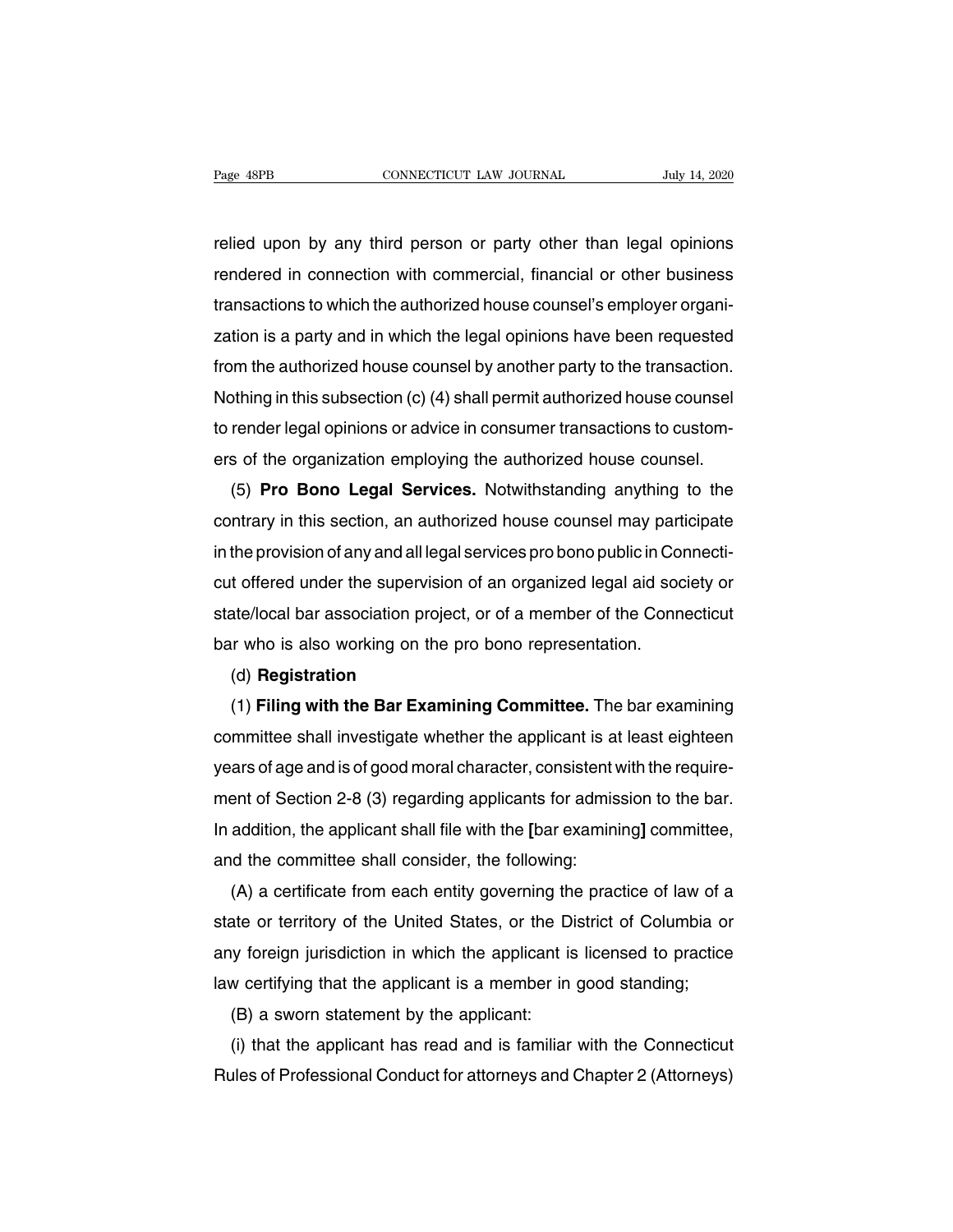July 14, 2020 CONNECTICUT LAW JOURNAL Page 49PB<br>
of the Superior Court Rules, General Provisions, and will abide by the<br>
provisions thereof; Diaty 14, 2020<br>
of the Superior Court Ru<br>
provisions thereof;<br>
(ii) that the applicant

(ii) that the applicant submits to the jurisdiction of the Statewide<br>ievance Committee and the Superior Court for disciplinary purposes, of the Superior Court Rules, General Provisions, and will abide by the<br>provisions thereof;<br>(ii) that the applicant submits to the jurisdiction of the Statewide<br>Grievance Committee and the Superior Court for disciplinary pu of the Superior Court Rules, General Provisions, and will abide by the<br>provisions thereof;<br>(ii) that the applicant submits to the jurisdiction of the Statewide<br>Grievance Committee and the Superior Court for disciplinary pu provisions thereot;<br>
(ii) that the applicant submits to the jurisdiction of the Statewide<br>
Grievance Committee and the Superior Court for disciplinary purposes,<br>
and authorizes notification to or from the entity governing (ii) that the applicant submits to the jurisdiction of the Statewide<br>Grievance Committee and the Superior Court for disciplinary purposes,<br>and authorizes notification to or from the entity governing the practice<br>of law of Grievance Committee and the Superior Court for discipland authorizes notification to or from the entity gover<br>of law of each state or territory of the United States,<br>Columbia in which the applicant is licensed to pra<br>disci (iii) listing any jurisdiction in or from the entity governing the practice<br>law of each state or territory of the United States, or the District of<br>plumbia in which the applicant is licensed to practice law of any<br>sciplina of law of each state or territory of the United S<br>Columbia in which the applicant is licensed<br>disciplinary action taken against the applicant<br>(iii) listing any jurisdiction in which the applic<br>been licensed to practice law

blumbia in which the applicant is licensed to practice law of any<br>sciplinary action taken against the applicant;<br>(iii) listing any jurisdiction in which the applicant is now or ever has<br>en licensed to practice law; and<br>(iv disciplinary action taken against the applicant;<br>
(iii) listing any jurisdiction in which the applicant is now or ever has<br>
been licensed to practice law; and<br>
(iv) disclosing any disciplinary sanction or pending proceedin (iii) listing any jurisdiction in which the applicant is now or ever has<br>been licensed to practice law; and<br>(iv) disclosing any disciplinary sanction or pending proceeding per-<br>taining or relating to his or her license to been licensed to practice law; and<br>
(iv) disclosing any disciplinary sanction or pending proceeding<br>
taining or relating to his or her license to practice law including<br>
not limited to, reprimand, censure, suspension or di (iv) disclosing any disciplinary sanction or pending proceeding perning or relating to his or her license to practice law including, but<br>it limited to, reprimand, censure, suspension or disbarment, or<br>nether the applicant

taining or relating to his or her license to practice law including, but<br>not limited to, reprimand, censure, suspension or disbarment, or<br>whether the applicant has been placed on inactive status;<br>(C) a certificate from an not limited to, reprimand, censure, suspension or disbarment, or<br>whether the applicant has been placed on inactive status;<br>(C) a certificate from an organization certifying that it is qualified as<br>set forth in subsection ( whether the applicant has been placed on inactive status;<br>  $(C)$  a certificate from an organization certifying that it is qualified as<br>
set forth in subsection (b) (2); that it is aware that the applicant is<br>
not licensed (C) a certificate from an organization cer<br>set forth in subsection (b) (2); that it is a<br>not licensed to practice law in Connecticut<br>employed or about to be employed in Conn<br>as set forth in subsection (b) (1) (D);<br>(D) an t forth in subsection (b) (2); that it is aware that the applicant is<br>t licensed to practice law in Connecticut; and that the applicant is<br>nployed or about to be employed in Connecticut by the organization<br>set forth in sub not licensed to practice law<br>employed or about to be em<br>as set forth in subsection (t<br>(D) an appropriate applica<br>examining committee;<br>(E) remittance of a filing

mployed or about to be employed in Connecticut by the organization<br>set forth in subsection (b) (1) (D);<br>(D) an appropriate application pursuant to the regulations of the bar<br>amining committee;<br>(E) remittance of a filing fe as set forth in subsection (b) (1) (D);<br>
(D) an appropriate application pursuant to the regula<br>
examining committee;<br>
(E) remittance of a filing fee to the bar examining<br>
prescribed and set by that committee; and<br>
(F) an

(D) an appropriate application pursuant to the regulations of the bar<br>amining committee;<br>(E) remittance of a filing fee to the bar examining committee as<br>escribed and set by that committee; and<br>(F) an affidavit from each o examining committee;<br>
(E) remittance of a filing fee to the bar examining committee as<br>
prescribed and set by that committee; and<br>
(F) an affidavit from each of two members of the Connecticut bar,<br>
who have each been licen (E) remittance of a filling fee to the bar examining committee as<br>prescribed and set by that committee; and<br>(F) an affidavit from each of two members of the Connecticut bar,<br>who have each been licensed to practice law in C prescribed and set by that committee; and<br>
(F) an affidavit from each of two members of the Connecticut bar,<br>
who have each been licensed to practice law in Connecticut for at<br>
least five years, certifying that the applica (F) an affidavit from each of two member<br>who have each been licensed to practice<br>least five years, certifying that the applicant i<br>and that the applicant is employed or will be<br>tion as defined above in subsection (b) (2).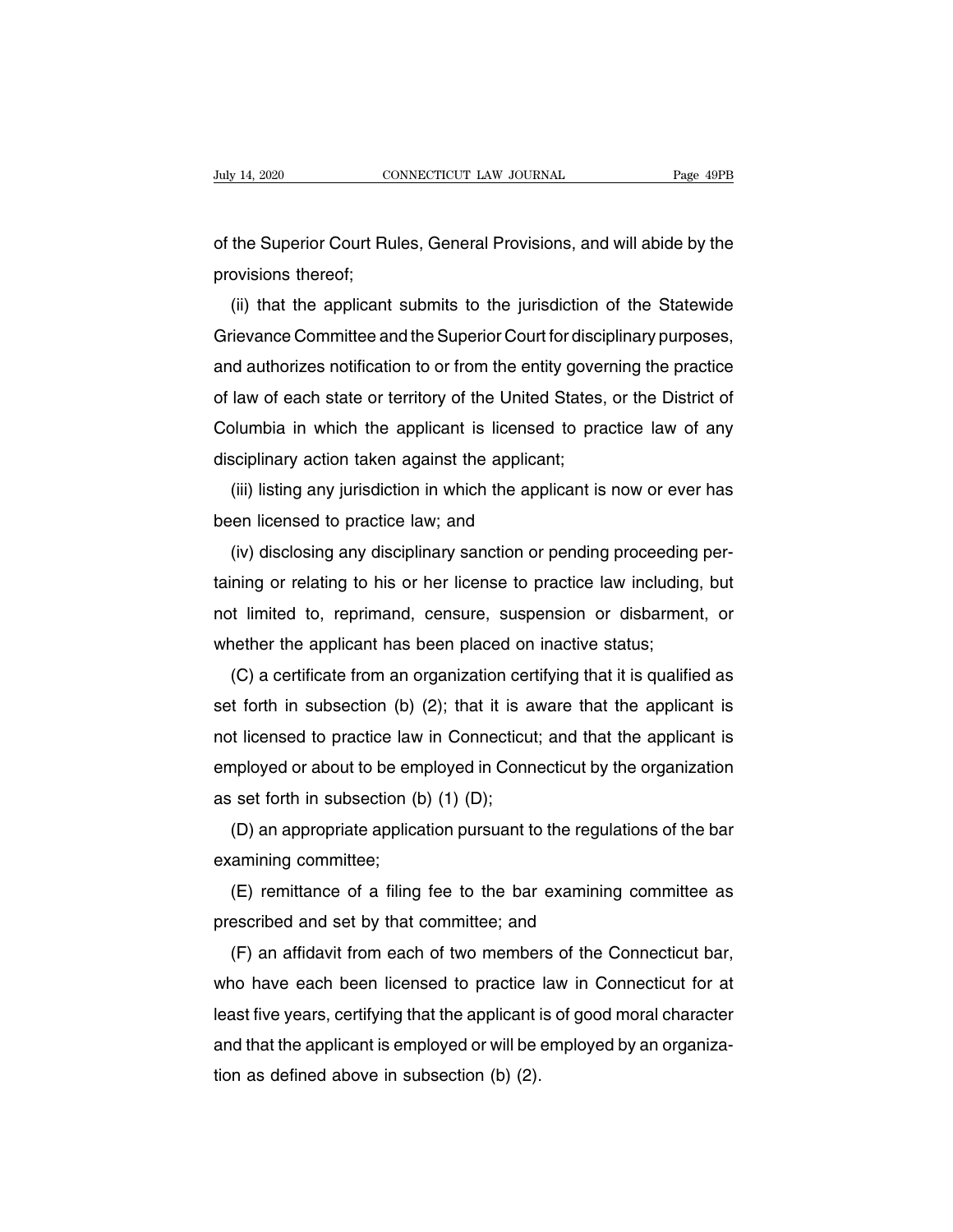EXECTE THE CONNECTICUT COURNAL THE SAME CONNECTICUT COURNAL THE SAME CONNECTICUT COURNAL THE SAME OF SAMILE CON<br>(2) **Certification.** Upon recommendation of the bar examining com-<br>thee, the court may certify the applicant a matrices for the connect may connect the connect may certification. Upon recommendation of the bar examining committee, the court may certify the applicant as authorized house counsel<br>and shall cause notice of such certifi (2) Certification. Upon recommendation of the bar examining com-<br>mittee, the court may certify the applicant as authorized house counsel<br>and shall cause notice of such certification to be published in the<br>Connecticut Law J (2) **Certification.** Upon recon<br>mittee, the court may certify the<br>and shall cause notice of sucl<br>Connecticut Law Journal.<br>(3) **Annual Client Security F** ( $\angle$ ) **Certification:** Opon recommendation of the bar examining com-<br>thee, the court may certify the applicant as authorized house counsel<br>id shall cause notice of such certification to be published in the<br>pnnecticut Law

this section shall cause notice of such certification to be published in the<br>Connecticut Law Journal.<br>(3) **Annual Client Security Fund Fee.** Individuals certified pursuant<br>to this section shall comply with the requirements and shall cause holde of such definite<br>and shall cause holde of such definite<br>and (3) **Annual Client Security Fund Fee.** Individuals certified pursuant<br>to this section shall comply with the requirements of Sections 2-68<br>an (3) **Annual Client Security Fund Fee.** Individuals certified pursua<br>to this section shall comply with the requirements of Sections 2-4<br>and 2-70 of this chapter, including payment of the annual fee at<br>shall pay any other fe (5) **Annual Cheff Security Fund Fee:** multividuals certified pursuant this section shall comply with the requirements of Sections 2-68 d 2-70 of this chapter, including payment of the annual fee and all pay any other fees

to this section shall comply with the Tequifierments of dections 2-00<br>and 2-70 of this chapter, including payment of the annual fee and<br>shall pay any other fees imposed on attorneys by court rule.<br>(4) **Annual Registration.** shall pay any other fees imposed on attorneys by court rule.<br>
(4) **Annual Registration.** Individuals certified pursuant to this section shall register annually with the Statewide Grievance Committee<br>
in accordance with Sec (4) **Annual Registration.** Individuals certified pursuant to this<br>in shall register annually with the Statewide Grievance Comm<br>accordance with Sections 2-26 and 2-27 (d) of this chapter.<br>(e) **Termination or Withdrawal of R** (+) **Annuan negrstration:** mutuated certified pursuant to this sec-<br>in shall register annually with the Statewide Grievance Committee<br>accordance with Sections 2-26 and 2-27 (d) of this chapter.<br>(e) **Termination or Withdraw** 

tion shall register all maling with the Statewide Chevaltee Committee<br>in accordance with Sections 2-26 and 2-27 (d) of this chapter.<br>(e) **Termination or Withdrawal of Registration**<br>(1) **Cessation of Authorization To Perfor** (e) **Termination or Withdi**<br>
(1) **Cessation of Authoriz**<br>
tion to perform services unde<br>
of the following events:<br>
(A) the termination or resig (1) Cessation of Authorization To Perform Services. Authoriza-<br>n to perform services under this rule shall cease upon the earliest<br>the following events:<br>(A) the termination or resignation of employment with the organiza-<br>n

The following events:<br>
(A) the termination or resignation of employment with the organiza-<br>
(A) the termination or resignation of employment with the organiza-<br>
tion for which registration has been filed, provided, however abort to perform services under this fule shall cease upon the earliest<br>of the following events:<br>(A) the termination or resignation of employment with the organiza-<br>tion for which registration has been filed, provided, how (A) the termination or resignation of employment with the organization for which registration has been filed, provided, however, that if the authorized house counsel shall commence employment with another organization with (A) the termination of resignation or employment with the organiza-<br>tion for which registration has been filed, provided, however, that if the<br>authorized house counsel shall commence employment with another<br>organization wi filing with the bare counsel shall commence employment with another organization within thirty days of the termination or resignation, authorization to perform services under this rule shall continue upon the filing with t additionzed house couriser shored intervalsed intervalsed intervalsed intervalsed intervalsed filing with the bar examining subsection (d) (1) (C);<br>(B) the withdrawal of regist ganization within thirty days of the termination of resignation, addition-<br>tion to perform services under this rule shall continue upon the<br>ng with the bar examining committee of a certificate as set forth in<br>bsection (d) (d) (d) (d) (c);<br>(d) the bar examining committee of a certificate as set forth in<br>bsection (d) (1) (C);<br>(B) the withdrawal of registration by the authorized house counsel;<br>(C) the relocation of an authorized house counsel

ning with the bar examining committee of a centricate as set forth<br>subsection (d) (1) (C);<br>(B) the withdrawal of registration by the authorized house couns<br>(C) the relocation of an authorized house counsel outside of Conec

(B) the withdrawal of registration by the authorized house counsel;<br>(C) the relocation of an authorized house counsel outside of Con-<br>cticut for a period greater than 180 consecutive days; or<br>(D) the failure of authorized (B) the withdrawal of registrat<br>(C) the relocation of an autho<br>necticut for a period greater tha<br>(D) the failure of authorized<br>applicable provision of this rule.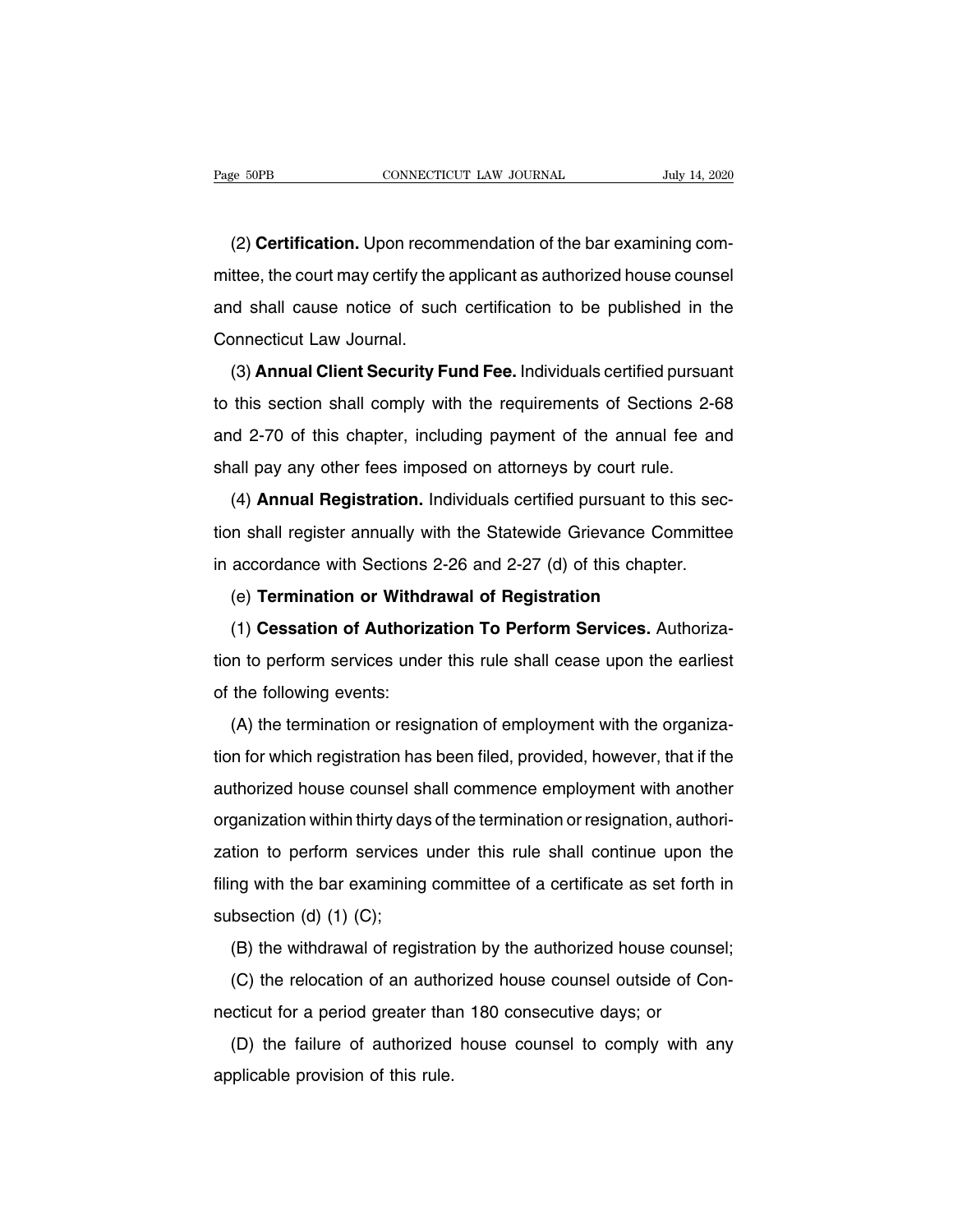Notice of one of the events set forth in subsections (e) (1) (A) through<br>
(a) or a new certificate as provided in subsection (e) (1) (A) must be (C) or a new certificate as provided in subsections (e) (1) (A) through (C) or a new certificate as provided in subsection (e) (1) (A) must be filed with the bar examining committee by the authorized house counsel Modice of one of the events set forth in subsections (e) (1) (A) through<br>(C) or a new certificate as provided in subsections (e) (1) (A) through<br>filed with the bar examining committee by the authorized house counsel<br>within Notice of one of the events set forth in subsections (e) (1) (A) through<br>(C) or a new certificate as provided in subsection (e) (1) (A) must be<br>filed with the bar examining committee by the authorized house counsel<br>within Notice of one of the events set forth in subsections (e)  $(1)$  (A) through (C) or a new certificate as provided in subsection (e)  $(1)$  (A) must be filed with the bar examining committee by the authorized house counsel wi (C) or a new certificate as provided in subsection (e)  $(1)$ <br>filed with the bar examining committee by the authorized ho<br>within thirty days after such action. Failure to provide such<br>the authorized house counsel shall be Example of With the bar examining committee by the authorized house counsel<br>thin thirty days after such action. Failure to provide such notice by<br>e authorized house counsel shall be a basis for discipline pursuant<br>the Rule

within thirty days after such action. Failure to provide such notice by<br>the authorized house counsel shall be a basis for discipline pursuant<br>to the Rules of Professional Conduct for attorneys.<br>(2) **Notice of Withdrawal of** the authorized house counsel shall be a basis for discipline pursuant<br>to the Rules of Professional Conduct for attorneys.<br>(2) **Notice of Withdrawal of Authorization**. Upon receipt of the<br>notice required by subsection (e) ( to the Rules of Professional Conduct for attorneys.<br>
(2) **Notice of Withdrawal of Authorization.** Upon receipt of the<br>
notice required by subsection (e) (1), the bar examining committee<br>
shall forward a request to the stat (2) **Notice of Withdrawal of Authorization.** Upon receipt of the notice required by subsection (e) (1), the bar examining committee shall forward a request to the statewide bar counsel that the authorization under this ch notice required by subsection (e) (1), the bar examining committee<br>shall forward a request to the statewide bar counsel that the authoriza-<br>tion under this chapter be revoked. Notice of the revocation shall be<br>mailed by th all forward a request to the statewide bar counsel that the authoriza-<br>
n under this chapter be revoked. Notice of the revocation shall be<br>
ailed by the statewide bar counsel to the authorized house counsel<br>
d the organiza tion under this chapter be revoked. Notice of the revocation shall be<br>mailed by the statewide bar counsel to the authorized house counsel<br>and the organization employing the authorized house counsel.<br>(3) **Reapplication**. No

mailed by the statewide bar cournel<br>and the organization employing<br>(3) **Reapplication**. Nothing he<br>viously authorized as house con<br>set forth in subsection (d).<br>(f) **Discipline** (3) **Reapplication.** Nothing herein shall prevent an individual pre-<br>busly authorized as house counsel to reapply for authorization as<br>t forth in subsection (d).<br>(f) **Discipline**<br>(1) **Termination of Authorization by Court.** 

## (f) **Discipline**

viously authorized as house counsel to reapply for authorization as<br>set forth in subsection (d).<br>(f) **Discipline**<br>(1) **Termination of Authorization by Court.** In addition to any<br>appropriate proceedings and discipline that set forth in subsection (d).<br>
(f) **Discipline**<br>
(1) **Termination of Authorization by Court.** In addition to any<br>
appropriate proceedings and discipline that may be imposed by the<br>
Statewide Grievance Committee, the Superio (f) Discipline<br>
(1) Termination of Authorization by Court. In addition to any<br>
appropriate proceedings and discipline that may be imposed by the<br>
Statewide Grievance Committee, the Superior Court may, at any time,<br>
with ca (1) **Termination of Autho**<br>appropriate proceedings and<br>Statewide Grievance Committ<br>with cause, terminate an autho<br>porarily or permanently.<br>(2) **Notification to Other S** propriate proceedings and discipline that may be imposed by the<br>atewide Grievance Committee, the Superior Court may, at any time,<br>th cause, terminate an authorized house counsel's registration, tem-<br>rarily or permanently.<br>

Statewide Grievance Committee, the Superior Court may, at any time,<br>with cause, terminate an authorized house counsel's registration, tem-<br>porarily or permanently.<br>(2) **Notification to Other States.** The statewide bar coun with cause, terminate an authorized house counsel's registration, tem-<br>porarily or permanently.<br>(2) **Notification to Other States.** The statewide bar counsel shall<br>be authorized to notify each entity governing the practice porarily or permanently.<br>
(2) **Notification to Other States.** The statewide bar counsel shall<br>
be authorized to notify each entity governing the practice of law in the<br>
state or territory of the United States, or the Distr (2) **Notification to Other States.** The statewide bar counse<br>be authorized to notify each entity governing the practice of law<br>state or territory of the United States, or the District of Colum<br>which the authorized house co ate or territory of the United States, or the District of Columbia, in<br>nich the authorized house counsel is licensed to practice law, of any<br>sciplinary action against the authorized house counsel.<br>(g) **Transition**<br>(1) **Pre** which the authorized house counsel is licensed to practice law, of any<br>disciplinary action against the authorized house counsel.<br>(g) **Transition**<br>(1) **Preapplication Employment in Connecticut**. The performance<br>of an applic

# (g) **Transition**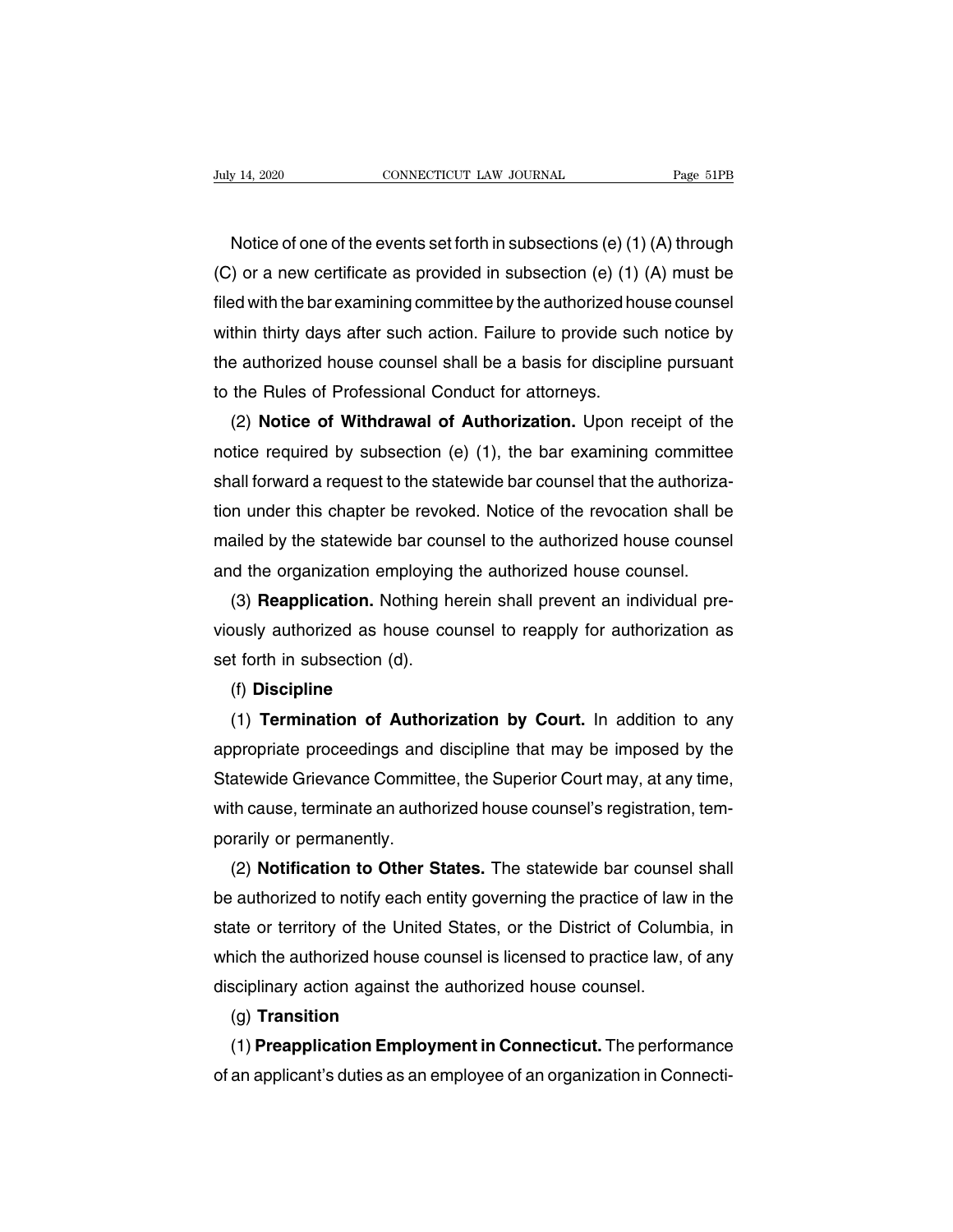Page 52PB<br>
connectricut LAW JOURNAL<br>
Cut prior to the effective date of this rule shall not be grounds for the<br>
denial of registration of such applicant if application for registration is Page 52PB CONNECTICUT LAW JOURNAL July 14, 2020<br>
cut prior to the effective date of this rule shall not be grounds for the<br>
denial of registration of such applicant if application for registration is<br>
made within six month external cut prior to the effective date of this rule shall not be grounds<br>denial of registration of such applicant if application for registra<br>made within six months of the effective date of this rule.<br>(2) **Immunity from** t prior to the effective date of this rule shall not be grounds for the<br>mial of registration of such applicant if application for registration is<br>ade within six months of the effective date of this rule.<br>(2) **Immunity from** 

cut phot to the enective date of this rule shall not be grounds for the<br>denial of registration of such applicant if application for registration is<br>made within six months of the effective date of this rule.<br>(2) **Immunity f** subject to enforcement action. An authorized house<br>counsel who has been duly registered under this rule shall not be<br>subject to enforcement action for the unlicensed practice of law for<br>acting as counsel to an organization (2) **Immunity from Enforcement Action.** An authorized house counsel who has been duly registered under this rule shall not be subject to enforcement action for the unlicensed practice of law for acting as counsel to an org (2) Immuni<br>counsel who I<br>subject to enfor<br>acting as courthis rule.<br>COMMENT bject to enforcement action for the unlicensed practice of law for<br>ting as counsel to an organization prior to the effective date of<br>s rule.<br>COMMENTARY: The changes in subsection (b) of this section clarify<br>at authorized h

subject to emorcement action for the unicensed plactice of law for<br>acting as counsel to an organization prior to the effective date of<br>this rule.<br>COMMENTARY: The changes in subsection (b) of this section clarify<br>that autho acting as couriser to an organization phor to the enective date or<br>this rule.<br>COMMENTARY: The changes in subsection (b) of this section clarify<br>that authorized house counsel applications are accepted within three<br>months be commentanty: The changes in subsection (b) of this section clarify<br>that authorized house counsel applications are accepted within three<br>months before or three months after someone begins work in Connecti-<br>cut. The other ch COMMENTANT. The changes in subsection (b) of this section<br>that authorized house counsel applications are accepted with<br>months before or three months after someone begins work in C<br>cut. The other changes to this section are months before or three months after someone begins work in Connecticut. The other changes to this section are made for purposes of consistency when referring to the Bar Examining Committee.<br>Sec. 2-18. —Filings To Become Fo t. The other changes to this section are made for purposes of consis-<br>ncy when referring to the Bar Examining Committee.<br>c. 2-18. — Filings To Become Foreign Legal Consultant<br>(a) An applicant for a license to practice as a

tency when referring to the Bar Examining Committee.<br>Sec. 2-18. — Filings To Become Foreign Legal Consultant<br>(a) An applicant for a license to practice as a foreign legal consultant<br>shall file with the administrative direc mittee: (a) An applicant for a license to practice as a foreign legal consultant<br>all file with the administrative director of the bar examining com-<br>ttee:<br>(1) a typewritten application in the form prescribed by the committee;<br>(2) (a) An applicant for a license to practice as a foreign legal consultant<br>all file with the administrative director of the bar examining com-<br>ttee:<br>(1) a typewritten application in the form prescribed by the committee;<br>(2)

shall life with the administrative director of the bar examining<br>mittee:<br>(1) a typewritten application in the form prescribed by the com<br>(2) a certified check, cashier's check, or money order in the a<br>of \$500 made payable

(1) a typewritten application in the form prescribed by the committee;<br>(2) a certified check, cashier's check, or money order in the amount<br>\$500 made payable to the bar examining committee;<br>(3) a certificate from the autho (1) a typewritten application in the form prescribed by the committee,<br>(2) a certified check, cashier's check, or money order in the amount<br>of \$500 made payable to the bar examining committee;<br>(3) a certificate from the au ( $\angle$ ) a certificate from the bar examining committee;<br>(3) a certificate from the authority in the foreign country having final<br>jurisdiction over professional discipline, certifying to the applicant's<br>admission to practic date thereof and to the bar examining commutee,<br>(3) a certificate from the authority in the foreign country having final<br>jurisdiction over professional discipline, certifying to the applicant's<br>admission to practice (or th (3) a certificate from the authority in the foreign country having final<br>jurisdiction over professional discipline, certifying to the applicant's<br>admission to practice (or the equivalent of such admission) and the<br>date the punsulction over protessional discipline, certifying to the applicant's<br>admission to practice (or the equivalent of such admission) and the<br>date thereof and to the applicant's good standing as an attorney or<br>counselor at l date thereof<br>date thereof<br>counselor at<br>authenticate<br>English; and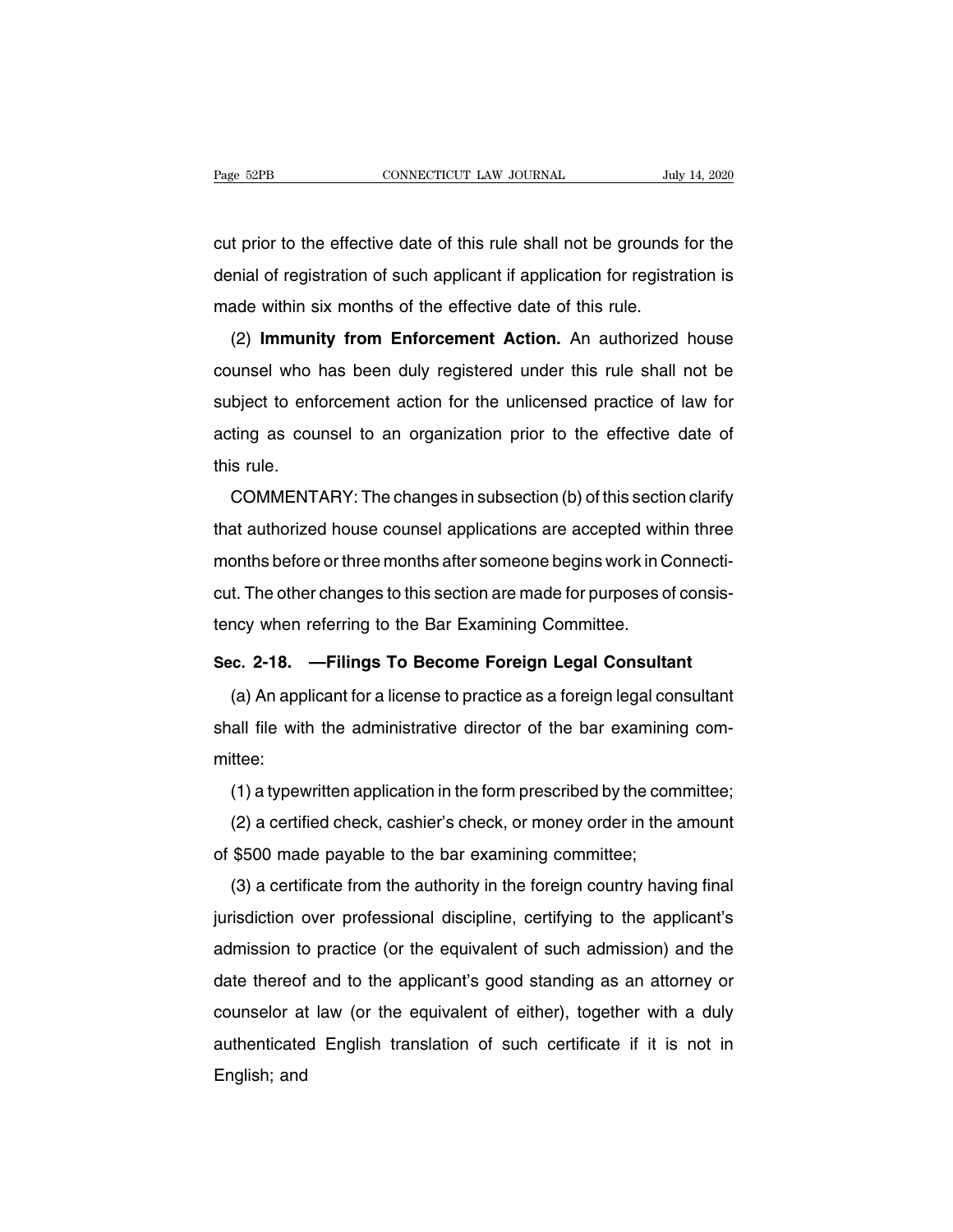(4) two letters of recommendation, one from a member in good<br>anding of the Connecticut bar and another from either a member in Suly 14, 2020 CONNECTICUT LAW JOURNAL Page 53PB<br>
(4) two letters of recommendation, one from a member in good<br>
standing of the Connecticut bar and another from either a member in<br>
good standing of the bar of the country in (4) two letters of recommendation, one from a member in good<br>standing of the Connecticut bar and another from either a member in<br>good standing of the bar of the country in which the applicant is licensed<br>as an attorney, or (4) two letters of recommendation, one from a member in good<br>standing of the Connecticut bar and another from either a member in<br>good standing of the bar of the country in which the applicant is licensed<br>as an attorney, or (4) two letters of recommendation, one non-a member in good<br>standing of the Connecticut bar and another from either a member in<br>good standing of the bar of the country in which the applicant is licensed<br>as an attorney, or standing of the Comecticut bar and and<br>good standing of the bar of the country in v<br>as an attorney, or from a judge of one of th<br>of said country, together with a duly auth<br>of each letter if it is not in English.<br>(b) Upon a (b) upon a showing that strict compliance with the provisions of exition 2-17 (1) and subdivisions (3) or (4) of subsection (a) of this

Section 2-17 (1) and subdivisions (3) or (4) of subsection (a) of this section 2-17 (1) and subdivisions (3) or (4) of subsection (a) of this section is impossible or very difficult for reasons beyond the control or sald country, together with a ddiy additerated English translation<br>of each letter if it is not in English.<br>(b) Upon a showing that strict compliance with the provisions of<br>Section 2-17 (1) and subdivisions (3) or (4) of (b) Upon a showing that strict compliance with the provisions of<br>Section 2-17 (1) and subdivisions (3) or (4) of subsection (a) of this<br>section is impossible or very difficult for reasons beyond the control<br>of the applican (b) Opon a showing that stitle compilance with the provisions of<br>Section 2-17 (1) and subdivisions (3) or (4) of subsection (a) of this<br>section is impossible or very difficult for reasons beyond the control<br>of the applican discretion  $Z-17$  (1) and subdivisions (0) or (4) or subsection (a) or this section is impossible or very difficult for reasons beyond the control of the applicant, or upon a showing of exceptional professional qualificat of the applicant, or upon a showing of exceptional professional qualifi-<br>cations to practice as a foreign legal consultant, the court may, in its<br>discretion, waive or vary the application of such provisions and permit<br>the of the applicant<br>cations to pract<br>discretion, waiv<br>the applicant to<br>the court.<br>(c) The <u>bar ex</u> Scretion, waive or vary the application of such provisions and permit<br>e applicant to make such other showing as may be satisfactory to<br>e court.<br>(c) The <u>bar examining</u> committee shall investigate the qualifications,<br>pral c

moral character, wave or vary the application of such provisions and permit<br>the applicant to make such other showing as may be satisfactory to<br>the court.<br>(c) The <u>bar examining</u> committee shall investigate the qualificatio are applicant to make such other showing as may be satisfactory to<br>the court.<br>(c) The <u>bar examining</u> committee shall investigate the qualifications,<br>moral character, and fitness of any applicant for a license to practice<br> (c) The <u>bar examining</u> committee shall investigate the qualifications,<br>moral character, and fitness of any applicant for a license to practice<br>as a foreign legal consultant and may in any case require the applicant<br>to sub (c) The <u>barexamining</u> committee shall investigate the qualifications,<br>moral character, and fitness of any applicant for a license to practice<br>as a foreign legal consultant and may in any case require the applicant<br>to subm inotal character, and intess of any applicant for a license to plactice<br>as a foreign legal consultant and may in any case require the applicant<br>to submit any additional proof or information as the committee may<br>deem approp as a loreign legal consuliant and may in any case require the applicant<br>to submit any additional proof or information as the committee may<br>deem appropriate. The committee may also require the applicant to<br>submit a report f to submit any additional production<br>deem appropriate. The con<br>submit a report from the Na<br>to pay the prescribed fee<br>character and fitness.<br>COMMENTARY: The cha bein appropriate. The committee may also require the applicant to<br>bmit a report from the National Conference of Bar Examiners, and<br>pay the prescribed fee therefor, with respect to the applicant's<br>aracter and fitness.<br>COMME subtimulation in the National Conference of Bar Examiners, and<br>to pay the prescribed fee therefor, with respect to the applicant's<br>character and fitness.<br>COMMENTARY: The changes to this section are made for purposes<br>of con to pay the prescribed fee therefor, with respect to the applicant's<br>character and fitness.<br>COMMENTARY: The changes to this section are made for purposes<br>of consistency when referring to the Bar Examining Committee.<br>**Sec. 2** 

GOMMENTARY: The changes to this section are made for purposes<br>consistency when referring to the Bar Examining Committee.<br>**Sec. 2-27A. Minimum Continuing Legal Education**<br>(a) On an annual basis, each attorney admitted in Co commentative intertaingly to this section are made for purposes<br>of consistency when referring to the Bar Examining Committee.<br>Sec. 2-27A. Minimum Continuing Legal Education<br>(a) On an annual basis, each attorney admitted in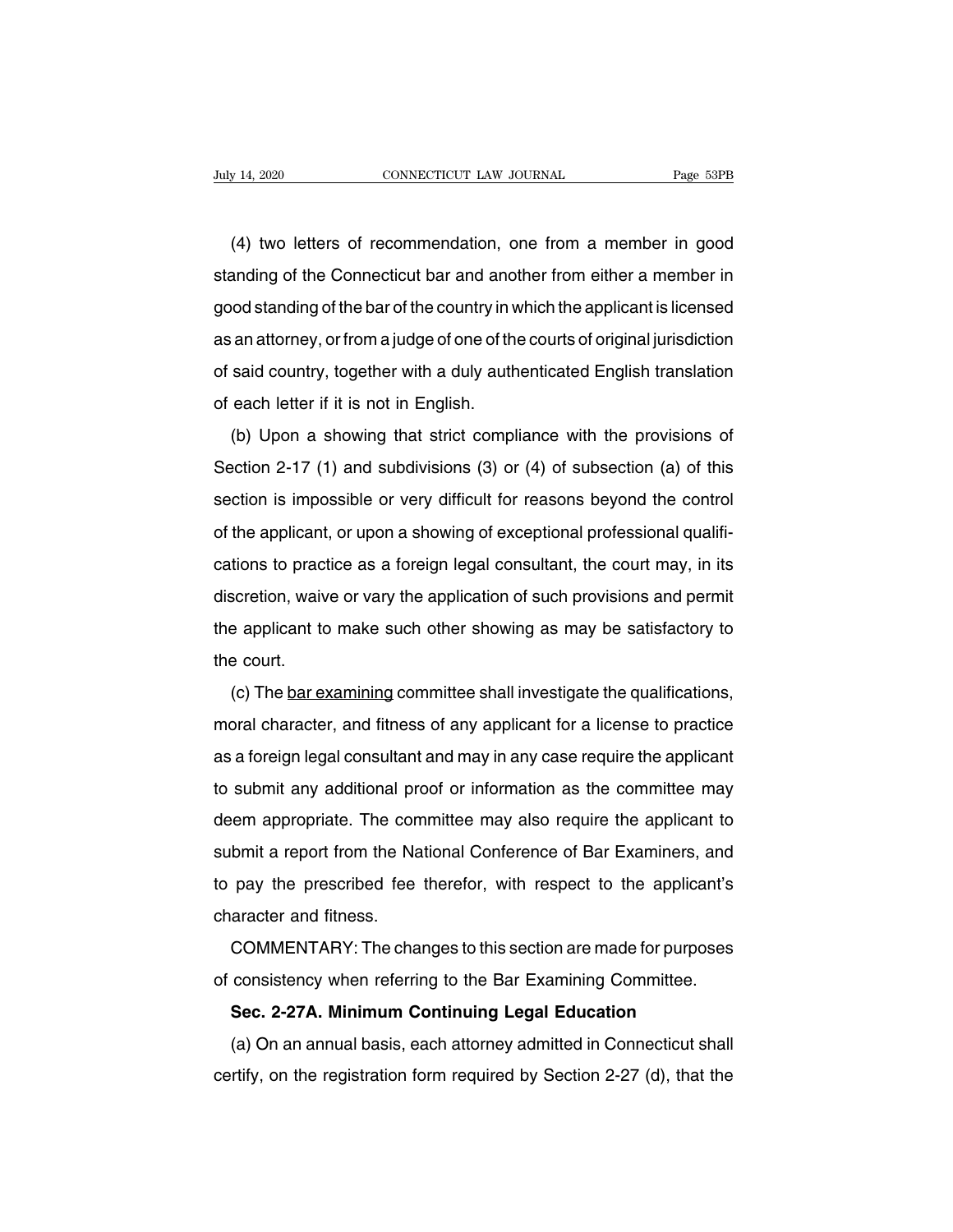Page 54PB<br>
CONNECTICUT LAW JOURNAL<br>
attorney has completed in the last calendar year no less than twelve<br>
credit hours of appropriate continuing legal education, at least two Page 54PB CONNECTICUT LAW JOURNAL July 14, 2020<br>attorney has completed in the last calendar year no less than twelve<br>credit hours of appropriate continuing legal education, at least two<br>hours of which shall be in ethics/pr attorney has completed in the last calendar year no less than twelve<br>credit hours of appropriate continuing legal education, at least two<br>hours of which shall be in ethics/professionalism. The ethics and pro-<br>fessionalism attorney has completed in the last calendar year no less than twelve<br>credit hours of appropriate continuing legal education, at least two<br>hours of which shall be in ethics/professionalism. The ethics and pro-<br>fessionalism attoriey has completed in the last calendar year no less to<br>credit hours of appropriate continuing legal education, a<br>hours of which shall be in ethics/professionalism. The ethic<br>fessionalism components may be integrated w For ideas of appropriate commaing regar education, at least two<br>furs of which shall be in ethics/professionalism. The ethics and pro-<br>ssionalism components may be integrated with other courses. This<br>le shall apply to all a

Fessionalism components may be integrated with other courses. This<br>rule shall apply to all attorneys except the following:<br>(1) Judges and senior judges of the Supreme, Appellate or Superior<br>Courts, judge trial referees, fa ressionalism components may be integrated with other courses. This<br>rule shall apply to all attorneys except the following:<br>(1) Judges and senior judges of the Supreme, Appellate or Superior<br>Courts, judge trial referees, fa (1) Judges and senior judges of the Supreme, Appellate or Superior<br>Courts, judge trial referees, family support magistrates, family support<br>magistrate referees, workers' compensation commissioners, elected<br>constitutional o (1) Judges and senior judges or the Supreme, Appendie or Super<br>Courts, judge trial referees, family support magistrates, family supp<br>magistrate referees, workers' compensation commissioners, elec<br>constitutional officers, f barts, judge that referees, raminy support magistrates, raminy support<br>agistrate referees, workers' compensation commissioners, elected<br>nstitutional officers, federal judges, federal magistrate judges, fed-<br>al administrati

magistrate refleees, workers comperisation commissioners, elected<br>constitutional officers, federal judges, federal magistrate judges, fed-<br>eral administrative law judges or federal bankruptcy judges;<br>(2) Attorneys who are eral administrative law judges or federal bear and administrative law judges or federal b<br>(2) Attorneys who are disbarred, resign<br>52, on inactive status pursuant to Sectio<br>pursuant to Sections 2-55 or 2-55A;<br>(3) Attorneys (2) Attorneys who are disbarred, resigned pursuant to Section 2-<br>
1, on inactive status pursuant to Section 2-56 et seq., or retired<br>
1, on inactive status pursuant to Section 2-56 et seq., or retired<br>
1, (3) Attorneys who (2) Altomeys who are disbaried, resigned parsually to Section 52, on inactive status pursuant to Section 2-56 et seq., or r pursuant to Sections 2-55 or 2-55A;<br>(3) Attorneys who are serving on active duty in the armed for

(3) Attorneys who are serving on active duty in the armed forces of<br>e United States for more than six months in such year;<br>(4) Attorneys for the calendar year in which they are admitted;<br>(5) Attorneys who earn less than \$

(3) Attorneys who are serving on active duty in the armed forces of<br>e United States for more than six months in such year;<br>(4) Attorneys for the calendar year in which they are admitted;<br>(5) Attorneys who earn less than \$ (3) Altomeys who are serving on active daty<br>the United States for more than six months in<br>(4) Attorneys for the calendar year in which<br>(5) Attorneys who earn less than \$1000 in<br>provision of legal services in such year;<br>(6)

(4) Attorneys for the calendar year in which they are admitted;<br>(5) Attorneys who earn less than \$1000 in compensation for the<br>ovision of legal services in such year;<br>(6) Attorneys who, for good cause shown, have been gran (4) Altorneys for the calendar year in which they are admitted,<br>
(5) Attorneys who earn less than \$1000 in compensation for the<br>
provision of legal services in such year;<br>
(6) Attorneys who, for good cause shown, have been mittee. Follow Historic Tregal services in such year,<br>
(6) Attorneys who, for good cause shown, have been granted tempo-<br>
ry or permanent exempt status by the Statewide Grievance Com-<br>
(b) Attorneys may satisfy the required hours

cation:

(b) Attorneys may satisfy the required hours of continuing legal education:<br>
(b) Attorneys may satisfy the required hours of continuing legal education:<br>
(1) By attending legal education courses provided by any local, stat or special interest bar association in this state or regional or special interest bar association in this state or regional or national<br>bar associations recognized in this state or regional or national<br>bar associations rec (b) Allomeys may salisry the required hours of community regal education:<br>
(1) By attending legal education courses provided by any local, state<br>
or special interest bar association in this state or regional or national<br>
b (1) By attending legal education courses provided by any local, state<br>or special interest bar association in this state or regional or national<br>bar associations recognized in this state or another state or territory<br>of the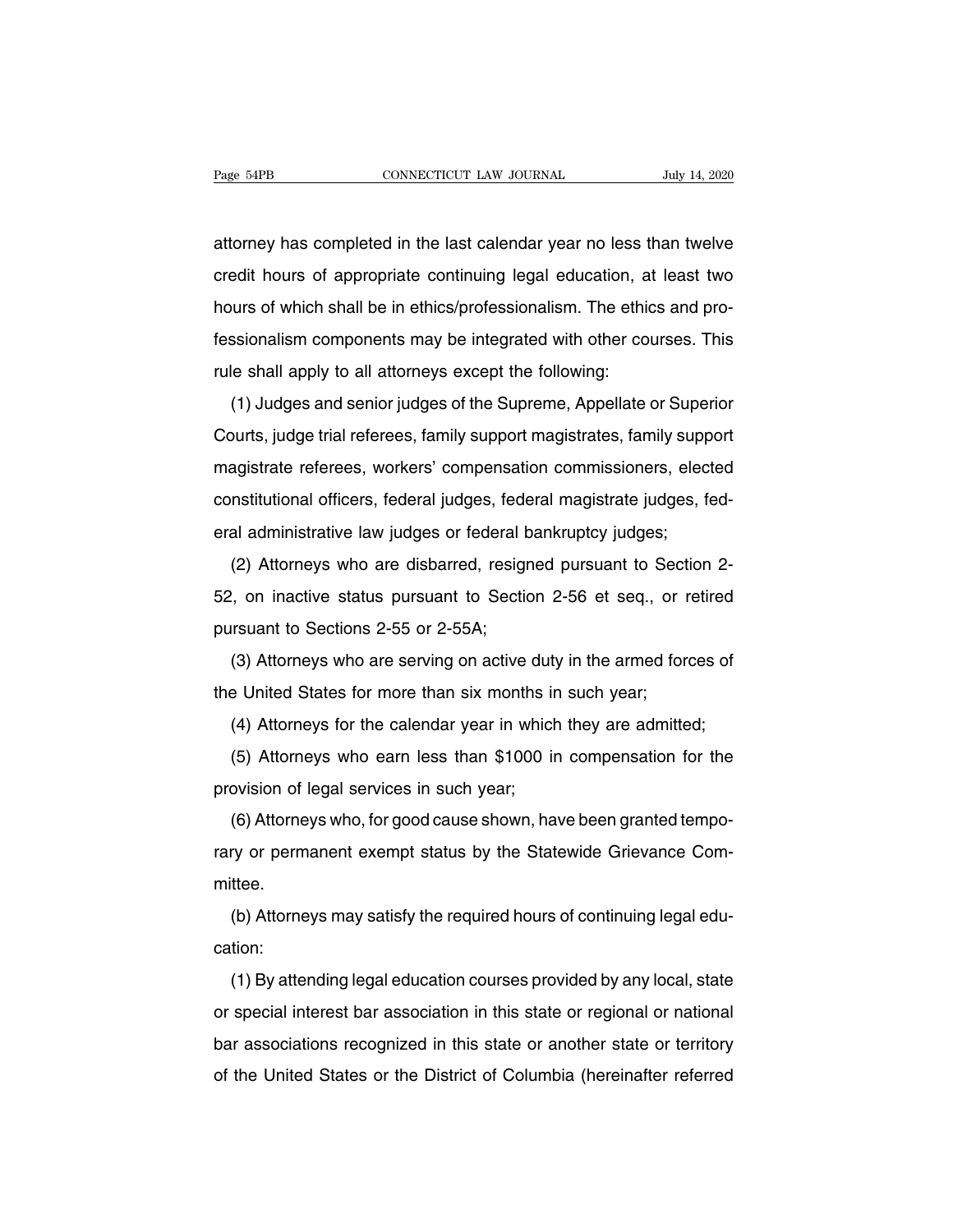Tuly 14, 2020<br>to as "bar association"); any private or government legal employer;<br>any court of this or any other state or territory of the United States or Fage 55PB<br>to as "bar association"); any private or government legal employer;<br>any court of this or any other state or territory of the United States or<br>the District of Columbia; any organization whose program or course the Asset Columbia: any private or government legal employer;<br>any court of this or any other state or territory of the United States or<br>the District of Columbia; any organization whose program or course<br>has been reviewed a to as "bar association"); any private or government legal employer;<br>any court of this or any other state or territory of the United States or<br>the District of Columbia; any organization whose program or course<br>has been revi to as "bar association"); any private or government legal employer;<br>any court of this or any other state or territory of the United States or<br>the District of Columbia; any organization whose program or course<br>has been revi any court of this or any other state or territory of the United States or<br>the District of Columbia; any organization whose program or course<br>has been reviewed and approved by any bar association or organiza-<br>tion that has the District of Columbia; any organization whose program or course<br>has been reviewed and approved by any bar association or organiza-<br>tion that has been established in any state or territory of the United<br>States or the Dis has been reviewed and approved by any bar association or organization that has been established in any state or territory of the United<br>States or the District of Columbia to certify and approve continuing<br>legal education c tion that has been established in any state or territory of the United<br>States or the District of Columbia to certify and approve continuing<br>legal education courses; and any other nonprofit or for-profit legal<br>education pro States or the District of Columbia to certity and approve continuing<br>legal education courses; and any other nonprofit or for-profit legal<br>education providers, including law schools and other appropriate con-<br>tinuing legal providers. lucation providers, including law schools and other appropriate con-<br>uing legal education providers, and including courses remotely pre-<br>nted by video conference, webcasts, webinars, or the like by said<br>oviders.<br>(2) By sel

tinuing legal education providers, and including courses remotely presented by video conference, webcasts, webinars, or the like by said<br>providers.<br>(2) By self-study of appropriate programs or courses directly related<br>to s sented by video conference, webcasts, webinars, or the like by said<br>providers.<br>(2) By self-study of appropriate programs or courses directly related<br>to substantive or procedural law or related topics, including profes-<br>sio providers.<br>
(2) By self-study of appropriate programs or courses directly related<br>
to substantive or procedural law or related topics, including profes-<br>
sional responsibility, legal ethics, or law office management and pr (2) By self-study of appropriate programs or courses directly related<br>to substantive or procedural law or related topics, including profes-<br>sional responsibility, legal ethics, or law office management and pre-<br>pared by th to substantive or procedural law or related topics, including protes-<br>sional responsibility, legal ethics, or law office management and pre-<br>pared by those continuing legal education providers in subsection (b)<br>(1). Said s sional responsibility, legal ethics, or law office management and pre-<br>pared by those continuing legal education providers in subsection (b)<br>(1). Said self-study may include viewing and listening to all manner<br>of communica pared by those continuing legal education providers in subsection (b)<br>(1). Said self-study may include viewing and listening to all manner<br>of communication, including, but not limited to, video or audio<br>recordings or takin (1). Said self-study may include viewing and listening to all manner<br>of communication, including, but not limited to, video or audio<br>recordings or taking online legal courses. The selection of self-study<br>courses or program or communication, including, but not limited to, video or audio<br>recordings or taking online legal courses. The selection of self-study<br>courses or programs shall be consistent with the objective of this rule,<br>which is to ma recordings or taking online legal courses. The selectic<br>courses or programs shall be consistent with the objec<br>which is to maintain and enhance the skill level, know<br>and competence of the attorney and shall comply wit<br>qual urses or programs shall be consistent with the objective of this rule,<br>hich is to maintain and enhance the skill level, knowledge, ethics<br>d competence of the attorney and shall comply with the minimum<br>ality standards set f

which is to maintain and enhance the skill level, knowledge, ethics<br>and competence of the attorney and shall comply with the minimum<br>quality standards set forth in subsection (c) (6).<br>(3) By publishing articles in legal pu and competence of the attorney and shall comply with the minimum<br>quality standards set forth in subsection (c) (6).<br>(3) By publishing articles in legal publications that have as their<br>primary goal the enhancement of compet quality standards set forth in subsection (c) (6).<br>
(3) By publishing articles in legal publications the<br>
primary goal the enhancement of competence in the lincluding, without limitation, substantive and procedi<br>
law pract (3) By publishing articles in legal publications that have as their<br>imary goal the enhancement of competence in the legal profession,<br>cluding, without limitation, substantive and procedural law, ethics,<br>w practice manageme primary goal the enhancement of competence in the le<br>including, without limitation, substantive and procedu<br>law practice management and professionalism.<br>(4) By teaching legal seminars and courses, includin<br>tion on panel di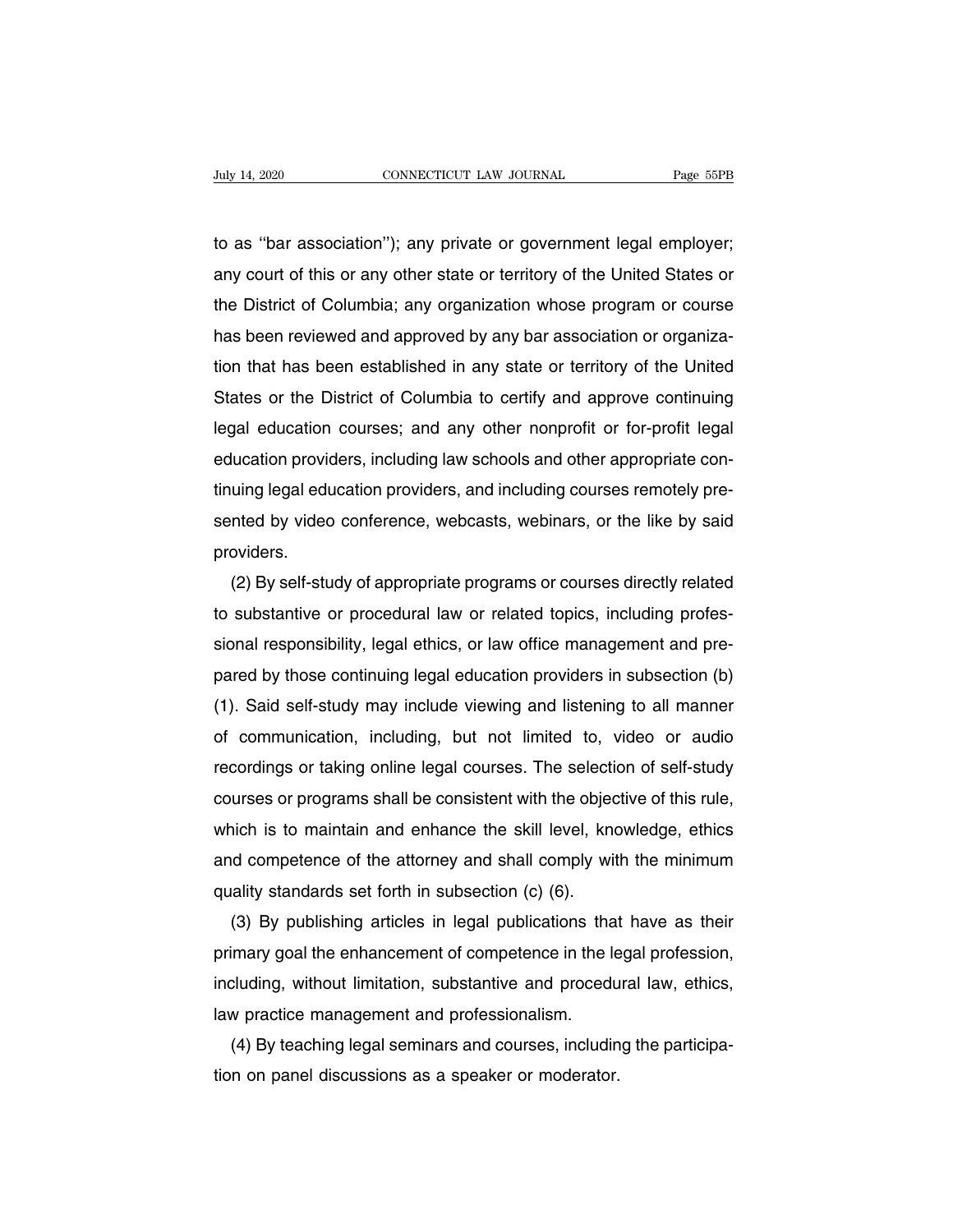EXEMBER ENGLEVIER CONNECTICUT LAW JOURNAL SUBSET AND JULY 14, 2020<br>
(5) By serving as a full-time faculty member at a law school accred-<br>
d by the American Bar Association or approved by the state bar Fage 56PB CONNECTICUT LAW JOURNAL July 14, 2020<br>
(5) By serving as a full-time faculty member at a law school accred-<br>
ited by the American Bar Association or approved by the state bar<br>
examining committee, in which case, (5) By serving as a full-time faculty member at a law school accredited by the American Bar Association or approved by the state bar examining committee, in which case, such attorney will be credited with meeting the minim (5) By serving as a full-time faculty member at a law school accred-<br>ited by the American Bar Association or approved by the state bar<br>examining committee, in which case, such attorney will be credited<br>with meeting the min  $(3)$  by serving as a<br>ited by the American<br>examining committee<br>with meeting the min<br>set forth herein.<br>(6) By serving as a (6) By serving as a part-time or adjunct faculty member at a law<br>hool accredited by serving as a part-time or adjunct faculty member at a law<br>hool accredited by the American Bar Association or approved by

examining committee, in which case, such attorney will be credited<br>with meeting the minimum continuing legal education requirements<br>set forth herein.<br>(6) By serving as a part-time or adjunct faculty member at a law<br>school the state bar examining the minimum community legal education requirements<br>set forth herein.<br>(6) By serving as a part-time or adjunct faculty member at a law<br>school accredited by the American Bar Association or approved by (6) By serving as a part-time or adjunct faculty member at a law<br>school accredited by the American Bar Association or approved by<br>the state bar examining committee, in which case, such attorney will<br>be credited with meetin (b) by serving as a part-time or adjunct racting member at a raw<br>school accredited by the American Bar Association or approved by<br>the state bar examining committee, in which case, such attorney will<br>be credited with meetin scribor accredited by the American Bar Association of approved by<br>the state bar examining committee, in which case, such attorney will<br>be credited with meeting the minimum continuing legal education<br>requirements set forth Figure and examining committee, in which case, such attorney will<br>credited with meeting the minimum continuing legal education<br>quirements set forth herein at the rate of one hour for each hour of<br>assroom instruction and on

requirements set forth herein at the rate of one hour for each hour of<br>classroom instruction and one hour for each two hours of preparation.<br>(7) By serving as a judge or coach for a moot court or mock trial<br>course or compe requirements set form herem at the rate of one hour for each hours of<br>classroom instruction and one hour for each two hours of preparation.<br>(7) By serving as a judge or coach for a moot court or mock trial<br>course or compet (7) By serving as a judge or coach for a moot cour<br>course or competition that is part of the curriculum at<br>by a law school accredited by the American Bar A<br>approved by the state bar examining committee.<br>(c) Credit computat The competition that is p<br>a law school accredited to<br>proved by the state bar exar<br>(c) Credit computation:<br>(1) Credit for any of the above (a) a law school accredited by the American Bar Association or<br>proved by the state bar examining committee.<br>(c) Credit computation:<br>(1) Credit for any of the above activities shall be based on the actual<br>struction time, wh

by a faw school accredited by the American Bar Association of<br>approved by the state bar examining committee.<br>(c) Credit computation:<br>(1) Credit for any of the above activities shall be based on the actual<br>instruction time, question and answer periods. Credit for the actual judging or coaching time, up<br>
(b) (7) shall be based upon the actual judging or coaching time, up<br>
(b) (7) shall be based upon the actual judging or coaching time, up (c) Credit for any of the above activities shall be based on the actual<br>instruction time, which may include lecture, panel discussion, and<br>question and answer periods. Credit for the activity listed in subsection<br>(b) (7) s (1) Orealt for any of the above activities shall be based off the actual<br>instruction time, which may include lecture, panel discussion, and<br>question and answer periods. Credit for the activity listed in subsection<br>(b) (7) mshuchon line, which hay include lecture, parter discussion, and<br>question and answer periods. Credit for the activity listed in subsection<br>(b) (7) shall be based upon the actual judging or coaching time, up<br>to four hours f (b) (7) shall be b.<br>to four hours for<br>based on the rea<br>or program.<br>(2) Credit for att (2) Credit for attorneys preparing for and presenting legal seminars, urses or programs shall be based on one hour of credit for aach and presenting legal seminars,

to four hours for each activity per year. Sen-study credit shall be<br>based on the reading time or running time of the selected materials<br>or program.<br>(2) Credit for attorneys preparing for and presenting legal seminars,<br>cour based on the reading time of funning time of the selected materials<br>or program.<br>(2) Credit for attorneys preparing for and presenting legal seminars,<br>courses or programs shall be based on one hour of credit for each<br>two ho or program.<br>
(2) Credit for attorneys preparing for and presenting legal seminars,<br>
courses or programs shall be based on one hour of credit for each<br>
two hours of preparation. A maximum of six hours of credit may be<br>
cred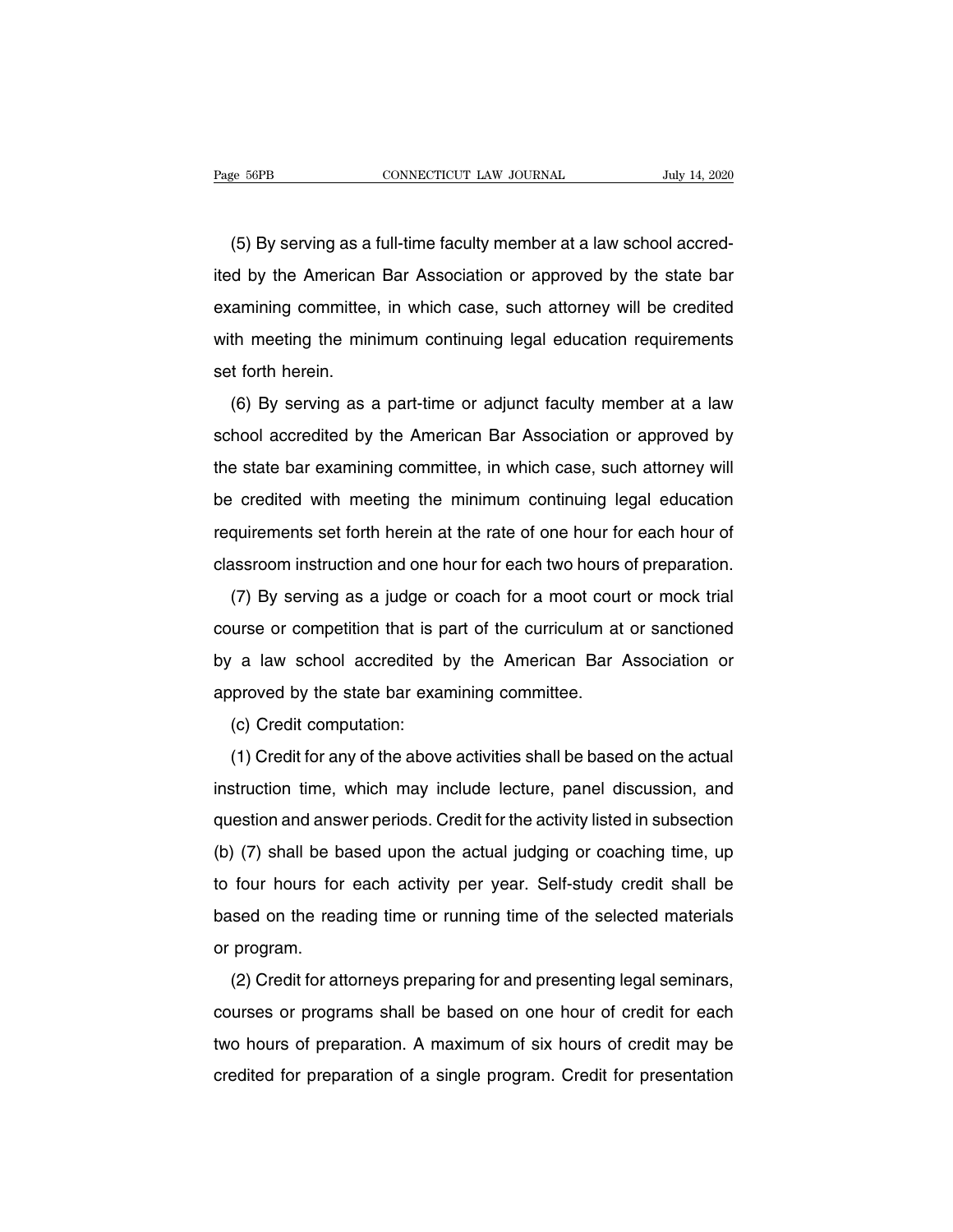Suly 14, 2020 CONNECTICUT LAW JOURNAL Page 57PB<br>Shall be on an hour for hour basis. Credit may not be earned more<br>than once for the same course given during a calendar year. The state of the same connect our set of an an hour for hour basis. Credit may not be earned mother once for the same course given during a calendar year.<br>(3) Credit for the writing and publication of articles shall be bas

(3) Credit for the same course given during a calendar year.<br>
(3) Credit for the writing and publication of articles shall be based<br>
the actual [drafting] time required for both researching and drafting. shall be on an hour for hour basis. Credit may not be earned more<br>than once for the same course given during a calendar year.<br>(3) Credit for the writing and publication of articles shall be based<br>on the actual [drafting] t Shall be on an hourton hour basis. Great may not be early<br>than once for the same course given during a calendar year<br>(3) Credit for the writing and publication of articles shall<br>on the actual [drafting] time required <u>for </u> (3) Credit for the writing and publication of articles shall be based<br>the actual [drafting] time required <u>for both researching and drafting</u>.<br>ach article may be counted only one time for credit.<br>(4) Continuing legal educa

(3) Orecan for the whiling and publication or anticles shall be based<br>on the actual [drafting] time required <u>for both researching and drafting</u>.<br>Each article may be counted only one time for credit.<br>(4) Continuing legal e on the actual [drafting] time required <u>for both researching and drafting</u>.<br>Each article may be counted only one time for credit.<br>(4) Continuing legal education courses ordered pursuant to Section<br>2-37 (a) (5) or any court (4) Continuing legal education courses ordered pursuant to Section<br>37 (a) (5) or any court order of discipline shall not count as credit<br>ward an attorney's obligation under this section.<br>(5) Attorneys may carry forward no

(4) Commung legal education courses ordered pursuant to Section<br>2-37 (a) (5) or any court order of discipline shall not count as credit<br>toward an attorney's obligation under this section.<br>(5) Attorneys may carry forward no toward an attorney's obligation under this section.<br>
(5) Attorneys may carry forward no more than two credit hours in<br>
excess of the current annual continuing legal education requirement<br>
to be applied to the following ye requirement. (5) Altonieys hay carry forward no more than two credit hours in<br>cess of the current annual continuing legal education requirement<br>be applied to the following year's continuing legal education<br>quirement.<br>(6) To be eligible

excess of the current annual continuing legal education requirement<br>to be applied to the following year's continuing legal education<br>requirement.<br>(6) To be eligible for continuing legal education credit, the course<br>or acti designed to the following years commany legal education<br>requirement.<br>(6) To be eligible for continuing legal education credit, the course<br>or activity must: (A) have significant intellectual or practical content<br>designed to (6) To be eligible for continuing legal education credit, the course<br>or activity must: (A) have significant intellectual or practical content<br>designed to increase or maintain the attorney's professional compe-<br>tence and sk (b) To be engible for commaning legal education credit, the course<br>or activity must: (A) have significant intellectual or practical content<br>designed to increase or maintain the attorney's professional compe-<br>tence and skil designed to increase or maintain the attorney's professional competence and skills as a lawyer; (B) constitute an organized program of learning dealing with matters directly related to legal subjects and the legal professi designed to increase of maintain the attorney's proteince and skills as a lawyer; (B) constitute an orgal<br>learning dealing with matters directly related to legal<br>legal profession; and (C) be conducted by an inc<br>qualified b The and skills as a lawyer, (b) consitute an organized program of<br>arming dealing with matters directly related to legal subjects and the<br>gal profession; and (C) be conducted by an individual or group<br>alified by practical o Framing dealing with matters directlegal profession; and (C) be conqualified by practical or academic<br>(d) Attorneys shall retain record<br>for a period of seven years.<br>(e) Violation of this section sha

gar profession, and (C) be conducted by an individual or galified by practical or academic experience.<br>(d) Attorneys shall retain records to prove compliance with this r a period of seven years.<br>(e) Violation of this secti

(d) Attorneys shall retain records to prove compliance with this rule<br>
(d) Attorneys shall retain records to prove compliance with this rule<br>
(e) Violation of this section shall constitute misconduct.<br>
(f) Unless it is det (a) Attorneys shart retain records to prove compilant e with this rule<br>for a period of seven years.<br>(e) Violation of this section shall constitute misconduct.<br>(f) Unless it is determined that the violation of this section (e) Violation of this section shall constitute misconduct.<br>
(f) Unless it is determined that the violation of this section was wilfu<br>
a noncompliant attorney must be given at least sixty days to compl<br>
with this section be (e) Violation of this section shall constitute misconduct.<br>
(f) Unless it is determined that the violation of this section was wilful,<br>
a noncompliant attorney must be given at least sixty days to comply<br>
with this section (i) Onless it is determined that the violation of this section was which,<br>a noncompliant attorney must be given at least sixty days to comply<br>with this section before he or she is subject to any discipline.<br>(g) A Minimum C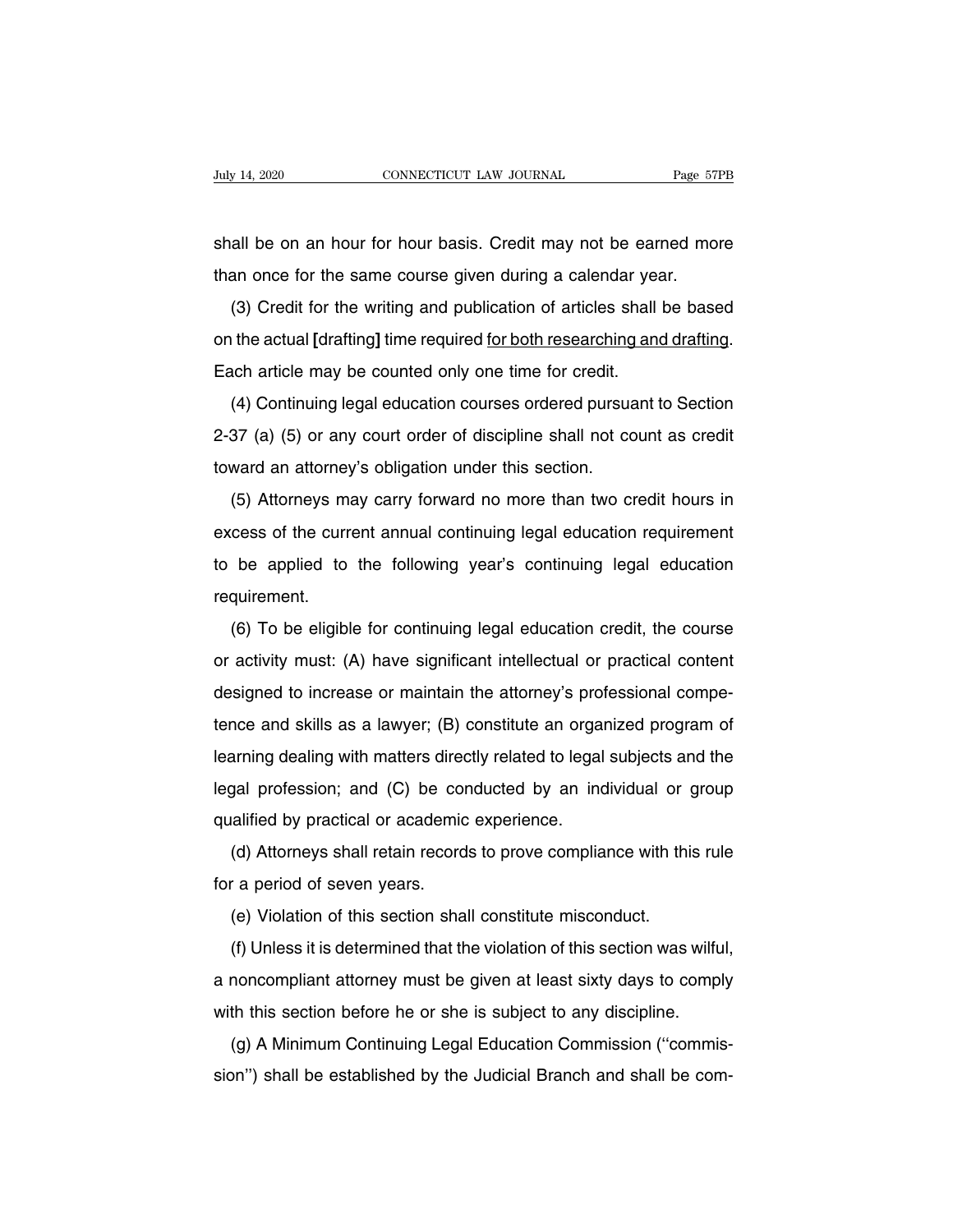Page 58PB<br>
posed of four Superior Court judges and four attorneys admitted to<br>
practice in this state, all of whom shall be appointed by the chief justice practice in this state, all of whom shall be appointed by the chief justice<br>of the Supreme Court or his or her designee and who shall serve<br>of the Supreme Court or his or her designee and who shall serve posed of four Superior Court judges and four attorneys admitted to<br>practice in this state, all of whom shall be appointed by the chief justice<br>of the Supreme Court or his or her designee and who shall serve<br>without compens posed of four Superior Court judges and four attorneys admitted to<br>practice in this state, all of whom shall be appointed by the chief justice<br>of the Supreme Court or his or her designee and who shall serve<br>without compens practice in this state, all of whom shall be appointed by the chief justice<br>of the Supreme Court or his or her designee and who shall serve<br>without compensation. The charge of the commission will be to provide<br>advice regar practice in this state, all of whom shall be appointed by the chief justice<br>of the Supreme Court or his or her designee and who shall serve<br>without compensation. The charge of the commission will be to provide<br>advice regar of the supreme Sourt of his of her designee and who shall selve<br>without compensation. The charge of the commission will be to provide<br>advice regarding the application and interpretation of this rule and to<br>assist with its advice regarding the application and interpretation of this rule and to<br>assist with its implementation including, but not limited to, the develop-<br>ment of a list of frequently asked questions and other documents to<br>assist sist with its implementation including, but not limited to, the develop-<br>ent of a list of frequently asked questions and other documents to<br>sist the members of the bar to meet the requirements of this rule.<br>COMMENTARY—2017

assist which simplementation including, but not influed to, the develop-<br>ment of a list of frequently asked questions and other documents to<br>assist the members of the bar to meet the requirements of this rule.<br>COMMENTARY—2 them of a list of hequerity asked questions and other documents to<br>assist the members of the bar to meet the requirements of this rule.<br>COMMENTARY—2017: It is the intention of this rule to provide<br>attorneys with relevant a sional subject matter at the lowest cost reasonably feasible and with the lowest spectrum of substantive, procedural, ethical and professional subject matter at the lowest cost reasonably feasible and with the least amount Example attorneys with relevant and useful continuing legal education covering<br>the broadest spectrum of substantive, procedural, ethical and profes-<br>sional subject matter at the lowest cost reasonably feasible and with<br>the allotheys will relevant and useful continuing legal education covering<br>the broadest spectrum of substantive, procedural, ethical and profes-<br>sional subject matter at the lowest cost reasonably feasible and with<br>the least a the broadest spectrum of substantive, procedural, entical and protes-<br>sional subject matter at the lowest cost reasonably feasible and with<br>the least amount of supervision, structure and reporting requirements,<br>which will sional subject matter at the lowest cost reasonably reasible<br>the least amount of supervision, structure and reporting requ<br>which will aid in the development, enhancement and mainte<br>the legal knowledge and skills of practic Freast amount of supervision, structure and reporting requirements,<br>hich will aid in the development, enhancement and maintenance of<br>e legal knowledge and skills of practicing attorneys and will facilitate<br>e delivery of co

Writch will all if the development, emiantement and maintenance of<br>the legal knowledge and skills of practicing attorneys and will facilitate<br>the delivery of competent legal services to the public.<br>The rule also permits an the delivery of competent legal services to the public.<br>The rule also permits an attorney to design his or her own course<br>of study. The law is constantly evolving and attorneys, like all other<br>professionals, are expected t The rule also permits an attorney to design his or her own course<br>of study. The law is constantly evolving and attorneys, like all other<br>professionals, are expected to keep abreast of changes in the profes-<br>sion and the la The fue also permits an attorney to design his of her own course<br>study. The law is constantly evolving and attorneys, like all other<br>ofessionals, are expected to keep abreast of changes in the profes-<br>on and the law if the

or study. The law is constantly evolving and attorneys, like all other<br>professionals, are expected to keep abreast of changes in the profes-<br>sion and the law if they are to provide competent representation.<br>Subsection (a) protessionals, are expected to keep abreast of changes in the protes-<br>sion and the law if they are to provide competent representation.<br>Subsection (a) provides that Connecticut attorneys must complete<br>twelve credit hours o sion and the law if they are to provide competent representation.<br>Subsection (a) provides that Connecticut attorneys must complete<br>twelve credit hours of continuing legal education per calendar year.<br>Subsection (a) also li Subsection (a) provides that Connecticut attorneys must complete<br>twelve credit hours of continuing legal education per calendar year.<br>Subsection (a) also lists those Connecticut attorneys, who are exempt<br>from compliance, i tweive creaf hours of continuing legal education per calendar year.<br>Subsection (a) also lists those Connecticut attorneys, who are exempt<br>from compliance, including, among others: judges, senior judges, attor-<br>neys serving subsection (a) also its those confiection attorieys, who are exempt<br>from compliance, including, among others: judges, senior judges, attor-<br>neys serving in the military, new attorneys during the year in which<br>they are admi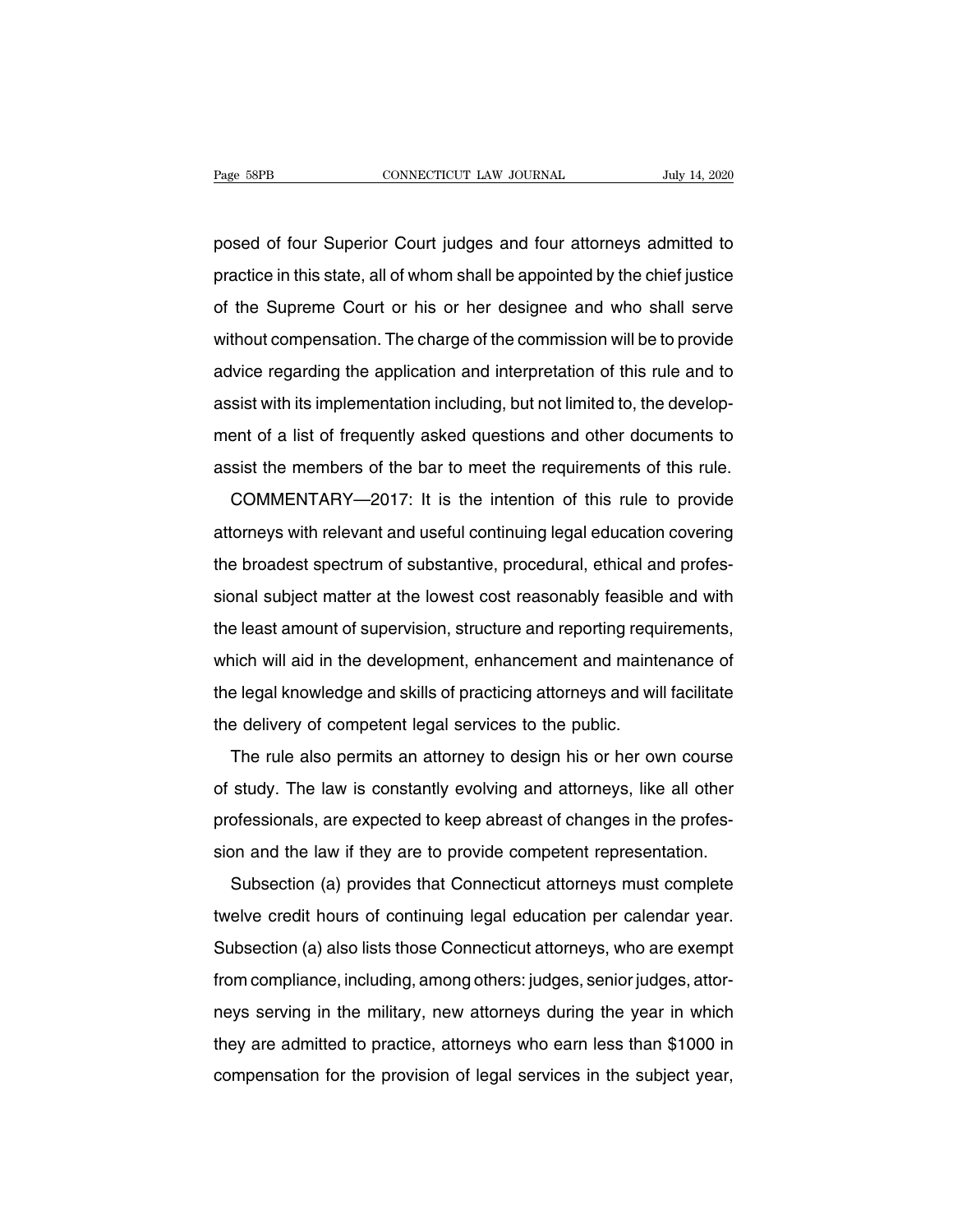Act July 14, 2020 CONNECTICUT LAW JOURNAL Page 59PB<br>and those who obtain an exempt status for good cause shown. The<br>subsection also provides an exemption for attorneys who are dis-Suly 14, 2020 CONNECTICUT LAW JOURNAL Page 59PB<br>and those who obtain an exempt status for good cause shown. The<br>subsection also provides an exemption for attorneys who are dis-<br>barred, resigned, on inactive status due to d and those who obtain an exempt status for good cause shown. The<br>subsection also provides an exemption for attorneys who are dis-<br>barred, resigned, on inactive status due to disability, or are retired. The<br>exemption for att and those who obtain an exempt status for good cause shown. The<br>subsection also provides an exemption for attorneys who are dis-<br>barred, resigned, on inactive status due to disability, or are retired. The<br>exemption for att and those who obtain an exempt status for good cause shown. The<br>subsection also provides an exemption for attorneys who are dis-<br>barred, resigned, on inactive status due to disability, or are retired. The<br>exemption for att subsection also provides an exemption for attomeys who are dis-<br>barred, resigned, on inactive status due to disability, or are retired. The<br>exemption for attorneys who earn less than \$1000 in compensation<br>in a particular y baried, resigned, orrinactive status due to disability, or are retired. The<br>exemption for attorneys who earn less than \$1000 in compensation<br>in a particular year is not intended to apply to attorneys who claim that<br>they we exemption for attorneys who earn less than \$1000 in compensation<br>in a particular year is not intended to apply to attorneys who claim that<br>they were not paid as a result of billed fees to a client. All compensation<br>receive In a panicular year is not intended to apply to attorneys who claim that<br>they were not paid as a result of billed fees to a client. All compensation<br>received for the provision of legal services, whether the result of bille They were not paid as a result of billed rees to a client. All comperisation<br>received for the provision of legal services, whether the result of billed<br>fees or otherwise, must be counted. There is no exemption for attor-<br>n received for the provision of legal services, whener the result of billed<br>fees or otherwise, must be counted. There is no exemption for attor-<br>neys who are suspended or on administrative suspension. Subsection<br>(d) requires shall be sufficient proof of compliance. For self-study, a contemporal of allowing the sufficient proof of compliance. For continuing legal education courses, a certificate of attendance shall be sufficient proof of compli reys who are susperided of orrital<br>
(d) requires an attorney to maintain adequate records of compliance.<br>
For continuing legal education courses, a certificate of attendance<br>
shall be sufficient proof of compliance. For se (a) requires an attorney to maintain adequate records or compliance.<br>For continuing legal education courses, a certificate of attendance<br>shall be sufficient proof of compliance. For self-study, a contemporane-<br>ous log iden For continuing legal education courses, a certificate or attenuance<br>shall be sufficient proof of compliance. For self-study, a contemporane-<br>ous log identifying and describing the course listened to or watched<br>and listing shall be sufficient proof of compliance. For self-study, a contemporane-<br>ous log identifying and describing the course listened to or watched<br>and listing the date and time the course was taken, as well as a copy<br>of the syl ous log luerninying and describing the course listened to or watched<br>and listing the date and time the course was taken, as well as a copy<br>of the syllabus or outline of the course materials, if available, and,<br>when appropr and ilsung the date and time the course was taken, as well as a copy<br>of the syllabus or outline of the course materials, if available, and,<br>when appropriate, a certificate from the course provider, shall be suffi-<br>cient pr or the synabus or buttificate from the course materials, if avait<br>when appropriate, a certificate from the course provider, sh<br>cient proof of compliance. For any other form of continuing le<br>tion, a file including a log of Their appropriate, a certificate from the course provider, shall be sum-<br>ent proof of compliance. For any other form of continuing legal educa-<br>n, a file including a log of the time spent and drafts of the prepared<br>aterial

tion, a file including a log of the time spent and drafts of the prepared<br>material shall provide sufficient proof of compliance.<br>COMMENTARY—2020: The change to the rule regarding credit for<br>the writing and publication of a has a me including a log of the time spent and drafts of the prepared<br>material shall provide sufficient proof of compliance.<br>COMMENTARY—2020: The change to the rule regarding credit for<br>the writing and publication of artic material shall provi<br>COMMENTARY-<br>the writing and pub<br>based on the actua<br>such articles.<br>Sec. 2-29. Grieva **EXAMPLE PROPERTIFY STATE PROPERTIES**<br>
the writing and publication of articles clarifie<br>
based on the actual time required for both<br>
such articles.<br> **Sec. 2-29. Grievance Panels**<br>
(a) The judges of the Superior Court s (a) The judges of the Superior Court shall appoint one or more<br>
(a) The judges of the Superior Court shall appoint one or more<br>
(a) The judges of the Superior Court shall appoint one or more<br>
evance panels in each judicial

such articles.<br>
Sec. 2-29. Grievance Panels<br>
(a) The judges of the Superior Court shall appoint one or more<br>
grievance panels in each judicial district, each consisting of two mem-<br>
bers of the bar who do not maintain an o Sec. 2-29. Grievance Panels<br>
(a) The judges of the Superior Court shall appoint one or more<br>
grievance panels in each judicial district, each consisting of two mem-<br>
bers of the bar who do not maintain an office for the pr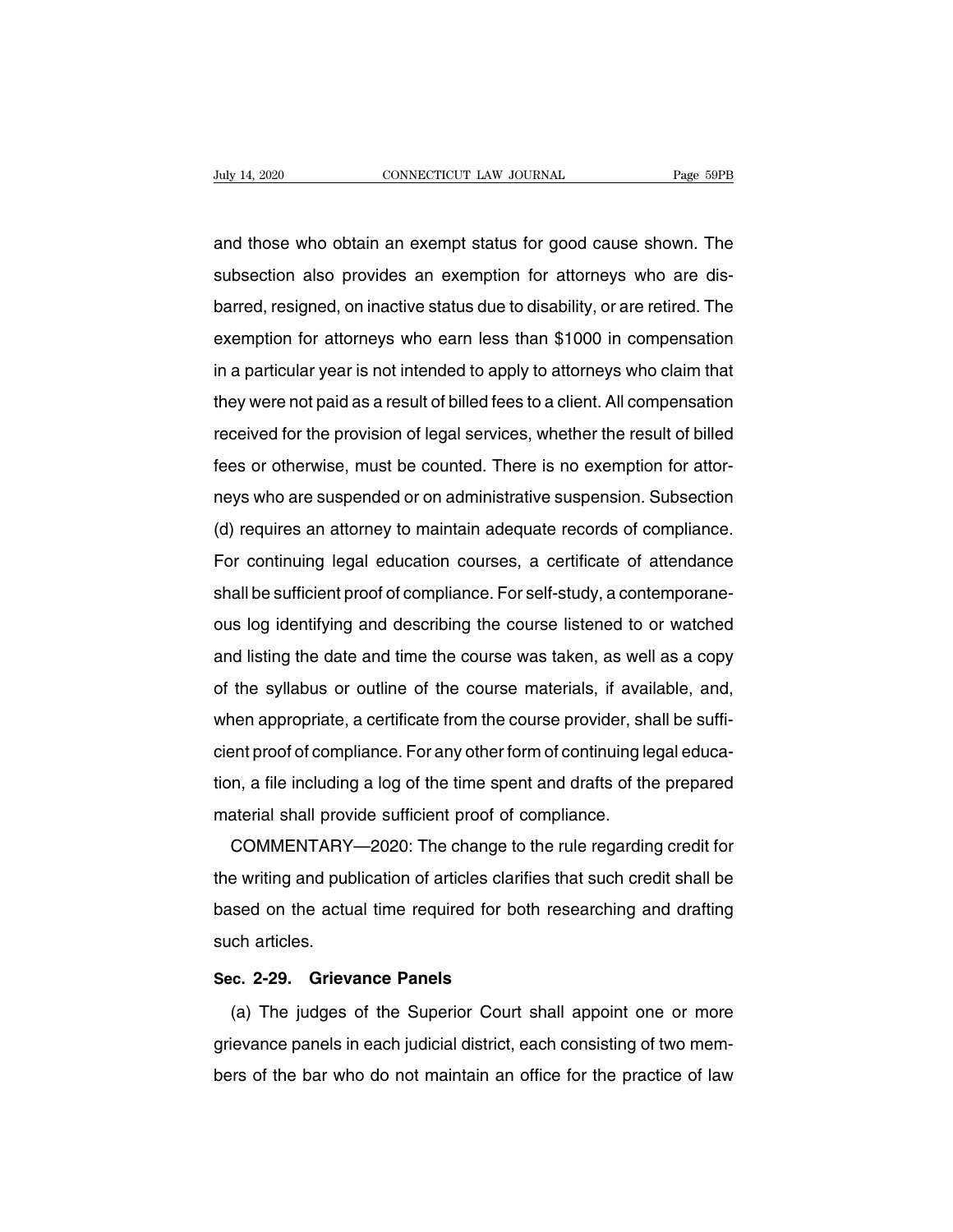Page 60PB<br>In such judicial district and one nonattorney who resides in such judicial<br>district, and shall designate as an alternate member a member of the Page 60PB CONNECTICUT LAW JOURNAL July 14, 2020<br>in such judicial district and one nonattorney who resides in such judicial<br>district, and shall designate as an alternate member a member of the<br>bar who does not maintain an o in such judicial district and one nonattorney who resides in such judicial<br>district, and shall designate as an alternate member a member of the<br>bar who does not maintain an office for the practice of law in such<br>judicial d in such judicial district and one nonattorney who resides in such judicial<br>district, and shall designate as an alternate member a member of the<br>bar who does not maintain an office for the practice of law in such<br>judicial d district, and shall designate as an alternate member a member of the<br>bar who does not maintain an office for the practice of law in such<br>judicial district. Terms shall commence on July 1. Appointments shall<br>be for terms of bar who does not maintain an office for the practice of law in such<br>judicial district. Terms shall commence on July 1. Appointments shall<br>be for terms of three years. No person may serve as a member and/<br>or as an alternate judicial district. Terms shall commence on July 1. Appointments shall<br>be for terms of three years. No person may serve as a member and/<br>or as an alternate member for more than two consecutive three year<br>terms, but may be r be for terms of three years. No person may serve as a member and/<br>or as an alternate member for more than two consecutive three year<br>terms, but may be reappointed after a lapse of one year. The appoint-<br>ment of any member be for terms of three years. No person may serve as a member and/<br>or as an alternate member for more than two consecutive three year<br>terms, but may be reappointed after a lapse of one year. The appoint-<br>ment of any member or as an alternate member for more than two consecutive times year<br>terms, but may be reappointed after a lapse of one year. The appoint-<br>ment of any member or alternate member may be revoked or sus-<br>pended by the judges or or the executive committee shall appoint a qualified individual to fill<br>the vacancy for the pudges or by the executive committee of the Superior<br>Court. In connection with such revocation or suspension, the judges<br>or the ex the vacancy for the pudges or by the executive committee of the Superior<br>Court. In connection with such revocation or suspension, the judges<br>or the executive committee shall appoint a qualified individual to fill<br>the vacan period. In connection with such revocation or suspension, the judges<br>or the executive committee shall appoint a qualified individual to fill<br>the vacancy for the balance of the term or for any other appropriate<br>period. In t of the executive committee shall appoint a qualified individual to fill<br>the vacancy for the balance of the term or for any other appropriate<br>period. In the event that a vacancy arises on a panel before the end<br>of a term by of the executive committee shall appoint a qualified individual to influence values of the balance of the term or for any other appropriate period. In the event that a vacancy arises on a panel before the end of a term by ne vacancy for the balance of the term of for any other appropriate<br>period. In the event that a vacancy arises on a panel before the end<br>of a term by reasons other than revocation or suspension, the executive<br>committee of penod. In the event that a vacancy anses on a panel before the end<br>of a term by reasons other than revocation or suspension, the executive<br>committee of the Superior Court shall appoint an attorney or nonattor-<br>ney, dependi a term by reasons other than revocation or suspension, the executive<br>mmittee of the Superior Court shall appoint an attorney or nonattor-<br>y, depending on the position vacated, who meets the appropriate<br>ndition set forth ab

to think the superior Court shall appoint an attorney of horiation-<br>hey, depending on the position vacated, who meets the appropriate<br>condition set forth above to fill the vacancy for the balance of the term.<br>(b) Considera rey, depending on the post<br>condition set forth above to t<br>(b) Consideration for appe<br>to those candidates recomm<br>administrative judges.<br>(c) In the event that more (b) Consideration for appointment to these positions shall be given<br>those candidates recommended to the appointing authority by the<br>lministrative judges.<br>(c) In the event that more than one panel has been appointed to<br>rve

(b) Consideration for appointment to these positions shall be given<br>to those candidates recommended to the appointing authority by the<br>administrative judges.<br>(c) In the event that more than one panel has been appointed to<br> referred to the appointing authority by a<br>administrative judges.<br>(c) In the event that more than one panel has been appointed<br>serve a particular judicial district, the executive committee of the Sur<br>rior Court shall establ (c) In the event that more than one panel has been appointed to<br>rve a particular judicial district, the executive committee of the Supe-<br>r Court shall establish the jurisdiction of each such panel.<br>(d) An attorney who main

(c) in the event that more than one parter has been appointed to<br>serve a particular judicial district, the executive committee of the Supe-<br>rior Court shall establish the jurisdiction of each such panel.<br>(d) An attorney wh serve a particular judicial district, the executive committee of the super-<br>rior Court shall establish the jurisdiction of each such panel.<br>(d) An attorney who maintains an office for the practice of law in<br>the same judici respondent.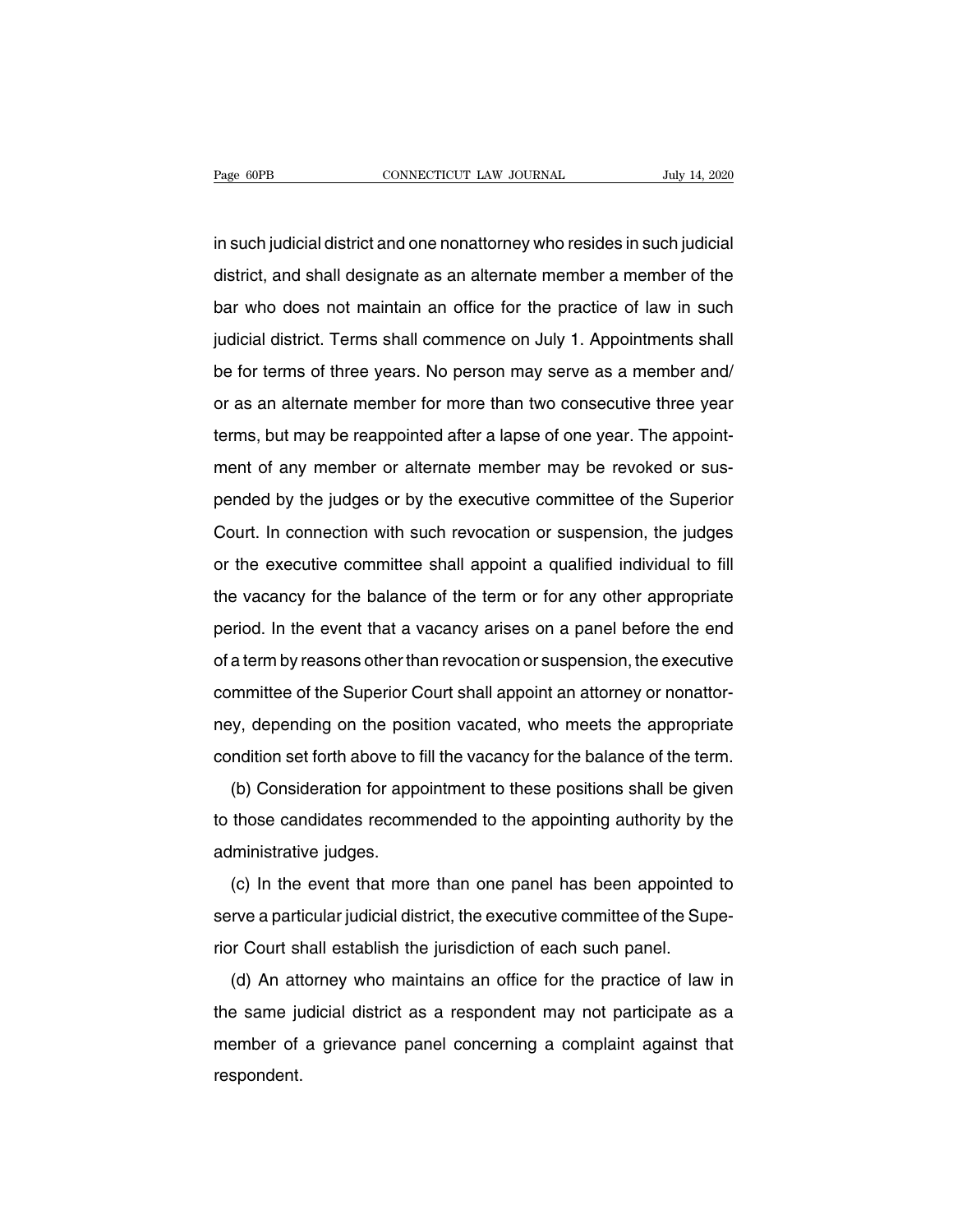(e) In addition to any other powers and duties set forth in this chapter,<br>
e) In addition to any other powers and duties set forth in this chapter,<br>
ch panel shall: July 14, 2020<br>
(e) In addition to any of<br>
each panel shall:<br>
(1) On its own motion

(e) In addition to any other powers and duties set forth in this chapter,<br>ch panel shall:<br>(1) On its own motion or on complaint of any person, inquire into and<br>vestigate offenses whether or not occurring in the actual pres indeed in addition to any other powers and duties set forth in this chapter,<br>each panel shall:<br>(1) On its own motion or on complaint of any person, inquire into and<br>investigate offenses whether or not occurring in the actu (e) in addition to any other powers and duties section in this chapter,<br>each panel shall:<br>(1) On its own motion or on complaint of any person, inquire into and<br>investigate offenses whether or not occurring in the actual pr each parier shall.<br>
(1) On its own motion or on complaint of any person, if<br>
investigate offenses whether or not occurring in the ad<br>
of the court involving the character, integrity, profess<br>
and conduct of members of the (1) Off its own motion of on complaint of any person, inquire into and<br>vestigate offenses whether or not occurring in the actual presence<br>the court involving the character, integrity, professional standing<br>id conduct of me

investigate offerses whether or not occurring in the actual presence<br>of the court involving the character, integrity, professional standing<br>and conduct of members of the bar in this state.<br>(2) Compel any person by subpoena or the court involving the character, integrity, professional standing<br>and conduct of members of the bar in this state.<br>(2) Compel any person by subpoena to appear before it to testify<br>in relation to any matter deemed by t (2) Compel any person by subpoena to appear before it to testify<br>in relation to any matter deemed by the panel to be relevant to any<br>inquiry or investigation it is conducting and to produce before it for<br>examination any bo (2) Comperative person by subpoent to appoint in relation to any matter deemed by the panel<br>inquiry or investigation it is conducting and the examination any books or papers which, in<br>relevant to such inquiry or investiga Telation to any matter deemed by the parter to be relevant to any<br>quiry or investigation it is conducting and to produce before it for<br>amination any books or papers which, in its judgment, may be<br>levant to such inquiry or

examination any books or papers which, in its judgment, may be relevant to such inquiry or investigation.<br>
(3) Utilize an official court reporter or court recording monitor<br>
employed by the Judicial Branch to record any te examination any books or papers which, in its judgment, may be relevant to such inquiry or investigation.<br>
(3) Utilize an official court reporter or court recording monitor<br>
employed by the Judicial Branch to record any te (3) Utilize an official court reporter or court recording monitor<br>nployed by the Judicial Branch to record any testimony taken<br>fore it.<br>(f) The grievance panel may, upon the vote of a majority of its<br>embers, require that a

(3) Utilize an Unicial Court Teporter of Court Tecording momor<br>employed by the Judicial Branch to record any testimony taken<br>before it.<br>(f) The grievance panel may, upon the vote of a majority of its<br>members, require that employed by the Judicial Branch to record any testim<br>before it.<br>(f) The grievance panel may, upon the vote of a maj<br>members, require that a disciplinary counsel pursue the ma<br>the grievance panel on the issue of probable ca (f) The grievance panel may, upon the vote of a majority of its<br>embers, require that a disciplinary counsel pursue the matter before<br>e grievance panel on the issue of probable cause.<br>COMMENTARY: The amendments to this sect

(i) The grievance panel may, upon the vote of a majority of its<br>members, require that a disciplinary counsel pursue the matter before<br>the grievance panel on the issue of probable cause.<br>COMMENTARY: The amendments to this s members, require that a disciplinary counser pursue the<br>the grievance panel on the issue of probable cause.<br>COMMENTARY: The amendments to this section cor<br>nology for official court reporters and court recording r<br>provision **COMMENTARY:** The amendments to this section conform the nology for official court reporters and court recording monito provisions of No. 19-64 of the 2019 Public Acts.<br>Sec. 3-8. Appearance for Represented Party (a) Whenev ogy for official court reporters and court recording monitors to the<br>visions of No. 19-64 of the 2019 Public Acts.<br>2. 3-8. Appearance for Represented Party<br>(a) Whenever an attorney files an appearance for a party, or the<br>t

provisions of No. 19-64 of the 2019 Public Acts.<br>
Sec. 3-8. Appearance for Represented Party<br>
(a) Whenever an attorney files an appearance for a party, or the<br>
party files an appearance for himself or herself, and there is Sec. 3-8. Appearance for Represented Party<br>
(a) Whenever an attorney files an appearance for a party, or the<br>
party files an appearance for himself or herself, and there is already<br>
an appearance of an attorney or party on (a) Whenever an attorney files an appearance for a party, or the<br>party files an appearance for himself or herself, and there is already<br>an appearance of an attorney or party on file for that party, the attorney<br>or party fi (a) Whenever an attorney files an appearance for a party, or the party files an appearance for himself or herself, and there is already an appearance of an attorney or party on file for that party, the attorney or party fi appearance is in place of or in addition to the appearance or appear-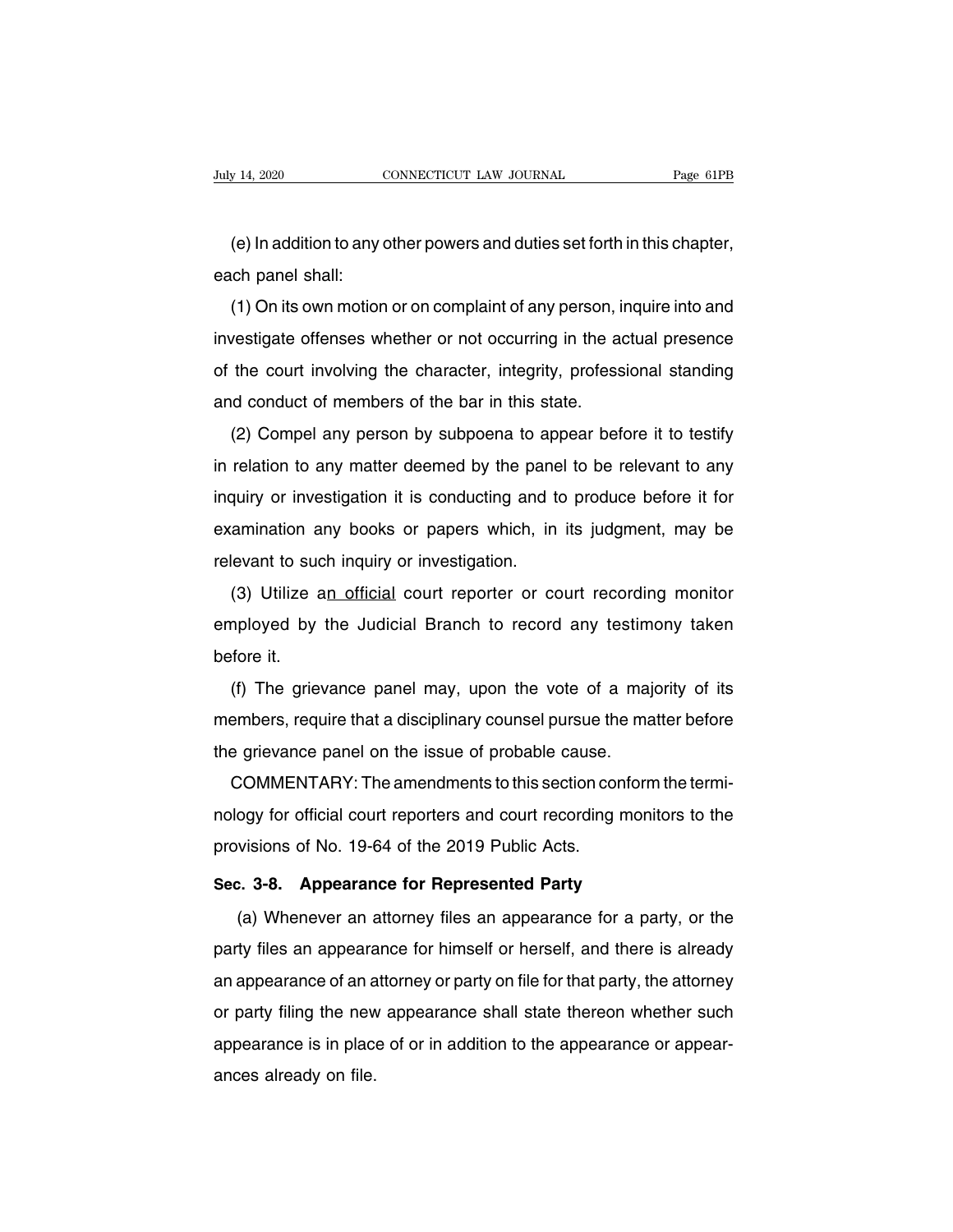EXEMBERT AND CONNECTICUT LAW JOURNAL THAT THAT AND THAT AND THAT AND AN ATTENDING (b) An attorney is permitted to file an appearance limited to a specific ent or proceeding in any family or civil case. If an event or proce example of the same of the same of the same of the same of the same of the same of the same of the same of the same of the same of the same of the same of the same of the same of the same of the same of the same of the sam (b) An attorney is permitted to file an appearance limited to a specific<br>event or proceeding in any family or civil case. If an event or proceeding<br>in a matter in which a limited appearance has been filed has been<br>continue (b) An attorney is permitted to file an appearance limited to a specific<br>event or proceeding in any family or civil case. If an event or proceeding<br>in a matter in which a limited appearance has been filed has been<br>continue (b) Arrattomey is permitted to the arrappearance in the court or proceeding<br>event or proceeding in any family or civil case. If an event or proceeding<br>in a matter in which a limited appearance has been filed has been<br>conti in a matter in which a limited appearance has been filed has been<br>continued to a later date, for any reason, it is not deemed completed<br>unless otherwise ordered by the court. Except with leave of court, a<br>limited appearanc represent the client at or for any reason, it is not deemed completed<br>unless otherwise ordered by the court. Except with leave of court, a<br>limited appearance may not be filed to address a specific issue or to<br>represent the edimined to a fater date, for any reason, it is not deemed completed<br>unless otherwise ordered by the court. Except with leave of court, a<br>limited appearance may not be filed to address a specific issue or to<br>represent the limited appearance may not be filed to address a specific issue or to represent the client at or for a portion of a hearing. A limited appearance may not be limited to a particular length of time or the exhaustion of a fee The limited appearance may not be filed to address a specific issue of to<br>represent the client at or for a portion of a hearing. A limited appearance<br>may not be limited to a particular length of time or the exhaustion of<br>a represent the client at of or a portion of a nearing. A limited appearance<br>may not be limited to a particular length of time or the exhaustion of<br>a fee. Whenever an attorney files a limited appearance for a party,<br>the limi the filing of the limited appearance shall be filed in addition to any self-represented<br>appearance that the party may have already filed with the court. Upon<br>the filing of the limited appearance, the client may not file or a ree. Whenever an atomey fires a finited appearance for a party,<br>the limited appearance shall be filed in addition to any self-represented<br>appearance that the party may have already filed with the court. Upon<br>the filing o ine immed appearance shall be lied in addition to any sen-represented<br>appearance that the party may have already filed with the court. Upon<br>the filing of the limited appearance, the client may not file or serve<br>pleadings, appearance that the party may have already lied with the court. Opon<br>the filing of the limited appearance, the client may not file or serve<br>pleadings, discovery requests or otherwise represent himself or herself<br>in connect a pleadings, discovery requests or otherwise represent himself or herself<br>in connection with the proceeding or event that is the subject of the<br>limited appearance. An attorney shall not file a limited appearance for<br>a part pleadings, discovery requests of otherwise represent filmsen of hersen<br>in connection with the proceeding or event that is the subject of the<br>limited appearance. An attorney shall not file a limited appearance for<br>a party w Imited appearance. An attorney shall not file a limited appearance for<br>a party when filing a new action or during the pendency of an action<br>if there is no appearance on file for that party, unless the party for<br>whom the li immed appearance. An attorney shall not lie a limited appearance for<br>a party when filing a new action or during the pendency of an action<br>if there is no appearance on file for that party, unless the party for<br>whom the limi If there is no appearance on file for that party, unless the party for whom the limited appearance is being filed files an appearance in addition to the attorney's limited appearance at the same time. A limited appearance If there is no appearance on the for that party, unless the party for<br>whom the limited appearance is being filed files an appearance in<br>addition to the attorney's limited appearance at the same time. A<br>limited appearance m Firmited appearance may not be filed on behalf of a firm or corporation.<br>A limited appearance may not be filed in criminal or juvenile cases, except that a limited appearance may be filed pursuant to Section 79a-3 (c) (1). A limited appearance may not be lifed in chimital of javent<br>except that a limited appearance may be filed pursuant t<br>79a-3 (c) (1).<br>(c) The provisions of this section regarding parties filin<br>ances for themselves do not app

(c) (1).<br>  $\frac{a-3}{c}$  (c) (1).<br>
(c) The provisions of this section regarding parties filing appear-<br>
ces for themselves do not apply to criminal cases.<br>
COMMENTARY: The changes to this section and to Section 35a-<br>
are in 21 are in response to the Supreme Court opinion in  $ln$  realisting appear-<br>21 are in response to the Supreme Court opinion in  $ln$  re Taijha H.-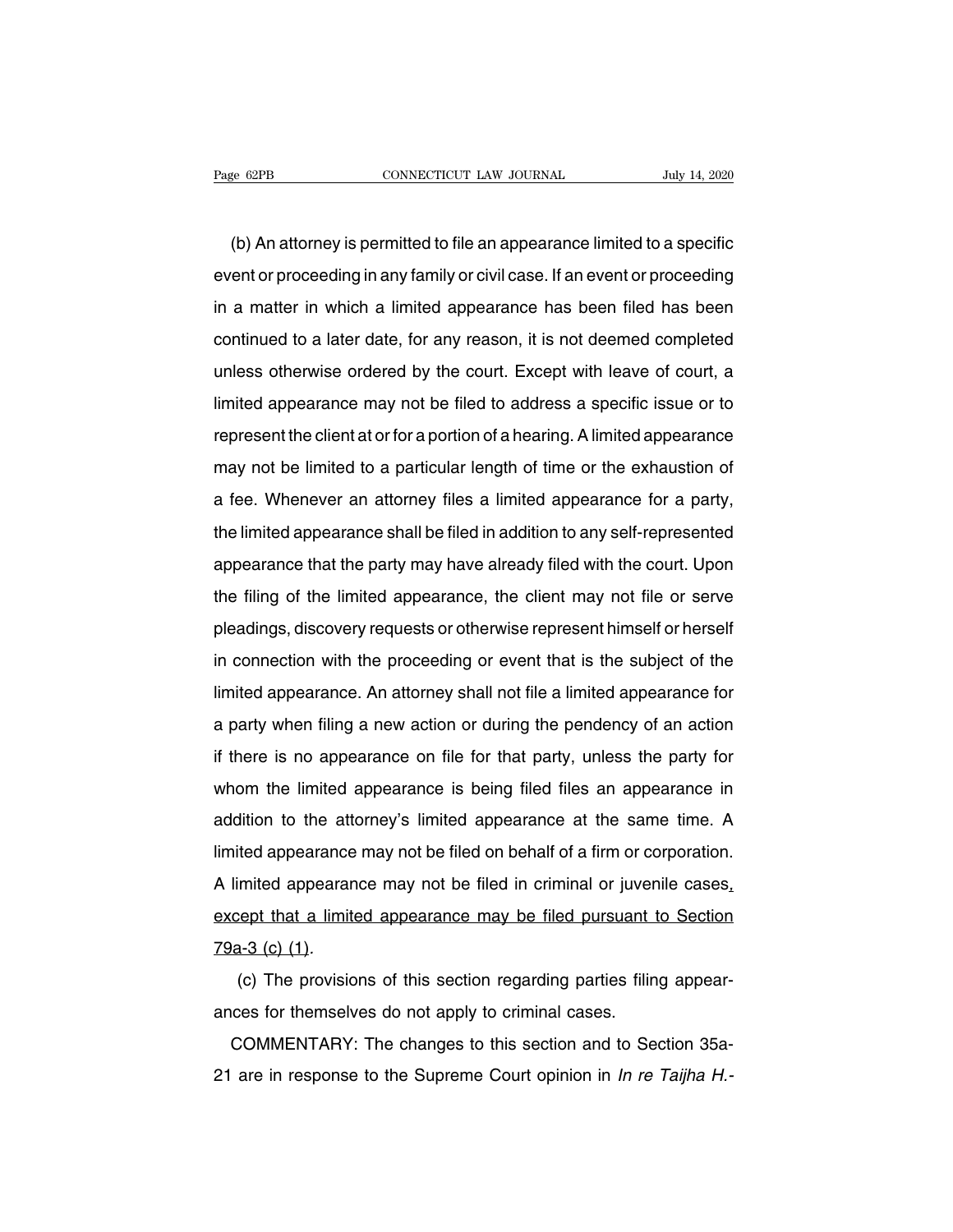B., 333 Conn. 297, 216 A.3d 601 (2019), and are intended to be<br>consistent with revisions to the Rules of Appellate Procedure. It is CONSECTICUT LAW JOURNAL Page 63PB<br>
E., 333 Conn. 297, 216 A.3d 601 (2019), and are intended to be<br>
consistent with revisions to the Rules of Appellate Procedure. It is<br>
critical that the Superior Court rules and the Rules B., 333 Conn. 297, 216 A.3d 601 (2019), and are intended to be consistent with revisions to the Rules of Appellate Procedure. It is critical that the Superior Court rules and the Rules of Appellate Proce--<br>dure are adopted B., 333 Conn. 297, 216 A.3d 601 (2019), and are intended to be consistent with revisions to the Rules of Appellate Procedure. It is critical that the Superior Court rules and the Rules of Appellate Procedure are adopted on  $b$ .,  $b$ .,  $b$ .,  $b$ .,  $b$ .,  $b$ .,  $b$ .,  $b$ .,  $b$ .,  $b$ .,  $b$ .,  $b$ .,  $b$ .,  $c$ .,  $c$ .,  $d$ .,  $b$ .,  $b$ .,  $c$ .,  $d$ .,  $b$ .,  $b$ .,  $c$ .,  $d$ .,  $b$ .,  $b$ .,  $c$ .,  $d$ .,  $b$ .,  $b$ .,  $c$ .,  $d$ .,  $b$ .,  $b$ .,  $c$ .,  $d$ .,  $b$ ., **Sec.** 5-3. Administering Oath<br>The oath or affirmation shall be administer<br>The oath or affirmation shall be administer

re are adopted on or about the same time so that there is no conflict<br>tween them.<br>**c. 5-3. Administering Oath**<br>The oath or affirmation shall be administered deliberately and with<br>re solemnity, as the witness takes the stan between them.<br>Sec. 5-3. Administering Oath<br>The oath or affirmation shall be administered deliberately and with<br>due solemnity, as the witness takes the stand. The <u>official court</u> reporter<br>or court recording monitor shall n Sec. 5-3. Administering Oath<br>The oath or affirmation shall be administered deliberately and with<br>due solemnity, as the witness takes the stand. The <u>official court</u> reporter<br>or court recording monitor shall note by whom it The oath or affirmation shall be administered deliberately and with<br>le solemnity, as the witness takes the stand. The <u>official court</u> reporter<br>court recording monitor shall note by whom it was administered.<br>COMMENTARY: Th

due solemnity, as the witness takes the stand. The <u>official court</u> reporter<br>or court recording monitor shall note by whom it was administered.<br>COMMENTARY: The amendments to this section conform the termi-<br>nology for offic provisions of No. 19-64 of the 2019 Public Acts. **COMMENTARY:** The amendments to this section conform the term ology for official court reporters and court recording monitors to provisions of No. 19-64 of the 2019 Public Acts.<br>**Sec. 6-1. Statement of Decision; When Requi** 

logy for official court reporters and court recording monitors to the<br>ovisions of No. 19-64 of the 2019 Public Acts.<br>c. 6-1. Statement of Decision; When Required<br>(a) The judicial authority shall state its decision either o provisions of No. 19-64 of the 2019 Public Acts.<br>Sec. 6-1. Statement of Decision; When Required<br>(a) The judicial authority shall state its decision either orally or in<br>writing, in all of the following: (1) in rendering jud Sec. 6-1. Statement of Decision; When Required<br>
(a) The judicial authority shall state its decision either orally or in<br>
writing, in all of the following: (1) in rendering judgments in trials to<br>
the court in civil and cri (a) The judicial authority shall state its decision either orally or in<br>writing, in all of the following: (1) in rendering judgments in trials to<br>the court in civil and criminal matters, including rulings regarding<br>motions writing, in all of the following: (1) in rendering judgments in trials to<br>the court in civil and criminal matters, including rulings regarding<br>motions for stay of execution, (2) in ruling on aggravating and mitigating<br>fac the court in civil and criminal matters, including rulings regarding<br>motions for stay of execution, (2) in ruling on aggravating and mitigating<br>factors in capital penalty hearings conducted to the court, (3) in ruling<br>on and similar matters, instanting rainige regarding<br>motions for stay of execution, (2) in ruling on aggravating and mitigating<br>factors in capital penalty hearings conducted to the court, (3) in ruling<br>on motions to dismiss u factors in capital penalty hearings conducted to the court, (3) in ruling<br>on motions to dismiss under Sections 41-8 through 41-11, (4) in ruling<br>on motions to suppress under Sections 41-12 through 41-17, (5) in<br>granting a factors in capital penalty hearings conducted to the court, (3) in ruling<br>on motions to dismiss under Sections 41-8 through 41-11, (4) in ruling<br>on motions to suppress under Sections 41-12 through 41-17, (5) in<br>granting a on motions to distinct diactrocotions in curredgent in the entry (1) intensity<br>on motions to suppress under Sections 41-12 through 41-17, (5) in<br>granting a motion to set aside a verdict under Sections 16-35 through<br>16-38, granting a motion to set aside a verdict under Sections 16-35 through<br>16-38, and (6) in making any other rulings that constitute a final judg-<br>ment for purposes of appeal under General Statutes § 52-263, includ-<br>ing those 16-38, and (6) in making any other rulings that constitute a final judgment for purposes of appeal under General Statutes  $\S$  52-263, including those that do not terminate the proceedings. The judicial authority's decisio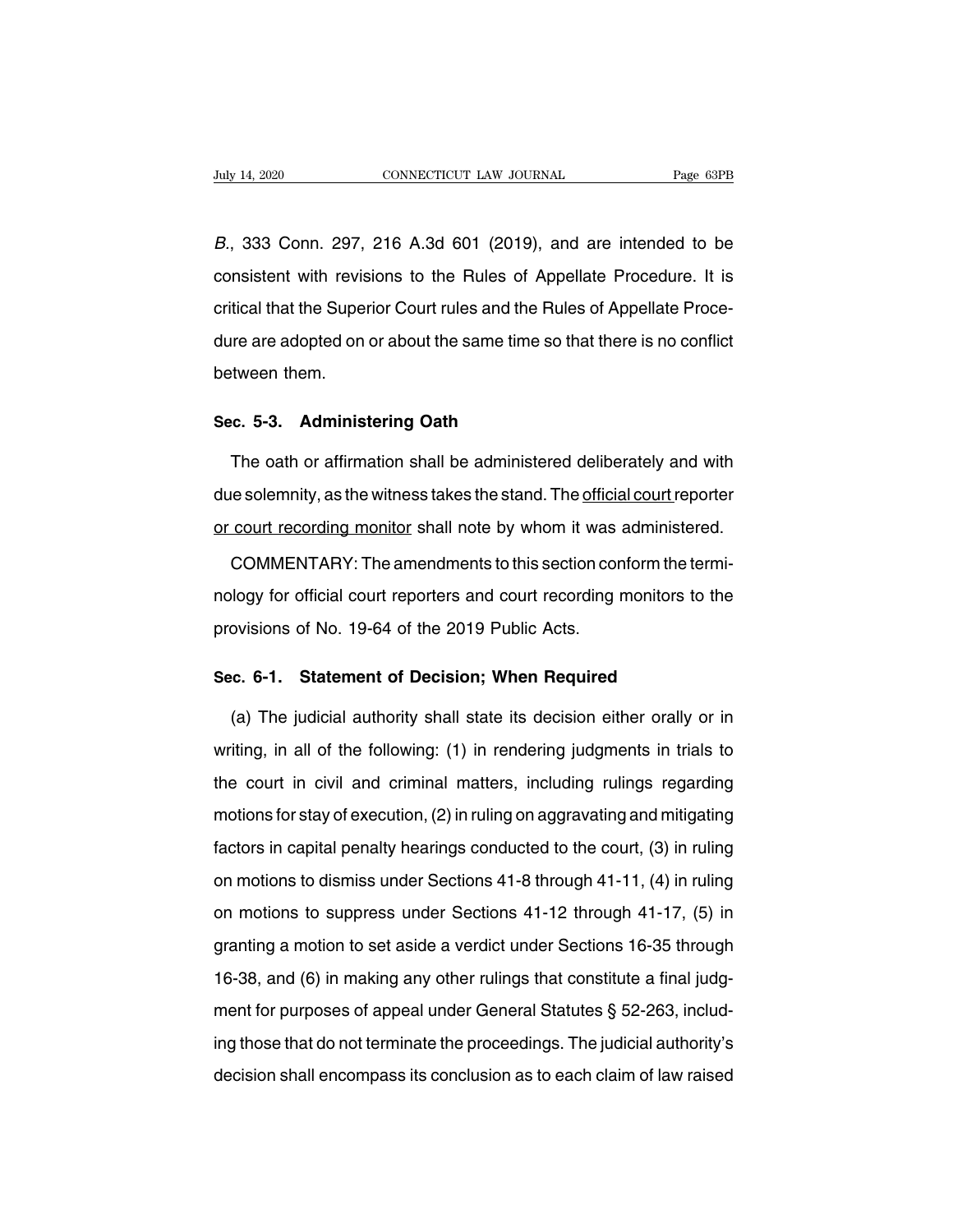Page 64PB<br>
CONNECTICUT LAW JOURNAL<br>
by the parties and the factual basis therefor. If oral, the decision shall<br>
be recorded by an official court reporter <u>or court recording monitor</u> Page 64PB **CONNECTICUT LAW JOURNAL** July 14, 2020<br>by the parties and the factual basis therefor. If oral, the decision shall<br>be recorded by an official court reporter <u>or court recording monitor</u><br>and, if there is an appeal by the parties and the factual basis therefor. If oral, the decision shall<br>be recorded by an official court reporter <u>or court recording monitor</u><br>and, if there is an appeal, the trial judge shall create a memorandum<br>of dec by the parties and the factual basis therefor. If oral, the decision shall<br>be recorded by an official court reporter <u>or court recording monitor</u><br>and, if there is an appeal, the trial judge shall create a memorandum<br>of dec be recorded by an official court reporter or court recording monitor<br>and, if there is an appeal, the trial judge shall create a memorandum<br>of decision for use in the appeal by ordering a transcript of the portion<br>of the pr and, if there is an appeal, the trial judge shall create a memorandum<br>of decision for use in the appeal by ordering a transcript of the portion<br>of the proceedings in which it stated its oral decision. The transcript<br>of the and, if there is an appear<br>of decision for use in the<br>of the proceedings in wh<br>of the decision shall be :<br>court clerk's office.<br>This section does not the proceedings in which it stated its oral decision. The transcript<br>the decision shall be signed by the trial judge and filed in the trial<br>urt clerk's office.<br>This section does not apply in small claims actions and to mat of the decision shall be signe<br>court clerk's office.<br>This section does not apply<br>listed in subsection (b).<br>(b) In any uncontested ma

Intertually the that judge and the in the that<br>urt clerk's office.<br>This section does not apply in small claims actions and to matters<br>ted in subsection (b).<br>(b) In any uncontested matter where no aspect of the matter is in This section does not apply in small claims actions and to matters<br>listed in subsection (b).<br>(b) In any uncontested matter where no aspect of the matter is in<br>dispute, in a pendente lite family relations matter whether con In this section does not apply in small claims actions and to matters<br>listed in subsection (b).<br>(b) In any uncontested matter where no aspect of the matter is in<br>dispute, in a pendente lite family relations matter whether (b) In any uncontested matter where no aspect of the matter is in dispute, in a pendente lite family relations matter whether contested or uncontested, or in any dismissal under Section 14-3, the oral or written decision dispute, in a pendente lite family relations matter whether contested<br>or uncontested, or in any dismissal under Section 14-3, the oral or<br>written decision as provided in subsection (a) is not required, except<br>as provided promptly notify the trial judge of the filing of the appeal.<br>
(c) Within the trial judge of the filing of the appeal.<br>
(c) Within twenty days from the filing of an appeal from a co itten decision as provided in subsection (a) is not required, except<br>provided in subsection (c). The clerk of the trial court shall, however,<br>omptly notify the trial judge of the filing of the appeal.<br>(c) Within twenty day

whiteh decision as provided in subsection (a) is not required, except<br>as provided in subsection (c). The clerk of the trial court shall, however,<br>promptly notify the trial judge of the filing of the appeal.<br>(c) Within twen as provided in subsection (c). The clerk of the that court shall, however,<br>promptly notify the trial judge of the filing of the appeal.<br>(c) Within twenty days from the filing of an appeal from a contested<br>pendente lite ord (c) Within twenty days from the filing of an appeal from a contested<br>pendente lite order or from a dismissal under Section 14-3 in which<br>an oral or written decision has not been made pursuant to subsection<br>(b), each party (c) Within twenty days nont the hing of an appear nont a contested<br>pendente lite order or from a dismissal under Section 14-3 in which<br>an oral or written decision has not been made pursuant to subsection<br>(b), each party to pendente life ofter of fiorm a distinssar under Section 14-5 in which<br>an oral or written decision has not been made pursuant to subsection<br>(b), each party to the appeal shall file a brief with the trial court dis-<br>cussing an oral of whiteh decision has not been made pursuant to subsection<br>(b), each party to the appeal shall file a brief with the trial court dis-<br>cussing the legal and factual issues in the matter. Within twenty days<br>after th for its decision on the issues in the matter. Within twenty days after the briefs have been filed by the parties, the judicial authority shall file a written memorandum of decision stating the factual basis for its decisi Easing the legal and lactual issues in the mater the briefs have been filed by the partie<br>shall file a written memorandum of decision s<br>for its decision on the issues in the matter a<br>each claim of law raised by the parties er the briefs have been filed by the parties, the judicial additionty<br>all file a written memorandum of decision stating the factual basis<br>r its decision on the issues in the matter and its conclusion as to<br>conform the term

shall life a whitell internolation of decision stating the factual basis<br>for its decision on the issues in the matter and its conclusion as to<br>each claim of law raised by the parties.<br>COMMENTARY: The amendments to this sec provisions of No. 19-64 of the 2019 Public Acts.<br>
COMMENTARY: The amendments to this section<br>
nology for official court reporters and court recor<br>
provisions of No. 19-64 of the 2019 Public Acts.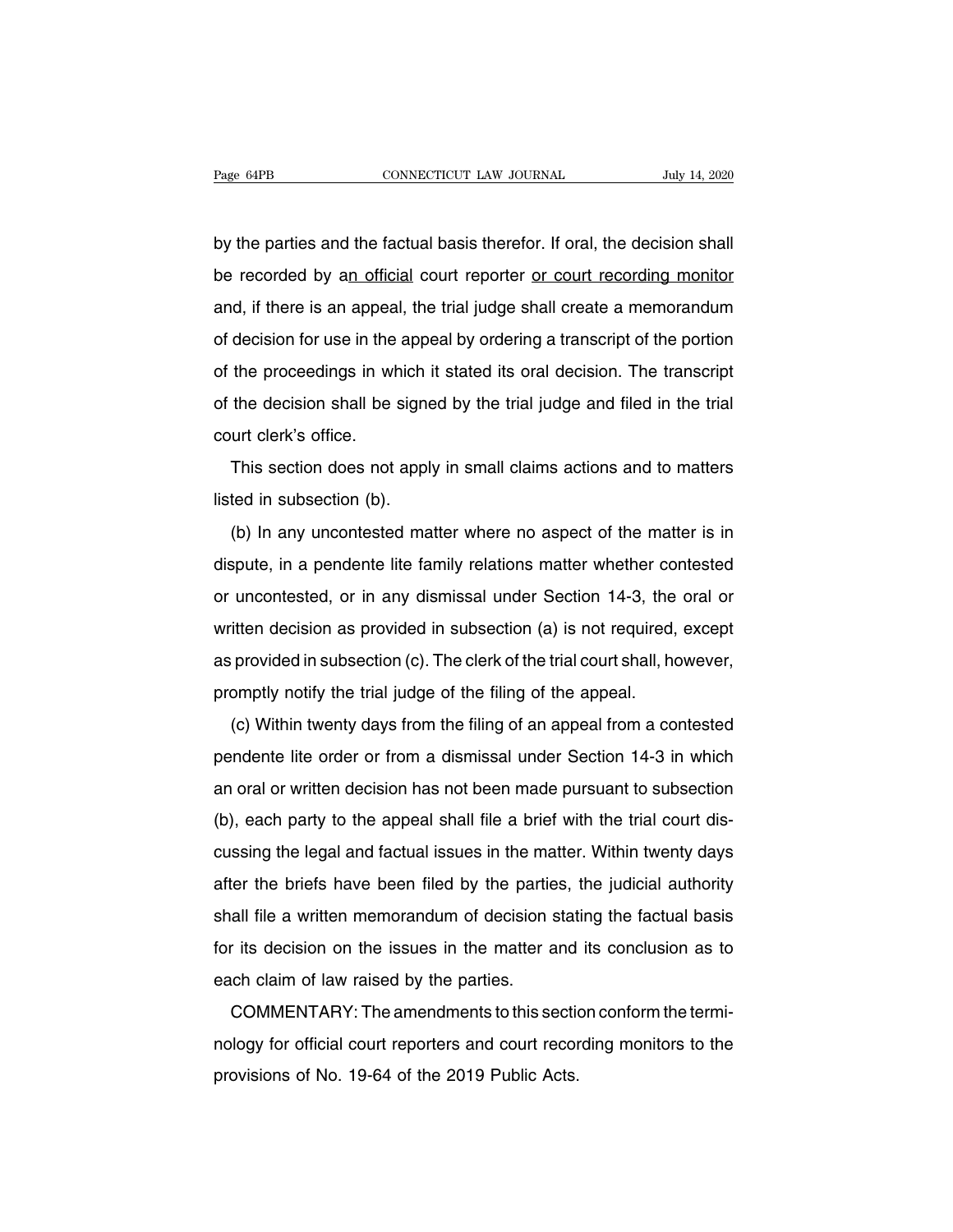# **AMENDMENTS THE CONNECTICUT LAW JOURNAL**<br> **AMENDMENTS<br>
TO THE CIVIL RULES**

# **SEC. 16-12. View by Jury of Place or Thing Involved in Case**<br>Merc. 16-12. View by Jury of Place or Thing Involved in Case

TO THE CIVIL RULES<br>
E. 16-12. View by Jury of Place or Thing Involved in Case<br>
When the judicial authority is of the opinion that a viewing by the<br>
y of the place or thing involved in the case will be helpful to the jury Sec. 16-12. View by Jury of Place or Thing Involved in Case<br>When the judicial authority is of the opinion that a viewing by the<br>jury of the place or thing involved in the case will be helpful to the jury<br>in determining any Sec. 16-12. View by Jury of Place or Thing Involved in Case<br>When the judicial authority is of the opinion that a viewing by the<br>jury of the place or thing involved in the case will be helpful to the jury<br>in determining any When the judicial authority is of the opinion that a viewing by the<br>jury of the place or thing involved in the case will be helpful to the jury<br>in determining any material factual issue, it may in its discretion, at<br>any ti the place or thing involved in the case will be helpful to the jury<br>in determining any material factual issue, it may in its discretion, at<br>any time before the closing arguments, order that the jury be conducted<br>to such pl be kept together under the supervision of a proper that the supervision, at any time before the closing arguments, order that the jury be conducted to such place or location of such thing. During the viewing, the jury must by time before the closing arguments, order that the jury be conducted<br>to such place or location of such thing. During the viewing, the jury must<br>be kept together under the supervision of a proper officer appointed<br>by the reporter or court find must be present and the supervision of a proper officer appointed<br>by the judicial authority. The judicial authority and an official court<br>reporter or court recording monitor must be present, and, wit give the static procedurity. Dating the treating, the jarly meats be kept together under the supervision of a proper officer appointed by the judicial authority. The judicial authority and an official court reporter or cou se hapt tagamer and state the dependent of a proper ember appointed<br>by the judicial authority. The judicial authority and an official court<br>reporter or court recording monitor must be present, and, with the<br>judicial author by the jadiolal dathonly: The jadiolal dathonly dhe land shall be all reporter or court recording monitor must be present, and, with the judicial authority's permission, any other person may be present. Counsel and self-re indicial authority's permission, any other person may be present. Counsel and self-represented parties may as a matter of right be present, but the right may be waived. The purpose of viewing shall be solely to permit visu salistical datition, proprimetion, any state percentition of present search<br>sel and self-represented parties may as a matter of right be present,<br>but the right may be waived. The purpose of viewing shall be solely<br>to permi but the right may be waived. The purpose of viewing shall be solely<br>to permit visual observation by the jury of the place or thing in question<br>and to permit a brief description of the site or thing being viewed by<br>the judi Fact the right may be marroal the parpede of theming onan be delery<br>to permit visual observation by the jury of the place or thing in question<br>and to permit a brief description of the site or thing being viewed by<br>the judi the permit riseal esservation sy and jarly or the place or allowing in quodent.<br>and to permit a brief description of the site or thing being viewed by the<br>judicial authority. Any proceedings at the location, including exam and to permit a short assemption of the site of thing soing thence by the<br>the judicial authority. Any proceedings at the location, including examina-<br>tion of witnesses, shall be at the discretion of the judicial authority. ing jadiotal authority. Any proceedings at the location, including examination of witnesses, shall be at the discretion of the judicial authority.<br>Neither the parties nor counsel nor the jurors while viewing the place<br>or t dion of witnesses, shall be at the discretion of the judicial authorities the parties nor counsel nor the jurors while viewing the porthing may engage in discussion of the significance or the implica of anything under obse either the parties nor counsel nor the jurors while viewing the place<br>thing may engage in discussion of the significance or the implications<br>anything under observation or of any issue in the case.<br>COMMENTARY: The amendment

or thing may engage in discussion of the significance or the implications<br>of anything under observation or of any issue in the case.<br>COMMENTARY: The amendments to this section conform the termi-<br>nology for official court r of anything under observation or of any issue in<br>COMMENTARY: The amendments to this section<br>nology for official court reporters and court recor<br>provisions of No. 19-64 of the 2019 Public Acts.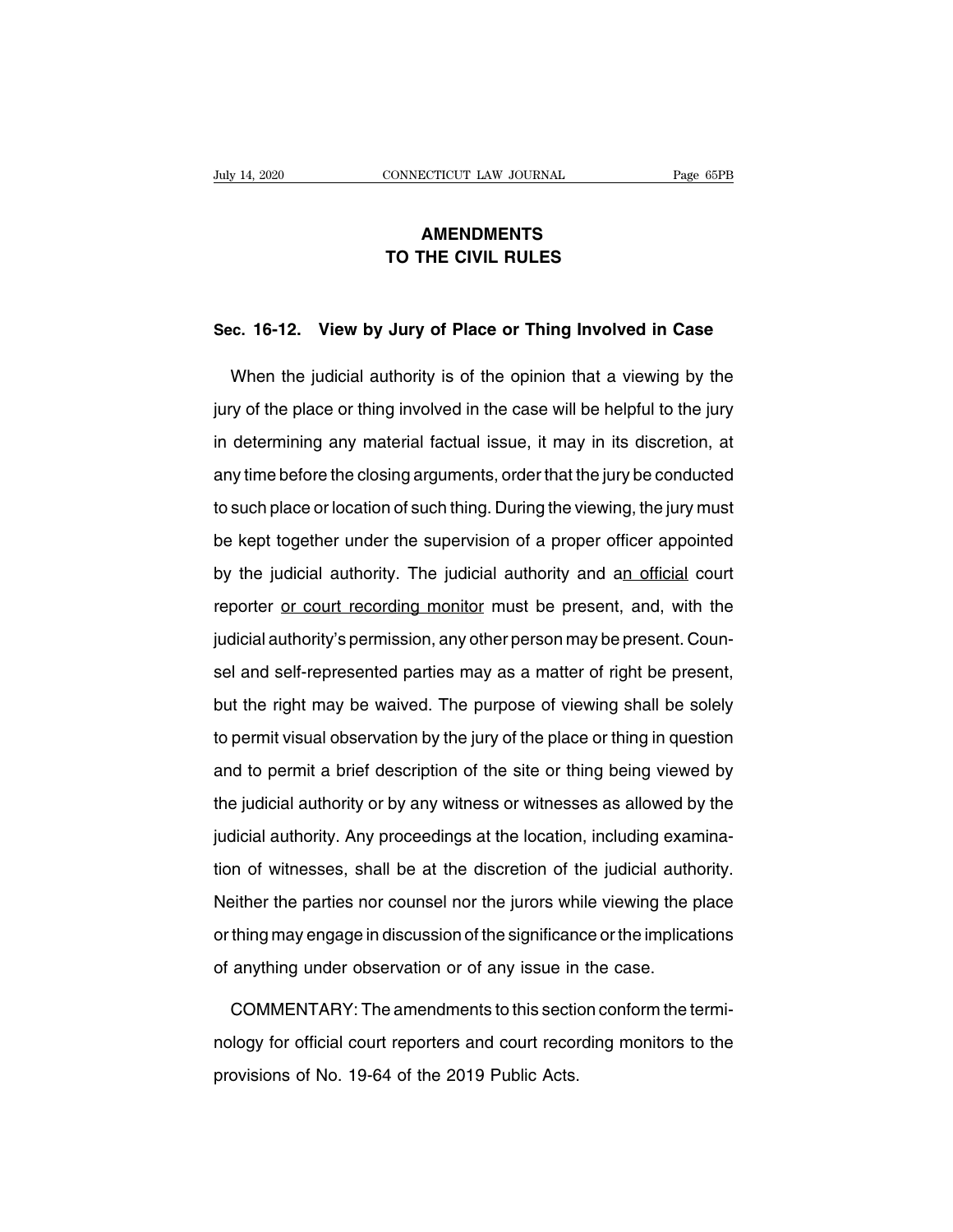Page 66PB<br> **Sec. 23-55.** — **Hearing in Fact-Finding**<br>
In matters submitted to fact-finding, a record shall b IVEN THE MUSCLE CONSIDENTIFY THE MUSCLE SUBMALTERTY OF THE MUSCLE CONSIDENCE.<br>
1991 14, 2020<br>
1991 In matters submitted to fact-finding, a record shall be made of the<br>
1991 Decedings and the [civil rules of evidence] Conne **Sec. 23-55. — Hearing in Fact-Finding**<br>In matters submitted to fact-finding, a record shall be made of the<br>proceedings and the [civil rules of evidence] <u>Connecticut Code of</u><br>Evidence shall apply. Sec. 23-55. — Hearing in<br>In matters submitted to fi<br>proceedings and the [civil<br>Evidence shall apply.<br>COMMENTARY: The cha In matters submitted to fact-finding, a record shall be made of the<br>oceedings and the [civil rules of evidence] Connecticut Code of<br>vidence shall apply.<br>COMMENTARY: The change to this section substitutes "Connecti-<br>t Code

m matters submitted to fact-imaing, a record shall be made of the<br>proceedings and the [civil rules of evidence] Connecticut Code of<br>Evidence shall apply.<br>COMMENTARY: The change to this section substitutes "Connecti-<br>cut Co Evidence shall apply.<br>
COMMENTARY: The change to the<br>
cut Code of Evidence" for "civil rule<br>
reference to evidentiary rules.<br>
Sec. 23-63. — Hearing in Arbitration **COMMENTARY:** The change to this section subst<br>cut Code of Evidence" for "civil rules of evidence" a<br>reference to evidentiary rules.<br>**Sec. 23-63. —Hearing in Arbitration**<br>In matters submitted to arbitration, no record shal In Code of Evidence" for "civil rules of evidence" as the appropriate<br>
In matters submitted to arbitration, no record shall be made of the<br>
Decedings and the strict adherence to the [civil rules of evidence]

proceedings and the strict adherence to the **[**civil rules of the proceedings and the strict adherence to the **[**civil rules of evidence**]**<br> **Connecticut Code of Evidence** shall not be required. Sec. 23-63. — Hearing in Arbitration<br>In matters submitted to arbitration, no record shall be m<br>proceedings and the strict adherence to the [civil rules of<br>Connecticut Code of Evidence shall not be required.<br>COMMENTARY: The In matters submitted to arbitration, no record shall be made of the<br>oceedings and the strict adherence to the [civil rules of evidence]<br>onnecticut Code of Evidence shall not be required.<br>COMMENTARY: The change to this sect

proceedings and the strict adherence to the [civil rules of evidence]<br>Connecticut Code of Evidence shall not be required.<br>COMMENTARY: The change to this section substitutes "Connecti-<br>cut Code of Evidence" for "civil rules Connecticut Code of Evidence shal<br>COMMENTARY: The change to the<br>cut Code of Evidence" for "civil rule<br>reference to evidentiary rules.<br>**AMENDMENTS TO TH** Code of Evidence shall not be required.<br>
TARY: The change to this section substitutes "Connecti-<br>
Evidence" for "civil rules of evidence" as the appropriate<br>
evidentiary rules.<br> **AMENDMENTS TO THE JUVENILE RULES** cut Code of Evidence" for "civil rules of evidence" as the appropriate<br>
reference to evidentiary rules.<br> **AMENDMENTS TO THE JUVENILE RULES**<br> **Sec. 33a-1. Initiation of Judicial Proceeding; Contents of Peti-**<br>
tions and Sum

# France to evidentiary rules.<br> **AMENDMENTS TO THE JUVEN<br>
33a-1. Initiation of Judicial Proceedir<br>
tions and Summary of Facts<br>
The petitioner shall set forth with reasonal**

AMENDMENTS TO THE JUVENILE RULES<br>
(c. 33a-1. Initiation of Judicial Proceeding; Contents of Peti-<br>
tions and Summary of Facts<br>
(a) The petitioner shall set forth with reasonable particularity, includ-<br>
g statutory referenc Sec. 33a-1. Initiation of Judicial Proceeding; Contents of Petitions and Summary of Facts<br>
(a) The petitioner shall set forth with reasonable particularity, includ-<br>
ing statutory references, the specific conditions which ions and Summary of Facts<br>
(a) The petitioner shall set forth with reasonable particu<br>
ing statutory references, the specific conditions which h<br>
in the situation which is the subject of the petition.<br>
(b) A summary of the (a) The petitioner shall set forth with reasonable particularity, includ-<br>g statutory references, the specific conditions which have resulted<br>the situation which is the subject of the petition.<br>(b) A summary of the facts s

(a) the petitioner shall set form with reasonable particularity, include in the situation which is the subject of the petition.<br>
(b) A summary of the facts substantiating the allegations of the petition, including such fac in the situation which is the subject of the petition.<br>
(b) A summary of the facts substantiating the allegations of the<br>
petition, including such facts as bring the child or youth within the<br>
jurisdiction of the court, sh (b) A summary of the<br>petition, including such the<br>jurisdiction of the court, strated by reference.<br>COMMENTARY: The (b) A summary of the facts substantialing the anegations of the tition, including such facts as bring the child or youth within the isdiction of the court, shall be attached thereto and shall be incorpoted by reference.<br>C pennon<u>, including such facts as bin</u><br>jurisdiction of the court, shall be attack<br>rated by reference.<br>COMMENTARY: The change to t<br>with General Statutes § 46b-129 (a).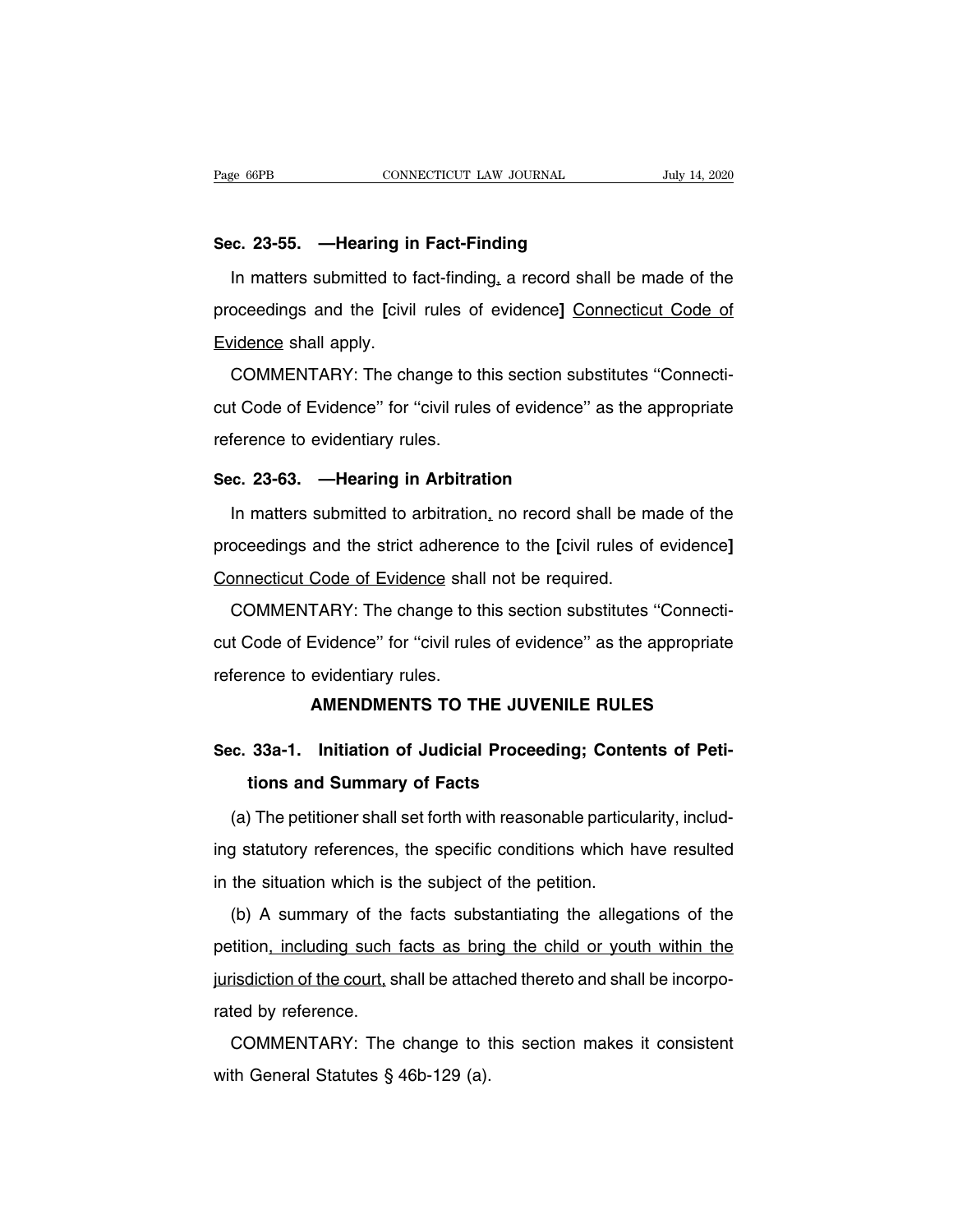**Sec. 35a-21. Appeals in Child Protection Matters** (a) Unless a different period is provided by statute, appeals from<br>al judgments or decisions of the Superior Court in child protection<br>al judgments or decisions of the Superior Court in child protection Sec. 35a-21. Appeals in Child Protection Matters<br>
(a) Unless a different period is provided by statute, appeals from<br>
final judgments or decisions of the Superior Court in child protection<br>
matters shall be taken within tw Sec. 35a-21. Appeals in Child Protection Matters<br>
(a) Unless a different period is provided by statute, appeals from<br>
final judgments or decisions of the Superior Court in child protection<br>
matters shall be taken within tw sec. 35a-21. Appears in Child Protection Matters<br>(a) Unless a different period is provided by statute, appeals from<br>final judgments or decisions of the Superior Court in child protection<br>matters shall be taken within twent (a) Unless a different period is provided by statute, appeals from<br>final judgments or decisions of the Superior Court in child protection<br>matters shall be taken within twenty days from the issuance of notice<br>of the renditi final judgments or decisions of the Superior Court in child protection<br>matters shall be taken within twenty days from the issuance of notice<br>of the rendition of the judgment or decision from which the appeal is<br>taken<u>. If </u> matters snall be taken within twenty days from the issuance of notice<br>of the rendition of the judgment or decision from which the appeal is<br>taken<u>. If an extension to file an appeal is granted, the extension may</u><br>not excee or the rendition or the judgment or decision from which the appeal is<br>taken<u>. If an extension to file an appeal is granted, the extension may<br>not exceed an additional twenty days in all child protection appeals,<br>except in </u> taken<u>. If an extension to file an appeal is granted, the extension may<br>not exceed an additional twenty days in all child protection appeals,<br>except in an appeal in a termination of parental rights proceeding, the<br>extensio</u> 79a-2. cept in an appeal in a termination of parental rights proceeding, the<br>tension may not exceed an additional forty days [or within twenty<br>ys from the granting of any extension to appeal] pursuant to Section<br>a-2.<br>(b) If an in

extension may not exceed an additional forty days [or within twenty<br>days from the granting of any extension to appeal] pursuant to Section<br>79a-2.<br>(b) If an indigent party, child or youth wishes to appeal a final<br>decision, days from the granting of any extension to appeal] pursuant to Section<br>79a-2.<br>(b) If an indigent party, child or youth wishes to appeal a final<br>decision, the trial attorney shall file an appeal or seek review by an<br>appella 79a-2.<br>
(b) If an indigent party, child or youth wishes to appeal a final<br>
decision, the trial attorney shall file an appeal or seek review by an<br>
appellate review attorney in accordance with the rules for appeals<br>
in chil (b) If an indigent party, child or youth wishes to appeal a final<br>decision, the trial attorney shall file an appeal or seek review by an<br>appellate review attorney in accordance with the rules for appeals<br>in child protectio decision, the trial attorney shall tile an appeal or seek review by an<br>appellate review attorney in accordance with the rules for appeals<br>in child protection matters in Chapter 79a. The reviewing attorney<br>determining wheth appellate review attorney in accordance with the rules for appeals<br>in child protection matters in Chapter 79a. The reviewing attorney<br>determining whether there is a nonfrivolous ground for appeal shall<br>file a limited "in a in child protection matters in Chapter 79a. The reviewing attorney<br>determining whether there is a nonfrivolous ground for appeal shall<br>file a limited "in addition to" appearance with the trial court for purposes<br>of reviewi determining whether there is a nontrivolous ground for appeal shall<br>file a limited "in addition to" appearance with the trial court for purposes<br>of reviewing the merits of an appeal. If the reviewing attorney deter-<br>mines file a limited "in addition to" appearance with the trial court for purposes<br>of reviewing the merits of an appeal. If the reviewing attorney deter-<br>mines there is merit to an appeal, [such attorney] the reviewing attorney<br> of reviewing the merits of an appeal. If the reviewing attorney deter-<br>mines there is merit to an appeal, [such attorney] the reviewing attorney<br>shall notify the court, and the court shall grant the indigent party's<br>applic mines there is merit to an appeal, [such attorney] the reviewing attorney<br>shall notify the court, and the court shall grant the indigent party's<br>application for appellate counsel, who shall file a limited "in addition<br>to" shall notify the court, and the court shall grant the indigent party's<br>application for appellate counsel, who shall file a limited "in addition<br>to" appearance for the appeal with the Appellate Court. The trial attor-<br>ney s application for appellate counsel, who shall file a limited "in addition<br>to" appearance for the appeal with the Appellate Court. The trial attor-<br>ney shall remain in the underlying juvenile matters case in order to<br>handle to" appearance tor the appeal with the Appellate Court. The trial attor-<br>ney shall remain in the underlying juvenile matters case in order to<br>handle ongoing procedures before the local or regional juvenile court.<br>Any attor ney shall remain in the underlying juvenile matters case in order to<br>handle ongoing procedures before the local or regional juvenile court.<br>Any attorney who files an appeal or files an appearance in the Appellate<br>Court aft handle ong<br>Any attorne<br>Court after a<br>in the trial<br>the appeal.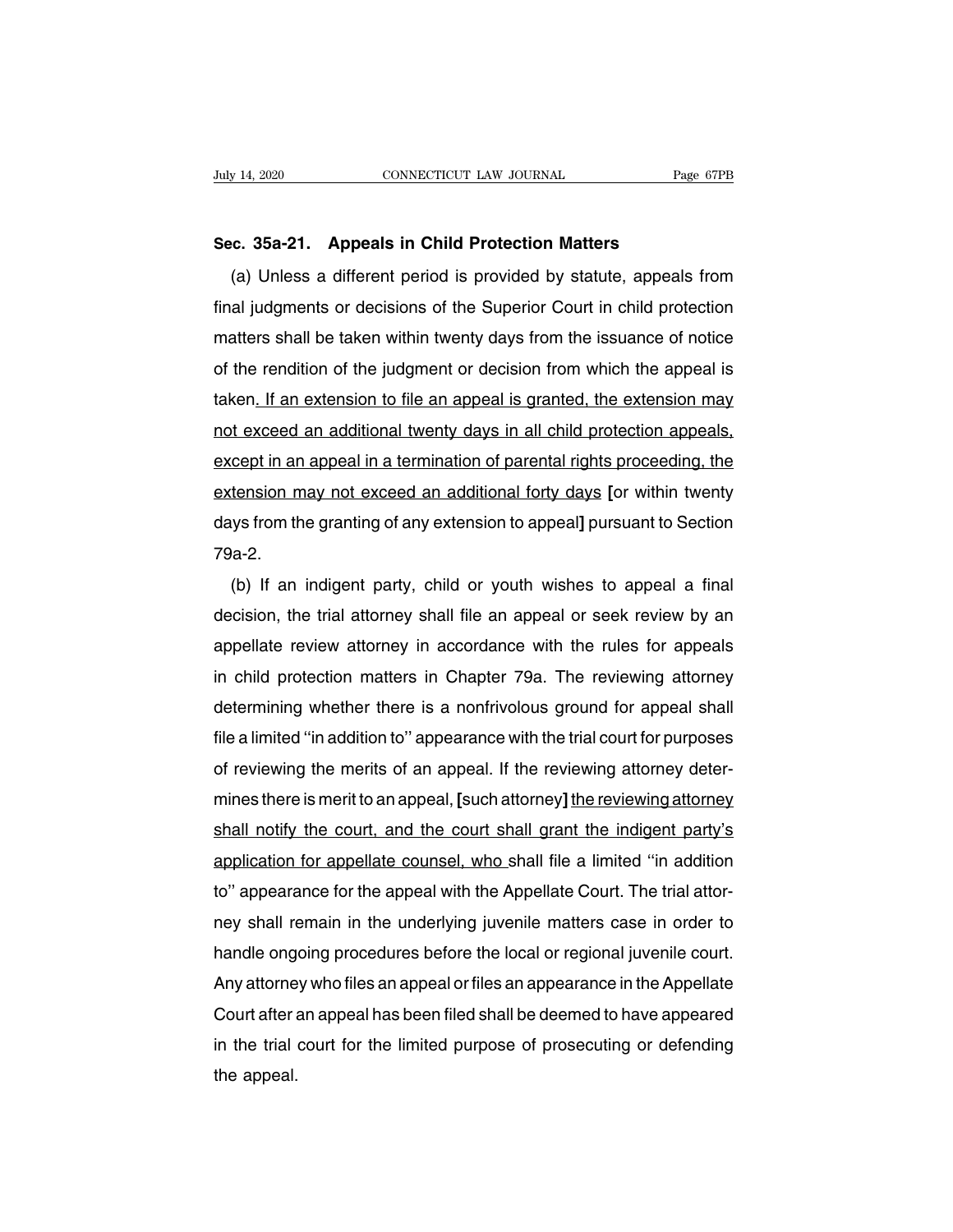EXEMBER CONNECTICUT LAW JOURNAL JULY 14, 2020<br>
(c) Unless a new appeal period is created pursuant to Section 79a-<br>
(a), the time to take an appeal shall not be extended past forty 2 (a), the time to take an appeal shall not be extended past forty days<br>
2 (a), the time to take an appeal shall not be extended past forty<br>
days<br>
2 (a), the time to take an appeal shall not be extended past forty<br>
days<br>
3 (c) Unless a new appeal period is created pursuant to Section 79a-<br>
2 (a), the time to take an appeal shall not be extended past forty<br>
days[,] for an appeal from a judgment that did not result in a termination<br>
of parenta (c) Unless a new appeal period is created pursuant to Section 79a-2 (a), the time to take an appeal shall not be extended past forty days[,] for an appeal from a judgment that did not result in a termination of parental ri (c) Onless a new appeal period is created pursuant to section 79a-<br>2 (a), the time to take an appeal shall not be extended past forty<br>days[,] for an appeal from a judgment that did not result in a termination<br>of parental r z (a), the time to take an appear shall not be extended past forty<br>days[,] for an appeal from a judgment that did not result in a termination<br>of parental rights (the original twenty days plus one twenty day exten-<br>sion for days<sub>1</sub>, Jor an appear nonra judgment that did not result in a termination<br>of parental rights (the original twenty days plus one twenty day exten-<br>sion for appellate review) or past sixty days for an appeal from a<br>judgment of parental rights (the original twenty days plus one twenty correlation for appellate review) or past sixty days for an appelide incorporate incorporate incorporation of the original twenty days forty day extension for ap or for appenate review<u>) or past sixty days for an appear from a</u><br>dgment terminating parental rights (the original twenty days plus one<br>ty day extension for appellate review), from the date of the issuance<br>notice of the re

do the Finn response to the pudgment or decision.<br>
COMMENTARY: The changes to this section and to Section 3-8<br>
are in response to the Supreme Court opinion in *In re Taijha H.-B.*,<br>
333 Conn. 297, 216 A.3d 601 (2019), and COMMENTARY: The changes to this section and to Section 3-8<br>are in response to the Supreme Court opinion in *In re Taijha H.-B.*,<br>333 Conn. 297, 216 A.3d 601 (2019), and are intended to be consistent<br>with revisions to the R COMMENTANT. The Changes to this section and to Section 3-6<br>are in response to the Supreme Court opinion in *In re Taijha H.-B.*,<br>333 Conn. 297, 216 A.3d 601 (2019), and are intended to be consistent<br>with revisions to the R are in response to the supreme Court opinion in *m* re Taijna H.-B.,<br>333 Conn. 297, 216 A.3d 601 (2019), and are intended to be consistent<br>with revisions to the Rules of Appellate Procedure. It is critical that<br>the Superio sss Comm. 297, 2107<br>with revisions to the<br>the Superior Court r<br>adopted on or abou<br>between them.<br>**AMEND** S to the Hules of Appellate Procedure. It is critical that<br>
Court rules and the Rules of Appellate Procedure are<br>
or about the same time so that there is no conflict<br>
m.<br> **AMENDMENTS TO THE CRIMINAL RULES**<br>
Wiew by Jury of **EXECT:**<br> **SEC. 42-6.** —View by Jury of Place or Thing Involved in Case<br>
When the judicial authority is of the opinion that a viewing by the

It ween them.<br> **AMENDMENTS TO THE CRIMINAL RULES**<br> **C. 42-6.** —**View by Jury of Place or Thing Involved in Case**<br>
When the judicial authority is of the opinion that a viewing by the<br>
y of the place where the offense being AMENDMENTS TO THE CRIMINAL RULES<br>Sec. 42-6. —View by Jury of Place or Thing Involved in Case<br>When the judicial authority is of the opinion that a viewing by the<br>jury of the place where the offense being tried was committed Sec. 42-6. —View by Jury of Place or Thing Involved in Case<br>When the judicial authority is of the opinion that a viewing by the<br>jury of the place where the offense being tried was committed, or of<br>any other place or thing When the judicial authority is of the opinion that a viewing by the<br>jury of the place where the offense being tried was committed, or of<br>any other place or thing involved in the case, will be helpful to the jury<br>in determi Wrien the judicial adtributy is of the opinion that a viewing by the<br>jury of the place where the offense being tried was committed, or of<br>any other place or thing involved in the case, will be helpful to the jury<br>in determ flury of the place where the offense being thed was committed, or of<br>any other place or thing involved in the case, will be helpful to the jury<br>in determining any material factual issue, it may in its discretion, at<br>any ti any other place or thing involved in the case, will be helpful to the jury<br>in determining any material factual issue, it may in its discretion, at<br>any time before the closing arguments, order that the jury be conducted<br>to by time before the closing arguments, order that the jury be conducted<br>to such place or location of such thing. During the viewing the jury must<br>be kept together under the supervision of a proper officer appointed<br>by the j any time before the closing arguments, order that the jury be conducted<br>to such place or location of such thing. During the viewing the jury must<br>be kept together under the supervision of a proper officer appointed<br>by the to such place or location or such thing. During the viewing the jury must<br>be kept together under the supervision of a proper officer appointed<br>by the judicial authority. The judicial authority and an official court<br>reporte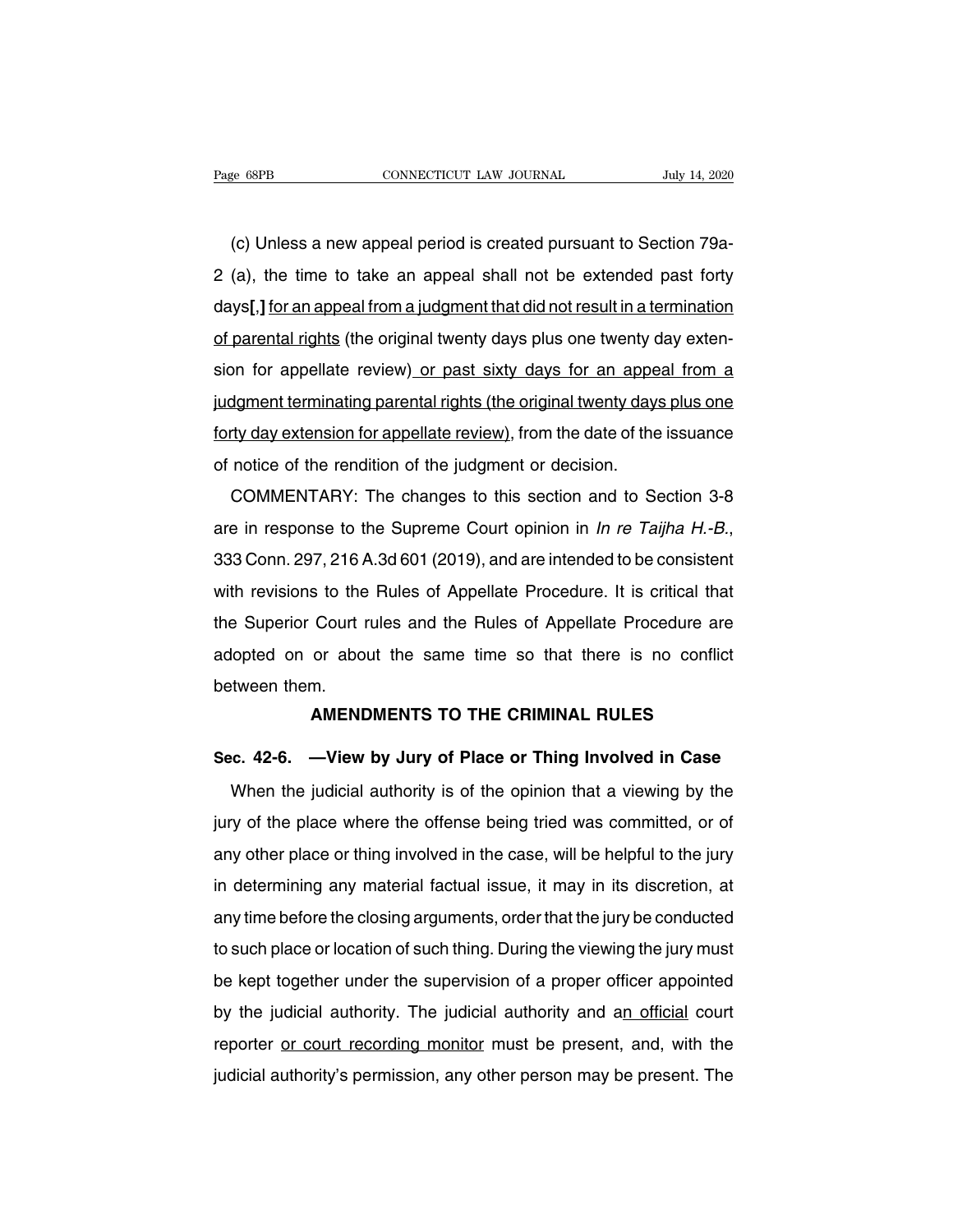buly 14, 2020 CONNECTICUT LAW JOURNAL Page 69PB<br>prosecuting authority, the defendant and defense counsel may as a<br>matter of right be present, but the right may be waived. The purpose Duly 14, 2020 CONNECTICUT LAW JOURNAL Page 69PB<br>prosecuting authority, the defendant and defense counsel may as a<br>matter of right be present, but the right may be waived. The purpose<br>of viewing shall be solely to permit vi prosecuting authority, the defendant and defense counsel may as a<br>matter of right be present, but the right may be waived. The purpose<br>of viewing shall be solely to permit visual observation by the jury of<br>the place or thi prosecuting authority, the defendant and defense counsel may as a<br>matter of right be present, but the right may be waived. The purpose<br>of viewing shall be solely to permit visual observation by the jury of<br>the place or thi prosecuting authority, the deferred in and defense counser may as a<br>matter of right be present, but the right may be waived. The purpose<br>of viewing shall be solely to permit visual observation by the jury of<br>the place or t Inatier or right be present, but the right may be waived. The purpose<br>of viewing shall be solely to permit visual observation by the jury of<br>the place or thing in question and to permit a brief description of the<br>site or t or viewing shan be solery to permit visual observation by the jury of<br>the place or thing in question and to permit a brief description of the<br>site or thing being viewed by the judicial authority or by any witness<br>or witnes the place of thing in question and to permit a brief description of the<br>site or thing being viewed by the judicial authority. Any proceedings at<br>the location, including examination of witnesses, shall be at the discre-<br>tio site or thing being viewed by the judicial authority or by any witness<br>or witnesses as allowed by the judicial authority. Any proceedings at<br>the location, including examination of witnesses, shall be at the discre-<br>tion of or wiresses as allowed by the judicial authority. Any proceedings at<br>the location, including examination of witnesses, shall be at the discre-<br>tion of the judicial authority. Neither the parties nor counsel nor the<br>jurors Interaction, including examination of the judicial authority. Notice it is given the case.<br>The significance or the implication any issue in the case.<br>COMMENTARY: The amend From the judicial authority. Nentref the parties flor couriser flor the<br>cors while viewing the place or thing may engage in discussion of<br>e significance or the implications of anything under observation or<br>any issue in the

plates while viewing the place of thing may engage in discussion of<br>the significance or the implications of anything under observation or<br>of any issue in the case.<br>COMMENTARY: The amendments to this section conform the ter Intersignmeance of the implications of anything under<br>of any issue in the case.<br>COMMENTARY: The amendments to this section cor<br>nology for official court reporters and court recording r<br>provisions of No. 19-64 of the 2019 P COMMENTARY: The amendments to this section conform the termi-<br>nology for official court reporters and court recording monitors to the<br>provisions of No. 19-64 of the 2019 Public Acts.<br>Sec. 43-10. Sentencing Hearing; Procedu Mody for official court reporters and court recording monitors to the<br>povisions of No. 19-64 of the 2019 Public Acts.<br>c. 43-10. Sentencing Hearing; Procedures To Be Followed<br>Before imposing a sentence or making any other d

provisions of No. 19-64 of the 2019 Public Acts.<br>Sec. 43-10. Sentencing Hearing; Procedures To Be Followed<br>Before imposing a sentence or making any other disposition after<br>the acceptance of a plea of guilty or nolo contend Sec. 43-10. Sentencing Hearing; Procedures To Be Followed<br>Before imposing a sentence or making any other disposition after<br>the acceptance of a plea of guilty or nolo contendere or upon a verdict<br>or finding of guilty, the j Before imposing a sentence or making any other disposition after<br>the acceptance of a plea of guilty or nolo contendere or upon a verdict<br>or finding of guilty, the judicial authority shall, upon the date previously<br>determin Before imposing a sentence of making any other disposition after<br>e acceptance of a plea of guilty or nolo contendere or upon a verdict<br>finding of guilty, the judicial authority shall, upon the date previously<br>termined for

Ine acceptance or a plea or guilty of noto contendere or upon a verdict<br>or finding of guilty, the judicial authority shall, upon the date previously<br>determined for sentencing, conduct a sentencing hearing as follows:<br>(1) T or infiding or guilty, the judicial authority shall, upon the date previously<br>determined for sentencing, conduct a sentencing hearing as follows:<br>(1) The judicial authority shall afford the parties an opportunity to<br>be hea determined for sentencing, conduct a sentencing nearing as follows.<br>
(1) The judicial authority shall afford the parties an opportunity to<br>
be heard and, in its discretion, to present evidence on any matter<br>
relevant to th (1) The judicial authority shall allord the parties an opportunity to<br>be heard and, in its discretion, to present evidence on any matter<br>relevant to the disposition, and to explain or controvert the presentence<br>investigati be heard and, in its discretion, to present evidence on any matter relevant to the disposition, and to explain or controvert the presentence investigation report, the alternate incarceration assessment report or any other relevant to the disposition, and to explain or controvert the presentence<br>investigation report, the alternate incarceration assessment report or<br>any other document relied upon by the judicial authority in imposing<br>sentence any other document relied upon by the judicial authority in imposing<br>any other document relied upon by the judicial authority in imposing<br>sentence. When the judicial authority finds that any significant informa-<br>tion conta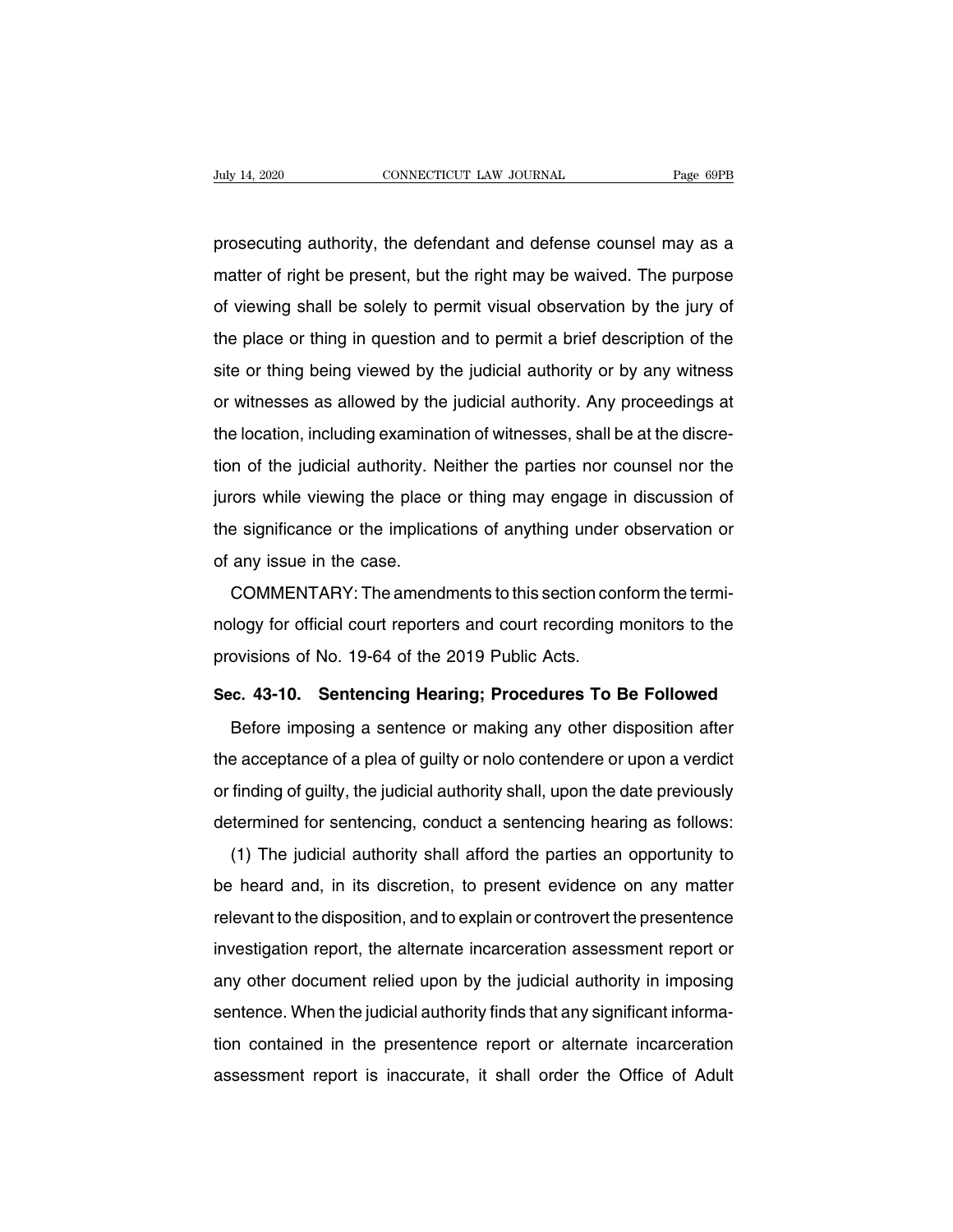Page 70PB CONNECTICUT LAW JOURNAL July 14, 2020<br>Probation to amend all copies of any such report in its possession<br>and in the clerk's file, and to provide both parties with an amendment Page 70PB CONNECTICUT LAW JOURNAL July 14, 2020<br>Probation to amend all copies of any such report in its possession<br>and in the clerk's file, and to provide both parties with an amendment<br>containing the corrected information Probation to amend all copies of any suc<br>and in the clerk's file, and to provide both p<br>containing the corrected information.<br>(2) The judicial authority shall allow the v obation to amend all copies of any such report in its possession<br>d in the clerk's file, and to provide both parties with an amendment<br>ntaining the corrected information.<br>(2) The judicial authority shall allow the victim an

Probation to amend all copies of any such report in its possession<br>and in the clerk's file, and to provide both parties with an amendment<br>containing the corrected information.<br>(2) The judicial authority shall allow the vic and in the clerk's file, and to provide both parties with an amendment<br>containing the corrected information.<br>(2) The judicial authority shall allow the victim and any other person<br>directly harmed by the commission of the c containing the corred<br>
(2) The judicial aut<br>
directly harmed by th<br>
nity to make, orally or<br>
to be imposed.<br>
(3) The judicial au (2) The judicial authority shall allow the victim and any other person<br>rectly harmed by the commission of the crime a reasonable opportu-<br>y to make, orally or in writing, a statement with regard to the sentence<br>be imposed. directly harmed by the commission of the crime a reasonable opportu-<br>nity to make, orally or in writing, a statement with regard to the sentence<br>to be imposed.<br>(3) The judicial authority shall allow the defendant a reasona

nity to make, orally or in writing, a statement with regard to the sentent<br>to be imposed.<br>(3) The judicial authority shall allow the defendant a reasonat<br>opportunity to make a personal statement in his or her own beh<br>and t be imposed.<br>
(3) The judicial authority shall allow the defendant a reasonable<br>
portunity to make a personal statement in his or her own behalf<br>
d to present any information in mitigation of the sentence.<br>
(4) In cases whe

(3) The judicial authority shall allow the defendant a reasonable<br>opportunity to make a personal statement in his or her own behalf<br>and to present any information in mitigation of the sentence.<br>(4) In cases where guilt was opportunity to make a personal statement in his or her own behalf<br>and to present any information in mitigation of the sentence.<br>(4) In cases where guilt was determined by a plea, the judicial<br>authority shall, pursuant to S d to present any information in mitigation of the sentence.<br>
(4) In cases where guilt was determined by a plea, the judicial<br>
thority shall, pursuant to Section 39-7, be informed by the parties<br>
nether there is a plea agre (4) In cases where guilt was determined by a plea, the judicial<br>authority shall, pursuant to Section 39-7, be informed by the parties<br>whether there is a plea agreement, and if so, the substance thereof.<br>(5) The judicial au

authority shall, pursuant to Section<br>whether there is a plea agreement,<br>(5) The judicial authority shall imp<br>and hearing of the defendant, unles<br>his or her right to be present.<br>(6) In cases where sentence revie nether there is a plea agreement, and if so, the substance thereof.<br>(5) The judicial authority shall impose the sentence in the presence<br>id hearing of the defendant, unless the defendant shall have waived<br>s or her right to

(5) The judicial authority shall impose the sentence in the presence<br>and hearing of the defendant, unless the defendant shall have waived<br>his or her right to be present.<br>(6) In cases where sentence review is available, the and hearing of the defendant, un<br>his or her right to be present.<br>(6) In cases where sentence re<br>shall state on the record, in the pr<br>for the sentence imposed.<br>(7) In cases where sentence is or her right to be present.<br>
(6) In cases where sentence review is available, the judicial authority<br>
all state on the record, in the presence of the defendant, the reasons<br>
(7) In cases where sentence review is availab

(6) In cases where sentence review is available, the judicial authority<br>shall state on the record, in the presence of the defendant, the reasons<br>for the sentence imposed.<br>(7) In cases where sentence review is available an shall state on the record, in the presence of the defendant, the reasons<br>for the sentence imposed.<br>(7) In cases where sentence review is available and where the<br>defendant files an application for such review, the clerk sha for the sentence imposed.<br>
(7) In cases where sentence review is available and where the<br>
defendant files an application for such review, the clerk shall promptly<br>
notify the <u>official</u> court reporter of such application p (7) In cases where sentence review is available and where the<br>defendant files an application for such review, the clerk shall promptly<br>notify the official court reporter of such application pursuant to Section<br>43-24 and th defendant files an application for such review, the clerk shall promptly<br>notify the <u>official</u> court reporter of such application pursuant to Section<br>43-24 and the <u>official</u> court reporter or court reporting monitor shall notify the <u>official</u> court rep<br>43-24 and the <u>official</u> cc<br>file a copy of the transcri<br>division within sixty days<br>filed with the clerk.<br>COMMENTARY: The a i-24 and the <u>official</u> court reporter <u>or court reporting monitor</u> shall<br>
Ee a copy of the transcript of the sentencing hearing with the review<br>
vision within sixty days from the date the application for review is<br>
DOMMEN file a copy of the transcript of the sentencing hearing with the review<br>division within sixty days from the date the application for review is<br>filed with the clerk.<br>COMMENTARY: The amendments to this section conform the te

division within sixty days from the date the app<br>filed with the clerk.<br>COMMENTARY: The amendments to this section<br>nology for official court reporters and court recor<br>provisions of No. 19-64 of the 2019 Public Acts.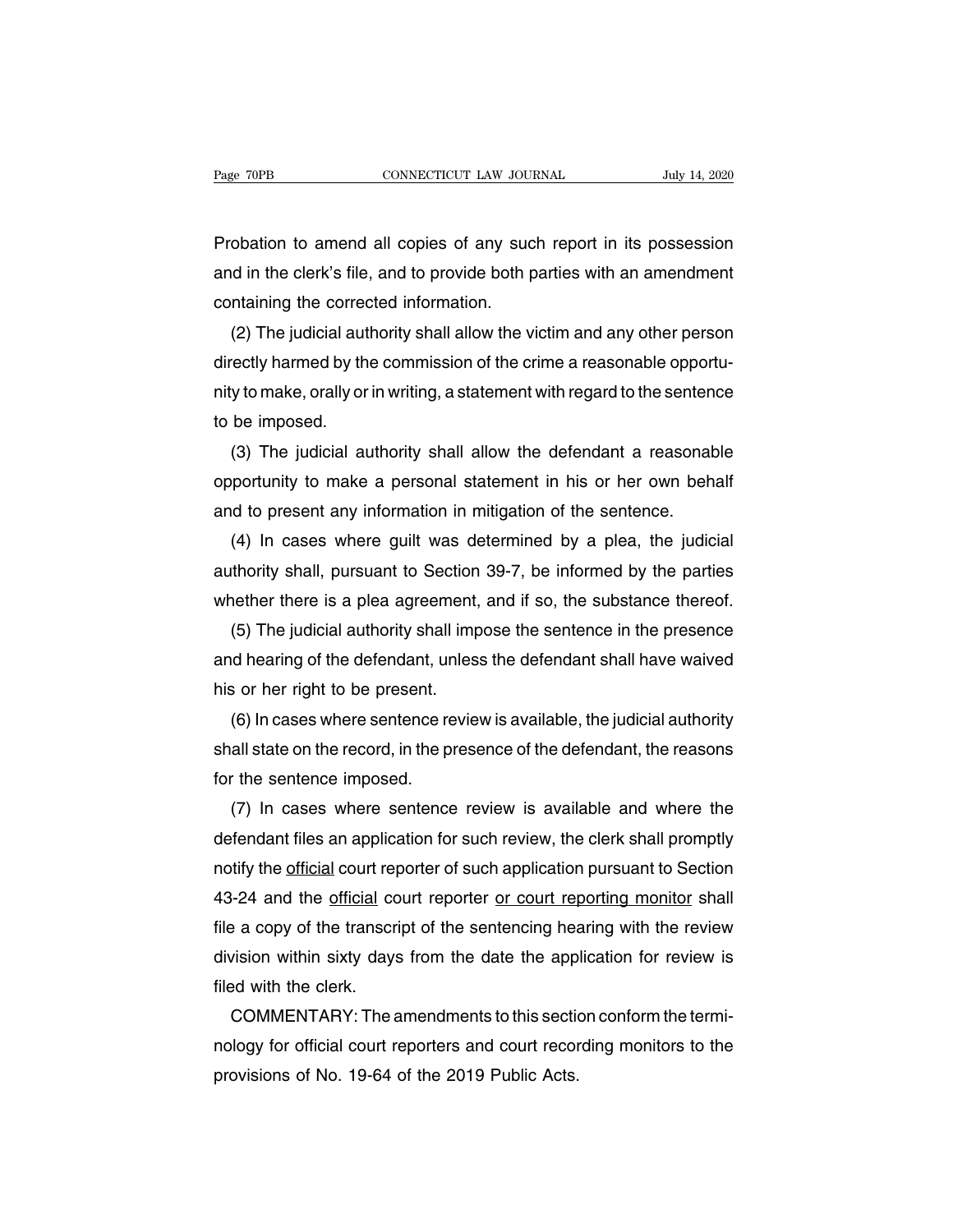# **Sec. 43-24. —Time for Filing Application for Sentence Review**

IVED 14, 2020 CONNECTICUT LAW JOURNAL Page 71PB<br>
In cases where sentence review is available pursuant to General<br>
In cases where sentence review is available pursuant to General<br>
atutes § 51-195, the defendant may file, wi Sec. 43-24. —Time for Filing Application for Sentence Review<br>In cases where sentence review is available pursuant to General<br>Statutes § 51-195, the defendant may file, within thirty days from the<br>date that sentence is impo Sec. 43-24. —Time for Filing Application for Sentence Review<br>In cases where sentence review is available pursuant to General<br>Statutes § 51-195, the defendant may file, within thirty days from the<br>date that sentence is impo In cases where sentence review is available pursuant to General<br>Statutes § 51-195, the defendant may file, within thirty days from the<br>date that sentence is imposed or from the date defendant's suspended<br>sentence is revoke In cases where sentence review is available pursuant to defieral<br>Statutes § 51-195, the defendant may file, within thirty days from the<br>date that sentence is imposed or from the date defendant's suspended<br>sentence is revok Statutes § 51-195, the detendant may me, within thirty days non the<br>date that sentence is imposed or from the date defendant's suspended<br>sentence is revoked, with the clerk of the court for the judicial district<br>or geograp date that sentence is imposed of nom the date detendant is suspended<br>sentence is revoked, with the clerk of the court for the judicial district<br>or geographical area in which the judgment was rendered, an applica-<br>tion for sentence is revoked, with the clerk of the court for the judicial district<br>or geographical area in which the judgment was rendered, an applica-<br>tion for review of sentence by the review division. The clerk shall notify<br>the or geographical area in which the judgment was rendered, an applica-<br>tion for review of sentence by the review division. The clerk shall notify<br>the review division, the judge who imposed the sentence, the <u>official</u><br>court fluoritor review or semence by the review division. The clerk shall floury<br>the review division, the judge who imposed the sentence, the <u>official</u><br>court reporter, and all counsel of record upon the filing of the applicatio The Teview division, the judge who<br>court reporter, and all counsel of rea<br>for review. The <u>official</u> court repor<br>prepare a transcript of the sentend<br>provisions of Section 43-10.<br>COMMENTARY: The amendme review. The <u>official</u> court reporter or court reporting monitor shall<br>pare a transcript of the sentencing hearing in accordance with the<br>ovisions of Section 43-10.<br>COMMENTARY: The amendments to this section conform the te

nol Teview. The <u>official</u> court reporter of court reporting monitor shall<br>prepare a transcript of the sentencing hearing in accordance with the<br>provisions of Section 43-10.<br>COMMENTARY: The amendments to this section confo prepare a transcript of the sentencing hearing in accor<br>provisions of Section 43-10.<br>COMMENTARY: The amendments to this section cor<br>nology for official court reporters and court recording r<br>provisions of No. 19-64 of the 2 **COMMENTARY:** The amendments to this section conform the terminology for official court reporters and court recording monitors to the provisions of No. 19-64 of the 2019 Public Acts.<br>Sec. 44-27. —Hearing of Infractions, Vi gy for official court reporters a<br>isions of No. 19-64 of the 201<sup>4</sup><br>44-27. — **Hearing of Infrac**<br>**Guilty Plea Filed**<br>Upon entry of a plea of not gu

ovisions of No. 19-64 of the 2019 Public Acts.<br> **C. 44-27.** — **Hearing of Infractions, Violations to Which Not**<br> **Guilty Plea Filed**<br>
(a) Upon entry of a plea of not guilty to an infraction or to a violation<br>
hich is payab Sec. 44-27. — Hearing of Infractions, Violations to Which Not<br>Guilty Plea Filed<br>(a) Upon entry of a plea of not guilty to an infraction or to a violation<br>which is payable by mail pursuant to statute, the clerk shall file s Guilty Plea Filed<br>
(a) Upon entry of a plea of not guilty to an infraction or to a violation<br>
which is payable by mail pursuant to statute, the clerk shall file such<br>
plea and forthwith transmit the file to the prosecuting review. (a) Opon entry or a plea of not guity to an imitaction or to a violation<br>hich is payable by mail pursuant to statute, the clerk shall file such<br>pa and forthwith transmit the file to the prosecuting authority for<br>view.<br>(b)

which is payable by mail pursuant to statute, the clerk shall life such<br>plea and forthwith transmit the file to the prosecuting authority for<br>review.<br>(b) Unless a nolle prosequi or a dismissal is entered in the matter<br>with plea and fortriwith transmit the file to the prosecuting authority for<br>review.<br>(b) Unless a nolle prosequi or a dismissal is entered in the matter<br>within ten days of the filing of a not guilty plea, the clerk shall schedul teview.<br>
(b) Unless a nolle prosequi or a dis<br>
within ten days of the filing of a not guil<br>
a hearing and shall send the defenda<br>
time and place of such hearing.<br>
(c) Hearings shall be conducted in (c) Onless a nolle prosequi or a dismissal is entered in the hiatter<br>thin ten days of the filing of a not guilty plea, the clerk shall schedule<br>hearing and shall send the defendant a written notice of the date,<br>ne and plac Further days of the filling of a flot guilty piea, the clerk shall scriedule<br>a hearing and shall send the defendant a written notice of the date,<br>time and place of such hearing.<br>(c) Hearings shall be conducted in accordanc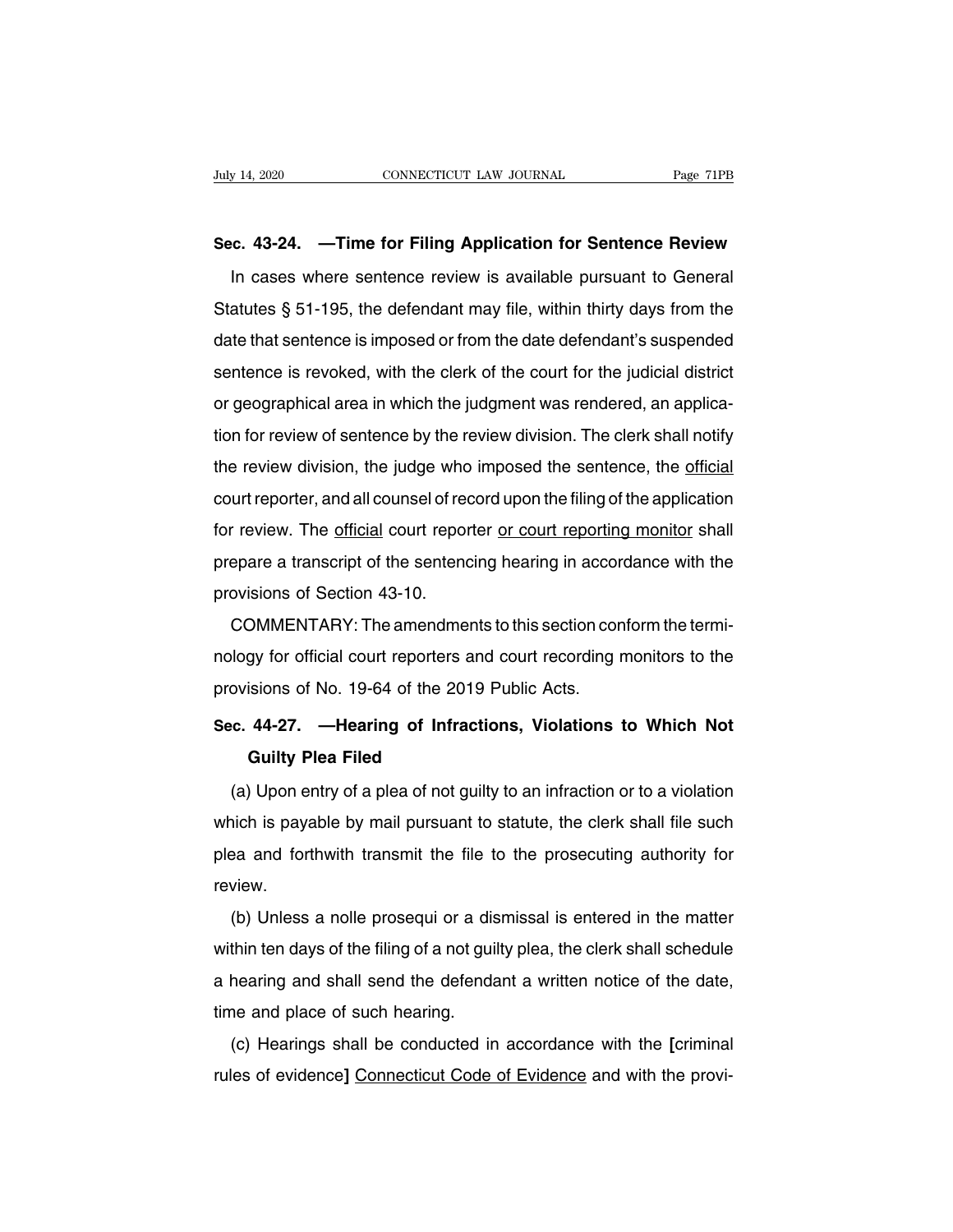Page 72PB CONNECTICUT LAW JOURNAL July 14, 2020<br>Sions of chapter 42 insofar as the provisions of that chapter are<br>applicable. applicable.

(d) A nolle prosequi or a dismissal may be entered in the absence<br>the defendant. In the event a nolle prosequi or a dismissal is entered<br>the defendant. In the event a nolle prosequi or a dismissal is entered sions of chapter 42 insofar as the provisions of that chapter are<br>applicable.<br>(d) A nolle prosequi or a dismissal may be entered in the absence<br>of the defendant. In the event a nolle prosequi or a dismissal is entered<br>in t applicable.<br>
(d) A nolle prosequi or a dismissal may be entered in the absence<br>
of the defendant. In the event a nolle prosequi or a dismissal is entered<br>
in the matter, the clerk shall send a written notice of such dispos definition.<br>
(d) A nolle prosequi or a dismissal may be entered in the absence<br>
of the defendant. In the event a nolle prosequi or a dismissal is entered<br>
in the matter, the clerk shall send a written notice of such dispos (d) A hole plosequi of a dismissarmay be entered in the absence<br>of the defendant. In the event a nolle prosequi or a dismissal is entered<br>in the matter, the clerk shall send a written notice of such disposition<br>to any defe as a waiver of the defendant's right thereafter to seek a dismissal is entered<br>any defendant who was not before the court at the time of such<br>disposition. The entry of a nolle prosequi hereunder shall not operate<br>as a waiv In the matter, the clerk shall self<br>to any defendant who was not I<br>disposition. The entry of a nolle p<br>as a waiver of the defendant's<br>pursuant to Section 39-30.<br>COMMENTARY: The change any detendant who was not before the court at the time of such<br>sposition. The entry of a nolle prosequi hereunder shall not operate<br>a waiver of the defendant's right thereafter to seek a dismissal<br>rsuant to Section 39-30.<br>

cusposition. The entry of a notic prosequinder and thot operate<br>as a waiver of the defendant's right thereafter to seek a dismissal<br>pursuant to Section 39-30.<br>COMMENTARY: The change to this section substitutes "Connecti-<br>c as a waver of the detendant's right then<br>pursuant to Section 39-30.<br>COMMENTARY: The change to this sec<br>cut Code of Evidence" for "criminal rules<br>priate reference to evidentiary rules.<br>**Sec. 44-30. —Hearing by Magistrates COMMENTARY: The change to this section substitutes "Connecti-<br>
<b>COMMENTARY: The change to this section substitutes "Connecti-**<br> **Code of Evidence" for "criminal rules of evidence" as the appro-**<br> **Sec. 44-30. —Hearing by COMMENTATTE THE CHANGE OF ANCHANDITY**<br>
cut Code of Evidence" for "criminal rupriate reference to evidentiary rules.<br> **Sec. 44-30. — Hearing by Magistra<br>
Motor Vehicle Violations**<br>
(a) Infractions and motor vehicle vio

(Code of Evidence for Chinimal rules of evidence as the appro-<br>
Sec. 44-30. — Hearing by Magistrates of Infractions and Certain<br>
otor Vehicle Violations<br>
(a) Infractions and motor vehicle violations which may be submitted<br> Sec. 44-30. — Hearing by Magistrates of Infractions and Certain<br>Motor Vehicle Violations<br>(a) Infractions and motor vehicle violations which may be submitted<br>to a magistrate pursuant to statute may be heard by magistrates i Motor Vehicle Violations<br>(a) Infractions and motor vehicle violations which may be submitted<br>to a magistrate pursuant to statute may be heard by magistrates in<br>those court locations where a magistrate has been appointed by (a) Infractions and motor vehicle violations which may be submitted to a magistrate pursuant to statute may be heard by magistrates in those court locations where a magistrate has been appointed by the chief court administ (a) imactions<br>to a magistrate<br>those court loca<br>chief court adm<br>jury trials.<br>(b) Hearings a magistrate pursuant to statute may be heard by magistrates in<br>bse court locations where a magistrate has been appointed by the<br>ief court administrator, except that magistrates may not conduct<br>y trials.<br>(b) Hearings by ma

the court locations where a magistrate has been appointed by the<br>chief court administrator, except that magistrates may not conduct<br>jury trials.<br>(b) Hearings by magistrates shall be conducted in accordance with<br>the [crimin Final result and missions of except that magistrates may not conduct<br>jury trials.<br>(b) Hearings by magistrates shall be conducted in accordance with<br>the [criminal rules of evidence] Connecticut Code of Evidence and<br>with the (b) Hearings by magistrates shall be conducted in accordance with<br>the [criminal rules of evidence] Connecticut Code of Evidence and<br>with the provisions of chapter 42 insofar as the provisions of that<br>chapter are applicable (b) Healings by magistrates shall be conducted in accordance with<br>the [criminal rules of evidence] Connecticut Code of Evidence and<br>with the provisions of chapter 42 insofar as the provisions of that<br>chapter are applicable In the provisions of chapter 42 insofar as the provisions of that<br>apter are applicable. A magistrate shall sign all orders the magistrate<br>sues, such signature to be followed by the word "magistrate."<br>(c) A decision of the

which the provisions of chapter 42 filsolar as the provisions of that<br>chapter are applicable. A magistrate shall sign all orders the magistrate<br>issues, such signature to be followed by the word "magistrate."<br>(c) A decision chapter are applicable. A magistrate shall sign all orders the magistrate<br>issues, such signature to be followed by the word "magistrate."<br>(c) A decision of the magistrate, including any penalty imposed,<br>shall become a judg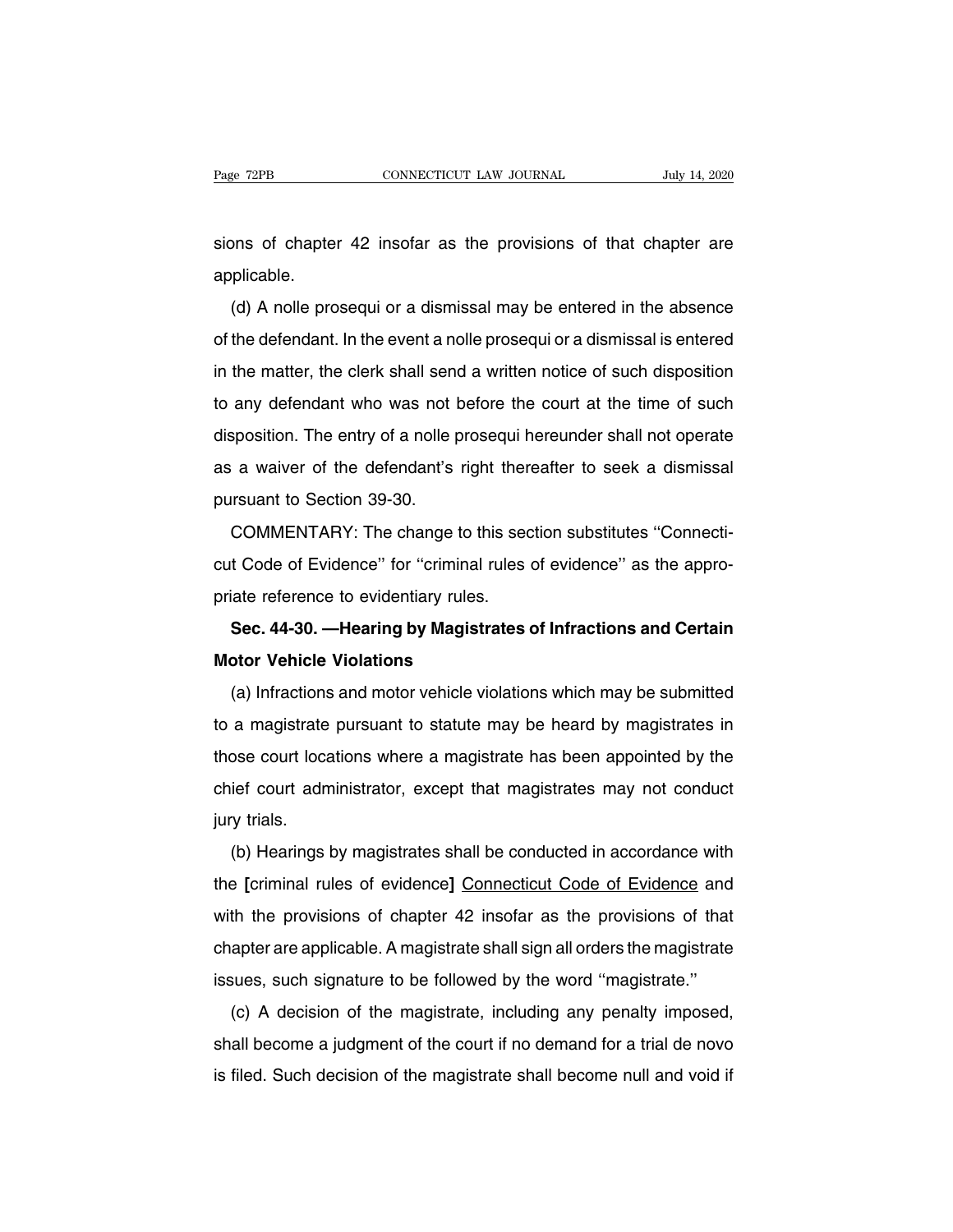A timely demand for a trial de novo is filed. A demand for a trial denovo shall be filed with the court clerk within five days of the date the novo shall be filed with the court clerk within five days of the date the<br>decision was rendered by the magistrate and, if filed by the prosecuting a timely demand for a trial de novo is filed. A demand for a trial de<br>novo shall be filed with the court clerk within five days of the date the<br>decision was rendered by the magistrate and, if filed by the prosecuting<br>autho a timely demand for a trial de novo is filed. A demand for a trial de<br>novo shall be filed with the court clerk within five days of the date the<br>decision was rendered by the magistrate and, if filed by the prosecuting<br>autho served on the defendant or his or here attending to the date the decision was rendered by the magistrate and, if filed by the prosecuting authority, it shall include a certification that a copy thereof has been served on t decision was rendered by the authority, it shall include a<br>served on the defendant of<br>the rules of practice.<br>(d) If the defendant is ch (d) If the defendant is charged with more than one offense, and not<br>such offenses are more than one offense, and not<br>such offenses are motor vehicle violations within the jurisdiction of

additionly, it shall include a scrimedition that a supply increasing secretion served on the defendant or his or her attorney, in accordance with the rules of practice.<br>
(d) If the defendant is charged with more than one o aboved on the defendant of the of fiel diterney, in decordance with<br>the rules of practice.<br>(d) If the defendant is charged with more than one offense, and not<br>all such offenses are motor vehicle violations within the juris (d) If the defendant is charged with more than one offense, and not<br>such offenses are motor vehicle violations within the jurisdiction of<br>magistrate, a judicial authority shall hear and decide such case.<br>(e) This section s all such offenses are motor vehicle violations within the jurisdiction of<br>a magistrate, a judicial authority shall hear and decide such case.<br>(e) This section shall be inapplicable at any court location to which<br>a magistra

magistrate, a judicial authority shall hear and decide such case.<br>(e) This section shall be inapplicable at any court location to which<br>magistrate has not been assigned by the chief court administrator.<br>COMMENTARY: The cha cut Code of Evidence'' for "criminal rules of evidence" as the appropriate reference to evidentiary rules.<br>
COMMENTARY: The change to this section substitutes "Connecticut Code of Evidence" for "criminal rules of evidence" a magistrate has not been assigned<br>COMMENTARY: The change to the<br>cut Code of Evidence" for "criminal<br>priate reference to evidentiary rules.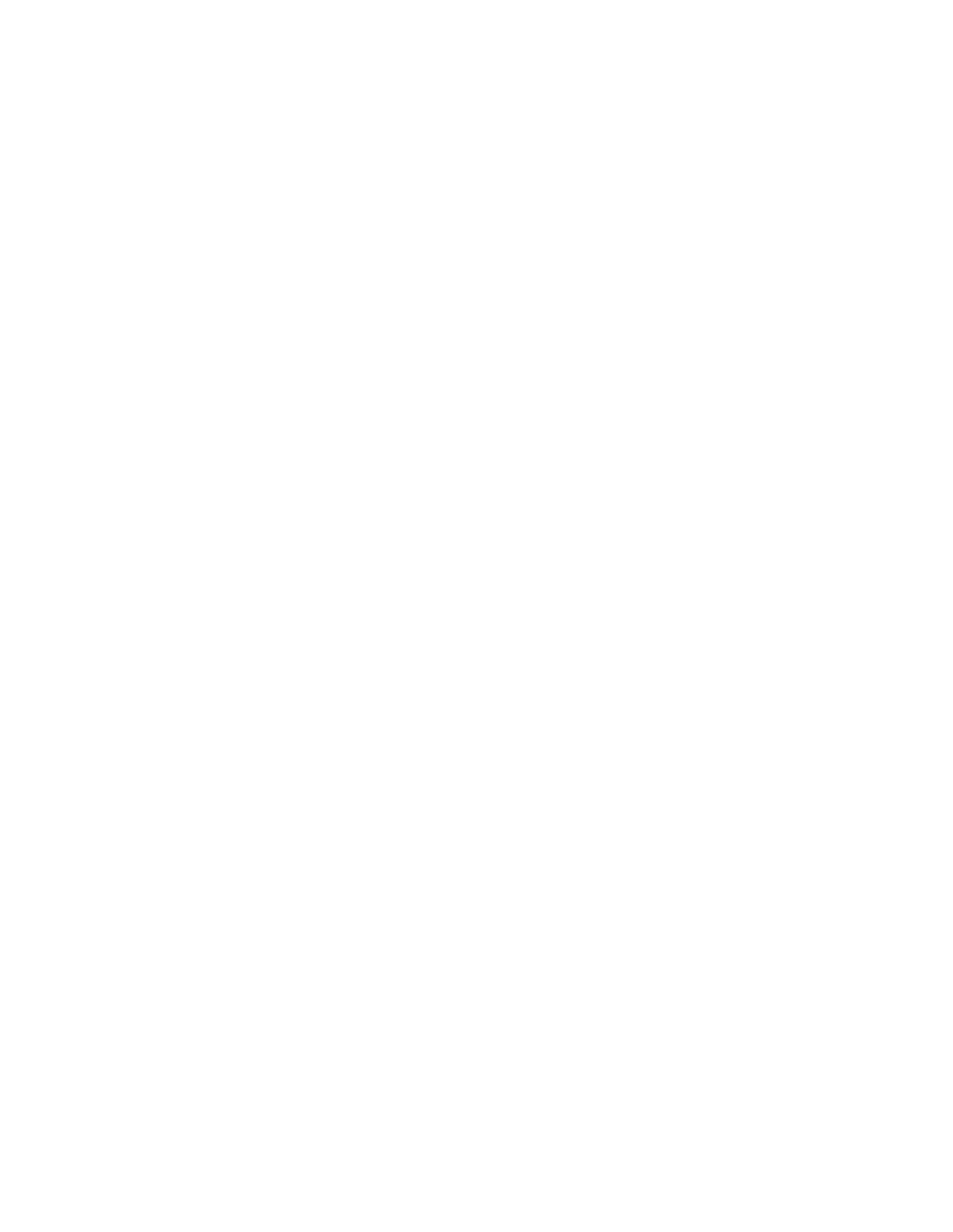**Practice Book Rules Adopted, Amended or Suspended** Under Book Rules Adopted, Amended or Suspended Under Practice Book Section 1-9B in Light of the<br>The Practice Book Section 1-9B in Light of the<br>The Public Health and Civil Preparedness Emergencies **Practice Book Rules Adopted, Amended or Suspended<br>Under Practice Book Section 1-9B in Light of the<br>Declared Public Health and Civil Preparedness Emergencies** Under Practice Book Section 1-9B in Light of the<br>red Public Health and Civil Preparedness Emerge<br><br>July 14, 2020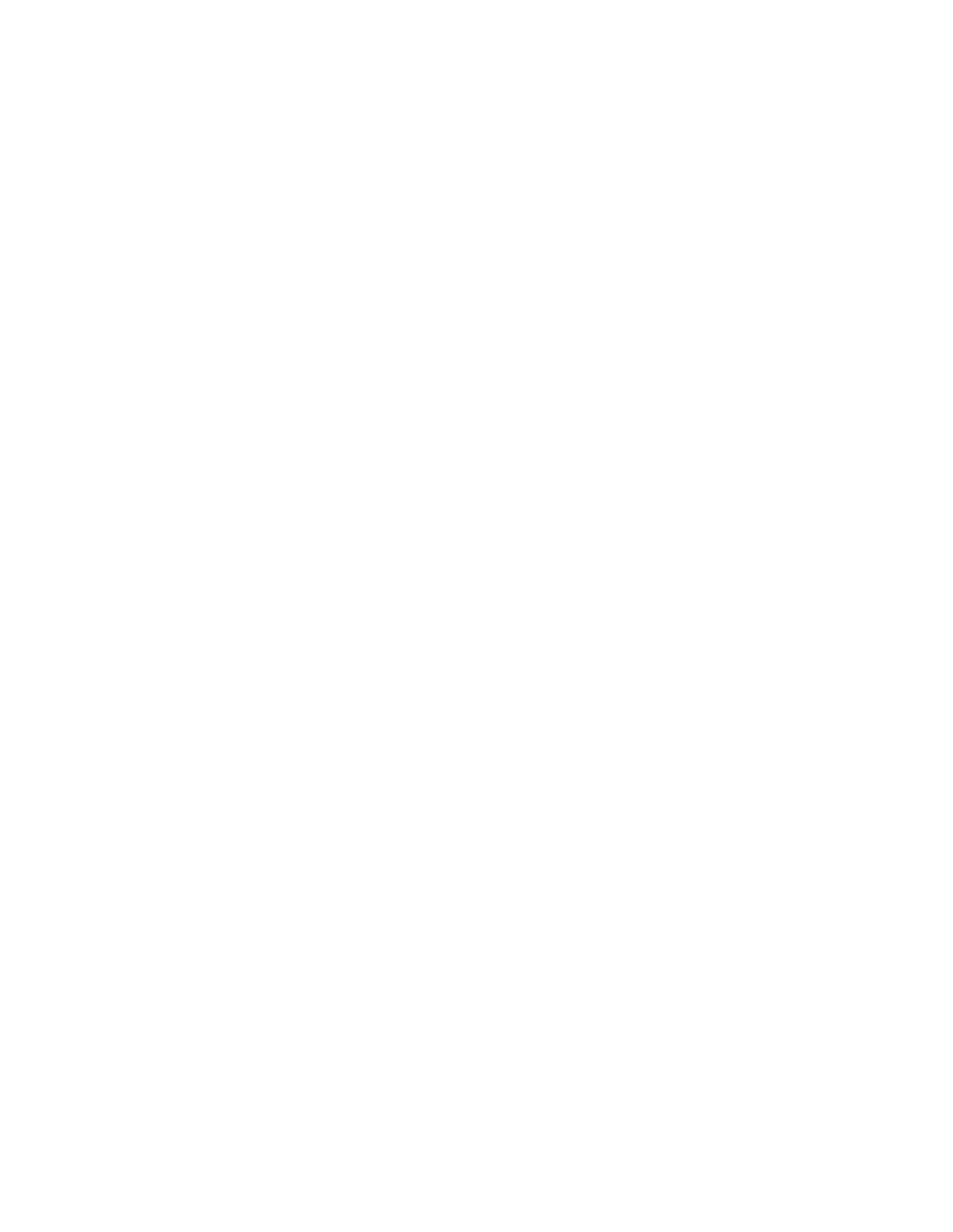## **NOTICE**

## **NOTICE**<br>SUPERIOR COURT

**SUPERIOR COURT<br>
SUPERIOR COURT**<br>
On March 10, 2020, Governor Lamont declared public health and<br>
vil preparedness emergencies. On March 24, 2020, and May 11, SUPERIOR COURT<br>
Con March 10, 2020, Governor Lamont declared public health and<br>
civil preparedness emergencies. On March 24, 2020, and May 11,<br>
2020, the Rules Committee of the Superior Court met pursuant to its SUPERIOR COURT<br>
2020, Governor Lamont declared public health and<br>
civil preparedness emergencies. On March 24, 2020, and May 11,<br>
2020, the Rules Committee of the Superior Court met pursuant to its<br>
emergency authority in On March 10, 2020, Governor Lamont declared public health and<br>civil preparedness emergencies. On March 24, 2020, and May 11,<br>2020, the Rules Committee of the Superior Court met pursuant to its<br>emergency authority in Practi civil preparedness emergencies. On March 24, 2020, and May 11,<br>2020, the Rules Committee of the Superior Court met pursuant to its<br>emergency authority in Practice Book Section 1-9B and adopted two<br>new rules and amended or EVEN propersenses emergencies. On material t, 2020, and may 11,<br>2020, the Rules Committee of the Superior Court met pursuant to its<br>emergency authority in Practice Book Section 1-9B and adopted two<br>new rules and amended or mergency authority in Practice Book Section 1-9B and adopted two<br>ew rules and amended or suspended various other rules that the<br>ommittee deemed necessary in light of the declared emergencies.<br>On June 26, 2020, the judges o

new rules and amended or suspended various other rules that the<br>Committee deemed necessary in light of the declared emergencies.<br>On June 26, 2020, the judges of the Superior Court considered the<br>changes adopted by the Rule Committee deemed necessary in light of the declared emergencies.<br>On June 26, 2020, the judges of the Superior Court considered the<br>changes adopted by the Rules Committee and adopted the new rules<br>and the changes to the var On June 26, 2020, the judges of the Superior Court considered the<br>changes adopted by the Rules Committee and adopted the new rules<br>and the changes to the various existing rules that are contained herein.<br>This material shou changes adopted by the Rules Committee and adopted the new rules<br>and the changes to the various existing rules that are contained herein.<br>This material should be used as a supplement to the Practice Book<br>during the effecti and the changes to the various existing rules that are contained herein.<br>This material should be used as a supplement to the Practice Book<br>during the effective time periods set forth below. The amendments to<br>Sections 23-68 This material should be used as a supple<br>during the effective time periods set forth<br>Sections 23-68 and 44-10A are indicated<br>and underlines for added language.<br>The new rules and the changes to the exi Iring the effective time periods set forth below. The amendments to<br>bections 23-68 and 44-10A are indicated by brackets for deletions<br>and underlines for added language.<br>The new rules and the changes to the existing rules b

Sections 23-68 and 44-10A are indicated by brackets for deletions<br>and underlines for added language.<br>The new rules and the changes to the existing rules become effective<br>on March 24, 2020, on an interim basis, pursuant to and underlines for added language.<br>The new rules and the changes to the existing rules become effective<br>on March 24, 2020, on an interim basis, pursuant to Section 1-9 of<br>the Practice Book, but until no later than the dura The new rules and the changes to the existing rules become effective<br>on March 24, 2020, on an interim basis, pursuant to Section 1-9 of<br>the Practice Book, but until no later than the duration of the declared<br>emergencies, e The new rules and the changes to the existing rules become effective<br>on March 24, 2020, on an interim basis, pursuant to Section 1-9 of<br>the Practice Book, but until no later than the duration of the declared<br>emergencies, e on materizity, 2020, on an interim basis, parolain to 000ton 1.0 of<br>the Practice Book, but until no later than the duration of the declared<br>emergencies, except that: (1) the amendments to Section 2-27A<br>become effective on emergencies, except that: (1) the amendments to Section 2-27A<br>become effective on July 14, 2020, upon promulgation, by being pub-<br>lished in the Connecticut Law Journal, on an interim basis, pursuant<br>to Section 1-9 of the P become effective on July 14, 2020, upon promulgation, by being pub-<br>lished in the Connecticut Law Journal, on an interim basis, pursuant<br>to Section 1-9 of the Practice Book; (2) the amendments to Sections<br>3-14 through 3-2 basis, pursuant of the Practice Book; (2) the amendments to Sections<br>3-14 through 3-21 become effective on May 11, 2020, on an interim<br>basis, pursuant to Section 1-9 of the Practice Book, but until no later<br>than November 1 to Section 1-9 of the Practice Book; (2) the amendments to Sections<br>3-14 through 3-21 become effective on May 11, 2020, on an interim<br>basis, pursuant to Section 1-9 of the Practice Book, but until no later<br>than November 15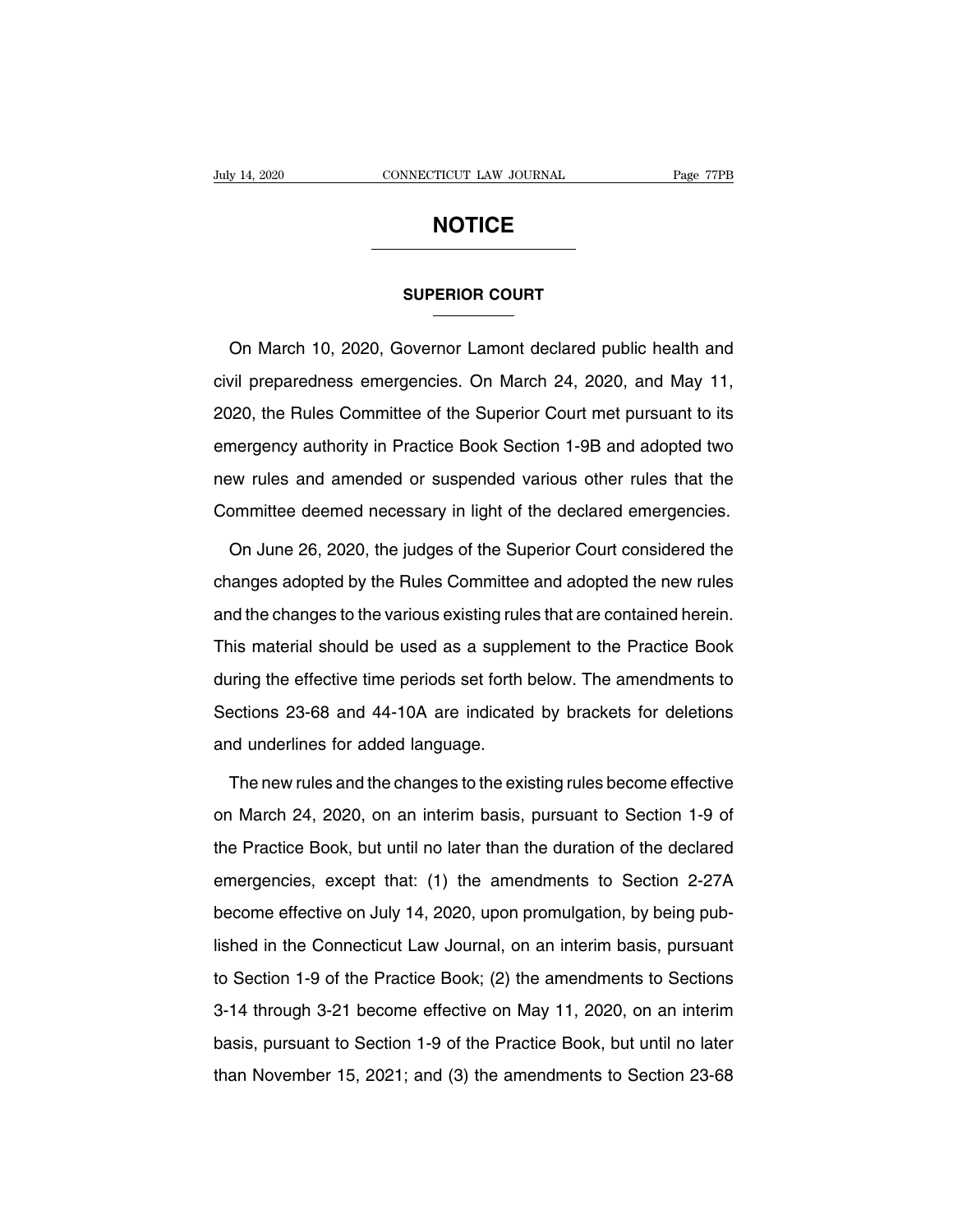Page 78PB<br>
CONNECTICUT LAW JOURNAL July 14, 2020<br>
and 44-10A become effective on July 14, 2020, upon promulgation,<br>
by being published in the Connecticut Law Journal, on an interim Page 78PB CONNECTICUT LAW JOURNAL July 14, 2020<br>and 44-10A become effective on July 14, 2020, upon promulgation,<br>by being published in the Connecticut Law Journal, on an interim<br>basis, pursuant to Section 1-9 of the Practi and 44-10A become effective on July 14, 2020, upon pro<br>by being published in the Connecticut Law Journal, on<br>basis, pursuant to Section 1-9 of the Practice Book.<br>In addition to the amendments and suspensions contain In addition to the amendments and suspensions contained herein,<br>In addition to the amendments and suspensions contained herein,<br>In addition to the amendments and suspensions contained herein,<br>Jections 2-11A, 2-27A, 6-1 and

by being published in the Connecticut Law Journal, on an interim<br>basis, pursuant to Section 1-9 of the Practice Book.<br>In addition to the amendments and suspensions contained herein,<br>Sections 2-11A, 2-27A, 6-1 and 35a-21 we basis, pursuant to Section 1-9 of the Practice Book.<br>In addition to the amendments and suspensions contained herein,<br>Sections 2-11A, 2-27A, 6-1 and 35a-21 were amended by the judges<br>of the Superior Court pursuant to Sectio In addition to the amendments and suspensions contained herein,<br>Sections 2-11A, 2-27A, 6-1 and 35a-21 were amended by the judges<br>of the Superior Court pursuant to Section 1-9. Please refer to the<br>Notice contained in this e Sections 2-11A, 2-27A, 6-1 and 35a-21 were amended by the judges<br>of the Superior Court pursuant to Section 1-9. Please refer to the<br>Notice contained in this edition of the Connecticut Law Journal on<br>p. 1PB for further info f the Connecticut Law Journal or<br>hose amendments.<br>Attest:<br>Joseph J. Del Ciampo<br>*Director of Legal Services* 

Attest:

Joseph J. Del Ciampo<br>Director of Legal Services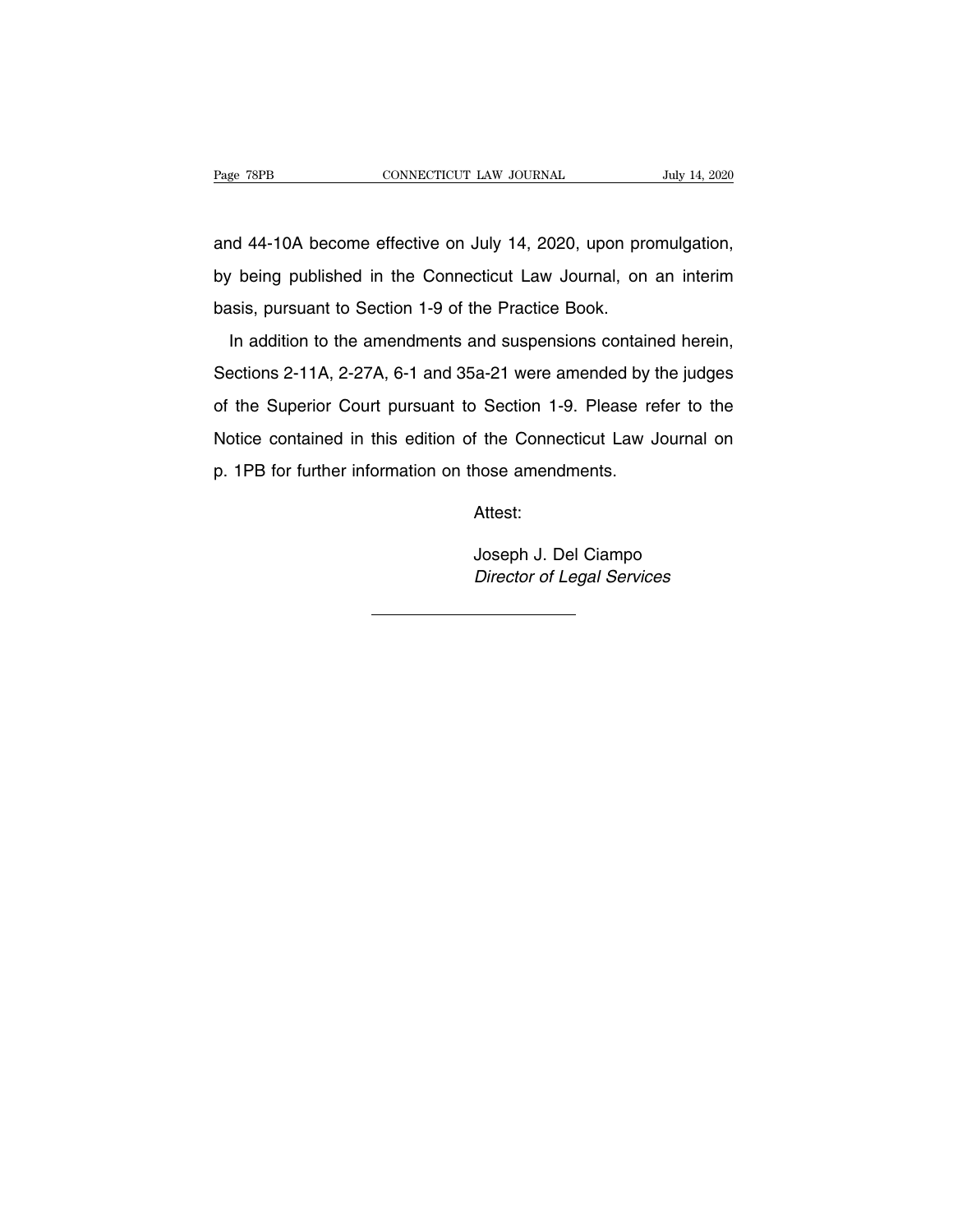## **CONNECTICUT LAW JOURNAL** Page 79PB<br> **CHAPTER AND SECTION HEADING OF THE RULES SUPER AND SECTION HEADING OF THE RULES<br>
SUPERIOR COURT—GENERAL PROVISIONS**

## **CHARRY CONTREADING OF THE<br>
CHAPTER 1<br>
CHAPTER 1<br>
PE OF RULES SCOPE OF RULES**<br>
SCOPE OF RULES<br>
SCOPE OF RULES CHAPTER 1<br>SCOPE OF RULES

|              | <b>CHAPTER 1</b><br><b>SCOPE OF RULES</b>                           |
|--------------|---------------------------------------------------------------------|
| Sec.         |                                                                     |
| $1-9C$ .     | (NEW)—Adjustment or Suspension of Time or Loca-<br>tion Requirement |
| $1-24.$      | Record of Off-Site Judicial Proceedings                             |
|              | <b>CHAPTER 2</b><br><b>ATTORNEYS</b>                                |
| $S_{\Omega}$ |                                                                     |

## **ATTORNEYS**

| 1-24.             | Record of Off-Site Judicial Proceedings                                                                                 |
|-------------------|-------------------------------------------------------------------------------------------------------------------------|
|                   | <b>CHAPTER 2</b><br><b>ATTORNEYS</b>                                                                                    |
| Sec.              |                                                                                                                         |
| $2 - 11A$ .       | Appeal from Decision of Bar Examining Committee<br>concerning Conditions of Admission                                   |
| $2-27A$ .         | Minimum Continuing Legal Education                                                                                      |
| $2-28B$ (c), (e). | -Advisory Opinions                                                                                                      |
| $2 - 32.$         | Filing Complaints against Attorneys; Action; Time<br>Limitation                                                         |
| $2 - 35.$         | Action by Statewide Grievance Committee or<br><b>Reviewing Committee</b>                                                |
| $2 - 36.$         | Action by Statewide Grievance Committee on<br><b>Request for Review</b>                                                 |
| $2 - 38.$         | Appeal from Decision of Statewide Grievance Com-<br>mittee or Reviewing Committee Imposing Sanc-<br>tions or Conditions |
| $2-39$ (b).       | Reciprocal Discipline                                                                                                   |
| $2-40$ (f).       | Discipline of Attorneys Found Guilty of Serious<br><b>Crimes in Connecticut</b>                                         |
| $2-41$ (f).       | Discipline of Attorneys Found Guilty of Serious<br>Crimes in Another Jurisdiction                                       |
| $2-47$ (a).       | Presentments and Unauthorized Practice of Law<br>Petitions                                                              |
| $2-53$ (h), (j).  | Reinstatement after Suspension, Disbarment or<br>Resignation                                                            |
| $2-70$ (a).       | -Client Security Fund Fee                                                                                               |
| $2-71$ (a) (3).   | -Eligible Claims                                                                                                        |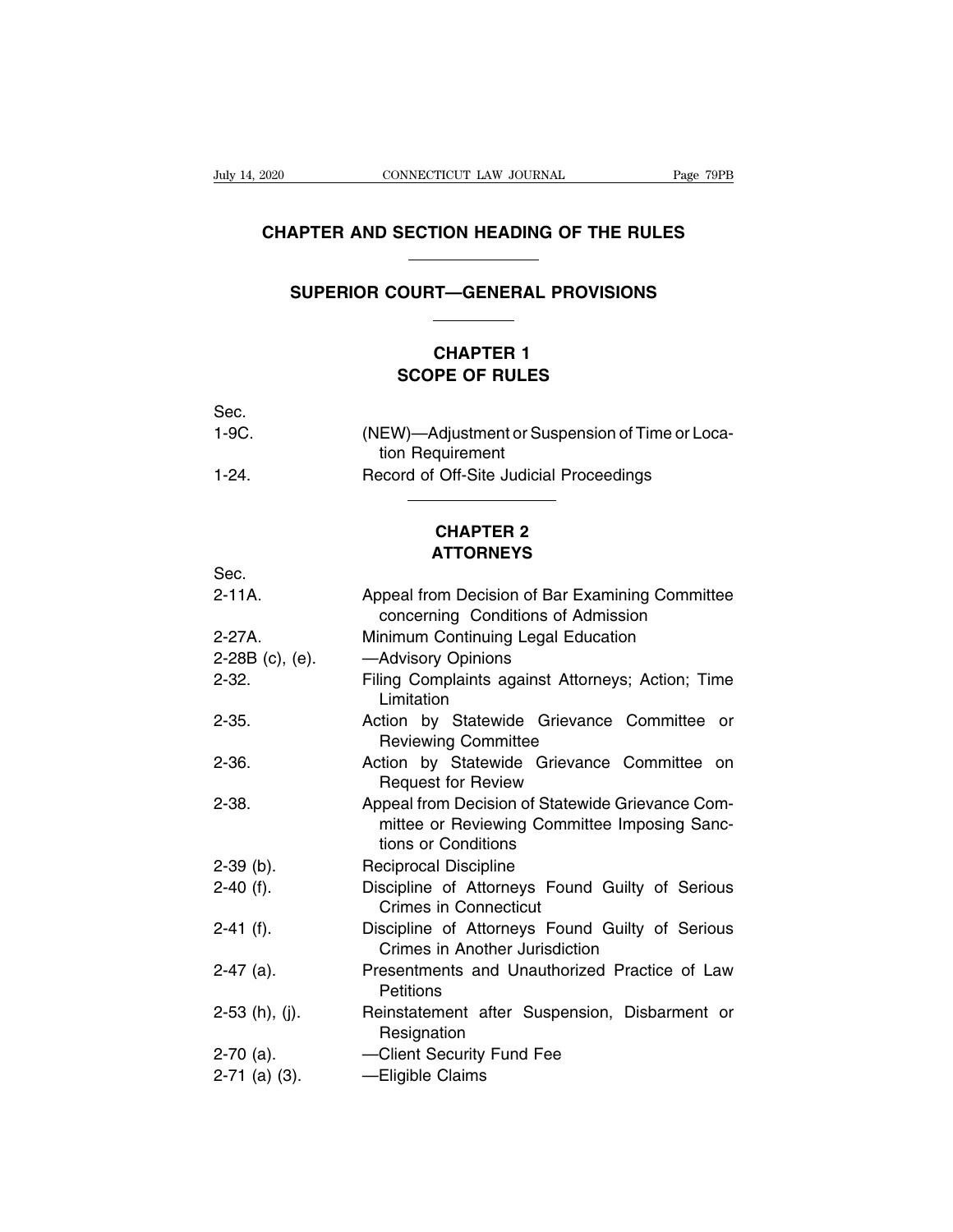| Page 80PB   | CONNECTICUT LAW JOURNAL                            | July 14, 2020 |
|-------------|----------------------------------------------------|---------------|
|             |                                                    |               |
| $2-75$ (a). | -Processing Claims                                 |               |
| $2-79$ (a). | -Enforcement of Payment of Fee                     |               |
|             | <b>CHAPTER 3</b>                                   |               |
|             | <b>APPEARANCES</b>                                 |               |
| Sec.        |                                                    |               |
| $3-2.$      | Time To File Appearance                            |               |
| $3-22.$     | (NEW) Certified Law School Graduates               |               |
|             | <b>CHAPTER 4</b>                                   |               |
|             | <b>PLEADINGS</b>                                   |               |
| Sec.        |                                                    |               |
| $4-5$ (b).  | Notice Required for Ex Parte Temporary Injunctions |               |
|             | <b>CHAPTER 6</b>                                   |               |
|             | <b>JUDGMENTS</b>                                   |               |
| Sec.        |                                                    |               |
| $6-1$ (c).  | Statement of Decision; When Required               |               |
|             | <b>CHAPTER 7</b>                                   |               |
|             | <b>CLERKS; FILES AND RECORDS</b>                   |               |
| Sec.        |                                                    |               |
| $7-4B$ (d). | Motion To File Record under Seal                   |               |
| $7-13.$     | -Criminal/Motor Vehicle Files and Records          |               |
| $7 - 14.$   | -Reports from Adult Probation and Family Division  |               |
| $7 - 17.$   | Clerks' Offices                                    |               |

|                                                        | <b>CLERKS: FILES AND RECORDS</b>                                                                                                                      |
|--------------------------------------------------------|-------------------------------------------------------------------------------------------------------------------------------------------------------|
| Sec.<br>7-4B (d).<br>$7 - 13.$<br>$7 - 14$<br>$7 - 17$ | Motion To File Record under Seal<br>-Criminal/Motor Vehicle Files and Records<br>-Reports from Adult Probation and Family Division<br>Clerks' Offices |
| SUPERIOR COURT—PROCEDURE IN CIVIL MATTERS              |                                                                                                                                                       |

## **AND SUPERIOR COURT—PROCEDURE IN CIVIL MATTERS**

## **CHAPTER 11**<br>MOTIONS, REQUESTS, ORDERS OF NOTICE ERIOR COURT—PROCEDURE IN CIVIL MATTERS<br>
CHAPTER 11<br>
MOTIONS, REQUESTS, ORDERS OF NOTICE<br>
AND SHORT CALENDAR AND SHORT CALENDAR

|                                                | <b>CHAPTER 11</b><br><b>MOTIONS, REQUESTS, ORDERS OF NOTICE</b><br><b>AND SHORT CALENDAR</b>                                                                      |  |
|------------------------------------------------|-------------------------------------------------------------------------------------------------------------------------------------------------------------------|--|
| Sec.<br>$11 - 14.$<br>11-19 $(a)$ .<br>11-20A. | -Short Calendar; Frequency; Time; Lists<br>-Time Limit for Deciding Short Calendar Matters<br>Sealing Files or Limiting Disclosure of Documents<br>in Civil Cases |  |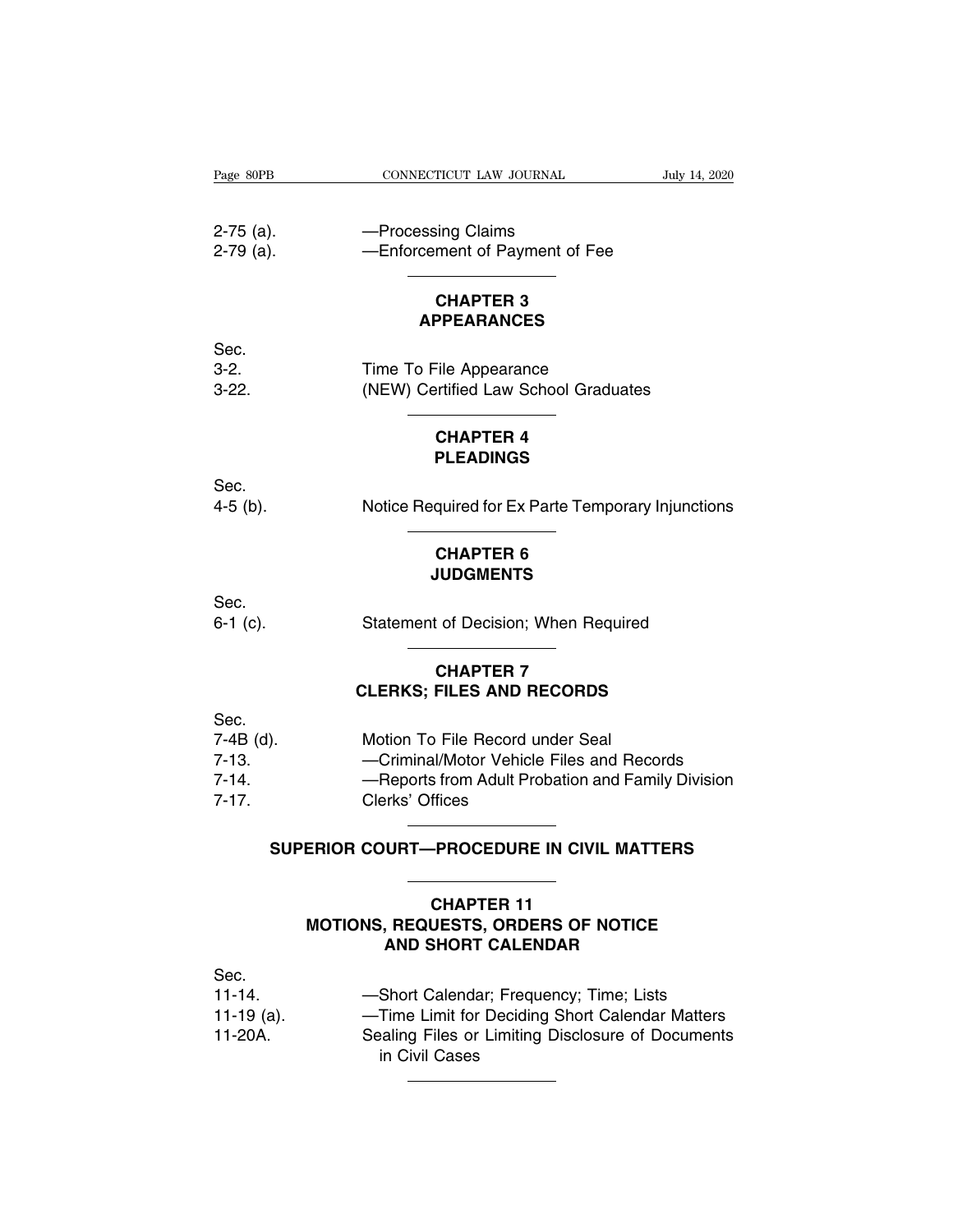July 14, 2020 CONNECTICUT LAW JOURNAL Page 81PB

## **CHAPTER 17<br>CHAPTER 17<br>JUDGMENTS JUDGMENTS**

Sec.

CHAPTER 17<br>
UDGMENTS<br>
Sec.<br>
17-30 (a), (b). – Summary Process; Default and Judgment for Fail-<br>
ure To Appear or Plead CHAPTER 17<br>JUDGMENTS<br>Summary Process; Default and Judg<br>ure To Appear or Plead **CODGMENTS**<br>
Superinter Conduction<br>
Appear or Plead<br>
CHAPTER 23<br>
REMEDIES AND PROCE (b). -Summary Process; Default and Judgment for Fail-<br>
ure To Appear or Plead<br> **CHAPTER 23**<br>
MISCELLANEOUS REMEDIES AND PROCEDURES

|            | ure to Appear or Plead                                                           |
|------------|----------------------------------------------------------------------------------|
|            | <b>CHAPTER 23</b><br><b>MISCELLANEOUS REMEDIES AND PROCEDURES</b>                |
| Sec.       |                                                                                  |
| $23 - 20.$ | <b>Review of Civil Contempt</b>                                                  |
| 23-68.     | Where Presence of Person May Be by Means of an<br>Interactive Audiovisual Device |
|            | <b>CHAPTER 24</b><br><b>SMALL CLAIMS</b>                                         |
| Sec.       |                                                                                  |

Sec. Theractive Audiovisual Device<br>
CHAPTER 24<br>
SMALL CLAIMS<br>
Sec.<br>
24-15 (a). —Scheduling of Hearings; Continuances SMALL CLAIMS<br>
(a). ——Scheduling of Hearings; Continuances<br>
SUPERIOR COURT—PROCEDURE IN FAMILY MATTERS

## 24-15 (a). ——Scheduling of Hearings; Continuances<br>
SUPERIOR COURT—PROCEDURE IN FAMILY MATTERS<br>
CHAPTER 25<br>
GENERAL PROVISIONS

## Chedding of Healings, Conditionness<br> **GENERAL PROVISIONS**<br> **GENERAL PROVISIONS**

|             | SUPERIUR GUURT—PROGEDURE IN FAMILY MATTERS                              |
|-------------|-------------------------------------------------------------------------|
|             | <b>CHAPTER 25</b>                                                       |
|             | <b>GENERAL PROVISIONS</b>                                               |
| Sec.        |                                                                         |
| $25-3.$     | Action for Custody of Minor Child                                       |
| $25 - 4$    | Action for Visitation of Minor Child                                    |
| $25 - 17$ . | -Date for Hearing                                                       |
| 25-59A.     | Sealing Files or Limiting Disclosure of Documents<br>in Family Matters  |
|             | SUPERIOR COURT-PROCEDURE IN<br><b>FAMILY SUPPORT MAGISTRATE MATTERS</b> |
|             |                                                                         |

## SUPERIOR COURT—PROCEDURE IN<br>
FAMILY SUPPORT MAGISTRATE MATTERS<br>
CHAPTER 25a<br>
FAMILY SUPPORT MAGISTRATE MATTERS

## **FAMILY SUPERIOR COURT—PROCEDURE IN<br>
FAMILY SUPPORT MAGISTRATE MATTERS<br>
CHAPTER 25a<br>
FAMILY SUPPORT MAGISTRATE MATTERS**

|         | , AMILI VVI I VIII MAVIVIIIA IL MAI LLIV                       |
|---------|----------------------------------------------------------------|
|         | <b>CHAPTER 25a</b><br><b>FAMILY SUPPORT MAGISTRATE MATTERS</b> |
| Sec.    |                                                                |
| $25a-2$ | Prompt Filing of Appearance                                    |
| $25a-3$ | Withdrawal of Appearance; Duration of Appearance               |
|         |                                                                |
|         |                                                                |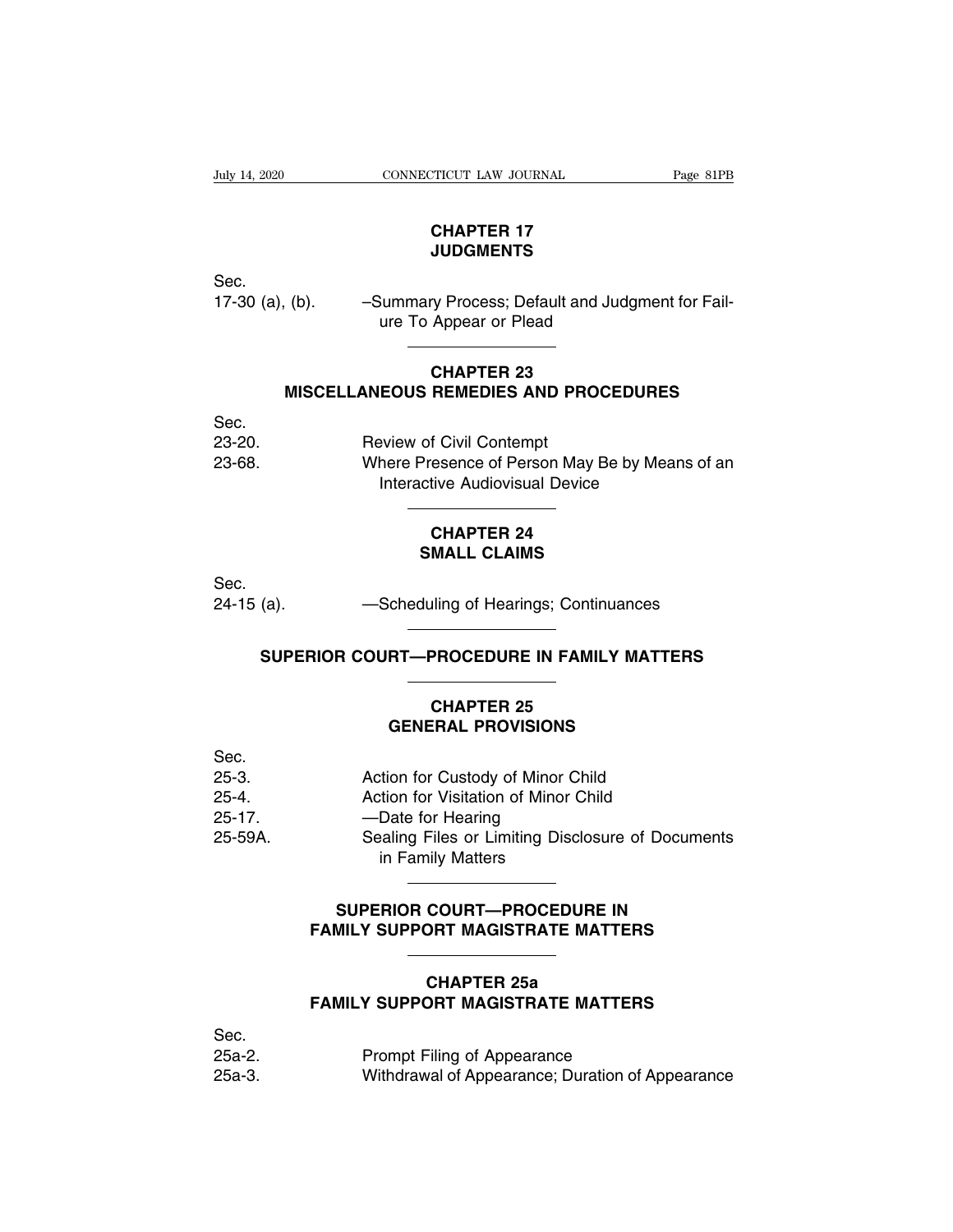| Page 82PB                                    | CONNECTICUT LAW JOURNAL<br>July 14, 2020                    |
|----------------------------------------------|-------------------------------------------------------------|
|                                              |                                                             |
| $25a-14$                                     | -Continuances when Counsel's Presence or Oral               |
|                                              | <b>Argument Required</b>                                    |
| $25a-15$                                     | Statements To Be Filed                                      |
| $25a-17.$                                    | Motion To Open Judgment of Paternity by Acknowl-<br>edgment |
| $25a-19.$                                    | <b>Standard Disclosure and Production</b>                   |
| 25a-23.                                      | Answers to Interrogatories                                  |
|                                              |                                                             |
| SUPERIOR COURT-PROCEDURE IN JUVENILE MATTERS |                                                             |
| <b>CHAPTER 30</b>                            |                                                             |
| <b>DETENTION</b>                             |                                                             |

## **DETENTION**

Sec.

CHAPTER 30<br>
CHAPTER 30<br>
DETENTION<br>
Sec.<br>
30-7. Place of Detention Hearings

## **CHAPTER 30<br>DETENTION<br>Detention Hearings<br>CHAPTER 31a<br>AND FAMILY WITH SER<br>IONS AND APPLICATION DETENTION<br>
Place of Detention Hearings<br>
CHAPTER 31a<br>
DELINQUENCY AND FAMILY WITH SERVICE<br>
NEEDS MOTIONS AND APPLICATIONS** Place of Detention Hearings<br> **CHAPTER 31a**<br> **CHAPTER 31a**<br> **NEEDS MOTIONS AND APPLICATIONS** CHAPTER 31a<br>DELINQUENCY AND FAMILY WITH SERVICE<br>NEEDS MOTIONS AND APPLICATIONS<br>Sec.<br>31a-1A (a). Continuances and Advancements

Sec.

## **AND FAMILY WITH SER<br>
IONS AND APPLICATION<br>
Inces and Advancements<br>
CHAPTER 34a<br>
MOTIONS AND DISCOVE<br>
RUSED AND UNCARED PLEDS MOTIONS AND APPLICATIONS<br>
Continuances and Advancements<br>
CHAPTER 34a<br>
PLEADINGS, MOTIONS AND DISCOVERY<br>
EGLECTED, ABUSED AND UNCARED FOR<br>
REN AND TERMINATION OF PARENTAL BIGHTS NEGLECTED, ABUSED AND UNCARED FOR<br>
DREADINGS, MOTIONS AND DISCOVERY<br>
NEGLECTED, ABUSED AND UNCARED FOR<br>
DREN AND TERMINATION OF PARENTAL RIGHTS** (a). Continuances and Advancements<br>
CHAPTER 34a<br>
PLEADINGS, MOTIONS AND DISCOVERY<br>
NEGLECTED, ABUSED AND UNCARED FOR<br>
CHILDREN AND TERMINATION OF PARENTAL RIGHTS CHAPTER 34a<br>
PLEADINGS, MOTIONS AND DISCOVERY<br>
NEGLECTED, ABUSED AND UNCARED FOR<br>
CHILDREN AND TERMINATION OF PARENTAL RIGHTS<br>
Sec.<br>
34a-1 (c). Motions, Requests and Amendments<br>
34a-5. Continuances and Advancements PLEADINGS, MOTIONS AND DISCOVERY<br>
NEGLECTED, ABUSED AND UNCARED FOR<br>
CHILDREN AND TERMINATION OF PARENTAL RIGHT<br>
Sec.<br>
34a-1 (c). Motions, Requests and Amendments<br>
34a-5. Continuances and Advancements

Sec.

| 34a-1 (c). | Motions, Requests and Amendments     |
|------------|--------------------------------------|
| 34a-5.     | <b>Continuances and Advancements</b> |

## **IMINATION OF PARENTA<br>
Requests and Amendmen<br>
nces and Advancements<br>
CHAPTER 35a<br>
ERNING NEGLECTED, A<br>
CARED FOR CHILDREN** Motions, Requests and Amendments<br>
Continuances and Advancements<br>
CHAPTER 35a<br>
HEARINGS CONCERNING NEGLECTED, ABUSED<br>
AND UNCARED FOR CHILDREN<br>
AND TERMINATION OF PARENTAL RIGHTS Motions, Requests and Amendments<br>
Continuances and Advancements<br> **CHAPTER 35a<br>
GIS CONCERNING NEGLECTED, ABUSED<br>
AND UNCARED FOR CHILDREN<br>
TERMINATION OF PARENTAL RIGHTS CONTINUANCES AND CONSUMING SCIENCE AND UNCARED FOR CHILDREN<br>
AND UNCARED FOR CHILDREN<br>
AND TERMINATION OF PARENTAL RIGHTS** CHAPTER 35a<br>
HEARINGS CONCERNING NEGLECTED, ABUSED<br>
AND UNCARED FOR CHILDREN<br>
Sec.<br>
35a-12 (b), (c), (e). Protective Supervision —Conditions, Modification,<br>
and Termination<br>
35a-14 (c) (f), (b). Motions for Beview of Perma

Sec.

**CONCERNING NEGLECTE<br>D UNCARED FOR CHILDF<br>RMINATION OF PARENTAI<br>otective Supervision —Con<br>and Termination<br>ptions for Review of Permanneals in Child Protection M** AND UNCARED FOR CHILDREN<br>
35a-12 (b), (c), (e). Protective Supervision —Conditions, Modification,<br>
35a-14 (c), (f), (h). Motions for Review of Permanency Plan<br>
35a-21 (a), (c). Appeals in Child Protection Matters **AND TERMINATION OF PARENTAL RIG**<br>
Sec.<br>
35a-12 (b), (c), (e). Protective Supervision —Condition<br>
and Termination<br>
35a-14 (c), (f), (h). Motions for Review of Permanency<br>
35a-21 (a), (c). Appeals in Child Protection Matter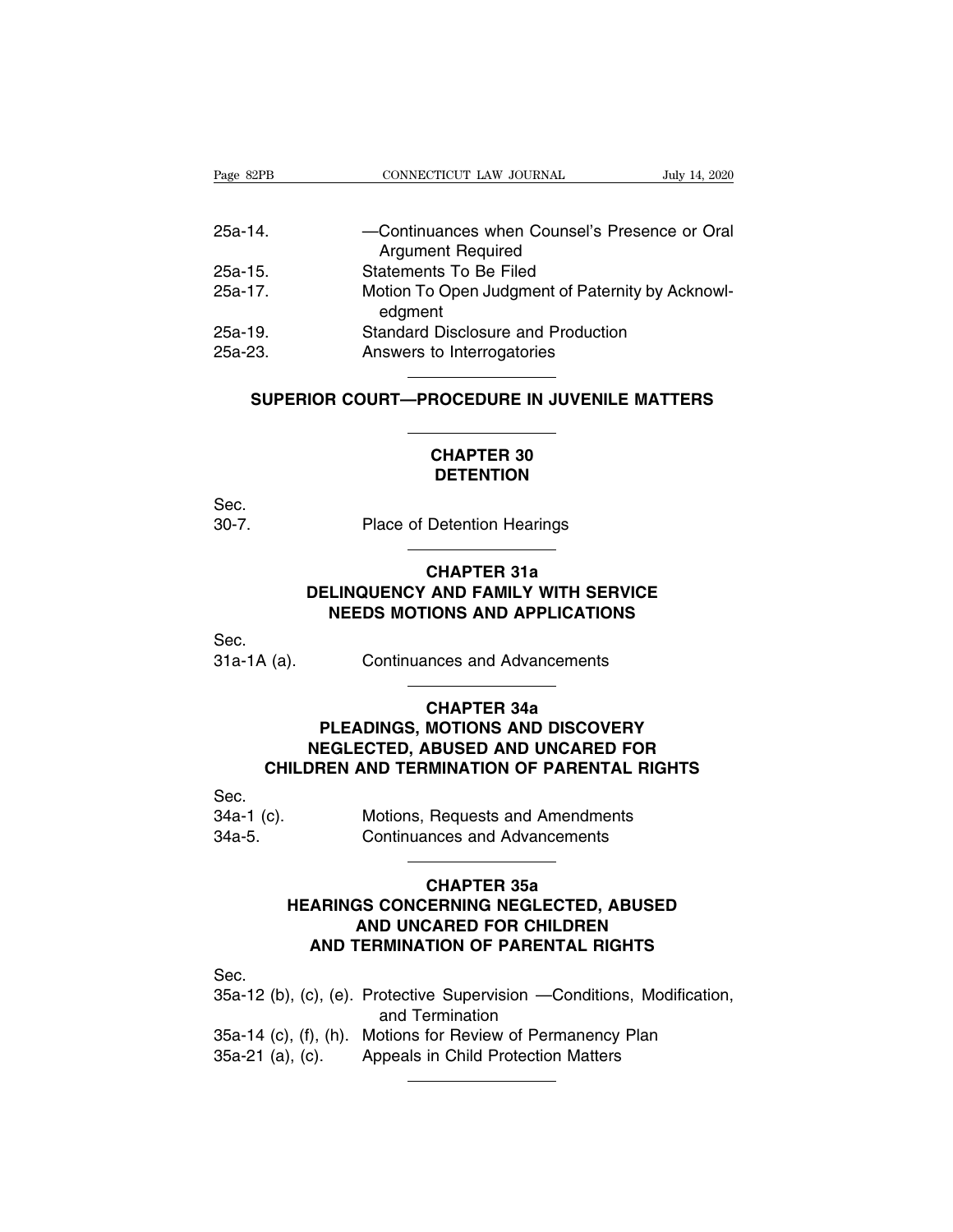## EXAMPLE CONDECTICUT LAW JOURNAL Page 83PB<br>
SUPERIOR COURT—PROCEDURE IN CRIMINAL MATTERS **CONNECTICUT LAW JOURNAL** Page 83<br> **CONNECTICUT LAW JOURNAL** Page 83<br> **CHAPTER 37**

## **ARRAIGNMENT**

|          | SUPERIUR COURT—PROGEDURE IN CRIMINAL MATTERS             |
|----------|----------------------------------------------------------|
|          | <b>CHAPTER 37</b>                                        |
|          | <b>ARRAIGNMENT</b>                                       |
| Sec.     |                                                          |
| $37-1.$  | Arraignment; Timing                                      |
| $37-12.$ | Defendant in Custody; Determination of Probable<br>Cause |
|          | <b>CHAPTER 38</b><br><b>PRETRIAL RELEASE</b>             |
| Sec.     |                                                          |

|          | <b>CHAPTER 38</b><br><b>PRETRIAL RELEASE</b>                      |
|----------|-------------------------------------------------------------------|
|          |                                                                   |
| Sec.     |                                                                   |
| $38-6.$  | Appearance after Release                                          |
| $38-18.$ | -Review of Detention Prior to Arraignment, Trial or<br>Sentencing |
| $38-21.$ | -Forfeiture of Bail and Rearrest Warrant                          |
|          | <b>CHAPTER 40</b>                                                 |
|          | <b>DISCOVERY AND DEPOSITIONS</b>                                  |
| Sec.     |                                                                   |

## —Porientire of Ball and Reafrest Warrant<br>
CHAPTER 40<br>
DISCOVERY AND DEPOSITIONS

|         | <b>CHAPTER 40</b>                                                                                                    |
|---------|----------------------------------------------------------------------------------------------------------------------|
|         | <b>DISCOVERY AND DEPOSITIONS</b>                                                                                     |
| Sec.    |                                                                                                                      |
| 40-11.  | Disclosure by the Prosecuting Authority                                                                              |
| 40-13.  | Names of Witnesses; Prior Record of Witnesses;<br><b>Statements of Witnesses</b>                                     |
| 40-13A. | Law Enforcement Reports, Affidavits and State-<br>ments                                                              |
| 40-17.  | Defense of Mental Disease or Defect or Extreme<br>Emotional Disturbance; Notice by Defendant                         |
| 40-18.  | -Notice by Defendant of Intention To Use Expert<br>Testimony regarding Mental State; Filing Reports<br>of Exam       |
| 40-21.  | Defense of Alibi; Notice by Defendant                                                                                |
| 40-22.  | -Notice by Prosecuting Authority concerning Alibi<br>Defense                                                         |
| 40-26.  | Disclosure by the Defendant; Information and Mate-<br>rials Discoverable by the Prosecuting Authority as<br>of Right |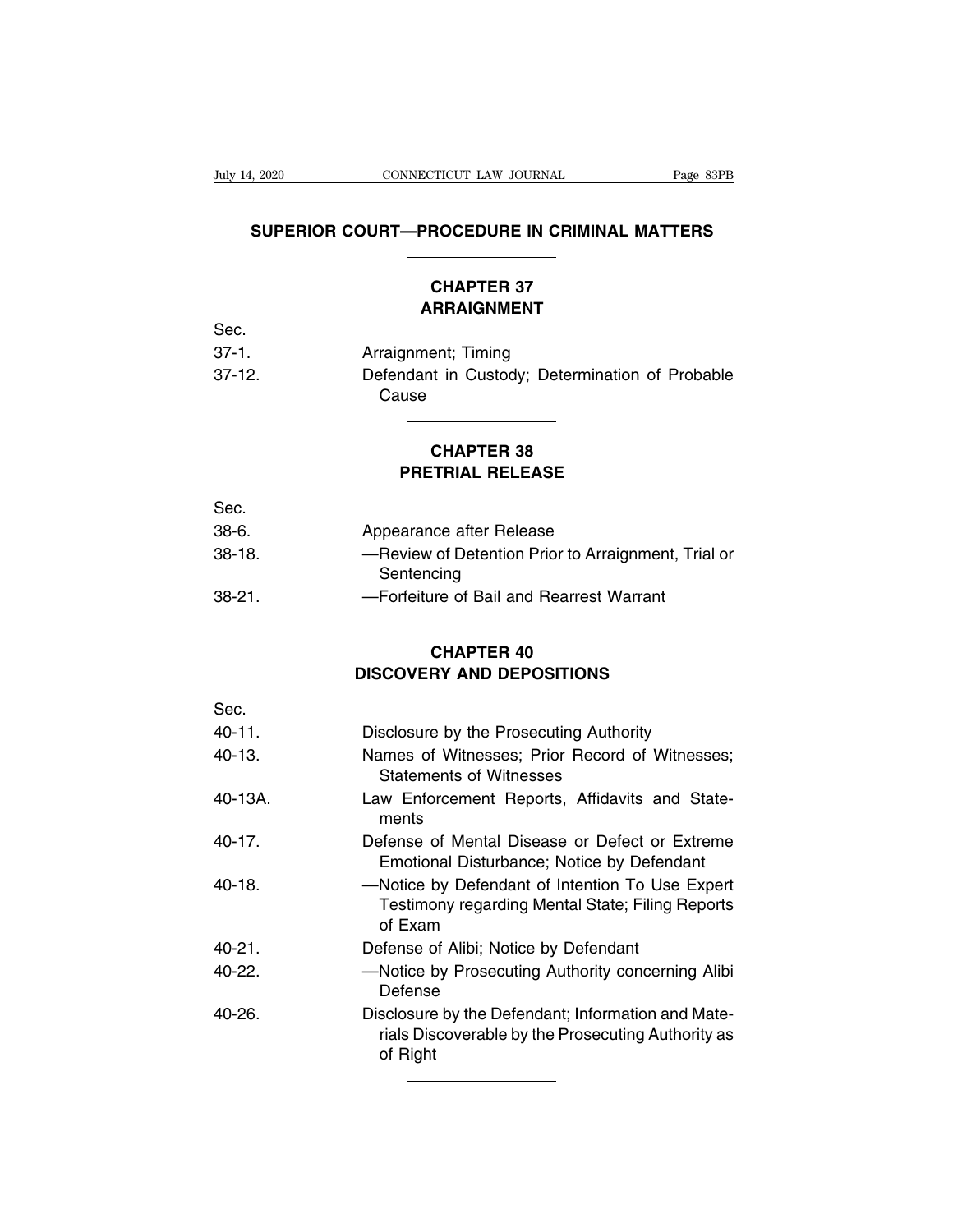| Page 84PB<br>CONNECTICUT LAW JOURNAL<br>July 14, 2020<br><b>CHAPTER 41</b><br><b>PRETRIAL MOTIONS</b><br>Sec.<br>$41 - 5.$<br>-Time for Making Pretrial Motions or Requests<br><b>CHAPTER 42</b><br><b>TRIAL PROCEDURE</b><br>Sec.<br>42-49A.<br>Sealing or Limiting Disclosure of Documents in Crim-<br>inal Cases<br>-Time for Filing Motion for Judgment of Acquittal<br>$42 - 52.$<br>42-54.<br>-Time for Filing Motion for New Trial<br><b>CHAPTER 43</b><br>SENTENCING, JUDGMENT AND APPEAL<br>Sec.<br>43-24.<br>-Time for Filing Application for Sentence Review<br>43-33.<br>Appointment of Initial Counsel for Appeal by Indigent<br>Defendant<br>43-39.<br>Speedy Trial; Time Limitations<br><b>CHAPTER 44</b><br><b>GENERAL PROVISIONS</b> |  |  |  |  |
|-------------------------------------------------------------------------------------------------------------------------------------------------------------------------------------------------------------------------------------------------------------------------------------------------------------------------------------------------------------------------------------------------------------------------------------------------------------------------------------------------------------------------------------------------------------------------------------------------------------------------------------------------------------------------------------------------------------------------------------------------------|--|--|--|--|
|                                                                                                                                                                                                                                                                                                                                                                                                                                                                                                                                                                                                                                                                                                                                                       |  |  |  |  |
|                                                                                                                                                                                                                                                                                                                                                                                                                                                                                                                                                                                                                                                                                                                                                       |  |  |  |  |
|                                                                                                                                                                                                                                                                                                                                                                                                                                                                                                                                                                                                                                                                                                                                                       |  |  |  |  |
|                                                                                                                                                                                                                                                                                                                                                                                                                                                                                                                                                                                                                                                                                                                                                       |  |  |  |  |
|                                                                                                                                                                                                                                                                                                                                                                                                                                                                                                                                                                                                                                                                                                                                                       |  |  |  |  |
|                                                                                                                                                                                                                                                                                                                                                                                                                                                                                                                                                                                                                                                                                                                                                       |  |  |  |  |
|                                                                                                                                                                                                                                                                                                                                                                                                                                                                                                                                                                                                                                                                                                                                                       |  |  |  |  |
|                                                                                                                                                                                                                                                                                                                                                                                                                                                                                                                                                                                                                                                                                                                                                       |  |  |  |  |
|                                                                                                                                                                                                                                                                                                                                                                                                                                                                                                                                                                                                                                                                                                                                                       |  |  |  |  |
|                                                                                                                                                                                                                                                                                                                                                                                                                                                                                                                                                                                                                                                                                                                                                       |  |  |  |  |
|                                                                                                                                                                                                                                                                                                                                                                                                                                                                                                                                                                                                                                                                                                                                                       |  |  |  |  |
|                                                                                                                                                                                                                                                                                                                                                                                                                                                                                                                                                                                                                                                                                                                                                       |  |  |  |  |
|                                                                                                                                                                                                                                                                                                                                                                                                                                                                                                                                                                                                                                                                                                                                                       |  |  |  |  |
|                                                                                                                                                                                                                                                                                                                                                                                                                                                                                                                                                                                                                                                                                                                                                       |  |  |  |  |
|                                                                                                                                                                                                                                                                                                                                                                                                                                                                                                                                                                                                                                                                                                                                                       |  |  |  |  |
|                                                                                                                                                                                                                                                                                                                                                                                                                                                                                                                                                                                                                                                                                                                                                       |  |  |  |  |
|                                                                                                                                                                                                                                                                                                                                                                                                                                                                                                                                                                                                                                                                                                                                                       |  |  |  |  |
|                                                                                                                                                                                                                                                                                                                                                                                                                                                                                                                                                                                                                                                                                                                                                       |  |  |  |  |
|                                                                                                                                                                                                                                                                                                                                                                                                                                                                                                                                                                                                                                                                                                                                                       |  |  |  |  |
|                                                                                                                                                                                                                                                                                                                                                                                                                                                                                                                                                                                                                                                                                                                                                       |  |  |  |  |
|                                                                                                                                                                                                                                                                                                                                                                                                                                                                                                                                                                                                                                                                                                                                                       |  |  |  |  |
|                                                                                                                                                                                                                                                                                                                                                                                                                                                                                                                                                                                                                                                                                                                                                       |  |  |  |  |
|                                                                                                                                                                                                                                                                                                                                                                                                                                                                                                                                                                                                                                                                                                                                                       |  |  |  |  |
|                                                                                                                                                                                                                                                                                                                                                                                                                                                                                                                                                                                                                                                                                                                                                       |  |  |  |  |
|                                                                                                                                                                                                                                                                                                                                                                                                                                                                                                                                                                                                                                                                                                                                                       |  |  |  |  |
|                                                                                                                                                                                                                                                                                                                                                                                                                                                                                                                                                                                                                                                                                                                                                       |  |  |  |  |
| Sec.                                                                                                                                                                                                                                                                                                                                                                                                                                                                                                                                                                                                                                                                                                                                                  |  |  |  |  |

| 43-39.     | Speedy Trial; Time Limitations                               |  |
|------------|--------------------------------------------------------------|--|
|            | <b>CHAPTER 44</b>                                            |  |
|            | <b>GENERAL PROVISIONS</b>                                    |  |
| Sec.       |                                                              |  |
| 44-10A.    | -Where Presence of Defendant May Be by Means                 |  |
|            | of an Interactive Audiovisual Device                         |  |
| $44 - 13.$ | -Scheduling of Proceedings before Trial; Continu-            |  |
|            | ances                                                        |  |
| $44 - 14$  | -Assignments for Plea in Judicial District Court<br>Location |  |
| 44-27.     | -Hearing of Infractions, Violations to Which Not             |  |
|            | <b>Guilty Plea Filed</b>                                     |  |
| 44-30.     | -Hearing by Magistrates of Infractions and Certain           |  |
|            | <b>Motor VehicleViolations</b>                               |  |
|            |                                                              |  |
|            |                                                              |  |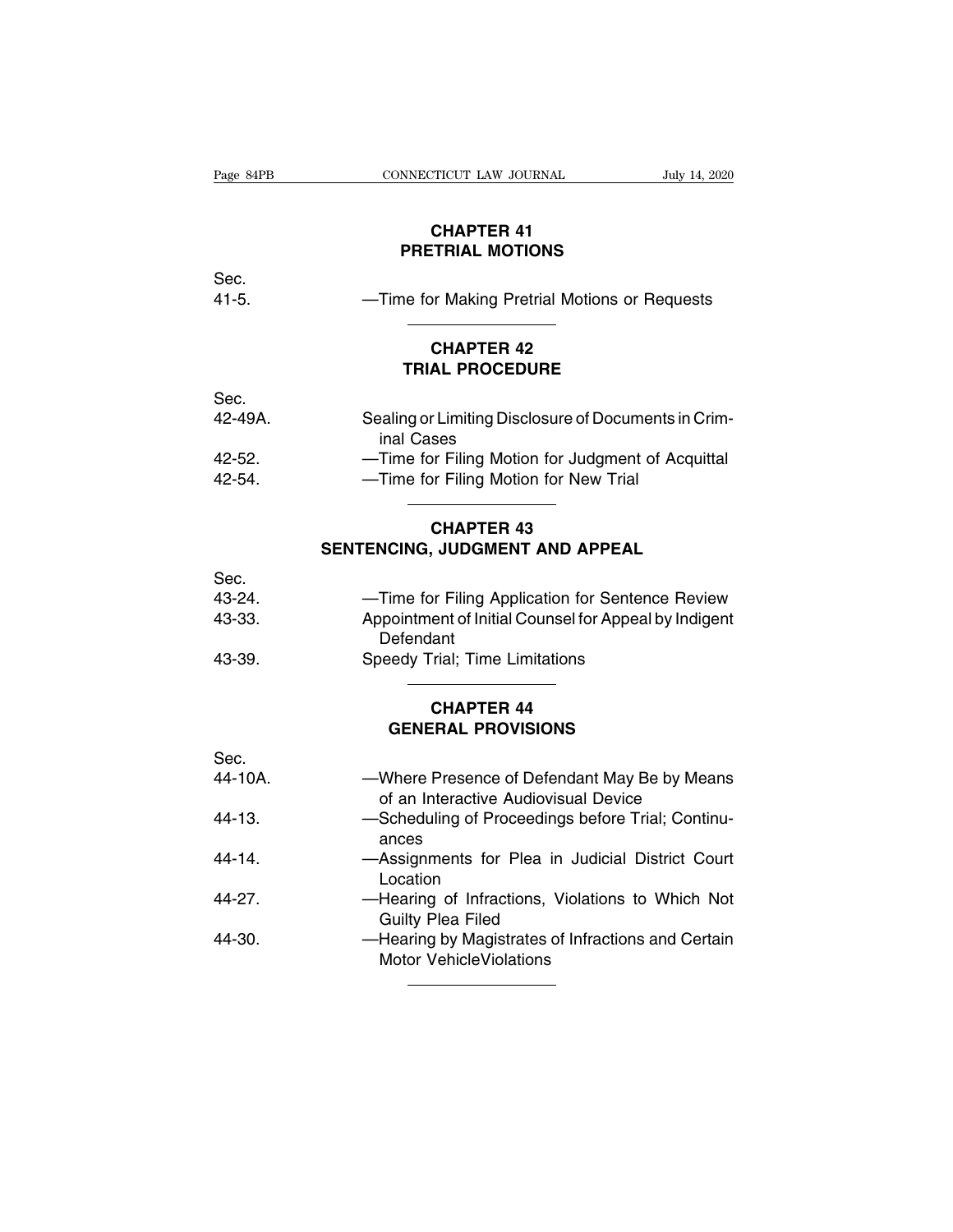# **CONNECTICUT LAW JOURNAL** Page 8<br> **Superior Court – General Provisions<br>
Chapter 1 – Scope of Rules**

## **CONNECTICUT LAW JOURNAL**<br>
Prior Court – General Provisions<br>
Chapter 1 – Scope of Rules<br>
—Adjustment or Suspension of Time o **(NEW) Sec. 1-9C. —Adjustment or Suspension of Time or Location Requirement Superior Cour<br>Chapter 1<br>W) Sec. 1-9C. —Adjustm<br>tion Requirement**<br>ne Chief Administrative Jud Chapter 1 – Scope of Rules<br>
EW) Sec. 1-9C. —Adjustment or Suspension of Time or Loca-<br>
tion Requirement<br>
The Chief Administrative Judge of each division, in consultation with<br>
e appropriate Presiding Judge of each Judicial

(NEW) Sec. 1-9C. —Adjustment or Suspension of Time or Location Requirement<br>The Chief Administrative Judge of each division, in consultation with<br>the appropriate Presiding Judge of each Judicial District, if possible,<br>and s and subject to the approval of the Chief Court Administration<br>and subject to the approval of the Chief Court Administrator, shall<br>have the authority to adjust or suspend any time or location requirement The Chief Administrative Judge of each division, in consultation with<br>the appropriate Presiding Judge of each Judicial District, if possible,<br>and subject to the approval of the Chief Court Administrator, shall<br>have the aut In the appropriate Presiding Judge of each Judicial District, if possible,<br>and subject to the approval of the Chief Court Administrator, shall<br>have the authority to adjust or suspend any time or location requirement<br>in the and subject to the approval of the Chief Court Administrator, shall<br>have the authority to adjust or suspend any time or location requirement<br>in the Practice Book. Any such adjustment or suspension, as approved<br>by the Chief have the authority to adjust or suspend any time or location requirement<br>in the Practice Book. Any such adjustment or suspension, as approved<br>by the Chief Court Administrator, shall be effective immediately upon<br>the issuan however that (1) any such adjustment or suspension, as approved<br>the Chief Court Administrator, shall be effective immediately upon<br>the issuance of an order by said Chief Administrative Judge; provided,<br>however that (1) any the Prides Cook. Any cach adjacement of eacpertsion, as approved<br>by the Chief Court Administrator, shall be effective immediately upon<br>the issuance of an order by said Chief Administrative Judge; provided,<br>however that (1) by the enter econt Administration, shall be enconvernmiolately apont<br>the issuance of an order by said Chief Administrative Judge; provided,<br>however that (1) any such adjustment or suspension shall be reported<br>to the Rules however that (1) any such adjustment or suspension shall be reported<br>to the Rules Committee of the Superior Court and (2) the Rules Com-<br>mittee may, on a prospective basis only, reject any such adjustment<br>or suspension. Ab mowever that (1) any such adjacement or suspension shall be<br>to the Rules Committee of the Superior Court and (2) the Ru<br>mittee may, on a prospective basis only, reject any such at<br>or suspension. Absent such rejection, any mittee may, on a prospective basis only, reject any such adjustme<br>or suspension. Absent such rejection, any adjustment or suspension<br>made hereunder shall be effective until further notice.<br>**Sec. 1-24. Record of Off-Site Ju** suspension. Absent such rejection, any adjustment or suspension<br>ade hereunder shall be effective until further notice.<br>c. 1-24. Record of Off-Site Judicial Proceedings<br>Sec. 1-24 requires an on-the-record summary of off-sit

made hereunder shall be effective until further notice.<br> **Sec. 1-24. Record of Off-Site Judicial Proceedings**<br>
Sec. 1-24 requires an on-the-record summary of off-site judicial<br>
proceedings "by the next court day." Suspendi Sec. 1-24. Record of Off-Site Judicial Proceedings<br>Sec. 1-24 requires an on-the-record summary of off-site judicial<br>proceedings "by the next court day." Suspending this rule would allow<br>flexibility for the court given limi proceedings "by the next court day." Suspending this rule would allow<br>flexibility for the court given limited resources.<br>**Chapter 2 – Attorneys**<br>**Sec. 2-11A.** Appeal from Decision of Bar Examining Committee

## Frococourigo By the next ceart day: Cappending the rate weard allow<br> **Sec.** 2-11A. Appeal from Decision of Bar Examining Committee<br>
concerning Conditions of Admission **chapter 2 – Attorneys<br>2-11A. Appeal from Decision of Bar Examining<br>concerning Conditions of Admission**<br>ec. 2-11A provides that an appeal of a decision of the Chapter 2 – Attorneys<br>C. 2-11A. Appeal from Decision of Bar Examining Committee<br>Concerning Conditions of Admission<br>Sec. 2-11A provides that an appeal of a decision of the Connecticut<br>The Examining Committee be filed within Sec. 2-11A. Appeal from Decision of Bar Examining Committee<br>concerning Conditions of Admission<br>Sec. 2-11A provides that an appeal of a decision of the Connecticut<br>Bar Examining Committee be filed within thirty days of the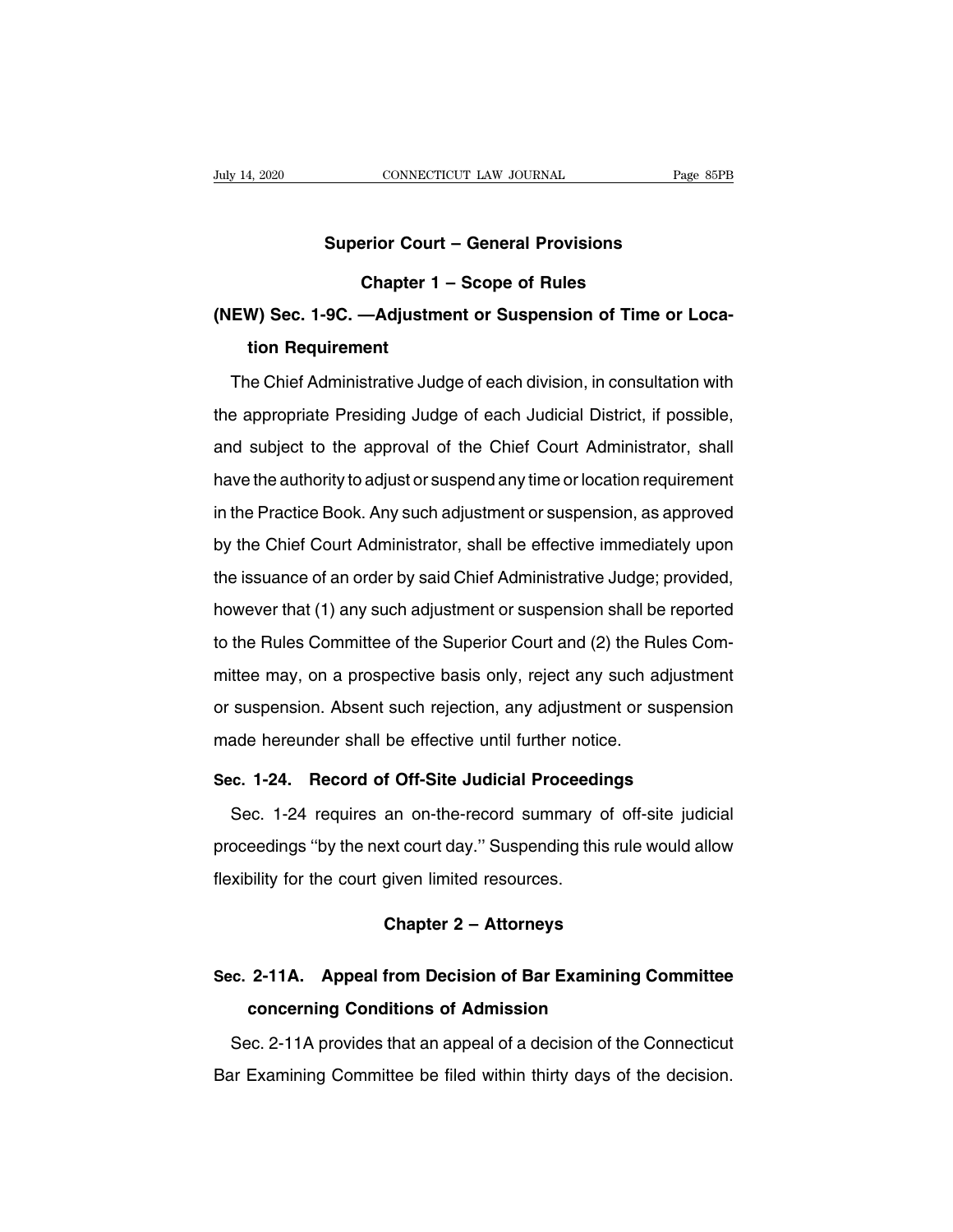Page 86PB<br>CONNECTICUT LAW JOURNAL July 14, 2020<br>Given the suspension of statutes of limitation, it is consistent to sus-<br>pend this requirement. Page 86PB<br>Given the suspension of sta<br>pend this requirement.<br>**Sec. 2-27A. Minimum Co**r Given the suspension of statutes of limitation, it is consistent to suspend this requirement.<br> **Sec. 2-27A. Minimum Continuing Legal Education**<br>
The requirements of this are suspended for calendar vear 2020

ven the suspension of statutes of limitation, it is consistent to sus-<br>nd this requirement.<br>c. 2-27A. Minimum Continuing Legal Education<br>The requirements of this are suspended for calendar year 2020,<br>d any credits earned b pend this requirement.<br>
Sec. 2-27A. Minimum Continuing Legal Education<br>
The requirements of this are suspended for calendar year 2020,<br>
and any credits earned by attorneys in 2020 shall be allowed to be<br>
carried over compl Sec. 2-27A. Minimum Continuing Legal Education<br>The requirements of this are suspended for calendar year 2020,<br>and any credits earned by attorneys in 2020 shall be allowed to be<br>carried over completely to 2021, even if the The requirements of this are suspe<br>and any credits earned by attorneys in<br>carried over completely to 2021, even in<br>hour cap provided for in the rule.<br>Sec. 2-28B (c) and (e)  $-$ Advisory and any credits earned by attorneys in 2020 shall be allow<br>carried over completely to 2021, even if the amount exceed<br>hour cap provided for in the rule.<br>**Sec. 2-28B (c) and (e).** —**Advisory Opinions**<br>Sec. 2-28B (c) prescri rried over completely to 2021, even if the amount exceeds the two<br>
ur cap provided for in the rule.<br>
c. 2-28B (c) and (e). —Advisory Opinions<br>
Sec. 2-28B (c) prescribes timelines by which the Statewide Griev-<br>
ce Committee

hour cap provided for in the rule.<br>
Sec. 2-28B (c) and (e). - - Advisory Opinions<br>
Sec. 2-28B (c) prescribes timelines by which the Statewide Griev-<br>
ance Committee must issue advisory opinions. Sec. 2-28B (e) states<br>
that Sec. 2-28B (c) and (e). —Advisory Opinions<br>Sec. 2-28B (c) prescribes timelines by which the Statewide Griev-<br>ance Committee must issue advisory opinions. Sec. 2-28B (e) states<br>that the failure of the Committee to issue a t Sec. 2-28B (c) prescribes timelines by which the Statewide Grievance Committee must issue advisory opinions. Sec. 2-28B (e) states that the failure of the Committee to issue a timely opinion means that the Committee acquie ance Committee must issue advisory opinions. Sec. 2-28B (e) states<br>that the failure of the Committee to issue a timely opinion means that<br>the Committee acquiesces that relevant advertisement or communi-<br>cation is compliant that the failure of the C<br>the Committee acquies<br>cation is compliant wi<br>greater flexibility. Ithe Committee acquiesces that relevant advertisement or communication is compliant with the Rules. Current staffing levels require<br>greater flexibility.<br>Sec. 2-32. Filing Complaints against Attorneys; Action; Time<br>Limitati

## **Limitation**

eater flexibility.<br> **C. 2-32. Filing Complaints against Attorneys; Action; Time<br>
Limitation**<br>
Sec. 2-32 contains various deadlines, including deadlines that are<br>
in to a statute of limitations. Sec. 2-32 (a) requires the s Sec. 2-32. Filing Complaints against Attorneys; Action; Time<br>Limitation<br>Sec. 2-32 contains various deadlines, including deadlines that are<br>akin to a statute of limitations. Sec. 2-32 (a) requires the statewide<br>bar counsel Limitation<br>Sec. 2-32 contains various deadlines, including deadlines that are<br>akin to a statute of limitations. Sec. 2-32 (a) requires the statewide<br>bar counsel to review and process complaints within seven days of<br>receipt Sec. 2-32 contains various deadlines, including deadlines to a statute of limitations. Sec. 2-32 (a) requires the state of the state of limitations. Sec. 2-32 (a) requires the state of the state of the state of the state o akin to a statute of limitations. Sec. 2-32 (a) requires the statewide<br>bar counsel to review and process complaints within seven days of<br>receipt. Current staffing levels require greater flexibility.<br>**Sec. 2-35. Action by S** review and process compt. Current staffing levels require of<br> **Reviewing Committee<br>
Reviewing Committee**<br>
Reviewing Committee<br>
Reviewing Committee

Seipt. Current staffing levels require greater flexibility.<br>
Sec. 2-35. Action by Statewide Grievance Committee or<br>
Reviewing Committee<br>
Sec. 2-35 contains various deadlines including a requirement that<br>
sciplinary Counsel Sec. 2-35. Action by Statewide Grievance Committee or<br>Reviewing Committee<br>Sec. 2-35 contains various deadlines including a requirement that<br>Disciplinary Counsel has fourteen days to respond to a request for<br>review. Current Reviewing Committee<br>Sec. 2-35 contains various deadlines including a requirement that<br>Disciplinary Counsel has fourteen days to respond to a request for<br>review. Current staffing levels require greater flexibility.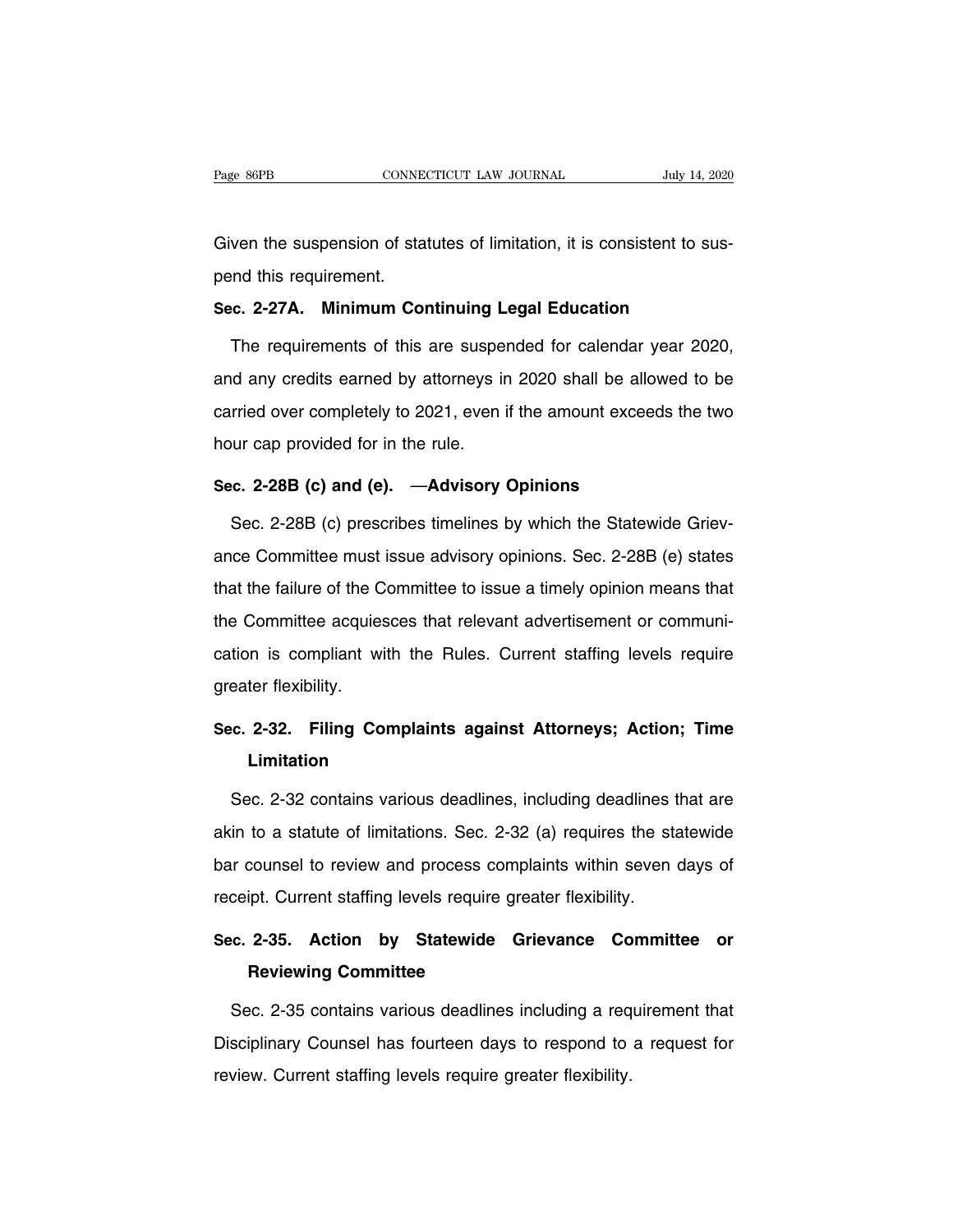## **Sec. 2-36. Action by Statewide Grievance Committee on Request for Review Statewide Gradien**<br> **Request for Review Statewide Gradiens Cratewide Crategory**<br> **Request for Review**

o. 2-36. Action by Statewide Grievance Committee on<br>Request for Review<br>Sec. 2-36 requires that the Statewide Grievance Committee must<br>sue its decision on a request for review within sixty days. The current Sec. 2-36. Action by Statewide Grievance Committee on<br>Request for Review<br>Sec. 2-36 requires that the Statewide Grievance Committee must<br>issue its decision on a request for review within sixty days. The current<br>situation re **Request for Review<br>Sec. 2-36 requires that the Statewide<br>issue its decision on a request for review v<br>situation requires greater flexibility.** Sec. 2-36 requires that the Statewide Grievance Committee must<br>
issue its decision on a request for review within sixty days. The current<br>
situation requires greater flexibility.<br>
Sec. 2-38. Appeal from Decision of Statewi

## **Franchiller is decision on a request for review within sixty days. The current tion requires greater flexibility.<br>
<b>2-38.** Appeal from Decision of Statewide Grievance Committee or Reviewing Committee Imposing Sanctions or **ditions** Sec. 2-38. Appeal from Decision of Statewide Grievance Committee or Reviewing Committee Imposing Sanctions or Conditions<br>Sec. 2-38 provides that an appeal of a grievance decision must be<br>sec. 2-38 provides that an appeal o

mittee or Reviewing Committee Imposing Sanctions or Conditions<br>Sec. 2-38 provides that an appeal of a grievance decision must be<br>taken within thirty days. Given the suspension of statutes of limitation,<br>it is consistent to ditions<br>Sec. 2-38 provides that an appeal of a grievance<br>taken within thirty days. Given the suspension of s<br>it is consistent to suspend this requirement. Sec. 2-38 provides that an appeal of a grievance<br>taken within thirty days. Given the suspension of state<br>it is consistent to suspend this requirement.<br>**Sec. 2-39 (b). Reciprocal Discipline**<br>Sec. 2-39 (b) sets forth time li

ken within thirty days. Given the suspension of statutes of limitation,<br>s consistent to suspend this requirement.<br>c. 2-39 (b). Reciprocal Discipline<br>Sec. 2-39 (b) sets forth time limits with regard to reciprocal discipline It is consistent to suspend this requirement.<br> **Sec. 2-39 (b). Reciprocal Discipline**<br>
Sec. 2-39 (b) sets forth time limits with regard to recip<br>
The current situation requires greater flexibility. **Sec. 2-39 (b). Reciprocal Discipline**<br>
Sec. 2-39 (b) sets forth time limits with regard to reciprocal discipline.<br>
The current situation requires greater flexibility.<br> **Sec. 2-40 (f). Discipline of Attorneys Found Guilty Crimes 1999 (b) sets forth time limits in Current situation requires great<br>
<b>2-40 (f). Discipline of Attor**<br> **Crimes in Connecticut**<br> **Crimes in Connecticut** 

ie current situation requires greater flexibility.<br>
C. 2-40 (f). Discipline of Attorneys Found Guilty of Serious<br>
Crimes in Connecticut<br>
Sec. 2-40 (f) requires that a hearing on a presentment complaint<br>
all be held within Sec. 2-40 (f). Discipline of Attorneys Found Guilty of Serious<br>Crimes in Connecticut<br>Sec. 2-40 (f) requires that a hearing on a presentment complaint<br>shall be held within sixty days of the filing of the presentment. The<br>cu **Crimes in Connecticut**<br>Sec. 2-40 (f) requires that a hearing on a presentment complaint<br>shall be held within sixty days of the filing of the presentment. The<br>current situation requires greater flexibility. Note that it is Sec. 2-40 (f) requires that a hearing on a presentment complaint<br>shall be held within sixty days of the filing of the presentment. The<br>current situation requires greater flexibility. Note that it is not recom-<br>mend that Se Shall be held within sixty days of the filing of a presentment. The<br>
current situation requires greater flexibility. Note that it is not recom-<br>
mend that Sec. 2-40 (d) be suspended. Sec. 2-40 (d) requires that<br>
"any attor Final is the disciplinary days of the limity of the presentation. The<br>current situation requires greater flexibility. Note that it is not recom-<br>mend that Sec. 2-40 (d) be suspended. Sec. 2-40 (d) requires that<br>"any attorn Example 1 and that Sec. 2-40 (d) be suspended. Sec. 2-40 (d) requires that<br>"any attorney found guilty of any crime shall send written notice of the<br>finding of guilt to the disciplinary counsel and the Statewide Grievance<br>C delivery confirmation, within ten days of the date of the finding of guilt to the disciplinary counsel and the Statewide Grievance<br>Committee, by certified mail, return receipt requested, or with electronic<br>delivery confir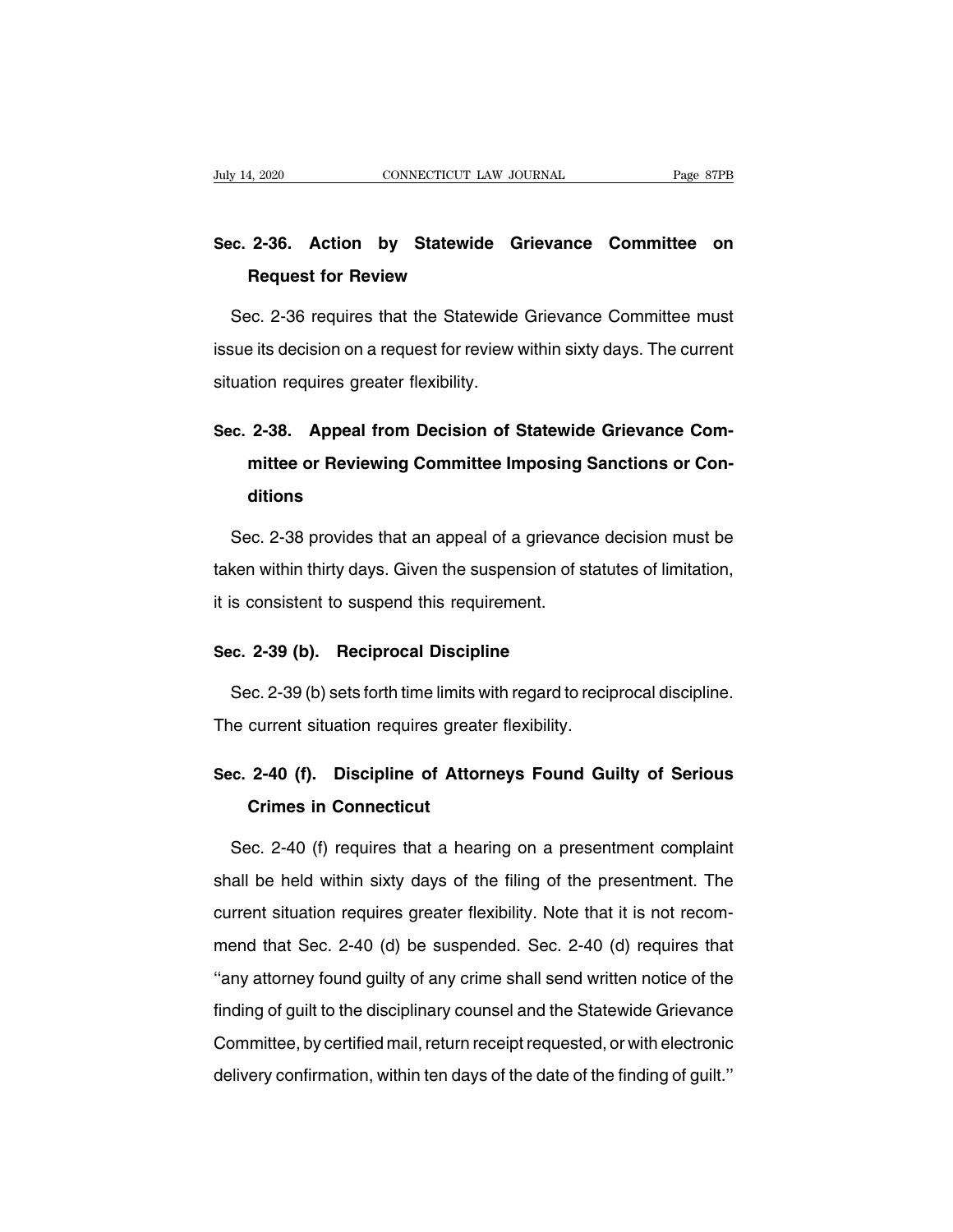## Page 88PB<br>
Sec. 2-41 (f). Discipline of Attorneys Found Guilty of Serious<br>
Crimes in Another Jurisdiction **CONNECTICUT LAW JOURNAL**<br> **C-41 (f). Discipline of Attorneys Found (**<br> **Crimes in Another Jurisdiction**

o. 2-41 (f). Discipline of Attorneys Found Guilty of Serious<br>Crimes in Another Jurisdiction<br>Sec. 2-41 (f) requires that a hearing on a presentment complaint<br>all be held within sixty days of the filing of the presentment. T Sec. 2-41 (f). Discipline of Attorneys Found Guilty of Serious<br>Crimes in Another Jurisdiction<br>Sec. 2-41 (f) requires that a hearing on a presentment complaint<br>shall be held within sixty days of the filing of the presentmen Crimes in Another Jurisdiction<br>Sec. 2-41 (f) requires that a hearing on a presentment complaint<br>shall be held within sixty days of the filing of the presentment. The<br>current situation requires greater flexibility. Note tha Sec. 2-41 (f) requires that a hearing on a presentment complaint<br>shall be held within sixty days of the filing of the presentment. The<br>current situation requires greater flexibility. Note that it is not recom-<br>mend that th Shall be held within sixty days of the filing of the presentment. The current situation requires greater flexibility. Note that it is not recommend that the Sec. 2-41 (d) be suspended. Sec. 2-41 (d) requires that "[a]ny at shall be first million requires greater flexibility. Note that it is not recom-<br>mend that the Sec. 2-41 (d) be suspended. Sec. 2-41 (d) requires that<br>"[a]ny attorney found guilty of any crime in another jurisdiction shall<br> the State Committee Grievance Grievance Committee, by certified mail, return receipt<br>relative fially attorney found guilty of any crime in another jurisdiction shall<br>send written notice of the finding of guilt to the disci "[a]ny attorney found guilty of any crime in another jurisdiction shall<br>
send written notice of the finding of guilt to the disciplinary counsel and<br>
the Statewide Grievance Committee, by certified mail, return receipt<br>
r the date of the finding of guiltern points and written notice of the finding of g<br>the Statewide Grievance Committee<br>requested, or with electronic deliver<br>the date of the finding of guilt."<br>Sec. 2-47 (a) Presentments and the Statewide Grievance Committee, by certified mail, return receipt<br>requested, or with electronic delivery confirmation, within ten days of<br>the date of the finding of guilt."<br>Sec. 2-47 (a). Presentments and Unauthorized P

## **Petitions**

e date of the finding of guilt."<br> **C. 2-47 (a).** Presentments and Unauthorized Practice of Law<br>
Petitions<br>
Sec. 2-47 (a) requires a hearing on the merits of the complaint shall<br>
held within sixty days of the date a complai Sec. 2-47 (a). Presentments and Unauthorized Practice of Law<br>Petitions<br>Sec. 2-47 (a) requires a hearing on the merits of the complaint shall<br>be held within sixty days of the date a complaint was filed with the<br>court. The c **Petitions**<br>Sec. 2-47 (a) requires a hearing on the merits of the comp<br>be held within sixty days of the date a complaint was filed<br>court. The current situation requires greater flexibility. Sec. 2-4/ (a) requires a hearing on the merits of the complaint shall<br>be held within sixty days of the date a complaint was filed with the<br>court. The current situation requires greater flexibility.<br>**Sec. 2-53 (h) and (j).** 

# eld within sixty days of the date a<br> **t.** The current situation requires group<br> **2-53 (h) and (j). Reinstatement or Resignation**

ec. 2-53 (h) and (j). Reinstatement after Suspension, Disbarment or Resignation<br>Sec. 2-53 (h) requires that the Statewide Grievance Committee and<br>e Office of the Chief Disciplinary Counsel file a report with the stand-Sec. 2-53 (h) and (j). Reinstatement after Suspension, Disbarment or Resignation<br>
Sec. 2-53 (h) requires that the Statewide Grievance Committee and<br>
the Office of the Chief Disciplinary Counsel file a report with the stand ment or Resignation<br>Sec. 2-53 (h) requires that the Statewide Grievance Committee and<br>the Office of the Chief Disciplinary Counsel file a report with the stand-<br>ing committee within sixty days of referral from the chief ju Sec. 2-53 (h) requires that the Statewide Grievance Committee and<br>the Office of the Chief Disciplinary Counsel file a report with the stand-<br>ing committee within sixty days of referral from the chief justice. Sec.<br>2-53 (j) the Office of the Chief Disciplinary Counsel file a report with the stand-<br>ing committee within sixty days of referral from the chief justice. Sec.<br>2-53 (j) requires that the standing committee shall complete its work<br>with are since of the computer the computer of the set of 2-53 (j) requires<br>within 180 days greater flexibility.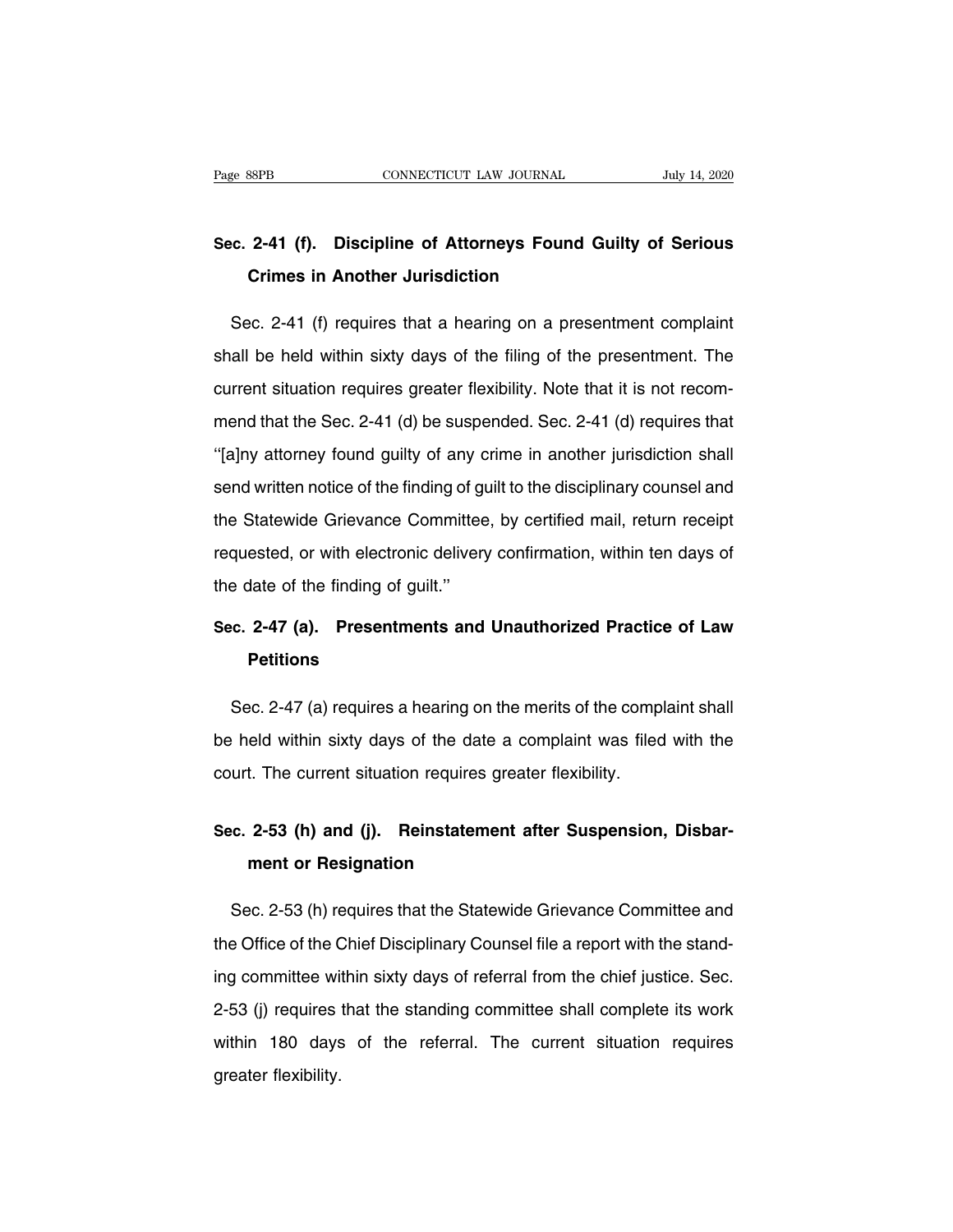**Sec. 2-70 (a).** —**Client Security Fund Fee** Sec. 2-70 (a). CONNECTICUT LAW JOURNAL Page 89PB<br>
Sec. 2-70 (a). Client Security Fund Fee<br>
Sec. 2-70 (a) requires the collection of the Client Security Fund Fee.<br>
Sec. 2-70 (a) requires the collection of the Client Securit Sec. 2-70 (a). —Client Security Fund Fee<br>Sec. 2-70 (a) requires the collection of the Client Security Fund Fee.<br>Suspension of the rule would allow for flexibility in assessing the fee.<br>Sec. 2-71 (a) (3) —Fligible Claims **Sec. 2-70 (a).** —**Client Security Fund Fee**<br>
Sec. 2-70 (a) requires the collection of the Client<br>
Suspension of the rule would allow for flexibility in<br> **Sec. 2-71 (a) (3).** —**Eligible Claims**<br>
Sec. 2-71 (a) (3) requires

Sec. 2-70 (a) requires the collection of the Client Security Fund Fee.<br>spension of the rule would allow for flexibility in assessing the fee.<br>c. 2-71 (a) (3). —Eligible Claims<br>Sec. 2-71 (a) (3) requires that claims for rei Suspension of the rule would allow for flexibility in assessing the fee.<br>
Sec. 2-71 (a) (3). —Eligible Claims<br>
Sec. 2-71 (a) (3) requires that claims for reimbursement be filed<br>
within four years. Given the suspension of s Sec. 2-71 (a) (3). — Eligible Claims<br>Sec. 2-71 (a) (3) requires that claims for<br>within four years. Given the suspension of st<br>consistent to suspend this requirement.<br>Sec. 2-75 (a). — Processing Claims Sec. 2-71 (a) (3) requires that claims for reim<br>within four years. Given the suspension of statute<br>consistent to suspend this requirement.<br>**Sec. 2-75 (a).** —**Processing Claims**<br>Sec. 2-75 (a) sets forth timelines by which t thin four years. Given the suspension of statutes of limitation, it is<br>nsistent to suspend this requirement.<br>c. 2-75 (a). —Processing Claims<br>Sec. 2-75 (a) sets forth timelines by which the client security fund<br>mmittee and

consistent to suspend this requirement.<br>
Sec. 2-75 (a). —Processing Claims<br>
Sec. 2-75 (a) sets forth timelines by which the client security fund<br>
committee and attorney must take certain actions. The current situation<br>
req Sec. 2-75 (a). —Processing<br>Sec. 2-75 (a) sets forth timeli<br>committee and attorney must tak<br>requires greater flexibility.<br>Sec. 2-79 (a). —Enforcement Sec. 2-75 (a) sets forth timelines by which the client security<br>committee and attorney must take certain actions. The current situ<br>requires greater flexibility.<br>**Sec. 2-79 (a).** —**Enforcement of Payment of Fee**<br>Sec. 2-79 ( mmittee and attorney must take certain actions. The current situation<br>quires greater flexibility.<br>c. 2-79 (a). —Enforcement of Payment of Fee<br>Sec. 2-79 (a) sets out the timeframe for administrative suspensions.<br>le current

requires greater flexibility.<br>Sec. 2-79 (a). —Enforcement of Payment of Fee<br>Sec. 2-79 (a) sets out the timeframe for administrativ<br>The current situation requires greater flexibility. **nforcement of Payment of Fee**<br>
but the timeframe for administrative sus<br>
requires greater flexibility.<br>
Chapter 3 – Appearances The current situation requires greater flexibility.<br> **Chapter 3 – Appearances**<br> **Sec. 3-2. Time To File Appearance**<br>
Appearances must be filed within two days of

Chapter 3 – Appearances<br>
Appearances must be filed within two days of the return day to<br>
Doid the filing of a Motion for Default for Failure to Appear. We Chapter 3 – Appearances<br>Sec. 3-2. Time To File Appearance<br>Appearances must be filed within two days of the return day to<br>avoid the filing of a Motion for Default for Failure to Appear. We<br>are suspending this requirement as Sec. 3-2. Time To File Appearance<br>Appearances must be filed within two days of the return day to<br>avoid the filing of a Motion for Default for Failure to Appear. We<br>are suspending this requirement as no default orders are i Sec. 3-2. Time To File Appearance<br>Appearances must be filed within two days of the return day to<br>avoid the filing of a Motion for Default for Failure to Appear. We<br>are suspending this requirement as no default orders are i Expedianced matrice meanwhilf we days of the fotall data<br>avoid the filing of a Motion for Default for Failure to Appear.<br>are suspending this requirement as no default orders are issuin<br>this time.<br>**(NEW) Sec. 3-22. Certifie** e suspending this requirement as no default orders are issuing at<br> **EW) Sec. 3-22. Certified Law School Graduates**<br>
(a) On a temporary and emergency basis, Sections 3-14 through<br>
21 are expanded for 2019 and 2020 law schoo

this time.<br>
(NEW) Sec. 3-22. Certified Law School Graduates<br>
(a) On a temporary and emergency basis, Sections 3-14 through<br>
3-21 are expanded for 2019 and 2020 law school graduates who have<br>
not previously taken an adminis (NEW) Sec. 3-22. Certified Law School Graduates<br>
(a) On a temporary and emergency basis, Sections 3-14 through<br>
3-21 are expanded for 2019 and 2020 law school graduates who have<br>
not previously taken an administration of a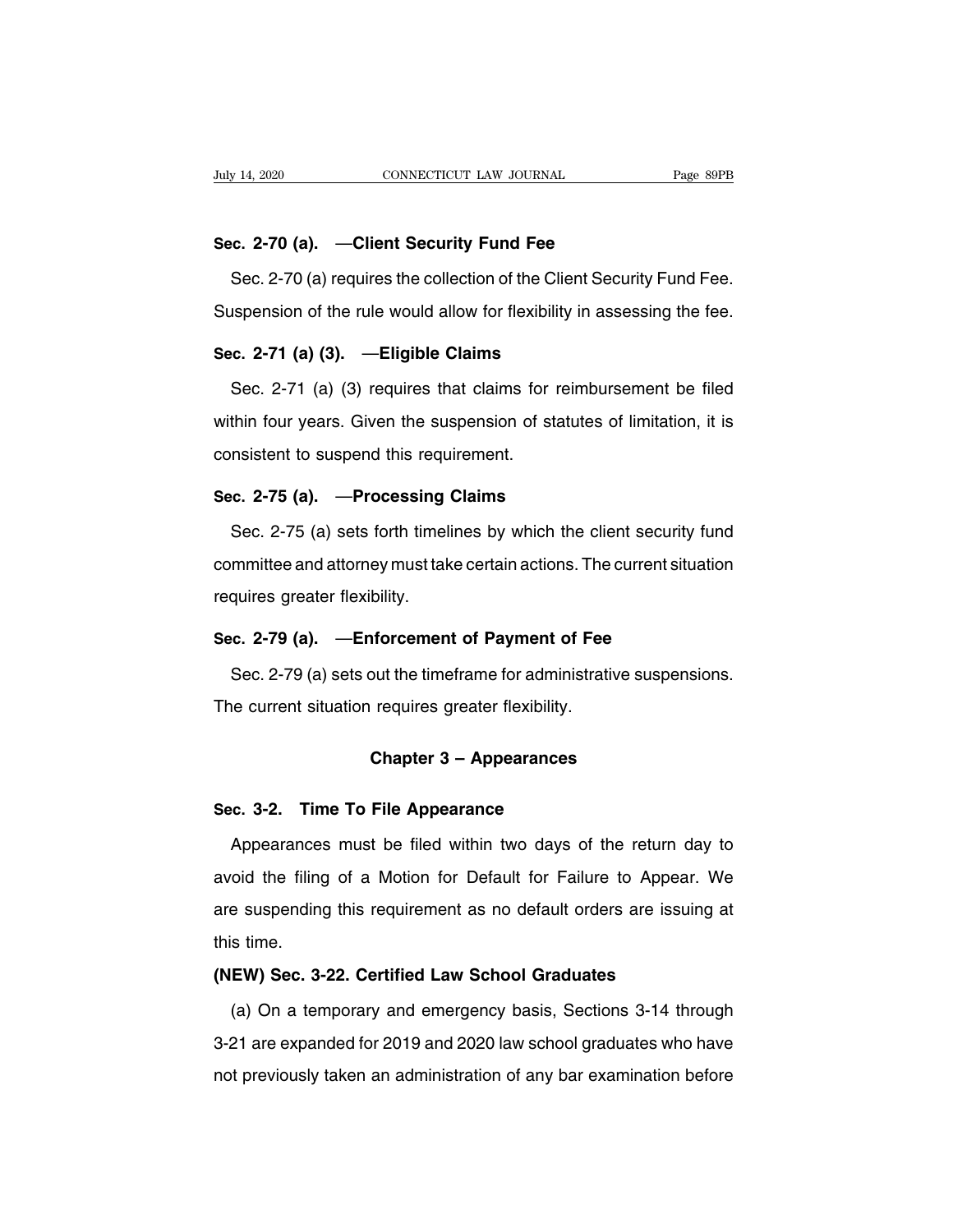Fage 90PB<br>
CONNECTICUT LAW JOURNAL<br>
February 2020 and who have graduated from a law school approved<br>
by the American Bar Association or by the Committee ("Certified Law Page 90PB CONNECTICUT LAW JOURNAL July 14, 2020<br>
February 2020 and who have graduated from a law school approved<br>
by the American Bar Association or by the Committee ("Certified Law<br>
School Graduates"). February 2020 and who has<br>by the American Bar Assoc<br>School Graduates'').<br>(b) The supervising after oruary 2020 and who have graduated from a law school approved<br>the American Bar Association or by the Committee ("Certified Law<br>nool Graduates").<br>(b) The supervising attorney for a Certified Law School Graduate<br>st be in goo

by the American Bar Association or by the Committee ("Certified Law<br>School Graduates").<br>(b) The supervising attorney for a Certified Law School Graduate<br>must be in good standing and have no history of professional discipli School Graduates").<br>
(b) The supervising attorney for a Certified Law School Graduate<br>
must be in good standing and have no history of professional discipline,<br>
including administrative suspension.<br>
(c) For civil cases, th (b) The supervising attorney for a Certified Law School Graduate<br>ust be in good standing and have no history of professional discipline,<br>cluding administrative suspension.<br>(c) For civil cases, the supervising attorney is n

must be in good standing and have no history of professional discipline,<br>including administrative suspension.<br>(c) For civil cases, the supervising attorney is not required to be<br>present in court with the Certified Law Scho including administrative suspension.<br>
(c) For civil cases, the supervising attorney is not required to be<br>
present in court with the Certified Law School Graduate: (1) for short<br>
calendar call and argument; (2) to report a (c) For civil cases, the supervising attorney is not required to be<br>present in court with the Certified Law School Graduate: (1) for short<br>calendar call and argument; (2) to report and seek ratification by the<br>Court of a w present in court with the Certified Law School Graduate: (1) for short calendar call and argument; (2) to report and seek ratification by the Court of a written agreement; (3) to conduct an unopposed foreclosure proceedin ence or status conference; (5) to report and seek ratification by the<br>Court of a written agreement; (3) to conduct an unopposed foreclosure<br>proceeding seeking judgment; (4) to participate in a pre-trial confer-<br>ence or sta Court of a written agreement; (3) to conduct an unopposed foreclosure<br>proceeding seeking judgment; (4) to participate in a pre-trial confer-<br>ence or status conference; (5) to participate in an uncontested dissolu-<br>tion of proceeding seeking judgment; (4) to participate in a pre-trial conference or status conference; (5) to participate in an uncontested dissolution of marriage proceeding; or (6) to participate in the housing court mediation ence or status conference; (5) to participate in an uncontested dissolution of marriage proceeding; or (6) to participate in the housing court mediation program; so long as the person or entity on whose behalf the appearan ation of marriage proceeding; or (6) to participate in an anotheored discolation of marriage proceeding; or (6) to participate in the housing court mediation program; so long as the person or entity on whose behalf the app trial. pearance is being made consents to the absence of the supervising<br>torney. However, the supervising attorney must be present during<br>al.<br>(d) For all criminal cases, the supervising attorney must be present<br>court with the Cer attorney. However, the supervising attorney must be<br>trial.<br>(d) For all criminal cases, the supervising attorney m<br>in court with the Certified Law School Graduate.<br>(e) For oral argument before the Connecticut Appells

(d) For all criminal cases, the supervising attorney must be present<br>court with the Certified Law School Graduate.<br>(e) For oral argument before the Connecticut Appellate or Supreme<br>purt, the supervising attorney must be pr (d) For all criminal cases, the supervising attorney must be present<br>in court with the Certified Law School Graduate.<br>(e) For oral argument before the Connecticut Appellate or Supreme<br>Court, the supervising attorney must b in court with the Certified Law Schoo<br>
(e) For oral argument before the Co<br>
Court, the supervising attorney mus<br>
Certified Law School Graduate.<br>
(f) A Certified Law School Graduate (e) For oral argument before the Connecticut Appellate or Supreme<br>burt, the supervising attorney must be present in court with the<br>ertified Law School Graduate.<br>(f) A Certified Law School Graduate may, under the general su

Court, the supervising attorney must be present in court with the<br>Certified Law School Graduate.<br>(f) A Certified Law School Graduate may, under the general supervi-<br>sion of the supervising attorney but outside of his or he Certified Law School Graduate.<br>
(f) A Certified Law School Graduate may, under the general supervision of the supervising attorney but outside of his or her presence,<br>
give legal advice to a client, negotiate on behalf of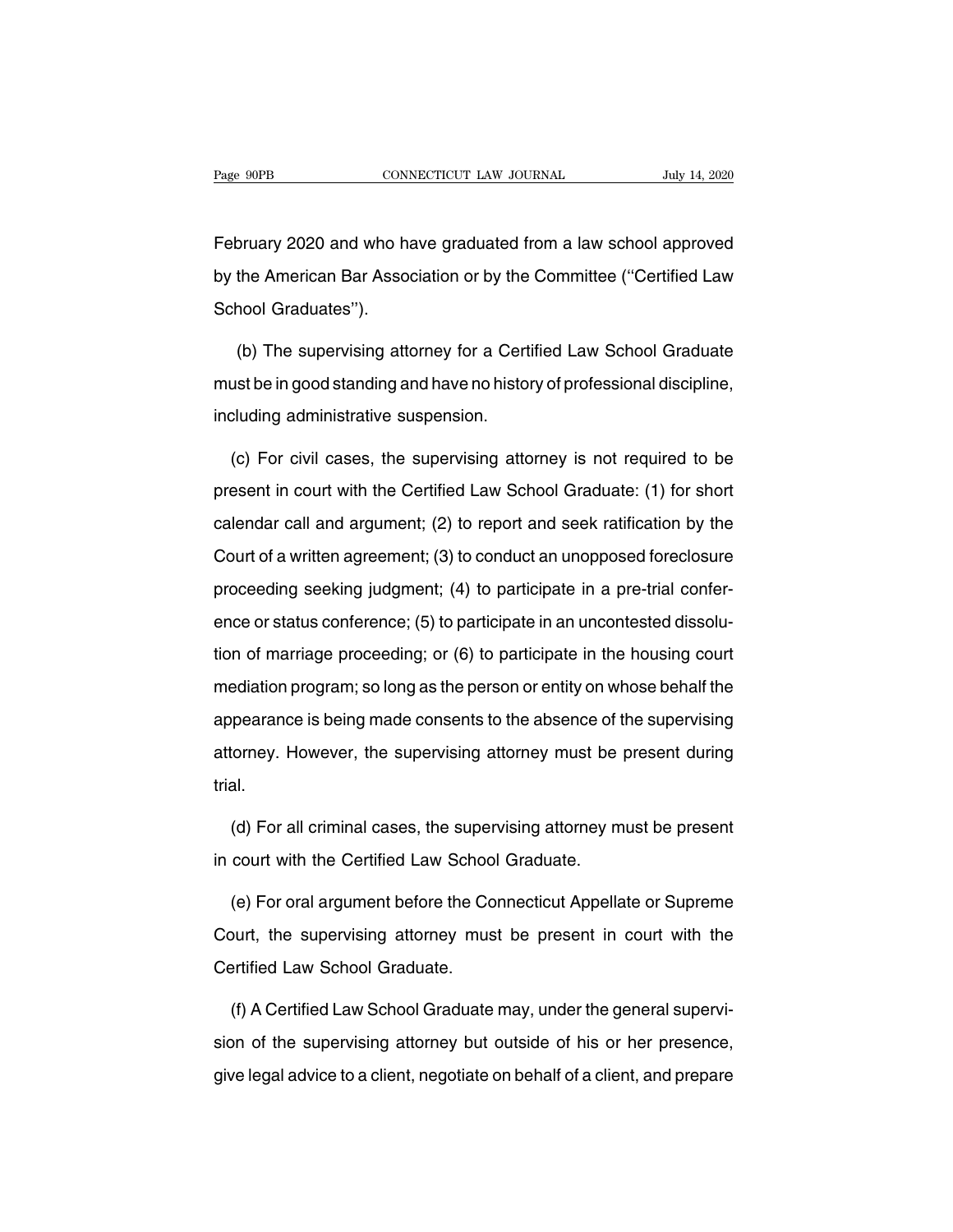Figure 2020<br>CONNECTICUT LAW JOURNAL Page 91PB<br>Contracts and other documents for the client, provided that the graduate<br>Obtains the supervising attorney's approval of any legal advice, negoti-July 14, 2020 CONNECTICUT LAW JOURNAL Page 91PB<br>
contracts and other documents for the client, provided that the graduate<br>
obtains the supervising attorney's approval of any legal advice, negoti-<br>
ation plan, or final docu contracts and other documents for the<br>obtains the supervising attorney's ap<br>ation plan, or final document.<br>(a) The certification for each Ce ntracts and other documents for the client, provided that the graduate<br>tains the supervising attorney's approval of any legal advice, negoti-<br>on plan, or final document.<br>(g) The certification for each Certified Law School

obtains the supervising attorney's approval of any legal advice, negotiation plan, or final document.<br>
(g) The certification for each Certified Law School Graduate shall<br>
remain in effect until November 15, 2021, unless te earlier date by the Dean or Superior Court in accordance with Section<br>3-18.<br>2021, unless terminated at an<br>3-18. 3-18. (main in effect until November 15, 2021, unless terminated at an<br>
unitier date by the Dean or Superior Court in accordance with Section<br>
18.<br>
(h) In all other respects, Sections 3-14 through 3-21 remain<br>
changed, and legal

earlier date by the Dean or Superior Court in accordance with Section<br>3-18.<br>(h) In all other respects, Sections 3-14 through 3-21 remain<br>unchanged, and legal interns may continue to appear and/or practice<br>to the extent per 3-18.<br>(h) In all other respects, Sections 3-14 through<br>unchanged, and legal interns may continue to appear<br>to the extent permitted under the existing rules. spects, Sections 3-14 through 3-<br>interns may continue to appear and<br>I under the existing rules.<br>**Chapter 4 – Pleadings** 

# **Sec. 4-5 (b). Notice Required for Ex Parte Temporary Injunctions**<br> **Sec. 4-5 (b). Notice Required for Ex Parte Temporary Injunctions**<br> **Temporary Injunction erders expire thirty days after issuance upless**

Chapter 4 – Pleadings<br>
C. 4-5 (b). Notice Required for Ex Parte Temporary Injunctions<br>
Temporary Injunction orders expire thirty days after issuance unless<br>
Export holds a hearing and makes factual findings. This may not Sec. 4-5 (b). Notice Required for Ex Parte Temporary Injunctions<br>Temporary Injunction orders expire thirty days after issuance unless<br>the court holds a hearing and makes factual findings. This may not<br>be possible under pre Sec. 4-5 (b). Notice Required for Ex Parte Temp<br>Temporary Injunction orders expire thirty days af<br>the court holds a hearing and makes factual find<br>be possible under prevailing circumstances. **Chapter 6 – Judgments**<br>
Chapter 6 – Judgments<br>
Chapter 6 – Judgments

# **Sec. 6-1 (c). Statement of Decision; When Required**<br>This section involves anneals of Section 14-3 dismissals for lack of

Chapter 6 – Judgments<br>
Example 15 Co. 6-1 (c). Statement of Decision; When Required<br>
This section involves appeals of Section 14-3 dismissals for lack of<br>
igence and requires parties to file briefs within twenty days of fi Sec. 6-1 (c). Statement of Decision; When Required<br>This section involves appeals of Section 14-3 dismissals for lack of<br>diligence and requires parties to file briefs within twenty days of filing<br>the appeal. This is not a p Sec. 6-1 (c). Statement of Decision; When Required<br>This section involves appeals of Section 14-3 dismissals for lack of<br>diligence and requires parties to file briefs within twenty days of filing<br>the appeal. This is not a p This section involves appeals of Section 14-3 dismissals for lack of diligence and requires parties to file briefs within twenty days of filing the appeal. This is not a problem if they are e-filed or filed on paper (by ex This section involves appeals of Section 14-3 dismissals for lack of diligence and requires parties to file briefs within twenty days of filing the appeal. This is not a problem if they are e-filed or filed on paper (by ex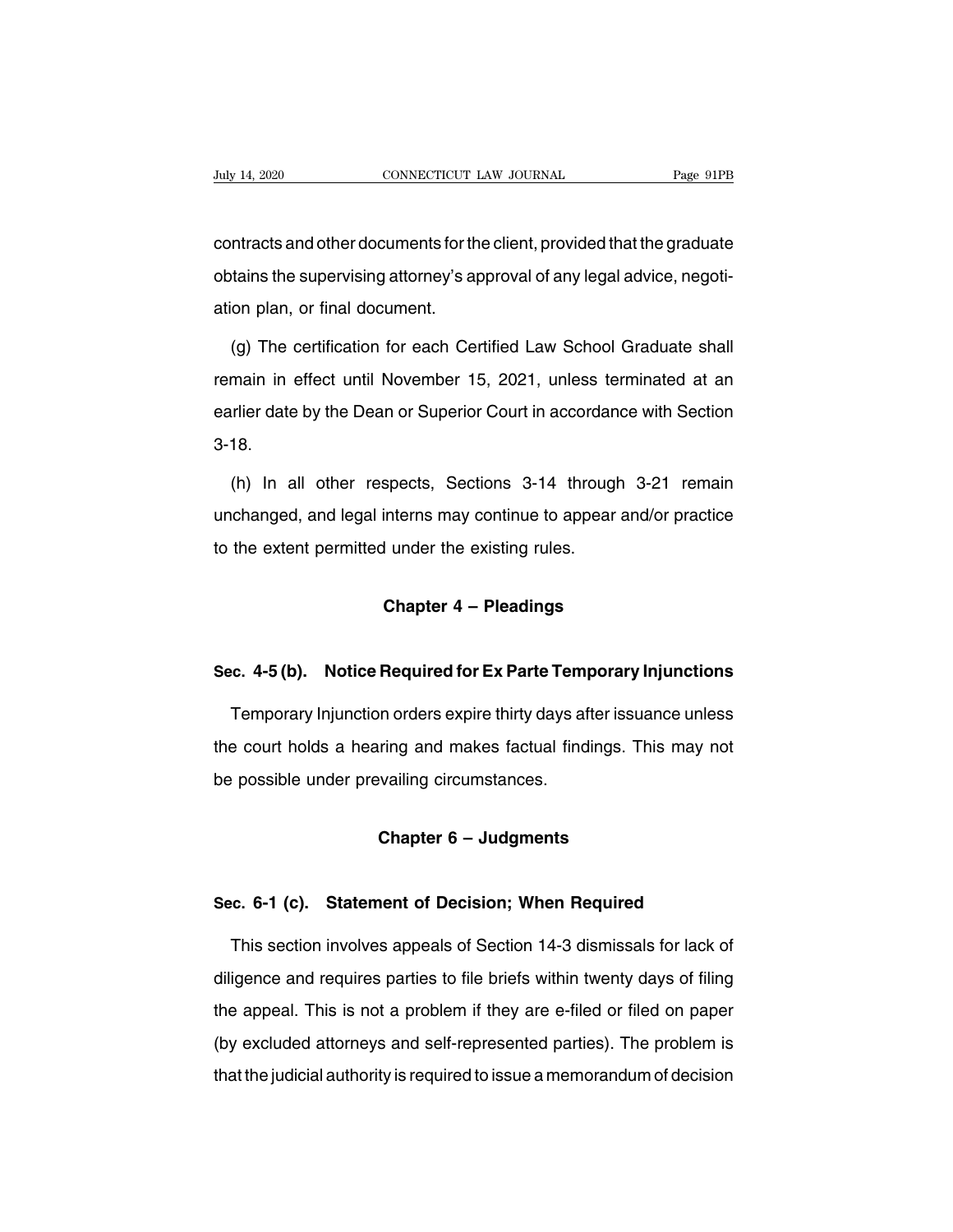Page 92PB<br>
CONNECTICUT LAW JOURNAL<br>
Within twenty days of briefs being filed. It is likely that the appeals will<br>
not be processed in a timely manner, if at all, and that judges will be Page 92PB CONNECTICUT LAW JOURNAL July 14, 2020<br>within twenty days of briefs being filed. It is likely that the appeals will<br>not be processed in a timely manner, if at all, and that judges will be<br>unable to meet this deadl within twenty days of briefs being fi<br>not be processed in a timely manner<br>unable to meet this deadline. Chapter 7 – Clerks; Files and Records<br>
Chapter 7 – Clerks; Files and Records<br>
Chapter 7 – Clerks; Files and Records

# **Sec. 7-4B (d). Motion To File Record under Seal**<br>Sec. 7-4B (d). Motion To File Record under Seal

Chapter 7 – Clerks; Files and Records<br>
Sec. 7-4B (d). Motion To File Record under Seal<br>
Sec. 7-4B (d) provides that the clerk shall return or destroy a lodged<br>
cord upon the expiration of the appeal period. Given the curre Sec. 7-4B (d). Motion To File Record under Seal<br>Sec. 7-4B (d) provides that the clerk shall return or destroy a lodged<br>record upon the expiration of the appeal period. Given the current<br>situation, destruction on such a tig Sec. 7-4B (d). Motion To File Record under Seal<br>Sec. 7-4B (d) provides that the clerk shall return or destroy a lodged<br>record upon the expiration of the appeal period. Given the current<br>situation, destruction on such a tig Sec. 7-4B (d) provides that the clerk shall return or destroy a lodged<br>record upon the expiration of the appeal period. Given the current<br>situation, destruction on such a tight schedule may not be advisable.<br>**Sec. 7-13.** —

Sec. 1998. The expansion of the deplacement of the destruction and the destruction of such a tight schedule may not be advisable.<br>
Sec. 7-13. —Criminal/Motor Vehicle Files and Records<br>
Sec. 7-13 addresses the destruction o Sec. 7-13. — Criminal/Motor Vehicle Files and Records<br>Sec. 7-13 addresses the destruction of files and mandates the<br>destruction of certain criminal files. The timelines for such destruction<br>may not be appropriate given the Sec. 7-13. — Criminal/Motor Vehicle Files and Recor<br>Sec. 7-13 addresses the destruction of files and mateus destruction of certain criminal files. The timelines for such<br>may not be appropriate given the current situation. Sec. 7-13 addresses the destruction of files and mandates the<br>destruction of certain criminal files. The timelines for such destruction<br>may not be appropriate given the current situation.<br>Sec. 7-14. —**Reports from Adult Pr** 

Sec. 7-14. — Reports from Adult Probation and Family Division<br>Sec. 7-14. — Reports from Adult Probation and Family Division<br>Sec. 7-14 addresses the destruction of Reports from the Adult Proba-<br>n and Family Division. The ti Sec. 7-14. — Reports from Adult Probation and Family Division.<br>Sec. 7-14 addresses the destruction of Reports from the Adult Proba-<br>tion and Family Division. The timelines for such destruction may not<br>be appropriate given Sec. 7-14. — Reports from Adult Probation a<br>Sec. 7-14 addresses the destruction of Reports<br>tion and Family Division. The timelines for such<br>be appropriate given the current situation. Sec. 7-14 addresses the destruction of<br>tion and Family Division. The timelines<br>be appropriate given the current situation<br>Sec. 7-17. Clerks' Offices

Sec. 7-17. Clerks' Offices<br>Sec. 7-17. Clerks' Offices<br>Sec. 7-17 provides that each clerk's office shall be open at least<br>e days per week, except during weeks with a legal holiday. The Sec. 7-17. Clerks' Offices<br>Sec. 7-17 provides that each clerk's office shall be open at least<br>five days per week, except during weeks with a legal holiday. The<br>current situation requires that the Chief Court Administrator Sec. 7-17. Clerks' Offices<br>Sec. 7-17 provides that each clerk's office shall be open at least<br>five days per week, except during weeks with a legal holiday. The<br>current situation requires that the Chief Court Administrator Sec. 7-17 provides that each clerk's office shall be open at least<br>five days per week, except during weeks with a legal holiday. The<br>current situation requires that the Chief Court Administrator have<br>greater flexibility to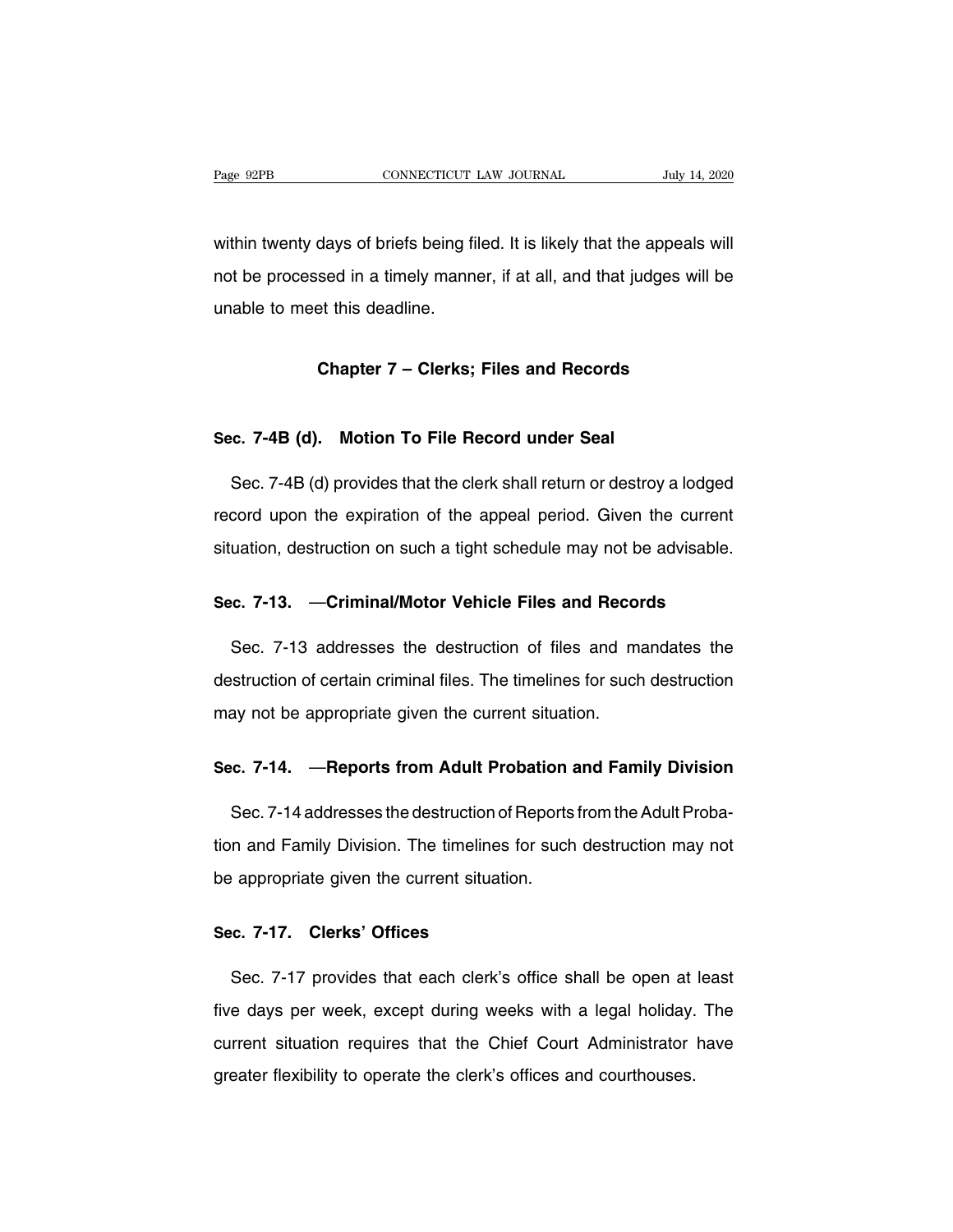## CONNECTICUT LAW JOURNAL Page 93PB<br> **Superior Court – Procedure in Civil Matters**<br> **Superior Court – Procedure in Civil Matters CONNECTICUT LAW JOURNAL** Page 93PB<br> **Chapter 11 – Motions, Requests, Orders of Notice**<br> **Chapter 11 – Motions, Requests, Orders of Notice**<br> **and Short Calendar** urt – Procedure in Civil Ma<br>Thomas, Requests, Orders of<br>Alendar Frequester Time Superior Court – Procedure in Civil Matters<br>Chapter 11 – Motions, Requests, Orders of Notice<br>and Short Calendar<br>Sec. 11-14. —Short Calendar; Frequency; Time; Lists<br>This section requires short calendar to be held at least o

Chapter 11 – Motions, Requests, Orders of Notice<br>and Short Calendar<br>c. 11-14. —Short Calendar; Frequency; Time; Lists<br>This section requires short calendar to be held at least once a month.<br>hfortunately, we may not be able and Short Calendar<br>Sec. 11-14. —Short Calendar; Frequency; Time; Lists<br>This section requires short calendar to be held at least once a<br>Unfortunately, we may not be able to comply with this. Sec. 11-14. —Short Calendar; Frequency; Time; Lists<br>
This section requires short calendar to be held at least once a month.<br>
Unfortunately, we may not be able to comply with this.<br>
Sec. 11-19 (a). —Time Limit for Deciding

This section requires short calendar to be held at least once a month.<br>nfortunately, we may not be able to comply with this.<br>c. 11-19 (a). —Time Limit for Deciding Short Calendar Matters<br>This section imposes a 120 day time Unfortunately, we may not be able to comply with this.<br>Sec. 11-19 (a). —Time Limit for Deciding Short Calendar Matters<br>This section imposes a 120 day time limit for decisions on short<br>calendar matters. Currently, all civil Sec. 11-19 (a). —Time Limit for Deciding Short Calendar Matters<br>This section imposes a 120 day time limit for decisions on short<br>calendar matters. Currently, all civil short calendars are cancelled, but<br>even if this were t This section imposes a 120 day time limit for decisions on short<br>calendar matters. Currently, all civil short calendars are cancelled, but<br>even if this were to change, we may not be able to process the orders<br>due to reduce rms socion imposes a 125 day and mint for decisions on chord<br>calendar matters. Currently, all civil short calendars are cancelled, but<br>even if this were to change, we may not be able to process the orders<br>due to reduced st Examinar matters. But<br>
due to reduced staffir<br>
judges who are unab<br>
their decisions. due to reduced staffing levels, even if they are completed. Also, those judges who are unable to work from home will not be able to complete their decisions.<br>Sec. 11-20A. Sealing Files or Limiting Disclosure of Documents<br>i **in Civil Cases**<br>**in Civil Cases**<br>**in Civil Cases**<br>**in Civil Cases**<br>**cording to this section, all** 

eir decisions.<br> **Ec. 11-20A. Sealing Files or Limiting Disclosure of Documents<br>
in Civil Cases**<br>
According to this section, all sealing motions must be placed on<br>
ort calendar within fifteen days of filing. Until short cal Sec. 11-20A. Sealing Files or Limiting Disclosure of Documents<br>in Civil Cases<br>According to this section, all sealing motions must be placed on<br>short calendar within fifteen days of filing. Until short calendar is recom-<br>me in Civil Cases<br>According to this section, all sealing motions mu<br>short calendar within fifteen days of filing. Until short ca<br>menced, this section cannot be complied with. **Chapter 17 – Judgments**<br> **Chapter 17 – Judgments**<br> **Chapter 17 – Judgments** 

## menced, this section cannot be complied with.<br> **Chapter 17 – Judgments**<br>
Sec. 17-30 (a) and (b). —Summary Process; Default and Judg-<br>
ment for Failure To Appear or Plead **Chapter 17 – Judgments<br>17-30 (a) and (b). —Summary Process; Defaul<br>ment for Failure To Appear or Plead<br>physical (a) requires summary process defendant**

Chapter 17 – Judgments<br>
Subsection (a) and (b). —Summary Process; Default and Judg-<br>
ment for Failure To Appear or Plead<br>
Subsection (a) requires summary process defendants to appear<br>
thin two days of the return day or be Sec. 17-30 (a) and (b). —Summary Process; Default and Judg-<br>ment for Failure To Appear or Plead<br>Subsection (a) requires summary process defendants to appear<br>within two days of the return day or be subject to being defaulte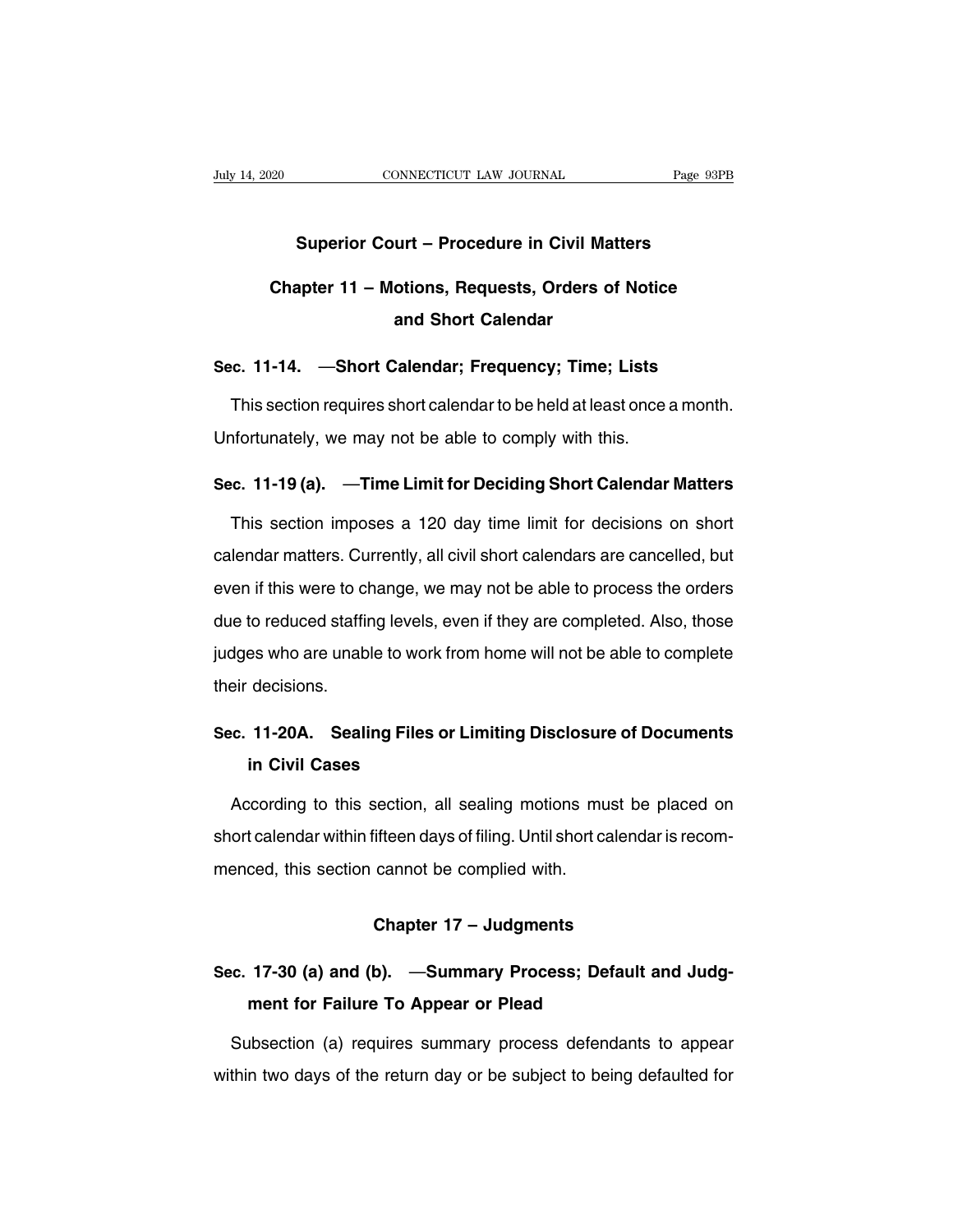failure to appear. Under subsection (b), if the defendant fails to plead Page 94PB CONNECTICUT LAW JOURNAL July 14, 2020<br>
failure to appear. Under subsection (b), if the defendant fails to plead<br>
within two days of return date, the plaintiff can file a motion for judgment<br>
and if no responsive failure to appear. Under subsection (b), if the defendant fails to plead<br>within two days of return date, the plaintiff can file a motion for judgment<br>and if no responsive pleading is filed within three days of the motion,<br> failure to appear. Under subsection (b), if the defendant fails to plead<br>within two days of return date, the plaintiff can file a motion for judgment<br>and if no responsive pleading is filed within three days of the motion,<br> do not want these provisions to be enforced against tenants right now.<br>And if no responsive pleading is filed within three days of the motion,<br>the judicial authority shall enter judgment of possession. Clearly, we<br>do not w Let the responsive pieading to the whill three days of the motion,<br>udicial authority shall enter judgment of possession. Clearly, we<br>of want these provisions to be enforced against tenants right now.<br>**Chapter 23 – Miscella** 

# **Chapter 23 – Miscellaneous Remedies a**<br>**Sec. 23-20. Review of Civil Contempt**

Chapter 23 – Miscellaneous Remedies and Procedures<br>
.c. 23-20. Review of Civil Contempt<br>
This section requires that those held on civil contempt orders be<br>
ought to court within thirty days for a hearing. This may not be Sec. 23-20. Review of Civil Contempt<br>This section requires that those held on civil contempt orders be<br>brought to court within thirty days for a hearing. This may not be<br>possible under current circumstances. Sec. 23-20. Review of Civil Contempt<br>This section requires that those held on<br>brought to court within thirty days for a ha<br>possible under current circumstances. Fins section requires that those held on civil contempt ofders be<br>brought to court within thirty days for a hearing. This may not be<br>possible under current circumstances.<br>Sec. 23-68. Where Presence of Person May Be by Mean

# **Interactive Audiovisual Device Audiovisual Device**<br> **Interactive Audiovisual Device**<br> **Interactive Audiovisual Device**

inc. 23-68. Where Presence of Person May Be by Means of an<br>Interactive Audiovisual Device<br>(a) Upon motion of any party, and at the discretion of the judicial<br>Ithority, any party, counsel, witness, or other participant in [ **acc. 23-68. Where Presence of Person May Be by Means of an<br>Interactive Audiovisual Device<br>(a) Upon motion of any party, and at the discretion of the judicial<br>authority, any party, counsel, witness, or other participant in** Interactive Audiovisual Device<br>
(a) Upon motion of any party, and at the discretion of the judicial<br>
authority, any party, counsel, witness, or other participant in [a] any<br>
proceeding may appear by means of an interactive (a) Upon motion of any party, and at the discretion of the judicial<br>authority, any party, counsel, witness, or other participant in [a] any<br>proceeding may appear by means of an interactive audiovisual device<br>at any proceed authority, any party, counsel, witness, or other participant in [a] any<br>proceeding may appear by means of an interactive audiovisual device<br>at any proceeding scheduled to be heard in-person in any civil matter,<br>including a search, any party, coalisel, indiced, or caller participant in [a] any<br>proceeding may appear by means of an interactive audiovisual device<br>at any proceeding scheduled to be heard in-person in any civil matter,<br>including al at any proceeding scheduled to be heard in-person in a<br>including all proceedings within the jurisdiction of th<br>section, or any family matter, including all proceedings<br>diction of the family support magistrate division. Internal proceedings within the jurisdiction of the small claims<br>
(b), or any family matter, including all proceedings within the juris-<br>
(b) [Upon order of the judicial authority, an incarcerated individual]<br>
the discreti

section, or any family matter, including all proceedings within the juris-<br>diction of the family support magistrate division.<br>(b) [Upon order of the judicial authority, an incarcerated individual]<br>At the discretion of the diction of the family support magistrate division.<br>
(b) [Upon order of the judicial authority, an incarcerated individual]<br>
At the discretion of the judicial authority, any party, counsel, witness<br>
or other participant in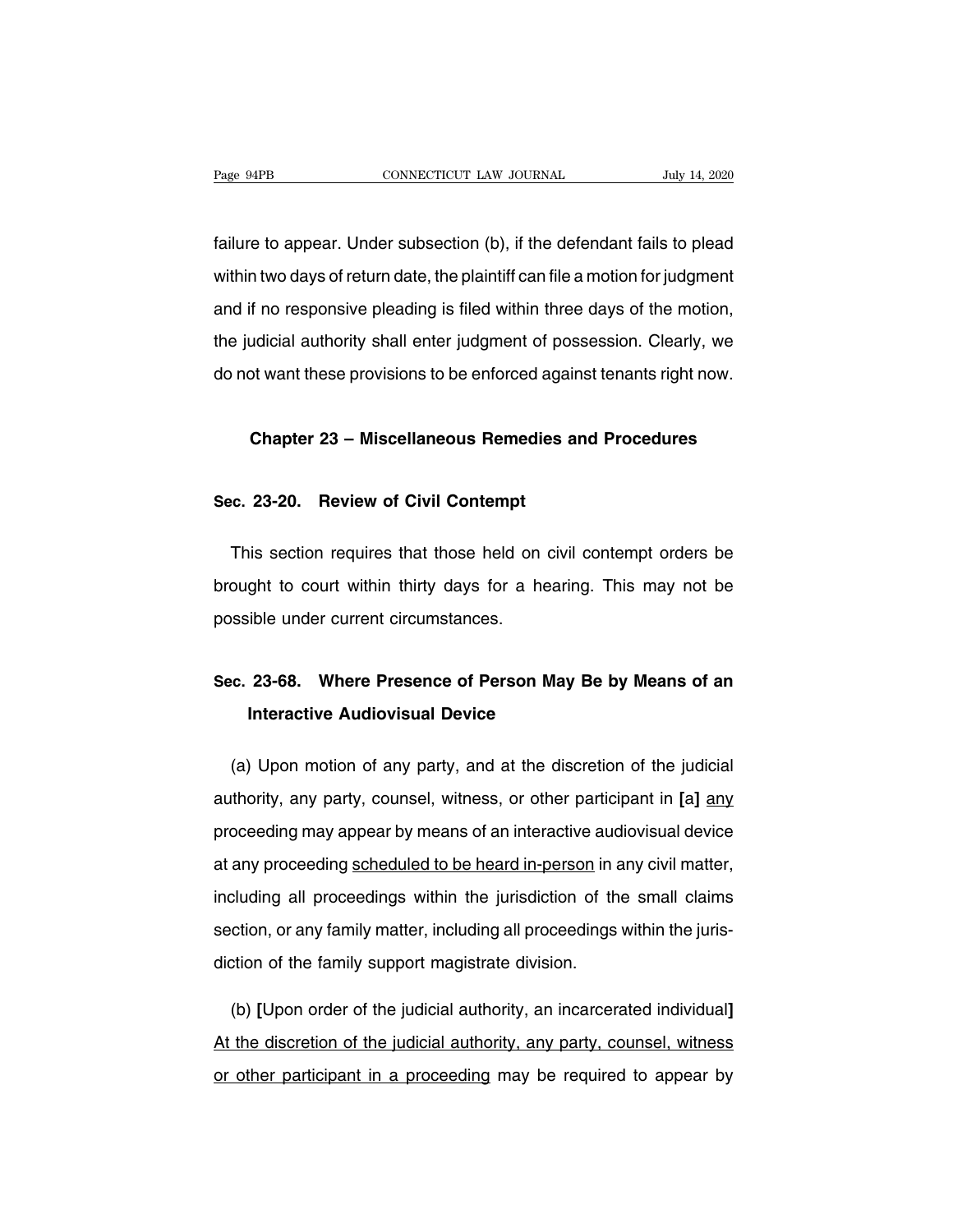Fage 95PB<br>means of an interactive audiovisual device in any **[**civil or family matter**]**<br>civil matter, including all proceedings within the jurisdiction of the small CONNECTICUT LAW JOURNAL Page 95PB<br>means of an interactive audiovisual device in any [civil or family matter]<br>civil matter, including all proceedings within the jurisdiction of the small<br>claims section, or any family matter means of an interactive audiovisual device in any [civil or family matter]<br>civil matter, including all proceedings within the jurisdiction of the small<br>claims section, or any family matter, including all proceedings within means of an interactive audiovisual device in any [civil dotation of the family matter, including all production of the family support magistrate. vil matter, including all proceedings within the jurisdiction of the small<br>aims section, or any family matter, including all proceedings within<br>e jurisdiction of the family support magistrate.<br>(c) For purposes of this sect

claims section, or any family matter, including all proceedings within<br>the jurisdiction of the family support magistrate.<br>(c) For purposes of this section, an interactive audiovisual device<br>must operate so that the judicia the jurisdiction of the family support magistrate.<br>
(c) For purposes of this section, an interactive audiovisual device<br>
must operate so that the judicial authority; any party and his or her<br>
counsel, if any; and any perso (c) For purposes of this section, an interactive audiovisual device<br>must operate so that the judicial authority; any party and his or her<br>counsel, if any; and any person appearing by means of an interactive<br>audiovisual dev (c) Tor parpecee of this econom, an interactive didiovidual device<br>must operate so that the judicial authority; any party and his or her<br>counsel, if any; and any person appearing by means of an interactive<br>audiovisual devi procedure by and any person appearing by means of an interactive audiovisual device pursuant to a court order under this section can see and communicate with each other simultaneously. In addition, a procedure by which an coursol, if any, and any person appearing by<br>audiovisual device pursuant to a court order<br>see and communicate with each other simult<br>procedure by which an incarcerated individua<br>can confer in private must be provided. (d) Unless otherwise required by law or unless otherwise ordered<br>
(d) Unless otherwise required by law or unless otherwise ordered<br>
(d) Unless otherwise required by law or unless otherwise ordered<br>
the judicial authority,

procedure by which an incarcerated individual and his or her counsel<br>can confer in private must be provided.<br>(d) Unless otherwise required by law or unless otherwise ordered<br>by the judicial authority, prior to any proceedi can confer in private must be provided.<br>
(d) Unless otherwise required by law or unless otherwise ordered<br>
by the judicial authority, prior to any proceeding in which a person<br>
appears by means of an interactive audiovisua (d) Unless otherwise required by law or unless otherwise ordered<br>by the judicial authority, prior to any proceeding in which a person<br>appears by means of an interactive audiovisual device, copies of all<br>documents which may by the judicial authority, prior to any proceeding in which a person<br>appears by means of an interactive audiovisual device, copies of all<br>documents which may be offered at the proceeding shall be provided to<br>all counsel a appears by means of an interactive audiovisual device, copies of all documents which may be offered at the proceeding shall be provided to all counsel and self-represented parties in advance of the proceeding.<br>(e) An offi

documents which may be offered at the proceeding shall be provided to<br>all counsel and self-represented parties in advance of the proceeding.<br>(e) An officer, as identified in General Statutes § 1-24, may adminis-<br>ter an oat all counsel and self-represented parties in advance of the proceeding.<br>
(e) An officer, as identified in General Statutes § 1-24, may adminis-<br>
ter an oath by means of an interactive audiovisual device to any party,<br>
witne (e) An officer, as identified in General Statutes § 1-24, may adminis-<br>ter an oath by means of an interactive audiovisual device to any party,<br>witness or other participant in a proceeding who appears pursuant to<br>this secti ter an oath by means of an interactive audiovisual device to any party, witness or other participant in a proceeding who appears pursuant to this section, provided such officer can see, hear and clearly identify the parti witness or other p<br>this section, provi<br>the participant to v<br>sual device. **Example 10 section, provided such officer can see, hear and clearly identify**<br>**Example: participant to whom the oath is to be administered via the audiovi-<br>al device.<br><b>[**(e)] <u>(f)</u> Nothing contained in this section shall

the participant to whom the oath is to be administered via the audiovisual device.<br>
[(e)] (f) Nothing contained in this section shall be construed to limit<br>
the discretion of the judicial authority to deny a request to app sual device.<br>
[(e)] (f) Nothing contained in this section shall be construed to limit<br>
the discretion of the judicial authority to deny a request to appear<br>
by means of an interactive audiovisual device where, in the judic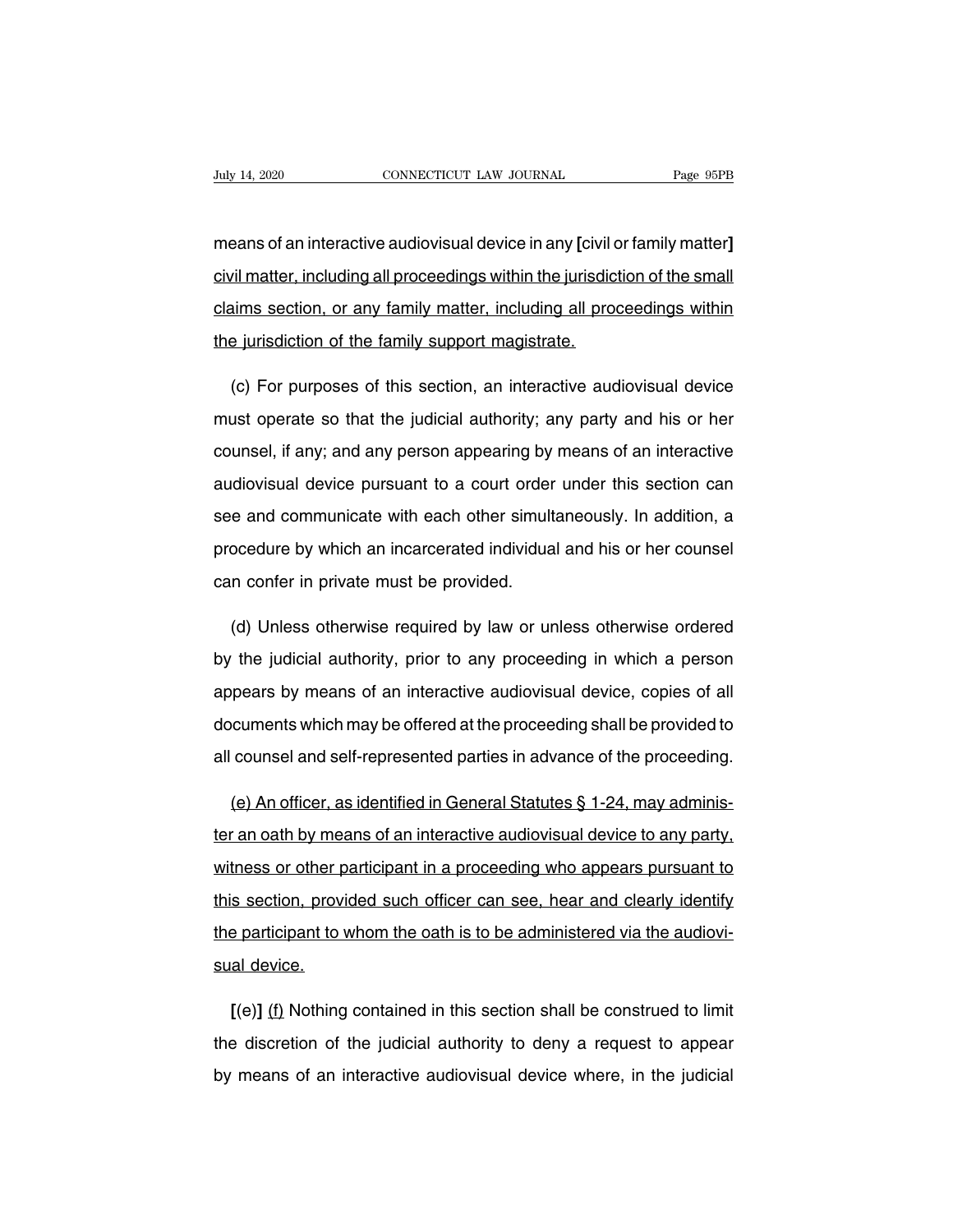Page 96PB<br>
CONNECTICUT LAW JOURNAL<br>
authority's judgment, the interest of justice or the presentation of the<br>
case require that the party, counsel, witness, or other participant in Page 96PB CONNECTICUT LAW JOURNAL July 14, 2020<br>authority's judgment, the interest of justice or the presentation of the<br>case require that the party, counsel, witness, or other participant in<br>the proceeding appear in perso authority's judgment, the interest of just<br>case require that the party, counsel, we<br>the proceeding appear in person. (thority's judgment, the interest of justice or the presentation of the<br>se require that the party, counsel, witness, or other participant in<br>e proceeding appear in person.<br>(g) Nothing contained in this section shall be con

case require that the party, counsel, witness, or other participant in<br>the proceeding appear in person.<br>(g) Nothing contained in this section shall be construed to preclude<br>the Judicial Branch, at the discretion of the chi the proceeding appear in person.<br>
(g) Nothing contained in this section sh<br>
the Judicial Branch, at the discretion of the<br>
from handling any matter remotely.<br>
[(6)] (b) For purposes of this section, judi (g) Nothing contained in this section shall be construed to preclude<br>
a Judicial Branch, at the discretion of the chief court administrator,<br>
Im handling any matter remotely.<br> **[**(f)] <u>(h)</u> For purposes of this section, ju

the Judicial Branch, at the discretion of the chief court administrator,<br>from handling any matter remotely.<br>[(f)] (h) For purposes of this section, judicial authority includes family<br>support magistrates and magistrates app from handling any matter remotely.<br>
[(f)] (h) For purposes of this section, judicial authority includ<br>
support magistrates and magistrates appointed by the ch<br>
administrator pursuant to General Statutes § 51-193*l*.<br> **Chap** 

# administrator pursuant to General Statutes § 51-193/.<br> **Chapter 24 – Small Claims**<br>
Sec. 24-15 (a). —Scheduling of Hearings; Continuances

Chapter 24 – Small Claims<br>C. 24-15 (a). —Scheduling of Hearings; Continuances<br>This section requires Small Claims hearings to be held between six<br>d forty-five days after the answer date. This is clearly impossible Sec. 24-15 (a). —Scheduling of Hearings; Continuances<br>This section requires Small Claims hearings to be held between six<br>and forty-five days after the answer date. This is clearly impossible<br>right now given the fact that S Sec. 24-15 (a). —Scheduling of Hearings; Continuances<br>This section requires Small Claims hearings to be held between six<br>and forty-five days after the answer date. This is clearly impossible<br>right now given the fact that S Five days after the answer date. This is clearly impossible<br>given the fact that Small Claims court is suspended.<br>**Superior Court – Procedure in Family Matters**<br>**Chapter 25 – General Provisions** e fact that Small Claims court is suspended.<br> **Chapter 25 – General Provisions**<br> **Chapter 25 – General Provisions** 

**Superior Court – Procedure in Family Matters<br>
Chapter 25 – General Provisions<br>
Sec. 25-3. Action for Custody of Minor Child** 

Chapter 25 – General Provisions<br>
E. 25-3. Action for Custody of Minor Child<br>
This rule requires hearings on new custody applications to be held<br>
This rule requires hearings on new custody applications to be held<br>
This rule Sec. 25-3. Action for Custody of Minor Child<br>This rule requires hearings on new custody applications to be held<br>no more than thirty days from filing. We are continuing, and should<br>continue, to accept new filings and the cl Sec. 25-3. Action for Custody of Minor Child<br>This rule requires hearings on new custody applications to be held<br>no more than thirty days from filing. We are continuing, and should<br>continue, to accept new filings and the cl This rule requires hearings on new custody applications to be held<br>no more than thirty days from filing. We are continuing, and should<br>continue, to accept new filings and the clerks must set dates for hear-<br>ings and for se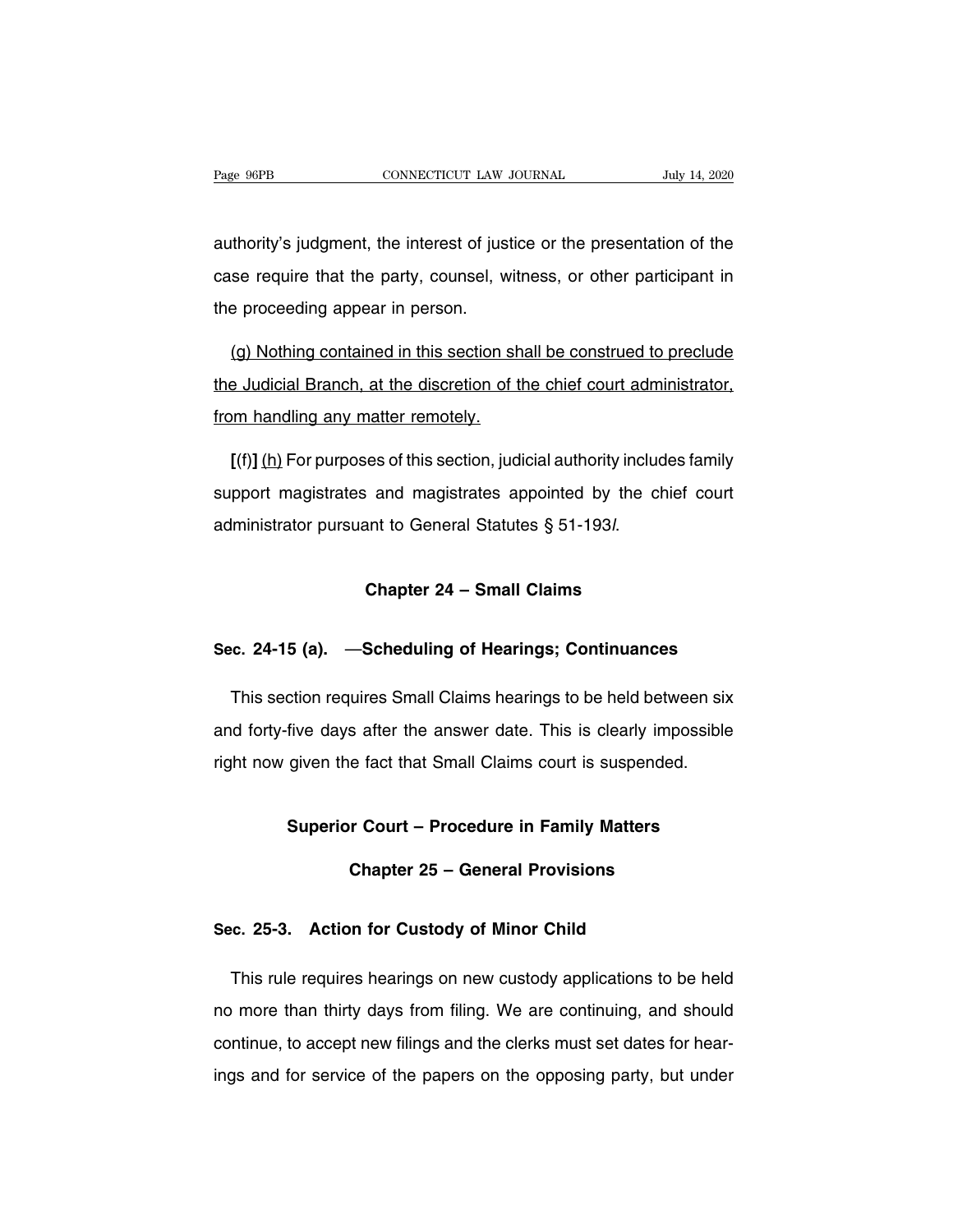CONNECTICUT LAW JOURNAL Page 97PB<br>
current circumstances it is not feasible to set a hearing date within<br>
the thirty-day time limit. July 14, 2020 CONNECT<br>
CONNECT CONNECT CONNECT CONNECT CONNECT CONNECT CONNECT CONNECT CONNECT CONNECT CONNECT CONNECT CONNECT CONNECT CONNECT CONNECT CONNECT CONNECT CONNECT CONNECT CONNECT CONNECT CONNECT CONNECT CONNECT **Sec.** 25-4. Action for Visitation of Minor Child<br>This rule requires hearings on new visitation applications to be<br>This rule requires hearings on new visitation applications to be

rrent circumstances it is not feasible to set a hearing date within<br>
e thirty-day time limit.<br> **c. 25-4. Action for Visitation of Minor Child**<br>
This rule requires hearings on new visitation applications to be held<br>
i more the thirty-day time limit.<br>
Sec. 25-4. Action for Visitation of Minor Child<br>
This rule requires hearings on new visitation applications to be held<br>
no more than thirty days from filing. We have the same concern as<br>
for cus Sec. 25-4. Action for Visitation of Minor Ch<br>This rule requires hearings on new visitation a<br>no more than thirty days from filing. We have the custody applications described above. This rule requires hearings on new visitation<br>no more than thirty days from filing. We have<br>for custody applications described above.<br>**Sec. 25-17.** —**Date for Hearing**<br>This rule requires that a motion to strike in a

more than thirty days from filing. We have the same concern as<br>  $r$  custody applications described above.<br> **c. 25-17.** —**Date for Hearing**<br>
This rule requires that a motion to strike in a family case be placed<br>
a short ca for custody applications described above.<br>
Sec. 25-17. —Date for Hearing<br>
This rule requires that a motion to strike in a family case be placed<br>
on a short calendar within fifteen days. Such motions in family are<br>
very rar Sec. 25-17. —Date for Hearing<br>This rule requires that a motion to strike in a family case be placed<br>on a short calendar within fifteen days. Such motions in family are<br>very rare, but if one were to be filed, the court like This rule requires that a motion to<br>on a short calendar within fifteen c<br>very rare, but if one were to be filed<br>to meet the time requirement. on a short calendar within fifteen days. Such motions in family are<br>very rare, but if one were to be filed, the court likely would be unable<br>to meet the time requirement.<br>**Sec. 25-59A.** Sealing Files or Limiting Disclosure Frame, but if one were to be file<br> **in Family Matters**<br> **in Family Matters**<br> **iin Family Matters**<br> **iiin Family Matters** 

meet the time requirement.<br> **EXEC 25-59A.** Sealing Files or Limiting Disclosure of Documents<br>
in Family Matters<br>
This rule, in subsection (f) (1), requires that a motion to seal a file<br>
a family case be placed on a short c Sec. 25-59A. Sealing Files or Limiting Disclosure of Documents<br>in Family Matters<br>This rule, in subsection (f) (1), requires that a motion to seal a file<br>in a family case be placed on a short calendar within fifteen days,<br>w in Family Matters<br>This rule, in subsection (f) (1), require<br>in a family case be placed on a short of<br>which likely would not be possible. Ie, in subsection (f) (1), requires that a motion to seal a fly case be placed on a short calendar within fifteen day<br>Ely would not be possible.<br>**Superior Court – Procedure in Family Support**<br>**Magistrate Matters** 

## which likely would not be possible.<br> **Superior Court – Procedure in Family Support<br>
Magistrate Matters<br>
Chapter 25a – Family Support Magistrate Matters Superior Court – Procedure in Family Support<br>
Magistrate Matters<br>
Chapter 25a – Family Support Magistrate Matters<br>
Chapter 25a – Family Support Magistrate Matters Superior Court – Procedure in Family Supp<br>Magistrate Matters<br>Chapter 25a – Family Support Magistrate Ma<br>Sec. 25a-2. Prompt Filing of Appearance<br>This section requires appearances in Title IV-D child sur**

Magistrate Matters<br>Chapter 25a – Family Support Magistrate Matters<br>c. 25a-2. Prompt Filing of Appearance<br>This section requires appearances in Title IV-D child support matters<br>hich could include appearances by Support Enfor Chapter 25a – Family Support Magistrate Matters<br>
Sec. 25a-2. Prompt Filing of Appearance<br>
This section requires appearances in Title IV-D child support matters<br>
(which could include appearances by Support Enforcement Servi Sec. 25a-2. Prompt Filing of Appearance<br>This section requires appearances in Title IV-D ch<br>(which could include appearances by Support Enfor<br>to be filed "promptly," which may not be possible.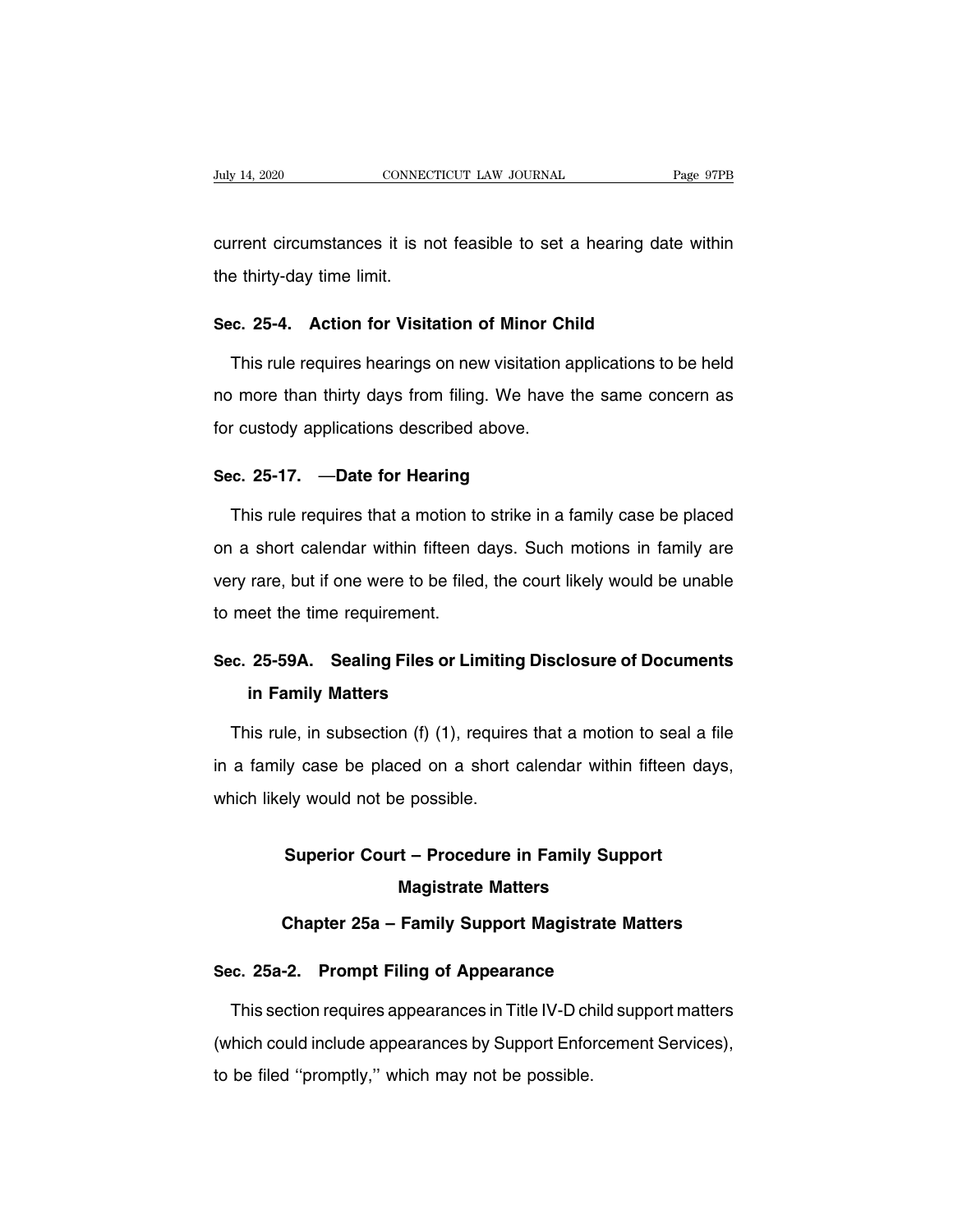Page 98PB **CONNECTICUT LAW JOURNAL** July 14, 2020<br> **Sec. 25a-3. Withdrawal of Appearance; Duration of Appearance**<br>
This section establishes automatic time periods for the withdrawal This section establishes automatic time periods for the withdrawal appearances which may not be feasible and may result in the Sec. 25a-3. Withdrawal of Appearance; Duration of Appearance<br>This section establishes automatic time periods for the withdrawal<br>of appearances which may not be feasible and may result in the<br>premature elimination of attorn Sec. 25a-3. Withdrawal of Appearance; Duration<br>This section establishes automatic time periods for<br>of appearances which may not be feasible and ma<br>premature elimination of attorney appearances.<br>Sec. 25a-14. —Continuances w This section establishes automatic time periods for the withdrawal<br>of appearances which may not be feasible and may result in the<br>premature elimination of attorney appearances.<br>Sec. 25a-14. —Continuances when Counsel's Pre of appearances which may not be feasible and may result in the<br>premature elimination of attorney appearances.<br>**Sec. 25a-14.** —**Continuances when Counsel's Presence or Oral**<br>**Argument Required**<br>This section only allows for

emature elimination of attorney appearances.<br> **C. 25a-14. —Continuances when Counsel's Presence or Oral<br>
Argument Required**<br>
This section only allows for continuances from certain short calendar<br>
atters for good cause show Sec. 25a-14. —Continuances when Counsel's Presence or Oral<br>Argument Required<br>This section only allows for continuances from certain short calendar<br>matters for good cause shown, unless the parties agree or the court<br>orders **Argument Requir<br>This section only allot<br>matters for good cause<br>orders otherwise.**<br>Sec. 25a-15. Stateme This section only allows for continuances from certain<br>
matters for good cause shown, unless the parties ag<br>
orders otherwise.<br> **Sec. 25a-15. Statements To Be Filed**<br>
This rule imposes on parties and counsel the obligat The same of the court<br>ders otherwise.<br>This rule imposes on parties and counsel the obligation to file certain<br>Counsels before a hearing. It may not be necessary to address this

orders otherwise.<br>
Sec. 25a-15. Statements To Be Filed<br>
This rule imposes on parties and counsel the obligation to file certain<br>
documents before a hearing. It may not be necessary to address this<br>
as it involves time peri Sec. 25a-15. Statements To Be Filed<br>This rule imposes on parties and counsel the obligation to file certain<br>documents before a hearing. It may not be necessary to address this<br>as it involves time periods binding on the par This rule imposes on parties and counsel the obligation to file certain<br>documents before a hearing. It may not be necessary to address this<br>as it involves time periods binding on the parties, not the court, and<br>would likel the limited imposes of partics and<br>documents before a hearing. It mas<br>as it involves time periods binding<br>would likely be deemed moot if the<br>the limited court operations. as it involves time periods binding on the parties, not the court, and<br>would likely be deemed moot if the hearing did not go forward due to<br>the limited court operations.<br>**Sec. 25a-17.** Motion To Open Judgment of Paternity

## **edgment**

Example in inited court operations.<br>
Fig. 25a-17. Motion To Open Judgment of Paternity by Acknowl-<br>
edgment<br>
This rule requires hearings on motions to open acknowledgments<br>
paternity to be held no more than thirty days fro Sec. 25a-17. Motion To Open Judgment of Paternity by Acknowledgment<br>This rule requires hearings on motions to open acknowledgments<br>of paternity to be held no more than thirty days from filing. Under<br>current circumstances, edgment<br>This rule requires hearings on motions to open acknowledgments<br>of paternity to be held no more than thirty days from filing. Under<br>current circumstances, it is not feasible to set a hearing date within<br>the thirty-d This rule requires hearings<br>of paternity to be held no m<br>current circumstances, it is n<br>the thirty-day time limit.<br>Sec. 25a-19 Standard Dis of paternity to be held no more than thirty days from filing. Under<br>
current circumstances, it is not feasible to set a hearing date with<br>
the thirty-day time limit.<br> **Sec. 25a-19. Standard Disclosure and Production**<br>
This rrent circumstances, it is not feasible to set a hearing date within<br>
e thirty-day time limit.<br> **c. 25a-19. Standard Disclosure and Production**<br>
This rule imposes on parties and counsel the obligation to exchange<br>
rtain do

the thirty-day time limit.<br>Sec. 25a-19. Standard Disclosure and Production<br>This rule imposes on parties and counsel the obligation to exchange<br>certain documents by way of discovery within thirty days of a request<br>or order. Sec. 25a-19. Standard Disclosure and Production<br>This rule imposes on parties and counsel the obligation to exchange<br>certain documents by way of discovery within thirty days of a request<br>or order. It involves time periods b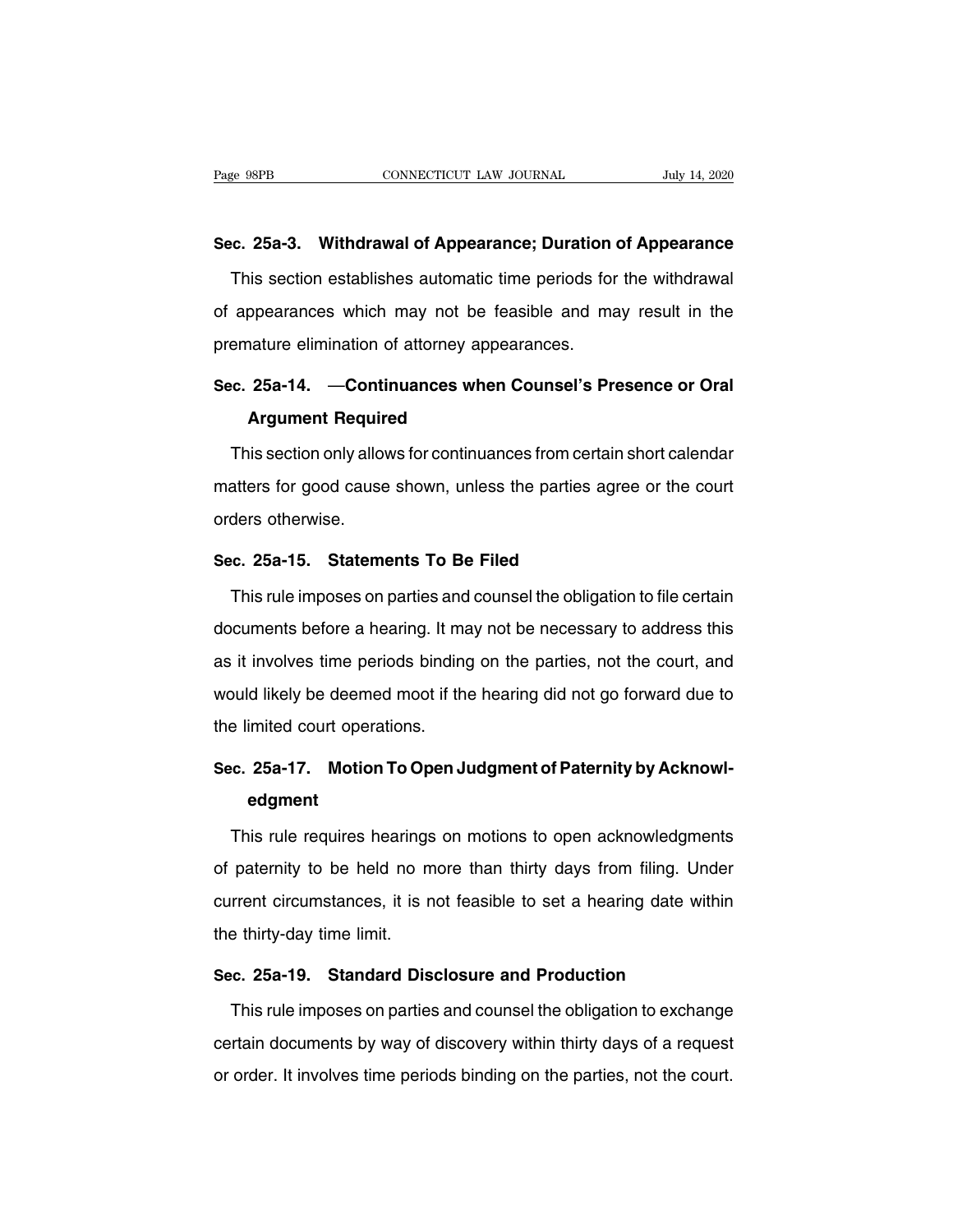**Sec. 25a-23. Answers to Interrogatories** This rule imposes on parties and counsel the obligation to respond<br>interrogatories and counsel the obligation to respond<br>interrogatories within sixty days. It also involves time periods binding Sec. 25a-23. Answers to Interrogatories<br>This rule imposes on parties and counsel the obligation to respond<br>to interrogatories within sixty days. It also involves time periods binding<br>on the parties, not the court, although Sec. 25a-23. Answers to Interrogatories<br>This rule imposes on parties and counsel the obligation to respond<br>to interrogatories within sixty days. It also involves time periods binding<br>on the parties, not the court, although This rule imposes on parties ar<br>to interrogatories within sixty days<br>on the parties, not the court, altho<br>may be filed with the court. gatories within sixty days. It also involves time periods binding<br>arties, not the court, although a request for extension of time<br>iled with the court.<br>**Superior Court – Procedure in Juvenile Matters<br>Chapter 30 – Detention Court, although a request for extension<br>
ourt.<br>
<b>rt – Procedure in Juvenile Matters<br>
Chapter 30 – Detention<br>
Netention Hearings** 

# may be filed with the court.<br> **Superior Court – Procedure in Juvenile Manual Chapter 30 – Detention<br>
Sec. 30-7. Place of Detention Hearings<br>
Pursuant to the Branch's consolidation of courts, c**

Superior Court – Procedure in Juvenile Matters<br>
Chapter 30 – Detention<br>
c. 30-7. Place of Detention Hearings<br>
Pursuant to the Branch's consolidation of courts, only two of the<br>
even juvenile courthouses remain open. Priori **Chapter 30 – Detention<br>Sec. 30-7. Place of Detention Hearings<br>Pursuant to the Branch's consolidation of courts, only two of the<br>eleven juvenile courthouses remain open. Priority 1 delinquency cases<br>are being heard only in** Sec. 30-7. Place of Detention Hearings<br>Pursuant to the Branch's consolidation of courts, only two of the<br>eleven juvenile courthouses remain open. Priority 1 delinquency cases<br>are being heard only in the Hartford and Bridge houses. Fille courthouses remain open. Priority 1 delinquency cases<br>
heard only in the Hartford and Bridgeport juvenile court-<br> **Chapter 31a – Delinquency and Family with<br>
Service Needs Motions and Applications** Exard only in the Hartford and Bridgeport juvenile court<br> **Service Needs Motions and Applications**<br> **Service Needs Motions and Applications**<br> **Service Needs Motions and Advancements** 

# nouses.<br> **Chapter 31a – Delinquency and Family with**<br> **Service Needs Motions and Applications<br>
Sec. 31a-1A (a). Continuances and Advancements<br>
Non-priority 1 cases are not being processed or assigned cou**

Chapter 31a – Delinquency and Family with<br>Service Needs Motions and Applications<br>c. 31a-1A (a). Continuances and Advancements<br>Non-priority 1 cases are not being processed or assigned court<br>tes. dates. **a-1A (a). Continuances and Advancements**<br>priority 1 cases are not being processed or assigned court<br>Chapter 34a – Pleadings, Motions and Discovery<br>Neglected, Abused and Uncared for Children and

## Priority 1 cases are not being processed or assigned court<br> **Chapter 34a – Pleadings, Motions and Discovery<br>
Neglected, Abused and Uncared for Children and<br>
Termination of Parental Rights Theory of Preadings, Motions and Discovery<br>Theory Allen and September 2016**<br>Termination of Parental Rights<br>Motions, Requests and Amendments Chapter 34a – Pleadings, Motions and Discovery<br>
Neglected, Abused and Uncared for Children and<br>
Termination of Parental Rights<br>
Sec. 34a-1 (c). Motions, Requests and Amendments<br>
Termination of Parental Rights (TPRs) are no

Neglected, Abused and Uncared for Children and<br>
Termination of Parental Rights<br>
c. 34a-1 (c). Motions, Requests and Amendments<br>
Termination of Parental Rights (TPRs) are now deemed non-priority<br>
cases as are all other chil Termination of Parental Rights<br>
1 cases as are all other child protection matters except for Orders of<br>
1 cases as are all other child protection matters except for Orders of<br>
1 cases as are all other child protection matt Sec. 34a-1 (c). Motions, Requests and Amendments<br>Termination of Parental Rights (TPRs) are now deemed non-priority<br>1 cases as are all other child protection matters except for Orders of<br>Temporary Custody (OTCs).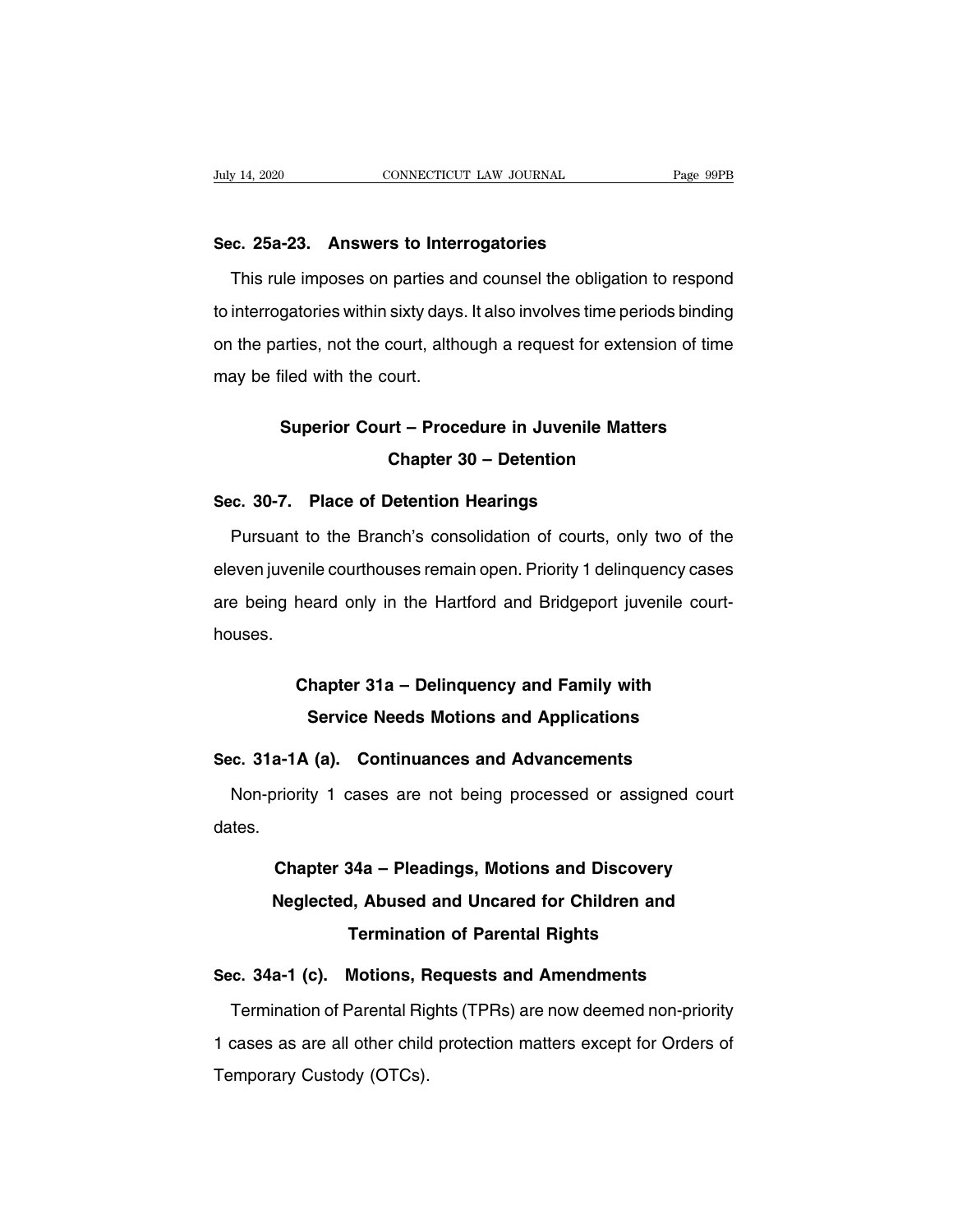## Page 100PB **CONNECTICUT LAW JOURNAL** July<br>Sec. 34a-5. Continuances and Advancements se 100PB comes comes comes comes comes comes comes comes comes comes comes comes comes comes comes comes comes comes comes comes comes comes comes comes comes comes comes comes comes comes comes comes comes comes comes com

## **-5. Continuances and Advancements<br>as above.<br>Chapter 35a – Hearings Concerning Neglected,<br>Abused and Uncared for Children and Procedure: Abuse: Abused and Uncared for Children and<br>Abused and Uncared for Children and<br>Termination of Parental Rights Termination State Poison**<br>1954 – Hearings Concerning Neglected,<br>Termination of Parental Rights Chapter 35a – Hearings Concerning Neglected,<br>
Abused and Uncared for Children and<br>
Termination of Parental Rights<br>
Sec. 35a-12 (b), (c), and (e). Protective Supervision —Condi-<br>
tions, Modification, and Termination

# Abused and Uncared for Unitaren and<br>
Termination of Parental Rights<br>
35a-12 (b), (c), and (e). Protective Supervisidens, Modification, and Termination

e. 35a-12 (b), (c), and (e). Protective Supervision —Conditions, Modification, and Termination<br>Protective supervision cases require an in court review hearing no<br>ss than thirty days prior to protective supervision ending. Sec. 35a-12 (b), (c), and (e). Protective Supervision —Conditions, Modification, and Termination<br>
Protective supervision cases require an in court review hearing no<br>
less than thirty days prior to protective supervision en tions, Modification, and Termination<br>Protective supervision cases require an in court review hearing no<br>less than thirty days prior to protective supervision ending. These are<br>not priority 1 cases and therefore cannot be s Protective supervision cases require an in court review nearing no<br>less than thirty days prior to protective supervision ending. These are<br>not priority 1 cases and therefore cannot be scheduled or addressed.<br>Sec. 35a-14 (c

## than thirty days prior to priority 1 cases and there<br>**35a-14 (c), (f), and (nency Plan** Sec. 35a-14 (c), (f), and (h). Motions for Review of Perma-<br>nency Plan<br>Children adjudicated abused/neglected and/or uncared for and com-<br>mitted to DCF until further order of the court – nine months after

Sec. 35a-14 (c), (f), and (h). Motions for Review of Perma-<br>nency Plan<br>Children adjudicated abused/neglected and/or uncared for and com-<br>mitted to DCF until further order of the court – nine months after<br>commitment (or dat nency Plan<br>Children adjudicated abused/neglected and/or uncared for and com-<br>mitted to DCF until further order of the court – nine months after<br>commitment (or date of entering DCF care) DCF must file permanency<br>plan, and a Children adjudicated abused/neglected and/or uncared for and com-<br>mitted to DCF until further order of the court – nine months after<br>commitment (or date of entering DCF care) DCF must file permanency<br>plan, and a court hear exampled to DCF until further order of the court – nine months after<br>commitment (or date of entering DCF care) DCF must file permanency<br>plan, and a court hearing to approve a permanency plan must occur<br>every twelve months. Example 18 Detail and the present circumstances. These are not priority 1 cases.<br>
The months are not been a time the present circumstances. These are not priority 1 cases. plan, and a court nearing to approve a permanency plan must occur<br>every twelve months. Adherence to such a timetable is not possible<br>under the present circumstances. These are not priority 1 cases.<br>**Sec. 35a-21 (a) and (c)** 

der the present circumstances. These are not priority 1 cases.<br> **c. 35a-21 (a) and (c). Appeals in Child Protection Matters**<br>
Child protection appeals, except those involving OTC, are not priority<br>
cases. Sec. 35a-21 (a) and (c). Appeals in Child Protection Matters<br>Child protection appeals, except those involving OTC, are not priority<br>1 cases.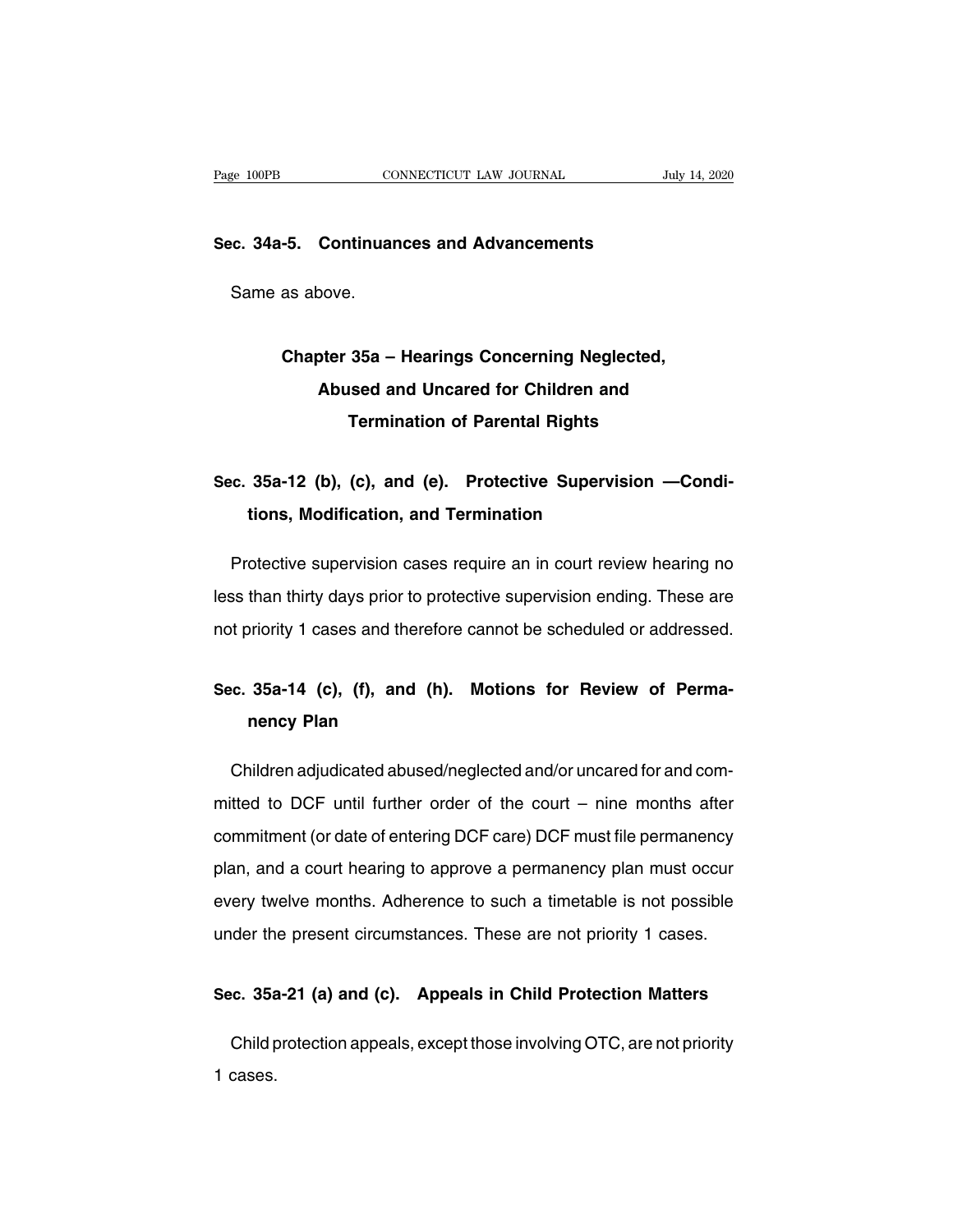## **CONNECTICUT LAW JOURNAL** Page 101PB<br> **Superior Court – Procedure in Criminal Matters CONNECTICUT LAW JOURNAL**<br> **Chapter 37 – Arraignment**<br> **Chapter 37 – Arraignment** Superior Court – Procedure in Crim<br>Chapter 37 – Arraignme<br>Sec. 37-1. Arraignment; Timing

Chapter 37 – Arraignment<br>
2. 37-1. Arraignment; Timing<br>
The request is being made to allow flexibility in the timing of the<br>
sentment of a defendant before a court. In the event that arraign-Sec. 37-1. Arraignment; Timing<br>The request is being made to allow flexibility in the timing of the<br>presentment of a defendant before a court. In the event that arraign-<br>ment procedures needed to be modified to a more restr ment procedures needed to be modified to a more restricted schedule,<br>the suspension of the rule would permit the arraignment procedures needed to be modified to a more restricted schedule,<br>the suspension of the rule would The request is being made to allow flexibility in the timing of the presentment of a defendant before a court. In the event that arraignment procedures needed to be modified to a more restricted schedule, the suspension of presentment of a defendant before a court. In the event that arraignment procedures needed to be modified to a more restricted schedule, the suspension of the rule would permit the arraignments to be conducted in a manner the suspension of the rule would permit the arraignments to be con-<br>ducted in a manner consistent with the court's ability to operate.<br>Sec. 37-12. Defendant in Custody; Determination of Probable<br>Cause

## **Cause** inc. 37-12. Defendant in Custody; Determination of Probable<br>Cause<br>The courts have continued to maintain probable cause findings,<br>ecifically as it relates to weekend arrests. In the event that it is not

Sec. 37-12. Detendant in Custody; Determination of Probable<br>Cause<br>The courts have continued to maintain probable cause findings,<br>specifically as it relates to weekend arrests. In the event that it is not<br>possible to have t The courts have continued to maintain probable cause findings,<br>specifically as it relates to weekend arrests. In the event that it is not<br>possible to have this finding within forty-eight hours, the suspension<br>of the rule w The courts have continued to maintain probable cause findings, specifically as it relates to weekend arrests. In the event that it is not possible to have this finding within forty-eight hours, the suspension of the rule w specifically as it relates to weekend arrests. In the event that it is not<br>possible to have this finding within forty-eight hours, the suspension<br>of the rule would permit the court to make the probable cause determi-<br>natio possible to have this finding within forty-eight hours, the suspension<br>of the rule would permit the court to make the probable cause determi-<br>nation at the soonest date available under the circumstances. The<br>suspension wou of the rule would permit the court to make the probable cause determination at the soonest date available under the circumstances. The suspension would also address the sealing requirement so as not to require a party to r nation at the soonest date available under the circumstances. The<br>suspension would also address the sealing requirement so as not to<br>require a party to respond within seven days for recommendations as<br>to the court order an suspension would also address the sealing requirement so as not to<br>require a party to respond within seven days for recommendations as<br>to the court order and also allows the court to continue its sealing<br>order beyond fourt require a party to respond within seven days for recommendations as<br>to the court order and also allows the court to continue its sealing<br>order beyond fourteen days. This suspension of the rule would allow<br>for appropriate n to the court order ar<br>order beyond fourtee<br>for appropriate notice<br>of any sealing order.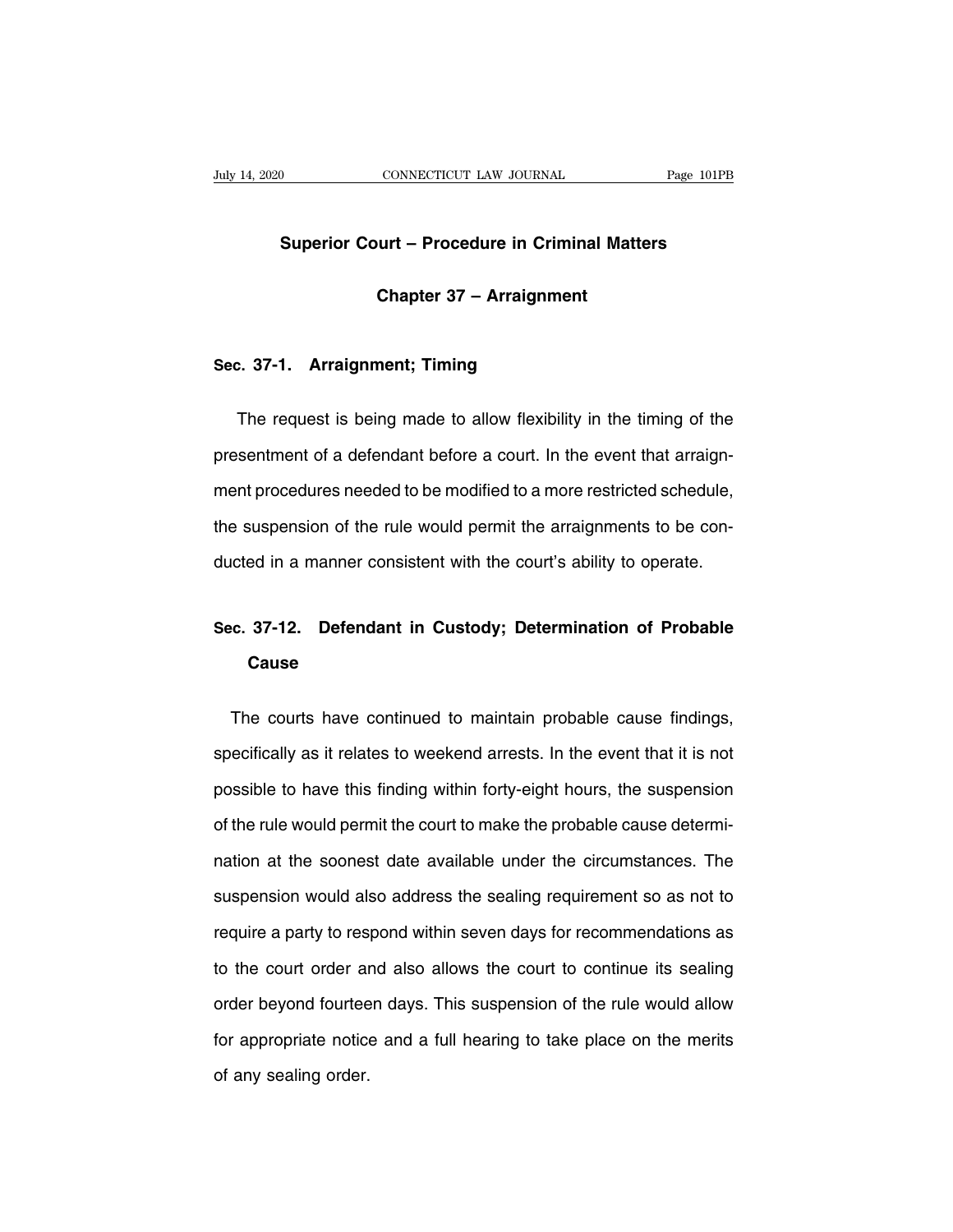# **CONNECTICUT LAW JOURNAL** July<br> **Chapter 38 – Pretrial Release**

# **Chapter 38 – Pretrial Release<br>Sec. 38-6. Appearance after Release**

Chapter 38 – Pretrial Release<br>
E. 38-6. Appearance after Release<br>
The suspension of the rule only applies to a defendant who is not<br>
custody. Currently, the courts are receiving all domestic arraign-Sec. 38-6. Appearance after Release<br>The suspension of the rule only applies to a defendant who is not<br>in custody. Currently, the courts are receiving all domestic arraign-<br>ments on the next court date. All domestic arraign Sec. 38-6. Appearance arter Helease<br>The suspension of the rule only applies to a defendant who is not<br>in custody. Currently, the courts are receiving all domestic arraign-<br>ments on the next court date. All domestic arraign The suspension of the rule only applies to a defendant who is not<br>in custody. Currently, the courts are receiving all domestic arraign-<br>ments on the next court date. All domestic arraignments have protec-<br>tive orders issue in custody. Currently, the courts are receiving all domestic arraignments on the next court date. All domestic arraignments have protective orders issued by law enforcement which remain in effect until the defendant is see ments on the next court date. All domestic arraignments have protective orders issued by law enforcement which remain in effect until the defendant is seen before the court. In the event that it is not possible to conduct tive orders issued by law enforcement which remain in effect until the<br>defendant is seen before the court. In the event that it is not possible<br>to conduct an arraignment on the next court date, the suspension of<br>the rule w defendant is seen before the court. In the event that it is not possible<br>to conduct an arraignment on the next court date, the suspension of<br>the rule would allow for the court to schedule the first presentment on<br>a differe to conduct an arraignment on the next court date, the suspension of<br>the rule would allow for the court to schedule the first presentment on<br>a different, but still expedited date. In cases where the defendant is<br>not in cust the rule would allow for the court to schedule the first presentment on<br>a different, but still expedited date. In cases where the defendant is<br>not in custody and it is not a domestic arraignment, the suspension<br>of the rule a different, but still expedited date. In cases where the defendant is<br>not in custody and it is not a domestic arraignment, the suspension<br>of the rule requiring an initial appearance of not more than fourteen<br>days allows t not in custody and it is not a domestic arraignment, the suspension<br>of the rule requiring an initial appearance of not more than fourteen<br>days allows the courts to maintain appropriately sized dockets and<br>provides notice t days allows the courts to maintain appropriately sized dockets and<br>provides notice to all parties as to the scheduling of the cases.<br>Sec. 38-18. —Review of Detention Prior to Arraignment, Trial<br>or Sentencing

## provides notice to all parties as to the scheduling of the cases.<br>Sec. 38-18. — Review of Detention Prior to Arraignment, Trial<br>or Sentencing on 188-18. — Review of Detention Prior to Arraignment, Trial<br>or Sentencing<br>The rule requires the review of any detained person's bail within<br>y-five days and within thirty days if the person is held on a misde-

Sec. 38-18. — Heview of Detention Prior to Arraignment, Trial<br>or Sentencing<br>The rule requires the review of any detained person's bail within<br>forty-five days and within thirty days if the person is held on a misde-<br>meanor or sentencing<br>The rule requires the review of any detained person's bail within<br>forty-five days and within thirty days if the person is held on a misde-<br>meanor or class D felony. The suspension of the rule would remove<br>man The rule requires the review of any detained person's bail within<br>forty-five days and within thirty days if the person is held on a misde-<br>meanor or class D felony. The suspension of the rule would remove<br>mandatory bail re forty-five days and within thirty days if the person is held on a misde-<br>meanor or class D felony. The suspension of the rule would remove<br>mandatory bail reviews within these time restraints. A court could still<br>conduct ba meanor or class D felony. The susp<br>mandatory bail reviews within these<br>conduct bail reviews by way of moti<br>at an appropriately scheduled date.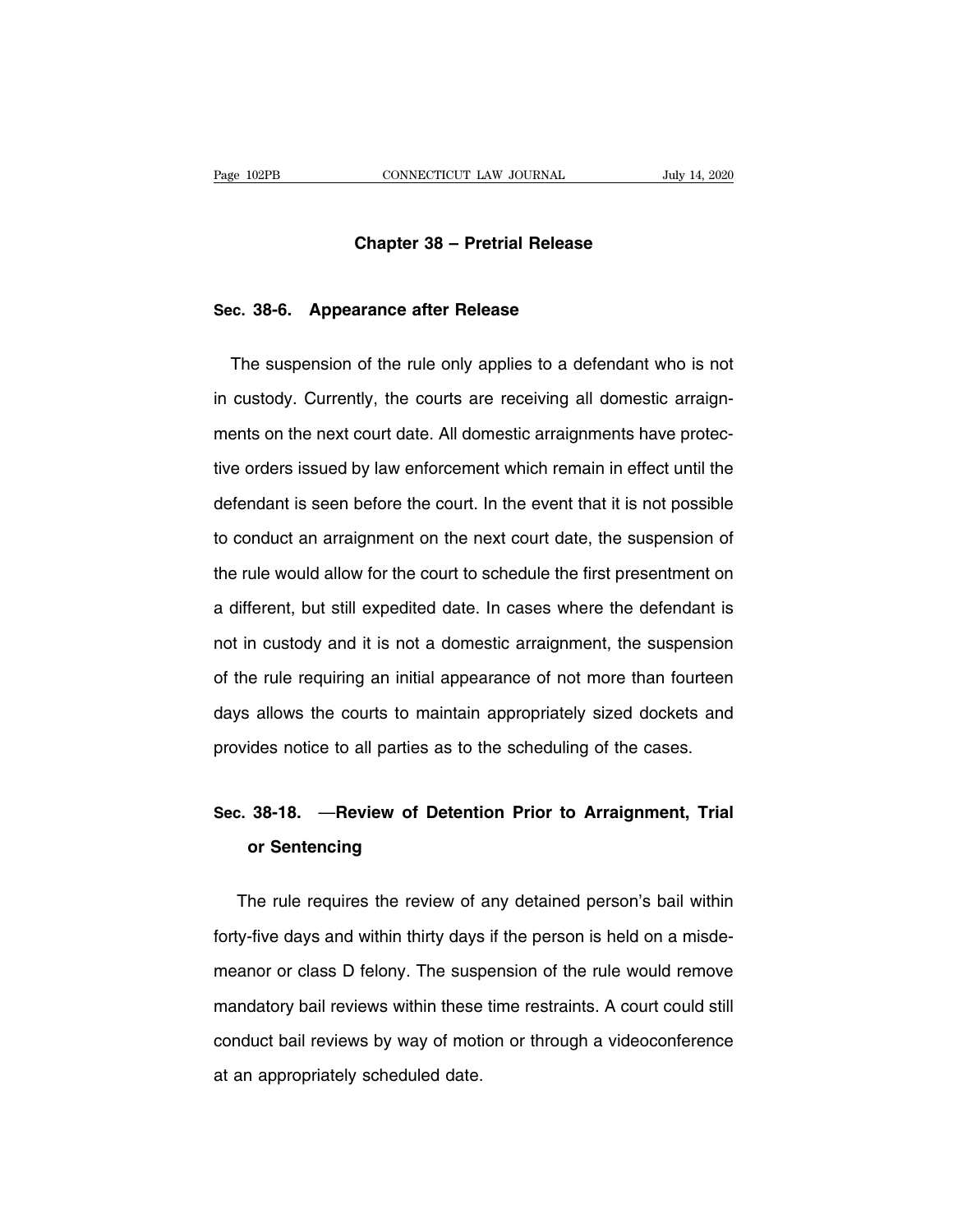# **Sec. 38-21.** —**Forfeiture of Bail and Rearrest Warrant**

THE REAT CONSIDENTITY VAN JOURNAL THE PAGE 103PB<br>
The rule requires any person whose bond has been forfeited to be<br>
turned to custody within six months in order to release a surety from Sec. 38-21. — Forfeiture of Bail and Rearrest Warrant<br>The rule requires any person whose bond has been forfeited to be<br>returned to custody within six months in order to release a surety from<br>their bond obligation. The susp Sec. 38-21. —Forfeiture of Bail and Rearrest Warrant<br>The rule requires any person whose bond has been forfeited to be<br>returned to custody within six months in order to release a surety from<br>their bond obligation. The suspe The rule requires any person whose bond has been forfeited to be<br>returned to custody within six months in order to release a surety from<br>their bond obligation. The suspension of the rule would allow the surety<br>additional t returned to custody within six months in orde<br>their bond obligation. The suspension of the r<br>additional time to locate the person and is<br>focusing on designated priority cases. The to locate the person and is consistent with the cour<br>designated priority cases.<br>**Chapter 40 – Discovery and Depositions** 

# **Sec.** 40-11. Disclosure by the Prosecuting Authority<br>Sec. 40-11. Disclosure by the Prosecuting Authority

Chapter 40 – Discovery and Depositions<br>
c. 40-11. Disclosure by the Prosecuting Authority<br>
The rule requires the prosecution to disclose certain materials within<br>
ty-five days from the filing of a request to disclose. By s Sec. 40-11. Disclosure by the Prosecuting Authority<br>The rule requires the prosecution to disclose certain materials within<br>forty-five days from the filing of a request to disclose. By suspending<br>the rule, it would allow th Sec. 40-11. Disclosure by the Prosecuting Authority<br>The rule requires the prosecution to disclose certain materials within<br>forty-five days from the filing of a request to disclose. By suspending<br>the rule, it would allow th The rule requires the prosecution to disclose certain materials within<br>forty-five days from the filing of a request to disclose. By suspending<br>the rule, it would allow the court to permit an extension of this time<br>period w forty-five days from the filli<br>the rule, it would allow the<br>period without requiring es<br>shown for the delay. **Sec.** 40-13. Names of Witnesses; Prior Record of Witnesses;<br>Sec. 40-13. Names of Witnesses; Prior Record of Witnesses;<br>Statements of Witnesses

# **Statements of Witnesses**<br>
Statements of Witnesses; Prionor<br>
Statements of Witnesses<br>
Statements of Witnesses

o. 40-13. Names of Witnesses; Prior Record of Witnesses;<br>Statements of Witnesses<br>The rule requires the prosecution to disclose the names of witnesses,<br>a records of witnesses and the statements of witnesses within forty-Sec. 40-13. Names of Witnesses; Prior Record of Witnesses;<br>Statements of Witnesses<br>The rule requires the prosecution to disclose the names of witnesses,<br>the records of witnesses and the statements of witnesses within forty Statements of Witnesses<br>The rule requires the prosecution to disclose the names of witnesses,<br>the records of witnesses and the statements of witnesses within forty-<br>five days from the filing of a request to produce these m The rule requires the prosecution to disclose the names of witnesses,<br>the records of witnesses and the statements of witnesses within forty-<br>five days from the filing of a request to produce these materials. By<br>suspending the records of witnesses and the statements of witnesses within forty-<br>five days from the filing of a request to produce these materials. By<br>suspending the rule, it would allow the court to permit an extension<br>of this time five days from the filing of a requ<br>suspending the rule, it would alle<br>of this time period without requir<br>good cause shown for the delay.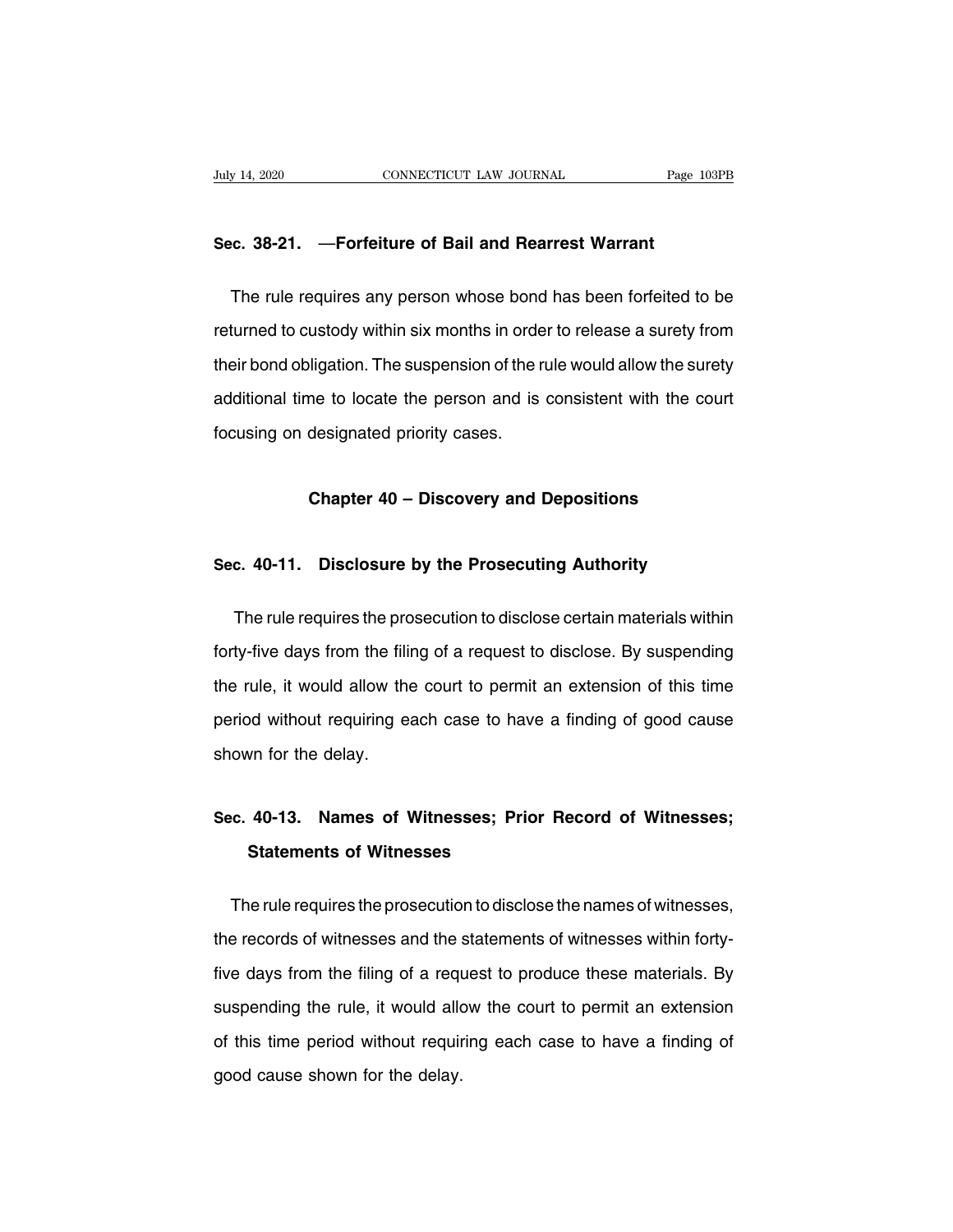## Page 104PB CONNECTICUT LAW JOURNAL July 14, 2020<br> **Sec. 40-13A.** Law Enforcement Reports, Affidavits and State-<br>
ments **ments**

c. 40-13A. Law Enforcement Reports, Affidavits and State-<br>ments<br>The rule requires the prosecution to disclose certain materials within<br>ty-five days from the filing of a request to disclose. By suspending Sec. 40-13A. Law Enforcement Reports, Affidavits and State-<br>ments<br>The rule requires the prosecution to disclose certain materials within<br>forty-five days from the filing of a request to disclose. By suspending<br>the rule, it ments<br>The rule requires the prosecution to disclose certain materials within<br>forty-five days from the filing of a request to disclose. By suspending<br>the rule, it would allow the court to permit an extension of this time<br>pe The rule requires the prosecution to disclose certain materials within<br>forty-five days from the filing of a request to disclose. By suspending<br>the rule, it would allow the court to permit an extension of this time<br>period w Friends requires the preforty-five days from the fill<br>the rule, it would allow the<br>period without requiring eshown for the delay. The Fule, it would allow the court to perfilit an extension of this time<br>period without requiring each case to have a finding of good cause<br>shown for the delay.<br>**Sec. 40-17.** Defense of Mental Disease or Defect or Extreme<br>

# In the delay.<br>
What for the delay.<br> **Emotional Disturbance; Notice by Defendant**<br> **Emotional Disturbance; Notice by Defendant**

c. 40-17. Defense of Mental Disease or Defect or Extreme<br>Emotional Disturbance; Notice by Defendant<br>The rule requires the defendant, when relying on one of the above-<br>prioned affirmative defenses, to notice the prosecution Sec. 40-17. Defense of Mental Disease or Defect or Extreme<br>Emotional Disturbance; Notice by Defendant<br>The rule requires the defendant, when relying on one of the above-<br>captioned affirmative defenses, to notice the prosecu **Emotional Disturbance; Notice by Defendant**<br>The rule requires the defendant, when relying on one of the above-<br>captioned affirmative defenses, to notice the prosecution within forty-<br>five days of the intention to use said The rule requires the defendant, when relying on one of the above-<br>captioned affirmative defenses, to notice the prosecution within forty-<br>five days of the intention to use said defense. By suspending the rule,<br>it would al rife rate requires the defenses, to notice the prosecution within forty-<br>five days of the intention to use said defense. By suspending the rule,<br>it would allow the court to permit an extension of this time period<br>without r For the internal discreption of the internal state internal discreption of the internal discreption of the delay.<br>For the delay. It would allow the court to permit an extension of this time period<br>without requiring each case to have a finding of good cause shown<br>for the delay.<br>Sec. 40-18. —Notice by Defendant of Intention To Use Expert<br>Testimony reg

# Juli Fequiling each case to have a linding of good cause shown<br>the delay.<br>**Testimony regarding Mental State; Filing Reports of Exam**

inc. 40-18. —Notice by Defendant of Intention To Use Expert<br>Testimony regarding Mental State; Filing Reports of Exam<br>The rule requires the defendant to notice the prosecution within<br>ty-five days of the intention to use an Sec. 40-18. —Notice by Defendant of Intention To Use Expert<br>Testimony regarding Mental State; Filing Reports of Exam<br>The rule requires the defendant to notice the prosecution within<br>forty-five days of the intention to use Testimony regarding Mental State; Filing Reports of Exam<br>The rule requires the defendant to notice the prosecution within<br>forty-five days of the intention to use an expert witness and to produce<br>the report of the expert wi The rule requires the defendant to notice the prosecution within<br>forty-five days of the intention to use an expert witness and to produce<br>the report of the expert within five days of receipt. By suspending the<br>rule, it wou forty-five days of the intention to use an expert witness and to produce<br>the report of the expert within five days of receipt. By suspending the<br>rule, it would allow the court to permit an extension of this time period<br>wit forty the day.<br>the report of t<br>rule, it would<br>without requit<br>for the delay.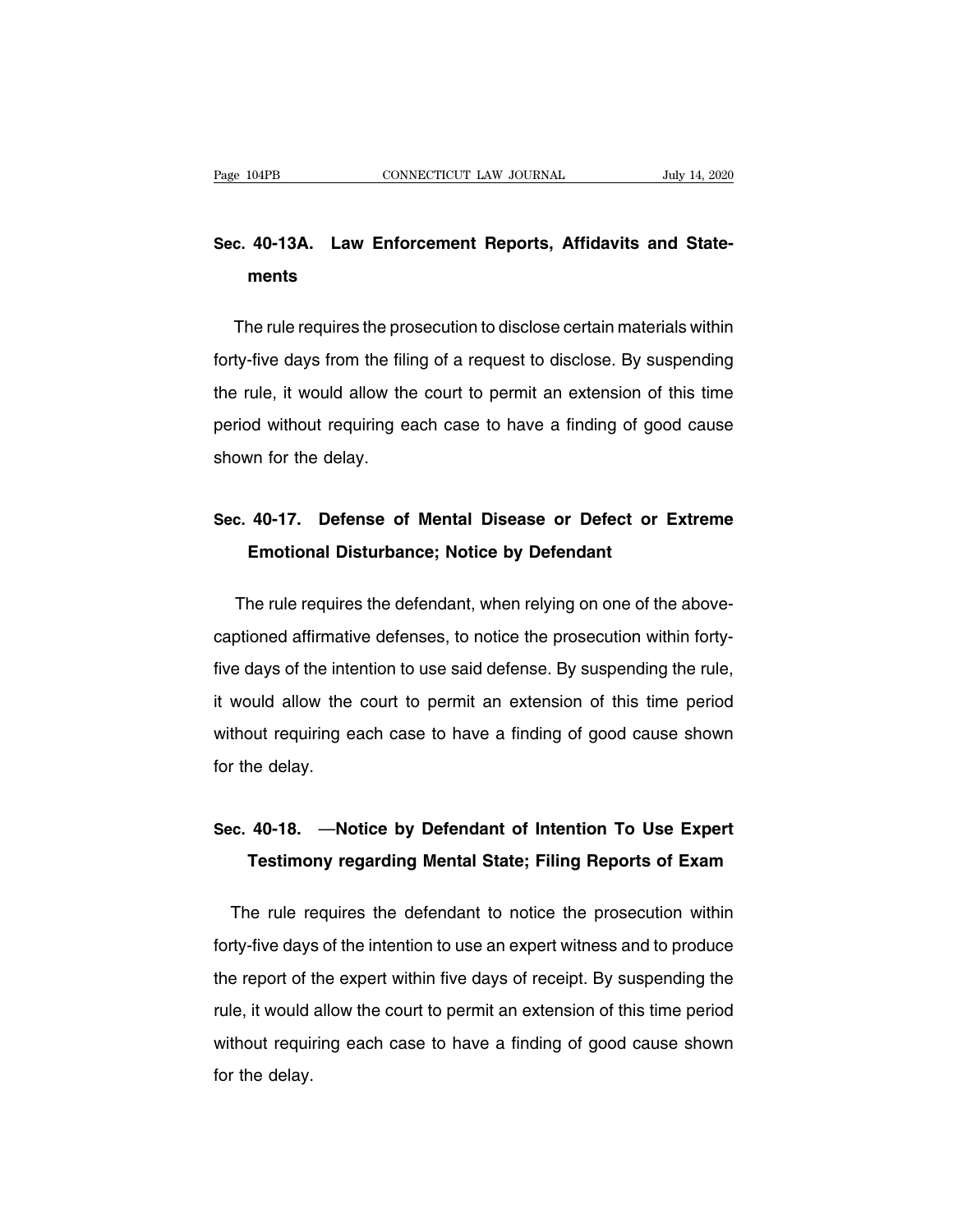# **Sec. 40-21. Defense of Alibi; Notice by Defendant**

The rule requires the defendant to notice the prosecution within<br>The rule requires the defendant to notice the prosecution within<br>thy days after written demand of the intention to use said defense. Sec. 40-21. Defense of Alibi; Notice by Defendant<br>The rule requires the defendant to notice the prosecution within<br>twenty days after written demand of the intention to use said defense.<br>By suspending the rule, it would all Sec. 40-21. Deterise of Alibi; Notice by Deteriaant<br>The rule requires the defendant to notice the prosecution within<br>twenty days after written demand of the intention to use said defense.<br>By suspending the rule, it would a The rule requires the defendant to notice the prosecution within<br>twenty days after written demand of the intention to use said defense.<br>By suspending the rule, it would allow the court to permit an extension<br>of this time p twenty days after written demand of the intention to use said defense.<br>By suspending the rule, it would allow the court to permit an extension<br>of this time period without requiring each case to have the court direct<br>the ti of this time period without requiring each case to have the court direct<br>the time period in which the defense needs to comply with the notice.<br>Sec. 40-22. —**Notice by Prosecuting Authority concerning**<br>Alibi Defense

## ime period in which the de<br>**40-22.** —**Notice by I**<br>**Alibi Defense** o. 40-22. —Notice by Prosecuting Authority concerning<br>Alibi Defense<br>The rule requires the prosecution to notice the defense within twenty<br>ys, but no less than ten days before trial, the use of witnesses to

Alibi Defense<br>
Alibi Defense<br>
The rule requires the prosecution to notice the defense within twenty<br>
days, but no less than ten days before trial, the use of witnesses to<br>
rebut an alibi defense. By suspending the rule, it The rule requires the prosecution to notice the defense within twenty<br>days, but no less than ten days before trial, the use of witnesses to<br>rebut an alibi defense. By suspending the rule, it would allow the court<br>to permit The rule requires the prosecution to notice the defense within twenty<br>days, but no less than ten days before trial, the use of witnesses to<br>rebut an alibi defense. By suspending the rule, it would allow the court<br>to permit days, but no less than ten days before trial, the use of witnesses to<br>rebut an alibi defense. By suspending the rule, it would allow the court<br>to permit an extension of this time period without requiring each case<br>to have rebut an alibi defense. By suspe<br>to permit an extension of this tir<br>to have the court direct the time<br>to comply with the notice. **Sec. 40-26. Disclosure by the Defendant; Information and Mate-**<br> **Sec. 40-26. Disclosure by the Defendant; Information and Mate-**<br> **Sec. 40-26. Disclosure by the Defendant; Information and Mate-**<br> **Sec. 40-26. Discoverabl** 

## bmply with the notice.<br>40-26. Disclosure by the Defendant; Information and Materials Discoverable by the Prosecuting Authority as of Right inc. 40-26. Disclosure by the Defendant; Information and Mate-<br>
rials Discoverable by the Prosecuting Authority as of Right<br>
The rule requires the prosecution to disclose certain materials within<br>
rty-five days from the fi

sec. 40-20. Disclosure by the Detendant, information and mate-<br>rials Discoverable by the Prosecuting Authority as of Right<br>The rule requires the prosecution to disclose certain materials within<br>forty-five days from the fil The rule requires the prosecution to disclose certain materials within<br>forty-five days from the filing of a request to disclose. By suspending<br>the rule, it would allow the court to permit an extension of this time<br>period w The rule requires the prosecution to disclose certain materials within<br>forty-five days from the filing of a request to disclose. By suspending<br>the rule, it would allow the court to permit an extension of this time<br>period w forty-five days from t<br>the rule, it would alk<br>period without requin<br>shown for the delay.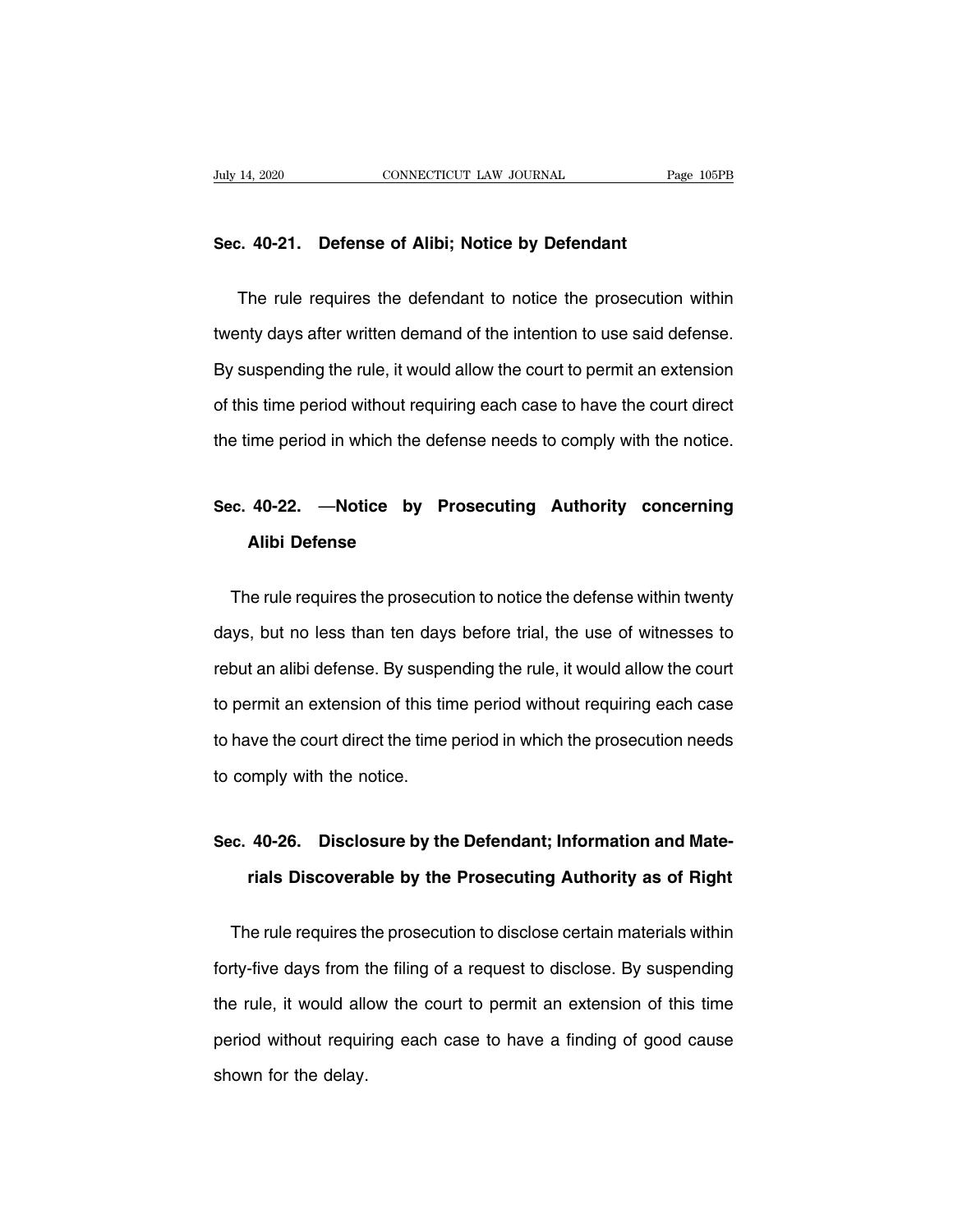# **CONNECTICUT LAW JOURNAL** July<br> **Chapter 41 – Pretrial Motions**

# **Sec.** 41-5. —Time for Making Pretrial Motions or Requests\*

Chapter 41 – Pretrial Motions<br>
2. 41-5. — Time for Making Pretrial Motions or Requests\*<br>
The rule requires the filing of pretrial motions not later than ten<br>
2. The rule requires the filing of pretrial motions not later th Sec. 41-5. —Time for Making Pretrial Motions or Requests\*<br>The rule requires the filing of pretrial motions not later than ten<br>days after the first pretrial conference. By suspending the rule, the<br>court will not be required Sec. 41-5. —Time for Making Pretrial Motions or Requests\*<br>The rule requires the filing of pretrial motions not later than ten<br>days after the first pretrial conference. By suspending the rule, the<br>court will not be required The rule requires the filing of pretri<br>days after the first pretrial conference.<br>court will not be required to grant permi-<br>due to the current circumstances. the title to the first pretrial conference. By sust<br>urt will not be required to grant permission for<br>the to the current circumstances.<br>\*The title to this section was corrected. circumstances.<br>section was corrected.<br>**Chapter 42 – Trial Procedure** 

## The title to this section was corrected.<br> **Sec.** 42-49A. Sealing or Limiting Disclosure of Documents in<br>
Criminal Cases **Chapter 42 -<br>42-49A. Sealing or Limi<br>Criminal Cases**

on 42-49A. Sealing or Limiting Disclosure of Documents in<br>Criminal Cases<br>The rule pertains to any motion sealing or limiting order on criminal<br>cuments which must be held not less than fifteen days following Sec. 42-49A. Sealing or Limiting Disclosure of Documents in<br>Criminal Cases<br>The rule pertains to any motion sealing or limiting order on criminal<br>documents which must be held not less than fifteen days following<br>the filing **Criminal Cases**<br>The rule pertains to any motion sealing or limiting order on criminal<br>documents which must be held not less than fifteen days following<br>the filing of the motion and must notice the public as to the date, t The rule pertains to any motion sealing or limiting order on criminal<br>documents which must be held not less than fifteen days following<br>the filing of the motion and must notice the public as to the date, time<br>and place of columents which must be held not less than fifteen days following<br>the filing of the motion and must notice the public as to the date, time<br>and place of the hearing. By suspending the rule, it would allow the<br>court to provi documents which must be held not less than fifteen days following<br>the filing of the motion and must notice the public as to the date, time<br>and place of the hearing. By suspending the rule, it would allow the<br>court to provi and place of the hearing. By susperiding the rule, it would allow the<br>court to provide appropriate notice and to schedule a full hearing to<br>take place on the merits of any sealing order.<br>Sec. 42-52. —**Time for Filing Motio** 

The place on the merits of any sealing order.<br> **C. 42-52.** — **Time for Filing Motion for Judgment of Acquittal**<br>
The rule pertains to requiring the motion to be filed within five days<br>
For a mistrial or verdict. By suspend Sec. 42-52. —Time for Filing Motion for Judgment of Acquittal<br>The rule pertains to requiring the motion to be filed within five days<br>after a mistrial or verdict. By suspending the rule for those cases<br>affected by the curre Sec. 42-52. —Time for Filing Motion for Judgment of Acquittal<br>The rule pertains to requiring the motion to be filed within five days<br>after a mistrial or verdict. By suspending the rule for those cases<br>affected by the curre The rule pertains to requiring the<br>after a mistrial or verdict. By susp<br>affected by the current situation, the<br>the timing as it deems appropriate.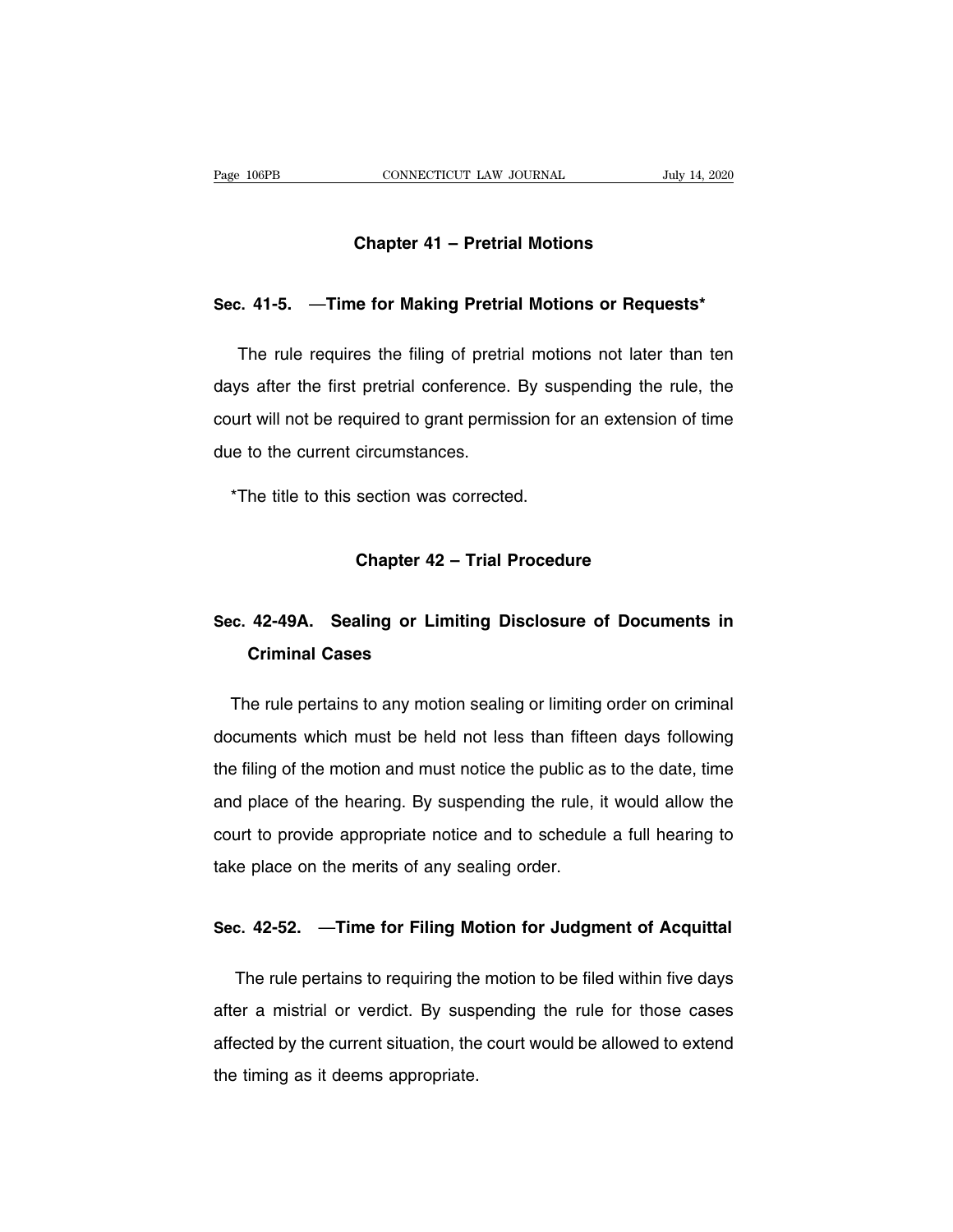# **Suly 14, 2020** CONNECTICUT LAW JOURNAL<br> **Sec. 42-54.** —**Time for Filing Motion for New Trial**<br>
The will portaine to requiring the motion to be filed within the motion

The rule pertains to requiring **Motion for New Trial**<br>The rule pertains to requiring the motion to be filed within five days<br>The rule pertains to requiring the motion to be filed within five days<br>ter a verdict. By suspendi Sec. 42-54. —Time for Filing Motion for New Trial<br>The rule pertains to requiring the motion to be filed within five days<br>after a verdict. By suspending the rule for those cases affected by the<br>current situation, the court Sec. 42-54. —Time for Filing Motion for New Trial<br>The rule pertains to requiring the motion to be filed within five days<br>after a verdict. By suspending the rule for those cases affected by the<br>current situation, the court The rule pertains to requin<br>after a verdict. By suspending<br>current situation, the court<br>it deems appropriate. **Example 13 Separation**, the court would be allowed to extend the timing<br> **Chapter 43 – Sentencing, Judgment and Appeal**<br> **Chapter 43 – Sentencing, Judgment and Appeal Chapter 43 – Sentencing, Judgment and Appeal<br>
Sec. 43-24. —Time for Filing Application for Sentence Review<br>
Dy exercediate the wide it would diagonal with the thirty downting** 

Chapter 43 – Sentencing, Judgment and Appeal<br>c. 43-24. —Time for Filing Application for Sentence Review<br>By suspending the rule, it would dispense with the thirty day time<br>quirement for filing an application for sentence re Sec. 43-24. —Time for Filing Application for Sentence Review.<br>By suspending the rule, it would dispense with the thirty day time<br>requirement for filing an application for sentence review. Because of<br>the limited courthouse Sec. 43-24. — Time for Filing Application for Sentence Review<br>By suspending the rule, it would dispense with the thirty day time<br>requirement for filing an application for sentence review. Because of<br>the limited courthouse By suspending the rule, it would dispense w<br>requirement for filing an application for sentend<br>the limited courthouse access, some filings m<br>processed within the time frame allowed. requirement for filing an application for sentence review. Because of<br>the limited courthouse access, some filings may not be able to be<br>processed within the time frame allowed.<br>**Sec. 43-33.** Appointment of Initial Counsel

# imited courthouse acce<br>essed within the time fr<br>**43-33. Appointment**<br>**gent Defendant**

The rule requires the application to be heard within twenty days.<br>The rule requires the application to be heard within twenty days.<br>The rule requires the application to be heard within twenty days. Sec. 43-33. Appointment of Initial Counsel for Appeal by Indi-<br>gent Defendant<br>The rule requires the application to be heard within twenty days.<br>By suspending the rule, it will allow the courts to maintain appropriately<br>siz shift the rule requires the application to be heard within twenty days.<br>By suspending the rule, it will allow the courts to maintain appropriately<br>sized dockets and not require a finding of good cause shown under<br>the circu The rule requires the<br>By suspending the rule, it<br>sized dockets and not re<br>the circumstances. By suspending the rule, it will allow the courts to maintain ap<br>sized dockets and not require a finding of good cause sh<br>the circumstances.<br>Sec. 43-39. Speedy Trial; Time Limitations

The suspension of the rule would allow the court flexibility in schedul-<br>The suspension of the rule would allow the court flexibility in schedul-<br>The suspension of the rule would allow the court flexibility in schedul-<br>The Sec. 43-39. Speedy Trial; Time Limitations<br>The suspension of the rule would allow the court flexibility in schedul-<br>ing a trial, in the event that trials are restricted. The suspension would<br>still allow courts the ability Sec. 43-39. Speedy Trial; Time Limitations<br>The suspension of the rule would allow the court flexibility in schedul-<br>ing a trial, in the event that trials are restricted. The suspension would<br>still allow courts the ability ble.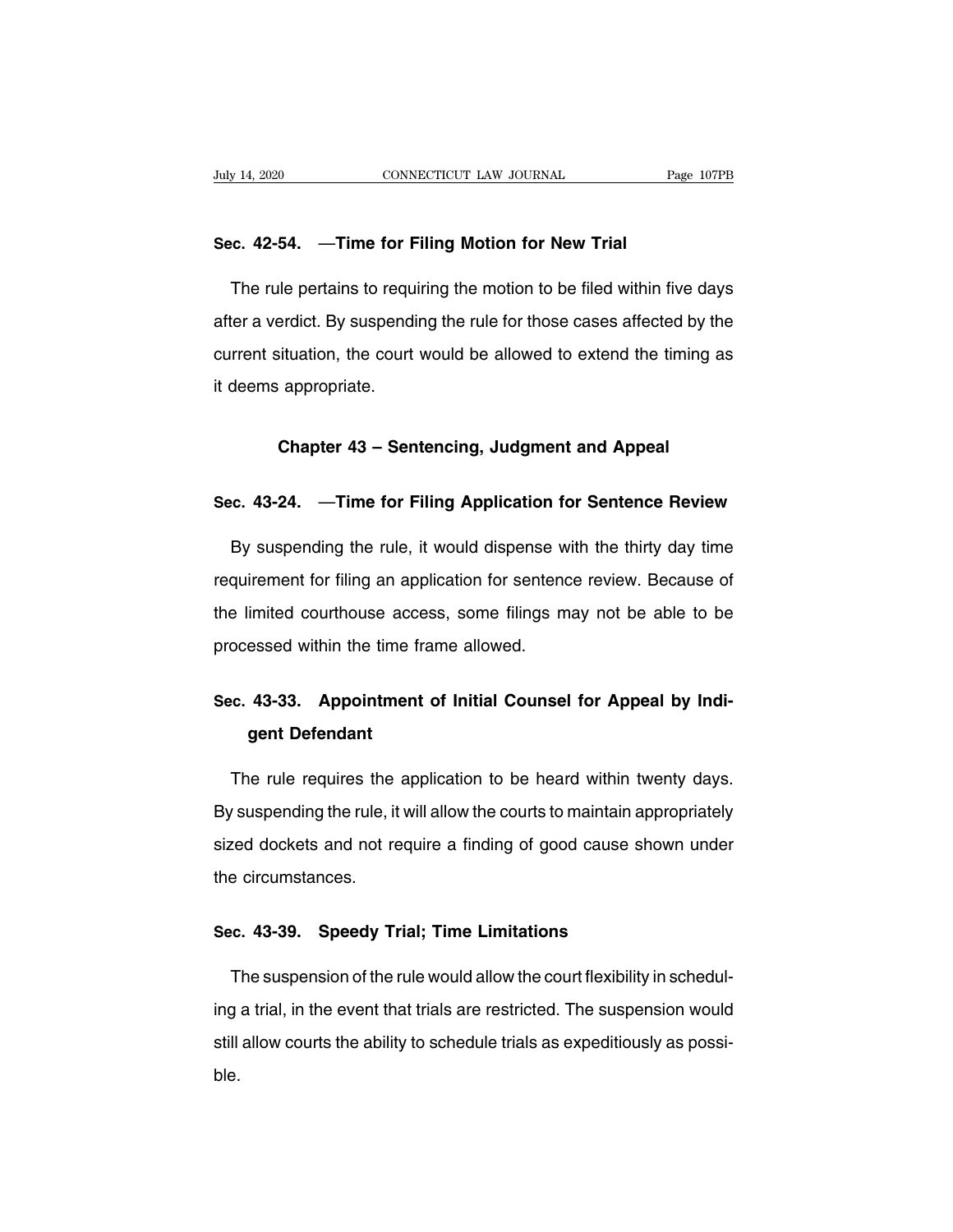# **CONNECTICUT LAW JOURNAL** July July 1

## Page 108PB **CONNECTICUT LAW JOURNAL** July 14, 2020<br> **Chapter 44 – General Provisions**<br>
Sec. 44-10A. —Where Presence of Defendant May Be by Means<br>
of an Interactive Audiovisual Device **Chapter 44 – General Provisions<br>44-10A. —Where Presence of Defendant May<br>of an Interactive Audiovisual Device**

(a) Unless otherwise ordered by the judicial authority, and in the scretion of the judicial authority, a defendant may be present by Sec. 44-10A. —Where Presence of Defendant May Be by Means<br>of an Interactive Audiovisual Device<br>(a) Unless otherwise ordered by the judicial authority, and in the<br>discretion of the judicial authority, a defendant may be pre of an Interactive Audiovisual Device<br>
(a) Unless otherwise ordered by the judicial authority, and in the<br>
discretion of the judicial authority, a defendant may be present by<br>
means of an interactive audiovisual device for ceedings: Scretion of the judicial authority, a defendant may be present by<br>eans of an interactive audiovisual device for the following pro-<br>edings:<br>(1) Hearings concerning indigency pursuant to General Statutes<br>52-259b; means of an in<br>ceedings:<br>(1) Hearings<br>§ 52-259b;<br>(2) Hearings o

edings:<br>(1) Hearings concerning indigency pursuant to General Statutes<br>52-259b;<br>(2) Hearings concerning asset forfeiture, unless the testimony of<br>tnesses is required; (1) Hearings concerning<br>§ 52-259b;<br>(2) Hearings concerning<br>witnesses is required;<br>(3) Hearings regarding s 52-259b;<br>(2) Hearings concerning asset forfeiture, unless the testimony of<br>tnesses is required;<br>(3) Hearings regarding seized property, unless the testimony of<br>tnesses is required; (2) Hearings concerning<br>witnesses is required;<br>(3) Hearings regarding s<br>witnesses is required;<br>(4) With the defendant's co

tnesses is required;<br>(3) Hearings regarding seized property, unless the testimony of<br>tnesses is required;<br>(4) With the defendant's consent, bail modification hearings pursuant<br>Section 38-14; (3) Hearings regardi<br>witnesses is required;<br>(4) With the defendan<br>to Section 38-14;<br>(5) Sentence review

tnesses is required;<br>(4) With the defendant's consent, bail modification hearings pursuant<br>Section 38-14;<br>(5) Sentence review hearings pursuant to General Statutes § 51-<br>5;

195; to Section 38-14;<br>
(5) Sentence review hearings pursuant to General Statutes § 51-<br>
195;<br>
(6) Proceedings under General Statutes § 54-56d (k) if the evalua-<br>
tion under General Statutes § 54-56d (j) concludes that the def

(5) Sentence review hearings pursuant to General Statutes § 51-<br>195;<br>(6) Proceedings under General Statutes § 54-56d (k) if the evalua-<br>tion under General Statutes § 54-56d (j) concludes that the defendant<br>is not competen 195;<br>
(6) Proceedings under General Statutes § 54-56d (k) if the evaluation under General Statutes § 54-56d (j) concludes that the defendant<br>
is not competent but is restorable and neither the state nor the defend-<br>
ant i (6) Proceedings under General Statutes §<br>tion under General Statutes § 54-56d (j) contest that conclusion;<br>ant intends to contest that conclusion;<br>(7) Arraignments, provided that counsel fo In under General Statutes § 54-56d (j) concludes that the defendant<br>not competent but is restorable and neither the state nor the defend-<br>it intends to contest that conclusion;<br>(7) Arraignments, provided that counsel for t

is not competent but is restorable and neither the state nor the defend-<br>ant intends to contest that conclusion;<br>(7) Arraignments, provided that counsel for the defendant has been<br>given the opportunity to meet with the def ment;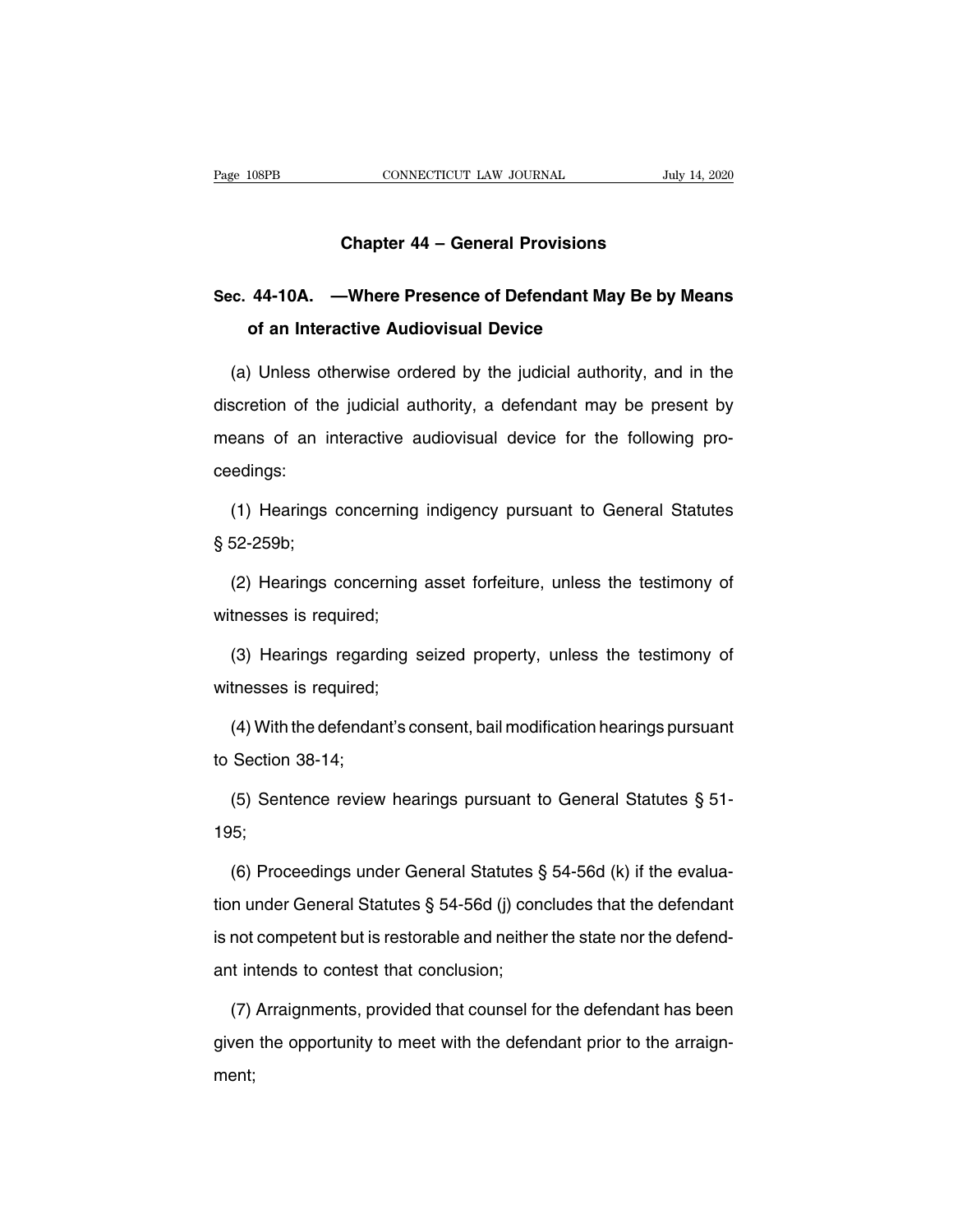(8) A disposition conference held in the judicial district court pursuant<br>the provisions of Sections 39-11 through 39-17 when it is not reason-Tudy 14, 2020 CONNECTICUT LAW JOURNAL Page 109PB<br>
(8) A disposition conference held in the judicial district court pursuant<br>
to the provisions of Sections 39-11 through 39-17 when it is not reason-<br>
ably anticipated that a (8) A disposition conference held in the judicial district court pursuant<br>to the provisions of Sections 39-11 through 39-17 when it is not reason-<br>ably anticipated that an offer for the final disposition of the case will<br>b (8) A disposition conference held in the judicial district court pursuant<br>to the provisions of Sections 39-11 through 39-17 when it is not reason-<br>ably anticipated that an offer for the final disposition of the case will<br>b the provisions of Sections 39-11 through 39-17 when it is not reason-<br>ly anticipated that an offer for the final disposition of the case will<br>accepted or rejected upon the conclusion of the conference;<br>(9) With the consent

ably anticipated that an offer for the final disposition of the case will<br>be accepted or rejected upon the conclusion of the conference;<br>(9) With the consent of counsel a disposition conference held in the<br>geographical are be accepted or rejected upon the conclusion of the conference;<br>
(9) With the consent of counsel a disposition conference held in the<br>
geographical area court pursuant to the provisions of Sections 39-11<br>
through 39-17 when (9) With the consent of counsel a disposition conference held in the geographical area court pursuant to the provisions of Sections 39-11 through 39-17 when it is not reasonably anticipated that an offer for the final disp geographical area court pursuant to<br>through 39-17 when it is not reasor<br>the final disposition of the case will<br>conclusion of the conference; rough 39-17 when it is not reasonably anticipated that an offer for<br>e final disposition of the case will be accepted or rejected upon the<br>nclusion of the conference;<br>(10) The first scheduled court appearance of the defenda

the final disposition of the case will be accepted or rejected upon the<br>conclusion of the conference;<br>(10) The first scheduled court appearance of the defendant in the<br>judicial district court following the transfer of the conclusion of the conferen<br>
(10) The first scheduled<br>
judicial district court follow<br>
graphical area court; (10) The first scheduled court appearance of the defendant in the<br>dicial district court following the transfer of the case from the geo-<br>aphical area court;<br>(11) Hearings regarding motions to correct an illegal sentence; a aphical area court;<br>(11) Hearings regarding motions to correct an illegal sentence; an<br>(12) Hearings regarding motions for sentence modification.

(11) Hearings regarding motions to correct an illegal sentence; and<br>(12) Hearings regarding motions for sentence modification.<br>(b) Such audiovisual device must operate so that the defendant,<br>s or her attorney, if any, and (12) Hearings regarding motions for sentence modification.<br>
(b) Such audiovisual device must operate so that the defendant,<br>
his or her attorney, if any, and the judicial authority can see and<br>
communicate with each other (12) Hearings regarding motions for sentence modification.<br>
(b) Such audiovisual device must operate so that the defendant,<br>
his or her attorney, if any, and the judicial authority can see and<br>
communicate with each other (b) Such audiovisual device must operate so that the defendant,<br>his or her attorney, if any, and the judicial authority can see and<br>communicate with each other simultaneously. In addition, a procedure<br>by which the defendan his or her attorney, if a<br>communicate with each<br>by which the defendant<br>must be provided. mmunicate with each other simultaneously. In addition, a procedure<br>
which the defendant and his or her attorney can confer in private<br>
ust be provided.<br>
(c) Unless otherwise required by law or ordered by the judicial<br>
thor

by which the defendant and his or her attorney can confer in private<br>must be provided.<br>(c) Unless otherwise required by law or ordered by the judicial<br>authority, prior to any proceeding in which a person appears by means<br>o must be provided.<br>
(c) Unless otherwise required by law or ordered by the judicial<br>
authority, prior to any proceeding in which a person appears by means<br>
of an interactive audiovisual device, copies of all documents which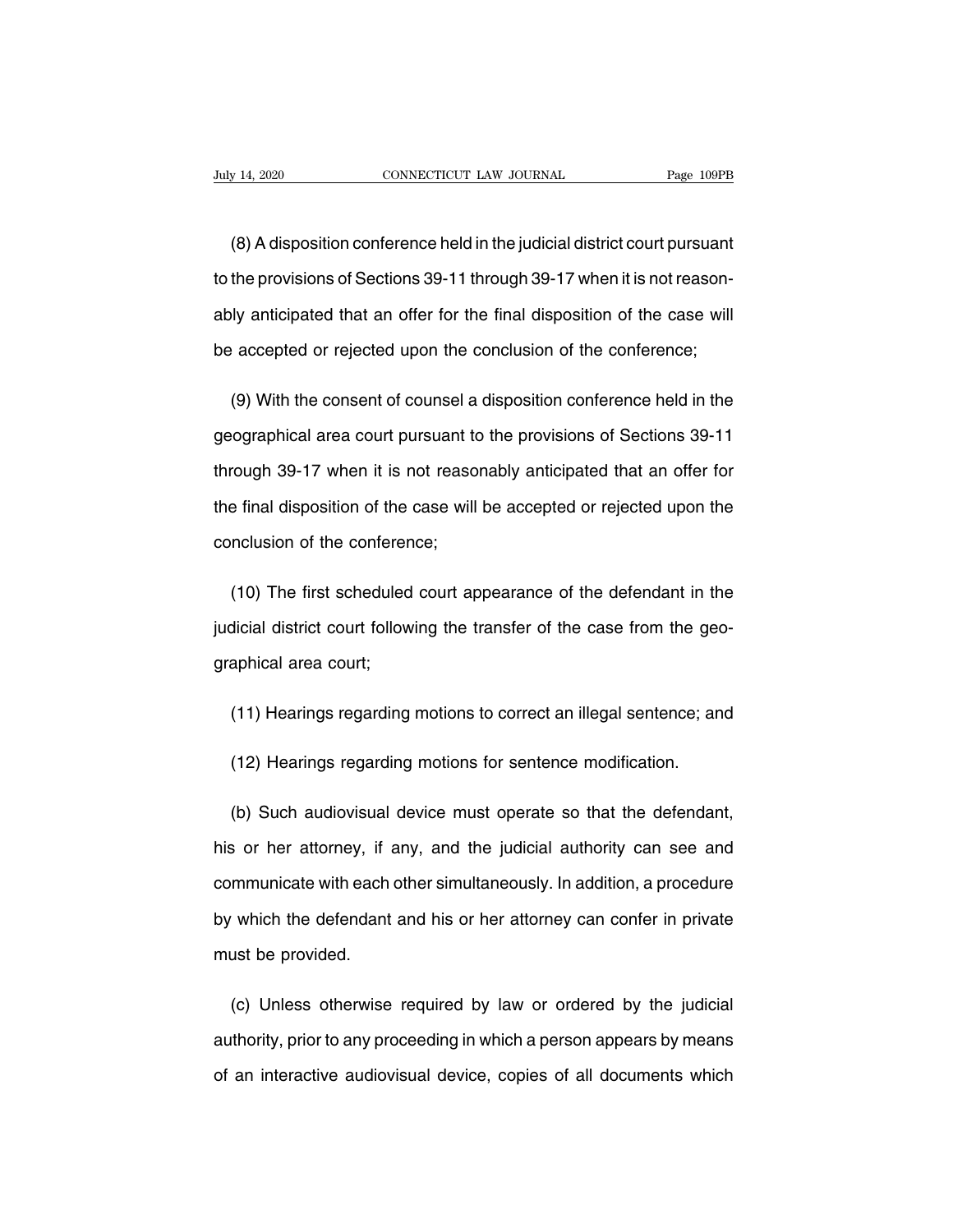Page 110PB CONNECTICUT LAW JOURNAL July 14, 2020<br>may be offered at the proceeding shall be provided to all counsel and<br>self-represented parties in advance of the proceeding. Page 110PB CONNECTICUT LAW JOURNAL<br>
The provided to all courself-represented parties in advance of the proceeding.<br>
(d) Nothing contained in this section shall be construed to  $\epsilon$ 

(d) approached the proceeding shall be provided to all counsel and<br>If-represented parties in advance of the proceeding.<br>(d) Nothing contained in this section shall be construed to establish<br>right for any person to appear b may be offered at the proceeding shall be provided to all counsel and<br>self-represented parties in advance of the proceeding.<br>(d) Nothing contained in this section shall be construed to establish<br>a right for any person to a self-represented p<br>
(d) Nothing con<br>
a right for any pe<br>
sual device.<br>
(e) Nothing con (d) Nothing contained in this section shall be construed to establish<br>right for any person to appear by means of an interactive audiovi-<br>al device.<br>(e) Nothing contained in this section shall be construed to preclude<br>a Jud

a right for any person to appear by means of an interactive audiovisual device.<br>
(e) Nothing contained in this section shall be construed to preclude<br>
the Judicial Branch, at the discretion of the chief court administrator sual device.<br>
(e) Nothing contained in this section sh<br>
the Judicial Branch, at the discretion of the Vietnam handling any matter remotely. (e) Nothing contained in this section shall be construed to preclude<br>the Judicial Branch, at the discretion of the chief court administrator,<br>from handling any matter remotely.<br>Sec. 44-13. —Scheduling of Proceedings before

## **uances**

Im handling any matter remotely.<br>
Fig. 44-13. —Scheduling of Proceedings before Trial; Contin-<br>
uances<br>
The rule requires that a continuance shall not exceed two weeks. The<br>
spension of the rule would give the courts the f Sec. 44-13. —Scheduling of Proceedings before Trial; Contin-<br>uances<br>The rule requires that a continuance shall not exceed two weeks. The<br>suspension of the rule would give the courts the flexibility necessary<br>to maintain ap uances<br>The rule requires that a continuance shall not exceed two weeks. The<br>suspension of the rule would give the courts the flexibility necessary<br>to maintain appropriately sized dockets and attend to those matters<br>designa The rule requires that a continuance shall not exceed two weeks. The<br>suspension of the rule would give the courts the flexibility necessary<br>to maintain appropriately sized dockets and attend to those matters<br>designated as suspension of the rule would give the courts the flexibility necessary<br>to maintain appropriately sized dockets and attend to those matters<br>designated as priority cases.<br>**Sec. 44-14. —Assignments for Plea in Judicial Distri** 

## **Location**

isignated as priority cases.<br> **c. 44-14. —Assignments for Plea in Judicial District Court**<br> **Location**<br>
The rule requires that the assignment to a Judicial District shall not<br>
ceed two weeks. The suspension of the rule wou Sec. 44-14. —Assignments for Plea in Judicial District Court<br>
Location<br>
The rule requires that the assignment to a Judicial District shall not<br>
exceed two weeks. The suspension of the rule would give the courts<br>
the flexib Location<br>The rule requires that the assignment to a Judicial District shall not<br>exceed two weeks. The suspension of the rule would give the courts<br>the flexibility necessary to maintain appropriately sized dockets and<br>atten The rule requires that the assignment to a Judicial District shall not exceed two weeks. The suspension of the rule would give the courts the flexibility necessary to maintain appropriately sized dockets and attend to thos exceed two weeks. The suspension of the rule would give the courts<br>the flexibility necessary to maintain appropriately sized dockets and<br>attend to those matters designated as priority cases.<br>**Sec. 44-27. —Hearing of Infrac Exibility necessary to maintain<br>
Ind to those matters designated<br>
<b>Guilty Plea Filed<br>
Recruise that within ten** 

rend to those matters designated as priority cases.<br> **C. 44-27.** —**Hearing of Infractions, Violations to Which Not**<br> **Guilty Plea Filed**<br>
The rule requires that within ten days of filing a not guilty plea, the<br>
prk shall s Sec. 44-27. — Hearing of Infractions, Violations to Which Not<br>Guilty Plea Filed<br>The rule requires that within ten days of filing a not guilty plea, the<br>clerk shall schedule a hearing in the matter. By allowing the suspensi